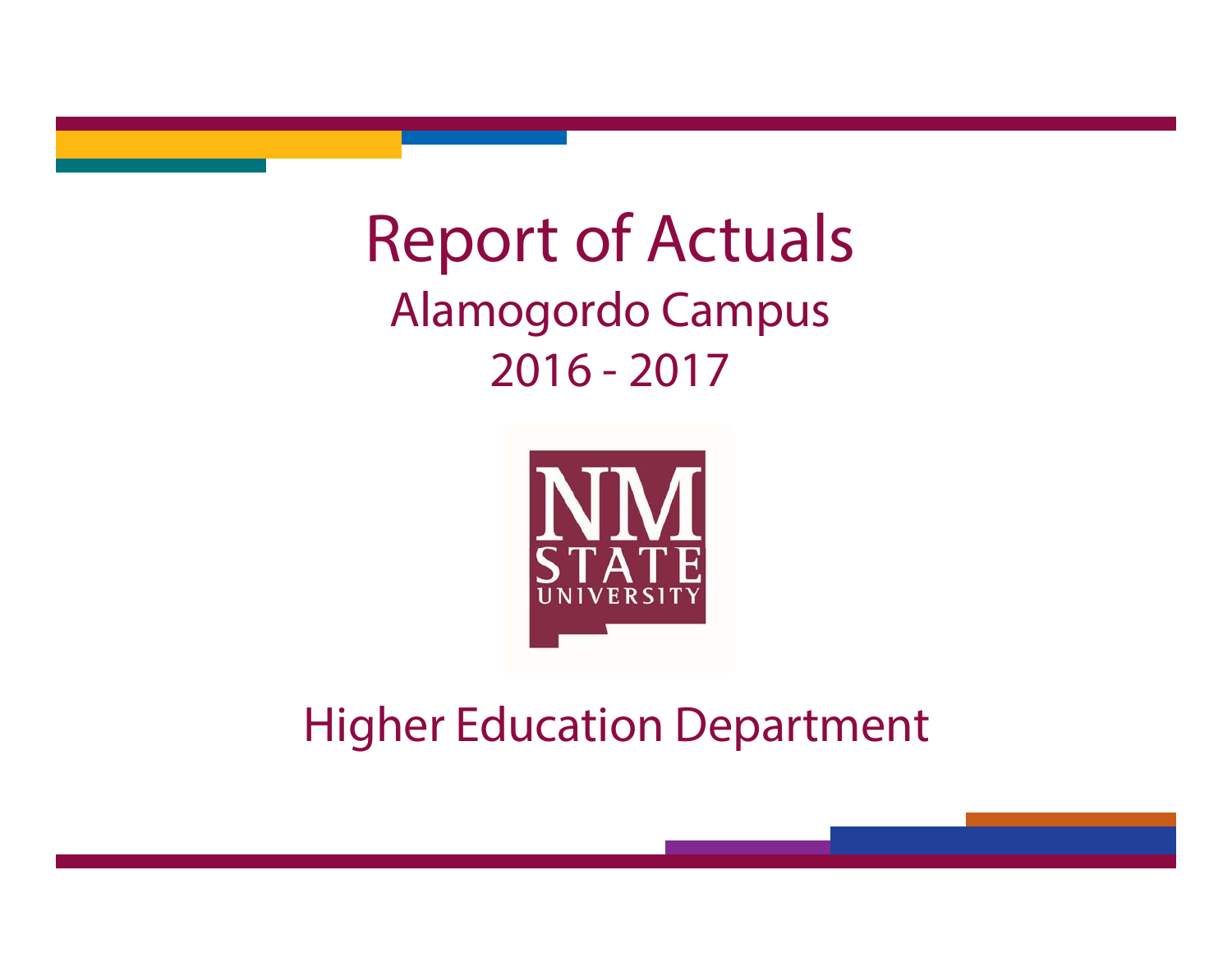#### **Report of Actuals Alamogordo Campus 2016-2017**

#### **Table of Contents**

| Exhibit 1:   |                                                                           |  |
|--------------|---------------------------------------------------------------------------|--|
| Exhibit 1A:  |                                                                           |  |
| Exhibit 2:   |                                                                           |  |
| Exhibit 3:   |                                                                           |  |
| Exhibit 4:   |                                                                           |  |
| Exhibit 5:   | Summary of Government Grants and Contracts for Instruction and General7   |  |
| Exhibit 6:   |                                                                           |  |
| Exhibit 7:   | Endowment, Land, and Permanent Fund Incomes for Instruction and General 8 |  |
| Exhibit 8:   |                                                                           |  |
| Exhibit 9:   |                                                                           |  |
| Exhibit 10:  |                                                                           |  |
| Exhibit 10:  |                                                                           |  |
| Exhibit 10:  |                                                                           |  |
| Exhibit 10A: |                                                                           |  |
| Exhibit 11:  |                                                                           |  |
| Exhibit 11:  |                                                                           |  |
| Exhibit 11:  |                                                                           |  |
| Exhibit 11A: |                                                                           |  |
| Exhibit 12:  |                                                                           |  |
| Exhibit 12:  |                                                                           |  |
| Exhibit 12:  |                                                                           |  |
| Exhibit 12A: |                                                                           |  |
| Exhibit 13:  |                                                                           |  |

i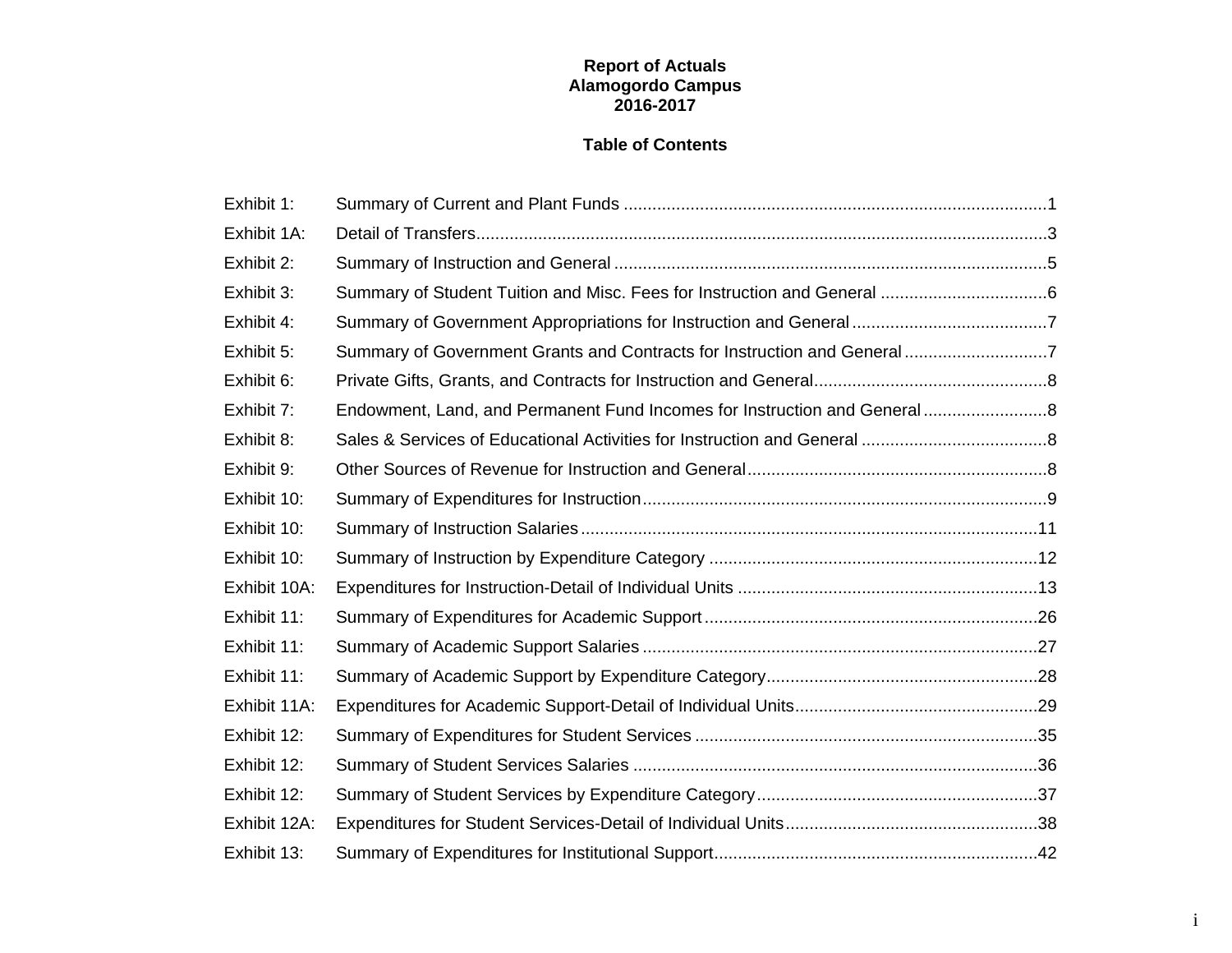#### **Report of Actuals Alamogordo Campus 2016-2017**

#### **Table of Contents**

| Exhibit 13:  |                                                                          |  |
|--------------|--------------------------------------------------------------------------|--|
| Exhibit 13:  |                                                                          |  |
| Exhibit 13A: |                                                                          |  |
| Exhibit 14:  |                                                                          |  |
| Exhibit 14:  |                                                                          |  |
| Exhibit 14:  | Summary of Operation and Maintenance of Plant by Expenditure Category 54 |  |
| Exhibit 14A: | Expenditures for Operation and Maintenance-Detail of Individual Units55  |  |
| Exhibit 15:  |                                                                          |  |
| Exhibit 15A: |                                                                          |  |
| Exhibit 17:  |                                                                          |  |
| Exhibit 17A: |                                                                          |  |
| Exhibit 19:  |                                                                          |  |
| Exhibit 20:  |                                                                          |  |
| Exhibit 20A: |                                                                          |  |
| Exhibit I:   |                                                                          |  |
| Exhibit II:  |                                                                          |  |
| Exhibit a:   |                                                                          |  |
| Exhibit b:   |                                                                          |  |
| Exhibit e:   |                                                                          |  |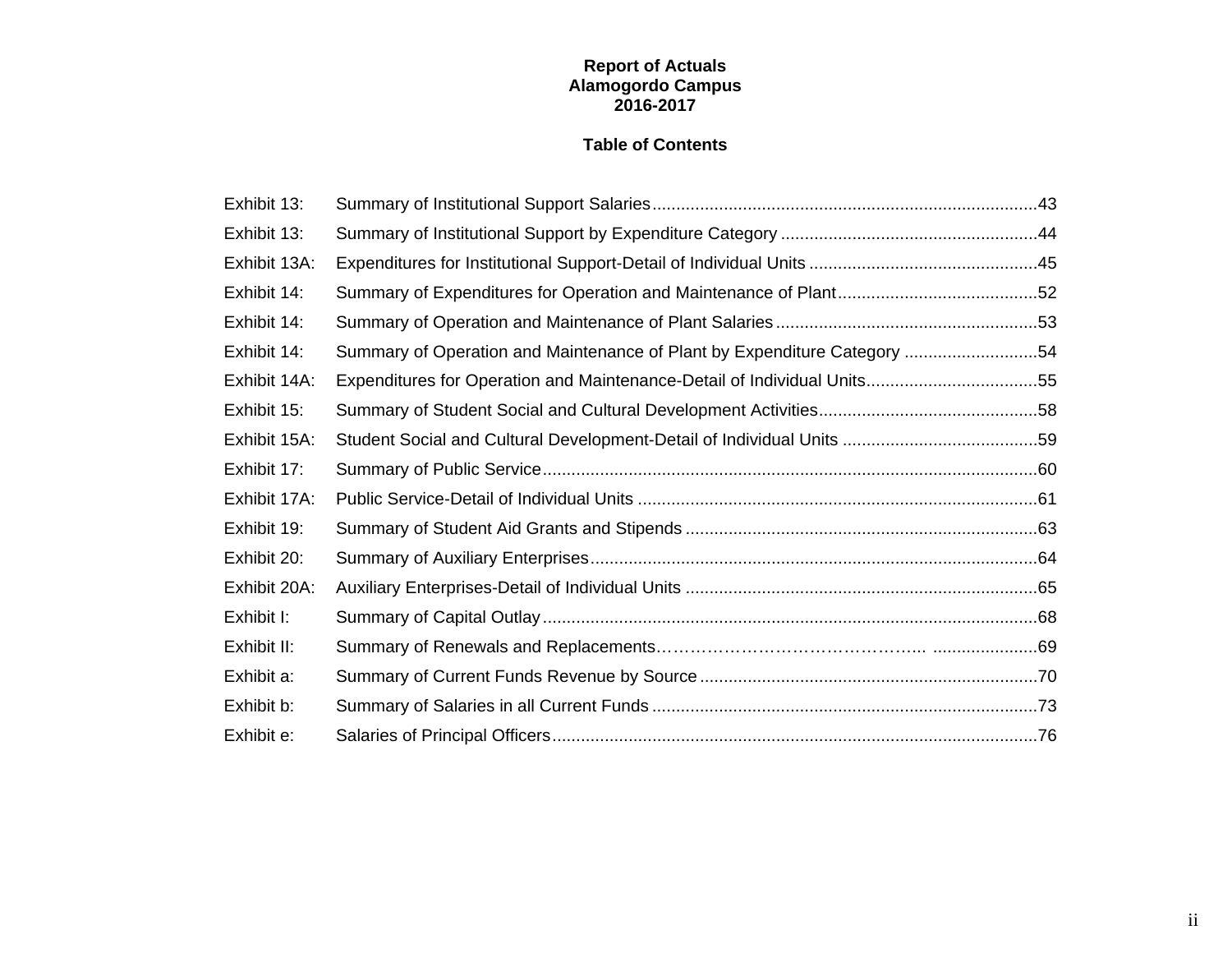#### **Exhibit 1. Summary of Current and Plant Funds New Mexico State University**

|                                                | <b>Operating Budget 2016-2017</b> |              |               |                          | Revised Budget 2016-2017 |                             | <b>Unaudited Actuals 2016-2017</b> |              |                        |            |  |
|------------------------------------------------|-----------------------------------|--------------|---------------|--------------------------|--------------------------|-----------------------------|------------------------------------|--------------|------------------------|------------|--|
|                                                |                                   | Unrestricted |               | Restricted               |                          | Unrestricted                | Restricted                         |              | Unrestricted           | Restricted |  |
|                                                |                                   |              |               |                          |                          |                             |                                    |              |                        |            |  |
| <b>Revenues</b>                                |                                   |              |               |                          |                          |                             |                                    |              |                        |            |  |
| Instruction and General (Exh 2)                | <sup>\$</sup>                     | 11,000,174   | $\mathbb{S}$  | 1,016,029                | $\mathbb{S}$             | $10,323,190$ \$             | 1,112,674                          | \$.          | 10,393,153<br><b>S</b> | 990,750    |  |
| Student Soc & Cultural Dev Activities (Exh 15) |                                   | 31,452       |               |                          |                          | 32,751                      |                                    |              | 39,330                 |            |  |
| Research (Exh 16)                              |                                   |              |               |                          |                          | $\sim$                      |                                    |              | $\overline{a}$         |            |  |
| Public Service (Exh 17)                        |                                   | 1.000        |               | 230,270                  |                          | 4.920                       | 220,628                            |              | 6,195                  | 162,184    |  |
| Internal Service Depts (Exh 18)                |                                   |              |               |                          |                          | $\sim$                      |                                    |              | $\sim$                 |            |  |
| Student Aid Grants & Stipends (Exh 19)         |                                   |              |               | 2,862,500                |                          | $\sim$                      | 2,343,900                          |              | $\sim$                 | 1,828,235  |  |
| Auxiliary Enterprises (Exh 20)                 |                                   | 35,600       |               |                          |                          | 27,500                      |                                    |              | 28,668                 |            |  |
| <b>Subtotal Current Funds</b>                  |                                   | 11,068,226   |               | 4,108,799                |                          | 10,388,361                  | 3,677,202                          |              | 10,467,346             | 2,981,169  |  |
| Capital Outlay (Exh I)                         |                                   | 1,101,929    |               |                          |                          | 1,005,070                   |                                    |              | 480,892                |            |  |
| Renewal & Replacement (Exh II)                 |                                   |              |               | $\sim$                   |                          | $\mathcal{L}_{\mathcal{A}}$ |                                    |              |                        |            |  |
| Debt Service (Exh III)                         |                                   |              |               |                          |                          |                             |                                    |              |                        |            |  |
| <b>Total Revenues</b>                          | S,                                | 12,170,155   | - \$          | 4,108,799                | $\mathbf{s}$             | 11,393,431                  | <b>S</b><br>3,677,202              | \$           | 10,948,238<br>- \$     | 2,981,169  |  |
|                                                |                                   |              |               |                          |                          |                             |                                    |              |                        |            |  |
| <b>Beginning Balances</b>                      |                                   |              |               |                          |                          |                             |                                    |              |                        |            |  |
| Instruction and General (Exh 2)                | $\mathbb{S}$                      | 1,223,384    | $\mathcal{S}$ | $\overline{a}$           | $\mathbb{S}$             |                             |                                    | $\mathbb{S}$ |                        |            |  |
| Student Soc & Cultural Dev Activities (Exh 15) |                                   | 9,243        |               | $\sim$                   |                          | 27,529                      | $\sim$                             |              | 27,529                 | $\sim$     |  |
| Research (Exh 16)                              |                                   |              |               | $\overline{\phantom{a}}$ |                          | $\sim$                      | $\sim$                             |              |                        | $\sim$     |  |
| Public Service (Exh 17)                        |                                   | 29,929       |               | $\sim$                   |                          | 39,704                      | $\sim$                             |              | 39,704                 | $\sim$     |  |
| Internal Service Depts (Exh 18)                |                                   |              |               | $\overline{\phantom{a}}$ |                          | $\sim$                      | $\overline{\phantom{a}}$           |              | $\sim$                 | $\sim$     |  |
| Student Aid Grants & Stipends (Exh 19)         |                                   |              |               | $\overline{\phantom{a}}$ |                          | 11,465                      |                                    |              | 11,465                 |            |  |
| <b>Auxiliary Enterprises (Exh 20)</b>          |                                   | 9.899        |               | $\sim$                   |                          | 45,171                      | $\sim$                             |              | 45,171                 |            |  |
| <b>Subtotal Current Funds</b>                  |                                   | 1,272,455    |               | $\sim$                   |                          | 1,699,806                   | $\sim$                             |              | 1,699,806              | $\sim$     |  |
| Capital Outlay (Exh I)                         |                                   | 3,051,673    |               | $\sim$                   |                          | 3,136,942                   | $\sim$                             |              | 3,136,942              | $\sim$     |  |
| Renewal & Replacement (Exh II)                 |                                   | 44,578       |               | $\sim$                   |                          | 399,676                     | $\overline{\phantom{a}}$           |              | 399,676                | $\sim$     |  |
| Debt Service (Exh III)                         |                                   |              |               | $\overline{\phantom{a}}$ |                          |                             | $\overline{\phantom{a}}$           |              |                        | $\sim$     |  |
| <b>Total Balances</b>                          | $\mathbf{s}$                      | 4,368,706    | \$            |                          | \$                       | $5,236,424$ \\$             |                                    | \$           | $5,236,424$ \\$        |            |  |
| <b>Total Available</b>                         |                                   |              |               |                          |                          |                             |                                    |              |                        |            |  |
| Instruction and General (Exh 2)                | $\mathcal{S}$                     |              |               | 1,016,029                | $\mathcal{S}$            |                             | 1,112,674                          | \$           | $11,969,090$ \$        | 990,750    |  |
| Student Soc & Cultural Dev Activities (Exh 15) |                                   | 40,695       |               |                          |                          | 60,280                      |                                    |              | 66,859                 |            |  |
| Research (Exh 16)                              |                                   |              |               |                          |                          | $\overline{\phantom{a}}$    |                                    |              |                        |            |  |
| Public Service (Exh 17)                        |                                   | 30,929       |               | 230,270                  |                          | 44,624                      | 220,628                            |              | 45,899                 | 162,184    |  |
| Internal Service Depts (Exh 18)                |                                   |              |               |                          |                          |                             |                                    |              |                        |            |  |
| Student Aid Grants & Stipends (Exh 19)         |                                   |              |               | 2,862,500                |                          | 11,465                      | 2,343,900                          |              | 11,465                 | 1,828,235  |  |
| Auxiliary Enterprises (Exh 20)                 |                                   | 45,499       |               |                          |                          | 72,671                      |                                    |              | 73,839                 |            |  |
| <b>Subtotal Current Funds</b>                  |                                   | 12,340,681   |               | 4,108,799                |                          | 12,088,167                  | 3,677,202                          |              | 12,167,152             | 2,981,169  |  |
| Capital Outlay (Exh I)                         |                                   | 4,153,602    |               | $\overline{\phantom{a}}$ |                          | 4,142,012                   |                                    |              | 3,617,834              |            |  |
| Renewal & Replacement (Exh II)                 |                                   | 44,578       |               | $\sim$                   |                          | 399,676                     | $\overline{\phantom{a}}$           |              | 399,676                | $\sim$     |  |
| Debt Service (Exh III)                         |                                   |              |               |                          |                          |                             |                                    |              |                        |            |  |
| <b>Total Available</b>                         | \$                                | 16,538,861   | -\$           | 4,108,799                | $\mathbf{\$}$            | $16,629,855$ \$             | 3,677,202                          | \$           |                        | 2,981,169  |  |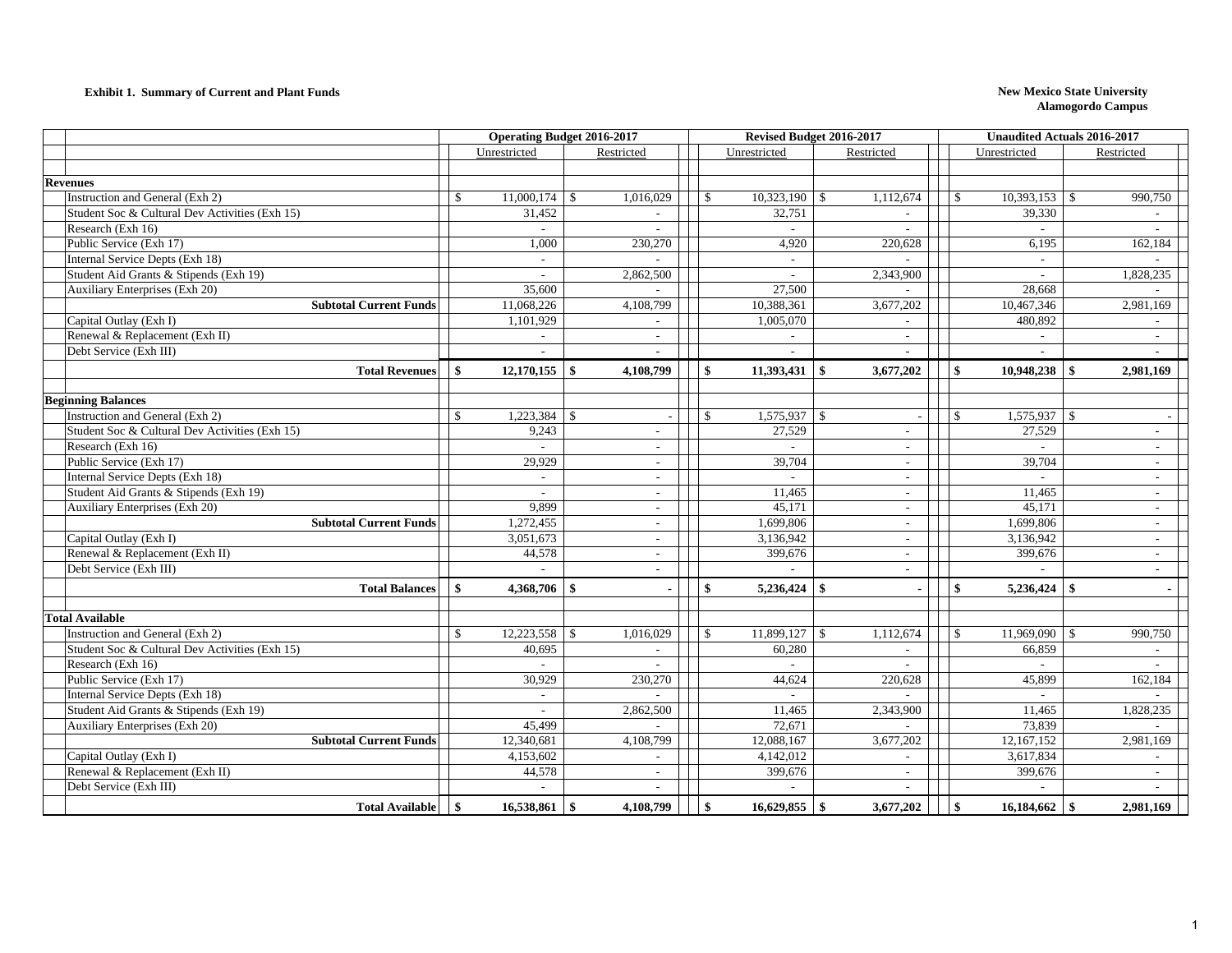#### **Exhibit 1. Summary of Current and Plant Funds New Mexico State University**

|                                                   | <b>Operating Budget 2016-2017</b> |                 |               |                          |               | Revised Budget 2016-2017 |                          |      |                 | <b>Unaudited Actuals 2016-2017</b> |                          |  |
|---------------------------------------------------|-----------------------------------|-----------------|---------------|--------------------------|---------------|--------------------------|--------------------------|------|-----------------|------------------------------------|--------------------------|--|
|                                                   |                                   | Unrestricted    |               | Restricted               |               | Unrestricted             | Restricted               |      | Unrestricted    | Restricted                         |                          |  |
|                                                   |                                   |                 |               |                          |               |                          |                          |      |                 |                                    |                          |  |
| <b>Expenditures</b>                               |                                   |                 |               |                          |               |                          |                          |      |                 |                                    |                          |  |
| Instruction and General (Exh 2)                   | \$                                | 10,641,654      | <sup>\$</sup> | 1,016,029                | $\mathcal{S}$ | 10,342,670<br>\$         | 1,112,674                | \$   | 9,679,314       | S.                                 | 990,750                  |  |
| Student Soc & Cultural Dev Activities (Exh 15)    |                                   | 33,450          |               | $\sim$                   |               | 39,427                   | $\sim$                   |      | 16,335          |                                    |                          |  |
| Research (Exh 16)                                 |                                   |                 |               |                          |               | $\sim$                   |                          |      |                 |                                    |                          |  |
| Public Service (Exh 17)                           |                                   | 10,000          |               | 230,270                  |               | 15,000                   | 220,628                  |      | 3,871           |                                    | 162,184                  |  |
| Internal Service Depts (Exh 18)                   |                                   |                 |               |                          |               |                          |                          |      |                 |                                    |                          |  |
| Student Aid Grants & Stipends (Exh 19)            |                                   | 146,830         |               | 2,862,500                |               | 158,295                  | 2,343,900                |      | 123,957         |                                    | 1,828,235                |  |
| Auxiliary Enterprises (Exh 20)                    |                                   | 42,500          |               |                          |               | 45,500                   |                          |      | 6,259           |                                    |                          |  |
| <b>Subtotal Current Funds</b>                     |                                   | 10,874,434      |               | 4,108,799                |               | 10,600,892               | 3,677,202                |      | 9,829,736       |                                    | 2,981,169                |  |
| Capital Outlay (Exh I)                            |                                   | 1,807,685       |               |                          |               | 1,829,362                |                          |      | 983,628         |                                    |                          |  |
| Renewal & Replacement (Exh II)                    |                                   | 182,234         |               | $\sim$                   |               | 581.910                  | $\sim$                   |      | 213,270         |                                    | $\sim$                   |  |
| Debt Service (Exh III)                            |                                   |                 |               | $\sim$                   |               |                          |                          |      |                 |                                    |                          |  |
| <b>Total Expenditures</b>                         | \$                                | 12,864,353      | - \$          | 4,108,799                | S.            | $13,012,164$ \$          | 3,677,202                | - \$ | 11,026,634      | - S                                | 2,981,169                |  |
| <b>Transfers To or (From)</b>                     |                                   |                 |               |                          |               |                          |                          |      |                 |                                    |                          |  |
| Instruction and General (Exh 2)                   | \$.                               | 358,520         | -\$           |                          | \$            | 558,520 \$               |                          | \$   | 558,520         | - \$                               |                          |  |
| Student Soc & Cultural Dev Activities (Exh 15)    |                                   |                 |               | $\sim$                   |               | 13,500                   |                          |      | 13,500          |                                    |                          |  |
| Research (Exh 16)                                 |                                   | $\sim$          |               | $\sim$                   |               | $\sim$                   | $\sim$                   |      | $\sim$          |                                    | $\sim$                   |  |
| Public Service (Exh 17)                           |                                   | $\sim$          |               | $\sim$                   |               | $\sim$                   | $\sim$                   |      | $\sim$          |                                    | $\sim$                   |  |
| Internal Service Depts (Exh 18)                   |                                   |                 |               | $\sim$                   |               |                          | $\sim$                   |      |                 |                                    | $\sim$                   |  |
| Student Aid Grants & Stipends (Exh 19)            |                                   | (146, 830)      |               | $\overline{\phantom{a}}$ |               | (146, 830)               | $\sim$                   |      | (146, 830)      |                                    | $\sim$                   |  |
| Auxiliary Enterprises (Exh 20)                    |                                   |                 |               | $\sim$                   |               | $\sim$                   | $\sim$                   |      | $\overline{a}$  |                                    | $\overline{\phantom{a}}$ |  |
| <b>Subtotal Current Funds</b>                     |                                   | 211,690         |               | $\sim$                   |               | 425,190                  | $\sim$                   |      | 425,190         |                                    | $\sim$                   |  |
| Capital Outlay (Exh I)                            |                                   | (29,083)        |               | $\sim$                   |               | (42, 583)                | $\sim$                   |      | (42, 583)       |                                    | $\sim$                   |  |
| Renewal & Replacement (Exh II)                    |                                   | (182, 234)      |               | $\sim$                   |               | (182, 234)               | $\overline{\phantom{a}}$ |      | (182, 234)      |                                    | $\overline{\phantom{a}}$ |  |
| Debt Service (Exh III)                            |                                   |                 |               |                          |               |                          |                          |      |                 |                                    |                          |  |
| <b>Total Net Transfers</b>                        | -\$                               | 373S            |               |                          | -\$           |                          |                          | \$   |                 |                                    | $\blacksquare$           |  |
| <b>Ending Balances</b>                            |                                   |                 |               |                          |               |                          |                          |      |                 |                                    |                          |  |
| Instruction and General (Exh 2)                   | $\mathcal{S}$                     | 1,223,384       | - \$          |                          | $\mathbb{S}$  | 997,937<br>$\mathbb{S}$  |                          | S.   | 1,731,256       | <b>S</b>                           |                          |  |
| Student Soc & Cultural Dev Activities (Exh 15)    |                                   | 7,245           |               | $\sim$                   |               | 7,353                    |                          |      | 37,024          |                                    | $\sim$                   |  |
| Research (Exh 16)                                 |                                   |                 |               | $\sim$                   |               |                          | $\overline{\phantom{a}}$ |      |                 |                                    | $\sim$                   |  |
| Public Service (Exh 17)                           |                                   | 20,929          |               | $\sim$                   |               | 29,624                   | $\overline{\phantom{a}}$ |      | 42,028          |                                    | $\sim$                   |  |
| Internal Service Depts (Exh 18)                   |                                   |                 |               | $\sim$                   |               | $\sim$                   | $\sim$                   |      |                 |                                    | $\sim$                   |  |
| Student Aid Grants & Stipends (Exh 19)            |                                   |                 |               | $\sim$                   |               |                          | $\sim$                   |      | 34,338          |                                    | $\sim$                   |  |
| Auxiliary Enterprises (Exh 20)                    |                                   | 2,999           |               | $\overline{\phantom{a}}$ |               | 27,171                   | $\sim$                   |      | 67,580          |                                    | $\sim$                   |  |
| <b>Subtotal Current Funds</b>                     |                                   | 1,254,557       |               | $\sim$                   |               | 1,062,085                | $\sim$                   |      | 1,912,226       |                                    | $\sim$                   |  |
| Capital Outlay (Exh I)                            |                                   | 2,375,000       |               | $\sim$                   |               | 2,355,233                | $\sim$                   |      | 2,676,789       |                                    | $\sim$                   |  |
| Renewal & Replacement (Exh II)                    |                                   | 44,578          |               | $\sim$                   |               | $\sim$                   | $\sim$                   |      | 368,640         |                                    | $\sim$                   |  |
| Debt Service (Exh III)                            |                                   |                 |               | $\overline{\phantom{a}}$ |               |                          |                          |      |                 |                                    | $\sim$                   |  |
| <b>Total Ending Balances</b>                      | \$                                | $3,674,135$ \\$ |               |                          | $\mathbf{s}$  | $3,417,318$ \$           | $\sim$                   | -\$  | 4,957,655       | -\$                                |                          |  |
|                                                   |                                   |                 |               |                          |               |                          |                          |      |                 |                                    |                          |  |
| <b>Total Expenditures, Transfers and Balances</b> | \$                                | $16,538,861$ \$ |               | 4,108,799                | \$            |                          | 3,677,202                | \$   | $16,184,662$ \$ |                                    | 2,981,169                |  |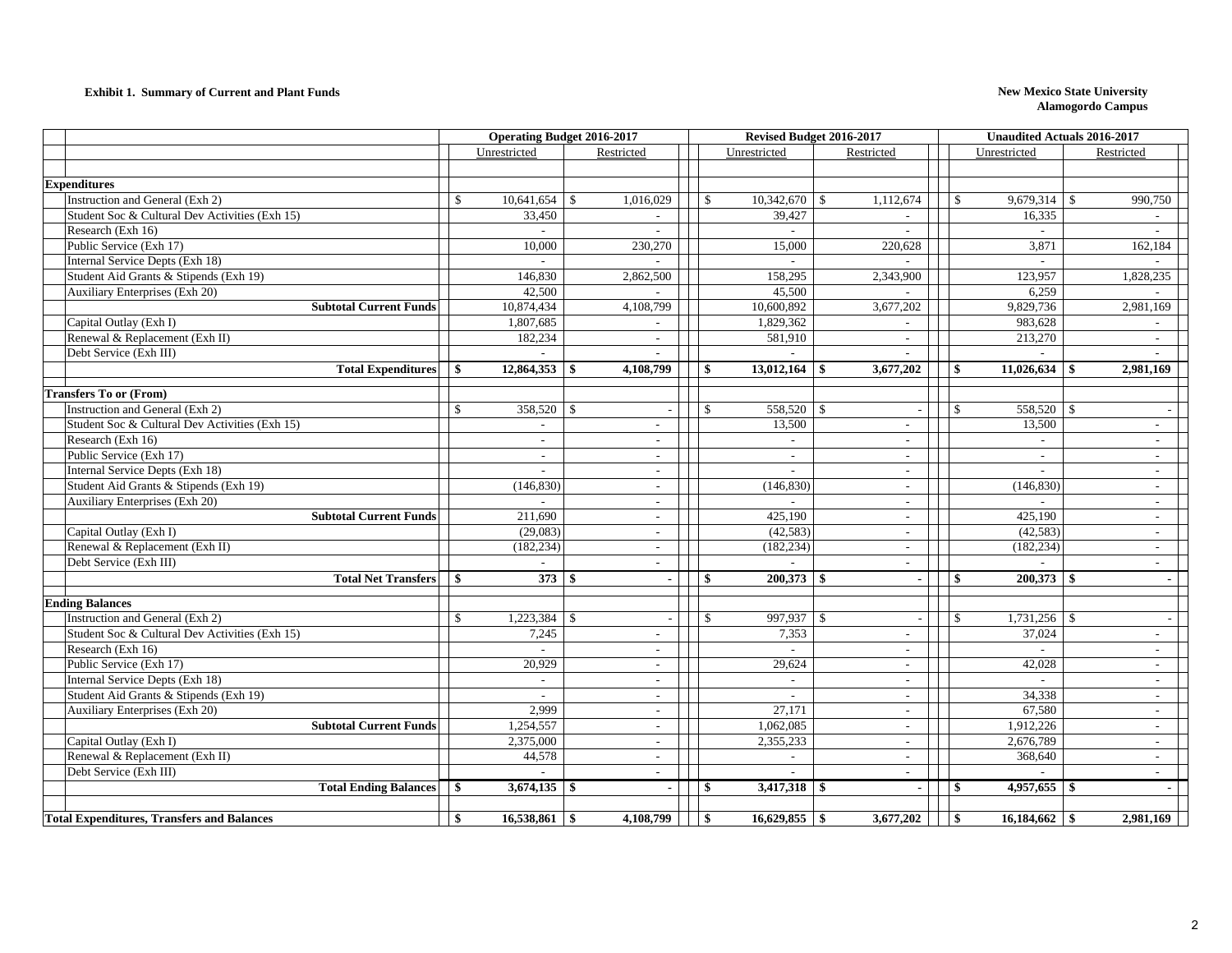#### **Exhibit 1A. Detail of Transfers**

#### **New Mexico State University Alamogordo Campus**

|                                                      |              | <b>Operating Budget 2016-2017</b> |                          |                                | Revised Budget 2016-2017    | <b>Unaudited Actuals 2016-2017</b>                           |
|------------------------------------------------------|--------------|-----------------------------------|--------------------------|--------------------------------|-----------------------------|--------------------------------------------------------------|
|                                                      |              | Unrestricted                      | Restricted               | Unrestricted                   | Restricted                  | Unrestricted<br>Restricted                                   |
|                                                      |              |                                   |                          |                                |                             |                                                              |
| A. Instruction and General:                          |              |                                   |                          |                                |                             |                                                              |
| Non-Mandatory                                        |              |                                   |                          |                                |                             |                                                              |
| Capital Outlay                                       | $\mathbb{S}$ | $-$ \$                            |                          | \$<br>$\overline{\phantom{a}}$ | $\mathbb{S}$                | $\mathsf{\$}$<br>$\mathbb{S}$<br>$\mathcal{L}_{\mathcal{A}}$ |
| Las Cruces Campus                                    |              | 373                               |                          | 200,373                        | $\overline{\phantom{a}}$    | 200,373<br>$\sim$                                            |
| Subtotal Non-Mandatory                               |              | 373                               | $\sim$                   | 200,373                        | $\sim$                      | 200,373<br>$\sim$                                            |
| Required                                             |              |                                   |                          |                                |                             |                                                              |
| Student Aid                                          |              | 146,830                           | $\overline{\phantom{a}}$ | 146,830                        | $\sim$                      | 146,830<br>$\sim$                                            |
| Capital Outlay                                       |              | 29,083                            | $\sim$                   | 29,083                         | $\blacksquare$              | 29,083<br>$\sim$                                             |
| Renewal and Replacement                              |              | 182,234                           | $\sim$                   | 182,234                        | $\sim$                      | 182,234<br>$\sim$                                            |
| <b>Subtotal Required</b>                             |              | 358,147                           | $\sim$                   | 358,147                        | $\sim$                      | 358,147<br>$\sim$                                            |
|                                                      |              |                                   |                          |                                |                             |                                                              |
| <b>Total Transfers (Exh 2)</b>                       |              | 358,520                           | $\sim$                   | 558,520                        | $\blacksquare$              | 558,520<br>$\sim$                                            |
|                                                      |              |                                   |                          |                                |                             |                                                              |
| <b>B. Stdt Soc &amp; Cultural Dev Act Transfers:</b> |              |                                   |                          |                                |                             |                                                              |
| Non-Mandatory                                        |              |                                   |                          |                                |                             |                                                              |
| Capital Outlay                                       |              | $\sim$                            | $\sim$                   | 13,500                         | $\sim$                      | 13,500<br>$\sim$                                             |
| Subtotal Non-Mandatory                               |              | $\sim$                            | $\sim$                   | 13,500                         | $\sim$                      | 13,500<br>$\sim$                                             |
| <b>Total Transfers (Exh 15)</b>                      |              | $\overline{a}$                    | $\overline{a}$           | 13,500                         | $\mathbf{r}$                | 13,500<br>$\mathbf{r}$                                       |
| C. Research Transfers:                               |              |                                   |                          |                                |                             |                                                              |
| Non-Mandatory                                        |              |                                   |                          |                                |                             |                                                              |
| Research                                             |              | $\sim$                            | $\sim$                   | $\sim$                         | $\sim$                      | $\sim$<br>$\sim$                                             |
| Subtotal Non-Mandatory                               |              | $\sim$                            | $\sim$                   | $\sim$                         | $\sim$                      | $\sim$<br>$\sim$                                             |
| <b>Total Transfers (Exh 16)</b>                      |              | $\sim$                            | $\blacksquare$           | $\blacksquare$                 | $\blacksquare$              | $\sim$<br>$\blacksquare$                                     |
|                                                      |              |                                   |                          |                                |                             |                                                              |
| D. Public Service Transfers:                         |              |                                   |                          |                                |                             |                                                              |
| Non-Mandatory                                        |              |                                   |                          |                                |                             |                                                              |
| <b>Public Service</b>                                |              | $\sim$                            | $\sim$                   | $\sim$                         | $\sim$                      | $\sim$<br>$\blacksquare$                                     |
| Subtotal Non-Mandatory                               |              | $\sim$                            | $\overline{\phantom{0}}$ | $\sim$                         | $\sim$                      | $\sim$<br>$\overline{\phantom{a}}$                           |
| <b>Total Transfers (Exh 17)</b>                      |              | $\sim$                            | $\sim$                   | $\blacksquare$                 | $\blacksquare$              | $\mathbf{r}$<br>$\blacksquare$                               |
|                                                      |              |                                   |                          |                                |                             |                                                              |
| <b>E. Internal Service Transfers:</b>                |              |                                   |                          |                                |                             |                                                              |
| Non-Mandatory<br><b>Internal Service</b>             |              |                                   |                          |                                |                             |                                                              |
|                                                      |              | $\sim$                            | $\sim$                   | $\sim$                         | $\sim$                      | $\sim$<br>$\sim$                                             |
| Subtotal Non-Mandatory                               |              | $\sim$                            | $\overline{a}$           | $\sim$                         | $\mathcal{L}_{\mathcal{A}}$ | $\sim$<br>$\sim$                                             |
| <b>Total Transfers (Exh 18)</b>                      |              | $\sim$                            | $\blacksquare$           | $\blacksquare$                 | $\blacksquare$              | $\blacksquare$<br>$\blacksquare$                             |
| F. Student Aid Grants and Stipends Transfers:        |              |                                   |                          |                                |                             |                                                              |
| Non-Mandatory                                        |              |                                   |                          |                                |                             |                                                              |
| Required                                             |              |                                   |                          |                                |                             |                                                              |
| I & G                                                |              | (146, 830)                        | $\sim$                   | (146, 830)                     | $\sim$                      | (146, 830)<br>$\overline{a}$                                 |
| Subtotal Required                                    |              | (146, 830)                        | $\sim$                   | (146, 830)                     | $\overline{\phantom{a}}$    | (146, 830)<br>$\blacksquare$                                 |
|                                                      |              |                                   |                          |                                |                             |                                                              |
| <b>Total Transfers (Exh 19)</b>                      |              | (146, 830)                        | $\blacksquare$           | (146, 830)                     | $\sim$                      | (146, 830)<br>٠                                              |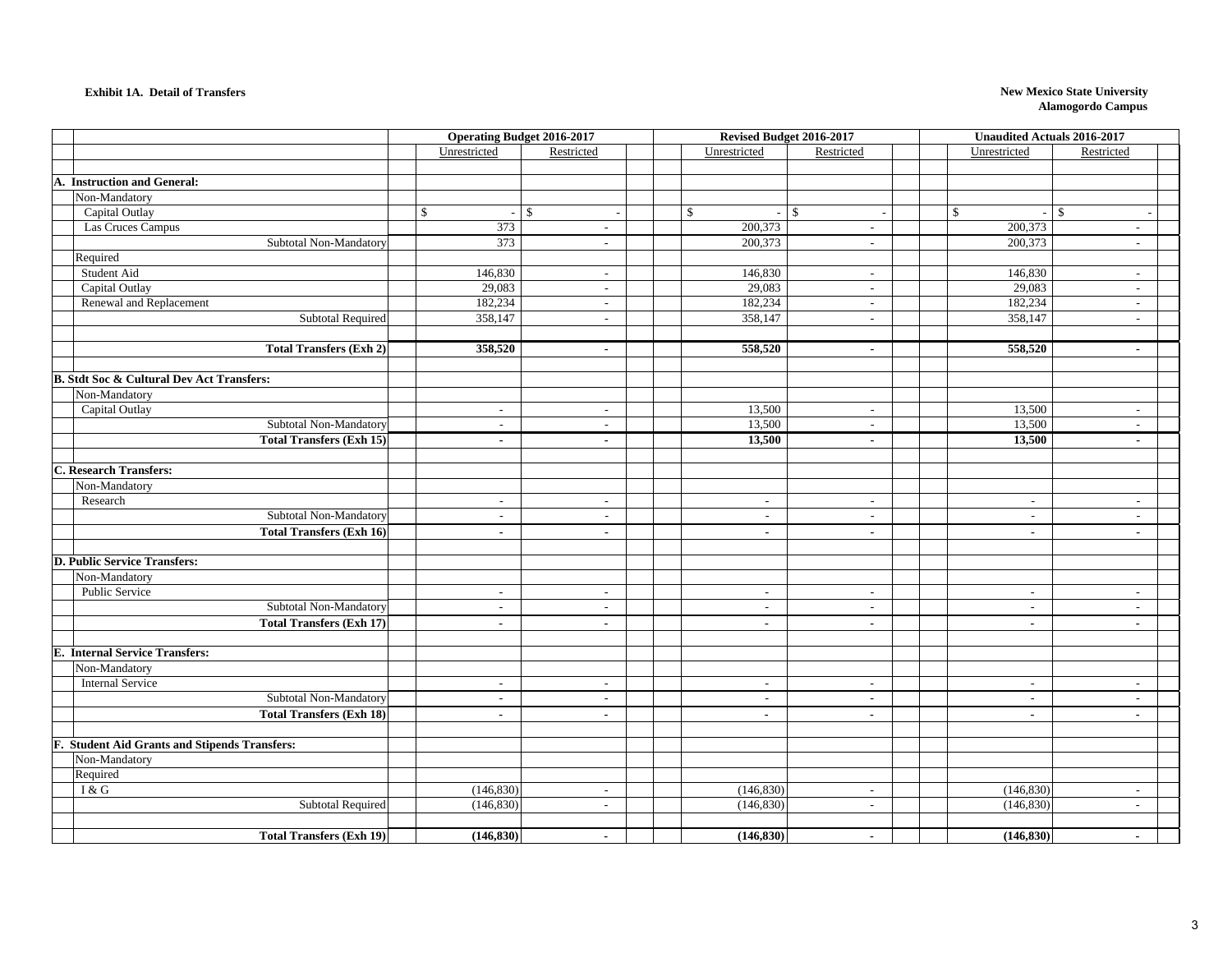#### **Exhibit 1A. Detail of Transfers**

#### **New Mexico State University Alamogordo Campus**

|                                                                         | <b>Operating Budget 2016-2017</b> |                                  | Revised Budget 2016-2017 |                          | <b>Unaudited Actuals 2016-2017</b> |                |
|-------------------------------------------------------------------------|-----------------------------------|----------------------------------|--------------------------|--------------------------|------------------------------------|----------------|
|                                                                         | Unrestricted                      | Restricted                       | Unrestricted             | Restricted               | Unrestricted                       | Restricted     |
| <b>G. Auxiliary Enterprises Transfers:</b>                              |                                   |                                  |                          |                          |                                    |                |
| Non-Mandatory                                                           |                                   |                                  |                          |                          |                                    |                |
| <b>Auxiliary Enterprises</b>                                            | $\sim$                            | $\overline{\phantom{a}}$         | $\overline{a}$           | $\overline{\phantom{a}}$ | $\sim$                             | $\sim$         |
| Subtotal Non-Mandatory                                                  | $\sim$                            | $\sim$                           | $\overline{\phantom{a}}$ | $\overline{\phantom{a}}$ | $\sim$                             | $\sim$         |
| <b>Total Transfers (Exh 20)</b>                                         | $\sim$                            | $\sim$                           | $\sim$                   | $\sim$                   | $\sim$                             | $\sim$         |
| H. Intercollegiate Transfers:                                           |                                   |                                  |                          |                          |                                    |                |
| Non-Mandatory                                                           |                                   |                                  |                          |                          |                                    |                |
| Athletics                                                               | $\sim$                            | $\sim$                           | $\overline{\phantom{a}}$ | $\sim$                   | $\sim$                             | $\sim$         |
| Subtotal Non-Mandatory                                                  | $\sim$                            | $\sim$                           | $\overline{\phantom{a}}$ | $\overline{\phantom{a}}$ | $\sim$                             | $\sim$         |
| <b>Total Transfers (Exh 21)</b>                                         | $\sim$                            | $\mathbf{r}$                     | $\sim$                   | $\blacksquare$           | $\sim$                             | $\sim$         |
| <b>I. Independent Operations Transfers:</b>                             |                                   |                                  |                          |                          |                                    |                |
| Non-Mandatory                                                           |                                   |                                  |                          |                          |                                    |                |
| <b>Independent Operations</b>                                           | $\sim$                            | $\sim$                           | $\overline{\phantom{a}}$ | $\sim$                   | $\sim$                             | $\sim$         |
| Subtotal Non-Mandatory                                                  | $\sim$                            | $\sim$                           | $\overline{a}$           | $\overline{\phantom{a}}$ | $\sim$                             | $\sim$         |
| <b>Total Transfers (Exh 22)</b>                                         | $\blacksquare$                    | $\blacksquare$                   | $\blacksquare$           | $\sim$                   | $\sim$                             | $\sim$         |
| <b>J. Capital Outlay Transfers:</b>                                     |                                   |                                  |                          |                          |                                    |                |
| Non-Mandatory                                                           |                                   |                                  |                          |                          |                                    |                |
| Allocated                                                               |                                   |                                  |                          |                          |                                    |                |
| I & G                                                                   | $\overline{\phantom{a}}$          | $\overline{\phantom{a}}$         | $\overline{\phantom{a}}$ | $\sim$                   | $\sim$                             | $\sim$         |
| Capital Outlay                                                          | (102, 025)                        | $\sim$                           | (168, 041)               | $\sim$                   | $\sim$                             | $\sim$         |
| Unallocated                                                             |                                   |                                  |                          |                          |                                    |                |
| <b>Student Social and Cultural</b>                                      | $\overline{a}$                    | $\sim$                           | (13,500)                 | $\sim$                   | (13,500)                           | $\sim$         |
| Capital Outlay                                                          | 102,025                           | $\overline{\phantom{a}}$         | 168,041                  | $\sim$                   |                                    | $\sim$         |
| Subtotal Non-Mandatory                                                  |                                   | $\overline{\phantom{a}}$         | (13,500)                 | $\overline{\phantom{a}}$ | (13,500)                           |                |
| Required                                                                |                                   |                                  |                          |                          |                                    |                |
| Allocated                                                               |                                   |                                  |                          |                          |                                    |                |
| I & G<br><b>Subtotal Required</b>                                       | (29,083)<br>(29,083)              | $\overline{a}$<br>$\overline{a}$ | (29,083)                 | $\sim$<br>$\sim$         | (29,083)                           | $\sim$         |
|                                                                         |                                   |                                  | (29,083)<br>(42, 583)    |                          | (29,083)<br>(42, 583)              | $\sim$         |
| <b>Total Transfers (Exh I)</b><br>K. Renewal and Replacement Transfers: | (29, 083)                         | $\overline{\phantom{a}}$         |                          | $\sim$                   |                                    | $\sim$         |
| Non-Mandatory                                                           |                                   |                                  |                          |                          |                                    |                |
| I & G                                                                   | $\sim$                            | $\sim$                           | $\sim$                   | $\sim$                   | $\sim$                             | $\sim$         |
| Subtotal Non-Mandatory                                                  | $\sim$                            | $\sim$                           | $\overline{\phantom{a}}$ | $\sim$                   | $\sim$                             | $\sim$         |
| Required                                                                |                                   |                                  |                          |                          |                                    |                |
| $\rm I\,\&\, G$                                                         | (182, 234)                        | $\sim$                           | (182, 234)               | $\sim$                   | (182, 234)                         | $\sim$         |
| <b>Subtotal Required</b>                                                | (182, 234)                        | $\overline{\phantom{a}}$         | (182, 234)               | $\overline{\phantom{a}}$ | (182, 234)                         | $\sim$         |
| <b>Total Transfers (Exh II)</b>                                         | (182, 234)                        | $\sim$                           | (182, 234)               | $\sim$                   | (182, 234)                         | $\sim$         |
| <b>L. Debt Service Transfers:</b>                                       |                                   |                                  |                          |                          |                                    |                |
| Non-Mandatory                                                           |                                   |                                  |                          |                          |                                    |                |
| Debt Service                                                            | $\sim$                            | $\sim$                           | $\sim$                   | $\sim$                   | $\sim$                             | $\sim$         |
| Subtotal Non-Mandatory                                                  | $\sim$                            | $\sim$                           | $\sim$                   | $\overline{\phantom{a}}$ | $\sim$                             | $\sim$         |
|                                                                         |                                   |                                  |                          |                          |                                    |                |
| <b>Total Transfers (Exh III)</b>                                        | $\blacksquare$                    | $\blacksquare$                   | $\sim$                   | $\sim$                   | $\blacksquare$                     | $\blacksquare$ |
|                                                                         |                                   |                                  |                          |                          |                                    |                |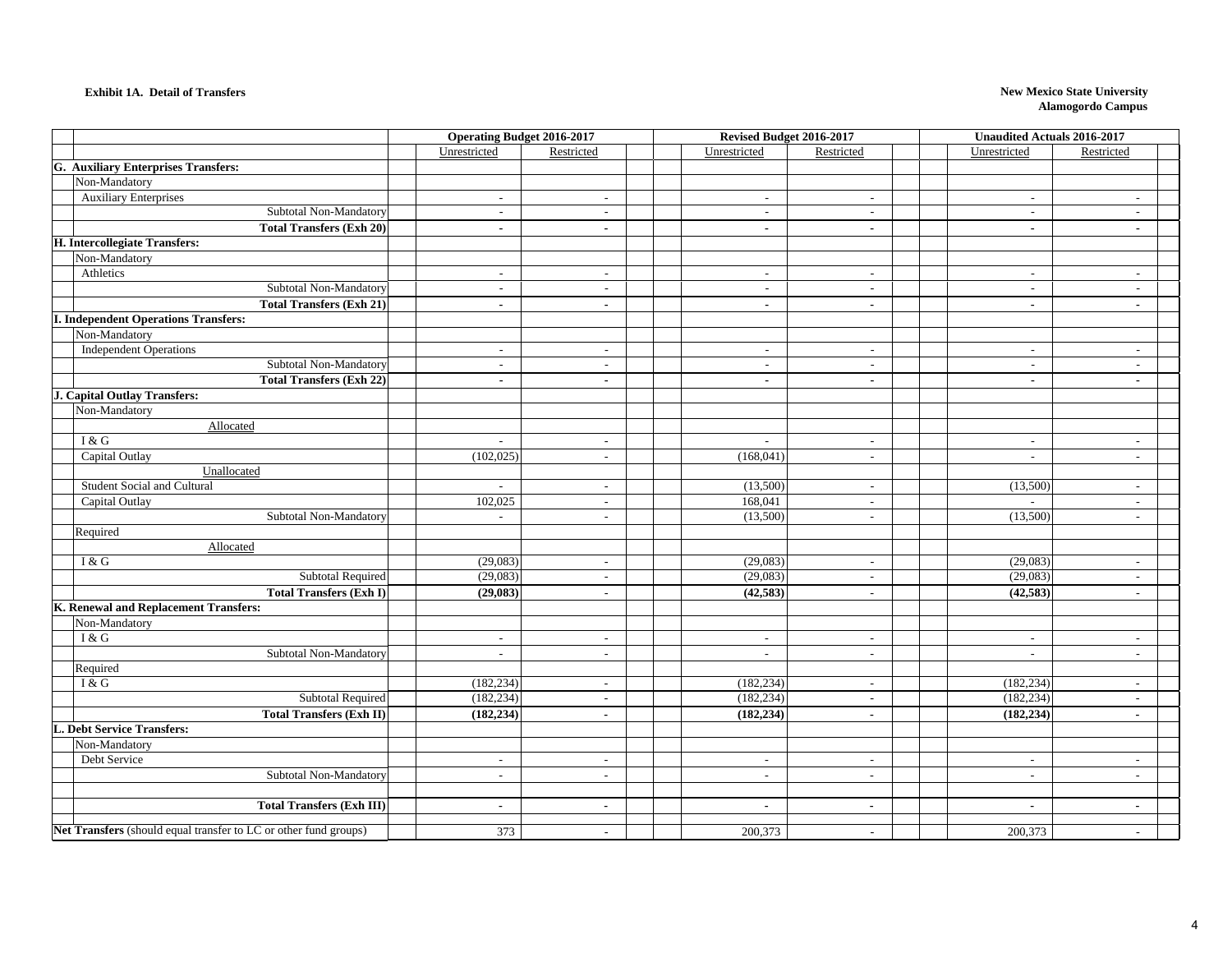|                                             |            | <b>Operating Budget 2016-2017</b> |            |                           |            | Revised Budget 2016-2017 |            |                 |            | <b>Unaudited Actuals 2016-2017</b> |            |               |                          |
|---------------------------------------------|------------|-----------------------------------|------------|---------------------------|------------|--------------------------|------------|-----------------|------------|------------------------------------|------------|---------------|--------------------------|
|                                             | <b>FTE</b> | Unrestricted                      | <b>FTE</b> | Restricted                | <b>FTE</b> | Unrestricted             | <b>FTE</b> | Restricted      | <b>FTE</b> | Unrestricted                       | <b>FTE</b> | Restricted    |                          |
| <b>Revenues</b>                             |            |                                   |            |                           |            |                          |            |                 |            |                                    |            |               |                          |
| Tuition and Fees Income (Exh 3)             |            | 2,716,580<br>£.                   |            | $\mathcal{S}$             |            | 2,406,625<br>£.          |            | $\mathcal{S}$   |            | 2,484,661<br>\$.                   |            | $\mathcal{S}$ |                          |
| Federal Govt Appropriations (Exh 4)         |            |                                   |            |                           |            |                          |            |                 |            |                                    |            |               |                          |
| State Govt Appropriations (Exh 4)           |            | 7,559,000                         |            | $\sim$                    |            | 7,193,315                |            | $\sim$          |            | 7,193,315                          |            |               | $\sim$                   |
| Local Govt Appropriations (Exh 4)           |            | 647,000                           |            |                           |            | 650,000                  |            |                 |            | 645,274                            |            |               |                          |
| Federal Govt G & C (Exh 5)                  |            | 2,800                             |            | 791,487                   |            | 1,000                    |            | 887,116         |            | 990                                |            |               | 759,694                  |
| State Govt G & C (Exh 5)                    |            | $\overline{a}$                    |            | 224,542                   |            | $\sim$                   |            | 219,458         |            | $\sim$                             |            |               | 225,334                  |
| Local Govt G & C (Exh 5)                    |            | $\overline{\phantom{a}}$          |            |                           |            | $\sim$                   |            |                 |            | $\sim$                             |            |               |                          |
| Private Gifts, G & C (Exh 6)                |            | $\sim$                            |            | $\sim$                    |            | $\sim$                   |            | 6,100           |            | $\sim$                             |            |               | 5,722                    |
| Endow, Land & Perm Fund Income (Exh 7)      |            | $\overline{\phantom{a}}$          |            | $\sim$                    |            | $\sim$                   |            |                 |            | $\sim$                             |            |               |                          |
| Sales & Services of Educ Activities (Exh 8) |            |                                   |            |                           |            |                          |            | $\sim$          |            |                                    |            |               |                          |
| Other Sources (Exh 9)                       |            | 74,794                            |            |                           |            | 72,250                   |            | $\sim$          |            | 68,913                             |            |               |                          |
| <b>Total Revenues (Exh 1)</b>               |            | 11,000,174                        |            | 1.016.029                 |            | 10,323,190               |            | 1,112,674       |            | 10.393.153                         |            |               | 990,750                  |
| <b>Beginning Balance (Exh 1)</b>            |            | 1,223,384                         |            |                           |            | 1,575,937                |            |                 |            | 1,575,937                          |            |               |                          |
| Total Available (Exh 1)                     |            | 12,223,558<br>\$                  |            | $\mathbf{s}$<br>1,016,029 |            | \$<br>11,899,127         |            | \$<br>1,112,674 |            | 11,969,090<br>\$                   |            | \$            | 990,750                  |
| <b>Expenditures</b>                         |            |                                   |            |                           |            |                          |            |                 |            |                                    |            |               |                          |
| Instruction (Exh 10)                        | 127.93     | 4,910,590                         | 16.29      | 957,129                   | 116.34     | 4,852,653                | 15.65      | 1,048,474       | 114.84     | 4,449,045                          | 16.87      |               | 923,810                  |
| Academic Support (Exh 11)                   | 28.82      | 1,523,722                         | 1.77       | 28,300                    | 27.64      | 1,474,089                | 2.53       | 41,400          | 26.51      | 1,398,255                          | 2.62       |               | 42,579                   |
| Student Services (Exh 12)                   | 16.71      | 905,262                           | 1.23       | 19,800                    | 15.23      | 812,870                  | 0.78       | 12,500          | 14.63      | 770,654                            | 0.92       |               | 14,715                   |
| <b>Institutional Support (Exh 13)</b>       | 22.99      | 2,303,762                         | 0.59       | 9,400                     | 22.72      | 2,255,740                | 0.65       | 10,300          | 22.42      | 2,172,353                          | 0.60       |               | 9,646                    |
| Operation & Maintenance (Exh 14)            | 11.69      | 998,318                           | 0.09       | 1,400                     | 11.60      | 947,318                  | $\sim$     | ÷.              | 10.63      | 889,007                            | $\sim$     |               |                          |
| <b>Total Expenditures (Exh 1)</b>           | 208.14     | 10,641,654                        | 19.97      | 1,016,029                 | 193.53     | 10,342,670               | 19.61      | 1,112,674       | 189.03     | 9,679,314                          | 21.01      |               | 990,750                  |
| <b>Transfers</b>                            |            |                                   |            |                           |            |                          |            |                 |            |                                    |            |               |                          |
| Non-Mandatory                               |            |                                   |            |                           |            |                          |            |                 |            |                                    |            |               |                          |
| Las Cruces Campus                           |            | 373                               |            | $\overline{\phantom{a}}$  |            | 200,373                  |            | $\sim$          |            | 200,373                            |            |               | $\sim$                   |
| Subtotal Non-Mandatory                      |            | 373                               |            | $\sim$                    |            | 200,373                  |            | $\sim$          |            | 200,373                            |            |               | $\sim$                   |
| Required                                    |            |                                   |            |                           |            |                          |            |                 |            |                                    |            |               |                          |
| Student Aid                                 |            | 146,830                           |            |                           |            | 146,830                  |            | $\sim$          |            | 146,830                            |            |               |                          |
| Capital Outlay                              |            | 29,083                            |            | $\sim$                    |            | 29,083                   |            | $\sim$          |            | 29,083                             |            |               | $\sim$                   |
| Renewal and Replacement                     |            | 182,234                           |            | $\overline{\phantom{a}}$  |            | 182,234                  |            | $\sim$          |            | 182,234                            |            |               | $\overline{\phantom{a}}$ |
| Subtotal Required                           |            | 358,147                           |            | $\sim$                    |            | 358,147                  |            | ÷.              |            | 358,147                            |            |               |                          |
| <b>Total Net Transfers (Exh 1)</b>          |            | 358,520                           |            |                           |            | 558,520                  |            |                 |            | 558,520                            |            |               |                          |
|                                             |            |                                   |            |                           |            |                          |            |                 |            |                                    |            |               |                          |
| <b>Total Expenditures and Net Transfers</b> |            | 11,000,174<br>\$                  |            | \$<br>1,016,029           |            | \$<br>10,901,190         |            | \$<br>1,112,674 |            | 10,237,834<br>\$                   |            | \$            | 990,750                  |
| <b>Ending Balance (Exh 1)</b>               |            | 1,223,384<br>\$                   |            | \$                        |            | 997,937<br>\$            |            | $\mathbf{s}$    |            | 1,731,256<br>\$                    |            | $\mathbf{s}$  |                          |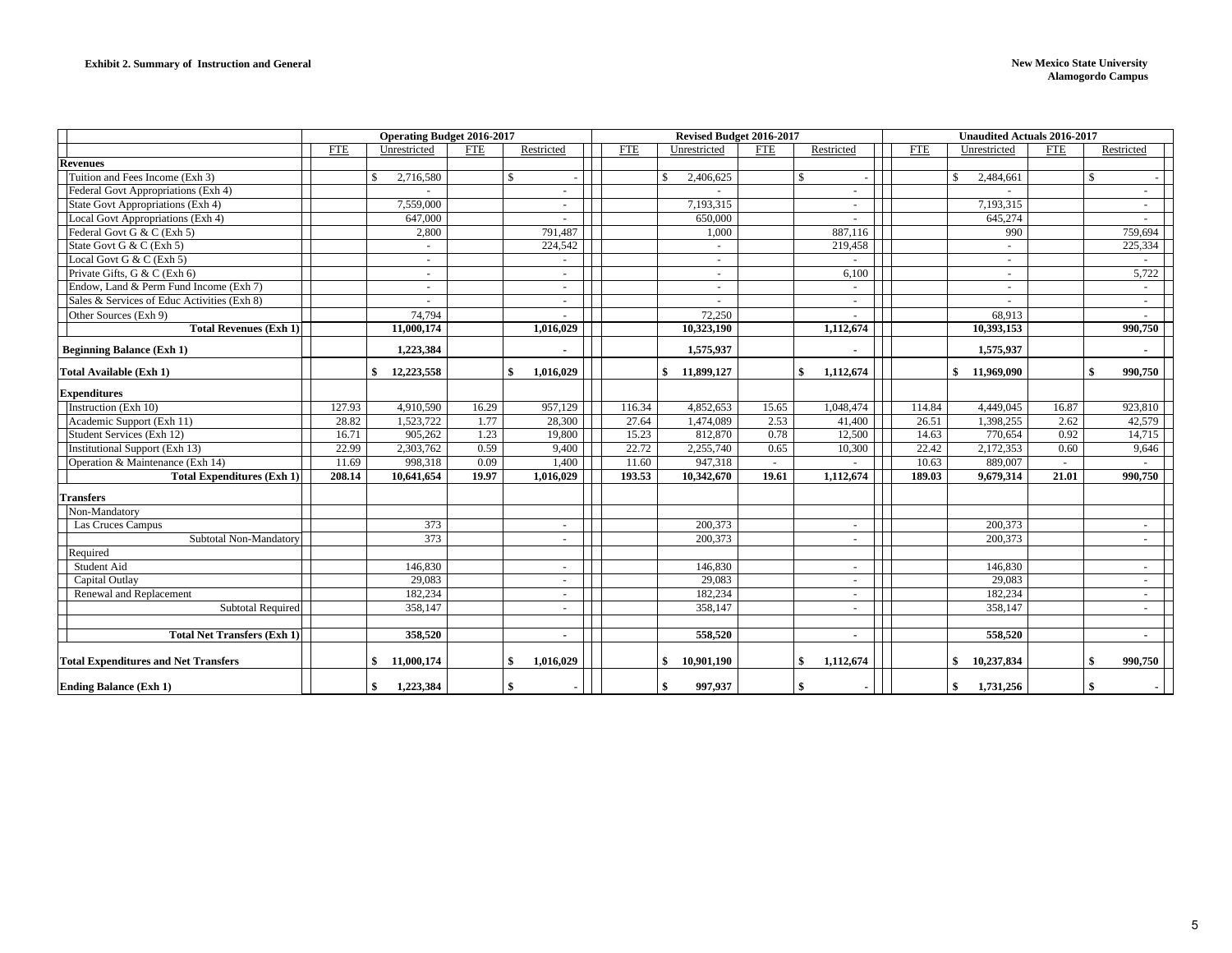#### **Exhibit 3. Summary of Student Tuition and Misc. Fees for Instruction and General New Mexico State University**

|                |                                                 | <b>Operating Budget 2016-2017</b> |                               |                          | Revised Budget 2016-2017    |                          | <b>Unaudited Actuals 2016-2017</b> |              |                          |  |  |
|----------------|-------------------------------------------------|-----------------------------------|-------------------------------|--------------------------|-----------------------------|--------------------------|------------------------------------|--------------|--------------------------|--|--|
|                |                                                 |                                   | Unrestricted                  | Restricted               | Unrestricted                | Restricted               |                                    | Unrestricted | Restricted               |  |  |
| <b>Tuition</b> |                                                 |                                   |                               |                          |                             |                          |                                    |              |                          |  |  |
|                | Resident Student/Full Time                      |                                   |                               |                          |                             |                          |                                    |              |                          |  |  |
|                | Summer                                          |                                   | $\mathcal{S}$                 | $\sim$                   | $17,340$ \$<br>\$           | $\sim$                   | $\mathbb{S}$                       | $22,106$ \$  |                          |  |  |
|                | Fall                                            |                                   | 315,575                       | $\overline{\phantom{a}}$ | 246,860                     | $\overline{\phantom{a}}$ |                                    | 299,320      | $\sim$                   |  |  |
|                | Spring                                          |                                   | 248,200                       | $\overline{\phantom{a}}$ | 214,480                     | $\overline{\phantom{a}}$ |                                    | 262,029      | $\sim$                   |  |  |
|                | <b>Resident Student/Part Time</b>               |                                   |                               |                          |                             |                          |                                    |              |                          |  |  |
|                | Summer                                          |                                   | 294,100                       | $\overline{\phantom{a}}$ | 209,010                     | $\blacksquare$           |                                    | 227,686      | $\sim$                   |  |  |
|                | Fall                                            |                                   | 498,850                       | $\overline{\phantom{a}}$ | 461,780                     | ÷.                       |                                    | 407,608      | $\sim$                   |  |  |
|                | Spring                                          |                                   | 447,450                       | $\sim$                   | 442,160                     | $\sim$                   |                                    | 405,233      |                          |  |  |
|                | <b>Total Tuition from Resident Students</b>     |                                   | 1,807,475                     | $\sim$                   | 1,591,630                   | ÷.                       |                                    | 1,623,982    | ÷.                       |  |  |
|                |                                                 |                                   |                               |                          |                             |                          |                                    |              |                          |  |  |
|                | Non-Resident Student/Full Time                  |                                   |                               |                          |                             |                          |                                    |              |                          |  |  |
|                | Summer                                          |                                   | $\sim$                        | $\overline{\phantom{a}}$ | $\sim$                      | $\overline{\phantom{a}}$ |                                    | $\sim$       | $\sim$                   |  |  |
|                | Fall                                            |                                   | 39,550                        | $\overline{\phantom{a}}$ | 29,780                      | $\overline{\phantom{a}}$ |                                    | 94,853       | $\overline{\phantom{a}}$ |  |  |
|                | Spring                                          |                                   | 107,550                       | $\overline{\phantom{a}}$ | 83,830                      | $\sim$                   |                                    | 84,088       | $\sim$                   |  |  |
|                | Non-Resident Student/Part Time                  |                                   |                               |                          |                             |                          |                                    |              |                          |  |  |
|                | Summer                                          |                                   | ÷,                            | $\overline{\phantom{a}}$ | $\sim$                      | $\overline{\phantom{a}}$ |                                    | $\sim$       | $\sim$                   |  |  |
|                | Fall                                            |                                   | 158,000                       | $\sim$                   | 158,610                     | $\sim$                   |                                    | 92,533       | $\sim$                   |  |  |
|                | Spring                                          |                                   | 91,350                        | $\blacksquare$           | 91,090                      | $\overline{\phantom{a}}$ |                                    | 100,493      | $\blacksquare$           |  |  |
|                | <b>Total Tuition from Non-Resident Students</b> |                                   | 396,450                       | $\sim$                   | 363,310                     | ÷.                       |                                    | 371,967      | $\sim$                   |  |  |
|                |                                                 |                                   |                               |                          |                             |                          |                                    |              |                          |  |  |
|                | <b>Total Tuition</b>                            |                                   | 2,203,925                     | $\blacksquare$           | 1,954,940                   | $\overline{\phantom{a}}$ |                                    | 1,995,949    | $\overline{\phantom{a}}$ |  |  |
|                |                                                 |                                   |                               |                          |                             |                          |                                    |              |                          |  |  |
|                | <b>Community Education/Contract Training</b>    |                                   | $\mathcal{S}$<br>$39,755$ \\$ | $\sim$                   | $\mathbb{S}$<br>$55,330$ \$ | $\sim$                   | $\mathbb{S}$                       | $50,713$ \$  | $\overline{\phantom{a}}$ |  |  |
|                |                                                 |                                   |                               |                          |                             |                          |                                    |              |                          |  |  |
| Fees           |                                                 |                                   |                               |                          |                             |                          |                                    |              |                          |  |  |
|                | <b>Application Fee</b>                          |                                   | $7,600$ \$<br><sup>\$</sup>   |                          | $7,570$ \$<br>\$            |                          | $\mathbb{S}$                       | 7,870        | $\mathbf{\hat{S}}$       |  |  |
|                | <b>Student Fee</b>                              |                                   | $\overline{a}$                |                          | $\sim$                      |                          |                                    |              |                          |  |  |
|                | Deferred Payment Fee                            |                                   | 20,600                        | $\sim$                   | 18,530                      | $\overline{\phantom{a}}$ |                                    | 21,660       | $\overline{\phantom{a}}$ |  |  |
|                | Distance Delivery Fee                           |                                   | 394,000                       | ÷,                       | 312,355                     | $\sim$                   |                                    | 346,500      | ÷.                       |  |  |
|                | Course Fee                                      |                                   | 47,100                        | $\overline{\phantom{a}}$ | 53,950                      | $\overline{\phantom{a}}$ |                                    | 48,249       | $\sim$                   |  |  |
|                | Late Registration Fee                           |                                   | 3,600                         | $\sim$                   | 3,950                       | $\overline{\phantom{a}}$ |                                    | 3,425        | $\sim$                   |  |  |
|                | Misc Fees                                       |                                   | $\sim$                        | $\blacksquare$           | $\sim$                      | $\overline{\phantom{a}}$ |                                    | 10,295       | $\overline{\phantom{a}}$ |  |  |
|                | <b>Total Fees</b>                               |                                   | 472,900                       | $\sim$                   | 396,355                     | ÷.                       |                                    | 437,999      | ÷.                       |  |  |
|                |                                                 |                                   |                               |                          |                             |                          |                                    |              |                          |  |  |
|                |                                                 |                                   |                               |                          |                             |                          |                                    |              |                          |  |  |
|                | Total Tuition and Fees Income for I&G (Exh 2)   |                                   | 2,716,580                     | $\blacksquare$           | 2,406,625                   | $\overline{\phantom{a}}$ |                                    | 2,484,661    | $\blacksquare$           |  |  |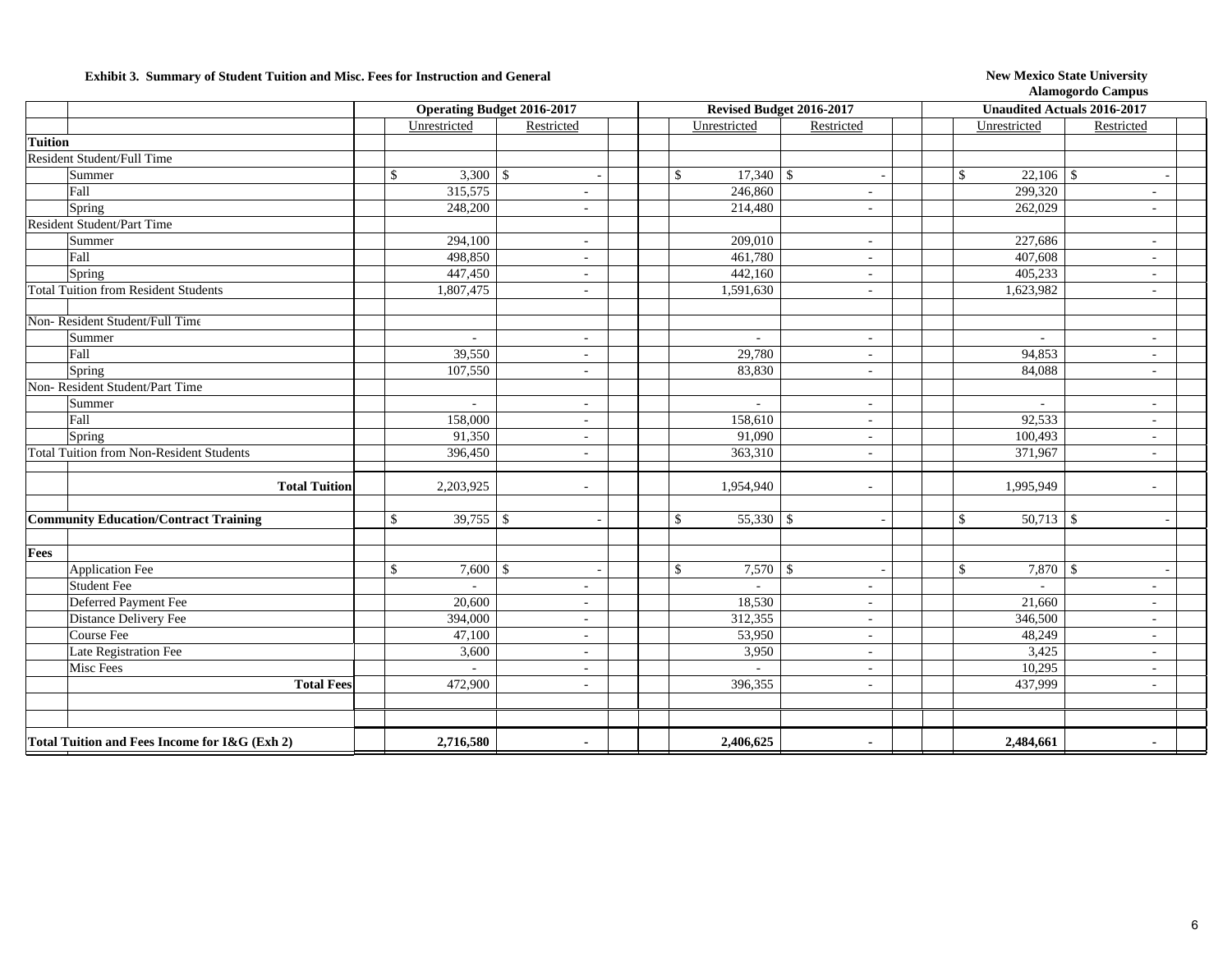#### **Exhibit 4. Summary of Government Appropriations for Instruction and General Exhibit 5. Summary of Government Grants and Contracts for Instruction and General**

#### **New Mexico State University Alamogordo Campus**

| <b>Exhibit 4. Government Appropriations</b>                |                            | <b>Operating Budget 2016-2017</b> |                                           | Revised Budget 2016-2017 |               | <b>Unaudited Actuals 2016-2017</b> |                          |  |  |  |
|------------------------------------------------------------|----------------------------|-----------------------------------|-------------------------------------------|--------------------------|---------------|------------------------------------|--------------------------|--|--|--|
| <b>Instruction and General</b>                             | Unrestricted               | Restricted                        | Unrestricted                              | Restricted               |               | Unrestricted                       | Restricted               |  |  |  |
|                                                            |                            |                                   |                                           |                          |               |                                    |                          |  |  |  |
| Federal                                                    |                            |                                   |                                           |                          |               |                                    |                          |  |  |  |
| General Appropriation                                      | $\mathbb{S}$<br>$\sim$     | $\mathcal{S}$                     | $\mathcal{S}$<br>$\overline{\phantom{a}}$ | $\mathcal{S}$            | <sup>\$</sup> | $\mathcal{S}$<br>$\sim$            |                          |  |  |  |
| <b>Total Federal (Exh 2)</b>                               | $\sim$                     | $\sim$                            | $\sim$                                    | $\sim$                   |               | $\sim$                             | ÷.                       |  |  |  |
|                                                            |                            |                                   |                                           |                          |               |                                    |                          |  |  |  |
| <b>State</b>                                               |                            |                                   |                                           |                          |               |                                    |                          |  |  |  |
| General Appropriation                                      | 7,559,000                  | $\overline{\phantom{a}}$          | 7,181,000                                 | $\sim$                   |               | 7,181,000                          | $\sim$                   |  |  |  |
| Non-Credit Work Force Training                             | $\sim$                     | $\overline{\phantom{a}}$          | 12,315                                    | $\sim$                   |               | 12,315                             | $\overline{\phantom{a}}$ |  |  |  |
| I & G Line Item Appropriation                              |                            | $\sim$                            |                                           | $\sim$                   |               | $\sim$                             | $\sim$                   |  |  |  |
| <b>Total State (Exh 2)</b>                                 | 7,559,000                  |                                   | 7,193,315                                 |                          |               | 7,193,315                          | ٠                        |  |  |  |
|                                                            |                            |                                   |                                           |                          |               |                                    |                          |  |  |  |
| Local                                                      |                            |                                   |                                           |                          |               |                                    |                          |  |  |  |
| Regular Levy                                               | 647,000                    | $\overline{\phantom{a}}$          | 650,000                                   | $\sim$                   |               | 645,274                            | $\sim$                   |  |  |  |
| <b>Total Local (Exh 2)</b>                                 | 647,000                    | $\overline{\phantom{a}}$          | 650,000                                   | $\sim$                   |               | 645,274                            | $\sim$                   |  |  |  |
|                                                            |                            |                                   |                                           |                          |               |                                    |                          |  |  |  |
| <b>Total Government Appropriations for I&amp;G (Exh 2)</b> | 8,206,000                  |                                   | 7,843,315                                 | $\overline{\phantom{a}}$ |               | 7,838,589                          |                          |  |  |  |
|                                                            |                            |                                   |                                           |                          |               |                                    |                          |  |  |  |
|                                                            |                            |                                   |                                           |                          |               |                                    |                          |  |  |  |
| <b>Exhibit 5 Government Grants and Contracts</b>           |                            | <b>Operating Budget 2016-2017</b> |                                           | Revised Budget 2016-2017 |               | <b>Unaudited Actuals 2016-2017</b> |                          |  |  |  |
| <b>Instruction and General</b>                             | Unrestricted               | Restricted                        | Unrestricted                              | Restricted               |               | Unrestricted                       | Restricted               |  |  |  |
|                                                            |                            |                                   |                                           |                          |               |                                    |                          |  |  |  |
| Federal                                                    |                            |                                   |                                           |                          |               |                                    |                          |  |  |  |
| Reporting Veterans                                         | $\mathbb{S}$<br>$2,800$ \$ |                                   | $\mathcal{S}$<br>$1,000$ \$               |                          | $\mathcal{S}$ | $990 \, \text{S}$                  |                          |  |  |  |
| Federal Work Study Funds                                   | $\sim$                     | 17,300                            | $\sim$                                    | 32,000                   |               | $\omega$                           | 25,854                   |  |  |  |
| Instruction                                                |                            | 774,187                           | $\sim$                                    | 855,116                  |               | ٠                                  | 733,840                  |  |  |  |
| <b>Total Federal (Exh 2)</b>                               | 2,800                      | 791,487                           | 1,000                                     | 887,116                  |               | 990                                | 759,694                  |  |  |  |
|                                                            |                            |                                   |                                           |                          |               |                                    |                          |  |  |  |
| <b>State</b>                                               |                            |                                   |                                           |                          |               |                                    |                          |  |  |  |
| <b>State Work Study Funds</b>                              | $\sim$                     | 81,700                            | $\sim$                                    | 80,500                   |               | $\sim$                             | 91,342                   |  |  |  |
| <b>Instruction &amp; General</b>                           | $\sim$                     | 142,842                           | $\sim$                                    | 138,958                  |               | $\sim$                             | 133,992                  |  |  |  |
| <b>Total State (Exh 2)</b>                                 | $\sim$                     | 224,542                           | $\sim$                                    | 219,458                  |               | $\sim$                             | 225,334                  |  |  |  |
|                                                            |                            |                                   |                                           |                          |               |                                    |                          |  |  |  |
| Local                                                      |                            |                                   |                                           |                          |               |                                    |                          |  |  |  |
| Instruction & General                                      | $\sim$                     | $\sim$                            | $\sim$                                    | $\sim$                   |               | $\sim$                             | $\sim$                   |  |  |  |
| <b>Total Local (Exh 2)</b>                                 | $\sim$                     | $\sim$                            | $\sim$                                    | $\sim$                   |               | ÷.                                 | ٠                        |  |  |  |
|                                                            |                            |                                   |                                           |                          |               |                                    |                          |  |  |  |
| Total Gov G & C For I & G (Exh 2)                          | 2,800                      | 1,016,029                         | 1,000                                     | 1,106,574                |               | 990                                | 985,028                  |  |  |  |
|                                                            |                            |                                   |                                           |                          |               |                                    |                          |  |  |  |
|                                                            |                            |                                   |                                           |                          |               |                                    |                          |  |  |  |
|                                                            |                            |                                   |                                           |                          |               |                                    |                          |  |  |  |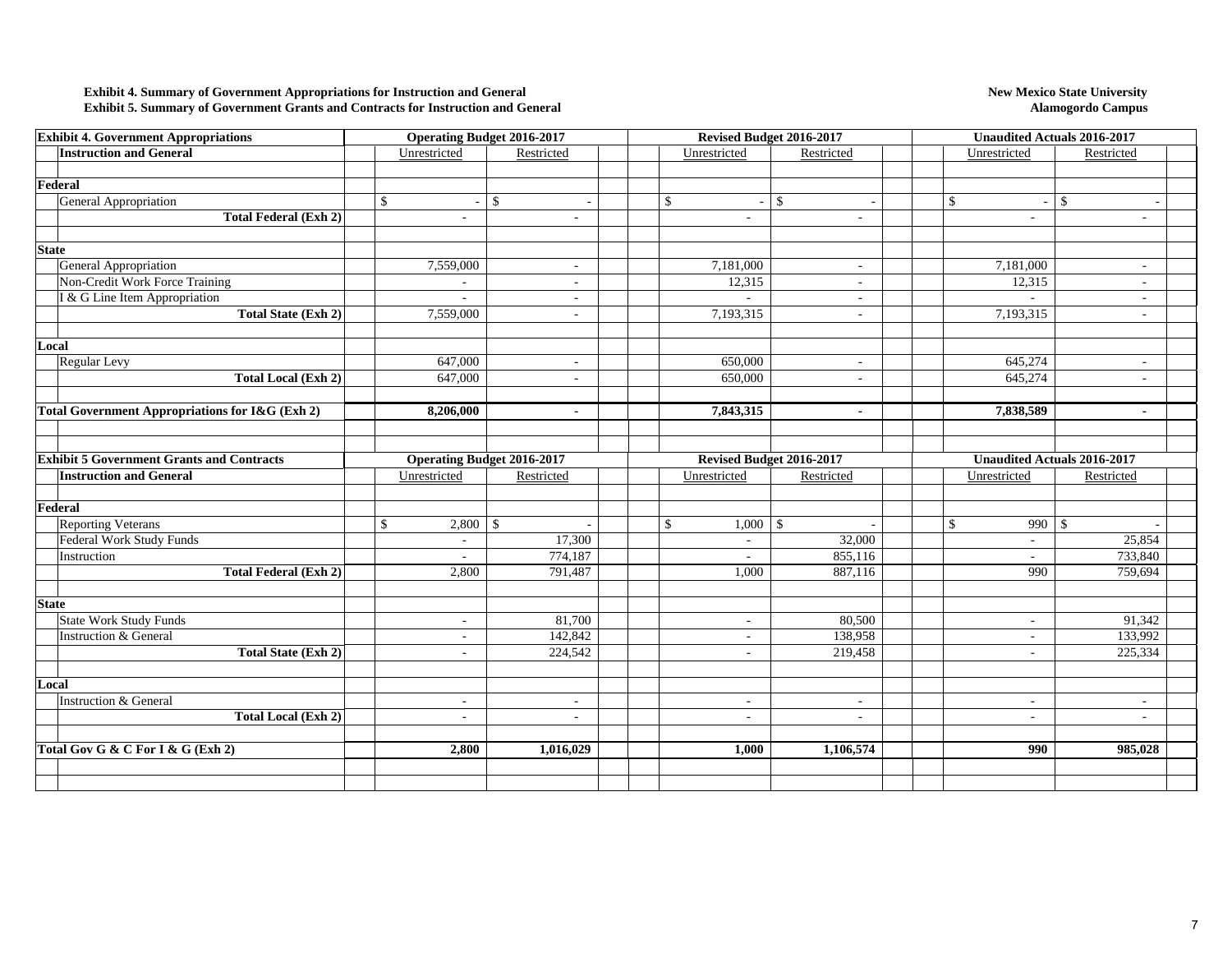#### **Exhibits 6 Through 9. Summary of Revenues for Instruction and General as Listed Below New Mexico State University**

| <b>Contracts for Instruction and General</b><br>Unrestricted<br>Restricted<br>Unrestricted<br>Restricted<br>$\mathbf S$<br>$\mathbb{S}$<br>$\mathbb{S}$<br>$\mathcal{S}$<br>5,100<br>Instruction<br>Other I & G Programs<br>1,000<br>Total Private For I & G (Exh 2)<br>6.100<br><b>Exhibit 7. Endowment, Land, and Permanent</b><br>Revised Budget 2016-2017<br><b>Operating Budget 2016-2017</b><br><b>Fund Incomes for Instruction and General</b><br>Unrestricted<br>Restricted<br>Unrestricted<br>Restricted<br><b>Endowment Funds</b><br>$\mathbf S$<br>$\mathbb{S}$<br>$\mathbf{\hat{s}}$<br>\$<br><b>Permanent Funds</b><br>Total Endowment, Land and Permanent Funds (Exh $2)$<br>$\blacksquare$<br>$\overline{\phantom{a}}$<br>Revised Budget 2016-2017<br><b>Exhibit 8. Sales and Services of Educational</b><br><b>Operating Budget 2016-2017</b><br>Restricted<br><b>Activities for Instruction and General</b><br>Unrestricted<br>Unrestricted<br>Restricted<br>\$<br>$\mathbb{S}$<br>$\mathbf{\hat{s}}$<br>Miscellanous<br>\$<br>Total Sales & Services For I & G (Exh 2)<br><b>Exhibit 9. Other Sources of Revenue for</b><br><b>Operating Budget 2016-2017</b><br>Revised Budget 2016-2017<br><b>Instruction and General</b><br>Restricted<br>Unrestricted<br>Restricted<br>Unrestricted<br><b>Interest on Current Fund Balances</b><br>\$<br>$\mathbb{S}$<br>$15,700$ \$ | Unrestricted<br>\$       | Restricted                         |
|--------------------------------------------------------------------------------------------------------------------------------------------------------------------------------------------------------------------------------------------------------------------------------------------------------------------------------------------------------------------------------------------------------------------------------------------------------------------------------------------------------------------------------------------------------------------------------------------------------------------------------------------------------------------------------------------------------------------------------------------------------------------------------------------------------------------------------------------------------------------------------------------------------------------------------------------------------------------------------------------------------------------------------------------------------------------------------------------------------------------------------------------------------------------------------------------------------------------------------------------------------------------------------------------------------------------------------------------------------------------------------------------|--------------------------|------------------------------------|
|                                                                                                                                                                                                                                                                                                                                                                                                                                                                                                                                                                                                                                                                                                                                                                                                                                                                                                                                                                                                                                                                                                                                                                                                                                                                                                                                                                                            |                          |                                    |
|                                                                                                                                                                                                                                                                                                                                                                                                                                                                                                                                                                                                                                                                                                                                                                                                                                                                                                                                                                                                                                                                                                                                                                                                                                                                                                                                                                                            |                          |                                    |
|                                                                                                                                                                                                                                                                                                                                                                                                                                                                                                                                                                                                                                                                                                                                                                                                                                                                                                                                                                                                                                                                                                                                                                                                                                                                                                                                                                                            |                          | $\mathcal{S}$<br>5,100             |
|                                                                                                                                                                                                                                                                                                                                                                                                                                                                                                                                                                                                                                                                                                                                                                                                                                                                                                                                                                                                                                                                                                                                                                                                                                                                                                                                                                                            |                          | 622                                |
|                                                                                                                                                                                                                                                                                                                                                                                                                                                                                                                                                                                                                                                                                                                                                                                                                                                                                                                                                                                                                                                                                                                                                                                                                                                                                                                                                                                            | $\overline{\phantom{a}}$ | 5,722                              |
|                                                                                                                                                                                                                                                                                                                                                                                                                                                                                                                                                                                                                                                                                                                                                                                                                                                                                                                                                                                                                                                                                                                                                                                                                                                                                                                                                                                            |                          |                                    |
|                                                                                                                                                                                                                                                                                                                                                                                                                                                                                                                                                                                                                                                                                                                                                                                                                                                                                                                                                                                                                                                                                                                                                                                                                                                                                                                                                                                            |                          | <b>Unaudited Actuals 2016-2017</b> |
|                                                                                                                                                                                                                                                                                                                                                                                                                                                                                                                                                                                                                                                                                                                                                                                                                                                                                                                                                                                                                                                                                                                                                                                                                                                                                                                                                                                            | Unrestricted             | Restricted                         |
|                                                                                                                                                                                                                                                                                                                                                                                                                                                                                                                                                                                                                                                                                                                                                                                                                                                                                                                                                                                                                                                                                                                                                                                                                                                                                                                                                                                            |                          |                                    |
|                                                                                                                                                                                                                                                                                                                                                                                                                                                                                                                                                                                                                                                                                                                                                                                                                                                                                                                                                                                                                                                                                                                                                                                                                                                                                                                                                                                            | \$                       | <sup>\$</sup>                      |
|                                                                                                                                                                                                                                                                                                                                                                                                                                                                                                                                                                                                                                                                                                                                                                                                                                                                                                                                                                                                                                                                                                                                                                                                                                                                                                                                                                                            |                          |                                    |
|                                                                                                                                                                                                                                                                                                                                                                                                                                                                                                                                                                                                                                                                                                                                                                                                                                                                                                                                                                                                                                                                                                                                                                                                                                                                                                                                                                                            |                          |                                    |
|                                                                                                                                                                                                                                                                                                                                                                                                                                                                                                                                                                                                                                                                                                                                                                                                                                                                                                                                                                                                                                                                                                                                                                                                                                                                                                                                                                                            |                          |                                    |
|                                                                                                                                                                                                                                                                                                                                                                                                                                                                                                                                                                                                                                                                                                                                                                                                                                                                                                                                                                                                                                                                                                                                                                                                                                                                                                                                                                                            |                          |                                    |
|                                                                                                                                                                                                                                                                                                                                                                                                                                                                                                                                                                                                                                                                                                                                                                                                                                                                                                                                                                                                                                                                                                                                                                                                                                                                                                                                                                                            |                          | <b>Unaudited Actuals 2016-2017</b> |
|                                                                                                                                                                                                                                                                                                                                                                                                                                                                                                                                                                                                                                                                                                                                                                                                                                                                                                                                                                                                                                                                                                                                                                                                                                                                                                                                                                                            | Unrestricted             | Restricted                         |
|                                                                                                                                                                                                                                                                                                                                                                                                                                                                                                                                                                                                                                                                                                                                                                                                                                                                                                                                                                                                                                                                                                                                                                                                                                                                                                                                                                                            |                          |                                    |
|                                                                                                                                                                                                                                                                                                                                                                                                                                                                                                                                                                                                                                                                                                                                                                                                                                                                                                                                                                                                                                                                                                                                                                                                                                                                                                                                                                                            | $\mathbb{S}$             | $\mathbf S$                        |
|                                                                                                                                                                                                                                                                                                                                                                                                                                                                                                                                                                                                                                                                                                                                                                                                                                                                                                                                                                                                                                                                                                                                                                                                                                                                                                                                                                                            |                          |                                    |
|                                                                                                                                                                                                                                                                                                                                                                                                                                                                                                                                                                                                                                                                                                                                                                                                                                                                                                                                                                                                                                                                                                                                                                                                                                                                                                                                                                                            |                          |                                    |
|                                                                                                                                                                                                                                                                                                                                                                                                                                                                                                                                                                                                                                                                                                                                                                                                                                                                                                                                                                                                                                                                                                                                                                                                                                                                                                                                                                                            |                          |                                    |
|                                                                                                                                                                                                                                                                                                                                                                                                                                                                                                                                                                                                                                                                                                                                                                                                                                                                                                                                                                                                                                                                                                                                                                                                                                                                                                                                                                                            |                          | <b>Unaudited Actuals 2016-2017</b> |
|                                                                                                                                                                                                                                                                                                                                                                                                                                                                                                                                                                                                                                                                                                                                                                                                                                                                                                                                                                                                                                                                                                                                                                                                                                                                                                                                                                                            | Unrestricted             | Restricted                         |
|                                                                                                                                                                                                                                                                                                                                                                                                                                                                                                                                                                                                                                                                                                                                                                                                                                                                                                                                                                                                                                                                                                                                                                                                                                                                                                                                                                                            |                          |                                    |
|                                                                                                                                                                                                                                                                                                                                                                                                                                                                                                                                                                                                                                                                                                                                                                                                                                                                                                                                                                                                                                                                                                                                                                                                                                                                                                                                                                                            | \$<br>14,580             | -\$                                |
| <b>Library Fines</b><br>151<br>50<br><b>Misc Fees</b>                                                                                                                                                                                                                                                                                                                                                                                                                                                                                                                                                                                                                                                                                                                                                                                                                                                                                                                                                                                                                                                                                                                                                                                                                                                                                                                                      | 50                       |                                    |
| 22,530<br>19.363<br>$\overline{a}$<br>$\overline{a}$<br>Rentals<br>6,000<br>6,000                                                                                                                                                                                                                                                                                                                                                                                                                                                                                                                                                                                                                                                                                                                                                                                                                                                                                                                                                                                                                                                                                                                                                                                                                                                                                                          | 26,729                   | $\sim$                             |
| Recovery of IDC-Instruction<br>34,600<br>27,970                                                                                                                                                                                                                                                                                                                                                                                                                                                                                                                                                                                                                                                                                                                                                                                                                                                                                                                                                                                                                                                                                                                                                                                                                                                                                                                                            | $\sim$<br>27,554         |                                    |
| Total Other Revenues For I & G (Exh 2)<br>74,794<br>72,250                                                                                                                                                                                                                                                                                                                                                                                                                                                                                                                                                                                                                                                                                                                                                                                                                                                                                                                                                                                                                                                                                                                                                                                                                                                                                                                                 |                          |                                    |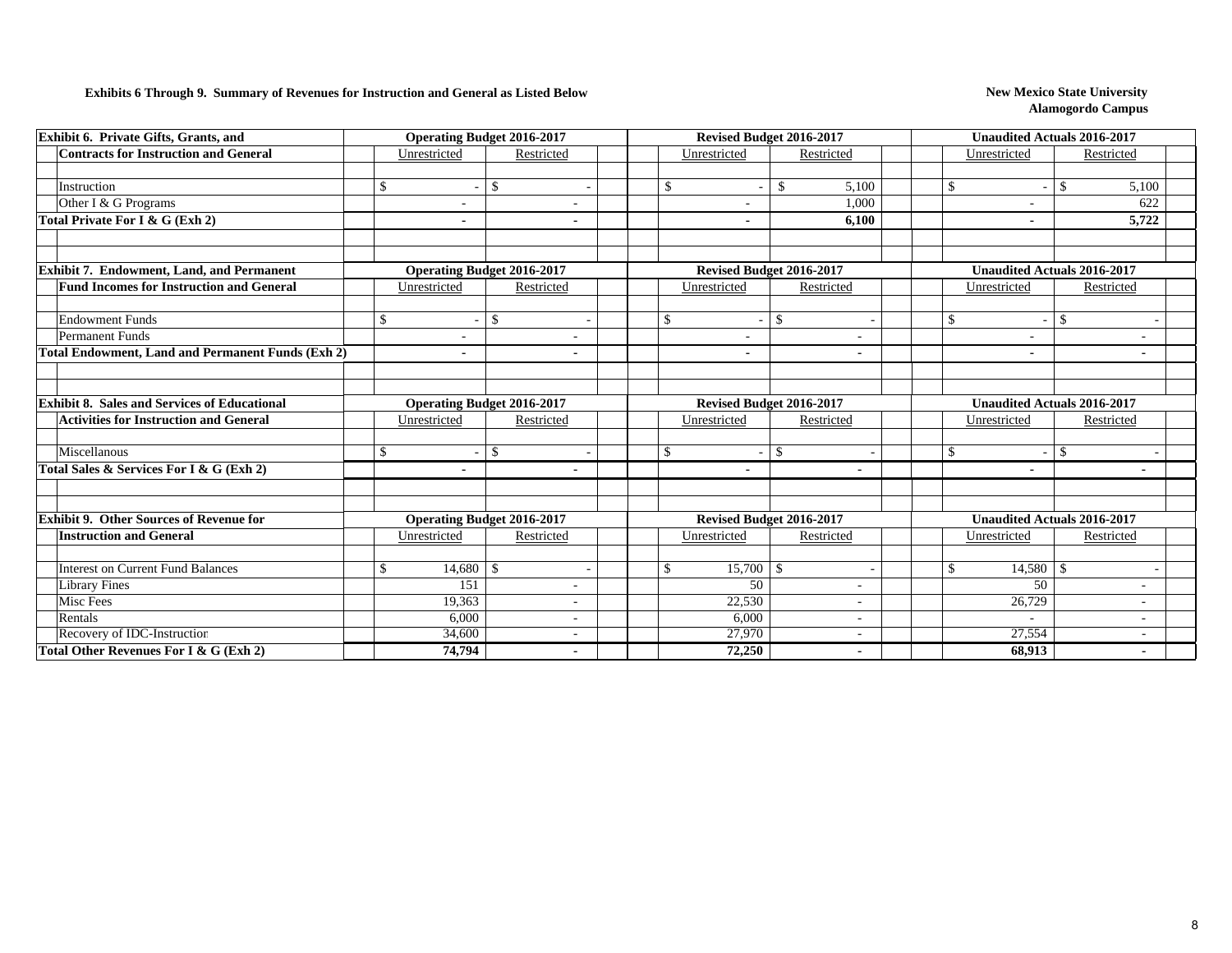#### **Exhibit 10. Summary of Expenditures for Instruction New Mexico State University New Mexico State University**

|                                               |            | <b>Operating Budget 2016-2017</b> |                             |                          |            | Revised Budget 2016-2017   |                          |                              | <b>Unaudited Actuals 2016-2017</b> |                              |                          |                         |  |  |  |
|-----------------------------------------------|------------|-----------------------------------|-----------------------------|--------------------------|------------|----------------------------|--------------------------|------------------------------|------------------------------------|------------------------------|--------------------------|-------------------------|--|--|--|
|                                               | <b>FTE</b> | Unrestricted                      | <b>FTE</b>                  | Restricted               | <b>FTE</b> | Unrestricted               | <b>FTE</b>               | Restricted                   | <b>FTE</b>                         | Unrestricted                 | <b>FTE</b>               | Restricted              |  |  |  |
|                                               |            |                                   |                             |                          |            |                            |                          |                              |                                    |                              |                          |                         |  |  |  |
| <b>General Academic Instruction</b>           |            |                                   |                             |                          |            |                            |                          |                              |                                    |                              |                          |                         |  |  |  |
| <b>Agricultural Science</b>                   | $\sim$     | $\mathbb{S}$                      | $\overline{\phantom{a}}$    | $\mathbb{S}$             | 2.16       | 118,310                    |                          | $\mathbf{\hat{s}}$<br>29,075 | 1.96                               | 107,390                      | 0.94                     | 16,775                  |  |  |  |
| <b>Business Education</b>                     | 2.48       | 79,898                            |                             |                          | 4.61       | 143,340                    |                          |                              | 4.66                               | 143,463                      | $\sim$                   |                         |  |  |  |
| Career & Technical Director                   | 3.19       | 149,353                           | $\sim$                      |                          | 2.94       | 142,415                    | $\sim$                   |                              | 2.86                               | 134,966                      | $\sim$                   |                         |  |  |  |
| <b>Computer Science</b>                       | 2.85       | 83,264                            | $\sim$                      |                          | 2.48       | 80,364                     | $\sim$                   |                              | 2.84                               | 86,087                       | $\sim$                   |                         |  |  |  |
| Criminal Justice                              | 3.14       | 38,950                            | $\sim$                      |                          | 2.62       | 32,100                     | $\sim$                   |                              | 2.43                               | 28,558                       | $\sim$                   |                         |  |  |  |
| Engineering                                   | $\sim$     |                                   | $\sim$                      |                          | 2.53       | 134,496                    | $\sim$                   |                              | 2.30                               | 119,965                      | $\overline{\phantom{a}}$ |                         |  |  |  |
| Fine Arts                                     | 5.29       | 176,616                           | $\sim$                      |                          | 4.16       | 163,636                    | $\sim$                   |                              | 4.27                               | 162,332                      | $\sim$                   |                         |  |  |  |
| <b>General Education</b>                      | 11.66      | 356,879                           | $\sim$                      |                          | 5.15       | 176,090                    | $\sim$                   | 31,691                       | 4.78                               | 171,918                      | $\sim$                   | 2,616                   |  |  |  |
| <b>General Sciences</b>                       | 14.13      | 547,751                           | $\sim$                      |                          | 7.03       | 252,619                    |                          | 5,100                        | 7.72                               | 265,266                      | $\sim$                   | 5,100                   |  |  |  |
| HSI STEM SECO                                 | $\sim$     |                                   | 6.26                        | 354,543                  | $\sim$     |                            | 6.31                     | 469,624                      | $\sim$                             |                              | 6.61                     | 452,516                 |  |  |  |
| Humanities                                    | 14.10      | 536,975                           | $\sim$                      |                          | 19.21      | 699,231                    | $\sim$                   |                              | 20.17                              | 707,920                      | $\sim$                   |                         |  |  |  |
| Mathematics                                   | 13.78      | 437,449                           | $\overline{\phantom{a}}$    |                          | 9.76       | 284,798                    | $\sim$                   |                              | 10.26                              | 287,758                      | $\sim$                   |                         |  |  |  |
| Shared Academic Instruction                   | $\sim$     | 57,613                            | $\sim$                      |                          | $\sim$     | 279,056                    | $\sim$                   |                              | 0.01                               | 69,699                       | $\sim$                   |                         |  |  |  |
| <b>Total General Academic Instruction</b>     | 70.62      | 2,464,748<br><sup>\$</sup>        | 6.26                        | 354,543<br>$\mathcal{S}$ | 62.65      | 2,506,455<br>$\mathcal{S}$ | 6.31                     | 535,490<br>-\$               | 64.26                              | 2,285,322<br>-\$             | 7.55                     | 477,007<br>-\$          |  |  |  |
| <b>Vocational/Technical Instruction</b>       |            |                                   |                             |                          |            |                            |                          |                              |                                    |                              |                          |                         |  |  |  |
| Allied Health                                 | 6.13       | $\mathcal{S}$<br>222,780          | 3.68                        | $\mathcal{S}$<br>336,636 | 5.61       | 264,676<br>-S              | 2.48                     | 240,087<br>$\mathcal{S}$     | 4.88                               | 237,641<br>$\mathbf{\$}$     | 2.48                     | $\mathbf{s}$<br>177,293 |  |  |  |
| Alternative Energy Technology                 | 1.89       | 23,500                            | $\sim$                      |                          | 1.36       | 16,150                     | $\sim$                   |                              | 1.38                               | 16,744                       | $\sim$                   |                         |  |  |  |
| Arts and Sciences Director                    | 4.53       | 192,102                           | $\sim$                      |                          | 3.54       | 162,760                    | $\sim$                   |                              | 3.55                               | 157,893                      | $\sim$                   |                         |  |  |  |
| <b>Automotive Technology</b>                  | 2.42       | 90,718                            | $\sim$                      |                          | 2.55       | 83,515                     | $\sim$                   |                              | 2.52                               | 77,213                       | $\sim$                   |                         |  |  |  |
| <b>Business Office Technologies</b>           | 2.10       | 25,000                            | $\sim$                      |                          | 1.27       | 14,175                     |                          |                              | 1.17                               | 13,050                       |                          |                         |  |  |  |
| <b>Electrical Technology</b>                  | 1.53       | 20,300                            | $\mathbb{Z}^2$              |                          | 0.40       | 6,500                      | $\sim$                   |                              | $\mathbb{Z}^+$                     | 256                          | $\sim$                   |                         |  |  |  |
| Electronics                                   | 9.24       | 194,365                           | $\mathcal{L}_{\mathcal{A}}$ |                          | 6.62       | 133,009                    | $\sim$                   |                              | 6.95                               | 133,888                      | $\overline{\phantom{a}}$ |                         |  |  |  |
| <b>Emergency Medicine</b>                     | 2.01       | 41,000                            | $\sim$                      |                          | 4.07       | 96,450                     | $\sim$                   |                              | 2.78                               | 55,568                       | $\sim$                   |                         |  |  |  |
| Photography                                   | 3.05       | 141,625                           | $\sim$                      |                          | 2.47       | 133,875                    | $\sim$                   |                              | 2.37                               | 125,316                      | $\sim$                   |                         |  |  |  |
| <b>Welding Technology</b>                     | 0.75       | 18,000                            | $\overline{\phantom{a}}$    |                          | 0.81       | 18,000                     | $\sim$                   |                              | 0.81                               | 15,847                       | $\sim$                   |                         |  |  |  |
| <b>Total Vocational/Technical Instruction</b> | 33.65      | 969,390<br><sup>\$</sup>          | 3.68                        | -\$<br>336,636           | 28.70      | 929,110                    | 2.48                     | 240,087<br>-8                | 26.41                              | $\mathcal{S}$<br>833,416     | 2.48                     | 177,293<br>-S           |  |  |  |
| <b>Special Session Instruction</b>            |            |                                   |                             |                          |            |                            |                          |                              |                                    |                              |                          |                         |  |  |  |
| <b>Summer Session</b>                         | 22.75      | $\mathcal{S}$<br>280,000          | $\sim$                      | $\mathbb{S}$             | 23.91      | 276,750<br>$\mathcal{S}$   | $\overline{\phantom{a}}$ | \$                           | 23.22                              | $\mathcal{S}$<br>269,083     | $\overline{\phantom{a}}$ | $\mathbf{\hat{S}}$      |  |  |  |
| <b>Total Special Session Instruction</b>      | 22.75      | $\mathcal{S}$<br>280,000          | $\overline{\phantom{a}}$    | $\mathcal{S}$            | 23.91      | 276,750<br>$\mathcal{S}$   |                          | $\mathbf{s}$                 | 23.22                              | $\mathcal{S}$<br>269,083     | $\overline{\phantom{a}}$ | $\mathcal{S}$           |  |  |  |
| <b>Community Education</b>                    |            |                                   |                             |                          |            |                            |                          |                              |                                    |                              |                          |                         |  |  |  |
| <b>Community Education</b>                    | 0.75       | 39,755<br><sup>\$</sup>           | $\sim$                      | \$                       | 0.75       | 52,070<br>$\mathcal{S}$    | $\overline{\phantom{a}}$ | $\mathcal{S}$                | 0.77                               | $\mathcal{S}$<br>34,188      | $\sim$                   | $\mathcal{S}$           |  |  |  |
| <b>EMT/EMS</b> Tech                           | $\sim$     | 4,250                             | $\sim$                      |                          | $\sim$     |                            | $\sim$                   |                              | $\sim$                             |                              | $\sim$                   |                         |  |  |  |
| Physical Education - Community Ed             |            |                                   |                             |                          |            | 5,000                      |                          |                              |                                    | 3,719                        | $\sim$                   |                         |  |  |  |
| <b>Total Community Education</b>              | 0.75       | $\mathcal{S}$<br>44,005           |                             | $\mathcal{S}$            | 0.75       | $\mathcal{S}$<br>57,070    |                          | $\mathcal{S}$                | 0.77                               | $\mathbf{\hat{s}}$<br>37,907 |                          | $\mathcal{S}$           |  |  |  |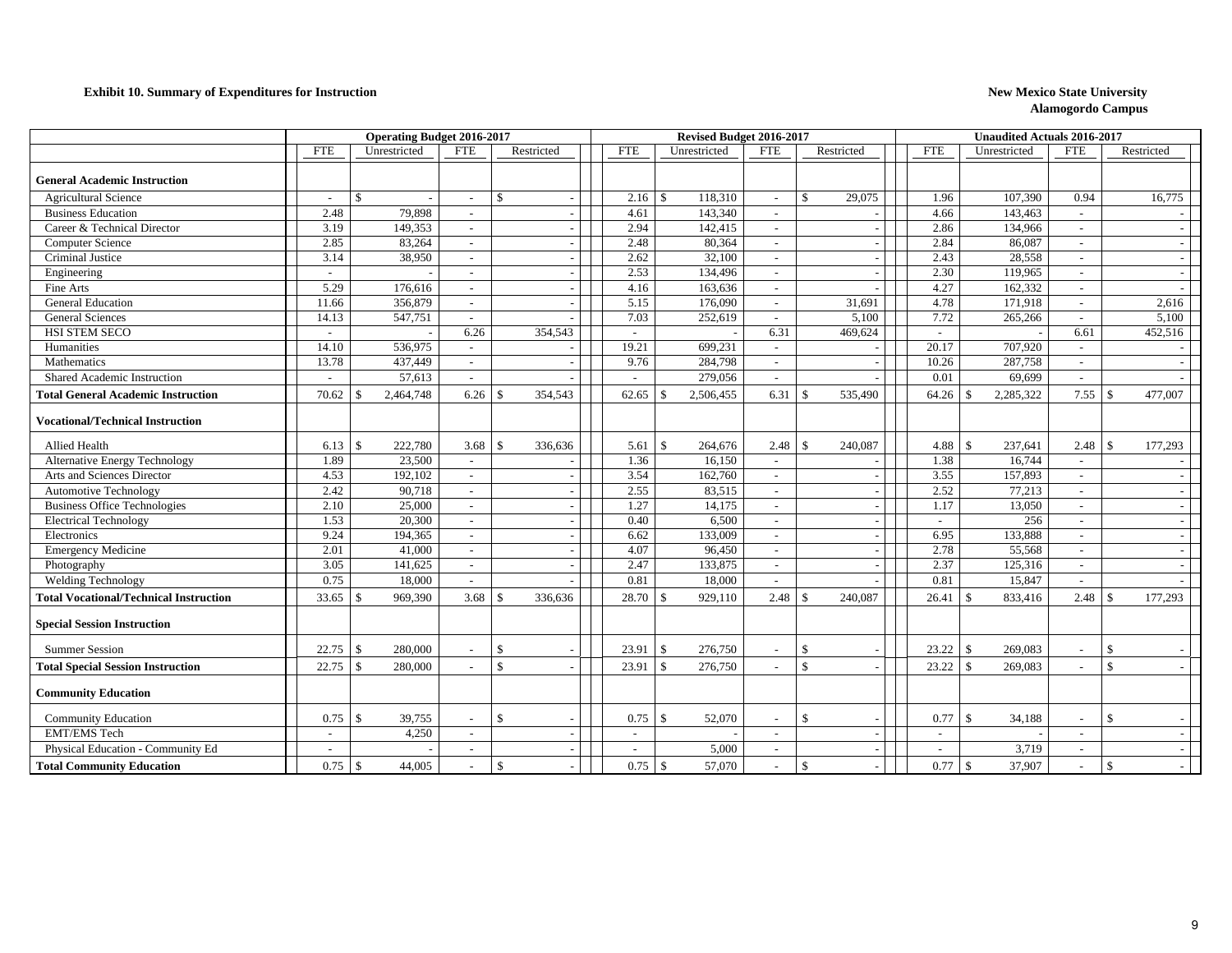#### **Exhibit 10. Summary of Expenditures for Instruction New Mexico State University New Mexico State University**

|                                                                                       |                          |    | <b>Operating Budget 2016-2017</b> |                          |  |            |  |            | Revised Budget 2016-2017 |                                          |       | <b>Unaudited Actuals 2016-2017</b> |           |            |                          |              |            |                          |            |         |
|---------------------------------------------------------------------------------------|--------------------------|----|-----------------------------------|--------------------------|--|------------|--|------------|--------------------------|------------------------------------------|-------|------------------------------------|-----------|------------|--------------------------|--------------|------------|--------------------------|------------|---------|
|                                                                                       | <b>FTE</b>               |    | Unrestricted                      | <b>FTE</b>               |  | Restricted |  | <b>FTE</b> |                          | <b>FTE</b><br>Restricted<br>Unrestricted |       |                                    |           | <b>FTE</b> |                          | Unrestricted | <b>FTE</b> |                          | Restricted |         |
| <b>Preparation/Remedial Instruction</b>                                               |                          |    |                                   |                          |  |            |  |            |                          |                                          |       |                                    |           |            |                          |              |            |                          |            |         |
| <b>Adult Basic Education</b>                                                          | 0.16                     | £. | 13,847                            | 3.84                     |  | 220,760    |  | 0.33       |                          | 25.218                                   | 3.78  |                                    | 210,897   |            | 0.18                     |              | 10.945     | 3.66                     |            | 208,339 |
| <b>Adult Basic Education Instr Materials</b>                                          | $\overline{\phantom{a}}$ |    |                                   | $\overline{\phantom{0}}$ |  | 5,090      |  |            |                          |                                          |       |                                    | 12,700    |            | $\overline{\phantom{0}}$ |              |            | $\overline{\phantom{0}}$ |            | 10,292  |
| <b>Total Preparation/Remedial Instruction</b>                                         | 0.16                     |    | 13,847                            | 3.84                     |  | 225,850    |  | 0.33       |                          | 25,218                                   | 3.78  |                                    | 223,597   |            | 0.18                     |              | 10,945     | 3.66                     |            | 218,631 |
| Other Items Not Included in Exhibit 10A's                                             |                          |    |                                   |                          |  |            |  |            |                          |                                          |       |                                    |           |            |                          |              |            |                          |            |         |
| Federal Work-Study Salaries                                                           |                          |    |                                   | 0.64                     |  | 10,200     |  |            |                          |                                          | 1.26  |                                    | 20,200    |            |                          |              |            | 0.87                     |            | 13,964  |
| <b>State Work-Study Salaries</b>                                                      | $\overline{\phantom{0}}$ |    |                                   | 1.87                     |  | 29.900     |  |            |                          |                                          | 1.82  |                                    | 29,100    |            | $\overline{\phantom{a}}$ |              |            | 2.31                     |            | 36,915  |
| <b>Fringe Benefits</b>                                                                |                          |    | 1,138,600                         |                          |  |            |  |            |                          | 1,058,050                                |       |                                    |           |            |                          |              | 1,012,372  |                          |            |         |
| <b>Total Other Items Not Included in Exhibit 10A's</b>                                |                          |    | 1,138,600                         | 2.51                     |  | 40,100     |  |            |                          | 1,058,050                                | 3.08  |                                    | 49,300    |            |                          |              | 1,012,372  | 3.18                     |            | 50,879  |
| 4,910,590<br>957,129<br>16.29<br>Net Expense for Instruction in I&G (Exh 2)<br>127.93 |                          |    |                                   |                          |  |            |  | 116.34     |                          | 4,852,653                                | 15.65 |                                    | 1,048,474 |            | 114.84                   |              | 4,449,045  | 16.87                    |            | 923,810 |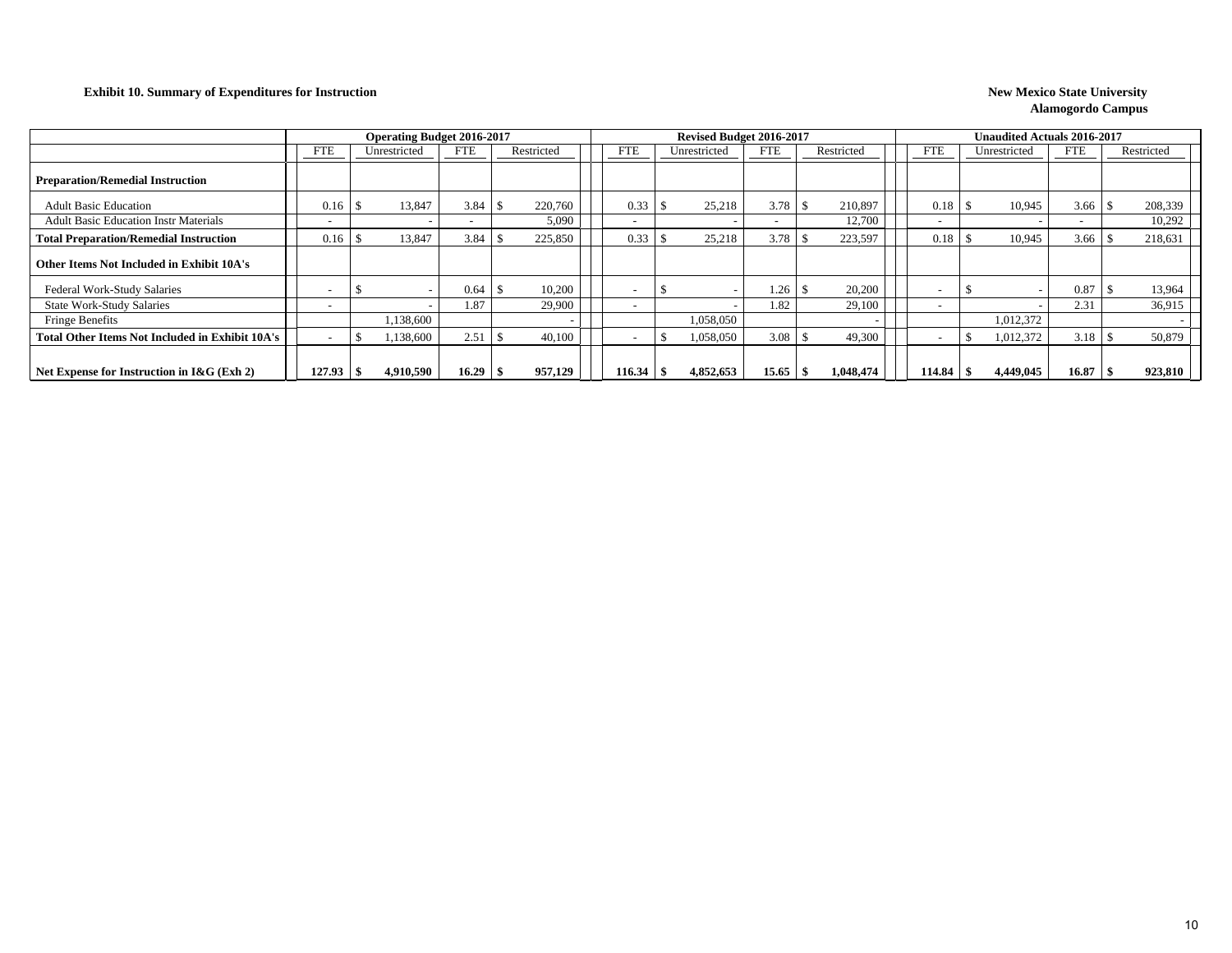#### **Exhibit 10. Summary of Instruction Salaries** New Mexico State University

|                                       |            | <b>Operating Budget 2016-2017</b> |            |            |            | Revised Budget 2016-2017 |            |            |                          | <b>Unaudited Actuals 2016-2017</b> |                          |            |
|---------------------------------------|------------|-----------------------------------|------------|------------|------------|--------------------------|------------|------------|--------------------------|------------------------------------|--------------------------|------------|
| <b>Salaries for Instruction</b>       | <b>FTE</b> | Unrestricted                      | <b>FTE</b> | Restricted | <b>FTE</b> | Unrestricted             | <b>FTE</b> | Restricted | FTE                      | Unrestricted                       | <b>FTE</b>               | Restricted |
| <b>Faculty Salaries</b>               | 40.20      | 2.206.548                         |            | 131,245    | 38.82      | 2.173.446                | 3.16       | 176.799    | 38.40                    | 2.149.430                          | 3.16                     | 176,799    |
| Part-time Faculty Salaries            | 71.23      | 849,799                           |            |            | 64.89      | 723,725                  | 0.24       | 2.640      | 63.98                    | 713.563                            | 0.24                     | 2,640      |
| <b>Professional Salaries</b>          | . 17       | 51,552                            | 8.35       | 369,407    | 0.81       | 35,162                   | 6.32       | 272,079    | 0.66                     | 28.175                             | 6.19                     | 266,662    |
| <b>Support Staff Salaries</b>         | 8.17       | 226,659                           | 2.76       | 76,537     | 5.48       | 153,833                  | 2.20       | 61,858     | 5.21                     | 146,325                            | 2.38                     | 66,863     |
| GA/TA Salaries                        |            |                                   |            |            |            |                          |            |            | $\overline{\phantom{0}}$ |                                    | $\overline{\phantom{0}}$ |            |
| <b>Student Salaries</b>               | 0.40       | 6,300                             |            |            | 0.27       | 4.300                    | 0.19       | 3.061      | 0.22                     | 3,555                              | 1.26                     | 20,336     |
| Federal Work-Study Salaries           | 0.09       | 1.500                             | 0.64       | 10.200     | 0.29       | 4.530                    | 1.33       | 21,367     | 0.16                     | 2.368                              | 0.95                     | 15,311     |
| <b>State Work-Study Salaries</b>      | 0.67       | 10.770                            | 2.15       | 34,403     | 0.63       | 10.020                   | 2.18       | 34,867     | 0.54                     | 8.571                              | 2.66                     | 42,484     |
| Other Salaries                        | 6.00       | 166,050                           |            |            | 5.15       | 144,737                  | 0.03       | 750        | 5.67                     | 159.321                            | 0.03                     | 750        |
| <b>Total Salaries for Instruction</b> | 127.93     | 3.519.178                         | 16.29      | 621,792    | 116.34     | 3.249.753                | 15.65      | 573.421    | 14.84                    | 3,211,308                          | 16.87                    | 591,845    |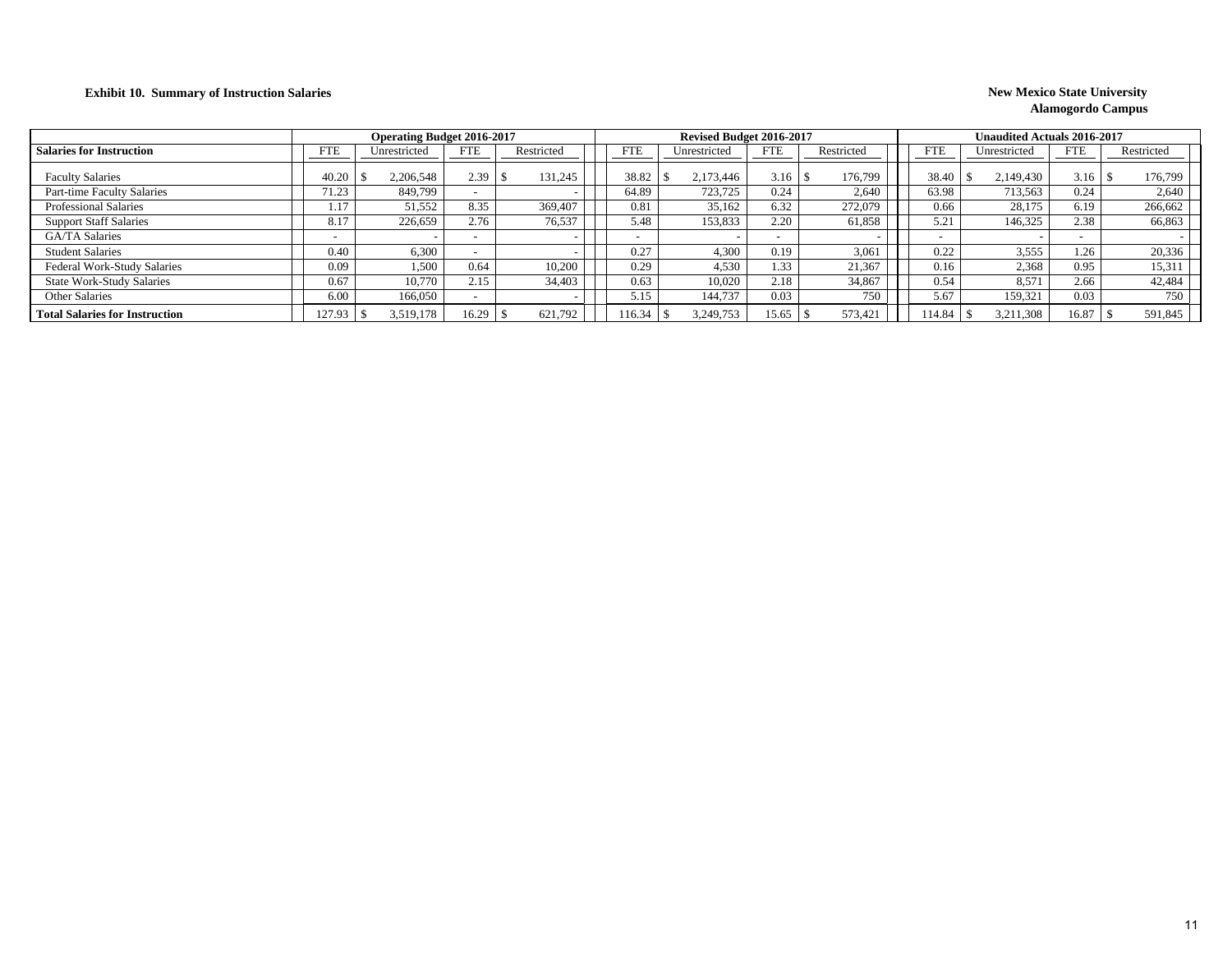#### **Exhibit 10. Summary of Instruction by Expenditure Category New Mexico State University**

|                                              |            | <b>Operating Budget 2016-2017</b> |            |            |            |              | Revised Budget 2016-2017 |            |                          | Unaudited Actuals 2016-2017 |            |                 |     |
|----------------------------------------------|------------|-----------------------------------|------------|------------|------------|--------------|--------------------------|------------|--------------------------|-----------------------------|------------|-----------------|-----|
| <b>Summary by Expenditure Category</b>       | <b>FTE</b> | Unrestricted                      | <b>FTE</b> | Restricted | <b>FTE</b> | Unrestricted | <b>FTE</b>               | Restricted | <b>FTE</b>               | Unrestricted                | <b>FTE</b> | Restricted      |     |
| <b>Faculty Salaries</b>                      | 40.20      | 2,206,548                         | 2.39       | 131,245    | 38.82      | 2,173,446    | 3.16                     | 176,799    | 38.40                    | 2,149,430                   | 3.16       | 176,799<br>- 75 |     |
| Part-time Faculty Salaries                   | 71.23      | 849,799                           |            |            | 64.89      | 723,725      | 0.24                     | 2,640      | 63.98                    | 713,563                     | 0.24       | 2,640           |     |
| <b>Professional Salaries</b>                 | 1.17       | 51,552                            | 8.35       | 369,407    | 0.81       | 35,162       | 6.32                     | 272,079    | 0.66                     | 28,175                      | 6.19       | 266,662         |     |
| <b>Support Staff Salaries</b>                | 8.17       | 226,659                           | 2.76       | 76,537     | 5.48       | 153,833      | 2.20                     | 61,858     | 5.21                     | 146,325                     | 2.38       | 66,863          |     |
| GA/TA Salaries                               |            |                                   |            |            |            |              | $\overline{\phantom{a}}$ |            | $\overline{\phantom{0}}$ |                             |            |                 |     |
| <b>Student Salaries</b>                      | 0.40       | 6,300                             |            |            | 0.27       | 4,300        | 0.19                     | 3,061      | 0.22                     | 3,555                       | 1.26       | 20,336          |     |
| Federal Work-Study Salaries                  | 0.09       | 1,500                             |            |            | 0.29       | 4,530        | 0.07                     | 1.167      | 0.16                     | 2,368                       | 0.08       | 1,347           |     |
| <b>State Work-Study Salaries</b>             | 0.67       | 10,770                            | 0.28       | 4,503      | 0.63       | 10,020       | 0.36                     | 5,767      | 0.54                     | 8.571                       | 0.35       | 5,569           |     |
| Other Salaries                               | 6.00       | 166,050                           |            |            | 5.15       | 144,737      | 0.03                     | 750        | 5.67                     | 159,321                     | 0.03       |                 | 750 |
| Fringes                                      |            | 8.477                             |            | 207,453    |            | 9.984        |                          | 184,256    |                          | 8,241                       |            | 184,905         |     |
| Travel                                       |            | 22,200                            |            | 16,749     |            | 22,700       |                          | 18,678     |                          | 15,729                      |            | 10,224          |     |
| <b>Utilities</b>                             |            |                                   |            |            |            |              |                          |            |                          |                             |            |                 |     |
| Other Supplies and Expenses                  |            | 222,135                           |            | 111,135    |            | 512,166      |                          | 258,619    |                          | 201,395                     |            | 123,877         |     |
| Equipment                                    |            |                                   |            |            |            |              |                          | 13,500     |                          |                             |            | 12,959          |     |
| <b>Total Summary by Expenditure Category</b> | 127.93     | 3,771,990                         | 13.78      | 917,029    | 116.34     | 3,794,603    | 12.57                    | 999,174    | 114.84                   | 3,436,673                   | 13.69      | 872,931<br>. ა  |     |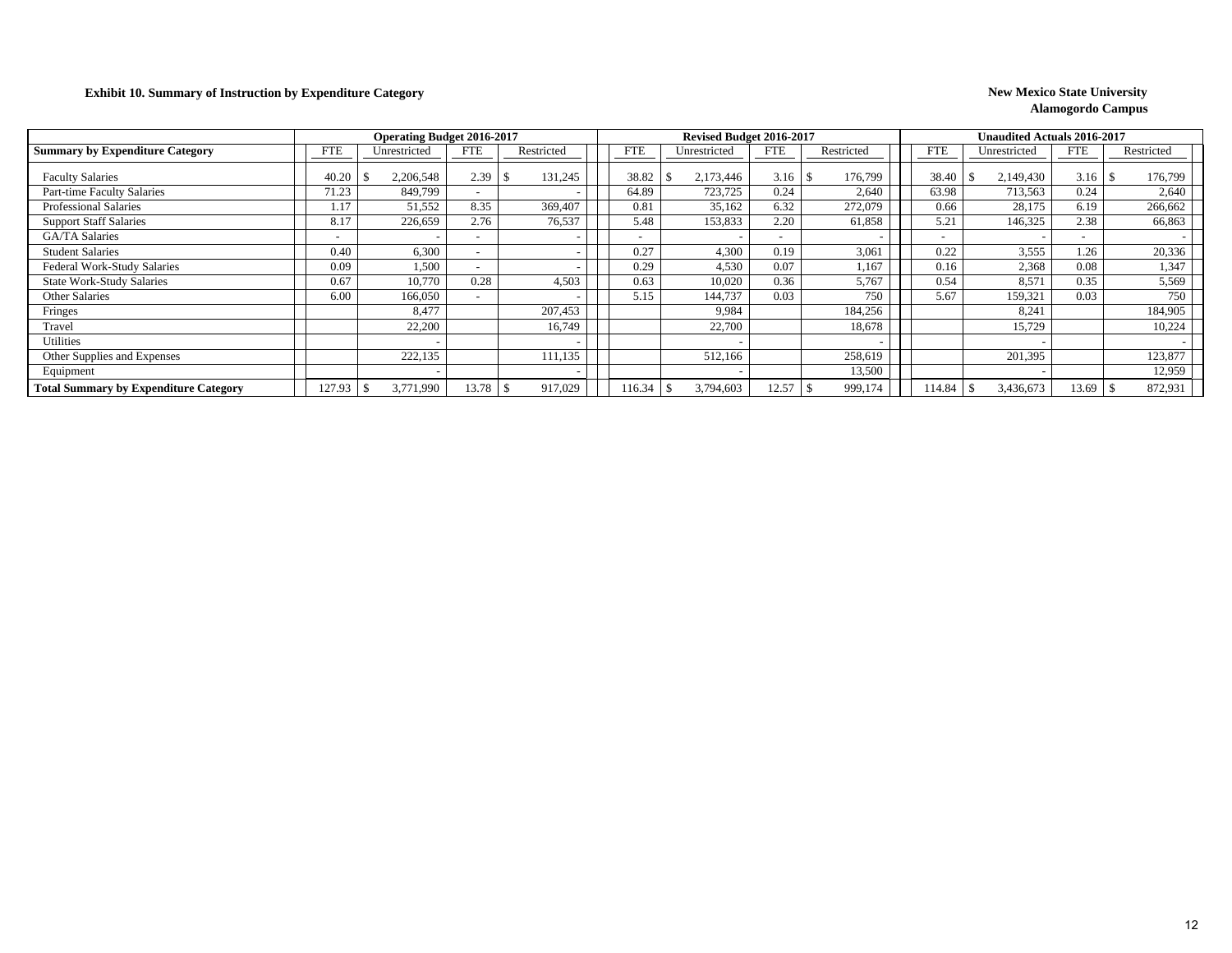|                                                            |                  | <b>Operating Budget 2016-2017</b> |                          |                                    |                          | Revised Budget 2016-2017           |                          |                                    |                  | <b>Unaudited Actuals 2016-2017</b>                   |                          |                             |
|------------------------------------------------------------|------------------|-----------------------------------|--------------------------|------------------------------------|--------------------------|------------------------------------|--------------------------|------------------------------------|------------------|------------------------------------------------------|--------------------------|-----------------------------|
| <b>General Academic Instruction</b>                        | <b>FTE</b>       | Unrestricted                      | <b>FTE</b>               | Restricted                         | <b>FTE</b>               | Unrestricted                       | <b>FTE</b>               | Restricted                         | <b>FTE</b>       | Unrestricted                                         | <b>FTE</b>               | Restricted                  |
| <b>Faculty Salaries</b>                                    | 31.91            | 1,750,929<br>\$                   | 1.13                     | $\mathbf{\hat{S}}$<br>62,245       | 29.97<br>\$              | 1,678,040                          | 2.39                     | 133,935<br>$\mathcal{S}$           | 29.75            | $\mathcal{S}$<br>1,665,269                           | 2.39<br>$\mathbb{S}$     | 133,935                     |
| Part-time Faculty Salaries                                 | 30.38            | 362,400                           | $\omega$                 |                                    | 25.17                    | 280,650                            | 0.24                     | 2,640                              | 27.01            | 301,173                                              | 0.24                     | 2,640                       |
| <b>Professional Salaries</b>                               | 0.65             | 28,693                            | 3.34                     | 147,935                            | 0.32                     | 13,899                             | 2.10                     | 90,415                             | 0.33             | 14,216                                               | 2.03                     | 87,456                      |
| <b>Support Staff Salaries</b>                              | 2.38             | 66,063                            | 1.79                     | 49,559                             | 2.52                     | 70,825                             | 1.24                     | 34,880                             | 2.43             | 68,211                                               | 1.42                     | 40,015                      |
| GA/TA Salaries                                             | $\sim$           |                                   | $\overline{\phantom{a}}$ |                                    | $\sim$                   |                                    | $\mathcal{L}$            |                                    | $\mathcal{L}$    |                                                      | $\sim$                   |                             |
| <b>Student Salaries</b>                                    | 0.40             | 6,300                             | $\omega$                 | $\overline{a}$                     | 0.27                     | 4,300                              | 0.17                     | 2,663                              | 0.22             | 3,555                                                | 1.16                     | 18,664                      |
| Federal Work-Study Salaries                                | $\sim$           |                                   | $\sim$                   |                                    | $\sim$                   |                                    | 0.07                     | 1,167                              | $\sim$           |                                                      | 0.08                     | 1,347                       |
| <b>State Work-Study Salaries</b>                           | 0.23             | 3,750                             | $\sim$                   | $\sim$                             | 0.14                     | 2,250                              | 0.07                     | 1,170                              | 0.12             | 1,867                                                | 0.20                     | 3,208                       |
| Other Salaries                                             | 4.67             | 129,300                           | $\sim$                   |                                    | 4.26                     | 119,435                            | 0.03                     | 750                                | 4.40             | 123,766                                              | 0.03                     | 750                         |
| Fringes                                                    |                  |                                   |                          | 94,804                             |                          |                                    |                          | 94,693                             |                  |                                                      |                          | 95,918                      |
| Travel                                                     |                  | 15,700                            |                          |                                    |                          | 15,200                             |                          | 1,823                              |                  | 10,068                                               |                          | 1,733                       |
| Utilities                                                  |                  |                                   |                          |                                    |                          |                                    |                          |                                    |                  |                                                      |                          |                             |
| Other Supplies and Expenses                                |                  | 101,613                           |                          |                                    |                          | 321,856                            |                          | 157,854                            |                  | 97,197                                               |                          | 78,382                      |
| Equipment                                                  |                  |                                   |                          |                                    |                          |                                    |                          | 13,500                             |                  |                                                      |                          | 12,959                      |
| <b>Total General Academic Instruction</b>                  | 70.62            | 2,464,748<br>-\$                  | 6.26                     | 354,543<br>$\mathbf{\hat{S}}$      | 62.65<br>\$              | 2,506,455                          | $6.31 \,$ \ \$           | 535,490                            | 64.26            | $\mathcal{S}$<br>2,285,322                           |                          | 477,007                     |
| <b>Agricultural Science</b>                                |                  |                                   |                          |                                    |                          |                                    |                          |                                    |                  |                                                      |                          |                             |
| <b>Faculty Salaries</b>                                    | $\sim$           | $\sim$                            | $\sim$                   | $\sim$                             | 1.96                     | 109,707                            | $\blacksquare$           | $\blacksquare$                     | 1.83             | 102,461                                              | $\omega$                 |                             |
| Part-time Faculty Salaries                                 | $\sim$           |                                   | $\sim$                   |                                    | $\sim$                   |                                    | $\sim$                   | $\sim$                             | $\sim$           |                                                      | ÷.                       | $\sim$                      |
| <b>Professional Salaries</b>                               | $\sim$           |                                   | $\omega$                 | $\overline{\phantom{a}}$           | $\sim$                   | $\overline{\phantom{a}}$           | $\sim$                   | $\sim$                             | $\sim$           | $\overline{\phantom{a}}$                             | $\mathcal{L}$            | $\sim$                      |
| <b>Support Staff Salaries</b>                              | $\sim$           |                                   | $\sim$                   |                                    | $\sim$                   |                                    | $\sim$                   | $\sim$                             | $\sim$           | $\overline{\phantom{a}}$                             | $\sim$                   | $\sim$                      |
| GA/TA Salaries                                             | $\sim$           | $\sim$                            | $\sim$                   |                                    | $\sim$                   |                                    | $\sim$                   | $\sim$                             | $\sim$           | $\overline{\phantom{a}}$                             | $\sim$                   | $\sim$                      |
| <b>Student Salaries</b>                                    | $\sim$           | $\sim$                            | $\blacksquare$           | $\overline{a}$                     | $\overline{\phantom{a}}$ |                                    | $\sim$                   | $\sim$                             | $\blacksquare$   | $\overline{\phantom{a}}$                             | 0.94                     | 15,084                      |
| Federal Work-Study Salaries                                | $\sim$           | $\blacksquare$                    | $\blacksquare$           | $\sim$                             | $\sim$                   | $\overline{\phantom{a}}$           | $\sim$                   | $\mathbb{Z}^2$                     | $\sim$           | $\sim$                                               | $\omega$                 | $\sim$                      |
| State Work-Study Salaries                                  | $\sim$           | $\overline{a}$                    | $\sim$                   | $\sim$                             | $\sim$                   |                                    | $\sim$                   | $\sim$                             | $\sim$           |                                                      | $\sim$                   | $\sim$                      |
| Other Salaries                                             | $\sim$           | $\sim$                            | $\sim$                   | $\sim$                             | 0.20                     | 5,603                              | $\sim$                   | $\sim$                             | 0.13             | 3,729                                                | $\sim$                   | $\sim$                      |
| Fringes                                                    |                  |                                   |                          |                                    |                          |                                    |                          | $\overline{\phantom{a}}$           |                  |                                                      |                          | 166                         |
| Travel                                                     |                  |                                   |                          |                                    |                          | 2,000                              |                          |                                    |                  | 1,023                                                |                          |                             |
| Utilities                                                  |                  |                                   |                          | $\sim$                             |                          |                                    |                          |                                    |                  |                                                      |                          |                             |
| Other Supplies and Expenses                                |                  |                                   |                          | $\overline{a}$                     |                          | 1,000                              |                          | 29,075                             |                  | 177                                                  |                          | 1,525                       |
| Equipment                                                  |                  | $\sim$                            |                          | $\overline{a}$                     |                          |                                    |                          |                                    |                  |                                                      |                          |                             |
| <b>Total Agricultural Science</b>                          |                  | $\overline{a}$                    | $\sim$                   | $\bar{\phantom{a}}$                | 2.16                     | 118,310                            | $\overline{\phantom{a}}$ | 29,075                             | 1.96             | 107,390                                              | 0.94                     | 16,775                      |
|                                                            |                  |                                   |                          |                                    |                          |                                    |                          |                                    |                  |                                                      |                          |                             |
| <b>Business Education</b>                                  |                  |                                   |                          |                                    |                          |                                    |                          |                                    |                  |                                                      |                          |                             |
| <b>Faculty Salaries</b>                                    | 1.06             | 57,898<br>15,000                  | $\sim$                   |                                    | 1.93<br>2.57             | 108,190                            | $\sim$                   | $\overline{\phantom{a}}$           | 1.95             | 108,915<br>28,950                                    | $\mathcal{L}$            |                             |
| Part-time Faculty Salaries<br><b>Professional Salaries</b> | 1.26             |                                   | $\sim$                   |                                    |                          | 28,650                             | $\sim$                   | $\sim$                             | 2.60             |                                                      | $\sim$                   | $\sim$                      |
|                                                            | $\sim$           |                                   | $\overline{\phantom{a}}$ | $\overline{\phantom{a}}$           | $\sim$                   |                                    | $\overline{\phantom{a}}$ | $\sim$                             | $\sim$           |                                                      | $\overline{\phantom{a}}$ | $\sim$                      |
| <b>Support Staff Salaries</b><br>GA/TA Salaries            | $\sim$<br>$\sim$ | $\sim$<br>$\sim$                  | $\blacksquare$<br>$\sim$ | $\overline{\phantom{a}}$<br>$\sim$ | $\blacksquare$<br>$\sim$ | $\sim$                             | $\sim$<br>$\sim$         | $\sim$                             | $\mathbb{Z}^2$   | $\overline{\phantom{a}}$                             | $\blacksquare$           | $\equiv$<br>$\omega$        |
| <b>Student Salaries</b>                                    | $\sim$           | $\sim$                            | $\sim$                   | $\sim$                             | $\sim$                   | $\sim$<br>$\overline{\phantom{a}}$ | $\sim$                   | $\sim$                             | $\sim$<br>$\sim$ | $\overline{\phantom{a}}$<br>$\overline{\phantom{a}}$ | $\sim$<br>$\sim$         |                             |
|                                                            |                  |                                   |                          |                                    |                          |                                    |                          | $\sim$                             |                  |                                                      |                          | $\sim$                      |
| Federal Work-Study Salaries                                | $\sim$<br>$\sim$ |                                   | $\sim$                   | $\overline{\phantom{a}}$           | $\sim$                   |                                    | $\sim$<br>$\sim$         | $\sim$                             | $\sim$<br>$\sim$ | $\overline{\phantom{a}}$                             | $\sim$<br>$\sim$         | $\blacksquare$              |
| <b>State Work-Study Salaries</b><br>Other Salaries         | 0.16             | 4,500                             | $\sim$                   | $\overline{\phantom{a}}$           | 0.11                     | 3,000                              | $\omega$                 | $\sim$<br>$\overline{\phantom{a}}$ | 0.11             | 3,000                                                | ÷.                       | $\blacksquare$<br>$\sim$    |
|                                                            |                  |                                   |                          |                                    |                          |                                    |                          |                                    |                  |                                                      |                          | $\equiv$                    |
| Fringes<br>Travel                                          |                  | 500                               |                          | $\sim$<br>$\overline{\phantom{a}}$ |                          | 500                                |                          | $\sim$<br>$\sim$                   |                  | 1,379                                                |                          | $\mathcal{L}$               |
| Utilities                                                  |                  |                                   |                          |                                    |                          |                                    |                          | $\sim$                             |                  |                                                      |                          | $\mathbf{r}$                |
| Other Supplies and Expenses                                |                  | 2,000                             |                          | $\sim$                             |                          | 3,000                              |                          | $\sim$                             |                  | 1,219                                                |                          | $\sim$                      |
| Equipment                                                  |                  |                                   |                          |                                    |                          |                                    |                          | $\sim$                             |                  |                                                      |                          | $\mathcal{L}_{\mathcal{A}}$ |
|                                                            |                  |                                   |                          |                                    |                          |                                    |                          |                                    |                  |                                                      |                          |                             |
| <b>Total Business Education</b>                            | 2.48             | 79,898                            |                          |                                    | 4.61                     | 143,340                            |                          |                                    | 4.66             | 143,463                                              |                          |                             |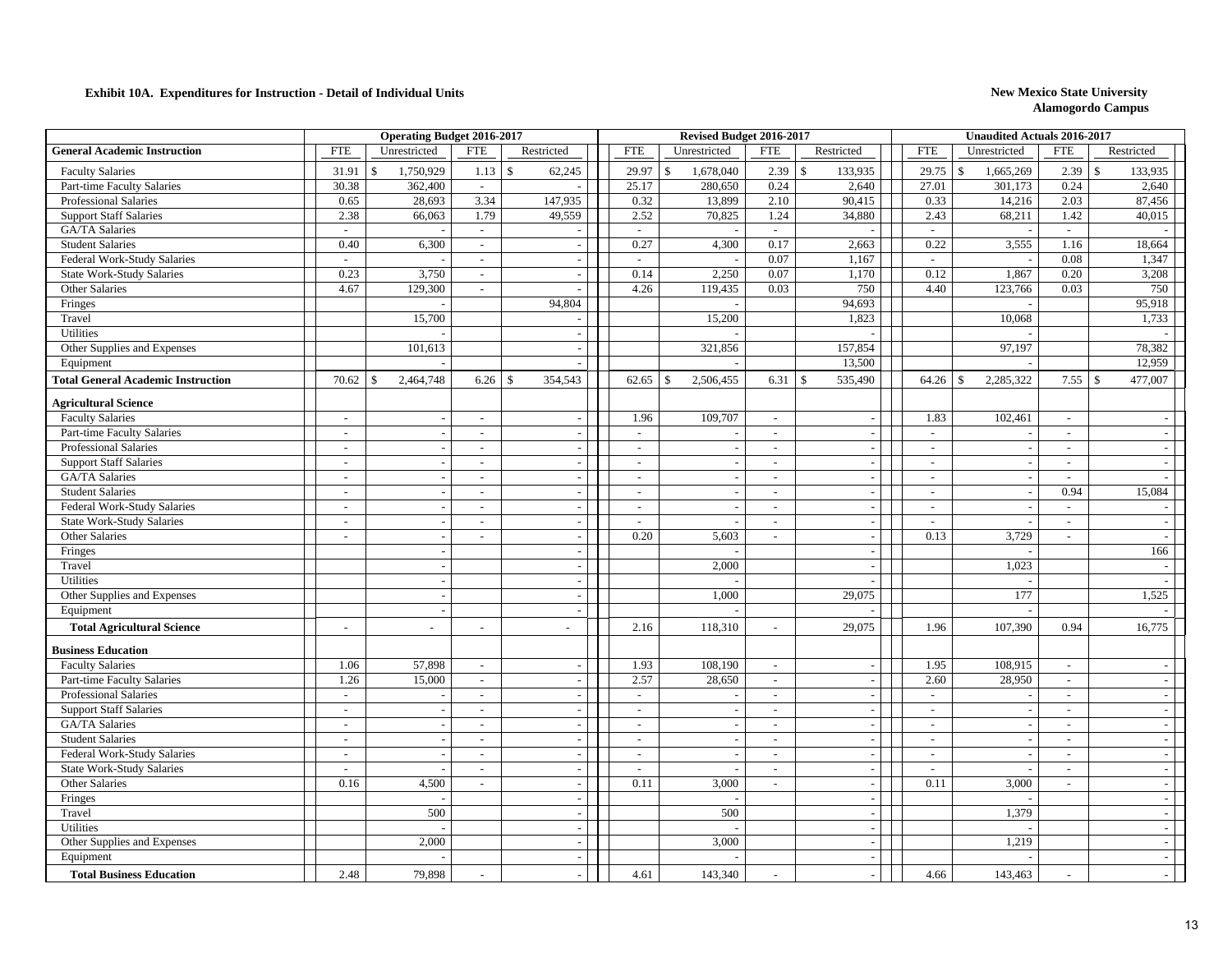|                                              |                | <b>Operating Budget 2016-2017</b> |                |                          |               | Revised Budget 2016-2017 |                             |                             |                | Unaudited Actuals 2016-2017 |                             |                             |
|----------------------------------------------|----------------|-----------------------------------|----------------|--------------------------|---------------|--------------------------|-----------------------------|-----------------------------|----------------|-----------------------------|-----------------------------|-----------------------------|
| <b>General Academic Instruction</b>          | <b>FTE</b>     | Unrestricted                      | <b>FTE</b>     | Restricted               | <b>FTE</b>    | Unrestricted             | <b>FTE</b>                  | Restricted                  | <b>FTE</b>     | Unrestricted                | <b>FTE</b>                  | Restricted                  |
| <b>Career &amp; Technical Director</b>       |                |                                   |                |                          |               |                          |                             |                             |                |                             |                             |                             |
| <b>Faculty Salaries</b>                      | 1.67           | 91,890                            | $\sim$         | $\sim$                   | 1.64          | 91,890                   | $\sim$                      | $\sim$                      | 1.64           | 91,890                      | $\sim$                      |                             |
| Part-time Faculty Salaries                   | $\sim$         |                                   | $\sim$         | $\sim$                   | $\mathcal{L}$ |                          | $\sim$                      | $\sim$                      | $\sim$         |                             | $\sim$                      | $\sim$                      |
| <b>Professional Salaries</b>                 | 0.09           | 3,938                             | $\sim$         | $\overline{\phantom{a}}$ | $\sim$        |                          | $\blacksquare$              | $\overline{\phantom{a}}$    | $\sim$         |                             | $\blacksquare$              | $\sim$                      |
| <b>Support Staff Salaries</b>                | 1.32           | 36,525                            | $\mathcal{L}$  | $\sim$                   | 1.30          | 36,525                   | $\omega$                    | $\sim$                      | 1.22           | 34,202                      | $\sim$                      | $\sim$                      |
| GA/TA Salaries                               | $\sim$         |                                   | $\sim$         | $\sim$                   | $\mathcal{L}$ |                          | $\omega$                    | $\sim$                      | $\mathcal{L}$  |                             | $\sim$                      | $\sim$                      |
| <b>Student Salaries</b>                      | $\sim$         |                                   | $\sim$         | $\sim$                   | $\sim$        |                          | $\sim$                      | $\sim$                      | $\sim$         | $\overline{\phantom{a}}$    | $\overline{a}$              | $\sim$                      |
| Federal Work-Study Salaries                  | $\sim$         | $\sim$                            | $\sim$         | $\sim$                   | $\sim$        |                          | $\sim$                      | $\sim$                      | $\sim$         | $\overline{\phantom{a}}$    | $\sim$                      | $\sim$                      |
| State Work-Study Salaries                    | $\sim$         |                                   | $\sim$         | $\sim$                   | $\sim$        | $\sim$                   | $\sim$                      | $\mathcal{L}_{\mathcal{A}}$ | $\sim$         | $\overline{\phantom{a}}$    | $\sim$                      | $\omega$                    |
| Other Salaries                               | 0.11           | 3,000                             | $\sim$         | $\sim$                   | $\sim$        | $\overline{\phantom{a}}$ | $\sim$                      | $\sim$                      | $\sim$         | $\overline{\phantom{a}}$    | $\sim$                      | $\sim$                      |
| Fringes                                      |                |                                   |                | $\sim$                   |               |                          |                             |                             |                |                             |                             | $\sim$                      |
| Travel                                       |                | 2,000                             |                | $\sim$                   |               | 2,000                    |                             | $\sim$                      |                | 911                         |                             | $\sim$                      |
| Utilities                                    |                |                                   |                | $\sim$                   |               |                          |                             | $\sim$                      |                |                             |                             | $\sim$                      |
| Other Supplies and Expenses                  |                | 12,000                            |                | $\sim$                   |               | 12,000                   |                             | $\sim$                      |                | 7,963                       |                             | $\sim$                      |
| Equipment                                    |                |                                   |                | $\sim$                   |               |                          |                             | $\sim$                      |                |                             |                             | $\sim$                      |
| <b>Total Career &amp; Technical Director</b> | 3.19           | 149,353                           | $\sim$         |                          | 2.94          | 142,415                  | $\sim$                      | $\sim$                      | 2.86           | 134,966                     | $\sim$                      | $\sim$                      |
| <b>Computer Science</b>                      |                |                                   |                |                          |               |                          |                             |                             |                |                             |                             |                             |
| <b>Faculty Salaries</b>                      | 1.09           | 60,014                            | $\sim$         | $\overline{\phantom{a}}$ | 1.07          | 60,014                   | $\mathcal{L}$               | $\overline{\phantom{a}}$    | 1.07           | 60,014                      | $\sim$                      |                             |
| Part-time Faculty Salaries                   | 1.68           | 20,000                            | $\blacksquare$ | $\sim$                   | 1.17          | 13,050                   | $\omega$                    | $\sim$                      | 1.37           | 15,300                      | $\mathcal{L}_{\mathcal{A}}$ | $\sim$                      |
| <b>Professional Salaries</b>                 | $\sim$         |                                   | $\sim$         | $\overline{\phantom{a}}$ | $\sim$        |                          | $\sim$                      | $\sim$                      | $\sim$         |                             | $\sim$                      | $\sim$                      |
| <b>Support Staff Salaries</b>                | $\sim$         |                                   | $\sim$         | $\sim$                   | $\sim$        |                          | $\mathcal{L}$               | $\sim$                      | $\sim$         | ÷.                          | $\sim$                      | $\sim$                      |
| GA/TA Salaries                               | $\sim$         | $\sim$                            | $\sim$         | $\sim$                   | $\sim$        |                          | $\sim$                      | $\sim$                      | $\sim$         | $\sim$                      | $\sim$                      | $\sim$                      |
| <b>Student Salaries</b>                      | $\sim$         | $\sim$                            | $\sim$         | $\sim$                   | $\sim$        | $\sim$                   | $\sim$                      | $\sim$                      | $\sim$         | $\overline{\phantom{a}}$    | $\sim$                      | $\mathbb{L}$                |
| Federal Work-Study Salaries                  | $\sim$         |                                   | $\sim$         | $\sim$                   | $\sim$        | $\sim$                   | $\sim$                      | $\sim$                      | $\sim$         | $\sim$                      | $\sim$                      | $\sim$                      |
| State Work-Study Salaries                    |                |                                   | $\sim$         | $\sim$                   |               |                          | $\sim$                      | $\sim$                      | 0.04           | 636                         | $\overline{\phantom{a}}$    | $\sim$                      |
| Other Salaries                               | 0.08           | 2,250                             | $\mathcal{L}$  | $\sim$                   | 0.24          | 6,750                    | $\omega$                    | $\mathcal{L}_{\mathcal{A}}$ | 0.36           | 10,125                      | $\sim$                      | $\sim$                      |
| Fringes                                      |                |                                   |                | $\sim$                   |               |                          |                             | $\sim$                      |                | $\overline{\phantom{a}}$    |                             | $\sim$                      |
| Travel                                       |                |                                   |                | $\sim$                   |               |                          |                             | $\sim$                      |                |                             |                             | $\sim$                      |
| Utilities                                    |                |                                   |                | $\sim$                   |               | $\overline{\phantom{a}}$ |                             | $\sim$                      |                | $\overline{\phantom{a}}$    |                             | $\sim$                      |
| Other Supplies and Expenses                  |                | 1,000                             |                | $\sim$                   |               | 550                      |                             | $\sim$                      |                | 12                          |                             | $\sim$                      |
| Equipment                                    |                |                                   |                | $\sim$                   |               |                          |                             | $\sim$                      |                |                             |                             | $\sim$                      |
| <b>Total Computer Science</b>                | 2.85           | 83,264                            | $\sim$         |                          | 2.48          | 80,364                   | $\overline{\phantom{a}}$    | $\sim$                      | 2.84           | 86,087                      | $\sim$                      | $\sim$                      |
| <b>Criminal Justice</b>                      |                |                                   |                |                          |               |                          |                             |                             |                |                             |                             |                             |
| <b>Faculty Salaries</b>                      | $\sim$         |                                   | $\sim$         | $\sim$                   | $\sim$        |                          | $\sim$                      | $\sim$                      | $\sim$         |                             | $\overline{a}$              | $\sim$                      |
| Part-time Faculty Salaries                   | 3.14           | 37,450                            | $\blacksquare$ | $\sim$                   | 2.54          | 28,350                   | $\mathcal{L}_{\mathcal{A}}$ | $\mathcal{L}_{\mathcal{A}}$ | 2.35           | 26,250                      | $\blacksquare$              | $\sim$                      |
| Professional Salaries                        | $\sim$         |                                   | $\sim$         | $\sim$                   | $\sim$        |                          | $\sim$                      | $\sim$                      | $\sim$         |                             | $\sim$                      | $\sim$                      |
| <b>Support Staff Salaries</b>                | $\sim$         |                                   | $\sim$         | $\sim$                   | $\sim$        |                          | $\sim$                      | $\sim$                      | $\sim$         | $\overline{\phantom{a}}$    | $\sim$                      | $\mathbb{L}$                |
| GA/TA Salaries                               | $\sim$         |                                   | $\sim$         | $\sim$                   | $\sim$        | $\sim$                   | $\sim$                      | $\sim$                      | $\sim$         | $\overline{\phantom{a}}$    | $\sim$                      | $\sim$                      |
| <b>Student Salaries</b>                      | $\blacksquare$ |                                   | $\sim$         |                          | $\sim$        |                          | $\sim$                      | $\sim$                      | $\sim$         |                             | $\sim$                      | $\sim$                      |
| Federal Work-Study Salaries                  | $\sim$         | $\sim$                            | $\overline{a}$ | $\sim$                   | $\sim$        |                          | $\omega$                    | $\blacksquare$              | $\sim$         | $\overline{\phantom{a}}$    | $\sim$                      | $\sim$                      |
| State Work-Study Salaries                    | $\sim$         | $\overline{a}$                    | $\sim$         | $\sim$                   | $\omega$      |                          | $\omega$                    | $\blacksquare$              | $\overline{a}$ |                             | $\overline{a}$              | $\sim$                      |
| Other Salaries                               | $\sim$         | $\sim$                            | $\sim$         | $\sim$                   | 0.08          | 2,250                    | $\sim$                      | $\sim$                      | 0.08           | 2,250                       | $\sim$                      | $\sim$                      |
| Fringes                                      |                |                                   |                | $\sim$                   |               |                          |                             | $\sim$                      |                | $\overline{\phantom{a}}$    |                             | $\mathbb{L}$                |
| Travel                                       |                | 1,200                             |                | $\sim$                   |               | 1,200                    |                             | $\sim$                      |                | $\sim$                      |                             | $\sim$                      |
| Utilities                                    |                |                                   |                | $\sim$                   |               |                          |                             | $\sim$                      |                |                             |                             | $\mathcal{L}_{\mathcal{A}}$ |
| Other Supplies and Expenses                  |                | 300                               |                | $\overline{\phantom{a}}$ |               | 300                      |                             | $\sim$                      |                | 58                          |                             | $\overline{\phantom{a}}$    |
| Equipment                                    |                |                                   |                | $\sim$                   |               |                          |                             | $\sim$                      |                |                             |                             | $\omega$                    |
| <b>Total Criminal Justice</b>                | 3.14           | 38,950                            |                |                          | 2.62          | 32,100                   |                             |                             | 2.43           | 28,558                      |                             |                             |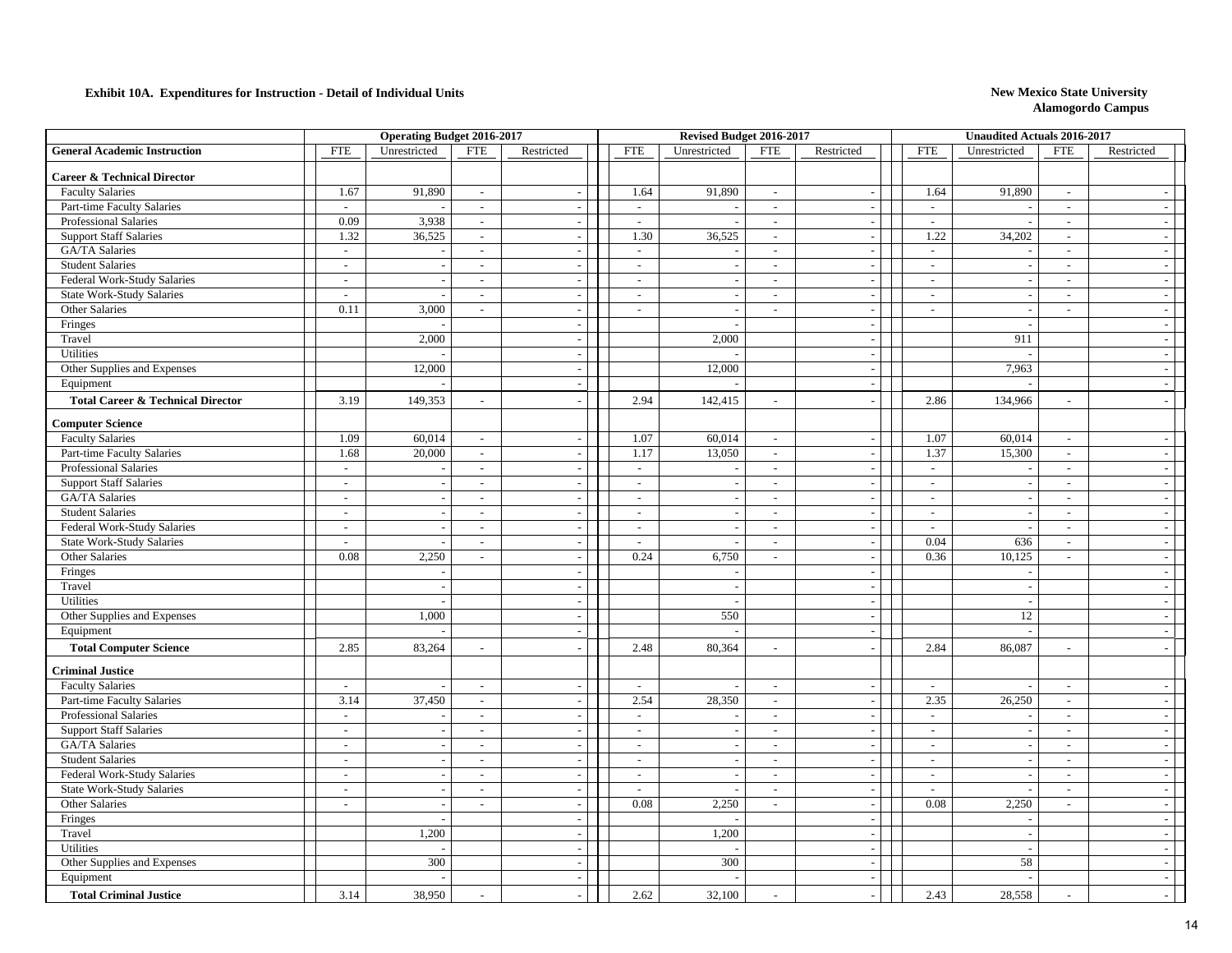|                                     |                          | <b>Operating Budget 2016-2017</b> |                          |                             |            | Revised Budget 2016-2017 |                          |                |                | <b>Unaudited Actuals 2016-2017</b> |                          |                             |
|-------------------------------------|--------------------------|-----------------------------------|--------------------------|-----------------------------|------------|--------------------------|--------------------------|----------------|----------------|------------------------------------|--------------------------|-----------------------------|
| <b>General Academic Instruction</b> | <b>FTE</b>               | Unrestricted                      | <b>FTE</b>               | Restricted                  | <b>FTE</b> | Unrestricted             | <b>FTE</b>               | Restricted     | <b>FTE</b>     | Unrestricted                       | <b>FTE</b>               | Restricted                  |
| <b>Engineering</b>                  |                          |                                   |                          |                             |            |                          |                          |                |                |                                    |                          |                             |
| <b>Faculty Salaries</b>             | $\sim$                   |                                   | $\blacksquare$           | $\sim$                      | 2.21       | 123,734                  | $\sim$                   | $\sim$         | 2.10           | 117,484                            | $\sim$                   |                             |
| Part-time Faculty Salaries          | $\sim$                   |                                   | $\sim$                   | $\sim$                      | $\sim$     | $\overline{\phantom{a}}$ | $\sim$                   | $\sim$         | 0.20           | 2,261                              | $\sim$                   | $\blacksquare$              |
| <b>Professional Salaries</b>        | $\overline{\phantom{a}}$ |                                   | $\overline{\phantom{a}}$ |                             | $\sim$     |                          | $\sim$                   | $\sim$         | $\sim$         | $\overline{\phantom{a}}$           | $\overline{\phantom{a}}$ | $\sim$                      |
| <b>Support Staff Salaries</b>       | $\sim$                   |                                   | $\sim$                   | $\sim$                      | $\sim$     | $\overline{\phantom{a}}$ | $\overline{\phantom{a}}$ | $\blacksquare$ | $\sim$         | $\overline{\phantom{a}}$           | $\mathcal{L}$            | $\sim$                      |
| GA/TA Salaries                      | $\sim$                   | $\sim$                            | $\sim$                   | $\sim$                      | $\sim$     | $\sim$                   | $\omega$                 | $\sim$         | $\sim$         | $\overline{\phantom{a}}$           | $\mathcal{L}$            | $\sim$                      |
| <b>Student Salaries</b>             | $\sim$                   | $\sim$                            | $\sim$                   | $\sim$                      | $\sim$     |                          | $\sim$                   | $\sim$         | $\sim$         | $\overline{\phantom{a}}$           | $\sim$                   | $\sim$                      |
| Federal Work-Study Salaries         | $\sim$                   | $\sim$                            | $\sim$                   | $\sim$                      | $\sim$     | $\sim$                   | $\sim$                   | $\sim$         | $\sim$         | $\overline{\phantom{a}}$           | $\blacksquare$           | $\sim$                      |
| <b>State Work-Study Salaries</b>    | $\sim$                   | $\overline{\phantom{a}}$          | $\sim$                   | $\sim$                      | $\sim$     | $\sim$                   | $\sim$                   | $\sim$         | $\sim$         | $\overline{\phantom{a}}$           | $\sim$                   | $\sim$                      |
| Other Salaries                      | $\sim$                   | $\overline{\phantom{a}}$          | $\sim$                   | $\sim$                      | 0.32       | 9,012                    | $\omega$                 | $\mathbb{L}$   | $\sim$         | $\sim$                             | $\sim$                   | $\equiv$                    |
| Fringes                             |                          |                                   |                          | $\sim$                      |            |                          |                          | $\sim$         |                | $\overline{\phantom{a}}$           |                          | $\sim$                      |
| Travel                              |                          | $\overline{\phantom{a}}$          |                          | $\blacksquare$              |            | $\sim$                   |                          | $\sim$         |                | $\overline{\phantom{a}}$           |                          | $\sim$                      |
| Utilities                           |                          | $\overline{a}$                    |                          | $\sim$                      |            | $\overline{a}$           |                          | $\sim$         |                | $\overline{a}$                     |                          | $\sim$                      |
| Other Supplies and Expenses         |                          | $\sim$                            |                          | $\sim$                      |            | 1,750                    |                          | $\sim$         |                | 220                                |                          | $\sim$                      |
| Equipment                           |                          | $\overline{\phantom{a}}$          |                          | $\sim$                      |            |                          |                          | $\sim$         |                |                                    |                          | $\mathcal{L}_{\mathcal{A}}$ |
| <b>Total Engineering</b>            | $\sim$                   |                                   | $\sim$                   |                             | 2.53       | 134,496                  | $\overline{a}$           | $\sim$         | 2.30           | 119,965                            | $\sim$                   | $\overline{a}$              |
| <b>Fine Arts</b>                    |                          |                                   |                          |                             |            |                          |                          |                |                |                                    |                          |                             |
| <b>Faculty Salaries</b>             | 1.99                     | 109,316                           | $\blacksquare$           | $\sim$                      | 1.95       | 109,316                  | $\overline{\phantom{a}}$ | $\sim$         | 1.95           | 109,316                            | $\mathcal{L}$            |                             |
| Part-time Faculty Salaries          | 2.14                     | 25,500                            | $\sim$                   | $\sim$                      | 1.08       | 12,000                   | $\omega$                 | $\mathbb{Z}^2$ | 1.29           | 14,400                             | $\mathcal{L}$            | $\omega$                    |
| Professional Salaries               | $\omega$                 |                                   | $\sim$                   | $\sim$                      | 0.05       | 2,250                    | $\omega$                 | $\sim$         | 0.05           | 2,221                              | $\sim$                   | $\sim$                      |
| <b>Support Staff Salaries</b>       | 0.61                     | 17,000                            | $\sim$                   | $\sim$                      | 0.60       | 17,000                   | $\omega$                 | $\sim$         | 0.67           | 18,752                             | $\omega$                 | $\sim$                      |
| GA/TA Salaries                      | $\sim$                   |                                   | $\sim$                   | $\sim$                      | $\omega$   | $\sim$                   | $\sim$                   | $\sim$         | $\mathbb{Z}^2$ | $\overline{\phantom{a}}$           | $\blacksquare$           | $\mathcal{L}_{\mathcal{A}}$ |
| <b>Student Salaries</b>             | $\sim$                   |                                   | $\sim$                   | $\sim$                      | $\sim$     | $\overline{\phantom{a}}$ | $\sim$                   | $\sim$         | $\sim$         | $\overline{\phantom{a}}$           | $\sim$                   | $\sim$                      |
| Federal Work-Study Salaries         | $\sim$                   |                                   | $\blacksquare$           | $\sim$                      | $\sim$     | $\sim$                   | $\blacksquare$           | $\sim$         | $\blacksquare$ | $\overline{\phantom{a}}$           | $\blacksquare$           | $\blacksquare$              |
| State Work-Study Salaries           | 0.14                     | 2,250                             | $\mathcal{L}$            | $\sim$                      | 0.14       | 2,250                    | $\omega$                 | $\sim$         | 0.08           | 1,231                              | $\mathcal{L}$            | $\mathcal{L}$               |
| Other Salaries                      | 0.41                     | 11,250                            | $\sim$                   | $\sim$                      | 0.34       | 9,520                    | $\omega$                 | $\sim$         | 0.23           | 6,447                              | $\sim$                   | $\mathcal{L}_{\mathcal{A}}$ |
| Fringes                             |                          |                                   |                          | $\sim$                      |            |                          |                          | $\sim$         |                |                                    |                          | $\sim$                      |
| Travel                              |                          | 2,000                             |                          | $\sim$                      |            | 2,000                    |                          | $\sim$         |                | 2,233                              |                          | $\sim$                      |
| Utilities                           |                          |                                   |                          | $\sim$                      |            |                          |                          | $\sim$         |                |                                    |                          | $\omega_{\rm c}$            |
| Other Supplies and Expenses         |                          | 9,300                             |                          | $\blacksquare$              |            | 9,300                    |                          | $\sim$         |                | 7,732                              |                          | $\blacksquare$              |
| Equipment                           |                          |                                   |                          | $\mathcal{L}_{\mathcal{A}}$ |            |                          |                          | $\blacksquare$ |                |                                    |                          | $\blacksquare$              |
| <b>Total Fine Arts</b>              | 5.29                     | 176,616                           | $\overline{\phantom{a}}$ |                             | 4.16       | 163,636                  | $\overline{a}$           | $\sim$         | 4.27           | 162,332                            | $\sim$                   | $\sim$                      |
| <b>General Education</b>            |                          |                                   |                          |                             |            |                          |                          |                |                |                                    |                          |                             |
| <b>Faculty Salaries</b>             | 4.66                     | 255,629                           | $\sim$                   | $\sim$                      | 2.52       | 140,990                  | $\omega$                 | $\sim$         | 2.52           | 140,990                            | $\sim$                   | $\sim$                      |
| Part-time Faculty Salaries          | 6.20                     | 73,950                            | $\sim$                   | $\sim$                      | 2.47       | 27,600                   | $\sim$                   | $\sim$         | 2.10           | 23,400                             | $\sim$                   | $\sim$                      |
| Professional Salaries               | $\mathbb{Z}^2$           |                                   | $\blacksquare$           | $\sim$                      | $\omega$   | $\sim$                   | $\sim$                   | $\sim$         | $\mathbb{Z}^2$ | $\overline{\phantom{a}}$           | $\blacksquare$           | $\mathcal{L}_{\mathcal{A}}$ |
| <b>Support Staff Salaries</b>       | $\sim$                   |                                   | $\sim$                   | $\sim$                      | $\sim$     | $\sim$                   | $\sim$                   | $\sim$         | $\sim$         | $\overline{\phantom{a}}$           | $\sim$                   | $\mathcal{L}$               |
| <b>GA/TA Salaries</b>               | $\sim$                   |                                   | $\sim$                   | $\sim$                      | $\sim$     | $\overline{\phantom{a}}$ | $\blacksquare$           | $\blacksquare$ | $\sim$         | $\overline{\phantom{a}}$           | $\blacksquare$           | $\blacksquare$              |
| <b>Student Salaries</b>             | $\omega$                 |                                   | $\blacksquare$           | $\sim$                      | $\omega$   | $\sim$                   | $\omega$                 | $\mathbb{L}$   | $\omega$       | $\overline{\phantom{a}}$           | $\mathcal{L}$            | $\equiv$                    |
| Federal Work-Study Salaries         | $\sim$                   |                                   | $\sim$                   | $\sim$                      | $\sim$     | $\sim$                   | $\sim$                   | $\sim$         | $\sim$         | $\overline{\phantom{a}}$           | $\sim$                   | $\blacksquare$              |
| State Work-Study Salaries           | 0.09                     | 1,500                             | $\sim$                   | $\sim$                      | $\sim$     | $\sim$                   | $\omega$                 | $\sim$         | $\sim$         | $\sim$                             | $\sim$                   | $\sim$                      |
| Other Salaries                      | 0.71                     | 19,800                            | $\sim$                   | $\sim$                      | 0.16       | 4,500                    | $\sim$                   | $\sim$         | 0.16           | 4,500                              | $\overline{\phantom{a}}$ | $\sim$                      |
| Fringes                             |                          |                                   |                          | $\sim$                      |            | $\sim$                   |                          | $\sim$         |                |                                    |                          | $\omega$                    |
| Travel                              |                          | 2,000                             |                          | $\sim$                      |            | $\sim$                   |                          | $\sim$         |                | 315                                |                          | $\omega$                    |
| <b>Utilities</b>                    |                          |                                   |                          | $\sim$                      |            |                          |                          | $\sim$         |                |                                    |                          | $\sim$                      |
| Other Supplies and Expenses         |                          | 4,000                             |                          | $\sim$                      |            | 3,000                    |                          | 31,691         |                | 2,713                              |                          | 2,616                       |
| Equipment                           |                          |                                   |                          | $\sim$                      |            |                          |                          |                |                |                                    |                          |                             |
| <b>Total General Education</b>      | 11.66                    | 356,879                           |                          |                             | 5.15       | 176,090                  |                          | 31,691         | 4.78           | 171,918                            |                          | 2.616                       |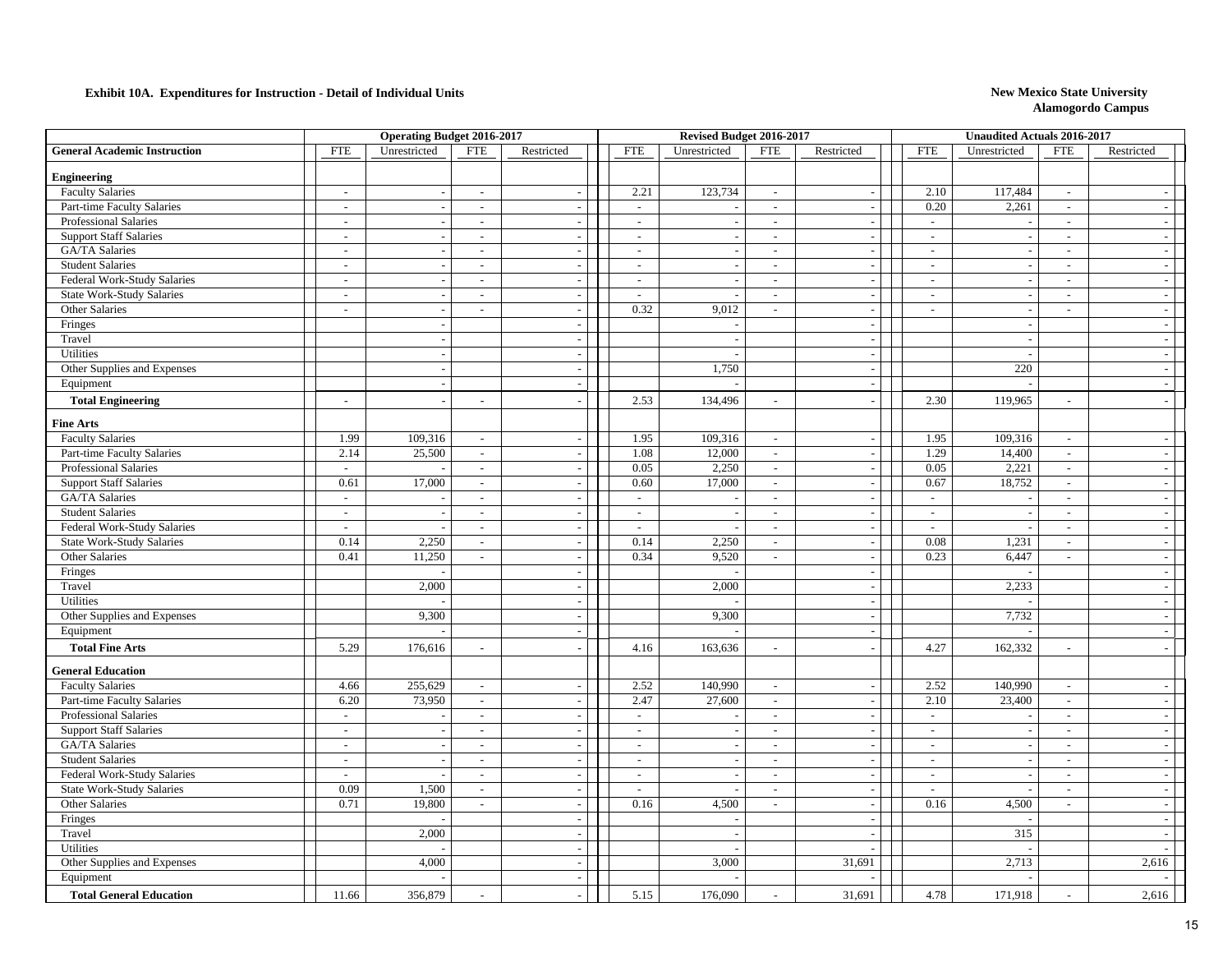| <b>General Academic Instruction</b><br><b>FTE</b><br>Unrestricted<br>Restricted<br><b>FTE</b><br>Unrestricted<br><b>FTE</b><br>Restricted<br>Unrestricted<br><b>FTE</b><br>Restricted<br><b>General Sciences</b><br>173,670<br><b>Faculty Salaries</b><br>7.57<br>415,246<br>3.10<br>173,670<br>3.10<br>$\mathcal{L}$<br>$\blacksquare$<br>$\sim$<br>$\mathcal{L}$<br>Part-time Faculty Salaries<br>4.40<br>52,500<br>2.56<br>28,500<br>2.86<br>31,864<br>$\mathcal{L}$<br>$\sim$<br>$\sim$<br>$\sim$<br>$\sim$<br>$\sim$<br>11,649<br><b>Professional Salaries</b><br>0.56<br>24,755<br>0.27<br>11,649<br>0.27<br>$\equiv$<br>$\omega$<br>$\overline{a}$<br>$\sim$<br>$\mathcal{L}$<br>$\overline{\phantom{a}}$<br><b>Support Staff Salaries</b><br>$\sim$<br>$\sim$<br>$\sim$<br>$\sim$<br>$\sim$<br>$\sim$<br>$\mathcal{L}$<br>$\blacksquare$<br>$\sim$<br>GA/TA Salaries<br>$\sim$<br>$\sim$<br>$\mathcal{L}$<br>$\sim$<br>$\mathcal{L}$<br>$\sim$<br>$\sim$<br>$\sim$<br>$\overline{a}$<br>$\sim$<br>$\sim$<br>$\overline{\phantom{a}}$<br><b>Student Salaries</b><br>$\equiv$<br>$\sim$<br>$\sim$<br>$\blacksquare$<br>$\sim$<br>$\blacksquare$<br>$\overline{\phantom{a}}$<br>$\sim$<br>$\overline{\phantom{a}}$<br>$\sim$<br>Federal Work-Study Salaries<br>$\sim$<br>$\sim$<br>$\sim$<br>$\overline{\phantom{a}}$<br>$\sim$<br>$\sim$<br>$\overline{\phantom{a}}$<br>$\sim$<br>$\sim$<br>$\overline{\phantom{a}}$<br>$\sim$<br>State Work-Study Salaries<br>$\sim$<br>$\sim$<br>$\sim$<br>$\sim$<br>$\sim$<br>$\sim$<br>$\blacksquare$<br>$\sim$<br>Other Salaries<br>1.60<br>44,250<br>1.10<br>30,800<br>1.49<br>41,965<br>$\equiv$<br>$\equiv$<br>$\mathcal{L}$<br>$\sim$<br>$\sim$<br>$\overline{a}$<br>Fringes<br>$\mathcal{L}_{\mathcal{A}}$<br>$\sim$<br>$\overline{a}$<br>2,000<br>434<br>Travel<br>1,500<br>$\sim$<br>$\sim$<br>$\sim$<br>Utilities<br>$\sim$<br>$\sim$<br>$\sim$<br>Other Supplies and Expenses<br>9,000<br>5,100<br>6,500<br>5,100<br>5,684<br>$\overline{\phantom{a}}$<br>Equipment<br>$\sim$<br><b>Total General Sciences</b><br>7.03<br>5,100<br>14.13<br>547,751<br>252,619<br>5,100<br>7.72<br>265,266<br>$\overline{a}$<br>$\overline{a}$<br>$\sim$<br>HSI STEM SECO<br>62,245<br>2.39<br>133,935<br>2.39<br>133,935<br><b>Faculty Salaries</b><br>1.13<br>$\blacksquare$<br>$\sim$<br>$\sim$<br>$\sim$<br>2,640<br>0.24<br>Part-time Faculty Salaries<br>0.24<br>2,640<br>$\sim$<br>$\sim$<br>$\sim$<br>$\sim$<br>$\overline{\phantom{a}}$<br>$\overline{a}$<br>3.34<br><b>Professional Salaries</b><br>147,935<br>2.10<br>90,415<br>2.03<br>87,456<br>$\sim$<br>$\sim$<br>$\sim$<br>$\omega$<br>$\sim$<br>$\overline{a}$<br>34,880<br>1.42<br><b>Support Staff Salaries</b><br>1.79<br>49,559<br>1.24<br>40,015<br>$\sim$<br>$\sim$<br>$\overline{\phantom{a}}$<br>$\sim$<br>$\sim$<br>$\sim$<br>GA/TA Salaries<br>$\omega_{\rm c}$<br>$\sim$<br>$\overline{\phantom{a}}$<br>$\sim$<br>$\sim$<br>$\sim$<br>$\overline{\phantom{a}}$<br>$\sim$<br>0.22<br>3,580<br><b>Student Salaries</b><br>0.17<br>2,663<br>$\sim$<br>$\sim$<br>$\sim$<br>$\sim$<br>$\sim$<br>$\sim$<br>0.07<br>0.08<br>1,347<br>Federal Work-Study Salaries<br>1,167<br>$\overline{\phantom{a}}$<br>$\overline{\phantom{a}}$<br>$\blacksquare$<br>$\overline{\phantom{a}}$<br>$\blacksquare$<br>$\overline{\phantom{a}}$<br>State Work-Study Salaries<br>0.07<br>1,170<br>0.20<br>3,208<br>$\sim$<br>$\overline{a}$<br>$\sim$<br>$\sim$<br>$\sim$<br>$\sim$<br>0.03<br>750<br>0.03<br>750<br>Other Salaries<br>$\sim$<br>$\omega$<br>$\overline{\phantom{a}}$<br>$\sim$<br>$\sim$<br>$\sim$<br>$\sim$<br>94,693<br>95,752<br>94,804<br>Fringes<br>$\sim$<br>$\overline{\phantom{a}}$<br>Travel<br>1,823<br>1,733<br>$\overline{a}$<br>$\sim$<br>$\overline{\phantom{a}}$<br>Utilities<br>$\sim$<br>$\overline{\phantom{a}}$<br>$\overline{\phantom{a}}$<br>$\sim$<br>69,141<br>Other Supplies and Expenses<br>91,988<br>$\sim$<br>$\sim$<br>$\overline{\phantom{a}}$<br>13,500<br>12,959<br>Equipment<br>$\sim$<br>$\overline{\phantom{a}}$<br>$\overline{\phantom{a}}$<br><b>Total HSI STEM SECO</b><br>6.26<br>354,543<br>6.31<br>469,624<br>6.61<br>452,516<br>$\sim$<br><b>Humanities</b><br>438,987<br>552.981<br><b>Faculty Salaries</b><br>8.00<br>9.88<br>552,981<br>9.88<br>$\sim$<br>$\overline{\phantom{a}}$<br>$\sim$<br>$\sim$<br>$\sim$<br>$\sim$<br>55,500<br>7.13<br>79,500<br>Part-time Faculty Salaries<br>4.65<br>8.01<br>89,300<br>$\sim$<br>$\blacksquare$<br>$\sim$<br>$\blacksquare$<br>$\overline{\phantom{a}}$<br>$\sim$<br><b>Professional Salaries</b><br>$\sim$<br>$\mathcal{L}$<br>$\sim$<br>$\sim$<br>$\sim$<br>$\sim$<br>$\overline{\phantom{a}}$<br>$\sim$<br>$\sim$<br>0.45<br>12,538<br>0.62<br>0.54<br>15,257<br><b>Support Staff Salaries</b><br>17,300<br>$\equiv$<br>$\equiv$<br>$\sim$<br>$\sim$<br>$\sim$<br>$\sim$<br>GA/TA Salaries<br>$\mathbf{r}$<br>$\equiv$<br>$\overline{\phantom{a}}$<br>$\blacksquare$<br>$\sim$<br>$\sim$<br>$\bar{\phantom{a}}$<br><b>Student Salaries</b><br>0.27<br>4,300<br>0.27<br>4,300<br>0.22<br>3,555<br>$\omega_{\rm c}$<br>$\equiv$<br>$\overline{\phantom{a}}$<br>$\omega_{\rm c}$<br>$\equiv$<br>$\sim$<br>Federal Work-Study Salaries<br>$\sim$<br>$\sim$<br>$\sim$<br>$\sim$<br>$\sim$<br>$\sim$<br>$\sim$<br>$\sim$<br>$\sim$<br><b>State Work-Study Salaries</b><br>$\sim$<br>$\omega$<br>$\mathcal{L}$<br>$\omega$<br>$\mathcal{L}$<br>$\sim$<br>$\overline{a}$<br>$\mathcal{L}_{\mathcal{A}}$<br>$\sim$<br>0.73<br>20,250<br>1.31<br>1.52<br>Other Salaries<br>36,750<br>42,750<br>$\blacksquare$<br>$\overline{a}$<br>$\sim$<br>$\sim$<br>$\sim$<br>$\sim$<br>Fringes<br>$\blacksquare$<br>$\sim$<br>$\sim$<br>4,000<br>Travel<br>5,000<br>2,801<br>$\blacksquare$<br>$\overline{\phantom{a}}$<br>$\sim$<br>Utilities<br>$\mathcal{L}_{\mathcal{A}}$<br>$\overline{\phantom{a}}$<br>$\mathbb{Z}^2$<br>Other Supplies and Expenses<br>1,400<br>3,400<br>1,276<br>$\sim$<br>$\mathcal{L}_{\mathcal{A}}$<br>$\sim$<br>Equipment<br>$\mathcal{L}_{\mathcal{A}}$<br>$\sim$<br>$\sim$<br><b>Total Humanities</b><br>14.10<br>536,975<br>19.21<br>699,231<br>20.17<br>707,920 |  | <b>Operating Budget 2016-2017</b> |            |  | Revised Budget 2016-2017 |  |            | <b>Unaudited Actuals 2016-2017</b> |  |
|----------------------------------------------------------------------------------------------------------------------------------------------------------------------------------------------------------------------------------------------------------------------------------------------------------------------------------------------------------------------------------------------------------------------------------------------------------------------------------------------------------------------------------------------------------------------------------------------------------------------------------------------------------------------------------------------------------------------------------------------------------------------------------------------------------------------------------------------------------------------------------------------------------------------------------------------------------------------------------------------------------------------------------------------------------------------------------------------------------------------------------------------------------------------------------------------------------------------------------------------------------------------------------------------------------------------------------------------------------------------------------------------------------------------------------------------------------------------------------------------------------------------------------------------------------------------------------------------------------------------------------------------------------------------------------------------------------------------------------------------------------------------------------------------------------------------------------------------------------------------------------------------------------------------------------------------------------------------------------------------------------------------------------------------------------------------------------------------------------------------------------------------------------------------------------------------------------------------------------------------------------------------------------------------------------------------------------------------------------------------------------------------------------------------------------------------------------------------------------------------------------------------------------------------------------------------------------------------------------------------------------------------------------------------------------------------------------------------------------------------------------------------------------------------------------------------------------------------------------------------------------------------------------------------------------------------------------------------------------------------------------------------------------------------------------------------------------------------------------------------------------------------------------------------------------------------------------------------------------------------------------------------------------------------------------------------------------------------------------------------------------------------------------------------------------------------------------------------------------------------------------------------------------------------------------------------------------------------------------------------------------------------------------------------------------------------------------------------------------------------------------------------------------------------------------------------------------------------------------------------------------------------------------------------------------------------------------------------------------------------------------------------------------------------------------------------------------------------------------------------------------------------------------------------------------------------------------------------------------------------------------------------------------------------------------------------------------------------------------------------------------------------------------------------------------------------------------------------------------------------------------------------------------------------------------------------------------------------------------------------------------------------------------------------------------------------------------------------------------------------------------------------------------------------------------------------------------------------------------------------------------------------------------------------------------------------------------------------------------------------------------------------------------------------------------------------------------------------------------------------------------------------------------------------------------------------------------------------------------------------------------------------------------------------------------------------------------------------------------------------------------------------------------------------------------------------------------------------------------------------------------------------------------------------------------------------------------------------------------------------------------------------------------------------------------------------------------------------------------------------------------------------------------------------------------------------------------------------------------------------------------------------------------------------------------------------------------------------------------------------------------------------------------------------------------------------------------------------------------------------------------------------------------------------------|--|-----------------------------------|------------|--|--------------------------|--|------------|------------------------------------|--|
|                                                                                                                                                                                                                                                                                                                                                                                                                                                                                                                                                                                                                                                                                                                                                                                                                                                                                                                                                                                                                                                                                                                                                                                                                                                                                                                                                                                                                                                                                                                                                                                                                                                                                                                                                                                                                                                                                                                                                                                                                                                                                                                                                                                                                                                                                                                                                                                                                                                                                                                                                                                                                                                                                                                                                                                                                                                                                                                                                                                                                                                                                                                                                                                                                                                                                                                                                                                                                                                                                                                                                                                                                                                                                                                                                                                                                                                                                                                                                                                                                                                                                                                                                                                                                                                                                                                                                                                                                                                                                                                                                                                                                                                                                                                                                                                                                                                                                                                                                                                                                                                                                                                                                                                                                                                                                                                                                                                                                                                                                                                                                                                                                                                                                                                                                                                                                                                                                                                                                                                                                                                                                                                                                                            |  |                                   | <b>FTE</b> |  |                          |  | <b>FTE</b> |                                    |  |
|                                                                                                                                                                                                                                                                                                                                                                                                                                                                                                                                                                                                                                                                                                                                                                                                                                                                                                                                                                                                                                                                                                                                                                                                                                                                                                                                                                                                                                                                                                                                                                                                                                                                                                                                                                                                                                                                                                                                                                                                                                                                                                                                                                                                                                                                                                                                                                                                                                                                                                                                                                                                                                                                                                                                                                                                                                                                                                                                                                                                                                                                                                                                                                                                                                                                                                                                                                                                                                                                                                                                                                                                                                                                                                                                                                                                                                                                                                                                                                                                                                                                                                                                                                                                                                                                                                                                                                                                                                                                                                                                                                                                                                                                                                                                                                                                                                                                                                                                                                                                                                                                                                                                                                                                                                                                                                                                                                                                                                                                                                                                                                                                                                                                                                                                                                                                                                                                                                                                                                                                                                                                                                                                                                            |  |                                   |            |  |                          |  |            |                                    |  |
|                                                                                                                                                                                                                                                                                                                                                                                                                                                                                                                                                                                                                                                                                                                                                                                                                                                                                                                                                                                                                                                                                                                                                                                                                                                                                                                                                                                                                                                                                                                                                                                                                                                                                                                                                                                                                                                                                                                                                                                                                                                                                                                                                                                                                                                                                                                                                                                                                                                                                                                                                                                                                                                                                                                                                                                                                                                                                                                                                                                                                                                                                                                                                                                                                                                                                                                                                                                                                                                                                                                                                                                                                                                                                                                                                                                                                                                                                                                                                                                                                                                                                                                                                                                                                                                                                                                                                                                                                                                                                                                                                                                                                                                                                                                                                                                                                                                                                                                                                                                                                                                                                                                                                                                                                                                                                                                                                                                                                                                                                                                                                                                                                                                                                                                                                                                                                                                                                                                                                                                                                                                                                                                                                                            |  |                                   |            |  |                          |  |            |                                    |  |
|                                                                                                                                                                                                                                                                                                                                                                                                                                                                                                                                                                                                                                                                                                                                                                                                                                                                                                                                                                                                                                                                                                                                                                                                                                                                                                                                                                                                                                                                                                                                                                                                                                                                                                                                                                                                                                                                                                                                                                                                                                                                                                                                                                                                                                                                                                                                                                                                                                                                                                                                                                                                                                                                                                                                                                                                                                                                                                                                                                                                                                                                                                                                                                                                                                                                                                                                                                                                                                                                                                                                                                                                                                                                                                                                                                                                                                                                                                                                                                                                                                                                                                                                                                                                                                                                                                                                                                                                                                                                                                                                                                                                                                                                                                                                                                                                                                                                                                                                                                                                                                                                                                                                                                                                                                                                                                                                                                                                                                                                                                                                                                                                                                                                                                                                                                                                                                                                                                                                                                                                                                                                                                                                                                            |  |                                   |            |  |                          |  |            |                                    |  |
|                                                                                                                                                                                                                                                                                                                                                                                                                                                                                                                                                                                                                                                                                                                                                                                                                                                                                                                                                                                                                                                                                                                                                                                                                                                                                                                                                                                                                                                                                                                                                                                                                                                                                                                                                                                                                                                                                                                                                                                                                                                                                                                                                                                                                                                                                                                                                                                                                                                                                                                                                                                                                                                                                                                                                                                                                                                                                                                                                                                                                                                                                                                                                                                                                                                                                                                                                                                                                                                                                                                                                                                                                                                                                                                                                                                                                                                                                                                                                                                                                                                                                                                                                                                                                                                                                                                                                                                                                                                                                                                                                                                                                                                                                                                                                                                                                                                                                                                                                                                                                                                                                                                                                                                                                                                                                                                                                                                                                                                                                                                                                                                                                                                                                                                                                                                                                                                                                                                                                                                                                                                                                                                                                                            |  |                                   |            |  |                          |  |            |                                    |  |
|                                                                                                                                                                                                                                                                                                                                                                                                                                                                                                                                                                                                                                                                                                                                                                                                                                                                                                                                                                                                                                                                                                                                                                                                                                                                                                                                                                                                                                                                                                                                                                                                                                                                                                                                                                                                                                                                                                                                                                                                                                                                                                                                                                                                                                                                                                                                                                                                                                                                                                                                                                                                                                                                                                                                                                                                                                                                                                                                                                                                                                                                                                                                                                                                                                                                                                                                                                                                                                                                                                                                                                                                                                                                                                                                                                                                                                                                                                                                                                                                                                                                                                                                                                                                                                                                                                                                                                                                                                                                                                                                                                                                                                                                                                                                                                                                                                                                                                                                                                                                                                                                                                                                                                                                                                                                                                                                                                                                                                                                                                                                                                                                                                                                                                                                                                                                                                                                                                                                                                                                                                                                                                                                                                            |  |                                   |            |  |                          |  |            |                                    |  |
|                                                                                                                                                                                                                                                                                                                                                                                                                                                                                                                                                                                                                                                                                                                                                                                                                                                                                                                                                                                                                                                                                                                                                                                                                                                                                                                                                                                                                                                                                                                                                                                                                                                                                                                                                                                                                                                                                                                                                                                                                                                                                                                                                                                                                                                                                                                                                                                                                                                                                                                                                                                                                                                                                                                                                                                                                                                                                                                                                                                                                                                                                                                                                                                                                                                                                                                                                                                                                                                                                                                                                                                                                                                                                                                                                                                                                                                                                                                                                                                                                                                                                                                                                                                                                                                                                                                                                                                                                                                                                                                                                                                                                                                                                                                                                                                                                                                                                                                                                                                                                                                                                                                                                                                                                                                                                                                                                                                                                                                                                                                                                                                                                                                                                                                                                                                                                                                                                                                                                                                                                                                                                                                                                                            |  |                                   |            |  |                          |  |            |                                    |  |
|                                                                                                                                                                                                                                                                                                                                                                                                                                                                                                                                                                                                                                                                                                                                                                                                                                                                                                                                                                                                                                                                                                                                                                                                                                                                                                                                                                                                                                                                                                                                                                                                                                                                                                                                                                                                                                                                                                                                                                                                                                                                                                                                                                                                                                                                                                                                                                                                                                                                                                                                                                                                                                                                                                                                                                                                                                                                                                                                                                                                                                                                                                                                                                                                                                                                                                                                                                                                                                                                                                                                                                                                                                                                                                                                                                                                                                                                                                                                                                                                                                                                                                                                                                                                                                                                                                                                                                                                                                                                                                                                                                                                                                                                                                                                                                                                                                                                                                                                                                                                                                                                                                                                                                                                                                                                                                                                                                                                                                                                                                                                                                                                                                                                                                                                                                                                                                                                                                                                                                                                                                                                                                                                                                            |  |                                   |            |  |                          |  |            |                                    |  |
|                                                                                                                                                                                                                                                                                                                                                                                                                                                                                                                                                                                                                                                                                                                                                                                                                                                                                                                                                                                                                                                                                                                                                                                                                                                                                                                                                                                                                                                                                                                                                                                                                                                                                                                                                                                                                                                                                                                                                                                                                                                                                                                                                                                                                                                                                                                                                                                                                                                                                                                                                                                                                                                                                                                                                                                                                                                                                                                                                                                                                                                                                                                                                                                                                                                                                                                                                                                                                                                                                                                                                                                                                                                                                                                                                                                                                                                                                                                                                                                                                                                                                                                                                                                                                                                                                                                                                                                                                                                                                                                                                                                                                                                                                                                                                                                                                                                                                                                                                                                                                                                                                                                                                                                                                                                                                                                                                                                                                                                                                                                                                                                                                                                                                                                                                                                                                                                                                                                                                                                                                                                                                                                                                                            |  |                                   |            |  |                          |  |            |                                    |  |
|                                                                                                                                                                                                                                                                                                                                                                                                                                                                                                                                                                                                                                                                                                                                                                                                                                                                                                                                                                                                                                                                                                                                                                                                                                                                                                                                                                                                                                                                                                                                                                                                                                                                                                                                                                                                                                                                                                                                                                                                                                                                                                                                                                                                                                                                                                                                                                                                                                                                                                                                                                                                                                                                                                                                                                                                                                                                                                                                                                                                                                                                                                                                                                                                                                                                                                                                                                                                                                                                                                                                                                                                                                                                                                                                                                                                                                                                                                                                                                                                                                                                                                                                                                                                                                                                                                                                                                                                                                                                                                                                                                                                                                                                                                                                                                                                                                                                                                                                                                                                                                                                                                                                                                                                                                                                                                                                                                                                                                                                                                                                                                                                                                                                                                                                                                                                                                                                                                                                                                                                                                                                                                                                                                            |  |                                   |            |  |                          |  |            |                                    |  |
|                                                                                                                                                                                                                                                                                                                                                                                                                                                                                                                                                                                                                                                                                                                                                                                                                                                                                                                                                                                                                                                                                                                                                                                                                                                                                                                                                                                                                                                                                                                                                                                                                                                                                                                                                                                                                                                                                                                                                                                                                                                                                                                                                                                                                                                                                                                                                                                                                                                                                                                                                                                                                                                                                                                                                                                                                                                                                                                                                                                                                                                                                                                                                                                                                                                                                                                                                                                                                                                                                                                                                                                                                                                                                                                                                                                                                                                                                                                                                                                                                                                                                                                                                                                                                                                                                                                                                                                                                                                                                                                                                                                                                                                                                                                                                                                                                                                                                                                                                                                                                                                                                                                                                                                                                                                                                                                                                                                                                                                                                                                                                                                                                                                                                                                                                                                                                                                                                                                                                                                                                                                                                                                                                                            |  |                                   |            |  |                          |  |            |                                    |  |
|                                                                                                                                                                                                                                                                                                                                                                                                                                                                                                                                                                                                                                                                                                                                                                                                                                                                                                                                                                                                                                                                                                                                                                                                                                                                                                                                                                                                                                                                                                                                                                                                                                                                                                                                                                                                                                                                                                                                                                                                                                                                                                                                                                                                                                                                                                                                                                                                                                                                                                                                                                                                                                                                                                                                                                                                                                                                                                                                                                                                                                                                                                                                                                                                                                                                                                                                                                                                                                                                                                                                                                                                                                                                                                                                                                                                                                                                                                                                                                                                                                                                                                                                                                                                                                                                                                                                                                                                                                                                                                                                                                                                                                                                                                                                                                                                                                                                                                                                                                                                                                                                                                                                                                                                                                                                                                                                                                                                                                                                                                                                                                                                                                                                                                                                                                                                                                                                                                                                                                                                                                                                                                                                                                            |  |                                   |            |  |                          |  |            |                                    |  |
|                                                                                                                                                                                                                                                                                                                                                                                                                                                                                                                                                                                                                                                                                                                                                                                                                                                                                                                                                                                                                                                                                                                                                                                                                                                                                                                                                                                                                                                                                                                                                                                                                                                                                                                                                                                                                                                                                                                                                                                                                                                                                                                                                                                                                                                                                                                                                                                                                                                                                                                                                                                                                                                                                                                                                                                                                                                                                                                                                                                                                                                                                                                                                                                                                                                                                                                                                                                                                                                                                                                                                                                                                                                                                                                                                                                                                                                                                                                                                                                                                                                                                                                                                                                                                                                                                                                                                                                                                                                                                                                                                                                                                                                                                                                                                                                                                                                                                                                                                                                                                                                                                                                                                                                                                                                                                                                                                                                                                                                                                                                                                                                                                                                                                                                                                                                                                                                                                                                                                                                                                                                                                                                                                                            |  |                                   |            |  |                          |  |            |                                    |  |
|                                                                                                                                                                                                                                                                                                                                                                                                                                                                                                                                                                                                                                                                                                                                                                                                                                                                                                                                                                                                                                                                                                                                                                                                                                                                                                                                                                                                                                                                                                                                                                                                                                                                                                                                                                                                                                                                                                                                                                                                                                                                                                                                                                                                                                                                                                                                                                                                                                                                                                                                                                                                                                                                                                                                                                                                                                                                                                                                                                                                                                                                                                                                                                                                                                                                                                                                                                                                                                                                                                                                                                                                                                                                                                                                                                                                                                                                                                                                                                                                                                                                                                                                                                                                                                                                                                                                                                                                                                                                                                                                                                                                                                                                                                                                                                                                                                                                                                                                                                                                                                                                                                                                                                                                                                                                                                                                                                                                                                                                                                                                                                                                                                                                                                                                                                                                                                                                                                                                                                                                                                                                                                                                                                            |  |                                   |            |  |                          |  |            |                                    |  |
|                                                                                                                                                                                                                                                                                                                                                                                                                                                                                                                                                                                                                                                                                                                                                                                                                                                                                                                                                                                                                                                                                                                                                                                                                                                                                                                                                                                                                                                                                                                                                                                                                                                                                                                                                                                                                                                                                                                                                                                                                                                                                                                                                                                                                                                                                                                                                                                                                                                                                                                                                                                                                                                                                                                                                                                                                                                                                                                                                                                                                                                                                                                                                                                                                                                                                                                                                                                                                                                                                                                                                                                                                                                                                                                                                                                                                                                                                                                                                                                                                                                                                                                                                                                                                                                                                                                                                                                                                                                                                                                                                                                                                                                                                                                                                                                                                                                                                                                                                                                                                                                                                                                                                                                                                                                                                                                                                                                                                                                                                                                                                                                                                                                                                                                                                                                                                                                                                                                                                                                                                                                                                                                                                                            |  |                                   |            |  |                          |  |            |                                    |  |
|                                                                                                                                                                                                                                                                                                                                                                                                                                                                                                                                                                                                                                                                                                                                                                                                                                                                                                                                                                                                                                                                                                                                                                                                                                                                                                                                                                                                                                                                                                                                                                                                                                                                                                                                                                                                                                                                                                                                                                                                                                                                                                                                                                                                                                                                                                                                                                                                                                                                                                                                                                                                                                                                                                                                                                                                                                                                                                                                                                                                                                                                                                                                                                                                                                                                                                                                                                                                                                                                                                                                                                                                                                                                                                                                                                                                                                                                                                                                                                                                                                                                                                                                                                                                                                                                                                                                                                                                                                                                                                                                                                                                                                                                                                                                                                                                                                                                                                                                                                                                                                                                                                                                                                                                                                                                                                                                                                                                                                                                                                                                                                                                                                                                                                                                                                                                                                                                                                                                                                                                                                                                                                                                                                            |  |                                   |            |  |                          |  |            |                                    |  |
|                                                                                                                                                                                                                                                                                                                                                                                                                                                                                                                                                                                                                                                                                                                                                                                                                                                                                                                                                                                                                                                                                                                                                                                                                                                                                                                                                                                                                                                                                                                                                                                                                                                                                                                                                                                                                                                                                                                                                                                                                                                                                                                                                                                                                                                                                                                                                                                                                                                                                                                                                                                                                                                                                                                                                                                                                                                                                                                                                                                                                                                                                                                                                                                                                                                                                                                                                                                                                                                                                                                                                                                                                                                                                                                                                                                                                                                                                                                                                                                                                                                                                                                                                                                                                                                                                                                                                                                                                                                                                                                                                                                                                                                                                                                                                                                                                                                                                                                                                                                                                                                                                                                                                                                                                                                                                                                                                                                                                                                                                                                                                                                                                                                                                                                                                                                                                                                                                                                                                                                                                                                                                                                                                                            |  |                                   |            |  |                          |  |            |                                    |  |
|                                                                                                                                                                                                                                                                                                                                                                                                                                                                                                                                                                                                                                                                                                                                                                                                                                                                                                                                                                                                                                                                                                                                                                                                                                                                                                                                                                                                                                                                                                                                                                                                                                                                                                                                                                                                                                                                                                                                                                                                                                                                                                                                                                                                                                                                                                                                                                                                                                                                                                                                                                                                                                                                                                                                                                                                                                                                                                                                                                                                                                                                                                                                                                                                                                                                                                                                                                                                                                                                                                                                                                                                                                                                                                                                                                                                                                                                                                                                                                                                                                                                                                                                                                                                                                                                                                                                                                                                                                                                                                                                                                                                                                                                                                                                                                                                                                                                                                                                                                                                                                                                                                                                                                                                                                                                                                                                                                                                                                                                                                                                                                                                                                                                                                                                                                                                                                                                                                                                                                                                                                                                                                                                                                            |  |                                   |            |  |                          |  |            |                                    |  |
|                                                                                                                                                                                                                                                                                                                                                                                                                                                                                                                                                                                                                                                                                                                                                                                                                                                                                                                                                                                                                                                                                                                                                                                                                                                                                                                                                                                                                                                                                                                                                                                                                                                                                                                                                                                                                                                                                                                                                                                                                                                                                                                                                                                                                                                                                                                                                                                                                                                                                                                                                                                                                                                                                                                                                                                                                                                                                                                                                                                                                                                                                                                                                                                                                                                                                                                                                                                                                                                                                                                                                                                                                                                                                                                                                                                                                                                                                                                                                                                                                                                                                                                                                                                                                                                                                                                                                                                                                                                                                                                                                                                                                                                                                                                                                                                                                                                                                                                                                                                                                                                                                                                                                                                                                                                                                                                                                                                                                                                                                                                                                                                                                                                                                                                                                                                                                                                                                                                                                                                                                                                                                                                                                                            |  |                                   |            |  |                          |  |            |                                    |  |
|                                                                                                                                                                                                                                                                                                                                                                                                                                                                                                                                                                                                                                                                                                                                                                                                                                                                                                                                                                                                                                                                                                                                                                                                                                                                                                                                                                                                                                                                                                                                                                                                                                                                                                                                                                                                                                                                                                                                                                                                                                                                                                                                                                                                                                                                                                                                                                                                                                                                                                                                                                                                                                                                                                                                                                                                                                                                                                                                                                                                                                                                                                                                                                                                                                                                                                                                                                                                                                                                                                                                                                                                                                                                                                                                                                                                                                                                                                                                                                                                                                                                                                                                                                                                                                                                                                                                                                                                                                                                                                                                                                                                                                                                                                                                                                                                                                                                                                                                                                                                                                                                                                                                                                                                                                                                                                                                                                                                                                                                                                                                                                                                                                                                                                                                                                                                                                                                                                                                                                                                                                                                                                                                                                            |  |                                   |            |  |                          |  |            |                                    |  |
|                                                                                                                                                                                                                                                                                                                                                                                                                                                                                                                                                                                                                                                                                                                                                                                                                                                                                                                                                                                                                                                                                                                                                                                                                                                                                                                                                                                                                                                                                                                                                                                                                                                                                                                                                                                                                                                                                                                                                                                                                                                                                                                                                                                                                                                                                                                                                                                                                                                                                                                                                                                                                                                                                                                                                                                                                                                                                                                                                                                                                                                                                                                                                                                                                                                                                                                                                                                                                                                                                                                                                                                                                                                                                                                                                                                                                                                                                                                                                                                                                                                                                                                                                                                                                                                                                                                                                                                                                                                                                                                                                                                                                                                                                                                                                                                                                                                                                                                                                                                                                                                                                                                                                                                                                                                                                                                                                                                                                                                                                                                                                                                                                                                                                                                                                                                                                                                                                                                                                                                                                                                                                                                                                                            |  |                                   |            |  |                          |  |            |                                    |  |
|                                                                                                                                                                                                                                                                                                                                                                                                                                                                                                                                                                                                                                                                                                                                                                                                                                                                                                                                                                                                                                                                                                                                                                                                                                                                                                                                                                                                                                                                                                                                                                                                                                                                                                                                                                                                                                                                                                                                                                                                                                                                                                                                                                                                                                                                                                                                                                                                                                                                                                                                                                                                                                                                                                                                                                                                                                                                                                                                                                                                                                                                                                                                                                                                                                                                                                                                                                                                                                                                                                                                                                                                                                                                                                                                                                                                                                                                                                                                                                                                                                                                                                                                                                                                                                                                                                                                                                                                                                                                                                                                                                                                                                                                                                                                                                                                                                                                                                                                                                                                                                                                                                                                                                                                                                                                                                                                                                                                                                                                                                                                                                                                                                                                                                                                                                                                                                                                                                                                                                                                                                                                                                                                                                            |  |                                   |            |  |                          |  |            |                                    |  |
|                                                                                                                                                                                                                                                                                                                                                                                                                                                                                                                                                                                                                                                                                                                                                                                                                                                                                                                                                                                                                                                                                                                                                                                                                                                                                                                                                                                                                                                                                                                                                                                                                                                                                                                                                                                                                                                                                                                                                                                                                                                                                                                                                                                                                                                                                                                                                                                                                                                                                                                                                                                                                                                                                                                                                                                                                                                                                                                                                                                                                                                                                                                                                                                                                                                                                                                                                                                                                                                                                                                                                                                                                                                                                                                                                                                                                                                                                                                                                                                                                                                                                                                                                                                                                                                                                                                                                                                                                                                                                                                                                                                                                                                                                                                                                                                                                                                                                                                                                                                                                                                                                                                                                                                                                                                                                                                                                                                                                                                                                                                                                                                                                                                                                                                                                                                                                                                                                                                                                                                                                                                                                                                                                                            |  |                                   |            |  |                          |  |            |                                    |  |
|                                                                                                                                                                                                                                                                                                                                                                                                                                                                                                                                                                                                                                                                                                                                                                                                                                                                                                                                                                                                                                                                                                                                                                                                                                                                                                                                                                                                                                                                                                                                                                                                                                                                                                                                                                                                                                                                                                                                                                                                                                                                                                                                                                                                                                                                                                                                                                                                                                                                                                                                                                                                                                                                                                                                                                                                                                                                                                                                                                                                                                                                                                                                                                                                                                                                                                                                                                                                                                                                                                                                                                                                                                                                                                                                                                                                                                                                                                                                                                                                                                                                                                                                                                                                                                                                                                                                                                                                                                                                                                                                                                                                                                                                                                                                                                                                                                                                                                                                                                                                                                                                                                                                                                                                                                                                                                                                                                                                                                                                                                                                                                                                                                                                                                                                                                                                                                                                                                                                                                                                                                                                                                                                                                            |  |                                   |            |  |                          |  |            |                                    |  |
|                                                                                                                                                                                                                                                                                                                                                                                                                                                                                                                                                                                                                                                                                                                                                                                                                                                                                                                                                                                                                                                                                                                                                                                                                                                                                                                                                                                                                                                                                                                                                                                                                                                                                                                                                                                                                                                                                                                                                                                                                                                                                                                                                                                                                                                                                                                                                                                                                                                                                                                                                                                                                                                                                                                                                                                                                                                                                                                                                                                                                                                                                                                                                                                                                                                                                                                                                                                                                                                                                                                                                                                                                                                                                                                                                                                                                                                                                                                                                                                                                                                                                                                                                                                                                                                                                                                                                                                                                                                                                                                                                                                                                                                                                                                                                                                                                                                                                                                                                                                                                                                                                                                                                                                                                                                                                                                                                                                                                                                                                                                                                                                                                                                                                                                                                                                                                                                                                                                                                                                                                                                                                                                                                                            |  |                                   |            |  |                          |  |            |                                    |  |
|                                                                                                                                                                                                                                                                                                                                                                                                                                                                                                                                                                                                                                                                                                                                                                                                                                                                                                                                                                                                                                                                                                                                                                                                                                                                                                                                                                                                                                                                                                                                                                                                                                                                                                                                                                                                                                                                                                                                                                                                                                                                                                                                                                                                                                                                                                                                                                                                                                                                                                                                                                                                                                                                                                                                                                                                                                                                                                                                                                                                                                                                                                                                                                                                                                                                                                                                                                                                                                                                                                                                                                                                                                                                                                                                                                                                                                                                                                                                                                                                                                                                                                                                                                                                                                                                                                                                                                                                                                                                                                                                                                                                                                                                                                                                                                                                                                                                                                                                                                                                                                                                                                                                                                                                                                                                                                                                                                                                                                                                                                                                                                                                                                                                                                                                                                                                                                                                                                                                                                                                                                                                                                                                                                            |  |                                   |            |  |                          |  |            |                                    |  |
|                                                                                                                                                                                                                                                                                                                                                                                                                                                                                                                                                                                                                                                                                                                                                                                                                                                                                                                                                                                                                                                                                                                                                                                                                                                                                                                                                                                                                                                                                                                                                                                                                                                                                                                                                                                                                                                                                                                                                                                                                                                                                                                                                                                                                                                                                                                                                                                                                                                                                                                                                                                                                                                                                                                                                                                                                                                                                                                                                                                                                                                                                                                                                                                                                                                                                                                                                                                                                                                                                                                                                                                                                                                                                                                                                                                                                                                                                                                                                                                                                                                                                                                                                                                                                                                                                                                                                                                                                                                                                                                                                                                                                                                                                                                                                                                                                                                                                                                                                                                                                                                                                                                                                                                                                                                                                                                                                                                                                                                                                                                                                                                                                                                                                                                                                                                                                                                                                                                                                                                                                                                                                                                                                                            |  |                                   |            |  |                          |  |            |                                    |  |
|                                                                                                                                                                                                                                                                                                                                                                                                                                                                                                                                                                                                                                                                                                                                                                                                                                                                                                                                                                                                                                                                                                                                                                                                                                                                                                                                                                                                                                                                                                                                                                                                                                                                                                                                                                                                                                                                                                                                                                                                                                                                                                                                                                                                                                                                                                                                                                                                                                                                                                                                                                                                                                                                                                                                                                                                                                                                                                                                                                                                                                                                                                                                                                                                                                                                                                                                                                                                                                                                                                                                                                                                                                                                                                                                                                                                                                                                                                                                                                                                                                                                                                                                                                                                                                                                                                                                                                                                                                                                                                                                                                                                                                                                                                                                                                                                                                                                                                                                                                                                                                                                                                                                                                                                                                                                                                                                                                                                                                                                                                                                                                                                                                                                                                                                                                                                                                                                                                                                                                                                                                                                                                                                                                            |  |                                   |            |  |                          |  |            |                                    |  |
|                                                                                                                                                                                                                                                                                                                                                                                                                                                                                                                                                                                                                                                                                                                                                                                                                                                                                                                                                                                                                                                                                                                                                                                                                                                                                                                                                                                                                                                                                                                                                                                                                                                                                                                                                                                                                                                                                                                                                                                                                                                                                                                                                                                                                                                                                                                                                                                                                                                                                                                                                                                                                                                                                                                                                                                                                                                                                                                                                                                                                                                                                                                                                                                                                                                                                                                                                                                                                                                                                                                                                                                                                                                                                                                                                                                                                                                                                                                                                                                                                                                                                                                                                                                                                                                                                                                                                                                                                                                                                                                                                                                                                                                                                                                                                                                                                                                                                                                                                                                                                                                                                                                                                                                                                                                                                                                                                                                                                                                                                                                                                                                                                                                                                                                                                                                                                                                                                                                                                                                                                                                                                                                                                                            |  |                                   |            |  |                          |  |            |                                    |  |
|                                                                                                                                                                                                                                                                                                                                                                                                                                                                                                                                                                                                                                                                                                                                                                                                                                                                                                                                                                                                                                                                                                                                                                                                                                                                                                                                                                                                                                                                                                                                                                                                                                                                                                                                                                                                                                                                                                                                                                                                                                                                                                                                                                                                                                                                                                                                                                                                                                                                                                                                                                                                                                                                                                                                                                                                                                                                                                                                                                                                                                                                                                                                                                                                                                                                                                                                                                                                                                                                                                                                                                                                                                                                                                                                                                                                                                                                                                                                                                                                                                                                                                                                                                                                                                                                                                                                                                                                                                                                                                                                                                                                                                                                                                                                                                                                                                                                                                                                                                                                                                                                                                                                                                                                                                                                                                                                                                                                                                                                                                                                                                                                                                                                                                                                                                                                                                                                                                                                                                                                                                                                                                                                                                            |  |                                   |            |  |                          |  |            |                                    |  |
|                                                                                                                                                                                                                                                                                                                                                                                                                                                                                                                                                                                                                                                                                                                                                                                                                                                                                                                                                                                                                                                                                                                                                                                                                                                                                                                                                                                                                                                                                                                                                                                                                                                                                                                                                                                                                                                                                                                                                                                                                                                                                                                                                                                                                                                                                                                                                                                                                                                                                                                                                                                                                                                                                                                                                                                                                                                                                                                                                                                                                                                                                                                                                                                                                                                                                                                                                                                                                                                                                                                                                                                                                                                                                                                                                                                                                                                                                                                                                                                                                                                                                                                                                                                                                                                                                                                                                                                                                                                                                                                                                                                                                                                                                                                                                                                                                                                                                                                                                                                                                                                                                                                                                                                                                                                                                                                                                                                                                                                                                                                                                                                                                                                                                                                                                                                                                                                                                                                                                                                                                                                                                                                                                                            |  |                                   |            |  |                          |  |            |                                    |  |
|                                                                                                                                                                                                                                                                                                                                                                                                                                                                                                                                                                                                                                                                                                                                                                                                                                                                                                                                                                                                                                                                                                                                                                                                                                                                                                                                                                                                                                                                                                                                                                                                                                                                                                                                                                                                                                                                                                                                                                                                                                                                                                                                                                                                                                                                                                                                                                                                                                                                                                                                                                                                                                                                                                                                                                                                                                                                                                                                                                                                                                                                                                                                                                                                                                                                                                                                                                                                                                                                                                                                                                                                                                                                                                                                                                                                                                                                                                                                                                                                                                                                                                                                                                                                                                                                                                                                                                                                                                                                                                                                                                                                                                                                                                                                                                                                                                                                                                                                                                                                                                                                                                                                                                                                                                                                                                                                                                                                                                                                                                                                                                                                                                                                                                                                                                                                                                                                                                                                                                                                                                                                                                                                                                            |  |                                   |            |  |                          |  |            |                                    |  |
|                                                                                                                                                                                                                                                                                                                                                                                                                                                                                                                                                                                                                                                                                                                                                                                                                                                                                                                                                                                                                                                                                                                                                                                                                                                                                                                                                                                                                                                                                                                                                                                                                                                                                                                                                                                                                                                                                                                                                                                                                                                                                                                                                                                                                                                                                                                                                                                                                                                                                                                                                                                                                                                                                                                                                                                                                                                                                                                                                                                                                                                                                                                                                                                                                                                                                                                                                                                                                                                                                                                                                                                                                                                                                                                                                                                                                                                                                                                                                                                                                                                                                                                                                                                                                                                                                                                                                                                                                                                                                                                                                                                                                                                                                                                                                                                                                                                                                                                                                                                                                                                                                                                                                                                                                                                                                                                                                                                                                                                                                                                                                                                                                                                                                                                                                                                                                                                                                                                                                                                                                                                                                                                                                                            |  |                                   |            |  |                          |  |            |                                    |  |
|                                                                                                                                                                                                                                                                                                                                                                                                                                                                                                                                                                                                                                                                                                                                                                                                                                                                                                                                                                                                                                                                                                                                                                                                                                                                                                                                                                                                                                                                                                                                                                                                                                                                                                                                                                                                                                                                                                                                                                                                                                                                                                                                                                                                                                                                                                                                                                                                                                                                                                                                                                                                                                                                                                                                                                                                                                                                                                                                                                                                                                                                                                                                                                                                                                                                                                                                                                                                                                                                                                                                                                                                                                                                                                                                                                                                                                                                                                                                                                                                                                                                                                                                                                                                                                                                                                                                                                                                                                                                                                                                                                                                                                                                                                                                                                                                                                                                                                                                                                                                                                                                                                                                                                                                                                                                                                                                                                                                                                                                                                                                                                                                                                                                                                                                                                                                                                                                                                                                                                                                                                                                                                                                                                            |  |                                   |            |  |                          |  |            |                                    |  |
|                                                                                                                                                                                                                                                                                                                                                                                                                                                                                                                                                                                                                                                                                                                                                                                                                                                                                                                                                                                                                                                                                                                                                                                                                                                                                                                                                                                                                                                                                                                                                                                                                                                                                                                                                                                                                                                                                                                                                                                                                                                                                                                                                                                                                                                                                                                                                                                                                                                                                                                                                                                                                                                                                                                                                                                                                                                                                                                                                                                                                                                                                                                                                                                                                                                                                                                                                                                                                                                                                                                                                                                                                                                                                                                                                                                                                                                                                                                                                                                                                                                                                                                                                                                                                                                                                                                                                                                                                                                                                                                                                                                                                                                                                                                                                                                                                                                                                                                                                                                                                                                                                                                                                                                                                                                                                                                                                                                                                                                                                                                                                                                                                                                                                                                                                                                                                                                                                                                                                                                                                                                                                                                                                                            |  |                                   |            |  |                          |  |            |                                    |  |
|                                                                                                                                                                                                                                                                                                                                                                                                                                                                                                                                                                                                                                                                                                                                                                                                                                                                                                                                                                                                                                                                                                                                                                                                                                                                                                                                                                                                                                                                                                                                                                                                                                                                                                                                                                                                                                                                                                                                                                                                                                                                                                                                                                                                                                                                                                                                                                                                                                                                                                                                                                                                                                                                                                                                                                                                                                                                                                                                                                                                                                                                                                                                                                                                                                                                                                                                                                                                                                                                                                                                                                                                                                                                                                                                                                                                                                                                                                                                                                                                                                                                                                                                                                                                                                                                                                                                                                                                                                                                                                                                                                                                                                                                                                                                                                                                                                                                                                                                                                                                                                                                                                                                                                                                                                                                                                                                                                                                                                                                                                                                                                                                                                                                                                                                                                                                                                                                                                                                                                                                                                                                                                                                                                            |  |                                   |            |  |                          |  |            |                                    |  |
|                                                                                                                                                                                                                                                                                                                                                                                                                                                                                                                                                                                                                                                                                                                                                                                                                                                                                                                                                                                                                                                                                                                                                                                                                                                                                                                                                                                                                                                                                                                                                                                                                                                                                                                                                                                                                                                                                                                                                                                                                                                                                                                                                                                                                                                                                                                                                                                                                                                                                                                                                                                                                                                                                                                                                                                                                                                                                                                                                                                                                                                                                                                                                                                                                                                                                                                                                                                                                                                                                                                                                                                                                                                                                                                                                                                                                                                                                                                                                                                                                                                                                                                                                                                                                                                                                                                                                                                                                                                                                                                                                                                                                                                                                                                                                                                                                                                                                                                                                                                                                                                                                                                                                                                                                                                                                                                                                                                                                                                                                                                                                                                                                                                                                                                                                                                                                                                                                                                                                                                                                                                                                                                                                                            |  |                                   |            |  |                          |  |            |                                    |  |
|                                                                                                                                                                                                                                                                                                                                                                                                                                                                                                                                                                                                                                                                                                                                                                                                                                                                                                                                                                                                                                                                                                                                                                                                                                                                                                                                                                                                                                                                                                                                                                                                                                                                                                                                                                                                                                                                                                                                                                                                                                                                                                                                                                                                                                                                                                                                                                                                                                                                                                                                                                                                                                                                                                                                                                                                                                                                                                                                                                                                                                                                                                                                                                                                                                                                                                                                                                                                                                                                                                                                                                                                                                                                                                                                                                                                                                                                                                                                                                                                                                                                                                                                                                                                                                                                                                                                                                                                                                                                                                                                                                                                                                                                                                                                                                                                                                                                                                                                                                                                                                                                                                                                                                                                                                                                                                                                                                                                                                                                                                                                                                                                                                                                                                                                                                                                                                                                                                                                                                                                                                                                                                                                                                            |  |                                   |            |  |                          |  |            |                                    |  |
|                                                                                                                                                                                                                                                                                                                                                                                                                                                                                                                                                                                                                                                                                                                                                                                                                                                                                                                                                                                                                                                                                                                                                                                                                                                                                                                                                                                                                                                                                                                                                                                                                                                                                                                                                                                                                                                                                                                                                                                                                                                                                                                                                                                                                                                                                                                                                                                                                                                                                                                                                                                                                                                                                                                                                                                                                                                                                                                                                                                                                                                                                                                                                                                                                                                                                                                                                                                                                                                                                                                                                                                                                                                                                                                                                                                                                                                                                                                                                                                                                                                                                                                                                                                                                                                                                                                                                                                                                                                                                                                                                                                                                                                                                                                                                                                                                                                                                                                                                                                                                                                                                                                                                                                                                                                                                                                                                                                                                                                                                                                                                                                                                                                                                                                                                                                                                                                                                                                                                                                                                                                                                                                                                                            |  |                                   |            |  |                          |  |            |                                    |  |
|                                                                                                                                                                                                                                                                                                                                                                                                                                                                                                                                                                                                                                                                                                                                                                                                                                                                                                                                                                                                                                                                                                                                                                                                                                                                                                                                                                                                                                                                                                                                                                                                                                                                                                                                                                                                                                                                                                                                                                                                                                                                                                                                                                                                                                                                                                                                                                                                                                                                                                                                                                                                                                                                                                                                                                                                                                                                                                                                                                                                                                                                                                                                                                                                                                                                                                                                                                                                                                                                                                                                                                                                                                                                                                                                                                                                                                                                                                                                                                                                                                                                                                                                                                                                                                                                                                                                                                                                                                                                                                                                                                                                                                                                                                                                                                                                                                                                                                                                                                                                                                                                                                                                                                                                                                                                                                                                                                                                                                                                                                                                                                                                                                                                                                                                                                                                                                                                                                                                                                                                                                                                                                                                                                            |  |                                   |            |  |                          |  |            |                                    |  |
|                                                                                                                                                                                                                                                                                                                                                                                                                                                                                                                                                                                                                                                                                                                                                                                                                                                                                                                                                                                                                                                                                                                                                                                                                                                                                                                                                                                                                                                                                                                                                                                                                                                                                                                                                                                                                                                                                                                                                                                                                                                                                                                                                                                                                                                                                                                                                                                                                                                                                                                                                                                                                                                                                                                                                                                                                                                                                                                                                                                                                                                                                                                                                                                                                                                                                                                                                                                                                                                                                                                                                                                                                                                                                                                                                                                                                                                                                                                                                                                                                                                                                                                                                                                                                                                                                                                                                                                                                                                                                                                                                                                                                                                                                                                                                                                                                                                                                                                                                                                                                                                                                                                                                                                                                                                                                                                                                                                                                                                                                                                                                                                                                                                                                                                                                                                                                                                                                                                                                                                                                                                                                                                                                                            |  |                                   |            |  |                          |  |            |                                    |  |
|                                                                                                                                                                                                                                                                                                                                                                                                                                                                                                                                                                                                                                                                                                                                                                                                                                                                                                                                                                                                                                                                                                                                                                                                                                                                                                                                                                                                                                                                                                                                                                                                                                                                                                                                                                                                                                                                                                                                                                                                                                                                                                                                                                                                                                                                                                                                                                                                                                                                                                                                                                                                                                                                                                                                                                                                                                                                                                                                                                                                                                                                                                                                                                                                                                                                                                                                                                                                                                                                                                                                                                                                                                                                                                                                                                                                                                                                                                                                                                                                                                                                                                                                                                                                                                                                                                                                                                                                                                                                                                                                                                                                                                                                                                                                                                                                                                                                                                                                                                                                                                                                                                                                                                                                                                                                                                                                                                                                                                                                                                                                                                                                                                                                                                                                                                                                                                                                                                                                                                                                                                                                                                                                                                            |  |                                   |            |  |                          |  |            |                                    |  |
|                                                                                                                                                                                                                                                                                                                                                                                                                                                                                                                                                                                                                                                                                                                                                                                                                                                                                                                                                                                                                                                                                                                                                                                                                                                                                                                                                                                                                                                                                                                                                                                                                                                                                                                                                                                                                                                                                                                                                                                                                                                                                                                                                                                                                                                                                                                                                                                                                                                                                                                                                                                                                                                                                                                                                                                                                                                                                                                                                                                                                                                                                                                                                                                                                                                                                                                                                                                                                                                                                                                                                                                                                                                                                                                                                                                                                                                                                                                                                                                                                                                                                                                                                                                                                                                                                                                                                                                                                                                                                                                                                                                                                                                                                                                                                                                                                                                                                                                                                                                                                                                                                                                                                                                                                                                                                                                                                                                                                                                                                                                                                                                                                                                                                                                                                                                                                                                                                                                                                                                                                                                                                                                                                                            |  |                                   |            |  |                          |  |            |                                    |  |
|                                                                                                                                                                                                                                                                                                                                                                                                                                                                                                                                                                                                                                                                                                                                                                                                                                                                                                                                                                                                                                                                                                                                                                                                                                                                                                                                                                                                                                                                                                                                                                                                                                                                                                                                                                                                                                                                                                                                                                                                                                                                                                                                                                                                                                                                                                                                                                                                                                                                                                                                                                                                                                                                                                                                                                                                                                                                                                                                                                                                                                                                                                                                                                                                                                                                                                                                                                                                                                                                                                                                                                                                                                                                                                                                                                                                                                                                                                                                                                                                                                                                                                                                                                                                                                                                                                                                                                                                                                                                                                                                                                                                                                                                                                                                                                                                                                                                                                                                                                                                                                                                                                                                                                                                                                                                                                                                                                                                                                                                                                                                                                                                                                                                                                                                                                                                                                                                                                                                                                                                                                                                                                                                                                            |  |                                   |            |  |                          |  |            |                                    |  |
|                                                                                                                                                                                                                                                                                                                                                                                                                                                                                                                                                                                                                                                                                                                                                                                                                                                                                                                                                                                                                                                                                                                                                                                                                                                                                                                                                                                                                                                                                                                                                                                                                                                                                                                                                                                                                                                                                                                                                                                                                                                                                                                                                                                                                                                                                                                                                                                                                                                                                                                                                                                                                                                                                                                                                                                                                                                                                                                                                                                                                                                                                                                                                                                                                                                                                                                                                                                                                                                                                                                                                                                                                                                                                                                                                                                                                                                                                                                                                                                                                                                                                                                                                                                                                                                                                                                                                                                                                                                                                                                                                                                                                                                                                                                                                                                                                                                                                                                                                                                                                                                                                                                                                                                                                                                                                                                                                                                                                                                                                                                                                                                                                                                                                                                                                                                                                                                                                                                                                                                                                                                                                                                                                                            |  |                                   |            |  |                          |  |            |                                    |  |
|                                                                                                                                                                                                                                                                                                                                                                                                                                                                                                                                                                                                                                                                                                                                                                                                                                                                                                                                                                                                                                                                                                                                                                                                                                                                                                                                                                                                                                                                                                                                                                                                                                                                                                                                                                                                                                                                                                                                                                                                                                                                                                                                                                                                                                                                                                                                                                                                                                                                                                                                                                                                                                                                                                                                                                                                                                                                                                                                                                                                                                                                                                                                                                                                                                                                                                                                                                                                                                                                                                                                                                                                                                                                                                                                                                                                                                                                                                                                                                                                                                                                                                                                                                                                                                                                                                                                                                                                                                                                                                                                                                                                                                                                                                                                                                                                                                                                                                                                                                                                                                                                                                                                                                                                                                                                                                                                                                                                                                                                                                                                                                                                                                                                                                                                                                                                                                                                                                                                                                                                                                                                                                                                                                            |  |                                   |            |  |                          |  |            |                                    |  |
|                                                                                                                                                                                                                                                                                                                                                                                                                                                                                                                                                                                                                                                                                                                                                                                                                                                                                                                                                                                                                                                                                                                                                                                                                                                                                                                                                                                                                                                                                                                                                                                                                                                                                                                                                                                                                                                                                                                                                                                                                                                                                                                                                                                                                                                                                                                                                                                                                                                                                                                                                                                                                                                                                                                                                                                                                                                                                                                                                                                                                                                                                                                                                                                                                                                                                                                                                                                                                                                                                                                                                                                                                                                                                                                                                                                                                                                                                                                                                                                                                                                                                                                                                                                                                                                                                                                                                                                                                                                                                                                                                                                                                                                                                                                                                                                                                                                                                                                                                                                                                                                                                                                                                                                                                                                                                                                                                                                                                                                                                                                                                                                                                                                                                                                                                                                                                                                                                                                                                                                                                                                                                                                                                                            |  |                                   |            |  |                          |  |            |                                    |  |
|                                                                                                                                                                                                                                                                                                                                                                                                                                                                                                                                                                                                                                                                                                                                                                                                                                                                                                                                                                                                                                                                                                                                                                                                                                                                                                                                                                                                                                                                                                                                                                                                                                                                                                                                                                                                                                                                                                                                                                                                                                                                                                                                                                                                                                                                                                                                                                                                                                                                                                                                                                                                                                                                                                                                                                                                                                                                                                                                                                                                                                                                                                                                                                                                                                                                                                                                                                                                                                                                                                                                                                                                                                                                                                                                                                                                                                                                                                                                                                                                                                                                                                                                                                                                                                                                                                                                                                                                                                                                                                                                                                                                                                                                                                                                                                                                                                                                                                                                                                                                                                                                                                                                                                                                                                                                                                                                                                                                                                                                                                                                                                                                                                                                                                                                                                                                                                                                                                                                                                                                                                                                                                                                                                            |  |                                   |            |  |                          |  |            |                                    |  |
|                                                                                                                                                                                                                                                                                                                                                                                                                                                                                                                                                                                                                                                                                                                                                                                                                                                                                                                                                                                                                                                                                                                                                                                                                                                                                                                                                                                                                                                                                                                                                                                                                                                                                                                                                                                                                                                                                                                                                                                                                                                                                                                                                                                                                                                                                                                                                                                                                                                                                                                                                                                                                                                                                                                                                                                                                                                                                                                                                                                                                                                                                                                                                                                                                                                                                                                                                                                                                                                                                                                                                                                                                                                                                                                                                                                                                                                                                                                                                                                                                                                                                                                                                                                                                                                                                                                                                                                                                                                                                                                                                                                                                                                                                                                                                                                                                                                                                                                                                                                                                                                                                                                                                                                                                                                                                                                                                                                                                                                                                                                                                                                                                                                                                                                                                                                                                                                                                                                                                                                                                                                                                                                                                                            |  |                                   |            |  |                          |  |            |                                    |  |
|                                                                                                                                                                                                                                                                                                                                                                                                                                                                                                                                                                                                                                                                                                                                                                                                                                                                                                                                                                                                                                                                                                                                                                                                                                                                                                                                                                                                                                                                                                                                                                                                                                                                                                                                                                                                                                                                                                                                                                                                                                                                                                                                                                                                                                                                                                                                                                                                                                                                                                                                                                                                                                                                                                                                                                                                                                                                                                                                                                                                                                                                                                                                                                                                                                                                                                                                                                                                                                                                                                                                                                                                                                                                                                                                                                                                                                                                                                                                                                                                                                                                                                                                                                                                                                                                                                                                                                                                                                                                                                                                                                                                                                                                                                                                                                                                                                                                                                                                                                                                                                                                                                                                                                                                                                                                                                                                                                                                                                                                                                                                                                                                                                                                                                                                                                                                                                                                                                                                                                                                                                                                                                                                                                            |  |                                   |            |  |                          |  |            |                                    |  |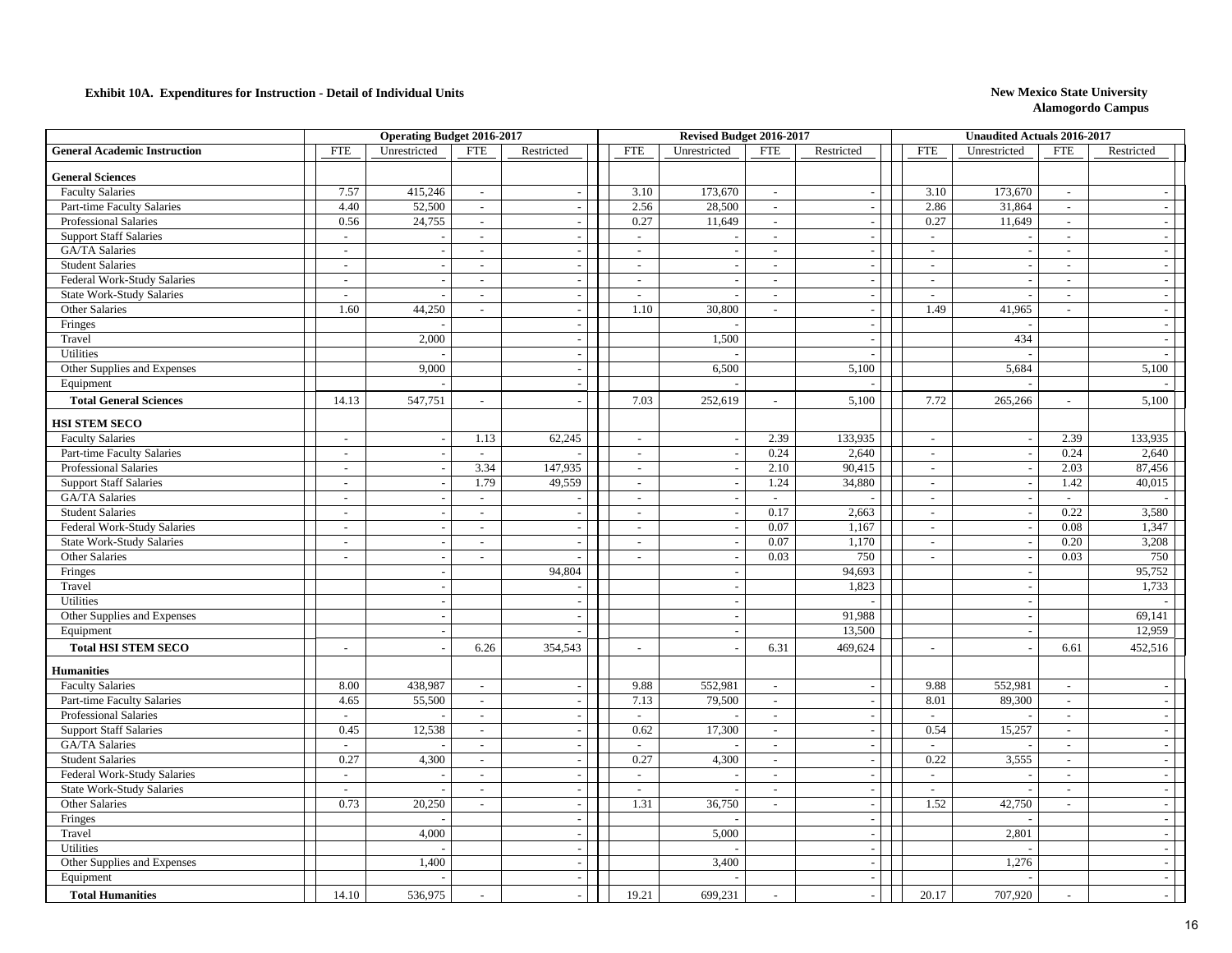|                                          |                          | <b>Operating Budget 2016-2017</b> |                          |            |                          | Revised Budget 2016-2017 |                          |                          |                          | <b>Unaudited Actuals 2016-2017</b> |                          |            |
|------------------------------------------|--------------------------|-----------------------------------|--------------------------|------------|--------------------------|--------------------------|--------------------------|--------------------------|--------------------------|------------------------------------|--------------------------|------------|
| <b>General Academic Instruction</b>      | <b>FTE</b>               | Unrestricted                      | <b>FTE</b>               | Restricted | <b>FTE</b>               | Unrestricted             | FTE                      | Restricted               | <b>FTE</b>               | Unrestricted                       | FTE                      | Restricted |
| <b>Mathematics</b>                       |                          |                                   |                          |            |                          |                          |                          |                          |                          |                                    |                          |            |
| <b>Faculty Salaries</b>                  | 5.87                     | 321,949                           | $\sim$                   |            | 3.71                     | 207,548                  | $\sim$                   | $\overline{\phantom{a}}$ | 3.71                     | 207,548                            | $\sim$                   |            |
| Part-time Faculty Salaries               | 6.91                     | 82,500                            | $\sim$                   |            | 5.65                     | 63,000                   | $\sim$                   | $\overline{\phantom{a}}$ | 6.23                     | 69,448                             | $\sim$                   |            |
| <b>Professional Salaries</b>             | $\overline{a}$           |                                   |                          |            | ٠                        |                          | $\sim$                   |                          | $\sim$                   |                                    | $\overline{\phantom{a}}$ |            |
| <b>Support Staff Salaries</b>            | $\sim$                   |                                   |                          |            |                          |                          | $\sim$                   |                          | $\sim$                   |                                    | $\sim$                   |            |
| GA/TA Salaries                           | $\sim$                   |                                   |                          |            | ٠                        |                          | $\sim$                   | $\overline{\phantom{a}}$ | $\sim$                   |                                    | $\sim$                   |            |
| <b>Student Salaries</b>                  | 0.13                     | 2,000                             |                          |            | ٠                        |                          | $\sim$                   | $\overline{\phantom{a}}$ | $\overline{\phantom{a}}$ |                                    | $\sim$                   |            |
| Federal Work-Study Salaries              | $\overline{\phantom{a}}$ |                                   |                          |            | $\overline{\phantom{a}}$ |                          | $\sim$                   | $\overline{\phantom{a}}$ | $\overline{\phantom{a}}$ |                                    | $\sim$                   |            |
| State Work-Study Salaries                | $\overline{\phantom{a}}$ |                                   |                          |            | $\overline{\phantom{a}}$ | $\overline{\phantom{a}}$ | $\sim$                   | $\overline{\phantom{a}}$ | $\sim$                   |                                    | $\overline{\phantom{a}}$ |            |
| Other Salaries                           | 0.87                     | 24,000                            |                          |            | 0.40                     | 11,250                   | $\sim$                   | $\overline{\phantom{a}}$ | 0.32                     | 9,000                              | $\sim$                   |            |
| Fringes                                  |                          |                                   |                          |            |                          |                          |                          |                          |                          |                                    |                          |            |
| Travel                                   |                          | 2,000                             |                          |            |                          | 1,000                    |                          |                          |                          | 972                                |                          |            |
| Utilities                                |                          |                                   |                          |            |                          |                          |                          | $\overline{\phantom{a}}$ |                          |                                    |                          |            |
| Other Supplies and Expenses              |                          | 5,000                             |                          |            |                          | 2,000                    |                          | $\overline{\phantom{a}}$ |                          | 790                                |                          |            |
| Equipment                                |                          |                                   |                          |            |                          |                          |                          | $\overline{\phantom{a}}$ |                          |                                    |                          |            |
| <b>Total Mathematics</b>                 | 13.78                    | 437,449                           |                          |            | 9.76                     | 284,798                  | $\overline{\phantom{a}}$ |                          | 10.26                    | 287,758                            | $\sim$                   |            |
| <b>Shared Academic Instruction</b>       |                          |                                   |                          |            |                          |                          |                          |                          |                          |                                    |                          |            |
| <b>Faculty Salaries</b>                  | $\overline{\phantom{a}}$ |                                   | $\overline{\phantom{a}}$ |            | $\overline{\phantom{a}}$ | $\overline{\phantom{a}}$ | $\overline{\phantom{a}}$ |                          | $\sim$                   |                                    | $\overline{\phantom{a}}$ |            |
| Part-time Faculty Salaries               | $\overline{\phantom{a}}$ |                                   | $\overline{\phantom{a}}$ |            | $\blacksquare$           | $\overline{\phantom{a}}$ | $\sim$                   |                          | $\sim$                   |                                    | $\overline{\phantom{a}}$ |            |
| <b>Professional Salaries</b>             | $\overline{\phantom{a}}$ |                                   |                          |            | $\blacksquare$           | $\overline{\phantom{a}}$ | $\sim$                   | $\overline{\phantom{a}}$ | 0.01                     | 346                                | $\overline{\phantom{a}}$ |            |
| <b>Support Staff Salaries</b>            | $\overline{\phantom{a}}$ |                                   |                          |            | -                        | $\overline{\phantom{a}}$ | $\sim$                   | $\overline{\phantom{a}}$ | $\overline{\phantom{a}}$ | <b>1</b>                           | $\sim$                   |            |
| <b>GA/TA Salaries</b>                    | $\overline{\phantom{a}}$ |                                   |                          |            | $\overline{\phantom{a}}$ | $\overline{\phantom{a}}$ | $\sim$                   | $\overline{\phantom{a}}$ | $\overline{\phantom{a}}$ |                                    | $\sim$                   |            |
| <b>Student Salaries</b>                  | $\overline{\phantom{a}}$ |                                   |                          |            | ٠                        |                          | $\sim$                   |                          | $\sim$                   |                                    | $\sim$                   |            |
| Federal Work-Study Salaries              | $\overline{\phantom{a}}$ |                                   |                          |            |                          |                          | $\sim$                   |                          | $\sim$                   |                                    | $\overline{\phantom{a}}$ |            |
| <b>State Work-Study Salaries</b>         | $\sim$                   |                                   | $\sim$                   |            | $\sim$                   |                          | $\sim$                   | $\overline{\phantom{a}}$ | $\overline{\phantom{a}}$ |                                    | $\sim$                   |            |
| Other Salaries                           | $\overline{\phantom{a}}$ |                                   |                          |            | ٠                        |                          | $\overline{\phantom{a}}$ | $\overline{\phantom{a}}$ | $\overline{\phantom{a}}$ |                                    | $\overline{\phantom{a}}$ |            |
| Fringes                                  |                          |                                   |                          |            |                          |                          |                          | $\overline{\phantom{a}}$ |                          |                                    |                          |            |
| Travel                                   |                          |                                   |                          |            |                          |                          |                          | $\overline{\phantom{a}}$ |                          |                                    |                          |            |
| <b>Utilities</b>                         |                          |                                   |                          |            |                          |                          |                          | $\sim$                   |                          |                                    |                          |            |
| Other Supplies and Expenses              |                          | 57,613                            |                          |            |                          | 279,056                  |                          |                          |                          | 69,353                             |                          |            |
| Equipment                                |                          |                                   |                          |            |                          |                          |                          |                          |                          |                                    |                          |            |
| <b>Total Shared Academic Instruction</b> |                          | 57,613                            |                          |            | ٠                        | 279,056                  |                          |                          | 0.01                     | 69,699                             | $\overline{\phantom{a}}$ |            |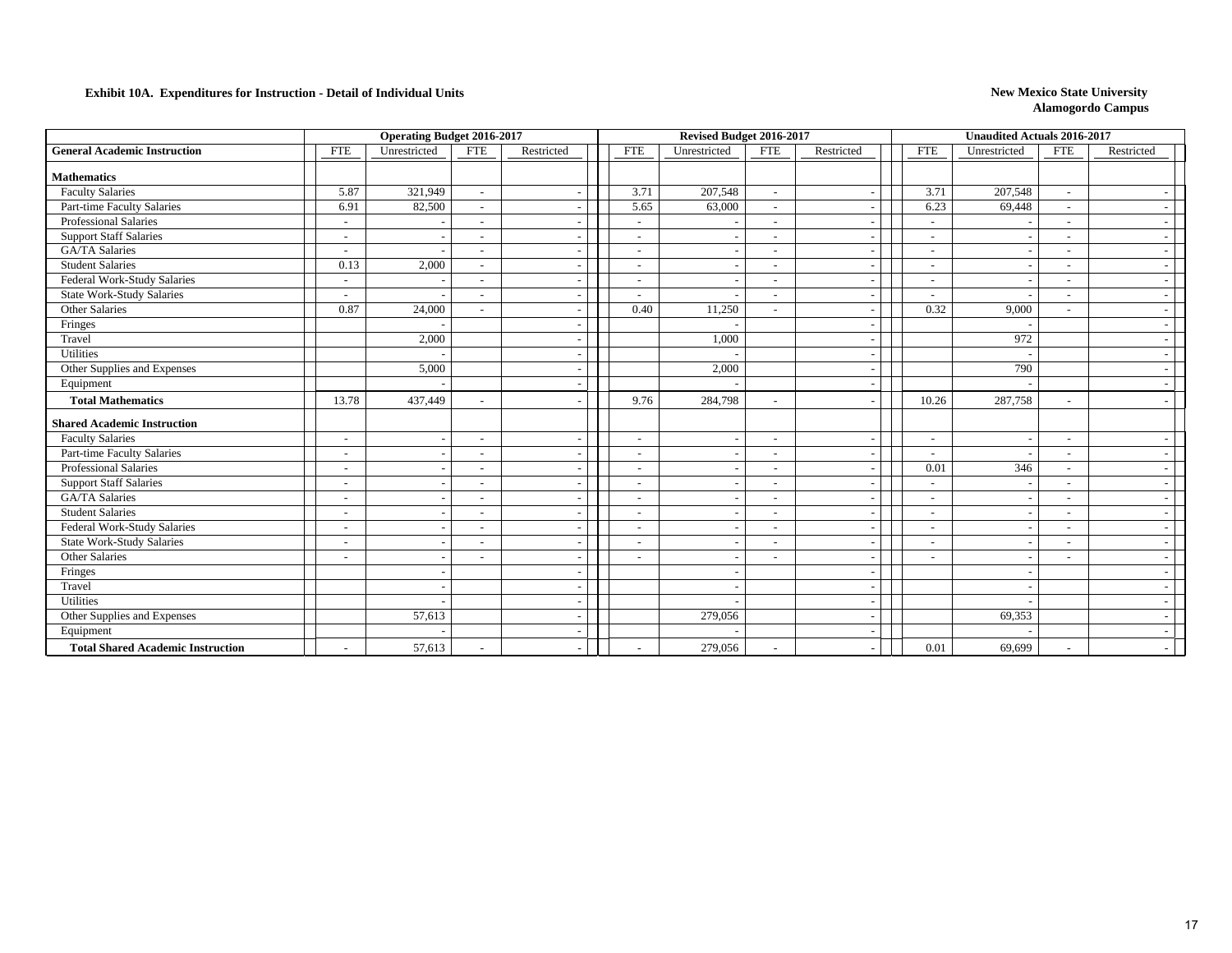|                                               |            | <b>Operating Budget 2016-2017</b> |                          |                         |                | Revised Budget 2016-2017 |                |                          |            | <b>Unaudited Actuals 2016-2017</b> |            |                         |
|-----------------------------------------------|------------|-----------------------------------|--------------------------|-------------------------|----------------|--------------------------|----------------|--------------------------|------------|------------------------------------|------------|-------------------------|
| <b>Vocational/Technical Instruction</b>       | <b>FTE</b> | Unrestricted                      | <b>FTE</b>               | Restricted              | <b>FTE</b>     | Unrestricted             | <b>FTE</b>     | Restricted               | <b>FTE</b> | Unrestricted                       | <b>FTE</b> | Restricted              |
| <b>Faculty Salaries</b>                       | 8.29       | 455,619<br>$\mathbf{\hat{S}}$     | 1.26                     | $\mathbf S$<br>69,000   | 8.85           | 495,406<br>$\mathbb{S}$  | 0.77           | $\mathbf S$<br>42,864    | 8.65       | $\mathbf{s}$<br>484,161            | 0.77       | $\mathbf{s}$<br>42,864  |
| Part-time Faculty Salaries                    | 18.57      | 221,549                           | $\omega$                 |                         | 16.32          | 182,125                  | $\omega$       |                          | 14.22      | 158,595                            | $\sim$     |                         |
| <b>Professional Salaries</b>                  | 0.29       | 12,737                            | 2.42                     | 107,000                 | 0.09           | 4,000                    | 1.71           | 73,558                   | 0.09       | 4,000                              | 1.71       | 73,558                  |
| <b>Support Staff Salaries</b>                 | 5.23       | 144,965                           | $\omega$                 | $\omega$                | 2.40           | 67,377                   | $\sim$         |                          | 2.22       | 62,485                             | $\sim$     |                         |
| GA/TA Salaries                                | $\sim$     | $\overline{\phantom{a}}$          | $\sim$                   | $\omega$                | $\sim$         | $\sim$                   | $\sim$         | $\sim$                   | $\sim$     | $\overline{a}$                     | $\sim$     | $\sim$                  |
| <b>Student Salaries</b>                       | $\sim$     | $\overline{\phantom{a}}$          | ÷.                       | $\sim$                  | $\sim$         | $\sim$                   | $\overline{a}$ | $\sim$                   | $\sim$     | $\sim$                             | $\sim$     |                         |
| Federal Work-Study Salaries                   | 0.09       | 1,500                             | $\blacksquare$           | $\sim$                  | 0.29           | 4,530                    | $\mathcal{L}$  | $\sim$                   | 0.16       | 2,368                              | $\sim$     |                         |
| <b>State Work-Study Salaries</b>              | 0.44       | 7,020                             | $\omega$                 | $\sim$                  | 0.49           | 7,770                    | $\omega$       | $\sim$                   | 0.42       | 6,704                              | $\sim$     |                         |
| Other Salaries                                | 0.74       | 20,500                            | $\blacksquare$           |                         | 0.26           | 7,402                    | $\mathcal{L}$  |                          | 0.65       | 18,206                             | $\omega$   |                         |
| Fringes                                       |            |                                   |                          | 64,240                  |                |                          |                | 42,494                   |            |                                    |            | 42,494                  |
| Travel                                        |            | 6,000                             |                          | 10,109                  |                | 7,500                    |                | 9,573                    |            | 5,661                              |            | 2,298                   |
| <b>Utilities</b>                              |            |                                   |                          |                         |                |                          |                |                          |            |                                    |            |                         |
| Other Supplies and Expenses                   |            | 99,500                            |                          | 86,287                  |                | 153,000                  |                | 71,598                   |            | 91,236                             |            | 16,079                  |
| Equipment                                     |            |                                   |                          |                         |                |                          |                |                          |            |                                    |            |                         |
| <b>Total Vocational/Technical Instruction</b> | 33.65      | 969,390<br>$\mathcal{S}$          | 3.68                     | $\mathbb{S}$<br>336,636 | 28.70          | 929,110<br><sup>\$</sup> | 2.48           | 240,087<br>$\mathsf{\$}$ | 26.41      | 833,416<br>$\mathbb{S}$            | 2.48       | $\mathbb{S}$<br>177,293 |
| <b>Allied Health</b>                          |            |                                   |                          |                         |                |                          |                |                          |            |                                    |            |                         |
| <b>Faculty Salaries</b>                       | 2.58       | 141,615                           | 1.26                     | 69,000                  | 3.37           | 188,854                  | 0.77           | 42,864                   | 3.37       | 188,854                            | 0.77       | 42,864                  |
| Part-time Faculty Salaries                    | 2.65       | 31,624                            | $\sim$                   |                         | 1.75           | 19,575                   | $\sim$         |                          | 1.01       | 11,300                             | $\sim$     |                         |
| <b>Professional Salaries</b>                  | 0.29       | 12,737                            | 2.42                     | 107,000                 | 0.09           | 4,000                    | 1.71           | 73,558                   | 0.09       | 4,000                              | 1.71       | 73,558                  |
| <b>Support Staff Salaries</b>                 | 0.61       | 16,804                            | $\blacksquare$           |                         | 0.32           | 8,997                    | $\omega$ .     |                          | 0.24       | 6,782                              | $\sim$     |                         |
| GA/TA Salaries                                | $\sim$     |                                   | $\omega$                 | $\sim$                  | $\sim$         |                          | $\sim$         | $\sim$                   | $\sim$     | $\sim$                             | $\sim$     |                         |
| <b>Student Salaries</b>                       | $\sim$     | $\sim$                            | $\overline{\phantom{a}}$ | $\sim$                  | $\omega$       |                          | $\sim$         | $\sim$                   | $\sim$     | $\sim$                             | $\sim$     |                         |
| Federal Work-Study Salaries                   | $\sim$     | $\omega$                          | $\blacksquare$           | $\omega$                | $\omega$       | $\sim$                   | $\sim$         | $\sim$                   | $\sim$     | $\omega$                           | $\sim$     | $\sim$                  |
| <b>State Work-Study Salaries</b>              | $\sim$     | $\sim$                            | $\overline{\phantom{a}}$ | $\sim$                  | $\sim$         |                          | $\sim$         | $\sim$                   | $\sim$     | $\sim$                             | $\sim$     | $\sim$                  |
| Other Salaries                                | $\sim$     | $\sim$                            | $\sim$                   | $\sim$                  | 0.08           | 2,250                    | $\sim$         | $\overline{a}$           | 0.17       | 4,650                              | $\sim$     |                         |
| Fringes                                       |            | $\overline{a}$                    |                          | 64,240                  |                |                          |                | 42,494                   |            |                                    |            | 42,494                  |
| Travel                                        |            | $\overline{\phantom{a}}$          |                          | 10,109                  |                | 2,000                    |                | 9,573                    |            | 1,470                              |            | 2,298                   |
| <b>Utilities</b>                              |            |                                   |                          |                         |                |                          |                |                          |            |                                    |            |                         |
| Other Supplies and Expenses                   |            | 20,000                            |                          | 86,287                  |                | 39,000                   |                | 71,598                   |            | 20,585                             |            | 16,079                  |
| Equipment                                     |            |                                   |                          |                         |                |                          |                |                          |            |                                    |            |                         |
| <b>Total Allied Health</b>                    | 6.13       | 222,780                           | 3.68                     | 336,636                 | 5.61           | 264,676                  | 2.48           | 240,087                  | 4.88       | 237,641                            | 2.48       | 177,293                 |
| <b>Alternative Energy Technology</b>          |            |                                   |                          |                         |                |                          |                |                          |            |                                    |            |                         |
| <b>Faculty Salaries</b>                       | $\sim$     |                                   | $\overline{\phantom{a}}$ | $\sim$                  | $\blacksquare$ |                          | $\sim$         | $\sim$                   | $\sim$     |                                    | $\sim$     |                         |
| Part-time Faculty Salaries                    | 1.89       | 22,500                            | $\blacksquare$           | $\omega$                | 1.36           | 15,150                   | $\omega$ .     | $\sim$                   | 1.38       | 15,400                             | $\sim$     | $\sim$                  |
| <b>Professional Salaries</b>                  | $\sim$     |                                   | $\overline{a}$           | $\sim$                  | $\mathbf{r}$   |                          | $\sim$         | $\sim$                   | $\sim$     |                                    | $\sim$     | $\sim$                  |
| <b>Support Staff Salaries</b>                 | $\sim$     | $\sim$                            | $\sim$                   | $\sim$                  | $\omega$       |                          | $\sim$         | $\sim$                   | $\sim$     | $\sim$                             | $\sim$     | $\sim$                  |
| GA/TA Salaries                                | $\sim$     | $\sim$                            | $\overline{a}$           | $\sim$                  | $\sim$         |                          | $\omega$       | $\omega$                 | $\sim$     | $\sim$                             | $\sim$     | $\sim$                  |
| <b>Student Salaries</b>                       | $\sim$     | $\sim$                            | $\blacksquare$           | $\sim$                  | $\blacksquare$ |                          | $\sim$         | $\omega$                 | $\sim$     | $\sim$                             | $\sim$     | $\sim$                  |
| Federal Work-Study Salaries                   | $\sim$     | $\sim$                            |                          | $\sim$                  | $\blacksquare$ |                          | $\blacksquare$ | $\sim$                   | $\sim$     |                                    |            | $\sim$                  |
| <b>State Work-Study Salaries</b>              | $\sim$     | $\sim$                            | $\blacksquare$           | $\sim$                  | $\sim$         | $\sim$                   | $\sim$         | $\sim$                   | $\sim$     | 28                                 | $\sim$     | $\sim$                  |
| Other Salaries                                | $\sim$     | $\sim$                            | ÷.                       | $\omega$                | $\sim$         | $\overline{\phantom{a}}$ | $\sim$         | $\sim$                   | $\sim$     | $\sim$                             | $\sim$     | $\sim$                  |
| Fringes                                       |            | $\sim$                            |                          | $\sim$                  |                | $\sim$                   |                | $\sim$                   |            | $\sim$                             |            | $\sim$                  |
| Travel                                        |            | $\overline{a}$                    |                          | $\omega$                |                |                          |                | $\sim$                   |            | $\sim$                             |            | $\sim$                  |
| <b>Utilities</b>                              |            | $\overline{\phantom{a}}$          |                          | $\sim$                  |                | $\sim$                   |                | $\sim$                   |            | $\sim$                             |            | $\sim$                  |
| Other Supplies and Expenses                   |            | 1,000                             |                          | $\sim$                  |                | 1,000                    |                | $\sim$                   |            | 1,316                              |            |                         |
| Equipment                                     |            |                                   |                          |                         |                |                          |                | $\sim$                   |            |                                    |            |                         |
|                                               | 1.89       |                                   |                          |                         |                |                          |                |                          |            |                                    |            |                         |
| <b>Total Alternative Energy Technology</b>    |            | 23,500                            | $\overline{\phantom{a}}$ | $\sim$                  | 1.36           | 16,150                   |                | $\sim$                   | 1.38       | 16,744                             |            |                         |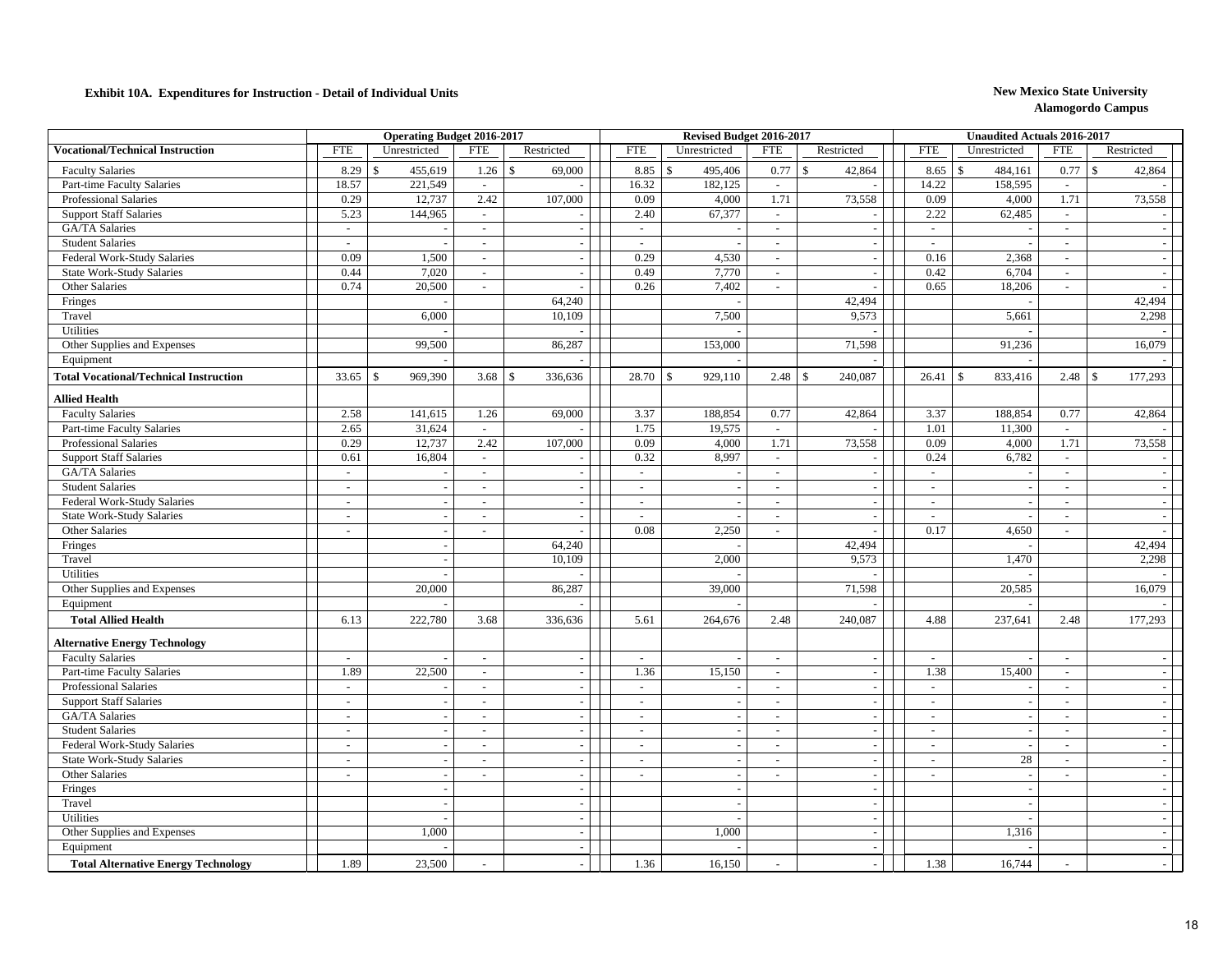|                                           |              | <b>Operating Budget 2016-2017</b> |                          |            |                          | Revised Budget 2016-2017 |                |                          |                | <b>Unaudited Actuals 2016-2017</b> |               |                          |
|-------------------------------------------|--------------|-----------------------------------|--------------------------|------------|--------------------------|--------------------------|----------------|--------------------------|----------------|------------------------------------|---------------|--------------------------|
| <b>Vocational/Technical Instruction</b>   | <b>FTE</b>   | Unrestricted                      | <b>FTE</b>               | Restricted | <b>FTE</b>               | Unrestricted             | <b>FTE</b>     | Restricted               | <b>FTE</b>     | Unrestricted                       | <b>FTE</b>    | Restricted               |
| <b>Arts and Sciences Director</b>         |              |                                   |                          |            |                          |                          |                |                          |                |                                    |               |                          |
| <b>Faculty Salaries</b>                   | 1.83         | 100,606                           |                          | $\sim$     | 1.80                     | 100,606                  | $\sim$         | $\sim$                   | 1.80           | 100,606                            | $\sim$        |                          |
| Part-time Faculty Salaries                |              | $\sim$                            |                          | $\sim$     | $\overline{\phantom{a}}$ |                          | $\sim$         | $\sim$                   | 0.12           | 1,300                              | $\sim$        |                          |
| Professional Salaries                     |              |                                   |                          |            |                          |                          |                | $\overline{\phantom{a}}$ |                |                                    | $\sim$        |                          |
| <b>Support Staff Salaries</b>             | 2.56         | 70,996                            |                          | $\sim$     | 1.47                     | 41,377                   | $\sim$         | $\sim$                   | 1.37           | 38,580                             | $\sim$        |                          |
| GA/TA Salaries                            |              | $\sim$                            |                          | $\sim$     | $\sim$                   |                          | $\sim$         | $\sim$                   |                |                                    | $\sim$        | $\sim$                   |
| <b>Student Salaries</b>                   |              |                                   |                          | $\sim$     | $\overline{\phantom{a}}$ |                          |                | $\sim$                   |                |                                    | $\sim$        |                          |
| Federal Work-Study Salaries               | ÷,           | $\sim$                            |                          | $\sim$     | 0.13                     | 2,000                    | $\sim$         | $\sim$                   | 0.05           | 750                                | $\omega$      | $\sim$                   |
| State Work-Study Salaries                 |              | $\sim$                            |                          | $\sim$     | 0.13                     | 2,000                    | $\sim$         | $\sim$                   | 0.09           | 1,477                              | $\sim$        | $\sim$                   |
| Other Salaries                            | 0.14         | 4,000                             |                          | $\sim$     | 0.01                     | 277                      | $\sim$         | $\sim$                   | 0.12           | 3,431                              | $\sim$        | $\sim$                   |
| Fringes                                   |              |                                   |                          |            |                          |                          |                | $\overline{\phantom{a}}$ |                |                                    |               |                          |
| Travel                                    |              | 3,000                             |                          | $\sim$     |                          | 3,000                    |                | $\sim$                   |                | 2,296                              |               | ÷.                       |
| Utilities                                 |              |                                   |                          | $\sim$     |                          |                          |                | $\overline{\phantom{a}}$ |                |                                    |               |                          |
| Other Supplies and Expenses               |              | 13,500                            |                          | $\sim$     |                          | 13,500                   |                | $\overline{\phantom{a}}$ |                | 9,453                              |               |                          |
| Equipment                                 |              |                                   |                          | $\sim$     |                          |                          |                | $\sim$                   |                |                                    |               |                          |
| <b>Total Arts and Sciences Director</b>   | 4.53         | 192,102                           | ÷,                       |            | 3.54                     | 162,760                  |                |                          | 3.55           | 157,893                            |               |                          |
| <b>Automotive Technology</b>              |              |                                   |                          |            |                          |                          |                |                          |                |                                    |               |                          |
| <b>Faculty Salaries</b>                   | 0.86         | 47,448                            | $\blacksquare$           |            | 0.71                     | 40,000                   | $\sim$         | $\sim$                   | 0.71           | 40,000                             | $\sim$        |                          |
| Part-time Faculty Salaries                | 1.26         | 15,000                            | $\bar{\phantom{a}}$      | $\omega$   | 1.64                     | 18,275                   | $\omega$       | $\sim$                   | 1.64           | 18,275                             | $\mathcal{L}$ |                          |
| Professional Salaries                     | $\sim$       | $\sim$                            | $\mathbf{r}$             | $\sim$     | $\sim$                   |                          | $\sim$         | $\sim$                   | $\sim$         |                                    | $\sim$        | $\sim$                   |
| <b>Support Staff Salaries</b>             | $\omega$     | $\sim$                            | $\sim$                   | $\sim$     | $\sim$                   |                          | $\sim$         | $\sim$                   | $\sim$         |                                    | $\sim$        |                          |
| GA/TA Salaries                            | $\omega$     | $\sim$                            | $\blacksquare$           | $\sim$     | $\sim$                   |                          | $\sim$         | $\sim$                   | $\blacksquare$ |                                    | $\sim$        | ÷.                       |
| <b>Student Salaries</b>                   | $\sim$       | $\sim$                            | $\sim$                   | $\sim$     | $\sim$                   |                          | $\sim$         | $\sim$                   | $\sim$         | $\sim$                             | $\sim$        | $\sim$                   |
| Federal Work-Study Salaries               | $\omega$     | $\sim$                            | $\blacksquare$           | $\sim$     | $\sim$                   |                          | $\sim$         | $\sim$                   | $\sim$         |                                    | $\sim$        | ÷.                       |
| State Work-Study Salaries                 | 0.16         | 2,520                             | $\blacksquare$           |            | 0.20                     | 3,240                    | $\omega$       | $\overline{\phantom{a}}$ | 0.17           | 2,686                              | $\sim$        |                          |
| Other Salaries                            | 0.14         | 3,750                             | $\omega$                 | $\sim$     | $\sim$                   |                          | $\sim$         | $\sim$                   | $\omega$       |                                    | $\sim$        | $\overline{\phantom{a}}$ |
| Fringes                                   |              | $\sim$                            |                          | $\sim$     |                          | з.                       |                | $\sim$                   |                | - 11                               |               | $\sim$                   |
| Travel                                    |              | $\sim$                            |                          | $\sim$     |                          |                          |                | $\overline{\phantom{a}}$ |                |                                    |               |                          |
| Utilities                                 |              | $\sim$                            |                          | $\sim$     |                          |                          |                | $\sim$                   |                |                                    |               | $\sim$                   |
| Other Supplies and Expenses               |              | 22,000                            |                          | $\sim$     |                          | 22,000                   |                | $\sim$                   |                | 16,252                             |               | $\sim$                   |
| Equipment                                 |              |                                   |                          | $\sim$     |                          |                          |                | $\overline{\phantom{a}}$ |                |                                    |               |                          |
| <b>Total Automotive Technology</b>        | 2.42         | 90,718                            | $\overline{\phantom{a}}$ |            | 2.55                     | 83,515                   | $\blacksquare$ |                          | 2.52           | 77,213                             | $\sim$        |                          |
| <b>Business Office Technologies</b>       |              |                                   |                          |            |                          |                          |                |                          |                |                                    |               |                          |
| <b>Faculty Salaries</b>                   | $\sim$       | ÷.                                | $\omega$                 | $\sim$     | $\sim$                   |                          | $\sim$         | $\sim$                   | $\sim$         |                                    | $\sim$        |                          |
| Part-time Faculty Salaries                | 2.10         | 25,000                            | $\blacksquare$           | $\sim$     | 1.27                     | 14,175                   | $\sim$         | $\overline{\phantom{a}}$ | 1.17           | 13,050                             | $\sim$        |                          |
| Professional Salaries                     | $\sim$       | $\sim$                            | $\omega$                 | $\sim$     | $\sim$                   |                          | $\sim$         | $\sim$                   | $\sim$         |                                    | $\sim$        |                          |
| <b>Support Staff Salaries</b>             | $\sim$       | $\sim$                            | $\sim$                   | $\sim$     | $\sim$                   |                          | $\sim$         | $\sim$                   | $\sim$         |                                    | $\sim$        | - 2                      |
| GA/TA Salaries                            | $\sim$       | $\sim$                            | $\sim$                   | $\sim$     | $\sim$                   |                          | $\sim$         | $\sim$                   | $\sim$         | $\sim$                             | $\sim$        | $\sim$                   |
| <b>Student Salaries</b>                   | $\mathbf{r}$ | $\sim$                            | $\blacksquare$           |            | $\sim$                   |                          | $\omega$       | $\overline{\phantom{a}}$ | ÷,             |                                    | $\omega$      |                          |
| Federal Work-Study Salaries               | $\sim$       | $\sim$                            | ÷.                       | $\sim$     | $\sim$                   |                          | $\sim$         | $\sim$                   | $\sim$         |                                    | $\sim$        | $\sim$                   |
| <b>State Work-Study Salaries</b>          | $\sim$       | $\sim$                            | $\omega$                 | $\sim$     | $\sim$                   |                          | $\sim$         | $\sim$                   | $\sim$         |                                    | $\omega$      | $\overline{\phantom{a}}$ |
| Other Salaries                            | $\sim$       | $\sim$                            | $\blacksquare$           | $\sim$     | $\sim$                   |                          | $\sim$         | $\sim$                   | $\bar{a}$      |                                    | $\sim$        |                          |
| Fringes                                   |              | $\sim$                            |                          | $\sim$     |                          | $\overline{a}$           |                | $\sim$                   |                | $\sim$                             |               | $\sim$                   |
| Travel                                    |              | $\sim$                            |                          | $\sim$     |                          |                          |                | $\sim$                   |                | $\sim$                             |               | . —                      |
| Utilities                                 |              | $\sim$                            |                          | $\sim$     |                          |                          |                | $\sim$                   |                | $\overline{\phantom{a}}$           |               |                          |
| Other Supplies and Expenses               |              | $\overline{\phantom{a}}$          |                          | $\sim$     |                          |                          |                | $\overline{\phantom{a}}$ |                |                                    |               |                          |
| Equipment                                 |              | $\sim$                            |                          | $\sim$     |                          |                          |                | $\sim$                   |                |                                    |               | $\overline{\phantom{a}}$ |
| <b>Total Business Office Technologies</b> | 2.10         | 25,000                            |                          |            | 1.27                     | 14,175                   |                |                          | 1.17           | 13,050                             |               |                          |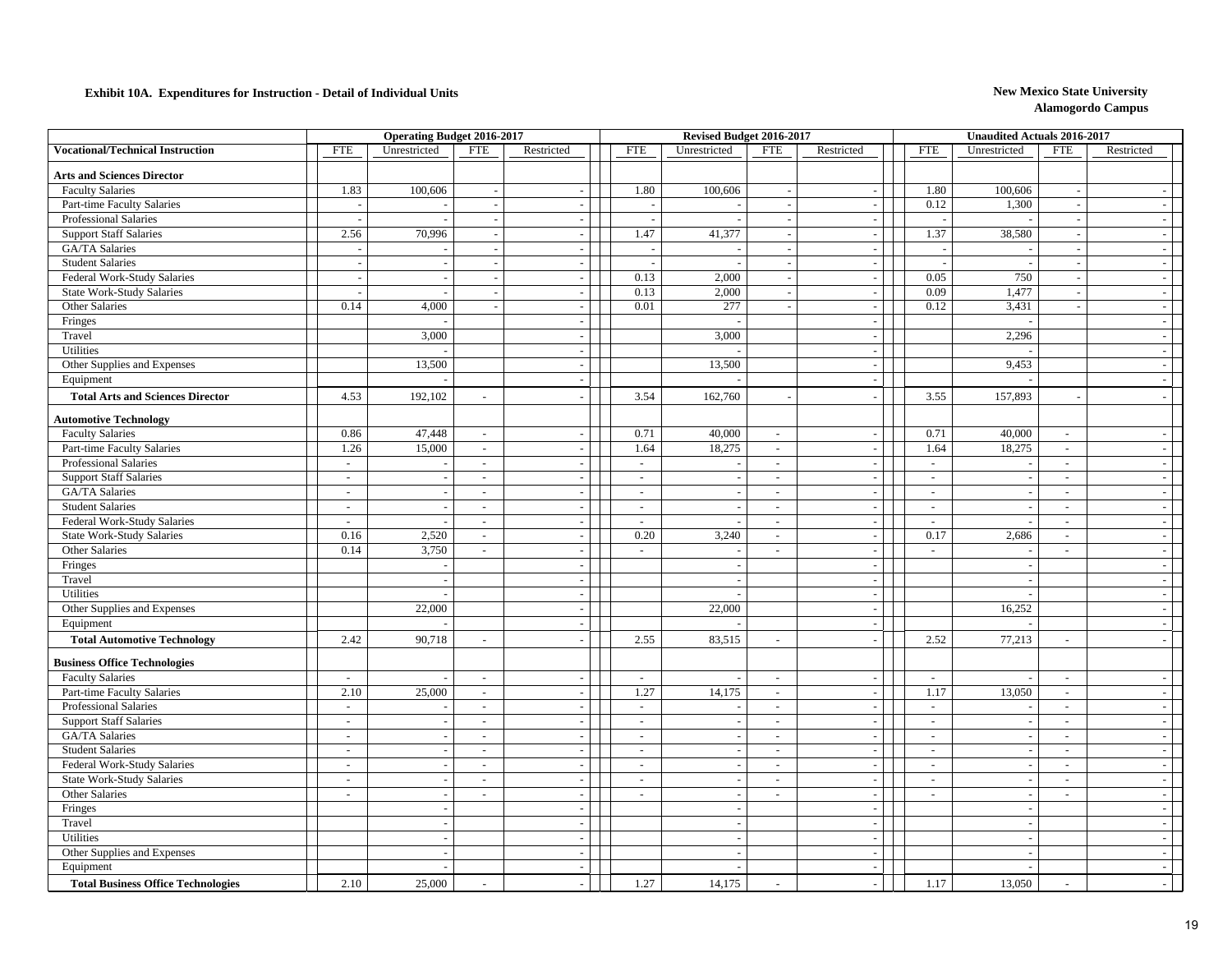|                                         |                | <b>Operating Budget 2016-2017</b> |                              |                          |            | Revised Budget 2016-2017 |                          |                          |                | <b>Unaudited Actuals 2016-2017</b> |                          |                          |
|-----------------------------------------|----------------|-----------------------------------|------------------------------|--------------------------|------------|--------------------------|--------------------------|--------------------------|----------------|------------------------------------|--------------------------|--------------------------|
| <b>Vocational/Technical Instruction</b> | <b>FTE</b>     | Unrestricted                      | <b>FTE</b>                   | Restricted               | <b>FTE</b> | Unrestricted             | <b>FTE</b>               | Restricted               | <b>FTE</b>     | Unrestricted                       | <b>FTE</b>               | Restricted               |
| <b>Electrical Technology</b>            |                |                                   |                              |                          |            |                          |                          |                          |                |                                    |                          |                          |
| <b>Faculty Salaries</b>                 | $\omega$       |                                   | $\sim$                       | $\sim$                   | $\sim$     |                          | $\sim$                   | $\sim$                   | $\sim$         |                                    | $\sim$                   |                          |
| Part-time Faculty Salaries              | 1.53           | 18,300                            | $\omega$                     | $\sim$                   | 0.40       | 4,500                    | $\omega$                 | $\sim$                   | $\omega$       | $\sim$                             | $\sim$                   | $\sim$                   |
| Professional Salaries                   | $\sim$         |                                   | $\sim$                       | $\sim$                   | $\sim$     |                          | $\sim$                   | $\sim$                   | $\sim$         | $\sim$                             | $\sim$                   |                          |
| <b>Support Staff Salaries</b>           | $\equiv$       | $\sim$                            | $\omega$                     | $\sim$                   | $\sim$     |                          | $\sim$                   | $\sim$                   | $\sim$         | $\sim$                             | $\sim$                   |                          |
| GA/TA Salaries                          | $\sim$         | $\sim$                            | $\omega$                     | $\sim$                   | $\sim$     |                          | $\omega$                 | $\sim$                   | $\sim$         |                                    | $\omega$                 |                          |
| <b>Student Salaries</b>                 | $\sim$         | $\sim$                            | $\sim$                       | $\sim$                   | $\sim$     |                          | $\sim$                   | $\overline{\phantom{a}}$ | $\sim$         | $\sim$                             | $\sim$                   | $\sim$                   |
| Federal Work-Study Salaries             | $\sim$         | $\sim$                            | $\sim$                       | $\sim$                   | $\sim$     |                          | $\sim$                   | $\sim$                   | $\omega$       | $\sim$                             | $\sim$                   |                          |
| <b>State Work-Study Salaries</b>        | $\sim$         |                                   | $\qquad \qquad \blacksquare$ | $\sim$                   | $\sim$     |                          | $\sim$                   | $\sim$                   | $\blacksquare$ |                                    | $\sim$                   |                          |
| Other Salaries                          | $\sim$         | $\sim$                            | $\omega$                     | $\sim$                   | $\sim$     | ÷.                       | $\sim$                   | $\sim$                   | $\blacksquare$ | $\sim$                             | $\sim$                   | $\sim$                   |
| Fringes                                 |                | $\sim$                            |                              | $\sim$                   |            |                          |                          | $\sim$                   |                | $\sim$                             |                          | $\overline{\phantom{a}}$ |
| Travel                                  |                | $\sim$                            |                              |                          |            |                          |                          | $\overline{\phantom{a}}$ |                |                                    |                          |                          |
| Utilities                               |                | $\overline{a}$                    |                              | $\sim$                   |            |                          |                          | $\sim$                   |                |                                    |                          | $\overline{\phantom{a}}$ |
| Other Supplies and Expenses             |                | 2,000                             |                              | $\sim$                   |            | 2,000                    |                          | $\sim$                   |                | 256                                |                          | $\overline{\phantom{a}}$ |
| Equipment                               |                |                                   |                              | $\sim$                   |            |                          |                          | $\overline{\phantom{a}}$ |                | $\sim$                             |                          |                          |
| <b>Total Electrical Technology</b>      | 1.53           | 20,300                            | $\sim$                       | $\sim$                   | 0.40       | 6,500                    | $\sim$                   | $\sim$                   | ÷,             | 256                                | $\sim$                   |                          |
|                                         |                |                                   |                              |                          |            |                          |                          |                          |                |                                    |                          |                          |
| <b>Electronics</b>                      |                |                                   |                              |                          |            |                          |                          |                          |                |                                    |                          |                          |
| <b>Faculty Salaries</b>                 | 0.94           | 51,825                            | $\sim$                       | $\overline{\phantom{a}}$ | 0.93       | 51,821                   | $\sim$                   | $\sim$                   | 0.93           | 51,821                             | $\sim$                   |                          |
| Part-time Faculty Salaries              | 6.00           | 71,625                            | $\omega$                     | $\sim$                   | 5.02       | 56,000                   | $\sim$                   | $\sim$                   | 5.31           | 59,220                             | $\omega$                 |                          |
| <b>Professional Salaries</b>            | $\mathbb{Z}^2$ |                                   | $\blacksquare$               | $\sim$                   | $\sim$     |                          | $\omega$                 | $\sim$                   | $\overline{a}$ |                                    | $\mathcal{L}$            |                          |
| <b>Support Staff Salaries</b>           | 1.88           | 52,165                            | $\omega$                     | $\sim$                   | 0.43       | 12,003                   | $\omega$                 | $\sim$                   | 0.45           | 12,757                             | $\sim$                   | $\sim$                   |
| GA/TA Salaries                          | $\mathbb{Z}^2$ |                                   | $\omega$                     | $\sim$                   | $\sim$     |                          | $\omega$                 | $\sim$                   | $\mathbf{r}$   |                                    | $\sim$                   | $\sim$                   |
| <b>Student Salaries</b>                 | $\sim$         |                                   | $\overline{\phantom{a}}$     | $\sim$                   | $\sim$     |                          | $\sim$                   | $\sim$                   | $\omega$       |                                    | $\sim$                   |                          |
| Federal Work-Study Salaries             | 0.09           | 1,500                             | $\sim$                       | $\sim$                   | 0.10       | 1,530                    | $\omega$                 | $\sim$                   | 0.09           | 1,366                              | $\sim$                   | $\sim$                   |
| <b>State Work-Study Salaries</b>        | 0.09           | 1,500                             | $\omega$                     | $\sim$                   | 0.10       | 1,530                    | $\sim$                   | $\sim$                   | 0.08           | 1,206                              | $\sim$                   | ÷.                       |
| Other Salaries                          | 0.24           | 6,750                             | $\omega$                     | $\sim$                   | 0.04       | 1,125                    | $\omega$                 | $\sim$                   | 0.09           | 2,625                              | $\omega$                 |                          |
| Fringes                                 |                |                                   |                              | $\sim$                   |            |                          |                          | $\sim$                   |                |                                    |                          | $\overline{\phantom{a}}$ |
| Travel                                  |                | $\sim$                            |                              | $\sim$                   |            |                          |                          | $\overline{\phantom{a}}$ |                | $\sim$                             |                          | $\overline{\phantom{a}}$ |
| Utilities                               |                |                                   |                              | $\sim$                   |            |                          |                          | $\sim$                   |                |                                    |                          | $\sim$                   |
| Other Supplies and Expenses             |                | 9,000                             |                              | $\sim$                   |            | 9,000                    |                          | $\sim$                   |                | 4,893                              |                          | $\overline{\phantom{a}}$ |
| Equipment                               |                |                                   |                              | $\sim$                   |            |                          |                          | $\sim$                   |                |                                    |                          | $\sim$                   |
| <b>Total Electronics</b>                | 9.24           | 194,365                           | $\overline{a}$               |                          | 6.62       | 133,009                  | $\omega$                 | $\overline{\phantom{a}}$ | 6.95           | 133,888                            | $\sim$                   |                          |
| <b>Emergency Medicine</b>               |                |                                   |                              |                          |            |                          |                          |                          |                |                                    |                          |                          |
| <b>Faculty Salaries</b>                 | $\blacksquare$ |                                   | $\sim$                       | $\sim$                   |            |                          |                          | $\sim$                   |                |                                    | $\sim$                   |                          |
| Part-time Faculty Salaries              | 2.01           | 24,000                            | $\mathbf{r}$                 | $\sim$                   | 4.07       | 45,450                   | $\overline{\phantom{a}}$ | $\sim$                   | 2.78           | 31,050                             | $\sim$                   | $\overline{a}$           |
| Professional Salaries                   | $\sim$         |                                   | $\omega$                     | $\sim$                   |            |                          | $\overline{\phantom{a}}$ | $\overline{\phantom{a}}$ |                |                                    | $\sim$                   |                          |
| <b>Support Staff Salaries</b>           | $\omega$       |                                   | $\blacksquare$               | $\sim$                   |            |                          |                          | $\sim$                   |                |                                    | $\sim$                   |                          |
| GA/TA Salaries                          | $\sim$         | $\sim$                            | $\sim$                       | $\sim$                   | $\sim$     |                          | $\sim$                   | $\sim$                   | $\sim$         | $\sim$                             | $\overline{\phantom{a}}$ | $\sim$                   |
| <b>Student Salaries</b>                 | $\blacksquare$ |                                   | $\blacksquare$               | $\sim$                   |            |                          |                          | $\overline{\phantom{a}}$ |                |                                    | $\sim$                   |                          |
| Federal Work-Study Salaries             | $\sim$         | $\sim$                            | ä,                           |                          |            |                          |                          | $\sim$                   |                |                                    | $\sim$                   |                          |
| <b>State Work-Study Salaries</b>        | $\sim$         | $\sim$                            | $\omega$                     | $\sim$                   |            |                          | $\overline{\phantom{a}}$ | $\sim$                   | $\sim$         |                                    | $\sim$                   | $\sim$                   |
| Other Salaries                          | $\mathcal{L}$  | $\overline{\phantom{a}}$          | $\sim$                       | $\sim$                   |            |                          |                          | $\sim$                   |                |                                    | $\sim$                   | $\overline{\phantom{a}}$ |
| Fringes                                 |                |                                   |                              | $\sim$                   |            |                          |                          | $\sim$                   |                |                                    |                          |                          |
| Travel                                  |                | 2,000                             |                              | $\sim$                   |            | ÷.                       |                          | $\sim$                   |                | 305                                |                          | $\sim$                   |
| Utilities                               |                |                                   |                              | $\sim$                   |            |                          |                          | $\sim$                   |                |                                    |                          | $\sim$                   |
| Other Supplies and Expenses             |                | 15,000                            |                              | $\sim$                   |            | 51,000                   |                          | $\overline{\phantom{a}}$ |                | 24,213                             |                          |                          |
| Equipment                               |                |                                   |                              | $\sim$                   |            |                          |                          | $\sim$                   |                |                                    |                          |                          |
| <b>Total Emergency Medicine</b>         | 2.01           | 41,000                            | $\overline{\phantom{a}}$     |                          | 4.07       | 96,450                   |                          |                          | 2.78           | 55,568                             |                          |                          |
|                                         |                |                                   |                              |                          |            |                          |                          |                          |                |                                    |                          |                          |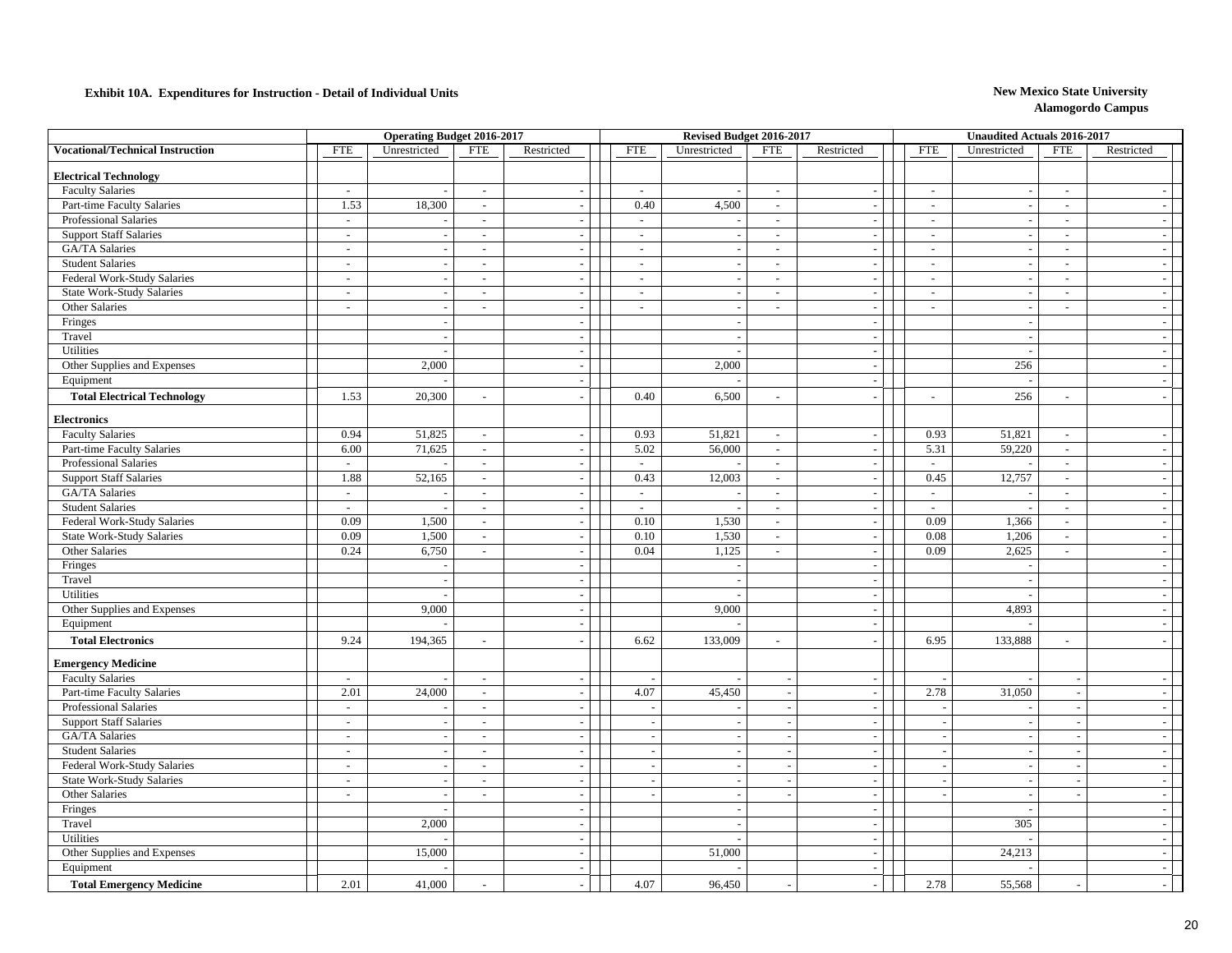|                                         | <b>Operating Budget 2016-2017</b> |                          |                          |            |  |                          | Revised Budget 2016-2017 |                          |                          |                          | <b>Unaudited Actuals 2016-2017</b> |                          |            |
|-----------------------------------------|-----------------------------------|--------------------------|--------------------------|------------|--|--------------------------|--------------------------|--------------------------|--------------------------|--------------------------|------------------------------------|--------------------------|------------|
| <b>Vocational/Technical Instruction</b> | <b>FTE</b>                        | Unrestricted             | <b>FTE</b>               | Restricted |  | <b>FTE</b>               | Unrestricted             | <b>FTE</b>               | Restricted               | <b>FTE</b>               | Unrestricted                       | <b>FTE</b>               | Restricted |
|                                         |                                   |                          |                          |            |  |                          |                          |                          |                          |                          |                                    |                          |            |
| Photography<br><b>Faculty Salaries</b>  | 2.08                              | 114,125                  |                          |            |  | 2.04                     | 114,125                  |                          |                          | 1.84                     | 102,880                            |                          |            |
| Part-time Faculty Salaries              | 0.38                              | 4,500                    | $\sim$                   |            |  |                          |                          | $\sim$                   | $\overline{\phantom{a}}$ |                          |                                    | $\sim$                   |            |
| Professional Salaries                   | $\sim$                            |                          | $\overline{a}$           |            |  | $\sim$                   |                          | $\sim$                   |                          |                          |                                    |                          |            |
| <b>Support Staff Salaries</b>           | 0.18                              | 5,000                    |                          |            |  | $\sim$<br>0.18           | 5,000                    | $\overline{\phantom{a}}$ |                          | $\overline{a}$<br>0.16   | 4,366                              |                          |            |
|                                         |                                   |                          | $\overline{a}$           |            |  |                          |                          | $\sim$                   |                          |                          |                                    | $\sim$                   |            |
| GA/TA Salaries                          | $\sim$                            |                          |                          |            |  |                          |                          | $\sim$                   |                          |                          |                                    |                          |            |
| <b>Student Salaries</b>                 | $\overline{\phantom{a}}$          |                          |                          |            |  | $\sim$                   |                          | $\overline{\phantom{a}}$ |                          |                          |                                    | $\sim$                   |            |
| Federal Work-Study Salaries             | $\sim$                            | $\sim$                   | $\overline{\phantom{a}}$ |            |  | 0.06                     | 1,000                    | $\sim$                   |                          | 0.02                     | 252                                | $\sim$                   |            |
| State Work-Study Salaries               | 0.19                              | 3,000                    | $\overline{a}$           |            |  | 0.06                     | 1,000                    | $\sim$                   |                          | 0.08                     | 1,307                              | $\sim$                   |            |
| Other Salaries                          | 0.22                              | 6,000                    |                          |            |  | 0.13                     | 3,750                    | $\overline{\phantom{a}}$ |                          | 0.27                     | 7,500                              |                          |            |
| Fringes                                 |                                   |                          |                          |            |  |                          |                          |                          |                          |                          |                                    |                          |            |
| Travel                                  |                                   | 1,000                    |                          |            |  |                          | 2,500                    |                          |                          |                          | 1,590                              |                          |            |
| Utilities                               |                                   |                          |                          |            |  |                          |                          |                          |                          |                          |                                    |                          |            |
| Other Supplies and Expenses             |                                   | 8,000                    |                          |            |  |                          | 6,500                    |                          | $\overline{\phantom{a}}$ |                          | 7,421                              |                          |            |
| Equipment                               |                                   |                          |                          |            |  |                          |                          |                          |                          |                          |                                    |                          |            |
| <b>Total Photography</b>                | 3.05                              | 141,625                  |                          |            |  | 2.47                     | 133,875                  | $\sim$                   |                          | 2.37                     | 125,316                            |                          |            |
| <b>Welding Technology</b>               |                                   |                          |                          |            |  |                          |                          |                          |                          |                          |                                    |                          |            |
| <b>Faculty Salaries</b>                 | $\overline{\phantom{a}}$          |                          | $\overline{\phantom{a}}$ |            |  | $\sim$                   |                          | $\sim$                   |                          | $\sim$                   |                                    | $\sim$                   |            |
| Part-time Faculty Salaries              | 0.75                              | 9,000                    | $\overline{\phantom{a}}$ |            |  | 0.81                     | 9,000                    | $\sim$                   |                          | 0.81                     | 9,000                              | $\sim$                   |            |
| <b>Professional Salaries</b>            | $\sim$                            | $\overline{\phantom{a}}$ | $\overline{a}$           |            |  | $\sim$                   |                          | $\sim$                   |                          | $\overline{\phantom{a}}$ |                                    | $\sim$                   |            |
| <b>Support Staff Salaries</b>           | $\overline{\phantom{a}}$          | $\overline{\phantom{a}}$ |                          |            |  | $\overline{\phantom{a}}$ |                          | $\sim$                   |                          |                          |                                    |                          |            |
| <b>GA/TA Salaries</b>                   | $\overline{\phantom{a}}$          | $\sim$                   | $\overline{\phantom{a}}$ |            |  | $\overline{\phantom{a}}$ |                          | $\sim$                   |                          |                          |                                    |                          |            |
| <b>Student Salaries</b>                 | $\sim$                            | $\blacksquare$           |                          |            |  |                          |                          | $\sim$                   |                          |                          |                                    |                          |            |
| Federal Work-Study Salaries             |                                   |                          |                          |            |  |                          |                          | $\sim$                   |                          |                          |                                    |                          |            |
| State Work-Study Salaries               | $\overline{\phantom{a}}$          | $\overline{\phantom{a}}$ | $\overline{\phantom{a}}$ |            |  | $\overline{\phantom{a}}$ |                          | $\sim$                   |                          | $\blacksquare$           |                                    | $\sim$                   |            |
| Other Salaries                          | $\overline{\phantom{a}}$          | $\sim$                   |                          |            |  |                          |                          | $\sim$                   |                          |                          |                                    | $\overline{\phantom{a}}$ |            |
| Fringes                                 |                                   | $\overline{\phantom{a}}$ |                          |            |  |                          |                          |                          |                          |                          |                                    |                          |            |
| Travel                                  |                                   | $\blacksquare$           |                          |            |  |                          |                          |                          |                          |                          |                                    |                          |            |
| Utilities                               |                                   |                          |                          |            |  |                          |                          |                          |                          |                          |                                    |                          |            |
| Other Supplies and Expenses             |                                   | 9,000                    |                          |            |  |                          | 9,000                    |                          |                          |                          | 6,847                              |                          |            |
| Equipment                               |                                   |                          |                          |            |  |                          |                          |                          |                          |                          |                                    |                          |            |
| <b>Total Welding Technology</b>         | 0.75                              | 18,000                   |                          |            |  | 0.81                     | 18,000                   | $\sim$                   |                          | 0.81                     | 15,847                             | $\sim$                   |            |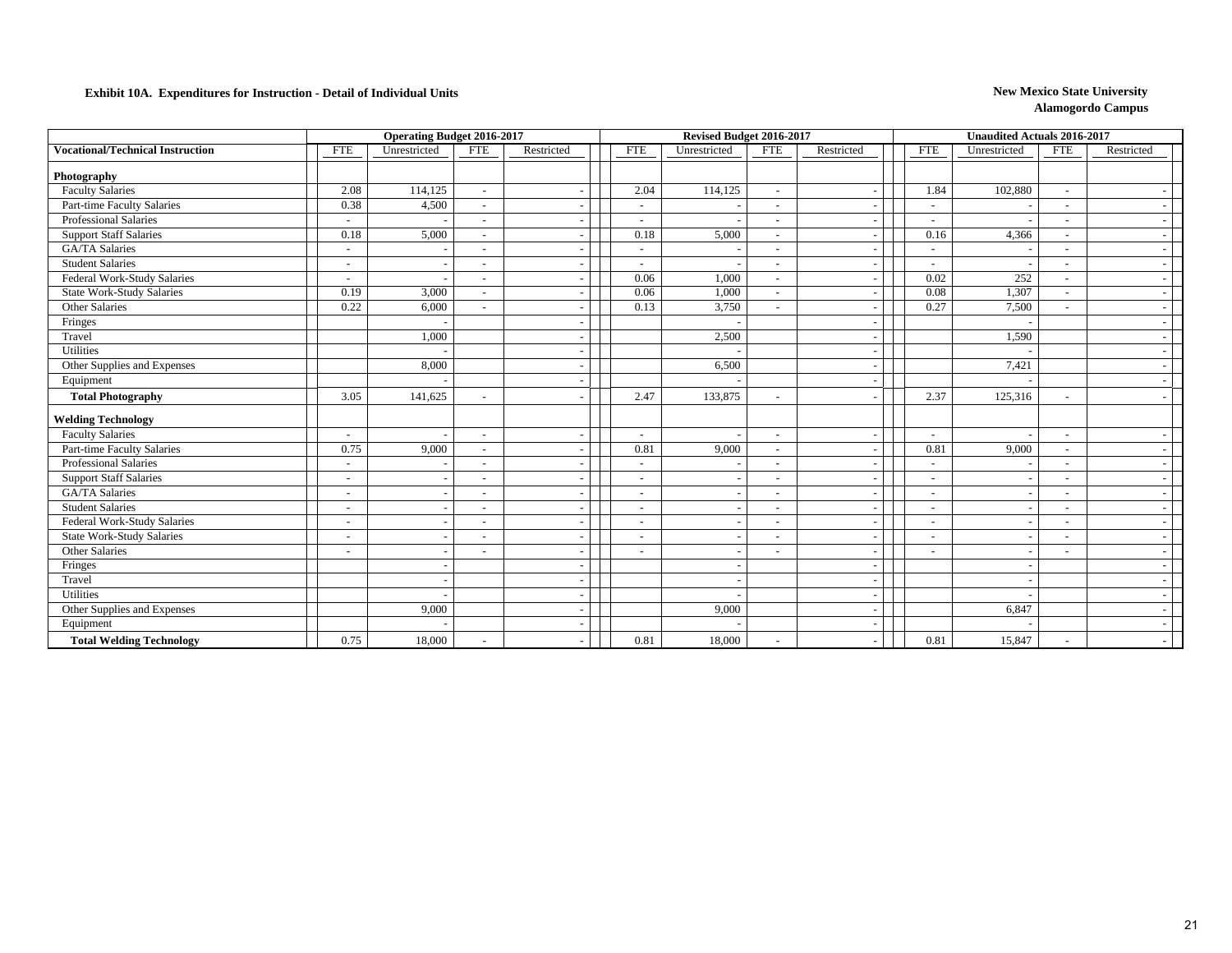|                                          |                          | <b>Operating Budget 2016-2017</b> |                          |              | Revised Budget 2016-2017 |                         |                          |              | <b>Unaudited Actuals 2016-2017</b> |               |                          |               |
|------------------------------------------|--------------------------|-----------------------------------|--------------------------|--------------|--------------------------|-------------------------|--------------------------|--------------|------------------------------------|---------------|--------------------------|---------------|
| <b>Special Session Instruction</b>       | <b>FTE</b>               | Unrestricted                      | <b>FTE</b>               | Restricted   | <b>FTE</b>               | Unrestricted            | <b>FTE</b>               | Restricted   | <b>FTE</b>                         | Unrestricted  | <b>FTE</b>               | Restricted    |
| <b>Faculty Salaries</b>                  | $\overline{\phantom{a}}$ | $\mathcal{S}$                     | $\overline{\phantom{a}}$ | -\$          | $\sim$                   | \$                      | $\sim$                   | \$.          | $\sim$                             | $\mathcal{S}$ | $\sim$                   | -\$           |
| Part-time Faculty Salaries               | 22.21                    | 265,000                           |                          |              | 23.32                    | 260,100                 | $\overline{\phantom{a}}$ |              | 22.62                              | 252,321       |                          |               |
| Professional Salaries                    | $\overline{\phantom{a}}$ |                                   |                          |              | $\overline{\phantom{a}}$ |                         | $\overline{\phantom{a}}$ |              | $\overline{\phantom{a}}$           |               | $\overline{\phantom{a}}$ |               |
| <b>Support Staff Salaries</b>            | $\overline{\phantom{a}}$ |                                   | $\overline{\phantom{a}}$ |              | $\overline{\phantom{a}}$ |                         | $\overline{\phantom{a}}$ |              | $\overline{\phantom{a}}$           |               | $\overline{\phantom{a}}$ |               |
| <b>GA/TA Salaries</b>                    | $\overline{\phantom{a}}$ |                                   |                          |              | $\overline{\phantom{a}}$ |                         | $\overline{\phantom{a}}$ |              | $\overline{\phantom{a}}$           |               | $\overline{\phantom{a}}$ |               |
| <b>Student Salaries</b>                  | $\overline{\phantom{a}}$ |                                   |                          |              | $\overline{\phantom{a}}$ |                         | $\sim$                   |              | $\overline{\phantom{a}}$           |               | $\overline{\phantom{a}}$ |               |
| Federal Work-Study Salaries              | $\overline{\phantom{a}}$ |                                   | $\overline{\phantom{a}}$ |              | $\overline{\phantom{a}}$ |                         | $\overline{\phantom{a}}$ |              | $\overline{\phantom{a}}$           |               | $\overline{\phantom{a}}$ |               |
| <b>State Work-Study Salaries</b>         | $\overline{\phantom{a}}$ |                                   | $\overline{a}$           |              | $\overline{\phantom{a}}$ |                         | $\overline{\phantom{a}}$ |              |                                    |               | $\overline{\phantom{a}}$ |               |
| Other Salaries                           | 0.54                     | 15,000                            |                          |              | 0.59                     | 16,650                  | $\overline{\phantom{a}}$ |              | 0.60                               | 16,762        |                          |               |
| Fringes                                  |                          |                                   |                          |              |                          |                         |                          |              |                                    |               |                          |               |
| Travel                                   |                          |                                   |                          |              |                          |                         |                          |              |                                    |               |                          |               |
| <b>Utilities</b>                         |                          |                                   |                          |              |                          |                         |                          |              |                                    |               |                          |               |
| Other Supplies and Expenses              |                          |                                   |                          |              |                          |                         |                          |              |                                    |               |                          |               |
| Equipment                                |                          |                                   |                          |              |                          |                         |                          |              |                                    |               |                          |               |
| <b>Total Special Session Instruction</b> | 22.75                    | 280,000<br>-S                     |                          | $\mathbb{S}$ | 23.91                    | $\mathbf{s}$<br>276,750 | $\overline{\phantom{a}}$ | $\mathbb{S}$ | 23.22                              | 269,083<br>-S | $\overline{\phantom{a}}$ | $\mathcal{S}$ |
| <b>Summer Session</b>                    |                          |                                   |                          |              |                          |                         |                          |              |                                    |               |                          |               |
| <b>Faculty Salaries</b>                  | $\overline{\phantom{a}}$ |                                   | $\overline{\phantom{a}}$ |              | $\overline{\phantom{a}}$ |                         | $\overline{\phantom{a}}$ |              | $\overline{\phantom{a}}$           |               | $\overline{\phantom{a}}$ |               |
| Part-time Faculty Salaries               | 22.21                    | 265,000                           | $\overline{\phantom{a}}$ |              | 23.32                    | 260,100                 | $\sim$                   |              | 22.62                              | 252,321       | $\overline{\phantom{a}}$ |               |
| <b>Professional Salaries</b>             | ۰                        |                                   |                          |              | $\overline{\phantom{a}}$ |                         | $\overline{\phantom{a}}$ |              | $\overline{\phantom{a}}$           |               |                          |               |
| <b>Support Staff Salaries</b>            | $\overline{\phantom{a}}$ |                                   |                          |              |                          |                         | $\sim$                   |              | $\overline{\phantom{a}}$           |               |                          |               |
| <b>GA/TA Salaries</b>                    | $\overline{\phantom{a}}$ |                                   |                          |              | $\overline{\phantom{a}}$ |                         | $\sim$                   |              | $\overline{\phantom{a}}$           |               |                          |               |
| <b>Student Salaries</b>                  | $\overline{\phantom{a}}$ |                                   |                          |              | $\overline{\phantom{a}}$ |                         | $\overline{\phantom{a}}$ |              | $\overline{\phantom{a}}$           |               |                          |               |
| Federal Work-Study Salaries              | $\overline{\phantom{a}}$ |                                   |                          |              |                          |                         | $\overline{\phantom{a}}$ |              | $\overline{\phantom{a}}$           |               |                          |               |
| <b>State Work-Study Salaries</b>         | $\overline{\phantom{a}}$ |                                   | $\overline{\phantom{a}}$ |              | $\overline{\phantom{a}}$ |                         | $\overline{\phantom{a}}$ |              | $\overline{\phantom{a}}$           |               | $\overline{\phantom{a}}$ |               |
| Other Salaries                           | 0.54                     | 15,000                            |                          |              | 0.59                     | 16,650                  | $\overline{\phantom{a}}$ |              | 0.60                               | 16,762        | $\overline{\phantom{a}}$ |               |
| Fringes                                  |                          |                                   |                          |              |                          |                         |                          |              |                                    |               |                          |               |
| Travel                                   |                          |                                   |                          |              |                          |                         |                          |              |                                    |               |                          |               |
| Utilities                                |                          |                                   |                          |              |                          |                         |                          |              |                                    |               |                          |               |
| Other Supplies and Expenses              |                          |                                   |                          |              |                          |                         |                          |              |                                    |               |                          |               |
| Equipment                                |                          |                                   |                          |              |                          |                         |                          |              |                                    |               |                          |               |
| <b>Total Summer Session</b>              | 22.75                    | 280,000                           |                          |              | 23.91                    | 276,750                 | $\overline{\phantom{a}}$ |              | 23.22                              | 269,083       |                          |               |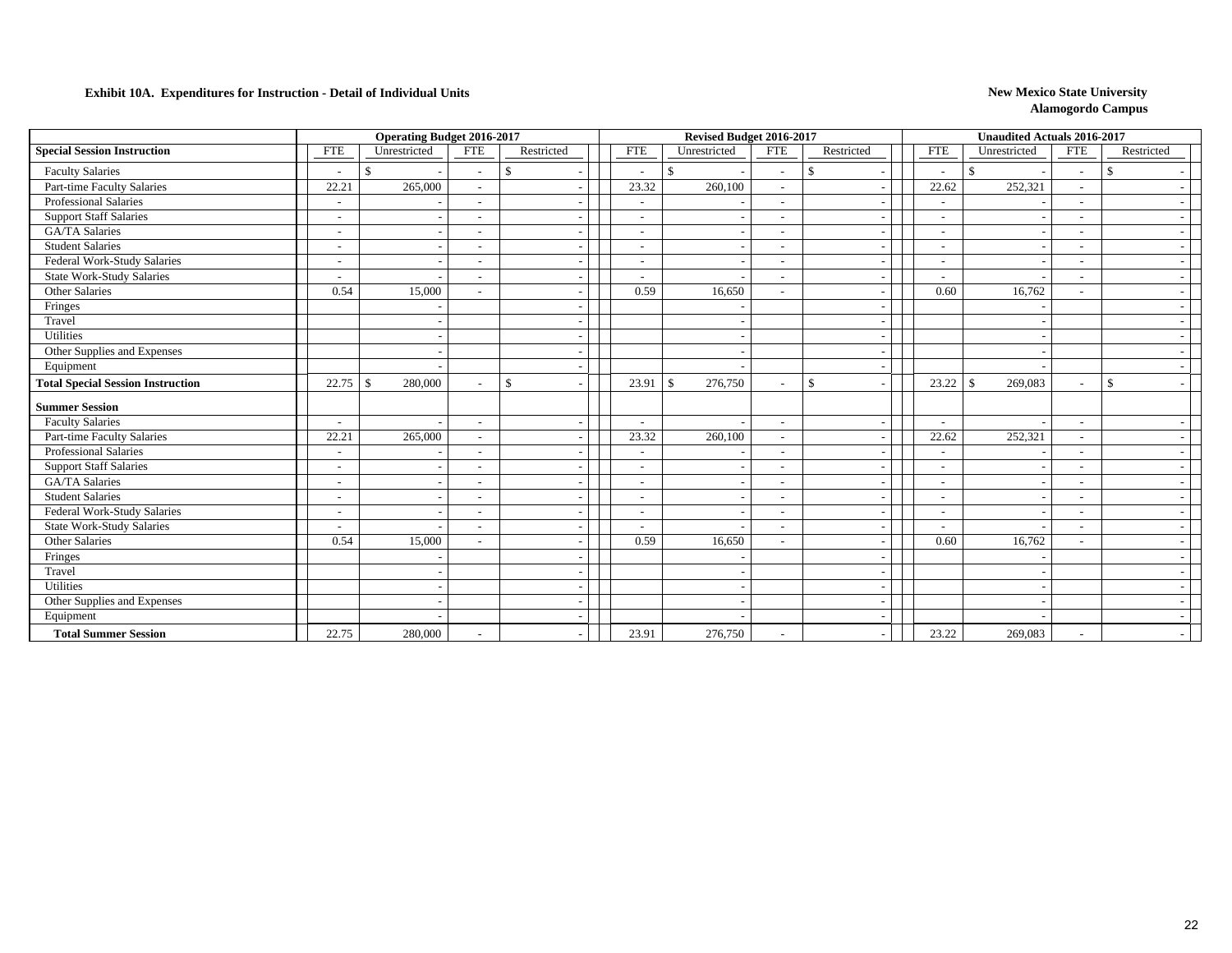|                                  |                          | <b>Operating Budget 2016-2017</b> |                          |                          |                          | Revised Budget 2016-2017 |                             |                          |                          | <b>Unaudited Actuals 2016-2017</b> |                          |                             |
|----------------------------------|--------------------------|-----------------------------------|--------------------------|--------------------------|--------------------------|--------------------------|-----------------------------|--------------------------|--------------------------|------------------------------------|--------------------------|-----------------------------|
| <b>Community Education</b>       | <b>FTE</b>               | Unrestricted                      | <b>FTE</b>               | Restricted               | <b>FTE</b>               | Unrestricted             | <b>FTE</b>                  | Restricted               | <b>FTE</b>               | Unrestricted                       | <b>FTE</b>               | Restricted                  |
| <b>Faculty Salaries</b>          | ÷                        | $\mathcal{S}$                     | $\sim$                   | $\mathbf{\hat{S}}$       | $\overline{\phantom{a}}$ | $\mathbf{\hat{S}}$       | $\overline{\phantom{a}}$    | $\mathbf S$              | $\sim$                   | $\mathcal{S}$                      | $\sim$                   | $\mathbf{\hat{S}}$          |
| Part-time Faculty Salaries       | 0.07                     | 850                               | $\omega$                 |                          | 0.08                     | 850                      | $\mathcal{L}_{\mathcal{A}}$ | $\overline{\phantom{a}}$ | 0.13                     | 1,474                              | $\sim$                   |                             |
| Professional Salaries            | 0.07                     | 3,122                             | $\sim$                   |                          | 0.07                     | 3,122                    | $\sim$                      | $\overline{\phantom{a}}$ | 0.06                     | 2,391                              | $\overline{a}$           | $\sim$                      |
| <b>Support Staff Salaries</b>    | 0.56                     | 15,631                            | $\sim$                   |                          | 0.56                     | 15,631                   | $\mathcal{L}^{\mathcal{A}}$ | $\overline{\phantom{a}}$ | 0.56                     | 15,629                             | $\sim$                   | $\overline{\phantom{a}}$    |
| GA/TA Salaries                   | $\sim$                   |                                   | $\sim$                   |                          | $\sim$                   |                          | $\sim$                      | $\overline{\phantom{a}}$ | $\sim$                   |                                    | $\sim$                   | $\sim$                      |
| <b>Student Salaries</b>          | $\sim$                   |                                   | $\overline{\phantom{a}}$ |                          | $\sim$                   |                          | $\sim$                      | $\sim$                   | $\sim$                   |                                    | $\sim$                   | $\overline{\phantom{a}}$    |
| Federal Work-Study Salaries      | $\sim$                   |                                   | $\sim$                   | $\sim$                   | $\sim$                   |                          | $\sim$                      | $\sim$                   | $\overline{\phantom{a}}$ |                                    | $\sim$                   | $\sim$                      |
| State Work-Study Salaries        | $\sim$                   | $\overline{\phantom{a}}$          | $\sim$                   | $\overline{\phantom{a}}$ | $\sim$                   | - 11                     | $\sim$                      | $\sim$                   | $\sim$                   | $\sim$                             | $\sim$                   | $\sim$                      |
| Other Salaries                   | 0.05                     | 1,250                             | $\sim$                   |                          | 0.04                     | 1,250                    | $\sim$                      | $\overline{\phantom{a}}$ | 0.02                     | 587                                | $\overline{\phantom{a}}$ | $\sim$                      |
| Fringes                          |                          | 7,000                             |                          | $\sim$                   |                          | 7,000                    |                             | $\sim$                   |                          | 6,644                              |                          | $\sim$                      |
| Travel                           |                          | 500                               |                          |                          |                          |                          |                             | $\overline{\phantom{a}}$ |                          |                                    |                          | $\sim$                      |
| Utilities                        |                          |                                   |                          | $\overline{a}$           |                          |                          |                             | $\overline{\phantom{a}}$ |                          |                                    |                          | $\sim$                      |
| Other Supplies and Expenses      |                          | 15,652                            |                          |                          |                          | 29,217                   |                             | $\overline{\phantom{a}}$ |                          | 11,182                             |                          | $\sim$                      |
| Equipment                        |                          |                                   |                          | $\sim$                   |                          |                          |                             | $\overline{\phantom{a}}$ |                          |                                    |                          | $\mathcal{L}_{\mathcal{A}}$ |
| <b>Total Community Education</b> | 0.75                     | 44,005<br>$\mathbb{S}$            |                          | $\mathcal{S}$            | 0.75                     | 57,070<br>$\mathbb{S}$   | $\overline{\phantom{a}}$    | $\mathbb{S}$<br>$\sim$   | 0.77                     | 37,907<br>$\mathbb{S}$             | $\overline{a}$           | $\mathbb{S}$<br>$\sim$      |
| <b>Community Education</b>       |                          |                                   |                          |                          |                          |                          |                             |                          |                          |                                    |                          |                             |
| <b>Faculty Salaries</b>          | $\sim$                   |                                   | $\overline{\phantom{a}}$ |                          | $\sim$                   |                          | $\overline{\phantom{a}}$    | $\overline{\phantom{a}}$ | $\sim$                   |                                    | $\sim$                   | $\overline{\phantom{a}}$    |
| Part-time Faculty Salaries       | 0.07                     | 850                               | $\sim$                   |                          | 0.08                     | 850                      | $\sim$                      | ÷.                       | 0.13                     | 1,474                              | $\overline{a}$           | $\sim$                      |
| Professional Salaries            | 0.07                     | 3,122                             | $\sim$                   | $\sim$                   | 0.07                     | 3,122                    | $\sim$                      | $\overline{\phantom{a}}$ | 0.06                     | 2,391                              | $\sim$                   | $\sim$                      |
| <b>Support Staff Salaries</b>    | 0.56                     | 15,631                            | $\sim$                   |                          | 0.56                     | 15,631                   | $\sim$                      | $\sim$                   | 0.56                     | 15,629                             | $\sim$                   | $\sim$                      |
| GA/TA Salaries                   | $\sim$                   |                                   | $\sim$                   |                          | $\sim$                   |                          | $\sim$                      | $\overline{\phantom{a}}$ | $\sim$                   | $\overline{a}$                     | $\sim$                   | $\overline{\phantom{a}}$    |
| <b>Student Salaries</b>          | $\sim$                   |                                   | $\sim$                   | $\sim$                   | $\sim$                   |                          | $\sim$                      | $\overline{\phantom{a}}$ | $\sim$                   |                                    | $\sim$                   | $\sim$                      |
| Federal Work-Study Salaries      | $\sim$                   |                                   | $\sim$                   | $\overline{\phantom{a}}$ |                          |                          |                             | $\overline{\phantom{a}}$ | $\overline{\phantom{a}}$ | $\sim$                             | $\overline{\phantom{a}}$ |                             |
| <b>State Work-Study Salaries</b> | $\sim$                   |                                   | $\sim$                   | $\sim$                   | $\sim$<br>$\sim$         |                          | $\sim$<br>$\sim$            | $\overline{\phantom{a}}$ | $\overline{\phantom{a}}$ |                                    | $\overline{\phantom{a}}$ | $\sim$<br>$\sim$            |
| Other Salaries                   | 0.05                     | 1,250                             | $\sim$                   | $\sim$                   | 0.04                     | 1,250                    | $\sim$                      | $\overline{\phantom{a}}$ | 0.02                     | 587                                | $\sim$                   | $\sim$                      |
| Fringes                          |                          | 7,000                             |                          |                          |                          | 7,000                    |                             | $\overline{\phantom{a}}$ |                          | 6,644                              |                          | $\sim$                      |
| Travel                           |                          | 500                               |                          | $\overline{\phantom{a}}$ |                          |                          |                             | $\overline{\phantom{a}}$ |                          |                                    |                          | $\sim$                      |
| Utilities                        |                          |                                   |                          |                          |                          |                          |                             | $\sim$                   |                          |                                    |                          | $\sim$                      |
| Other Supplies and Expenses      |                          | 11,402                            |                          | $\sim$                   |                          | 24,217                   |                             | $\sim$                   |                          | 7,463                              |                          | $\sim$                      |
| Equipment                        |                          |                                   |                          |                          |                          |                          |                             | $\overline{\phantom{a}}$ |                          |                                    |                          | $\sim$                      |
| <b>Total Community Education</b> | 0.75                     | 39,755                            | $\sim$                   |                          | 0.75                     | 52,070                   | $\sim$                      | $\overline{\phantom{a}}$ | 0.77                     | 34,188                             | $\overline{a}$           | $\sim$                      |
|                                  |                          |                                   |                          |                          |                          |                          |                             |                          |                          |                                    |                          |                             |
| <b>EMT/EMS Tech</b>              |                          |                                   |                          |                          |                          |                          |                             |                          |                          |                                    |                          |                             |
| <b>Faculty Salaries</b>          | $\sim$                   |                                   | $\sim$                   |                          | $\sim$                   |                          | $\sim$                      | $\overline{\phantom{a}}$ | $\sim$                   |                                    | $\sim$                   | $\sim$                      |
| Part-time Faculty Salaries       | $\sim$                   |                                   | $\sim$                   | $\sim$                   | $\sim$                   |                          | $\sim$                      | $\overline{\phantom{a}}$ | $\sim$                   |                                    | $\sim$                   | $\sim$                      |
| Professional Salaries            | $\sim$                   |                                   | $\sim$                   |                          | $\sim$                   |                          | $\overline{\phantom{a}}$    | $\sim$                   | $\sim$                   | $\sim$                             | $\sim$                   | $\sim$                      |
| <b>Support Staff Salaries</b>    | $\sim$                   |                                   | $\sim$                   | $\sim$                   | $\sim$                   |                          | $\sim$                      | $\overline{\phantom{a}}$ | $\overline{\phantom{a}}$ | $\overline{a}$                     | $\sim$                   | $\sim$                      |
| GA/TA Salaries                   | $\overline{\phantom{a}}$ |                                   | $\sim$                   | $\sim$                   | $\overline{\phantom{a}}$ |                          | $\sim$                      | $\overline{a}$           | $\overline{\phantom{a}}$ | $\overline{a}$                     | $\sim$                   | $\overline{\phantom{a}}$    |
| <b>Student Salaries</b>          | $\overline{\phantom{a}}$ |                                   | $\sim$                   | $\overline{\phantom{a}}$ | $\overline{\phantom{a}}$ |                          | $\sim$                      | $\sim$                   | $\overline{\phantom{a}}$ | $\overline{\phantom{a}}$           | $\sim$                   | $\sim$                      |
| Federal Work-Study Salaries      | $\overline{a}$           |                                   | $\sim$                   |                          | $\sim$                   |                          | $\sim$                      | $\overline{\phantom{a}}$ | $\sim$                   | $\overline{a}$                     | $\overline{\phantom{a}}$ | $\sim$                      |
| <b>State Work-Study Salaries</b> | $\overline{a}$           | $\overline{\phantom{a}}$          | $\sim$                   | $\overline{\phantom{a}}$ | $\sim$                   | $\overline{\phantom{a}}$ | $\sim$                      | $\sim$                   | $\sim$                   | $\sim$                             | $\overline{a}$           | $\sim$                      |
| Other Salaries                   | $\overline{\phantom{a}}$ |                                   | $\overline{\phantom{a}}$ |                          | $\sim$                   |                          | $\blacksquare$              | $\overline{\phantom{a}}$ | $\sim$                   | $\overline{\phantom{a}}$           | $\overline{a}$           | $\sim$                      |
| Fringes                          |                          |                                   |                          | $\overline{\phantom{a}}$ |                          |                          |                             | $\overline{\phantom{a}}$ |                          |                                    |                          | $\sim$                      |
| Travel                           |                          |                                   |                          |                          |                          |                          |                             | $\overline{\phantom{a}}$ |                          |                                    |                          | $\sim$                      |
| Utilities                        |                          | $\sim$                            |                          | $\sim$                   |                          | ÷.                       |                             | $\overline{\phantom{a}}$ |                          | $\sim$                             |                          | $\sim$                      |
| Other Supplies and Expenses      |                          | 4,250                             |                          |                          |                          |                          |                             | $\overline{\phantom{a}}$ |                          | $\overline{\phantom{a}}$           |                          | $\sim$                      |
| Equipment                        |                          |                                   |                          | $\overline{a}$           |                          | $\sim$                   |                             | $\overline{\phantom{a}}$ |                          | $\sim$                             |                          | $\sim$                      |
| <b>Total EMT/EMS Tech</b>        |                          | 4,250                             |                          | $\overline{a}$           |                          |                          | $\overline{\phantom{a}}$    |                          |                          |                                    | $\overline{a}$           |                             |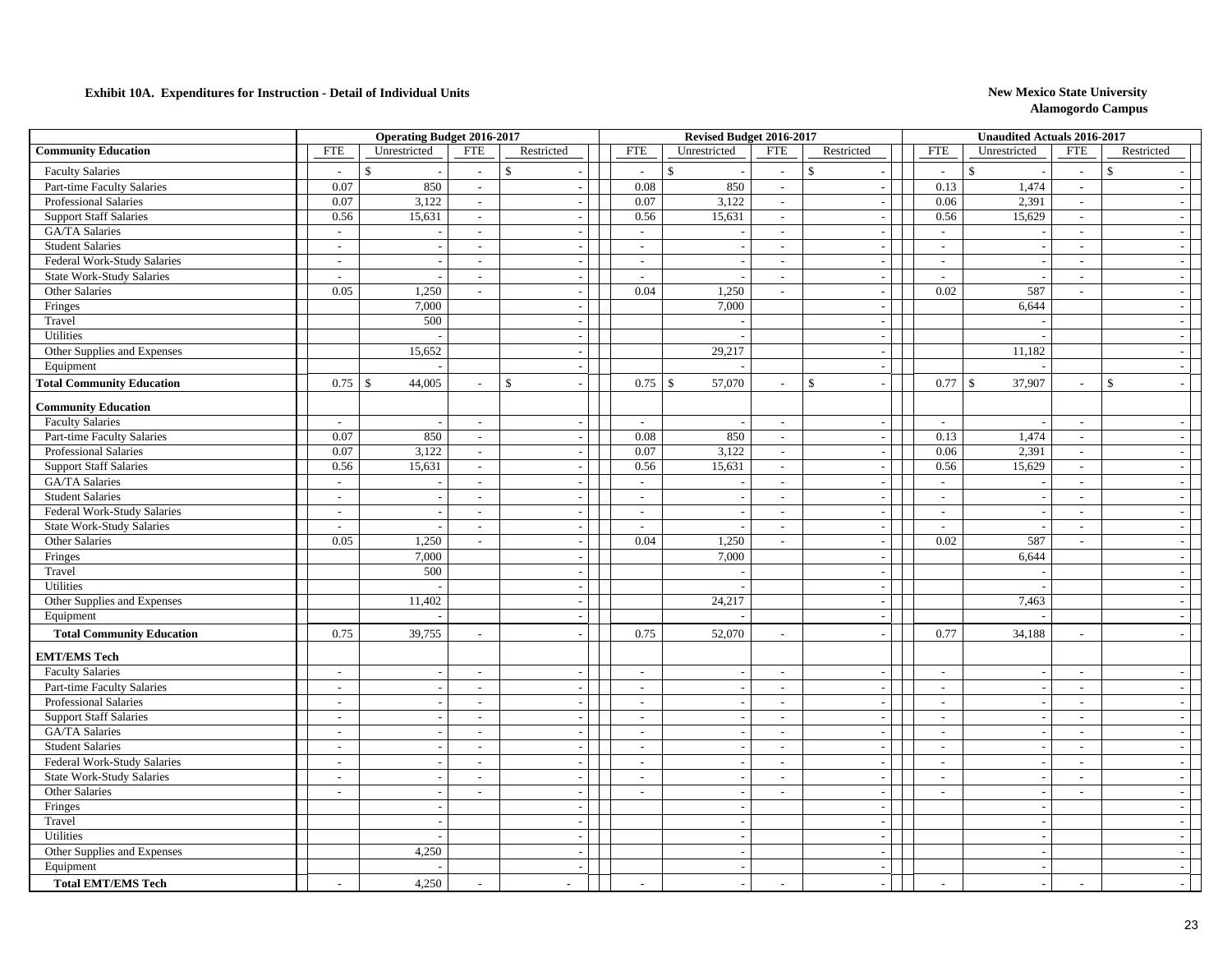|                                                |                          | <b>Operating Budget 2016-2017</b> |                          |            |                          | Revised Budget 2016-2017 |                          |            |                          | Unaudited Actuals 2016-2017 |                          |            |
|------------------------------------------------|--------------------------|-----------------------------------|--------------------------|------------|--------------------------|--------------------------|--------------------------|------------|--------------------------|-----------------------------|--------------------------|------------|
| <b>Community Education</b>                     | <b>FTE</b>               | Unrestricted                      | <b>FTE</b>               | Restricted | <b>FTE</b>               | Unrestricted             | <b>FTE</b>               | Restricted | <b>FTE</b>               | Unrestricted                | <b>FTE</b>               | Restricted |
| <b>Physical Education - Community Ed</b>       |                          |                                   |                          |            |                          |                          |                          |            |                          |                             |                          |            |
| <b>Faculty Salaries</b>                        | $\overline{\phantom{a}}$ |                                   | $\overline{\phantom{a}}$ |            | $\overline{\phantom{0}}$ |                          | $\overline{\phantom{0}}$ |            | $\overline{\phantom{0}}$ |                             | $\overline{\phantom{a}}$ |            |
| Part-time Faculty Salaries                     | $\overline{\phantom{a}}$ |                                   | $\overline{\phantom{a}}$ |            | $\overline{\phantom{0}}$ |                          | $\overline{\phantom{0}}$ |            | $\overline{\phantom{0}}$ |                             | ۰                        |            |
| <b>Professional Salaries</b>                   | $\overline{\phantom{a}}$ |                                   | $\overline{\phantom{a}}$ |            | $\overline{\phantom{0}}$ |                          | $\overline{\phantom{a}}$ |            | $\overline{\phantom{a}}$ |                             | $\overline{\phantom{a}}$ |            |
| <b>Support Staff Salaries</b>                  | $\overline{\phantom{a}}$ |                                   | $\overline{\phantom{a}}$ |            | $\overline{\phantom{0}}$ |                          | $\overline{\phantom{0}}$ |            |                          |                             | $\overline{\phantom{a}}$ |            |
| GA/TA Salaries                                 | $\overline{\phantom{a}}$ |                                   | $\overline{\phantom{a}}$ |            | $\sim$                   |                          | $\overline{\phantom{0}}$ |            | $\overline{\phantom{a}}$ |                             | $\overline{\phantom{0}}$ |            |
| <b>Student Salaries</b>                        | $\overline{\phantom{a}}$ |                                   | $\overline{\phantom{a}}$ |            | $\sim$                   |                          | $\overline{\phantom{0}}$ |            | $\sim$                   |                             | $\overline{\phantom{a}}$ |            |
| Federal Work-Study Salaries                    | $\overline{\phantom{a}}$ |                                   | $\overline{\phantom{0}}$ |            | $\sim$                   |                          | $\overline{\phantom{0}}$ |            | $\sim$                   |                             | $\overline{\phantom{a}}$ |            |
| <b>State Work-Study Salaries</b>               | -                        |                                   | $\overline{\phantom{0}}$ |            | $\sim$                   |                          | $\overline{\phantom{0}}$ |            | $\overline{\phantom{a}}$ |                             | $\overline{\phantom{0}}$ |            |
| Other Salaries                                 | $\overline{\phantom{0}}$ |                                   | $\overline{\phantom{a}}$ |            | $\overline{\phantom{0}}$ |                          | $\overline{\phantom{a}}$ |            | $\overline{\phantom{0}}$ |                             | $\overline{\phantom{a}}$ |            |
| Fringes                                        |                          |                                   |                          |            |                          |                          |                          |            |                          |                             |                          |            |
| Travel                                         |                          |                                   |                          |            |                          |                          |                          |            |                          |                             |                          |            |
| <b>Utilities</b>                               |                          |                                   |                          |            |                          |                          |                          |            |                          |                             |                          |            |
| Other Supplies and Expenses                    |                          |                                   |                          |            |                          | 5,000                    |                          |            |                          | 3,719                       |                          |            |
| Equipment                                      |                          |                                   |                          |            |                          |                          |                          |            |                          |                             |                          |            |
| <b>Total Physical Education - Community Ed</b> |                          |                                   | $\overline{\phantom{0}}$ |            |                          | 5,000                    | $\overline{\phantom{0}}$ |            |                          | 3,719                       |                          |            |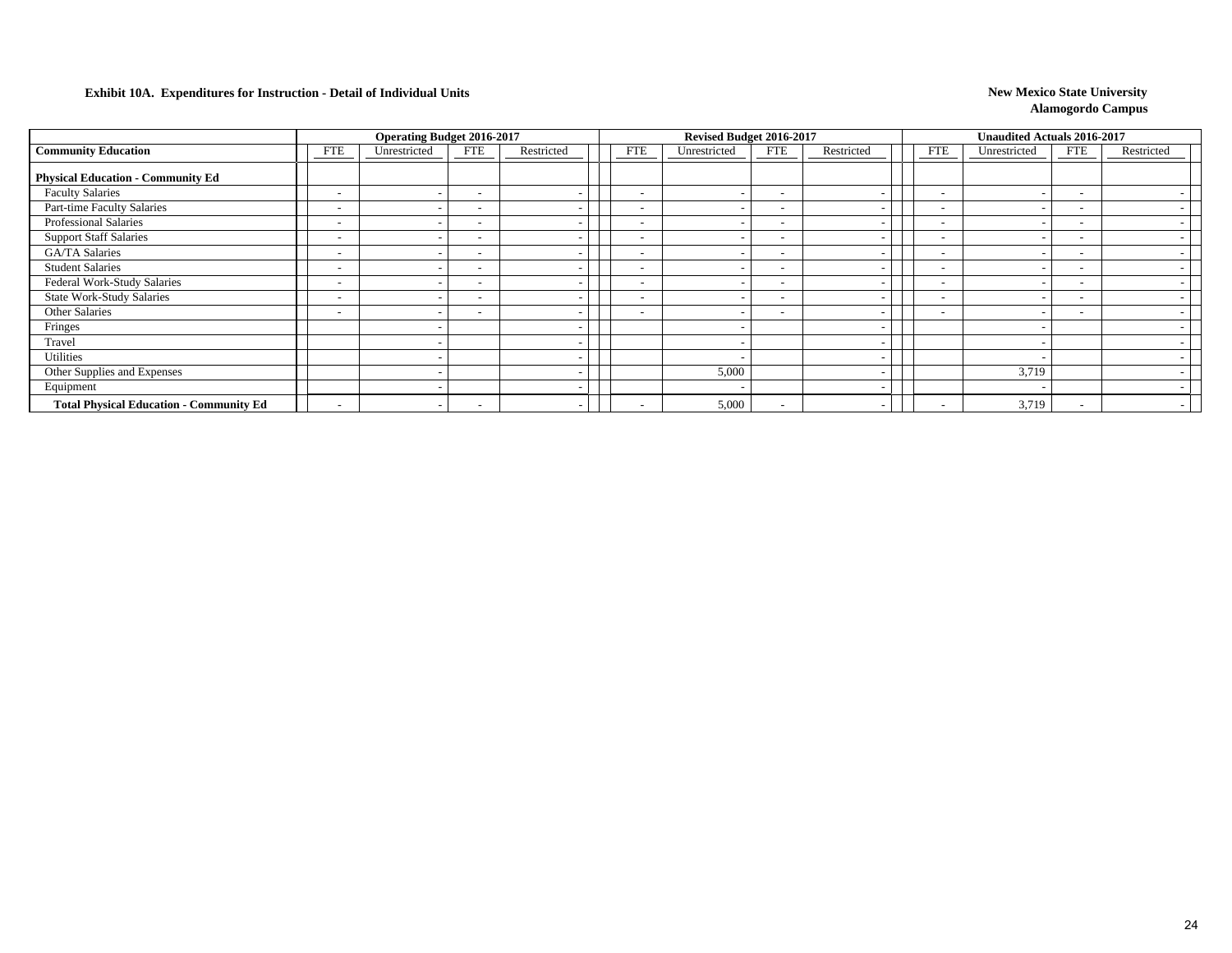| <b>FTE</b><br><b>FTE</b><br><b>FTE</b><br>Unrestricted<br>Restricted<br><b>FTE</b><br>Unrestricted<br>Restricted<br><b>FTE</b><br>Unrestricted<br><b>FTE</b><br>Restricted<br>$\mathbb{S}$<br>$\mathcal{S}$<br>$\mathbb{S}$<br>$\mathbb{S}$<br>$\mathcal{S}$<br><b>Faculty Salaries</b><br>$\mathcal{S}$<br>$\sim$<br>$\omega$<br>$\overline{a}$<br>$\overline{a}$<br>$\sim$<br>$\overline{\phantom{a}}$<br>Part-time Faculty Salaries<br>$\sim$<br>$\mathcal{L}^{\mathcal{A}}$<br>$\sim$<br>$\sim$<br>$\sim$<br>$\sim$<br>7,000<br><b>Professional Salaries</b><br>0.16<br>2.59<br>114,472<br>0.33<br>14,141<br>2.51<br>108,106<br>0.18<br>7,568<br>2.45<br>105,648<br>0.97<br><b>Support Staff Salaries</b><br>26,978<br>0.96<br>26,978<br>0.96<br>26,848<br>$\sim$<br>$\sim$<br>$\sim$<br>GA/TA Salaries<br>$\sim$<br>$\sim$<br>$\sim$<br>$\overline{a}$<br>$\overline{a}$<br>$\sim$<br>0.02<br>398<br>0.10<br>1,672<br><b>Student Salaries</b><br>$\sim$<br>$\sim$<br>$\overline{\phantom{a}}$<br>$\overline{\phantom{a}}$<br>$\sim$<br>$\overline{\phantom{a}}$<br>Federal Work-Study Salaries<br>$\overline{\phantom{a}}$<br>$\overline{\phantom{a}}$<br>$\sim$<br>$\sim$<br>$\sim$<br>$\overline{\phantom{a}}$<br>4,597<br><b>State Work-Study Salaries</b><br>0.28<br>4,503<br>0.29<br>0.15<br>2,361<br>$\sim$<br>$\sim$<br>$\sim$<br>$\overline{\phantom{a}}$<br>Other Salaries<br>$\sim$<br>$\sim$<br>$\overline{a}$<br>$\sim$<br>$\overline{\phantom{a}}$<br>$\sim$<br>1,477<br>2,984<br>47,069<br>1,597<br>46,493<br>48,409<br>Fringes<br>7,282<br>Travel<br>6,640<br>6,193<br>Utilities<br>Other Supplies and Expenses<br>5,370<br>24,848<br>8,093<br>1,780<br>29,416<br>29,167<br>Equipment<br>13,847<br><b>Total Preparation/Remedial Instruction</b><br>3.84<br>225,850<br>0.33<br>25,218<br>3.78<br>$\mathfrak{S}$<br>223,597<br>10,945<br>218,631<br>0.16<br>$\mathbb{S}$<br>$\mathcal{S}$<br>$\mathbb{S}$<br>3.66<br>-\$<br><b>Adult Basic Education</b><br><b>Faculty Salaries</b><br>$\sim$<br>$\overline{\phantom{a}}$<br>$\sim$<br>$\overline{\phantom{a}}$<br>$\mathbb{L}^+$<br>$\overline{\phantom{a}}$<br>$\overline{\phantom{a}}$<br>Part-time Faculty Salaries<br>$\sim$<br>$\sim$<br>$\sim$<br>$\sim$<br>$\sim$<br>$\sim$<br>Professional Salaries<br>7,000<br>2.59<br>114,472<br>0.33<br>14,141<br>2.51<br>105,648<br>0.16<br>108,106<br>0.18<br>7,568<br>2.45<br>0.97<br><b>Support Staff Salaries</b><br>26,978<br>0.96<br>26,978<br>0.96<br>26,848<br>$\sim$<br>$\mathbb{L}^+$<br>$\sim$<br>GA/TA Salaries<br>$\omega$<br>$\sim$<br>$\sim$<br>$\overline{\phantom{a}}$<br>$\overline{\phantom{a}}$<br>$\sim$<br>0.02<br>1,672<br><b>Student Salaries</b><br>398<br>0.10<br>$\sim$<br>$\sim$<br>$\sim$<br>$\sim$<br>Federal Work-Study Salaries<br>$\mathbb{Z}^+$<br>$\sim$<br>$\sim$<br>$\mathbb{L}^+$<br>$\sim$<br>$\sim$<br>$\sim$<br>0.28<br>State Work-Study Salaries<br>4,503<br>0.29<br>4,597<br>0.15<br>2,361<br>$\sim$<br>$\overline{\phantom{a}}$<br>$\sim$<br>$\sim$<br>÷<br><b>Other Salaries</b><br>$\overline{\phantom{a}}$<br>$\sim$<br>$\sim$<br>$\overline{a}$<br>$\sim$<br>$\sim$<br>1,477<br>2,984<br>47,069<br>1,597<br>48,409<br>46,493<br>Fringes<br>7,282<br>Travel<br>6,193<br>6,640<br>Utilities<br>5,370<br>19,758<br>8,093<br>19,124<br>Other Supplies and Expenses<br>16,467<br>1,780<br>Equipment<br>13,847<br>25,218<br>10,945<br>208,339<br><b>Total Adult Basic Education</b><br>0.16<br>3.84<br>220,760<br>0.33<br>3.78<br>210,897<br>0.18<br>3.66<br><b>Adult Basic Education Instr Materials</b><br><b>Faculty Salaries</b><br>$\sim$<br>$\sim$<br>$\sim$<br>$\sim$<br>$\sim$<br>$\overline{\phantom{a}}$<br>$\blacksquare$<br>Part-time Faculty Salaries<br>$\sim$<br>$\sim$<br>$\sim$<br>$\sim$<br>$\sim$<br>$\sim$<br>$\sim$<br>$\overline{\phantom{a}}$<br><b>Professional Salaries</b><br>$\sim$<br>$\sim$<br>$\sim$<br>$\sim$<br>$\sim$<br>$\sim$<br>$\sim$<br>$\sim$<br>$\overline{\phantom{a}}$<br><b>Support Staff Salaries</b><br>$\sim$<br>$\sim$<br>$\sim$<br>$\mathcal{L}^{\mathcal{A}}$<br>$\sim$<br>$\sim$<br>$\sim$<br>$\sim$<br>$\overline{\phantom{a}}$<br>$\overline{\phantom{a}}$<br>GA/TA Salaries<br>$\sim$<br>$\sim$<br>$\sim$<br>$\sim$<br>$\sim$<br>$=$<br>$\sim$<br>$\overline{\phantom{a}}$<br><b>Student Salaries</b><br>$\overline{\phantom{a}}$<br>$\overline{\phantom{a}}$<br>$\sim$<br>$\sim$<br>$\sim$<br>$\overline{\phantom{a}}$<br>$\sim$<br>$\sim$<br>$\overline{\phantom{a}}$<br>Federal Work-Study Salaries<br>$-$<br>$\sim$<br>$\overline{\phantom{a}}$<br>$\sim$<br>$\sim$<br>$\sim$<br>$\blacksquare$<br>$\sim$<br>$\blacksquare$<br><b>State Work-Study Salaries</b><br>$\sim$<br>$\sim$<br>$\sim$<br>$\sim$<br>$\sim$<br>$\sim$<br>$\overline{\phantom{a}}$<br>$\sim$<br>$\overline{\phantom{a}}$<br>$\overline{\phantom{a}}$<br>$\sim$<br>$\overline{\phantom{a}}$<br>Other Salaries<br>$\sim$ 1<br>$\sim$<br>$\sim$<br>$\sim$<br>$\sim$<br>$\sim$<br>$\sim$<br>$\sim$<br>$\sim$<br>$\sim$<br>$\sim$<br>$\overline{\phantom{a}}$<br>Fringes<br>$-1$<br>$\sim$<br>$\overline{\phantom{a}}$<br>$\overline{\phantom{a}}$<br>$\overline{\phantom{a}}$<br>Travel<br>$\sim$<br>$\overline{\phantom{a}}$<br>$\overline{\phantom{a}}$<br><b>Utilities</b><br>$\overline{a}$<br>10,292<br>Other Supplies and Expenses<br>5,090<br>12,700 |                                         | <b>Operating Budget 2016-2017</b> |  | Revised Budget 2016-2017 |  |  | <b>Unaudited Actuals 2016-2017</b> |  |
|-------------------------------------------------------------------------------------------------------------------------------------------------------------------------------------------------------------------------------------------------------------------------------------------------------------------------------------------------------------------------------------------------------------------------------------------------------------------------------------------------------------------------------------------------------------------------------------------------------------------------------------------------------------------------------------------------------------------------------------------------------------------------------------------------------------------------------------------------------------------------------------------------------------------------------------------------------------------------------------------------------------------------------------------------------------------------------------------------------------------------------------------------------------------------------------------------------------------------------------------------------------------------------------------------------------------------------------------------------------------------------------------------------------------------------------------------------------------------------------------------------------------------------------------------------------------------------------------------------------------------------------------------------------------------------------------------------------------------------------------------------------------------------------------------------------------------------------------------------------------------------------------------------------------------------------------------------------------------------------------------------------------------------------------------------------------------------------------------------------------------------------------------------------------------------------------------------------------------------------------------------------------------------------------------------------------------------------------------------------------------------------------------------------------------------------------------------------------------------------------------------------------------------------------------------------------------------------------------------------------------------------------------------------------------------------------------------------------------------------------------------------------------------------------------------------------------------------------------------------------------------------------------------------------------------------------------------------------------------------------------------------------------------------------------------------------------------------------------------------------------------------------------------------------------------------------------------------------------------------------------------------------------------------------------------------------------------------------------------------------------------------------------------------------------------------------------------------------------------------------------------------------------------------------------------------------------------------------------------------------------------------------------------------------------------------------------------------------------------------------------------------------------------------------------------------------------------------------------------------------------------------------------------------------------------------------------------------------------------------------------------------------------------------------------------------------------------------------------------------------------------------------------------------------------------------------------------------------------------------------------------------------------------------------------------------------------------------------------------------------------------------------------------------------------------------------------------------------------------------------------------------------------------------------------------------------------------------------------------------------------------------------------------------------------------------------------------------------------------------------------------------------------------------------------------------------------------------------------------------------------------------------------------------------------------------------------------------------------------------------------------------------------------------------------------------------------------------------------------------------------------------------------------------------------------------------------------------------------------------------------------------------------------------------------------------------------------------------------|-----------------------------------------|-----------------------------------|--|--------------------------|--|--|------------------------------------|--|
|                                                                                                                                                                                                                                                                                                                                                                                                                                                                                                                                                                                                                                                                                                                                                                                                                                                                                                                                                                                                                                                                                                                                                                                                                                                                                                                                                                                                                                                                                                                                                                                                                                                                                                                                                                                                                                                                                                                                                                                                                                                                                                                                                                                                                                                                                                                                                                                                                                                                                                                                                                                                                                                                                                                                                                                                                                                                                                                                                                                                                                                                                                                                                                                                                                                                                                                                                                                                                                                                                                                                                                                                                                                                                                                                                                                                                                                                                                                                                                                                                                                                                                                                                                                                                                                                                                                                                                                                                                                                                                                                                                                                                                                                                                                                                                                                                                                                                                                                                                                                                                                                                                                                                                                                                                                                                                                                                 | <b>Preparation/Remedial Instruction</b> |                                   |  |                          |  |  |                                    |  |
|                                                                                                                                                                                                                                                                                                                                                                                                                                                                                                                                                                                                                                                                                                                                                                                                                                                                                                                                                                                                                                                                                                                                                                                                                                                                                                                                                                                                                                                                                                                                                                                                                                                                                                                                                                                                                                                                                                                                                                                                                                                                                                                                                                                                                                                                                                                                                                                                                                                                                                                                                                                                                                                                                                                                                                                                                                                                                                                                                                                                                                                                                                                                                                                                                                                                                                                                                                                                                                                                                                                                                                                                                                                                                                                                                                                                                                                                                                                                                                                                                                                                                                                                                                                                                                                                                                                                                                                                                                                                                                                                                                                                                                                                                                                                                                                                                                                                                                                                                                                                                                                                                                                                                                                                                                                                                                                                                 |                                         |                                   |  |                          |  |  |                                    |  |
|                                                                                                                                                                                                                                                                                                                                                                                                                                                                                                                                                                                                                                                                                                                                                                                                                                                                                                                                                                                                                                                                                                                                                                                                                                                                                                                                                                                                                                                                                                                                                                                                                                                                                                                                                                                                                                                                                                                                                                                                                                                                                                                                                                                                                                                                                                                                                                                                                                                                                                                                                                                                                                                                                                                                                                                                                                                                                                                                                                                                                                                                                                                                                                                                                                                                                                                                                                                                                                                                                                                                                                                                                                                                                                                                                                                                                                                                                                                                                                                                                                                                                                                                                                                                                                                                                                                                                                                                                                                                                                                                                                                                                                                                                                                                                                                                                                                                                                                                                                                                                                                                                                                                                                                                                                                                                                                                                 |                                         |                                   |  |                          |  |  |                                    |  |
|                                                                                                                                                                                                                                                                                                                                                                                                                                                                                                                                                                                                                                                                                                                                                                                                                                                                                                                                                                                                                                                                                                                                                                                                                                                                                                                                                                                                                                                                                                                                                                                                                                                                                                                                                                                                                                                                                                                                                                                                                                                                                                                                                                                                                                                                                                                                                                                                                                                                                                                                                                                                                                                                                                                                                                                                                                                                                                                                                                                                                                                                                                                                                                                                                                                                                                                                                                                                                                                                                                                                                                                                                                                                                                                                                                                                                                                                                                                                                                                                                                                                                                                                                                                                                                                                                                                                                                                                                                                                                                                                                                                                                                                                                                                                                                                                                                                                                                                                                                                                                                                                                                                                                                                                                                                                                                                                                 |                                         |                                   |  |                          |  |  |                                    |  |
|                                                                                                                                                                                                                                                                                                                                                                                                                                                                                                                                                                                                                                                                                                                                                                                                                                                                                                                                                                                                                                                                                                                                                                                                                                                                                                                                                                                                                                                                                                                                                                                                                                                                                                                                                                                                                                                                                                                                                                                                                                                                                                                                                                                                                                                                                                                                                                                                                                                                                                                                                                                                                                                                                                                                                                                                                                                                                                                                                                                                                                                                                                                                                                                                                                                                                                                                                                                                                                                                                                                                                                                                                                                                                                                                                                                                                                                                                                                                                                                                                                                                                                                                                                                                                                                                                                                                                                                                                                                                                                                                                                                                                                                                                                                                                                                                                                                                                                                                                                                                                                                                                                                                                                                                                                                                                                                                                 |                                         |                                   |  |                          |  |  |                                    |  |
|                                                                                                                                                                                                                                                                                                                                                                                                                                                                                                                                                                                                                                                                                                                                                                                                                                                                                                                                                                                                                                                                                                                                                                                                                                                                                                                                                                                                                                                                                                                                                                                                                                                                                                                                                                                                                                                                                                                                                                                                                                                                                                                                                                                                                                                                                                                                                                                                                                                                                                                                                                                                                                                                                                                                                                                                                                                                                                                                                                                                                                                                                                                                                                                                                                                                                                                                                                                                                                                                                                                                                                                                                                                                                                                                                                                                                                                                                                                                                                                                                                                                                                                                                                                                                                                                                                                                                                                                                                                                                                                                                                                                                                                                                                                                                                                                                                                                                                                                                                                                                                                                                                                                                                                                                                                                                                                                                 |                                         |                                   |  |                          |  |  |                                    |  |
|                                                                                                                                                                                                                                                                                                                                                                                                                                                                                                                                                                                                                                                                                                                                                                                                                                                                                                                                                                                                                                                                                                                                                                                                                                                                                                                                                                                                                                                                                                                                                                                                                                                                                                                                                                                                                                                                                                                                                                                                                                                                                                                                                                                                                                                                                                                                                                                                                                                                                                                                                                                                                                                                                                                                                                                                                                                                                                                                                                                                                                                                                                                                                                                                                                                                                                                                                                                                                                                                                                                                                                                                                                                                                                                                                                                                                                                                                                                                                                                                                                                                                                                                                                                                                                                                                                                                                                                                                                                                                                                                                                                                                                                                                                                                                                                                                                                                                                                                                                                                                                                                                                                                                                                                                                                                                                                                                 |                                         |                                   |  |                          |  |  |                                    |  |
|                                                                                                                                                                                                                                                                                                                                                                                                                                                                                                                                                                                                                                                                                                                                                                                                                                                                                                                                                                                                                                                                                                                                                                                                                                                                                                                                                                                                                                                                                                                                                                                                                                                                                                                                                                                                                                                                                                                                                                                                                                                                                                                                                                                                                                                                                                                                                                                                                                                                                                                                                                                                                                                                                                                                                                                                                                                                                                                                                                                                                                                                                                                                                                                                                                                                                                                                                                                                                                                                                                                                                                                                                                                                                                                                                                                                                                                                                                                                                                                                                                                                                                                                                                                                                                                                                                                                                                                                                                                                                                                                                                                                                                                                                                                                                                                                                                                                                                                                                                                                                                                                                                                                                                                                                                                                                                                                                 |                                         |                                   |  |                          |  |  |                                    |  |
|                                                                                                                                                                                                                                                                                                                                                                                                                                                                                                                                                                                                                                                                                                                                                                                                                                                                                                                                                                                                                                                                                                                                                                                                                                                                                                                                                                                                                                                                                                                                                                                                                                                                                                                                                                                                                                                                                                                                                                                                                                                                                                                                                                                                                                                                                                                                                                                                                                                                                                                                                                                                                                                                                                                                                                                                                                                                                                                                                                                                                                                                                                                                                                                                                                                                                                                                                                                                                                                                                                                                                                                                                                                                                                                                                                                                                                                                                                                                                                                                                                                                                                                                                                                                                                                                                                                                                                                                                                                                                                                                                                                                                                                                                                                                                                                                                                                                                                                                                                                                                                                                                                                                                                                                                                                                                                                                                 |                                         |                                   |  |                          |  |  |                                    |  |
|                                                                                                                                                                                                                                                                                                                                                                                                                                                                                                                                                                                                                                                                                                                                                                                                                                                                                                                                                                                                                                                                                                                                                                                                                                                                                                                                                                                                                                                                                                                                                                                                                                                                                                                                                                                                                                                                                                                                                                                                                                                                                                                                                                                                                                                                                                                                                                                                                                                                                                                                                                                                                                                                                                                                                                                                                                                                                                                                                                                                                                                                                                                                                                                                                                                                                                                                                                                                                                                                                                                                                                                                                                                                                                                                                                                                                                                                                                                                                                                                                                                                                                                                                                                                                                                                                                                                                                                                                                                                                                                                                                                                                                                                                                                                                                                                                                                                                                                                                                                                                                                                                                                                                                                                                                                                                                                                                 |                                         |                                   |  |                          |  |  |                                    |  |
|                                                                                                                                                                                                                                                                                                                                                                                                                                                                                                                                                                                                                                                                                                                                                                                                                                                                                                                                                                                                                                                                                                                                                                                                                                                                                                                                                                                                                                                                                                                                                                                                                                                                                                                                                                                                                                                                                                                                                                                                                                                                                                                                                                                                                                                                                                                                                                                                                                                                                                                                                                                                                                                                                                                                                                                                                                                                                                                                                                                                                                                                                                                                                                                                                                                                                                                                                                                                                                                                                                                                                                                                                                                                                                                                                                                                                                                                                                                                                                                                                                                                                                                                                                                                                                                                                                                                                                                                                                                                                                                                                                                                                                                                                                                                                                                                                                                                                                                                                                                                                                                                                                                                                                                                                                                                                                                                                 |                                         |                                   |  |                          |  |  |                                    |  |
|                                                                                                                                                                                                                                                                                                                                                                                                                                                                                                                                                                                                                                                                                                                                                                                                                                                                                                                                                                                                                                                                                                                                                                                                                                                                                                                                                                                                                                                                                                                                                                                                                                                                                                                                                                                                                                                                                                                                                                                                                                                                                                                                                                                                                                                                                                                                                                                                                                                                                                                                                                                                                                                                                                                                                                                                                                                                                                                                                                                                                                                                                                                                                                                                                                                                                                                                                                                                                                                                                                                                                                                                                                                                                                                                                                                                                                                                                                                                                                                                                                                                                                                                                                                                                                                                                                                                                                                                                                                                                                                                                                                                                                                                                                                                                                                                                                                                                                                                                                                                                                                                                                                                                                                                                                                                                                                                                 |                                         |                                   |  |                          |  |  |                                    |  |
|                                                                                                                                                                                                                                                                                                                                                                                                                                                                                                                                                                                                                                                                                                                                                                                                                                                                                                                                                                                                                                                                                                                                                                                                                                                                                                                                                                                                                                                                                                                                                                                                                                                                                                                                                                                                                                                                                                                                                                                                                                                                                                                                                                                                                                                                                                                                                                                                                                                                                                                                                                                                                                                                                                                                                                                                                                                                                                                                                                                                                                                                                                                                                                                                                                                                                                                                                                                                                                                                                                                                                                                                                                                                                                                                                                                                                                                                                                                                                                                                                                                                                                                                                                                                                                                                                                                                                                                                                                                                                                                                                                                                                                                                                                                                                                                                                                                                                                                                                                                                                                                                                                                                                                                                                                                                                                                                                 |                                         |                                   |  |                          |  |  |                                    |  |
|                                                                                                                                                                                                                                                                                                                                                                                                                                                                                                                                                                                                                                                                                                                                                                                                                                                                                                                                                                                                                                                                                                                                                                                                                                                                                                                                                                                                                                                                                                                                                                                                                                                                                                                                                                                                                                                                                                                                                                                                                                                                                                                                                                                                                                                                                                                                                                                                                                                                                                                                                                                                                                                                                                                                                                                                                                                                                                                                                                                                                                                                                                                                                                                                                                                                                                                                                                                                                                                                                                                                                                                                                                                                                                                                                                                                                                                                                                                                                                                                                                                                                                                                                                                                                                                                                                                                                                                                                                                                                                                                                                                                                                                                                                                                                                                                                                                                                                                                                                                                                                                                                                                                                                                                                                                                                                                                                 |                                         |                                   |  |                          |  |  |                                    |  |
|                                                                                                                                                                                                                                                                                                                                                                                                                                                                                                                                                                                                                                                                                                                                                                                                                                                                                                                                                                                                                                                                                                                                                                                                                                                                                                                                                                                                                                                                                                                                                                                                                                                                                                                                                                                                                                                                                                                                                                                                                                                                                                                                                                                                                                                                                                                                                                                                                                                                                                                                                                                                                                                                                                                                                                                                                                                                                                                                                                                                                                                                                                                                                                                                                                                                                                                                                                                                                                                                                                                                                                                                                                                                                                                                                                                                                                                                                                                                                                                                                                                                                                                                                                                                                                                                                                                                                                                                                                                                                                                                                                                                                                                                                                                                                                                                                                                                                                                                                                                                                                                                                                                                                                                                                                                                                                                                                 |                                         |                                   |  |                          |  |  |                                    |  |
|                                                                                                                                                                                                                                                                                                                                                                                                                                                                                                                                                                                                                                                                                                                                                                                                                                                                                                                                                                                                                                                                                                                                                                                                                                                                                                                                                                                                                                                                                                                                                                                                                                                                                                                                                                                                                                                                                                                                                                                                                                                                                                                                                                                                                                                                                                                                                                                                                                                                                                                                                                                                                                                                                                                                                                                                                                                                                                                                                                                                                                                                                                                                                                                                                                                                                                                                                                                                                                                                                                                                                                                                                                                                                                                                                                                                                                                                                                                                                                                                                                                                                                                                                                                                                                                                                                                                                                                                                                                                                                                                                                                                                                                                                                                                                                                                                                                                                                                                                                                                                                                                                                                                                                                                                                                                                                                                                 |                                         |                                   |  |                          |  |  |                                    |  |
|                                                                                                                                                                                                                                                                                                                                                                                                                                                                                                                                                                                                                                                                                                                                                                                                                                                                                                                                                                                                                                                                                                                                                                                                                                                                                                                                                                                                                                                                                                                                                                                                                                                                                                                                                                                                                                                                                                                                                                                                                                                                                                                                                                                                                                                                                                                                                                                                                                                                                                                                                                                                                                                                                                                                                                                                                                                                                                                                                                                                                                                                                                                                                                                                                                                                                                                                                                                                                                                                                                                                                                                                                                                                                                                                                                                                                                                                                                                                                                                                                                                                                                                                                                                                                                                                                                                                                                                                                                                                                                                                                                                                                                                                                                                                                                                                                                                                                                                                                                                                                                                                                                                                                                                                                                                                                                                                                 |                                         |                                   |  |                          |  |  |                                    |  |
|                                                                                                                                                                                                                                                                                                                                                                                                                                                                                                                                                                                                                                                                                                                                                                                                                                                                                                                                                                                                                                                                                                                                                                                                                                                                                                                                                                                                                                                                                                                                                                                                                                                                                                                                                                                                                                                                                                                                                                                                                                                                                                                                                                                                                                                                                                                                                                                                                                                                                                                                                                                                                                                                                                                                                                                                                                                                                                                                                                                                                                                                                                                                                                                                                                                                                                                                                                                                                                                                                                                                                                                                                                                                                                                                                                                                                                                                                                                                                                                                                                                                                                                                                                                                                                                                                                                                                                                                                                                                                                                                                                                                                                                                                                                                                                                                                                                                                                                                                                                                                                                                                                                                                                                                                                                                                                                                                 |                                         |                                   |  |                          |  |  |                                    |  |
|                                                                                                                                                                                                                                                                                                                                                                                                                                                                                                                                                                                                                                                                                                                                                                                                                                                                                                                                                                                                                                                                                                                                                                                                                                                                                                                                                                                                                                                                                                                                                                                                                                                                                                                                                                                                                                                                                                                                                                                                                                                                                                                                                                                                                                                                                                                                                                                                                                                                                                                                                                                                                                                                                                                                                                                                                                                                                                                                                                                                                                                                                                                                                                                                                                                                                                                                                                                                                                                                                                                                                                                                                                                                                                                                                                                                                                                                                                                                                                                                                                                                                                                                                                                                                                                                                                                                                                                                                                                                                                                                                                                                                                                                                                                                                                                                                                                                                                                                                                                                                                                                                                                                                                                                                                                                                                                                                 |                                         |                                   |  |                          |  |  |                                    |  |
|                                                                                                                                                                                                                                                                                                                                                                                                                                                                                                                                                                                                                                                                                                                                                                                                                                                                                                                                                                                                                                                                                                                                                                                                                                                                                                                                                                                                                                                                                                                                                                                                                                                                                                                                                                                                                                                                                                                                                                                                                                                                                                                                                                                                                                                                                                                                                                                                                                                                                                                                                                                                                                                                                                                                                                                                                                                                                                                                                                                                                                                                                                                                                                                                                                                                                                                                                                                                                                                                                                                                                                                                                                                                                                                                                                                                                                                                                                                                                                                                                                                                                                                                                                                                                                                                                                                                                                                                                                                                                                                                                                                                                                                                                                                                                                                                                                                                                                                                                                                                                                                                                                                                                                                                                                                                                                                                                 |                                         |                                   |  |                          |  |  |                                    |  |
|                                                                                                                                                                                                                                                                                                                                                                                                                                                                                                                                                                                                                                                                                                                                                                                                                                                                                                                                                                                                                                                                                                                                                                                                                                                                                                                                                                                                                                                                                                                                                                                                                                                                                                                                                                                                                                                                                                                                                                                                                                                                                                                                                                                                                                                                                                                                                                                                                                                                                                                                                                                                                                                                                                                                                                                                                                                                                                                                                                                                                                                                                                                                                                                                                                                                                                                                                                                                                                                                                                                                                                                                                                                                                                                                                                                                                                                                                                                                                                                                                                                                                                                                                                                                                                                                                                                                                                                                                                                                                                                                                                                                                                                                                                                                                                                                                                                                                                                                                                                                                                                                                                                                                                                                                                                                                                                                                 |                                         |                                   |  |                          |  |  |                                    |  |
|                                                                                                                                                                                                                                                                                                                                                                                                                                                                                                                                                                                                                                                                                                                                                                                                                                                                                                                                                                                                                                                                                                                                                                                                                                                                                                                                                                                                                                                                                                                                                                                                                                                                                                                                                                                                                                                                                                                                                                                                                                                                                                                                                                                                                                                                                                                                                                                                                                                                                                                                                                                                                                                                                                                                                                                                                                                                                                                                                                                                                                                                                                                                                                                                                                                                                                                                                                                                                                                                                                                                                                                                                                                                                                                                                                                                                                                                                                                                                                                                                                                                                                                                                                                                                                                                                                                                                                                                                                                                                                                                                                                                                                                                                                                                                                                                                                                                                                                                                                                                                                                                                                                                                                                                                                                                                                                                                 |                                         |                                   |  |                          |  |  |                                    |  |
|                                                                                                                                                                                                                                                                                                                                                                                                                                                                                                                                                                                                                                                                                                                                                                                                                                                                                                                                                                                                                                                                                                                                                                                                                                                                                                                                                                                                                                                                                                                                                                                                                                                                                                                                                                                                                                                                                                                                                                                                                                                                                                                                                                                                                                                                                                                                                                                                                                                                                                                                                                                                                                                                                                                                                                                                                                                                                                                                                                                                                                                                                                                                                                                                                                                                                                                                                                                                                                                                                                                                                                                                                                                                                                                                                                                                                                                                                                                                                                                                                                                                                                                                                                                                                                                                                                                                                                                                                                                                                                                                                                                                                                                                                                                                                                                                                                                                                                                                                                                                                                                                                                                                                                                                                                                                                                                                                 |                                         |                                   |  |                          |  |  |                                    |  |
|                                                                                                                                                                                                                                                                                                                                                                                                                                                                                                                                                                                                                                                                                                                                                                                                                                                                                                                                                                                                                                                                                                                                                                                                                                                                                                                                                                                                                                                                                                                                                                                                                                                                                                                                                                                                                                                                                                                                                                                                                                                                                                                                                                                                                                                                                                                                                                                                                                                                                                                                                                                                                                                                                                                                                                                                                                                                                                                                                                                                                                                                                                                                                                                                                                                                                                                                                                                                                                                                                                                                                                                                                                                                                                                                                                                                                                                                                                                                                                                                                                                                                                                                                                                                                                                                                                                                                                                                                                                                                                                                                                                                                                                                                                                                                                                                                                                                                                                                                                                                                                                                                                                                                                                                                                                                                                                                                 |                                         |                                   |  |                          |  |  |                                    |  |
|                                                                                                                                                                                                                                                                                                                                                                                                                                                                                                                                                                                                                                                                                                                                                                                                                                                                                                                                                                                                                                                                                                                                                                                                                                                                                                                                                                                                                                                                                                                                                                                                                                                                                                                                                                                                                                                                                                                                                                                                                                                                                                                                                                                                                                                                                                                                                                                                                                                                                                                                                                                                                                                                                                                                                                                                                                                                                                                                                                                                                                                                                                                                                                                                                                                                                                                                                                                                                                                                                                                                                                                                                                                                                                                                                                                                                                                                                                                                                                                                                                                                                                                                                                                                                                                                                                                                                                                                                                                                                                                                                                                                                                                                                                                                                                                                                                                                                                                                                                                                                                                                                                                                                                                                                                                                                                                                                 |                                         |                                   |  |                          |  |  |                                    |  |
|                                                                                                                                                                                                                                                                                                                                                                                                                                                                                                                                                                                                                                                                                                                                                                                                                                                                                                                                                                                                                                                                                                                                                                                                                                                                                                                                                                                                                                                                                                                                                                                                                                                                                                                                                                                                                                                                                                                                                                                                                                                                                                                                                                                                                                                                                                                                                                                                                                                                                                                                                                                                                                                                                                                                                                                                                                                                                                                                                                                                                                                                                                                                                                                                                                                                                                                                                                                                                                                                                                                                                                                                                                                                                                                                                                                                                                                                                                                                                                                                                                                                                                                                                                                                                                                                                                                                                                                                                                                                                                                                                                                                                                                                                                                                                                                                                                                                                                                                                                                                                                                                                                                                                                                                                                                                                                                                                 |                                         |                                   |  |                          |  |  |                                    |  |
|                                                                                                                                                                                                                                                                                                                                                                                                                                                                                                                                                                                                                                                                                                                                                                                                                                                                                                                                                                                                                                                                                                                                                                                                                                                                                                                                                                                                                                                                                                                                                                                                                                                                                                                                                                                                                                                                                                                                                                                                                                                                                                                                                                                                                                                                                                                                                                                                                                                                                                                                                                                                                                                                                                                                                                                                                                                                                                                                                                                                                                                                                                                                                                                                                                                                                                                                                                                                                                                                                                                                                                                                                                                                                                                                                                                                                                                                                                                                                                                                                                                                                                                                                                                                                                                                                                                                                                                                                                                                                                                                                                                                                                                                                                                                                                                                                                                                                                                                                                                                                                                                                                                                                                                                                                                                                                                                                 |                                         |                                   |  |                          |  |  |                                    |  |
|                                                                                                                                                                                                                                                                                                                                                                                                                                                                                                                                                                                                                                                                                                                                                                                                                                                                                                                                                                                                                                                                                                                                                                                                                                                                                                                                                                                                                                                                                                                                                                                                                                                                                                                                                                                                                                                                                                                                                                                                                                                                                                                                                                                                                                                                                                                                                                                                                                                                                                                                                                                                                                                                                                                                                                                                                                                                                                                                                                                                                                                                                                                                                                                                                                                                                                                                                                                                                                                                                                                                                                                                                                                                                                                                                                                                                                                                                                                                                                                                                                                                                                                                                                                                                                                                                                                                                                                                                                                                                                                                                                                                                                                                                                                                                                                                                                                                                                                                                                                                                                                                                                                                                                                                                                                                                                                                                 |                                         |                                   |  |                          |  |  |                                    |  |
|                                                                                                                                                                                                                                                                                                                                                                                                                                                                                                                                                                                                                                                                                                                                                                                                                                                                                                                                                                                                                                                                                                                                                                                                                                                                                                                                                                                                                                                                                                                                                                                                                                                                                                                                                                                                                                                                                                                                                                                                                                                                                                                                                                                                                                                                                                                                                                                                                                                                                                                                                                                                                                                                                                                                                                                                                                                                                                                                                                                                                                                                                                                                                                                                                                                                                                                                                                                                                                                                                                                                                                                                                                                                                                                                                                                                                                                                                                                                                                                                                                                                                                                                                                                                                                                                                                                                                                                                                                                                                                                                                                                                                                                                                                                                                                                                                                                                                                                                                                                                                                                                                                                                                                                                                                                                                                                                                 |                                         |                                   |  |                          |  |  |                                    |  |
|                                                                                                                                                                                                                                                                                                                                                                                                                                                                                                                                                                                                                                                                                                                                                                                                                                                                                                                                                                                                                                                                                                                                                                                                                                                                                                                                                                                                                                                                                                                                                                                                                                                                                                                                                                                                                                                                                                                                                                                                                                                                                                                                                                                                                                                                                                                                                                                                                                                                                                                                                                                                                                                                                                                                                                                                                                                                                                                                                                                                                                                                                                                                                                                                                                                                                                                                                                                                                                                                                                                                                                                                                                                                                                                                                                                                                                                                                                                                                                                                                                                                                                                                                                                                                                                                                                                                                                                                                                                                                                                                                                                                                                                                                                                                                                                                                                                                                                                                                                                                                                                                                                                                                                                                                                                                                                                                                 |                                         |                                   |  |                          |  |  |                                    |  |
|                                                                                                                                                                                                                                                                                                                                                                                                                                                                                                                                                                                                                                                                                                                                                                                                                                                                                                                                                                                                                                                                                                                                                                                                                                                                                                                                                                                                                                                                                                                                                                                                                                                                                                                                                                                                                                                                                                                                                                                                                                                                                                                                                                                                                                                                                                                                                                                                                                                                                                                                                                                                                                                                                                                                                                                                                                                                                                                                                                                                                                                                                                                                                                                                                                                                                                                                                                                                                                                                                                                                                                                                                                                                                                                                                                                                                                                                                                                                                                                                                                                                                                                                                                                                                                                                                                                                                                                                                                                                                                                                                                                                                                                                                                                                                                                                                                                                                                                                                                                                                                                                                                                                                                                                                                                                                                                                                 |                                         |                                   |  |                          |  |  |                                    |  |
|                                                                                                                                                                                                                                                                                                                                                                                                                                                                                                                                                                                                                                                                                                                                                                                                                                                                                                                                                                                                                                                                                                                                                                                                                                                                                                                                                                                                                                                                                                                                                                                                                                                                                                                                                                                                                                                                                                                                                                                                                                                                                                                                                                                                                                                                                                                                                                                                                                                                                                                                                                                                                                                                                                                                                                                                                                                                                                                                                                                                                                                                                                                                                                                                                                                                                                                                                                                                                                                                                                                                                                                                                                                                                                                                                                                                                                                                                                                                                                                                                                                                                                                                                                                                                                                                                                                                                                                                                                                                                                                                                                                                                                                                                                                                                                                                                                                                                                                                                                                                                                                                                                                                                                                                                                                                                                                                                 |                                         |                                   |  |                          |  |  |                                    |  |
|                                                                                                                                                                                                                                                                                                                                                                                                                                                                                                                                                                                                                                                                                                                                                                                                                                                                                                                                                                                                                                                                                                                                                                                                                                                                                                                                                                                                                                                                                                                                                                                                                                                                                                                                                                                                                                                                                                                                                                                                                                                                                                                                                                                                                                                                                                                                                                                                                                                                                                                                                                                                                                                                                                                                                                                                                                                                                                                                                                                                                                                                                                                                                                                                                                                                                                                                                                                                                                                                                                                                                                                                                                                                                                                                                                                                                                                                                                                                                                                                                                                                                                                                                                                                                                                                                                                                                                                                                                                                                                                                                                                                                                                                                                                                                                                                                                                                                                                                                                                                                                                                                                                                                                                                                                                                                                                                                 |                                         |                                   |  |                          |  |  |                                    |  |
|                                                                                                                                                                                                                                                                                                                                                                                                                                                                                                                                                                                                                                                                                                                                                                                                                                                                                                                                                                                                                                                                                                                                                                                                                                                                                                                                                                                                                                                                                                                                                                                                                                                                                                                                                                                                                                                                                                                                                                                                                                                                                                                                                                                                                                                                                                                                                                                                                                                                                                                                                                                                                                                                                                                                                                                                                                                                                                                                                                                                                                                                                                                                                                                                                                                                                                                                                                                                                                                                                                                                                                                                                                                                                                                                                                                                                                                                                                                                                                                                                                                                                                                                                                                                                                                                                                                                                                                                                                                                                                                                                                                                                                                                                                                                                                                                                                                                                                                                                                                                                                                                                                                                                                                                                                                                                                                                                 |                                         |                                   |  |                          |  |  |                                    |  |
|                                                                                                                                                                                                                                                                                                                                                                                                                                                                                                                                                                                                                                                                                                                                                                                                                                                                                                                                                                                                                                                                                                                                                                                                                                                                                                                                                                                                                                                                                                                                                                                                                                                                                                                                                                                                                                                                                                                                                                                                                                                                                                                                                                                                                                                                                                                                                                                                                                                                                                                                                                                                                                                                                                                                                                                                                                                                                                                                                                                                                                                                                                                                                                                                                                                                                                                                                                                                                                                                                                                                                                                                                                                                                                                                                                                                                                                                                                                                                                                                                                                                                                                                                                                                                                                                                                                                                                                                                                                                                                                                                                                                                                                                                                                                                                                                                                                                                                                                                                                                                                                                                                                                                                                                                                                                                                                                                 |                                         |                                   |  |                          |  |  |                                    |  |
|                                                                                                                                                                                                                                                                                                                                                                                                                                                                                                                                                                                                                                                                                                                                                                                                                                                                                                                                                                                                                                                                                                                                                                                                                                                                                                                                                                                                                                                                                                                                                                                                                                                                                                                                                                                                                                                                                                                                                                                                                                                                                                                                                                                                                                                                                                                                                                                                                                                                                                                                                                                                                                                                                                                                                                                                                                                                                                                                                                                                                                                                                                                                                                                                                                                                                                                                                                                                                                                                                                                                                                                                                                                                                                                                                                                                                                                                                                                                                                                                                                                                                                                                                                                                                                                                                                                                                                                                                                                                                                                                                                                                                                                                                                                                                                                                                                                                                                                                                                                                                                                                                                                                                                                                                                                                                                                                                 |                                         |                                   |  |                          |  |  |                                    |  |
|                                                                                                                                                                                                                                                                                                                                                                                                                                                                                                                                                                                                                                                                                                                                                                                                                                                                                                                                                                                                                                                                                                                                                                                                                                                                                                                                                                                                                                                                                                                                                                                                                                                                                                                                                                                                                                                                                                                                                                                                                                                                                                                                                                                                                                                                                                                                                                                                                                                                                                                                                                                                                                                                                                                                                                                                                                                                                                                                                                                                                                                                                                                                                                                                                                                                                                                                                                                                                                                                                                                                                                                                                                                                                                                                                                                                                                                                                                                                                                                                                                                                                                                                                                                                                                                                                                                                                                                                                                                                                                                                                                                                                                                                                                                                                                                                                                                                                                                                                                                                                                                                                                                                                                                                                                                                                                                                                 |                                         |                                   |  |                          |  |  |                                    |  |
|                                                                                                                                                                                                                                                                                                                                                                                                                                                                                                                                                                                                                                                                                                                                                                                                                                                                                                                                                                                                                                                                                                                                                                                                                                                                                                                                                                                                                                                                                                                                                                                                                                                                                                                                                                                                                                                                                                                                                                                                                                                                                                                                                                                                                                                                                                                                                                                                                                                                                                                                                                                                                                                                                                                                                                                                                                                                                                                                                                                                                                                                                                                                                                                                                                                                                                                                                                                                                                                                                                                                                                                                                                                                                                                                                                                                                                                                                                                                                                                                                                                                                                                                                                                                                                                                                                                                                                                                                                                                                                                                                                                                                                                                                                                                                                                                                                                                                                                                                                                                                                                                                                                                                                                                                                                                                                                                                 |                                         |                                   |  |                          |  |  |                                    |  |
|                                                                                                                                                                                                                                                                                                                                                                                                                                                                                                                                                                                                                                                                                                                                                                                                                                                                                                                                                                                                                                                                                                                                                                                                                                                                                                                                                                                                                                                                                                                                                                                                                                                                                                                                                                                                                                                                                                                                                                                                                                                                                                                                                                                                                                                                                                                                                                                                                                                                                                                                                                                                                                                                                                                                                                                                                                                                                                                                                                                                                                                                                                                                                                                                                                                                                                                                                                                                                                                                                                                                                                                                                                                                                                                                                                                                                                                                                                                                                                                                                                                                                                                                                                                                                                                                                                                                                                                                                                                                                                                                                                                                                                                                                                                                                                                                                                                                                                                                                                                                                                                                                                                                                                                                                                                                                                                                                 |                                         |                                   |  |                          |  |  |                                    |  |
|                                                                                                                                                                                                                                                                                                                                                                                                                                                                                                                                                                                                                                                                                                                                                                                                                                                                                                                                                                                                                                                                                                                                                                                                                                                                                                                                                                                                                                                                                                                                                                                                                                                                                                                                                                                                                                                                                                                                                                                                                                                                                                                                                                                                                                                                                                                                                                                                                                                                                                                                                                                                                                                                                                                                                                                                                                                                                                                                                                                                                                                                                                                                                                                                                                                                                                                                                                                                                                                                                                                                                                                                                                                                                                                                                                                                                                                                                                                                                                                                                                                                                                                                                                                                                                                                                                                                                                                                                                                                                                                                                                                                                                                                                                                                                                                                                                                                                                                                                                                                                                                                                                                                                                                                                                                                                                                                                 |                                         |                                   |  |                          |  |  |                                    |  |
|                                                                                                                                                                                                                                                                                                                                                                                                                                                                                                                                                                                                                                                                                                                                                                                                                                                                                                                                                                                                                                                                                                                                                                                                                                                                                                                                                                                                                                                                                                                                                                                                                                                                                                                                                                                                                                                                                                                                                                                                                                                                                                                                                                                                                                                                                                                                                                                                                                                                                                                                                                                                                                                                                                                                                                                                                                                                                                                                                                                                                                                                                                                                                                                                                                                                                                                                                                                                                                                                                                                                                                                                                                                                                                                                                                                                                                                                                                                                                                                                                                                                                                                                                                                                                                                                                                                                                                                                                                                                                                                                                                                                                                                                                                                                                                                                                                                                                                                                                                                                                                                                                                                                                                                                                                                                                                                                                 |                                         |                                   |  |                          |  |  |                                    |  |
|                                                                                                                                                                                                                                                                                                                                                                                                                                                                                                                                                                                                                                                                                                                                                                                                                                                                                                                                                                                                                                                                                                                                                                                                                                                                                                                                                                                                                                                                                                                                                                                                                                                                                                                                                                                                                                                                                                                                                                                                                                                                                                                                                                                                                                                                                                                                                                                                                                                                                                                                                                                                                                                                                                                                                                                                                                                                                                                                                                                                                                                                                                                                                                                                                                                                                                                                                                                                                                                                                                                                                                                                                                                                                                                                                                                                                                                                                                                                                                                                                                                                                                                                                                                                                                                                                                                                                                                                                                                                                                                                                                                                                                                                                                                                                                                                                                                                                                                                                                                                                                                                                                                                                                                                                                                                                                                                                 |                                         |                                   |  |                          |  |  |                                    |  |
|                                                                                                                                                                                                                                                                                                                                                                                                                                                                                                                                                                                                                                                                                                                                                                                                                                                                                                                                                                                                                                                                                                                                                                                                                                                                                                                                                                                                                                                                                                                                                                                                                                                                                                                                                                                                                                                                                                                                                                                                                                                                                                                                                                                                                                                                                                                                                                                                                                                                                                                                                                                                                                                                                                                                                                                                                                                                                                                                                                                                                                                                                                                                                                                                                                                                                                                                                                                                                                                                                                                                                                                                                                                                                                                                                                                                                                                                                                                                                                                                                                                                                                                                                                                                                                                                                                                                                                                                                                                                                                                                                                                                                                                                                                                                                                                                                                                                                                                                                                                                                                                                                                                                                                                                                                                                                                                                                 |                                         |                                   |  |                          |  |  |                                    |  |
|                                                                                                                                                                                                                                                                                                                                                                                                                                                                                                                                                                                                                                                                                                                                                                                                                                                                                                                                                                                                                                                                                                                                                                                                                                                                                                                                                                                                                                                                                                                                                                                                                                                                                                                                                                                                                                                                                                                                                                                                                                                                                                                                                                                                                                                                                                                                                                                                                                                                                                                                                                                                                                                                                                                                                                                                                                                                                                                                                                                                                                                                                                                                                                                                                                                                                                                                                                                                                                                                                                                                                                                                                                                                                                                                                                                                                                                                                                                                                                                                                                                                                                                                                                                                                                                                                                                                                                                                                                                                                                                                                                                                                                                                                                                                                                                                                                                                                                                                                                                                                                                                                                                                                                                                                                                                                                                                                 |                                         |                                   |  |                          |  |  |                                    |  |
|                                                                                                                                                                                                                                                                                                                                                                                                                                                                                                                                                                                                                                                                                                                                                                                                                                                                                                                                                                                                                                                                                                                                                                                                                                                                                                                                                                                                                                                                                                                                                                                                                                                                                                                                                                                                                                                                                                                                                                                                                                                                                                                                                                                                                                                                                                                                                                                                                                                                                                                                                                                                                                                                                                                                                                                                                                                                                                                                                                                                                                                                                                                                                                                                                                                                                                                                                                                                                                                                                                                                                                                                                                                                                                                                                                                                                                                                                                                                                                                                                                                                                                                                                                                                                                                                                                                                                                                                                                                                                                                                                                                                                                                                                                                                                                                                                                                                                                                                                                                                                                                                                                                                                                                                                                                                                                                                                 |                                         |                                   |  |                          |  |  |                                    |  |
|                                                                                                                                                                                                                                                                                                                                                                                                                                                                                                                                                                                                                                                                                                                                                                                                                                                                                                                                                                                                                                                                                                                                                                                                                                                                                                                                                                                                                                                                                                                                                                                                                                                                                                                                                                                                                                                                                                                                                                                                                                                                                                                                                                                                                                                                                                                                                                                                                                                                                                                                                                                                                                                                                                                                                                                                                                                                                                                                                                                                                                                                                                                                                                                                                                                                                                                                                                                                                                                                                                                                                                                                                                                                                                                                                                                                                                                                                                                                                                                                                                                                                                                                                                                                                                                                                                                                                                                                                                                                                                                                                                                                                                                                                                                                                                                                                                                                                                                                                                                                                                                                                                                                                                                                                                                                                                                                                 |                                         |                                   |  |                          |  |  |                                    |  |
|                                                                                                                                                                                                                                                                                                                                                                                                                                                                                                                                                                                                                                                                                                                                                                                                                                                                                                                                                                                                                                                                                                                                                                                                                                                                                                                                                                                                                                                                                                                                                                                                                                                                                                                                                                                                                                                                                                                                                                                                                                                                                                                                                                                                                                                                                                                                                                                                                                                                                                                                                                                                                                                                                                                                                                                                                                                                                                                                                                                                                                                                                                                                                                                                                                                                                                                                                                                                                                                                                                                                                                                                                                                                                                                                                                                                                                                                                                                                                                                                                                                                                                                                                                                                                                                                                                                                                                                                                                                                                                                                                                                                                                                                                                                                                                                                                                                                                                                                                                                                                                                                                                                                                                                                                                                                                                                                                 | Equipment                               |                                   |  |                          |  |  |                                    |  |
| 10,292<br>5,090<br>12,700<br><b>Total Adult Basic Education Instr Materials</b><br>$\overline{\phantom{a}}$<br>$\overline{a}$<br>$\overline{a}$                                                                                                                                                                                                                                                                                                                                                                                                                                                                                                                                                                                                                                                                                                                                                                                                                                                                                                                                                                                                                                                                                                                                                                                                                                                                                                                                                                                                                                                                                                                                                                                                                                                                                                                                                                                                                                                                                                                                                                                                                                                                                                                                                                                                                                                                                                                                                                                                                                                                                                                                                                                                                                                                                                                                                                                                                                                                                                                                                                                                                                                                                                                                                                                                                                                                                                                                                                                                                                                                                                                                                                                                                                                                                                                                                                                                                                                                                                                                                                                                                                                                                                                                                                                                                                                                                                                                                                                                                                                                                                                                                                                                                                                                                                                                                                                                                                                                                                                                                                                                                                                                                                                                                                                                 |                                         |                                   |  |                          |  |  |                                    |  |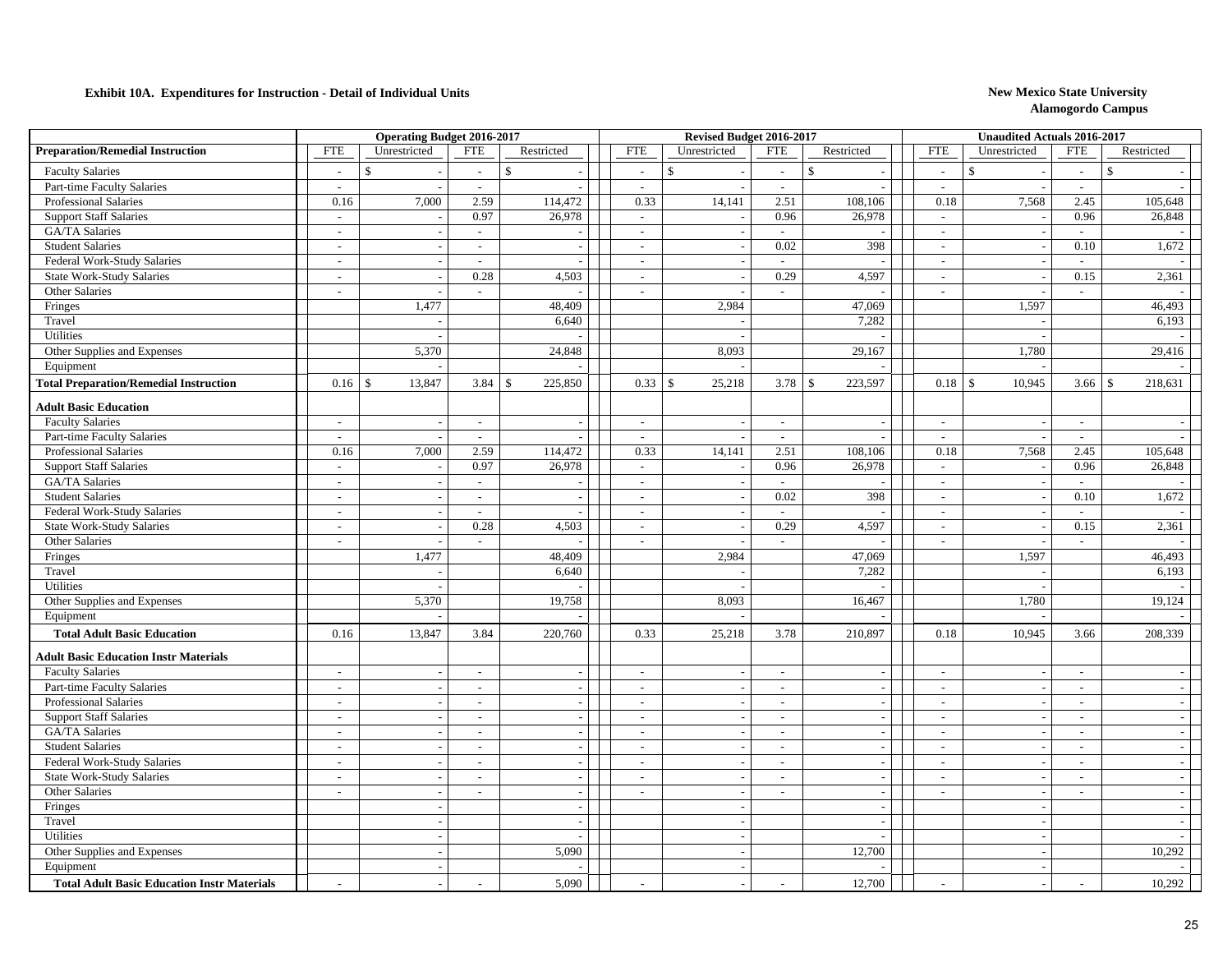#### **Exhibit 11. Summary of Expenditures for Academic Support** New Mexico State University

|                                                        |                          |               |           | Operating Budget 2016-2017 |                    |            |                          |               | Revised Budget 2016-2017 |                          |                    |            |                          |                    | <b>Unaudited Actuals 2016-2017</b> |                          |                    |            |
|--------------------------------------------------------|--------------------------|---------------|-----------|----------------------------|--------------------|------------|--------------------------|---------------|--------------------------|--------------------------|--------------------|------------|--------------------------|--------------------|------------------------------------|--------------------------|--------------------|------------|
|                                                        | <b>FTE</b>               | Unrestricted  |           | <b>FTE</b>                 |                    | Restricted | <b>FTE</b>               |               | Unrestricted             | <b>FTE</b>               |                    | Restricted | <b>FTE</b>               |                    | Unrestricted                       | <b>FTE</b>               |                    | Restricted |
| <b>Libraries</b>                                       |                          |               |           |                            |                    |            |                          |               |                          |                          |                    |            |                          |                    |                                    |                          |                    |            |
| Library Materials/Acquisitions                         | $\sim$                   | \$            | 35,000    | $\sim$                     | $\mathbf{\hat{S}}$ |            | $\overline{\phantom{a}}$ | $\mathcal{S}$ | 35,000                   | $\overline{\phantom{a}}$ | $\mathcal{S}$      |            | $\sim$                   | $\mathcal{S}$      | 29.347                             | $\sim$                   | $\mathcal{S}$      |            |
| Library/Media Center                                   | 4.62                     |               | 166,917   | $\overline{\phantom{a}}$   |                    |            | 4.51                     |               | 163,564                  |                          |                    |            | 4.49                     |                    | 162,828                            | $\overline{\phantom{a}}$ |                    |            |
| <b>Total Libraries</b>                                 | 4.62                     | $\mathcal{S}$ | 201,917   | $\sim$                     | $\mathbf{\hat{S}}$ |            | 4.51                     | <sup>\$</sup> | 198,564                  |                          | $\mathcal{S}$      |            | 4.49                     | -\$                | 192,175                            |                          | $\mathcal{S}$      |            |
| <b>Educational Media Services</b>                      |                          |               |           |                            |                    |            |                          |               |                          |                          |                    |            |                          |                    |                                    |                          |                    |            |
| <b>Audio Visual Services</b>                           | 1.27                     | $\mathcal{S}$ | 50,248    | $\sim$                     | \$                 |            | 1.29                     | £.            | 50,202                   | $\overline{\phantom{a}}$ | $\mathbb{S}$       |            | 1.17                     | <sup>\$</sup>      | 45,274                             | $\sim$                   | \$                 |            |
| Computer Support                                       | 3.58                     |               | 156,535   |                            |                    |            | 3.41                     |               | 150,882                  |                          |                    |            | 3.23                     |                    | 148,880                            |                          |                    |            |
| <b>Total Educational Media Services</b>                | 4.85                     | $\mathcal{S}$ | 206,783   | $\overline{\phantom{a}}$   | $\mathbb{S}$       |            | 4.70                     | -\$           | 201,084                  |                          | -\$                |            | 4.40                     | $\mathbf{\hat{S}}$ | 194,154                            | $\sim$                   | \$                 |            |
| <b>Academic Administration</b>                         |                          |               |           |                            |                    |            |                          |               |                          |                          |                    |            |                          |                    |                                    |                          |                    |            |
| <b>Extended Programs</b>                               | 3.01                     | $\mathcal{S}$ | 116,151   | $\sim$                     | $\mathcal{S}$      |            | 2.89                     | $\mathcal{S}$ | 111,848                  | $\overline{\phantom{a}}$ | $\mathcal{S}$      |            | 2.82                     | $\mathcal{S}$      | 107,726                            | $\overline{\phantom{a}}$ | $\mathcal{S}$      |            |
| VP for Academic Affairs                                | 4.63                     |               | 226,323   | $\sim$                     |                    |            | 4.82                     |               | 231,508                  |                          |                    |            | 4.78                     |                    | 214,834                            | $\sim$                   |                    |            |
| <b>Presidential Excellence</b>                         | $\sim$                   |               |           | $\sim$                     |                    | ٠          | $\sim$                   |               |                          | $\sim$                   |                    | 1.000      | $\sim$                   |                    |                                    | $\sim$                   |                    | 623        |
| <b>Total Academic Administration</b>                   | 7.64                     | <sup>\$</sup> | 342,474   | $\sim$                     | $\mathbf{\hat{S}}$ |            | 7.71                     | $\mathcal{S}$ | 343,356                  |                          | $\mathcal{S}$      | 1,000      | 7.60                     | $\mathcal{S}$      | 322,560                            | $\overline{\phantom{a}}$ | $\mathcal{S}$      | 623        |
| <b>Academic Personnel Development</b>                  |                          |               |           |                            |                    |            |                          |               |                          |                          |                    |            |                          |                    |                                    |                          |                    |            |
| <b>Faculty Development</b>                             | $\overline{\phantom{a}}$ | \$            | 8,000     | $\sim$                     | $\mathbf{\hat{S}}$ |            | $\overline{\phantom{a}}$ | \$            | 8,000                    |                          | $\mathcal{S}$      |            | $\overline{\phantom{a}}$ | $\mathbf{\$}$      | 7,679                              | $\sim$                   | -S                 |            |
| Learning Technology Center                             | 1.98                     |               | 94,107    | $\sim$                     |                    |            | 1.37                     |               | 65,854                   |                          |                    |            | 1.37                     |                    | 63,537                             | $\sim$                   |                    |            |
| <b>Total Academic Personnel Development</b>            | 1.98                     | $\mathcal{S}$ | 102,107   | $\overline{\phantom{a}}$   | $\mathcal{S}$      |            | 1.37                     | <sup>\$</sup> | 73,854                   |                          | $\mathcal{S}$      |            | $1.37 \t S$              |                    | 71,216                             | $\overline{\phantom{a}}$ | $\mathcal{S}$      |            |
| <b>Course &amp; Curriculum Development</b>             |                          |               |           |                            |                    |            |                          |               |                          |                          |                    |            |                          |                    |                                    |                          |                    |            |
| Academic Support/Testing Center                        | 4.90                     | \$            | 155,106   | $\overline{\phantom{a}}$   | $\mathbb{S}$       |            | 5.33                     | -\$           | 166,764                  |                          | <sup>\$</sup>      |            | 5.13                     | <sup>\$</sup>      | 162,291                            | $\sim$                   | \$                 |            |
| Distance Learning                                      | 4.83                     |               | 160,535   | $\sim$                     |                    |            | 4.02                     |               | 150,327                  |                          |                    |            | 3.52                     |                    | 137,960                            | $\sim$                   |                    |            |
| <b>Total Course &amp; Curriculum Development</b>       | 9.73                     | \$            | 315,641   | $\overline{\phantom{a}}$   | $\mathbf{\hat{S}}$ |            | 9.35                     | <sup>\$</sup> | 317,091                  |                          | $\mathcal{S}$      |            | 8.65                     | -\$                | 300,251                            | $\sim$                   | $\mathbf{\hat{S}}$ |            |
| Other Items Not Included in Exhibit 11A's              |                          |               |           |                            |                    |            |                          |               |                          |                          |                    |            |                          |                    |                                    |                          |                    |            |
| Federal Work-Study Salaries                            | $\sim$                   | $\mathbb{S}$  |           | 0.14                       | $\mathbf{\hat{S}}$ | 2,300      | $\overline{\phantom{a}}$ | \$            |                          | 0.30                     | $\mathbf{\hat{s}}$ | 4,800      | $\sim$                   | \$                 |                                    | 0.37                     | $\mathcal{S}$      | 5,980      |
| <b>State Work-Study Salaries</b>                       | $\sim$                   |               |           | 1.63                       |                    | 26,000     | $\sim$                   |               |                          | 2.23                     |                    | 35,600     | $\sim$                   |                    |                                    | 2.25                     |                    | 35,976     |
| <b>Fringe Benefits</b>                                 |                          |               | 354,800   |                            |                    |            |                          |               | 340,140                  |                          |                    |            |                          |                    | 317,899                            |                          |                    |            |
| <b>Total Other Items Not Included in Exhibit 11A's</b> | $\sim$                   | \$            | 354,800   | 1.77                       | $\mathcal{S}$      | 28,300     | $\overline{\phantom{a}}$ | -S            | 340,140                  | 2.53                     | -\$                | 40,400     | $\sim$                   | $\mathbf{\$}$      | 317,899                            | 2.62                     | -\$                | 41,956     |
| Net Expense for Academic Support in I&G (Exh 2)        |                          |               | 1,523,722 | 1.77                       | $\mathbf{s}$       | 28,300     | 27.64                    | -\$           | 1,474,089                | 2.53                     | -\$                | 41.400     | 26.51                    | -\$                | 1,398,255                          | 2.62                     | -\$                | 42,579     |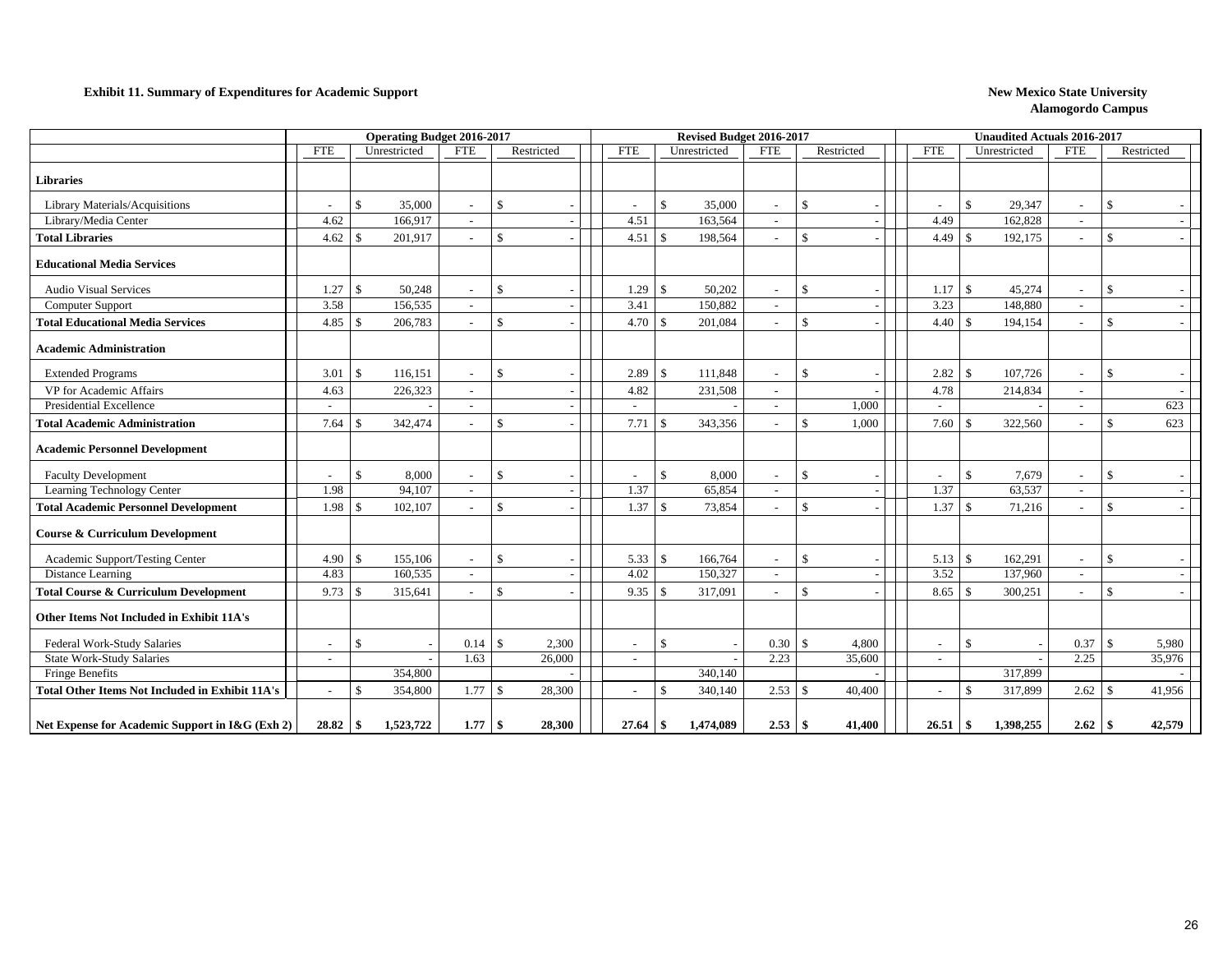#### **Exhibit 11. Summary of Academic Support Salaries New Mexico State University New Mexico State University**

|                                            |            | <b>Operating Budget 2016-2017</b> |                          |            |            | Revised Budget 2016-2017 |            |            |            | <b>Unaudited Actuals 2016-2017</b> |            |            |
|--------------------------------------------|------------|-----------------------------------|--------------------------|------------|------------|--------------------------|------------|------------|------------|------------------------------------|------------|------------|
| <b>Salaries for Academic Support</b>       | <b>FTE</b> | Unrestricted                      | <b>FTE</b>               | Restricted | <b>FTE</b> | Unrestricted             | <b>FTE</b> | Restricted | <b>FTE</b> | Unrestricted                       | <b>FTE</b> | Restricted |
| <b>Faculty Salaries</b>                    | 1.35       | 73.912                            | $\overline{\phantom{a}}$ |            | .32        | 73,912                   |            |            | 1.32       | 73,912                             |            |            |
| Part-time Faculty Salaries                 | 2.51       | 29.900                            | $\overline{\phantom{a}}$ |            | 2.06       | 23,000                   |            |            | 1.50       | 16,737                             |            |            |
| <b>Professional Salaries</b>               | 14.06      | 621,982                           | $\overline{\phantom{a}}$ |            | 3.87       | 598,371                  |            |            | 13.87      | 598,371                            |            |            |
| <b>Support Staff Salaries</b>              | 9.19       | 254,952                           |                          |            | 8.70       | 244,497                  |            |            | 8.59       | 241,566                            |            |            |
| <b>GA/TA Salaries</b>                      |            |                                   | $\overline{\phantom{a}}$ |            |            |                          |            |            |            |                                    | -          |            |
| <b>Student Salaries</b>                    | 0.38       | 6.036                             |                          |            | 0.30       | 4.844                    |            |            | 0.23       | 3.801                              |            |            |
| <b>Federal Work-Study Salaries</b>         | 0.06       | 1.000                             | 0.14                     | 2,300      | 0.08       | 1.340                    | 0.30       | 4.800      | 0.10       | 1.591                              | 0.37       | 5,980      |
| <b>State Work-Study Salaries</b>           | 1.16       | 18.490                            | 1.63                     | 26,000     | 1.27       | 20,325                   | 2.23       | 35,600     | 0.86       | 13,781                             | 2.25       | 35,976     |
| Other Salaries                             | 0.11       | 3.000                             |                          |            | 0.04       | 1,000                    |            |            | 0.04       | 1,000                              |            |            |
| <b>Total Salaries for Academic Support</b> | 28.82      | .009,272                          |                          | 28,300     | 27.64      | 967,289                  | 2.53       | 40,400     | 26.51      | 950,759                            | 2.62       | 41,956     |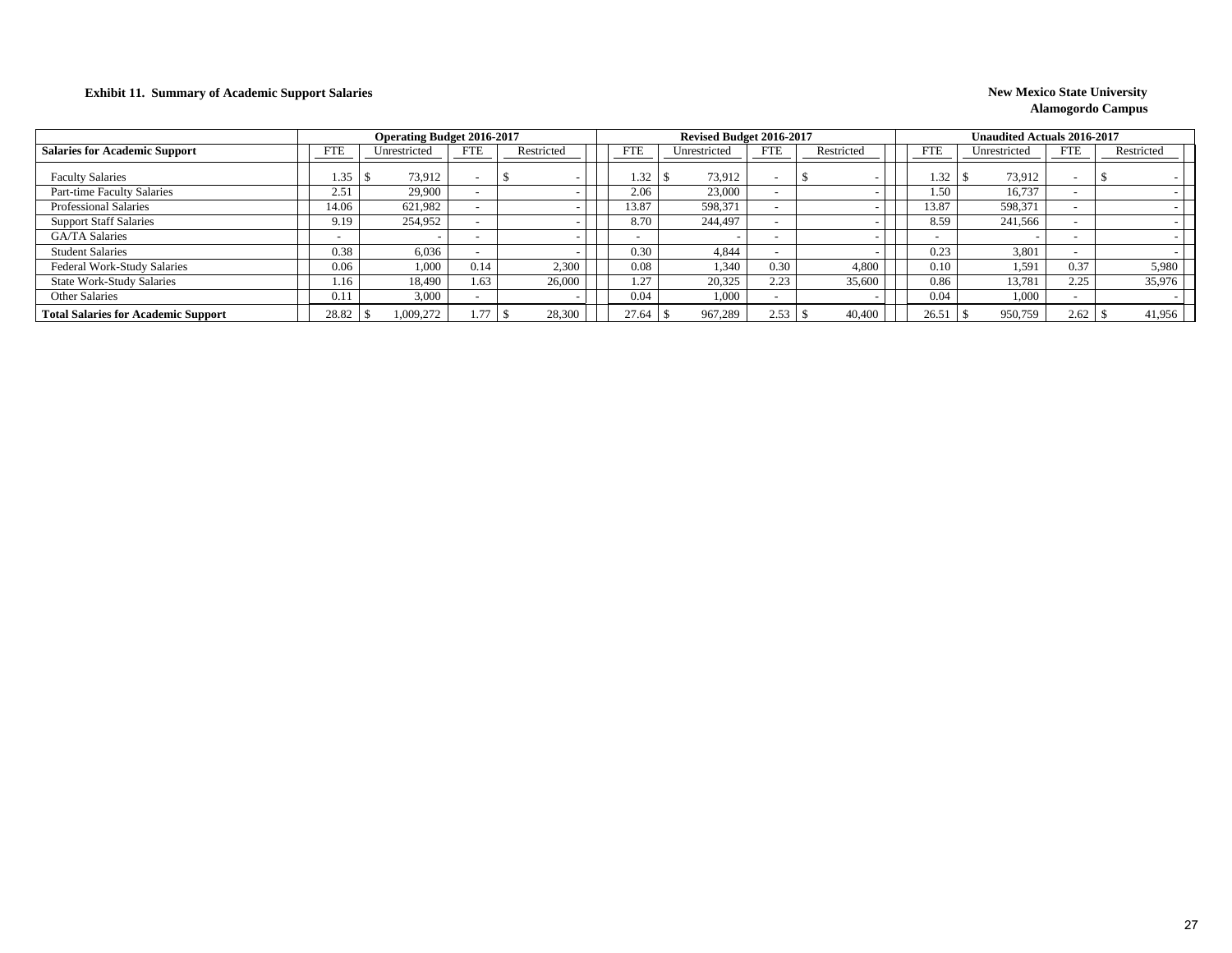#### **Exhibit 11. Summary of Academic Support by Expenditure Category New Mexico State University**

|                                              |                          | <b>Operating Budget 2016-2017</b> |            |            |            | Revised Budget 2016-2017 |                          |                          |                          | <b>Unaudited Actuals 2016-2017</b> |                          |            |
|----------------------------------------------|--------------------------|-----------------------------------|------------|------------|------------|--------------------------|--------------------------|--------------------------|--------------------------|------------------------------------|--------------------------|------------|
| <b>Summary by Expenditure Category</b>       | <b>FTE</b>               | Unrestricted                      | <b>FTE</b> | Restricted | <b>FTE</b> | Unrestricted             | <b>FTE</b>               | Restricted               | <b>FTE</b>               | Unrestricted                       | <b>FTE</b>               | Restricted |
| <b>Faculty Salaries</b>                      | 1.35                     | 73,912                            |            |            | 1.32       | 73,912                   |                          |                          | 1.32                     | 73,912                             | $\overline{\phantom{0}}$ |            |
| Part-time Faculty Salaries                   | 2.51                     | 29,900                            |            |            | 2.06       | 23,000                   | $\overline{\phantom{0}}$ |                          | 1.50                     | 16,737                             | $\overline{\phantom{0}}$ |            |
| <b>Professional Salaries</b>                 | 14.06                    | 621,982                           |            |            | 13.87      | 598,371                  | $\overline{\phantom{0}}$ |                          | 13.87                    | 598,371                            | $\overline{\phantom{0}}$ |            |
| <b>Support Staff Salaries</b>                | 9.19                     | 254,952                           |            |            | 8.70       | 244,497                  | $\overline{\phantom{a}}$ |                          | 8.59                     | 241,566                            | $\overline{\phantom{0}}$ |            |
| <b>GA/TA Salaries</b>                        | $\overline{\phantom{0}}$ |                                   |            |            |            |                          | $\sim$                   |                          | $\overline{\phantom{0}}$ |                                    | $\overline{\phantom{0}}$ |            |
| <b>Student Salaries</b>                      | 0.38                     | 6,036                             |            |            | 0.30       | 4,844                    | $\overline{\phantom{0}}$ |                          | 0.23                     | 3,801                              | $\sim$                   |            |
| Federal Work-Study Salaries                  | 0.06                     | 1,000                             |            |            | 0.08       | 1,340                    | $\overline{\phantom{0}}$ |                          | 0.10                     | 1,591                              | $\overline{\phantom{a}}$ |            |
| <b>State Work-Study Salaries</b>             | 1.16                     | 18,490                            |            |            | 1.27       | 20,325                   | $\overline{\phantom{a}}$ |                          | 0.86                     | 13,781                             |                          |            |
| <b>Other Salaries</b>                        | 0.11                     | 3,000                             |            |            | 0.04       | 1,000                    | $\overline{\phantom{a}}$ |                          | 0.04                     | 1,000                              |                          |            |
| Fringes                                      |                          |                                   |            |            |            |                          |                          |                          |                          |                                    |                          |            |
| Travel                                       |                          | 39,800                            |            |            |            | 34,900                   |                          | $\overline{\phantom{a}}$ |                          | 18,748                             |                          |            |
| <b>Utilities</b>                             |                          |                                   |            |            |            |                          |                          |                          |                          |                                    |                          |            |
| Other Supplies and Expenses                  |                          | 119,850                           |            |            |            | 131,760                  |                          | 1,000                    |                          | 110.849                            |                          | 623        |
| Equipment                                    |                          |                                   |            |            |            |                          |                          | $\overline{\phantom{a}}$ |                          |                                    |                          |            |
| <b>Total Summary by Expenditure Category</b> | 28.82                    | 1,168,922                         |            |            | 27.64      | 1,133,949                |                          | 1,000                    | 26.51                    | 1,080,356                          |                          | 623        |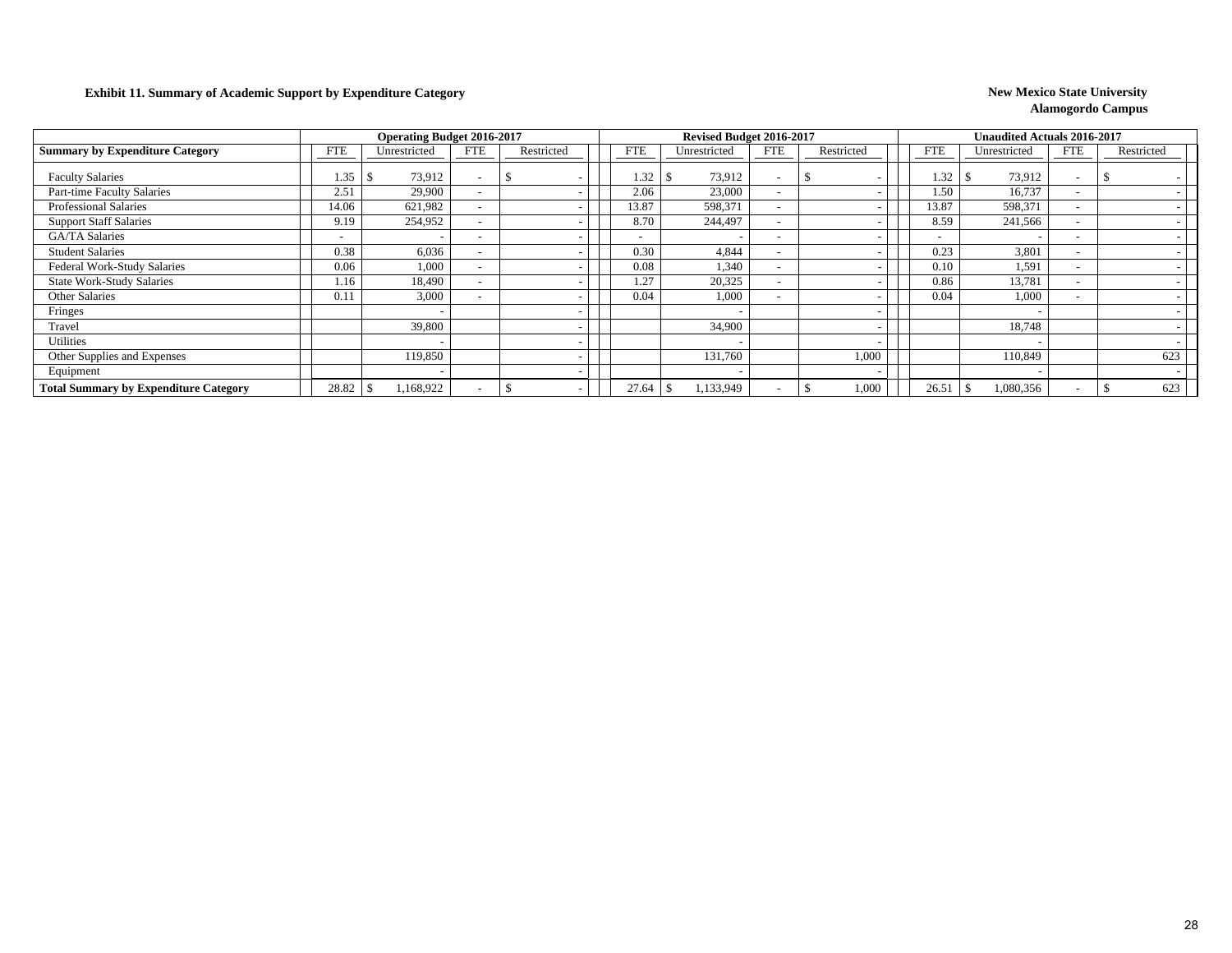|                                                 |                             | <b>Operating Budget 2016-2017</b>  |                                    |                          |                          | Revised Budget 2016-2017 |                          |                                       |                          | <b>Unaudited Actuals 2016-2017</b> |                          |                          |
|-------------------------------------------------|-----------------------------|------------------------------------|------------------------------------|--------------------------|--------------------------|--------------------------|--------------------------|---------------------------------------|--------------------------|------------------------------------|--------------------------|--------------------------|
| <b>Libraries</b>                                | <b>FTE</b>                  | Unrestricted                       | <b>FTE</b>                         | Restricted               | <b>FTE</b>               | Unrestricted             | <b>FTE</b>               | Restricted                            | <b>FTE</b>               | Unrestricted                       | <b>FTE</b>               | Restricted               |
| <b>Faculty Salaries</b>                         | $\sim$                      | $\mathcal{S}$                      | $\overline{\phantom{a}}$           | \$                       | $\mathbb{L}^+$           | $\mathbb{S}$             | $\sim$                   | \$                                    | $\overline{a}$           | $\mathbb{S}$                       | $\sim$                   | $\mathbb{S}$             |
| Part-time Faculty Salaries                      | $\sim$                      | $\overline{\phantom{a}}$           | $\sim$                             | $\sim$                   | $\sim$                   |                          | $\sim$                   | $\sim$                                | $\sim$                   |                                    | $\sim$                   |                          |
| <b>Professional Salaries</b>                    | 1.58                        | 69,848                             | $\sim$                             | $\sim$                   | 1.62                     | 69,848                   | $\sim$                   | $\sim$                                | 1.62                     | 69,847                             | $\sim$                   |                          |
| <b>Support Staff Salaries</b>                   | 2.54                        | 70,469                             | $\sim$                             | $\sim$                   | 2.39                     | 67,216                   | $\sim$                   | $\overline{\phantom{a}}$              | 2.39                     | 67,253                             | $\sim$                   |                          |
| GA/TA Salaries                                  | $\sim$                      |                                    | $\sim$                             | $\sim$                   | $\sim$                   |                          | $\sim$                   | $\sim$                                | $\sim$                   |                                    | $\sim$                   |                          |
| <b>Student Salaries</b>                         | $\sim$                      | $\sim$                             | $\sim$                             | $\sim$                   | $\overline{\phantom{a}}$ | $\overline{\phantom{a}}$ | $\sim$                   | $\sim$                                | $\sim$                   | $\overline{\phantom{a}}$           | $\sim$                   | $\sim$                   |
| Federal Work-Study Salaries                     | 0.06                        | 1,000                              | $\mathbb{L}^+$                     | $\sim$                   | $\sim$                   |                          | $\sim$                   | $\sim$                                | 0.03                     | 403                                | $\sim$                   | $\sim$                   |
| <b>State Work-Study Salaries</b>                | 0.44                        | 7,100                              | $\overline{a}$                     | $\sim$                   | 0.50                     | 8,000                    | $\sim$                   | $\sim$                                | 0.45                     | 7,229                              | $\sim$                   | $\overline{\phantom{a}}$ |
| Other Salaries                                  | $\overline{\phantom{a}}$    | $\overline{\phantom{a}}$           | $\overline{\phantom{a}}$           |                          | $\sim$                   |                          | $\sim$                   | $\overline{\phantom{a}}$              | $\blacksquare$           |                                    | $\sim$                   |                          |
| Fringes                                         |                             |                                    |                                    | $\sim$                   |                          |                          |                          | $\blacksquare$                        |                          |                                    |                          |                          |
| Travel                                          |                             | 3.000                              |                                    |                          |                          | 3,000                    |                          | $\blacksquare$                        |                          | 2,306                              |                          |                          |
| Utilities                                       |                             |                                    |                                    | $\overline{\phantom{a}}$ |                          |                          |                          | $\blacksquare$                        |                          |                                    |                          |                          |
| Other Supplies and Expenses                     |                             | 50,500                             |                                    | $\sim$                   |                          | 50,500                   |                          | $\overline{\phantom{a}}$              |                          | 45,137                             |                          |                          |
| Equipment                                       |                             |                                    |                                    | $\sim$                   |                          |                          |                          | $\sim$                                |                          |                                    |                          |                          |
| <b>Total Libraries</b>                          | 4.62                        | 201,917<br>-\$                     | $\sim$                             | $\mathsf{\$}$            | 4.51                     | $\mathbb S$<br>198,564   | $\sim$                   | $\mathsf{\$}$<br>$\sim$               | 4.49                     | 192,175<br>$\mathcal{S}$           | $\sim$                   | $\mathbf{\hat{S}}$       |
| <b>Library Materials/Acquisitions</b>           |                             |                                    |                                    |                          |                          |                          |                          |                                       |                          |                                    |                          |                          |
| <b>Faculty Salaries</b>                         | $\mathbb{Z}^2$              | $\sim$                             | $\mathcal{L}$                      | $\sim$                   | $\mathcal{L}$            | $\overline{\phantom{a}}$ | $\sim$                   | $\sim$                                | $\sim$                   | $\overline{\phantom{a}}$           | $\sim$                   |                          |
| Part-time Faculty Salaries                      | $\sim$                      | $\sim$                             | $\overline{\phantom{a}}$           | $\sim$                   | $\overline{\phantom{a}}$ |                          | $\sim$                   | $\sim$                                | $\overline{a}$           |                                    | $\sim$                   |                          |
| <b>Professional Salaries</b>                    | $\mathcal{L}$               | $\sim$                             | $\mathbb{L}^+$                     | $\sim$                   | $\sim$                   |                          | $\sim$                   | $\sim$                                | $\sim$                   |                                    | $\sim$                   |                          |
|                                                 |                             |                                    |                                    |                          |                          |                          |                          |                                       |                          |                                    |                          |                          |
| <b>Support Staff Salaries</b><br>GA/TA Salaries | $\sim$<br>$\sim$            | $\sim$                             | $\mathcal{L}$<br>$\sim$            | $\sim$                   | $\mathcal{L}$            |                          | $\sim$<br>$\sim$         | $\sim$<br>$\sim$                      | $\overline{a}$           |                                    | $\sim$<br>$\sim$         | $\sim$                   |
|                                                 |                             | $\sim$                             |                                    | $\sim$                   | $\sim$                   | $\overline{\phantom{a}}$ |                          |                                       | $\sim$                   | $\overline{a}$                     |                          |                          |
| <b>Student Salaries</b>                         | $\sim$                      | $\overline{\phantom{a}}$           | $\overline{\phantom{a}}$<br>$\sim$ | $\sim$                   | $\sim$                   | $\overline{\phantom{a}}$ | $\sim$<br>$\sim$         | $\sim$                                | $\blacksquare$           | $\overline{\phantom{a}}$           | $\overline{\phantom{a}}$ |                          |
| Federal Work-Study Salaries                     | $\sim$<br>$\overline{a}$    | $\sim$                             | $\mathbf{r}$                       | $\sim$                   | $\sim$<br>$\sim$         | $\overline{\phantom{a}}$ | $\sim$                   | $\mathcal{L}_{\mathcal{A}}$<br>$\sim$ | $\sim$<br>$\overline{a}$ | $\overline{\phantom{a}}$           | $\sim$<br>$\sim$         | $\sim$                   |
| <b>State Work-Study Salaries</b>                |                             | $\overline{\phantom{a}}$           |                                    |                          |                          |                          |                          |                                       |                          |                                    |                          |                          |
| Other Salaries                                  | $\overline{\phantom{a}}$    | $\sim$                             | $\sim$                             | $\overline{\phantom{a}}$ | $\blacksquare$           | $\overline{\phantom{a}}$ | $\sim$                   | $\blacksquare$                        | $\overline{\phantom{a}}$ | $\overline{\phantom{a}}$           | $\sim$                   |                          |
| Fringes                                         |                             | $\overline{a}$                     |                                    | $\overline{\phantom{a}}$ |                          |                          |                          | $\blacksquare$                        |                          |                                    |                          |                          |
| Travel                                          |                             | $\overline{a}$                     |                                    | $\overline{\phantom{a}}$ |                          | $\overline{\phantom{a}}$ |                          | $\blacksquare$                        |                          | $\overline{\phantom{a}}$           |                          |                          |
| Utilities                                       |                             | $\overline{\phantom{a}}$<br>35,000 |                                    | $\sim$                   |                          |                          |                          | $\sim$                                |                          | 29,347                             |                          |                          |
| Other Supplies and Expenses                     |                             |                                    |                                    | $\overline{\phantom{a}}$ |                          | 35,000                   |                          | $\sim$                                |                          |                                    |                          |                          |
| Equipment                                       |                             |                                    |                                    | $\sim$                   |                          |                          |                          | $\sim$                                |                          |                                    |                          |                          |
| <b>Total Library Materials/Acquisitions</b>     | $\overline{a}$              | 35,000                             | $\sim$                             |                          | $\overline{a}$           | 35,000                   | $\sim$                   | $\overline{\phantom{a}}$              | $\overline{a}$           | 29,347                             | $\sim$                   |                          |
| <b>Library/Media Center</b>                     |                             |                                    |                                    |                          |                          |                          |                          |                                       |                          |                                    |                          |                          |
| <b>Faculty Salaries</b>                         | $\overline{a}$              | $\overline{\phantom{a}}$           | $\sim$                             | $\sim$                   | $\sim$                   |                          | $\sim$                   | $\sim$                                | $\overline{a}$           |                                    | $\sim$                   |                          |
| Part-time Faculty Salaries                      | $\overline{\phantom{a}}$    | $\overline{a}$                     | $\sim$                             | $\overline{\phantom{a}}$ | $\sim$                   | $\overline{\phantom{a}}$ | $\sim$                   | $\sim$                                | $\sim$                   |                                    | $\overline{\phantom{a}}$ | $\overline{a}$           |
| <b>Professional Salaries</b>                    | 1.58                        | 69,848                             | $\sim$                             | $\sim$                   | 1.62                     | 69,848                   | $\sim$                   | $\mathbb{L}$                          | 1.62                     | 69,847                             | $\sim$                   |                          |
| <b>Support Staff Salaries</b>                   | 2.54                        | 70,469                             | $\sim$                             | $\sim$                   | 2.39                     | 67,216                   | $\sim$                   | $\sim$                                | 2.39                     | 67,253                             | $\sim$                   | $\sim$                   |
| <b>GA/TA</b> Salaries                           | $\sim$                      |                                    | $\mathbf{r}$                       | $\sim$                   | $\sim$                   |                          | $\sim$                   | $\sim$                                | $\sim$                   |                                    | $\overline{\phantom{a}}$ |                          |
| <b>Student Salaries</b>                         | $\mathcal{L}_{\mathcal{A}}$ | $\sim$                             | $\overline{\phantom{a}}$           | $\sim$                   | $\sim$                   | $\overline{\phantom{a}}$ | $\sim$                   | $\blacksquare$                        | $\overline{\phantom{a}}$ | $\sim$                             | $\overline{\phantom{a}}$ | $\overline{\phantom{a}}$ |
| Federal Work-Study Salaries                     | 0.06                        | 1,000                              | $\mathbf{r}$                       |                          | $\overline{\phantom{a}}$ |                          | $\sim$                   | $\blacksquare$                        | 0.03                     | 403                                | $\sim$                   |                          |
| <b>State Work-Study Salaries</b>                | 0.44                        | 7,100                              | $\overline{\phantom{a}}$           |                          | 0.50                     | 8,000                    | $\overline{\phantom{a}}$ | $\blacksquare$                        | 0.45                     | 7,229                              | $\sim$                   |                          |
| Other Salaries                                  | $\overline{\phantom{a}}$    |                                    | $\mathbf{r}$                       |                          | $\mathbf{r}$             |                          | $\overline{\phantom{a}}$ | $\sim$                                | $\overline{a}$           |                                    | $\sim$                   |                          |
| Fringes                                         |                             | $\overline{a}$                     |                                    | $\sim$                   |                          |                          |                          | $\blacksquare$                        |                          |                                    |                          | $\sim$                   |
| Travel                                          |                             | 3,000                              |                                    | $\sim$                   |                          | 3,000                    |                          | $\sim$                                |                          | 2,306                              |                          |                          |
| Utilities                                       |                             |                                    |                                    | $\sim$                   |                          |                          |                          | $\sim$                                |                          |                                    |                          |                          |
| Other Supplies and Expenses                     |                             | 15,500                             |                                    | $\sim$                   |                          | 15,500                   |                          | $\sim$                                |                          | 15,790                             |                          |                          |
| Equipment                                       |                             |                                    |                                    | $\sim$                   |                          |                          |                          | $\overline{\phantom{a}}$              |                          |                                    |                          |                          |
| <b>Total Library/Media Center</b>               | 4.62                        | 166,917                            |                                    |                          | 4.51                     | 163,564                  |                          | $\overline{a}$                        | 4.49                     | 162,828                            |                          |                          |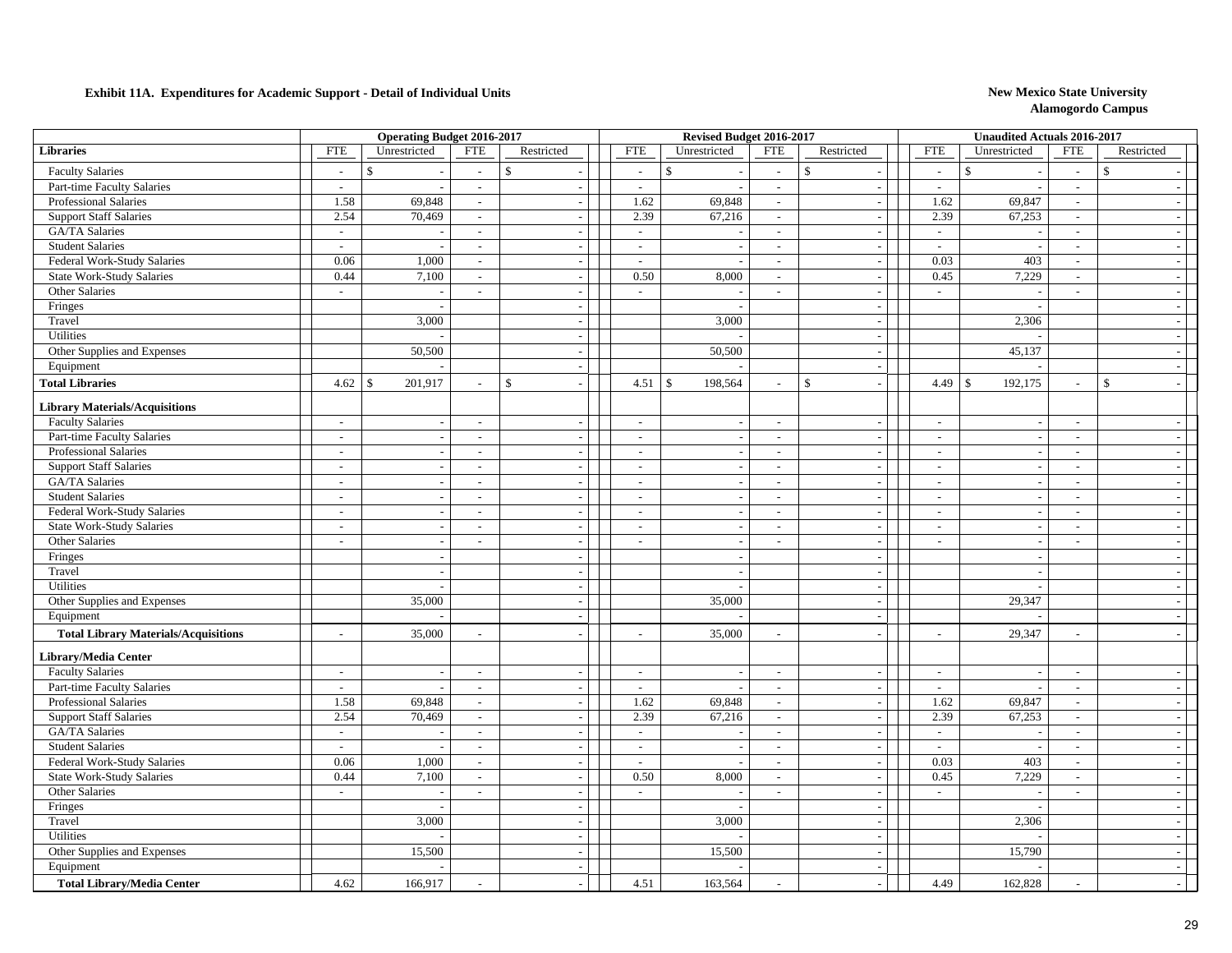|                                         |                          | <b>Operating Budget 2016-2017</b> |                             |                          |                          | Revised Budget 2016-2017 |                          |                                     |                             | <b>Unaudited Actuals 2016-2017</b> |                          |                          |  |
|-----------------------------------------|--------------------------|-----------------------------------|-----------------------------|--------------------------|--------------------------|--------------------------|--------------------------|-------------------------------------|-----------------------------|------------------------------------|--------------------------|--------------------------|--|
| <b>Educational Media Services</b>       | <b>FTE</b>               | Unrestricted                      | <b>FTE</b>                  | Restricted               | <b>FTE</b>               | Unrestricted             | <b>FTE</b>               | Restricted                          | <b>FTE</b>                  | Unrestricted                       | <b>FTE</b>               | Restricted               |  |
| <b>Faculty Salaries</b>                 | $\sim$                   | \$                                | $\overline{a}$              | \$                       | $\sim$                   | $\mathsf{\$}$            | $\sim$                   | $\mathbb{S}$                        | $\sim$                      | $\mathbf{\hat{S}}$                 | $\sim$                   | $\mathbb{S}$             |  |
| Part-time Faculty Salaries              | $\sim$                   | $\overline{\phantom{a}}$          | $\sim$                      | $\sim$                   | $\sim$                   | $\overline{\phantom{a}}$ | $\sim$                   | $\sim$                              | $\sim$                      |                                    | $\sim$                   |                          |  |
| <b>Professional Salaries</b>            | 2.62                     | 116,257                           | $\sim$                      | $\sim$                   | 2.69                     | 116,257                  | $\sim$                   | $\sim$                              | 2.69                        | 116,258                            | $\sim$                   |                          |  |
| <b>Support Staff Salaries</b>           | 1.71                     | 47,476                            | $\sim$                      | $\sim$                   | 1.49                     | 41,777                   | $\sim$                   | $\mathbb{L}$                        | 1.42                        | 40,155                             | $\sim$                   |                          |  |
| GA/TA Salaries                          | $\sim$                   |                                   | $\sim$                      | $\overline{\phantom{a}}$ | $\sim$                   |                          | $\sim$                   | $\sim$                              | $\sim$                      |                                    | $\sim$                   |                          |  |
| <b>Student Salaries</b>                 | $\sim$                   | $\overline{\phantom{a}}$          | $\sim$                      | $\sim$                   | $\sim$                   | $\overline{\phantom{a}}$ | $\sim$                   | $\sim$                              | 0.06                        | 1,005                              | $\sim$                   | $\overline{\phantom{a}}$ |  |
| Federal Work-Study Salaries             | $\sim$                   | $\overline{\phantom{a}}$          | $\sim$                      | $\sim$                   | $\sim$                   |                          | $\sim$                   | $\blacksquare$                      | $\sim$                      |                                    | $\sim$                   | $\sim$                   |  |
| <b>State Work-Study Salaries</b>        | 0.52                     | 8,250                             | $\mathbb{Z}^2$              | $\overline{\phantom{a}}$ | 0.52                     | 8,250                    | $\sim$                   | $\mathbb{L}$                        | 0.23                        | 3,610                              | $\mathbb{Z}^2$           | $\overline{\phantom{a}}$ |  |
| Other Salaries                          | $\sim$                   | $\overline{\phantom{a}}$          | $\sim$                      |                          | $\sim$                   |                          | $\sim$                   | $\blacksquare$                      | $\sim$                      |                                    | $\sim$                   |                          |  |
| Fringes                                 |                          |                                   |                             | $\sim$                   |                          | $\sim$                   |                          | $\blacksquare$                      |                             | $\sim$                             |                          |                          |  |
| Travel                                  |                          | 500                               |                             | $\sim$                   |                          | 500                      |                          | $\sim$                              |                             |                                    |                          |                          |  |
| Utilities                               |                          |                                   |                             | $\sim$                   |                          |                          |                          | $\blacksquare$                      |                             |                                    |                          |                          |  |
| Other Supplies and Expenses             |                          | 34,300                            |                             | $\overline{\phantom{a}}$ |                          | 34,300                   |                          | $\blacksquare$                      |                             | 33,126                             |                          |                          |  |
| Equipment                               |                          |                                   |                             | $\sim$                   |                          |                          |                          | $\sim$                              |                             |                                    |                          |                          |  |
| <b>Total Educational Media Services</b> | 4.85                     | 206,783<br>\$                     |                             | $\mathbf{\hat{S}}$       | 4.70                     | $\mathbb S$<br>201,084   | $\sim$                   | $\mathbf{\hat{S}}$<br>$\mathcal{L}$ | $4.40 \,$ \ \$              | 194,154                            | $\sim$                   | $\mathbf{\hat{S}}$       |  |
| <b>Audio Visual Services</b>            |                          |                                   |                             |                          |                          |                          |                          |                                     |                             |                                    |                          |                          |  |
| <b>Faculty Salaries</b>                 | $\mathbb{Z}^2$           | $\sim$                            | $\sim$                      | $\sim$                   | $\sim$                   |                          | $\sim$                   | $\overline{a}$                      | $\sim$                      |                                    | $\sim$                   |                          |  |
| Part-time Faculty Salaries              | $\mathcal{L}$            |                                   | $\sim$                      | $\sim$                   | $\sim$                   |                          | $\sim$                   | $\sim$                              | $\sim$                      |                                    | $\sim$                   |                          |  |
| <b>Professional Salaries</b>            | 0.81                     | 36,000                            | $\sim$                      | $\overline{\phantom{a}}$ | 0.83                     | 36,000                   | $\sim$                   | $\overline{\phantom{a}}$            | 0.83                        | 36,001                             | $\sim$                   |                          |  |
| <b>Support Staff Salaries</b>           | 0.32                     | 8,998                             | $\mathcal{L}_{\mathcal{A}}$ | $\sim$                   | 0.32                     | 8,952                    | $\sim$                   | $\mathbb{Z}^2$                      | 0.26                        | 7,439                              | $\sim$                   |                          |  |
| GA/TA Salaries                          | $\sim$                   | $\overline{\phantom{a}}$          | $\sim$                      | $\sim$                   | $\sim$                   | $\overline{\phantom{a}}$ | $\sim$                   | $\mathbb{Z}^2$                      | $\sim$                      | $\sim$                             | $\sim$                   | $\sim$                   |  |
| <b>Student Salaries</b>                 | $\overline{\phantom{a}}$ | $\sim$                            | $\overline{\phantom{a}}$    | $\overline{\phantom{a}}$ | $\sim$                   | $\overline{\phantom{a}}$ | $\sim$                   | $\mathcal{L}_{\mathcal{A}}$         | $\overline{\phantom{a}}$    | $\overline{\phantom{a}}$           | $\sim$                   | $\overline{\phantom{a}}$ |  |
| Federal Work-Study Salaries             | $\overline{a}$           | $\overline{a}$                    | $\sim$                      | $\sim$                   | $\sim$                   | $\overline{\phantom{a}}$ | $\sim$                   | $\mathbb{L}$                        | $\overline{a}$              | $\overline{\phantom{a}}$           | $\sim$                   | $\overline{\phantom{a}}$ |  |
| State Work-Study Salaries               | 0.14                     | 2,250                             | $\sim$                      | $\overline{\phantom{a}}$ | 0.14                     | 2,250                    | $\sim$                   | $\sim$                              | 0.08                        | 1,248                              | $\sim$                   | $\overline{\phantom{a}}$ |  |
| Other Salaries                          | $\sim$                   |                                   | $\overline{\phantom{a}}$    | $\sim$                   | $\frac{1}{2}$            |                          | $\sim$                   | $\blacksquare$                      | $\sim$                      | $\overline{\phantom{a}}$           | $\overline{\phantom{a}}$ |                          |  |
| Fringes                                 |                          |                                   |                             |                          |                          |                          |                          | $\sim$                              |                             |                                    |                          |                          |  |
| Travel                                  |                          | 500                               |                             | $\overline{\phantom{a}}$ |                          | 500                      |                          | $\mathcal{L}_{\mathcal{A}}$         |                             | $\sim$                             |                          |                          |  |
| Utilities                               |                          |                                   |                             | $\sim$                   |                          |                          |                          | $\mathcal{L}$                       |                             |                                    |                          |                          |  |
| Other Supplies and Expenses             |                          | 2,500                             |                             | $\overline{\phantom{a}}$ |                          | 2,500                    |                          | $\sim$                              |                             | 586                                |                          |                          |  |
| Equipment                               |                          |                                   |                             | $\overline{\phantom{a}}$ |                          |                          |                          | $\mathcal{L}_{\mathcal{A}}$         |                             |                                    |                          |                          |  |
| <b>Total Audio Visual Services</b>      | 1.27                     | 50,248                            | $\sim$                      | $\overline{\phantom{a}}$ | 1.29                     | 50,202                   | $\sim$                   | $\overline{\phantom{a}}$            | 1.17                        | 45,274                             | $\sim$                   |                          |  |
| <b>Computer Support</b>                 |                          |                                   |                             |                          |                          |                          |                          |                                     |                             |                                    |                          |                          |  |
| <b>Faculty Salaries</b>                 | $\overline{a}$           | $\overline{a}$                    | $\sim$                      | $\sim$                   | $\sim$                   |                          | $\sim$                   | $\sim$                              | $\sim$                      |                                    | $\sim$                   |                          |  |
| Part-time Faculty Salaries              | $\overline{\phantom{a}}$ | $\sim$                            | $\sim$                      | $\sim$                   | $\sim$                   |                          | $\sim$                   | $\sim$                              | $\mathcal{L}_{\mathcal{A}}$ |                                    | $\sim$                   | $\sim$                   |  |
| <b>Professional Salaries</b>            | 1.81                     | 80,257                            | $\sim$                      | $\overline{\phantom{a}}$ | 1.86                     | 80,257                   | $\sim$                   | $\mathbb{L}$                        | 1.86                        | 80,257                             | $\sim$                   | $\sim$                   |  |
| <b>Support Staff Salaries</b>           | 1.39                     | 38,478                            | $\sim$                      | $\sim$                   | 1.17                     | 32,825                   | $\sim$                   | $\sim$                              | 1.16                        | 32,716                             | $\sim$                   | $\sim$                   |  |
| GA/TA Salaries                          | $\sim$                   |                                   | $\sim$                      | $\overline{\phantom{a}}$ | $\sim$                   |                          | $\sim$                   | $\mathbb{Z}^2$                      | $\sim$                      |                                    | $\overline{\phantom{a}}$ | $\overline{\phantom{a}}$ |  |
| <b>Student Salaries</b>                 | $\overline{\phantom{a}}$ | $\overline{\phantom{a}}$          | $\sim$                      | $\overline{\phantom{a}}$ | $\sim$                   | $\overline{a}$           | $\sim$                   | $\mathcal{L}_{\mathcal{A}}$         | 0.06                        | 1,005                              | $\sim$                   | $\overline{\phantom{a}}$ |  |
| Federal Work-Study Salaries             | $\overline{\phantom{a}}$ |                                   | $\sim$                      |                          | $\overline{\phantom{a}}$ |                          | $\overline{\phantom{a}}$ | $\blacksquare$                      |                             |                                    | $\sim$                   |                          |  |
| <b>State Work-Study Salaries</b>        | 0.38                     | 6,000                             | $\overline{\phantom{a}}$    |                          | 0.38                     | 6,000                    | $\sim$                   | $\blacksquare$                      | 0.15                        | 2,362                              | $\sim$                   |                          |  |
| Other Salaries                          | $\overline{\phantom{a}}$ |                                   | $\overline{a}$              | $\overline{a}$           | $\mathbf{r}$             |                          | $\mathcal{L}$            | $\sim$                              | $\sim$                      |                                    | $\overline{a}$           |                          |  |
| Fringes                                 |                          | $\overline{\phantom{a}}$          |                             | $\overline{\phantom{a}}$ |                          |                          |                          | $\mathcal{L}_{\mathcal{A}}$         |                             | $\overline{\phantom{a}}$           |                          | $\sim$                   |  |
| Travel                                  |                          | $\sim$                            |                             | $\sim$                   |                          |                          |                          | $\sim$                              |                             |                                    |                          |                          |  |
| Utilities                               |                          |                                   |                             | $\overline{\phantom{a}}$ |                          |                          |                          | $\sim$                              |                             |                                    |                          |                          |  |
| Other Supplies and Expenses             |                          | 31,800                            |                             | $\sim$                   |                          | 31,800                   |                          | $\sim$                              |                             | 32,540                             |                          |                          |  |
| Equipment                               |                          |                                   |                             | $\overline{\phantom{a}}$ |                          |                          |                          | $\overline{\phantom{a}}$            |                             |                                    |                          |                          |  |
| <b>Total Computer Support</b>           | 3.58                     | 156,535                           |                             |                          | 3.41                     | 150,882                  |                          | $\overline{a}$                      | 3.23                        | 148,880                            |                          |                          |  |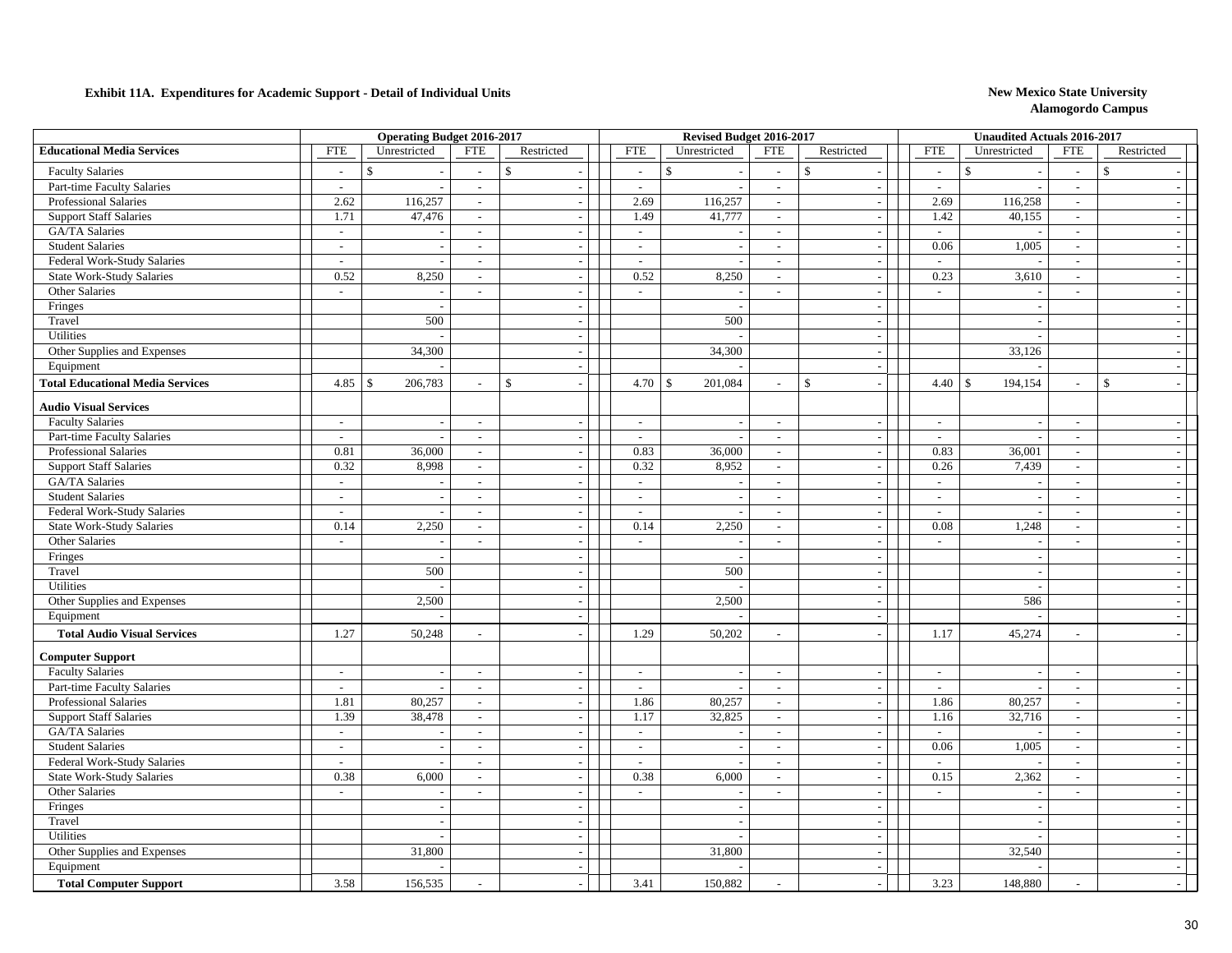|                                      |                             | Operating Budget 2016-2017 |                          |                          |                          | Revised Budget 2016-2017 |                             |                             |                            | <b>Unaudited Actuals 2016-2017</b> |                          |              |                          |
|--------------------------------------|-----------------------------|----------------------------|--------------------------|--------------------------|--------------------------|--------------------------|-----------------------------|-----------------------------|----------------------------|------------------------------------|--------------------------|--------------|--------------------------|
| <b>Academic Administration</b>       | <b>FTE</b>                  | Unrestricted               | <b>FTE</b>               | Restricted               | <b>FTE</b>               | Unrestricted             | <b>FTE</b>                  | Restricted                  | <b>FTE</b>                 | Unrestricted                       | <b>FTE</b>               | Restricted   |                          |
| <b>Faculty Salaries</b>              | $\sim$                      | $\mathbb{S}$               | $\sim$                   | $\mathcal{S}$            | $\mathbb{S}$<br>$\sim$   |                          | $\sim$                      | $\mathbb{S}$                | $\overline{\phantom{a}}$   | $\mathbb{S}$                       | $\sim$                   | $\mathbb{S}$ |                          |
| Part-time Faculty Salaries           | $\sim$                      | $\sim$                     | $\sim$                   | $\sim$                   | $\sim$                   |                          | $\sim$                      | $\mathcal{L}$               | $\sim$                     |                                    | $\sim$                   |              |                          |
| <b>Professional Salaries</b>         | 6.47                        | 286,240                    | $\sim$                   | $\sim$                   | 6.64                     | 286,290                  | $\sim$                      | $\sim$                      | 6.64                       | 286,290                            | $\sim$                   |              |                          |
| <b>Support Staff Salaries</b>        | 1.17                        | 32,434                     | $\sim$                   | $\sim$                   | 1.00                     | 28,131                   | $\mathcal{L}_{\mathcal{A}}$ | $\mathcal{L}_{\mathcal{A}}$ | 0.93                       | 26,101                             | $\sim$                   |              |                          |
| GA/TA Salaries                       | $\sim$                      |                            | $\sim$                   | $\sim$                   | $\sim$                   |                          | $\sim$                      | $\sim$                      | $\sim$                     |                                    | $\sim$                   |              |                          |
| <b>Student Salaries</b>              | $\overline{\phantom{a}}$    | $\sim$                     | $\overline{\phantom{a}}$ | $\sim$                   | $\sim$                   | $\overline{\phantom{a}}$ | $\sim$                      | $\mathcal{L}_{\mathcal{A}}$ | $\sim$                     | $\overline{\phantom{a}}$           | $\sim$                   |              | $\overline{\phantom{a}}$ |
| Federal Work-Study Salaries          | $\sim$                      | $\sim$                     | $\sim$                   | $\sim$                   | $\sim$                   |                          | $\sim$                      | $\mathcal{L}_{\mathcal{A}}$ | $\overline{\phantom{a}}$   | $\overline{\phantom{a}}$           | $\sim$                   |              | $\sim$                   |
| <b>State Work-Study Salaries</b>     | $\omega$                    | $\mathbb{L}$               | $\overline{a}$           | $\sim$                   | 0.07                     | 1,125                    | $\sim$                      | $\mathcal{L}_{\mathcal{A}}$ | 0.03                       | 495                                | $\sim$                   |              | $\overline{\phantom{a}}$ |
| Other Salaries                       | $\overline{a}$              | $\sim$                     | $\sim$                   | $\sim$                   | $\mathcal{L}$            |                          | $\sim$                      | $\sim$                      | $\sim$                     | $\overline{\phantom{a}}$           | $\sim$                   |              | $\overline{\phantom{a}}$ |
| Fringes                              |                             | $\sim$                     |                          | $\sim$                   |                          |                          |                             | $\blacksquare$              |                            |                                    |                          |              | $\overline{\phantom{a}}$ |
| Travel                               |                             | 13,500                     |                          |                          |                          | 13,000                   |                             | $\sim$                      |                            | 2,763                              |                          |              |                          |
| Utilities                            |                             |                            |                          | $\sim$                   |                          |                          |                             | $\sim$                      |                            |                                    |                          |              |                          |
| Other Supplies and Expenses          |                             | 10,300                     |                          | $\sim$                   |                          | 14,810                   |                             | 1,000                       |                            | 6,911                              |                          |              | 623                      |
| Equipment                            |                             |                            |                          | $\sim$                   |                          |                          |                             |                             |                            |                                    |                          |              |                          |
| <b>Total Academic Administration</b> | 7.64                        | 342,474<br>\$              |                          | \$                       | 7.71<br>\$               | 343,356                  | $\sim$                      | $\mathbb{S}$<br>1,000       | 7.60<br>$\mathbf{\hat{s}}$ | 322,560                            | $\sim$                   | $\mathbf{s}$ | 623                      |
| <b>Extended Programs</b>             |                             |                            |                          |                          |                          |                          |                             |                             |                            |                                    |                          |              |                          |
| <b>Faculty Salaries</b>              | $\overline{a}$              | $\overline{a}$             | $\sim$                   | $\sim$                   | $\mathcal{L}$            |                          | $\sim$                      | $\overline{a}$              | $\sim$                     |                                    | $\mathcal{L}$            |              |                          |
| Part-time Faculty Salaries           | $\mathcal{L}$               | $\sim$                     | $\sim$                   | $\sim$                   | $\sim$                   | $\overline{\phantom{a}}$ | $\sim$                      | $\mathcal{L}$               | $\sim$                     | $\overline{\phantom{a}}$           | $\sim$                   |              |                          |
| <b>Professional Salaries</b>         | 1.84                        | 81,417                     | $\sim$                   | $\sim$                   | 1.89                     | 81,417                   | $\sim$                      | $\mathbb{Z}^+$              | 1.89                       | 81,417                             | $\sim$                   |              |                          |
| <b>Support Staff Salaries</b>        | 1.17                        | 32,434                     | $\sim$                   | $\sim$                   | 1.00                     | 28,131                   | $\sim$                      | $\sim$                      | 0.93                       | 26,101                             | $\sim$                   |              |                          |
| GA/TA Salaries                       | $\sim$                      | $\sim$                     | $\sim$                   | $\sim$                   | $\sim$                   | $\overline{\phantom{a}}$ | $\sim$                      | $\mathbb{L}^+$              | $\sim$                     | $\overline{\phantom{a}}$           | $\sim$                   |              | $\overline{\phantom{a}}$ |
| <b>Student Salaries</b>              | $\sim$                      | $\overline{\phantom{a}}$   | $\sim$                   | $\sim$                   | $\sim$                   |                          | $\sim$                      | $\sim$                      | $\overline{\phantom{a}}$   | $\overline{\phantom{a}}$           | $\sim$                   |              | $\overline{\phantom{a}}$ |
| Federal Work-Study Salaries          | $\sim$                      | $\sim$                     | $\sim$                   | $\sim$                   | $\sim$                   | $\overline{\phantom{a}}$ | $\sim$                      | $\mathcal{L}_{\mathcal{A}}$ | $\sim$                     | $\sim$                             | $\sim$                   |              | $\overline{a}$           |
| <b>State Work-Study Salaries</b>     | $\overline{\phantom{a}}$    | $\sim$                     | $\sim$                   | $\sim$                   | $\mathcal{L}$            |                          | $\sim$                      | $\sim$                      | $\sim$                     |                                    | $\sim$                   |              |                          |
| Other Salaries                       | $\overline{\phantom{a}}$    | $\overline{\phantom{a}}$   | $\overline{a}$           |                          | $\sim$                   | $\overline{a}$           | $\sim$                      | $\blacksquare$              | $\overline{\phantom{a}}$   | $\overline{\phantom{a}}$           | $\sim$                   |              |                          |
| Fringes                              |                             | $\overline{a}$             |                          | $\sim$                   |                          |                          |                             | $\blacksquare$              |                            |                                    |                          |              |                          |
| Travel                               |                             | 2,000                      |                          | $\sim$                   |                          | 1,500                    |                             | $\mathcal{L}_{\mathcal{A}}$ |                            | $\sim$                             |                          |              | $\sim$                   |
| <b>Utilities</b>                     |                             |                            |                          | $\sim$                   |                          |                          |                             | $\sim$                      |                            |                                    |                          |              |                          |
| Other Supplies and Expenses          |                             | 300                        |                          | $\sim$                   |                          | 800                      |                             | $\sim$                      |                            | 208                                |                          |              |                          |
| Equipment                            |                             |                            |                          | $\sim$                   |                          |                          |                             | $\sim$                      |                            |                                    |                          |              |                          |
| <b>Total Extended Programs</b>       | 3.01                        | 116,151                    | $\sim$                   |                          | 2.89                     | 111,848                  | $\sim$                      | $\sim$                      | 2.82                       | 107,726                            | $\sim$                   |              |                          |
| <b>VP</b> for Academic Affairs       |                             |                            |                          |                          |                          |                          |                             |                             |                            |                                    |                          |              |                          |
| <b>Faculty Salaries</b>              | $\sim$                      | $\sim$                     | $\sim$                   | $\sim$                   | $\sim$                   |                          | $\sim$                      | $\sim$                      | $\overline{\phantom{a}}$   |                                    | $\sim$                   |              |                          |
| Part-time Faculty Salaries           | $\overline{\phantom{a}}$    | $\overline{\phantom{a}}$   | $\sim$                   | $\overline{\phantom{a}}$ | $\sim$                   |                          | $\sim$                      | $\sim$                      | $\overline{\phantom{a}}$   |                                    | $\overline{\phantom{a}}$ |              |                          |
| <b>Professional Salaries</b>         | 4.63                        | 204,823                    | $\sim$                   | $\sim$                   | 4.75                     | 204,873                  | $\sim$                      | $\mathcal{L}_{\mathcal{A}}$ | 4.75                       | 204,873                            | $\sim$                   |              |                          |
| <b>Support Staff Salaries</b>        | $\mathcal{L}_{\mathcal{A}}$ | $\overline{\phantom{a}}$   | $\sim$                   | $\sim$                   | $\sim$                   |                          | $\sim$                      | $\sim$                      | $\sim$                     | $\overline{\phantom{a}}$           | $\sim$                   |              | $\sim$                   |
| GA/TA Salaries                       | $\overline{a}$              | $\overline{\phantom{a}}$   | $\sim$                   | $\sim$                   | $\sim$                   |                          | $\sim$                      | $\mathcal{L}$               | $\overline{a}$             |                                    | $\sim$                   |              |                          |
| <b>Student Salaries</b>              | $\mathcal{L}_{\mathcal{A}}$ | $\sim$                     | $\sim$                   | $\sim$                   | $\overline{\phantom{a}}$ | $\overline{a}$           | $\sim$                      | $\mathcal{L}_{\mathcal{A}}$ | $\overline{\phantom{a}}$   | $\overline{\phantom{a}}$           | $\overline{\phantom{a}}$ |              | $\overline{\phantom{a}}$ |
| Federal Work-Study Salaries          | $\overline{\phantom{a}}$    |                            | $\sim$                   |                          | $\sim$                   |                          | $\sim$                      | $\blacksquare$              | $\overline{\phantom{a}}$   |                                    | $\sim$                   |              |                          |
| <b>State Work-Study Salaries</b>     | $\frac{1}{2}$               |                            | $\overline{\phantom{a}}$ |                          | 0.07                     | 1,125                    | $\sim$                      | $\blacksquare$              | 0.03                       | 495                                | $\sim$                   |              |                          |
| Other Salaries                       | $\overline{\phantom{a}}$    | $\sim$                     | $\mathbf{r}$             | $\overline{a}$           | $\equiv$                 |                          | $\mathbb{L}$                | $\mathcal{L}_{\mathcal{A}}$ | $\overline{a}$             |                                    | $\sim$                   |              |                          |
| Fringes                              |                             | $\sim$                     |                          | $\sim$                   |                          |                          |                             | $\sim$                      |                            | $\sim$                             |                          |              | $\sim$                   |
| Travel                               |                             | 11,500                     |                          | $\sim$                   |                          | 11,500                   |                             | $\sim$                      |                            | 2,763                              |                          |              |                          |
| Utilities                            |                             |                            |                          | $\sim$                   |                          |                          |                             | $\sim$                      |                            |                                    |                          |              |                          |
| Other Supplies and Expenses          |                             | 10,000                     |                          | $\sim$                   |                          | 14,010                   |                             | $\mathcal{L}_{\mathcal{A}}$ |                            | 6,703                              |                          |              |                          |
| Equipment                            |                             |                            |                          | $\sim$                   |                          |                          |                             | $\sim$                      |                            |                                    |                          |              |                          |
| <b>Total VP for Academic Affairs</b> | 4.63                        | 226,323                    |                          |                          | 4.82                     | 231,508                  |                             | $\sim$                      | 4.78                       | 214,834                            |                          |              |                          |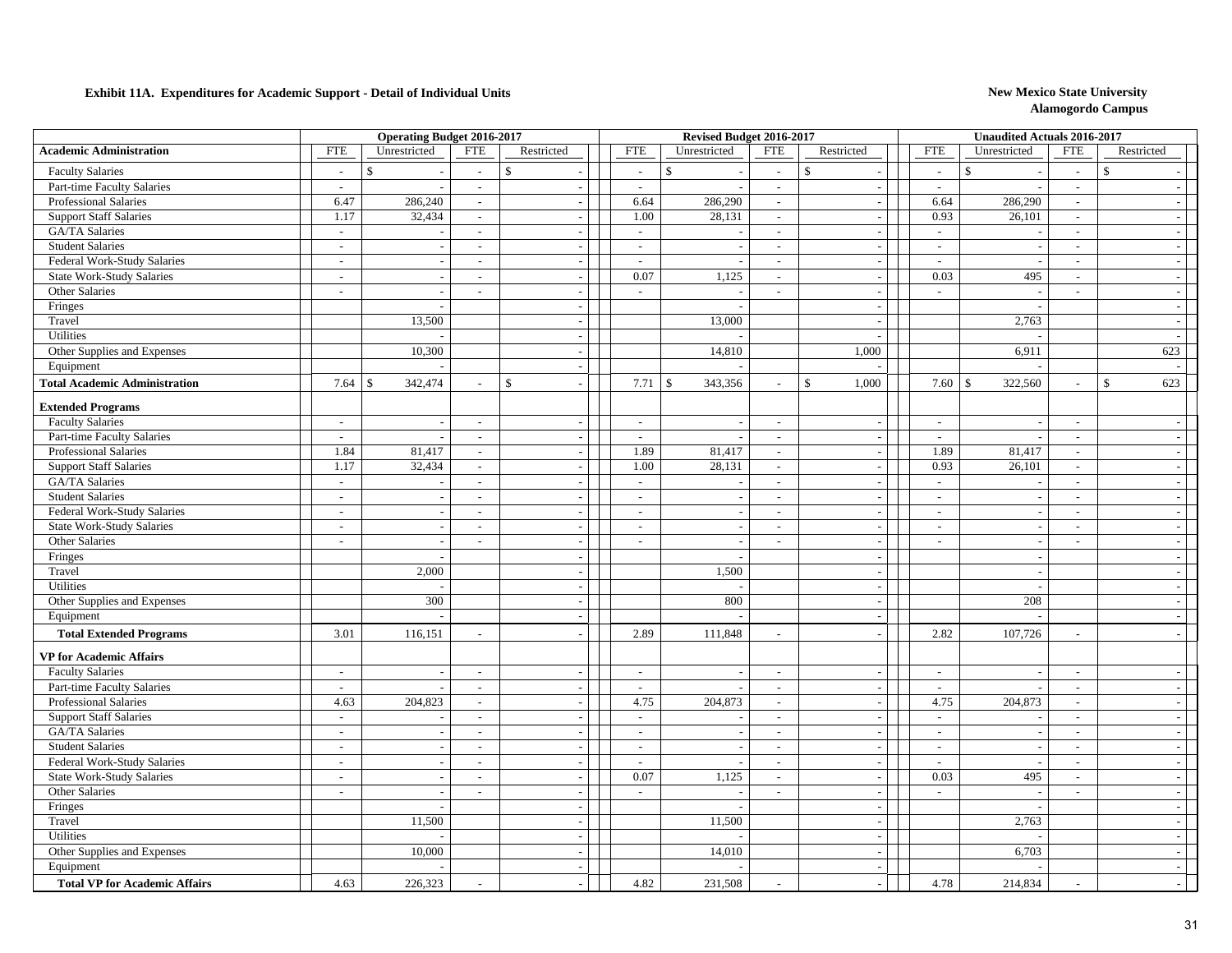|                                      |                          | <b>Operating Budget 2016-2017</b> |                          |                          |                          | Revised Budget 2016-2017 |                          |            |                          | Unaudited Actuals 2016-2017 |                          |            |
|--------------------------------------|--------------------------|-----------------------------------|--------------------------|--------------------------|--------------------------|--------------------------|--------------------------|------------|--------------------------|-----------------------------|--------------------------|------------|
| <b>Academic Administration</b>       | FTE                      | Unrestricted                      | <b>FTE</b>               | Restricted               | FTE                      | Unrestricted             | FTE                      | Restricted | <b>FTE</b>               | Unrestricted                | <b>FTE</b>               | Restricted |
| <b>Presidential Excellence</b>       |                          |                                   |                          |                          |                          |                          |                          |            |                          |                             |                          |            |
| <b>Faculty Salaries</b>              | $\sim$                   | $\sim$                            | $\overline{\phantom{0}}$ |                          | $\overline{\phantom{a}}$ |                          | $\overline{\phantom{a}}$ |            | $\overline{\phantom{a}}$ |                             | $\overline{\phantom{0}}$ |            |
| Part-time Faculty Salaries           | $\overline{\phantom{0}}$ | $\overline{\phantom{0}}$          | $\overline{\phantom{a}}$ |                          | $\overline{\phantom{a}}$ |                          | $\overline{\phantom{0}}$ |            | $\overline{\phantom{a}}$ |                             | $\overline{\phantom{0}}$ |            |
| <b>Professional Salaries</b>         | $\overline{\phantom{0}}$ | $\overline{\phantom{0}}$          | $\overline{\phantom{0}}$ |                          | $\overline{\phantom{a}}$ |                          | $\overline{\phantom{a}}$ |            | $\overline{\phantom{a}}$ |                             | $\overline{\phantom{0}}$ |            |
| <b>Support Staff Salaries</b>        | $\overline{\phantom{0}}$ | $\overline{\phantom{a}}$          | $\overline{\phantom{0}}$ | $\overline{\phantom{0}}$ | $\overline{\phantom{a}}$ |                          | $\overline{\phantom{a}}$ |            | $\overline{\phantom{a}}$ |                             | $\overline{\phantom{0}}$ |            |
| <b>GA/TA Salaries</b>                | $\sim$                   | $\overline{\phantom{0}}$          | $\overline{\phantom{0}}$ | -                        | $\overline{\phantom{0}}$ |                          | $\overline{\phantom{a}}$ |            | $\overline{\phantom{a}}$ |                             | $\overline{\phantom{0}}$ |            |
| <b>Student Salaries</b>              | $\sim$                   | $\overline{\phantom{0}}$          | $\overline{\phantom{0}}$ |                          | $\overline{\phantom{0}}$ |                          | $\overline{\phantom{0}}$ |            | $\overline{\phantom{a}}$ |                             | $\sim$                   |            |
| Federal Work-Study Salaries          | $\overline{\phantom{a}}$ | $\overline{\phantom{0}}$          | $\overline{\phantom{0}}$ |                          | $\overline{\phantom{0}}$ |                          | $\overline{\phantom{a}}$ |            | $\overline{\phantom{a}}$ |                             | $\overline{\phantom{0}}$ |            |
| <b>State Work-Study Salaries</b>     | $\overline{\phantom{0}}$ | $\overline{\phantom{a}}$          | $\overline{\phantom{0}}$ |                          | $\overline{\phantom{0}}$ |                          | $\overline{\phantom{a}}$ |            | $\overline{\phantom{a}}$ |                             |                          |            |
| Other Salaries                       | $\sim$                   | $\overline{\phantom{0}}$          | $\overline{\phantom{0}}$ |                          | $\overline{\phantom{a}}$ |                          | $\overline{\phantom{0}}$ |            | $\overline{\phantom{0}}$ |                             |                          |            |
| Fringes                              |                          | $\overline{\phantom{0}}$          |                          | -                        |                          |                          |                          |            |                          |                             |                          |            |
| Travel                               |                          | $\overline{\phantom{0}}$          |                          |                          |                          |                          |                          |            |                          |                             |                          |            |
| Utilities                            |                          | $\overline{\phantom{a}}$          |                          |                          |                          |                          |                          |            |                          |                             |                          |            |
| Other Supplies and Expenses          |                          | $\overline{\phantom{0}}$          |                          | -                        |                          |                          |                          | 1,000      |                          |                             |                          | 623        |
| Equipment                            |                          | $\overline{\phantom{0}}$          |                          |                          |                          |                          |                          |            |                          |                             |                          |            |
| <b>Total Presidential Excellence</b> | $\sim$                   | $\overline{\phantom{0}}$          | $\overline{\phantom{0}}$ |                          | $\overline{\phantom{0}}$ |                          | $\overline{\phantom{0}}$ | 1,000      | $\overline{\phantom{0}}$ |                             | $\sim$                   | 623        |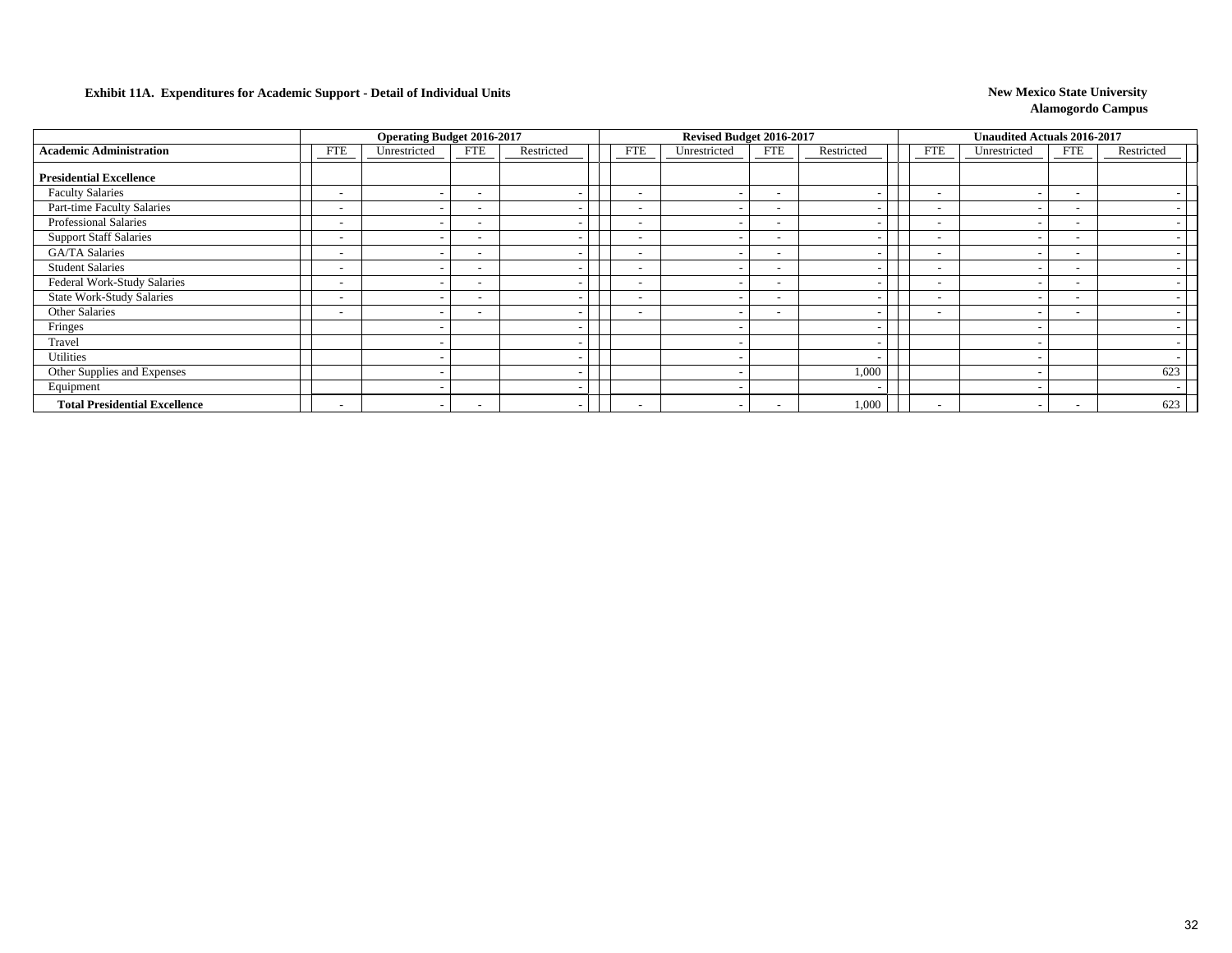|                                             |                           | <b>Operating Budget 2016-2017</b> |                             |                          |                             | Revised Budget 2016-2017 |                          |                               |                          | <b>Unaudited Actuals 2016-2017</b> |                          |                          |
|---------------------------------------------|---------------------------|-----------------------------------|-----------------------------|--------------------------|-----------------------------|--------------------------|--------------------------|-------------------------------|--------------------------|------------------------------------|--------------------------|--------------------------|
| <b>Academic Personnel Development</b>       | <b>FTE</b>                | Unrestricted                      | <b>FTE</b>                  | Restricted               | <b>FTE</b>                  | Unrestricted             | <b>FTE</b>               | Restricted                    | <b>FTE</b>               | Unrestricted                       | <b>FTE</b>               | Restricted               |
| <b>Faculty Salaries</b>                     | $\sim$                    | $\mathbb{S}$                      | $\overline{a}$              | $\mathbb{S}$             | $\sim$                      | $\mathsf{\$}$            | $\sim$                   | $\mathbb{S}$<br>$\sim$        | $\sim$                   | $\mathbb{S}$                       | $\sim$                   | $\mathsf{\$}$            |
| Part-time Faculty Salaries                  | $\sim$                    | $\overline{\phantom{a}}$          | $\sim$                      | $\sim$                   | $\sim$                      | $\overline{\phantom{a}}$ | $\sim$                   | $\sim$                        | $\sim$                   |                                    | $\sim$                   |                          |
| <b>Professional Salaries</b>                | 1.98                      | 87,407                            | $\mathcal{L}_{\mathcal{A}}$ | $\sim$                   | 1.37                        | 59,154                   | $\sim$                   | $\sim$                        | 1.37                     | 59,154                             | $\sim$                   |                          |
| <b>Support Staff Salaries</b>               | $\mathcal{L}$             |                                   | $\sim$                      | $\sim$                   | $\sim$                      |                          | $\sim$                   | $\sim$                        | $\sim$                   |                                    | $\sim$                   |                          |
| GA/TA Salaries                              | $\sim$                    | $\sim$                            | $\sim$                      | $\sim$                   | $\sim$                      |                          | $\sim$                   | $\mathcal{L}_{\mathcal{A}}$   | $\sim$                   |                                    | $\overline{\phantom{a}}$ |                          |
| <b>Student Salaries</b>                     | $\sim$                    | $\sim$                            | $\overline{\phantom{a}}$    | $\sim$                   | $\sim$                      | $\overline{a}$           | $\sim$                   | $\mathcal{L}$                 | $\overline{\phantom{a}}$ | $\overline{\phantom{a}}$           | $\sim$                   | $\overline{\phantom{a}}$ |
| Federal Work-Study Salaries                 | $\sim$                    | $\overline{\phantom{a}}$          | $\sim$                      | $\sim$                   | $\sim$                      | $\overline{\phantom{a}}$ | $\sim$                   | $\mathcal{L}$                 | $\sim$                   | $\overline{\phantom{a}}$           | $\sim$                   | $\sim$                   |
| <b>State Work-Study Salaries</b>            | $\sim$                    | $\overline{\phantom{a}}$          | $\sim$                      | $\sim$                   | $\sim$                      | $\overline{\phantom{a}}$ | $\sim$                   | $\mathbb{L}$                  | $\sim$                   | $\sim$                             | $\sim$                   | $\overline{\phantom{a}}$ |
| Other Salaries                              | $\sim$                    | $\sim$                            | $\sim$                      | $\sim$                   | $\sim$                      | $\overline{\phantom{a}}$ | $\sim$                   | $\sim$                        | $\overline{\phantom{a}}$ | $\sim$                             | $\overline{\phantom{a}}$ |                          |
| Fringes                                     |                           | $\sim$                            |                             | $\sim$                   |                             | $\sim$                   |                          | $\blacksquare$                |                          | $\sim$                             |                          | $\overline{\phantom{a}}$ |
| Travel                                      |                           | 10,800                            |                             |                          |                             | 10,800                   |                          | $\blacksquare$                |                          | 6,675                              |                          |                          |
| Utilities                                   |                           |                                   |                             | $\sim$                   |                             |                          |                          | $\mathcal{L}$                 |                          |                                    |                          |                          |
| Other Supplies and Expenses                 |                           | 3,900                             |                             | $\sim$                   |                             | 3,900                    |                          | $\mathbb{L}$                  |                          | 5,387                              |                          |                          |
| Equipment                                   |                           |                                   |                             | $\overline{\phantom{a}}$ |                             |                          |                          | $\mathcal{L}_{\mathcal{A}}$   |                          |                                    |                          |                          |
| <b>Total Academic Personnel Development</b> | 1.98                      | 102,107<br>\$                     |                             | \$<br>$\overline{a}$     | 1.37                        | $\mathbb S$<br>73,854    | $\sim$                   | $\mathbb{S}$<br>$\mathcal{L}$ | 1.37                     | 71,216<br>$\vert$ \$               | $\sim$                   | $\mathbf{s}$             |
| <b>Faculty Development</b>                  |                           |                                   |                             |                          |                             |                          |                          |                               |                          |                                    |                          |                          |
| <b>Faculty Salaries</b>                     | $\sim$                    | $\sim$                            | $\sim$                      | $\sim$                   | $\sim$                      | $\overline{\phantom{a}}$ | $\sim$                   | $\sim$                        | $\sim$                   | $\overline{\phantom{a}}$           | $\sim$                   |                          |
| Part-time Faculty Salaries                  | $\sim$                    | $\overline{\phantom{a}}$          | $\overline{a}$              | $\sim$                   | $\overline{a}$              | $\overline{\phantom{a}}$ | $\sim$                   | $\mathbb{L}$                  | $\overline{a}$           | $\overline{a}$                     | $\sim$                   |                          |
| <b>Professional Salaries</b>                | $\sim$                    | $\overline{\phantom{a}}$          | $\overline{\phantom{a}}$    | $\overline{\phantom{a}}$ | $\sim$                      |                          | $\sim$                   | $\overline{\phantom{a}}$      | $\overline{\phantom{a}}$ | $\overline{\phantom{a}}$           | $\sim$                   |                          |
| <b>Support Staff Salaries</b>               | $\overline{\phantom{a}}$  | $\sim$                            | $\sim$                      | $\overline{\phantom{a}}$ | $\sim$                      |                          | $\overline{\phantom{a}}$ | $\sim$                        | $\sim$                   |                                    | $\sim$                   |                          |
| GA/TA Salaries                              | $\sim$                    | $\sim$                            | $\sim$                      | $\overline{a}$           | $\sim$                      | $\sim$                   | $\sim$                   | $\sim$                        | $\sim$                   | $\overline{\phantom{a}}$           | $\overline{\phantom{a}}$ | $\sim$                   |
| <b>Student Salaries</b>                     | $\sim$                    | $\overline{\phantom{a}}$          | $\sim$                      | $\sim$                   | $\sim$                      | $\overline{\phantom{a}}$ | $\sim$                   | $\mathbb{L}$                  | $\sim$                   | $\overline{a}$                     | $\sim$                   | $\sim$                   |
| Federal Work-Study Salaries                 | $\sim$                    | $\sim$                            | $\sim$                      | $\sim$                   | $\sim$                      | $\overline{a}$           | $\sim$                   | $\mathbb{L}$                  | $\overline{\phantom{a}}$ | $\overline{\phantom{a}}$           | $\sim$                   | $\overline{\phantom{a}}$ |
| <b>State Work-Study Salaries</b>            | $\sim$                    | $\overline{\phantom{a}}$          | $\sim$                      | $\sim$                   | $\sim$                      |                          | $\sim$                   | $\blacksquare$                | $\overline{\phantom{a}}$ |                                    | $\sim$                   | $\overline{\phantom{a}}$ |
| Other Salaries                              | $\sim$                    | $\overline{\phantom{a}}$          | $\overline{\phantom{a}}$    | $\overline{\phantom{a}}$ | $\sim$                      | $\overline{a}$           | $\overline{\phantom{a}}$ | $\mathcal{L}_{\mathcal{A}}$   | $\overline{\phantom{a}}$ | $\overline{\phantom{a}}$           | $\sim$                   |                          |
| Fringes                                     |                           |                                   |                             | $\sim$                   |                             |                          |                          | $\sim$                        |                          |                                    |                          |                          |
| Travel                                      |                           | 8,000                             |                             | $\sim$                   |                             | 8,000                    |                          | $\blacksquare$                |                          | 6,675                              |                          |                          |
| Utilities                                   |                           | $\overline{a}$                    |                             | $\sim$                   |                             |                          |                          | $\mathbb{L}$                  |                          |                                    |                          |                          |
| Other Supplies and Expenses                 |                           | $\overline{\phantom{a}}$          |                             | $\sim$                   |                             |                          |                          | $\sim$                        |                          | 1,004                              |                          |                          |
| Equipment                                   |                           | $\sim$                            |                             | $\sim$                   |                             | $\overline{\phantom{a}}$ |                          | $\sim$                        |                          |                                    |                          | $\overline{a}$           |
| <b>Total Faculty Development</b>            | ÷,                        | 8,000                             | $\overline{a}$              | $\overline{\phantom{a}}$ | $\overline{\phantom{a}}$    | 8,000                    | $\sim$                   | $\sim$                        | $\overline{a}$           | 7,679                              | $\sim$                   |                          |
| <b>Learning Technology Center</b>           |                           |                                   |                             |                          |                             |                          |                          |                               |                          |                                    |                          |                          |
| <b>Faculty Salaries</b>                     | $\sim$                    | $\sim$                            | $\sim$                      | $\overline{\phantom{a}}$ | $\sim$                      |                          | $\overline{\phantom{a}}$ | $\sim$                        | $\sim$                   |                                    | $\sim$                   |                          |
| Part-time Faculty Salaries                  | $\sim$                    | $\sim$                            | $\sim$                      | $\sim$                   | $\sim$                      |                          | $\sim$                   | $\mathcal{L}_{\mathcal{A}}$   | $\sim$                   |                                    | $\sim$                   |                          |
| <b>Professional Salaries</b>                | 1.98                      | 87,407                            | $\sim$                      | $\sim$                   | 1.37                        | 59,154                   | $\sim$                   | $\sim$                        | 1.37                     | 59,154                             | $\sim$                   |                          |
| <b>Support Staff Salaries</b>               | $\mathbb{L}^{\mathbb{N}}$ |                                   | $\sim$                      | $\overline{\phantom{a}}$ | $\mathcal{L}_{\mathcal{A}}$ |                          | $\sim$                   | $\mathbb{L}$                  | $\sim$                   |                                    | $\overline{\phantom{a}}$ |                          |
| GA/TA Salaries                              | $\sim$                    | $\overline{\phantom{a}}$          | $\sim$                      | $\sim$                   | $\sim$                      |                          | $\sim$                   | $\mathcal{L}_{\mathcal{A}}$   | $\overline{\phantom{a}}$ | $\overline{\phantom{a}}$           | $\sim$                   | $\overline{a}$           |
| <b>Student Salaries</b>                     | $\sim$                    | $\sim$                            | $\sim$                      | $\sim$                   | $\sim$                      | $\overline{a}$           | $\sim$                   | $\mathbb{Z}^2$                | $\sim$                   | $\overline{\phantom{a}}$           | $\sim$                   | $\sim$                   |
| Federal Work-Study Salaries                 | $\overline{\phantom{a}}$  | $\overline{\phantom{a}}$          | $\sim$                      | $\overline{\phantom{a}}$ | $\sim$                      | $\overline{\phantom{a}}$ | $\sim$                   | $\sim$                        | $\overline{\phantom{a}}$ | $\overline{\phantom{a}}$           | $\sim$                   | $\overline{\phantom{a}}$ |
| <b>State Work-Study Salaries</b>            | $\sim$                    | $\sim$                            | $\mathcal{L}$               | $\sim$                   | $\mathcal{L}$               | $\overline{\phantom{a}}$ | $\sim$                   | $\overline{\phantom{a}}$      | $\overline{\phantom{a}}$ | $\sim$                             | $\sim$                   | $\overline{\phantom{a}}$ |
| Other Salaries                              | $\sim$                    | $\overline{\phantom{a}}$          | $\sim$                      |                          | $\sim$                      | $\overline{\phantom{a}}$ | $\overline{\phantom{a}}$ | $\blacksquare$                | $\overline{\phantom{a}}$ |                                    | $\sim$                   |                          |
| Fringes                                     |                           | $\overline{\phantom{a}}$          |                             | $\sim$                   |                             |                          |                          | $\blacksquare$                |                          | $\sim$                             |                          |                          |
| Travel                                      |                           | 2,800                             |                             | $\sim$                   |                             | 2,800                    |                          | $\sim$                        |                          |                                    |                          |                          |
| Utilities                                   |                           |                                   |                             | $\sim$                   |                             |                          |                          | $\sim$                        |                          |                                    |                          |                          |
| Other Supplies and Expenses                 |                           | 3,900                             |                             | $\sim$                   |                             | 3,900                    |                          | $\sim$                        |                          | 4,383                              |                          |                          |
| Equipment                                   |                           |                                   |                             | $\sim$                   |                             |                          |                          | $\sim$                        |                          |                                    |                          | $\sim$                   |
| <b>Total Learning Technology Center</b>     | 1.98                      | 94,107                            |                             |                          | 1.37                        | 65,854                   |                          |                               | 1.37                     | 63,537                             |                          |                          |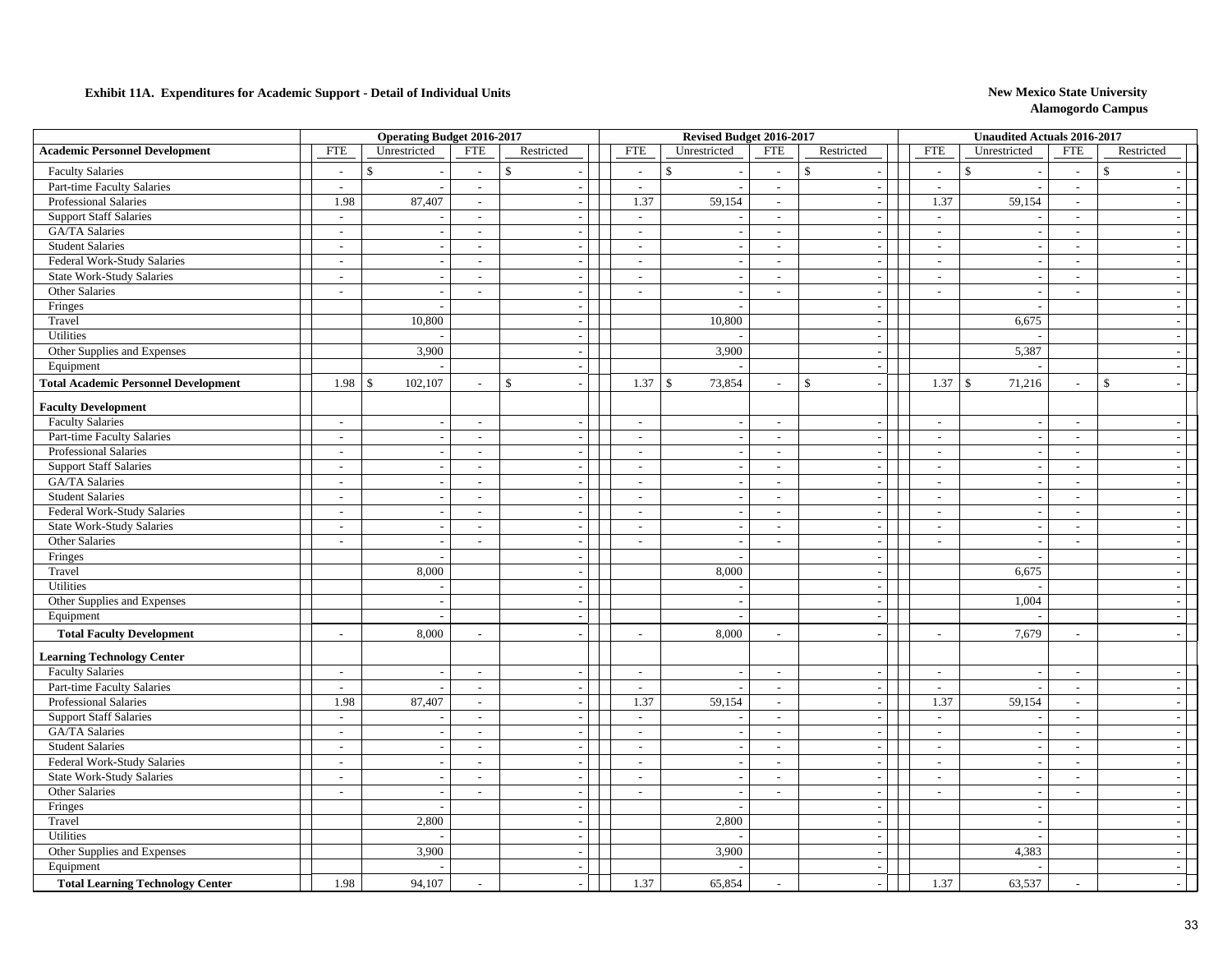|                                                       |                          | <b>Operating Budget 2016-2017</b> |                          |                  |                          | Revised Budget 2016-2017          |                                                      |                                                      |                          | <b>Unaudited Actuals 2016-2017</b> |                                                      |                                    |  |
|-------------------------------------------------------|--------------------------|-----------------------------------|--------------------------|------------------|--------------------------|-----------------------------------|------------------------------------------------------|------------------------------------------------------|--------------------------|------------------------------------|------------------------------------------------------|------------------------------------|--|
| <b>Course &amp; Curriculum Development</b>            | <b>FTE</b>               | Unrestricted                      | <b>FTE</b>               | Restricted       | <b>FTE</b>               | Unrestricted                      | <b>FTE</b>                                           | Restricted                                           | <b>FTE</b>               | Unrestricted                       | <b>FTE</b>                                           | Restricted                         |  |
| <b>Faculty Salaries</b>                               | 1.35                     | 73,912<br>$\mathbf{s}$            | $\sim$                   | $\mathcal{S}$    | 1.32                     | \$<br>73,912                      |                                                      | $\mathbf{s}$                                         | 1.32                     | $\mathbf{s}$<br>73,912             | $\mathcal{L}$                                        | $\mathbf{\hat{S}}$                 |  |
| Part-time Faculty Salaries                            | 2.51                     | 29,900                            | $\sim$                   |                  | 2.06                     | 23,000                            | $\mathcal{L}_{\mathcal{A}}$                          |                                                      | 1.50                     | 16,737                             | $\mathcal{L}$                                        |                                    |  |
| <b>Professional Salaries</b>                          | 1.41                     | 62,230                            | $\sim$                   | $\sim$           | 1.55                     | 66,822                            | $\sim$                                               | $\overline{\phantom{a}}$                             | 1.55                     | 66,822                             | $\sim$                                               |                                    |  |
| <b>Support Staff Salaries</b>                         | 3.77                     | 104,573                           | $\sim$                   | $\sim$           | 3.82                     | 107,373                           | $\mathcal{L}^{\pm}$                                  | $\sim$                                               | 3.85                     | 108,057                            | $\sim$                                               | $\sim$                             |  |
| GA/TA Salaries                                        | $\sim$                   |                                   | $\sim$                   | $\sim$           | $\sim$                   |                                   | $\sim$                                               | $\sim$                                               | $\sim$                   |                                    | $\overline{a}$                                       |                                    |  |
| <b>Student Salaries</b>                               | 0.38                     | 6,036                             | $\sim$                   | $\sim$           | 0.30                     | 4,844                             | $\sim$                                               | $\overline{\phantom{a}}$                             | 0.17                     | 2,796                              | $\sim$                                               | $\sim$                             |  |
| Federal Work-Study Salaries                           | $\overline{\phantom{a}}$ |                                   | $\sim$                   |                  | 0.08                     | 1,340                             | $\mathcal{L}_{\mathcal{A}}$                          | $\sim$                                               | 0.07                     | 1,188                              | $\sim$                                               |                                    |  |
| <b>State Work-Study Salaries</b>                      | 0.20                     | 3,140                             | $\sim$                   | $\sim$           | 0.18                     | 2,950                             | $\sim$                                               | $\overline{\phantom{a}}$                             | 0.15                     | 2,447                              | $\sim$                                               | $\sim$                             |  |
| Other Salaries                                        | 0.11                     | 3,000                             | $\sim$                   | $\sim$           | 0.04                     | 1,000                             | $\sim$                                               | $\overline{\phantom{a}}$                             | 0.04                     | 1,000                              | $\sim$                                               | $\overline{\phantom{a}}$           |  |
| Fringes                                               |                          |                                   |                          | $\sim$           |                          |                                   |                                                      | $\sim$                                               |                          |                                    |                                                      | $\sim$                             |  |
| Travel                                                |                          | 12,000                            |                          | $\sim$           |                          | 7,600                             |                                                      | $\sim$                                               |                          | 7,004                              |                                                      | $\overline{\phantom{a}}$           |  |
| Utilities                                             |                          |                                   |                          | $\sim$           |                          |                                   |                                                      | $\overline{\phantom{a}}$                             |                          |                                    |                                                      |                                    |  |
| Other Supplies and Expenses                           |                          | 20,850                            |                          | $\sim$           |                          | 28,250                            |                                                      | $\overline{\phantom{a}}$                             |                          | 20,288                             |                                                      |                                    |  |
| Equipment                                             |                          |                                   |                          | $\sim$           |                          |                                   |                                                      | $\overline{\phantom{a}}$                             |                          |                                    |                                                      | $\sim$                             |  |
| <b>Total Course &amp; Curriculum Development</b>      | 9.73                     | 315,641<br>$\mathbf{\hat{S}}$     |                          | $\mathcal{S}$    | 9.35                     | \$<br>317,091                     | $\sim$                                               | $\mathbf{\hat{S}}$<br>$\overline{\phantom{a}}$       | 8.65                     | $\mathcal{S}$<br>300,251           | $\sim$                                               | $\mathbf{\hat{S}}$                 |  |
| <b>Academic Support/Testing Center</b>                |                          |                                   |                          |                  |                          |                                   |                                                      |                                                      |                          |                                    |                                                      |                                    |  |
| <b>Faculty Salaries</b>                               | $\sim$                   | $\sim$                            | $\overline{\phantom{a}}$ | $\sim$           | $\sim$                   |                                   | $\sim$                                               | $\overline{\phantom{a}}$                             | $\sim$                   |                                    | $\sim$                                               | $\sim$                             |  |
| Part-time Faculty Salaries                            | $\sim$                   | $\overline{a}$                    | $\sim$                   | $\sim$           | 0.27                     | 3,000                             | $\sim$                                               | $\overline{\phantom{a}}$                             | 0.15                     | 1,687                              | $\sim$                                               |                                    |  |
| <b>Professional Salaries</b>                          | 1.41                     | 62,230                            | $\sim$                   | $\sim$           | 1.48                     | 63,630                            | $\mathcal{L}^{\pm}$                                  | $\overline{\phantom{a}}$                             | 1.48                     | 63,630                             | $\sim$                                               | $\overline{a}$                     |  |
| <b>Support Staff Salaries</b>                         | 2.91                     | 80,700                            | $\sim$                   | $\sim$           | 3.02                     | 85,000                            | $\sim$                                               | $\sim$                                               | 3.11                     | 87,385                             | $\overline{\phantom{a}}$                             | $\overline{\phantom{a}}$           |  |
| GA/TA Salaries                                        | $\omega$                 | $\sim$                            | $\sim$                   | $\sim$           | $\sim$                   |                                   | $\sim$                                               | $\blacksquare$                                       | $\sim$                   |                                    | $\sim$                                               | $\sim$                             |  |
| <b>Student Salaries</b>                               | 0.38                     | 6,036                             | $\sim$                   | $\sim$           | 0.30                     | 4,844                             | $\sim$                                               | $\sim$                                               | 0.17                     | 2,796                              | $\sim$                                               | $\sim$                             |  |
| Federal Work-Study Salaries                           | $\sim$                   |                                   | $\sim$                   | $\sim$           | 0.08                     | 1,340                             | $\sim$                                               | $\sim$                                               | 0.07                     | 1,188                              | $\sim$                                               | $\sim$                             |  |
| <b>State Work-Study Salaries</b>                      | 0.20                     | 3,140                             | $\sim$                   | $\sim$           | 0.18                     | 2,950                             | $\mathcal{L}_{\mathcal{A}}$                          | $\sim$                                               | 0.15                     | 2,447                              | $\overline{\phantom{a}}$                             | $\overline{\phantom{a}}$           |  |
| Other Salaries                                        | $\overline{\phantom{a}}$ | $\sim$                            | $\sim$                   | $\sim$           | $\overline{a}$           | $\overline{\phantom{a}}$          | $\sim$                                               | $\overline{\phantom{a}}$                             | $\sim$                   | $\sim$                             | $\sim$                                               | $\overline{\phantom{a}}$           |  |
| Fringes                                               |                          |                                   |                          |                  |                          |                                   |                                                      |                                                      |                          |                                    |                                                      |                                    |  |
| Travel                                                |                          | 2,000                             |                          | $\sim$           |                          | 2,000                             |                                                      | $\overline{\phantom{a}}$                             |                          | 786                                |                                                      | $\sim$                             |  |
| <b>Utilities</b>                                      |                          |                                   |                          | $\sim$           |                          |                                   |                                                      | $\overline{\phantom{a}}$                             |                          |                                    |                                                      |                                    |  |
| Other Supplies and Expenses                           |                          | 1,000                             |                          | $\sim$           |                          | 4,000                             |                                                      | $\overline{a}$                                       |                          | 2,372                              |                                                      | $\overline{a}$                     |  |
| Equipment                                             |                          |                                   |                          | $\sim$           |                          |                                   |                                                      | $\sim$                                               |                          |                                    |                                                      | $\sim$                             |  |
| <b>Total Academic Support/Testing Center</b>          | 4.90                     | 155,106                           |                          |                  | 5.33                     | 166,764                           | $\sim$                                               | $\sim$                                               | 5.13                     | 162,291                            | $\sim$                                               |                                    |  |
|                                                       |                          |                                   |                          |                  |                          |                                   |                                                      |                                                      |                          |                                    |                                                      |                                    |  |
| <b>Distance Learning</b>                              |                          |                                   | $\sim$                   |                  |                          |                                   |                                                      |                                                      |                          |                                    | $\overline{a}$                                       |                                    |  |
| <b>Faculty Salaries</b><br>Part-time Faculty Salaries | 1.35<br>2.51             | 73,912<br>29,900                  | $\sim$                   | $\sim$           | 1.32<br>1.79             | 73,912<br>20,000                  | $\overline{\phantom{a}}$<br>$\overline{\phantom{a}}$ | $\overline{\phantom{a}}$                             | 1.32<br>1.35             | 73,912<br>15,050                   | $\overline{\phantom{a}}$                             | $\overline{\phantom{a}}$<br>$\sim$ |  |
| <b>Professional Salaries</b>                          | $\sim$                   | $\overline{\phantom{a}}$          | $\sim$                   | $\sim$           | 0.07                     | 3,192                             | $\sim$                                               | $\sim$                                               | 0.07                     | 3,192                              | $\sim$                                               | $\sim$                             |  |
|                                                       | 0.86                     | 23,873                            | $\sim$                   |                  | 0.80                     | 22,373                            |                                                      | $\overline{\phantom{a}}$                             | 0.74                     | 20,672                             |                                                      |                                    |  |
| <b>Support Staff Salaries</b><br>GA/TA Salaries       | $\sim$                   |                                   | $\sim$                   | $\sim$<br>$\sim$ | $\sim$                   |                                   | $\sim$<br>$\sim$                                     | $\sim$                                               | $\overline{\phantom{a}}$ |                                    | $\sim$<br>$\overline{\phantom{a}}$                   | $\sim$<br>$\overline{\phantom{a}}$ |  |
| <b>Student Salaries</b>                               | $\sim$                   |                                   | $\overline{\phantom{a}}$ |                  | $\sim$                   |                                   |                                                      |                                                      | $\overline{\phantom{a}}$ |                                    |                                                      | $\sim$                             |  |
| Federal Work-Study Salaries                           | $\frac{1}{2}$            | $\sim$                            | $\sim$                   |                  | $\overline{\phantom{a}}$ | $\sim$                            | $\sim$<br>$\sim$                                     | $\overline{\phantom{a}}$<br>$\sim$                   | $\sim$                   | $\sim$                             | $\overline{\phantom{a}}$<br>$\overline{\phantom{a}}$ |                                    |  |
| <b>State Work-Study Salaries</b>                      | $\overline{\phantom{a}}$ | $\sim$                            | $\sim$                   | $\sim$           | $\overline{\phantom{a}}$ |                                   | $\sim$                                               |                                                      | $\sim$                   | $\sim$                             | $\sim$                                               |                                    |  |
| Other Salaries                                        | 0.11                     | 3,000                             | $\sim$                   | $\sim$           | 0.04                     | $\overline{\phantom{a}}$<br>1,000 | $\sim$                                               | $\overline{\phantom{a}}$<br>$\overline{\phantom{a}}$ | 0.04                     | 1,000                              | $\sim$                                               | $\sim$<br>$\overline{\phantom{a}}$ |  |
| Fringes                                               |                          |                                   |                          | $\sim$           |                          |                                   |                                                      | $\sim$                                               |                          |                                    |                                                      | $\overline{a}$                     |  |
| Travel                                                |                          | 10,000                            |                          | $\sim$           |                          | 5,600                             |                                                      | $\sim$                                               |                          | 6,218                              |                                                      | $\sim$                             |  |
| Utilities                                             |                          |                                   |                          | $\sim$           |                          |                                   |                                                      | $\sim$                                               |                          |                                    |                                                      |                                    |  |
|                                                       |                          | 19,850                            |                          | $\sim$           |                          | 24,250                            |                                                      | $\sim$                                               |                          | 17,916                             |                                                      | $\sim$                             |  |
| Other Supplies and Expenses                           |                          |                                   |                          | $\sim$           |                          |                                   |                                                      |                                                      |                          |                                    |                                                      |                                    |  |
| Equipment                                             |                          |                                   |                          |                  |                          |                                   |                                                      | $\overline{\phantom{a}}$                             |                          |                                    |                                                      | $\sim$                             |  |
| <b>Total Distance Learning</b>                        | 4.83                     | 160,535                           |                          |                  | 4.02                     | 150,327                           |                                                      |                                                      | 3.52                     | 137,960                            |                                                      |                                    |  |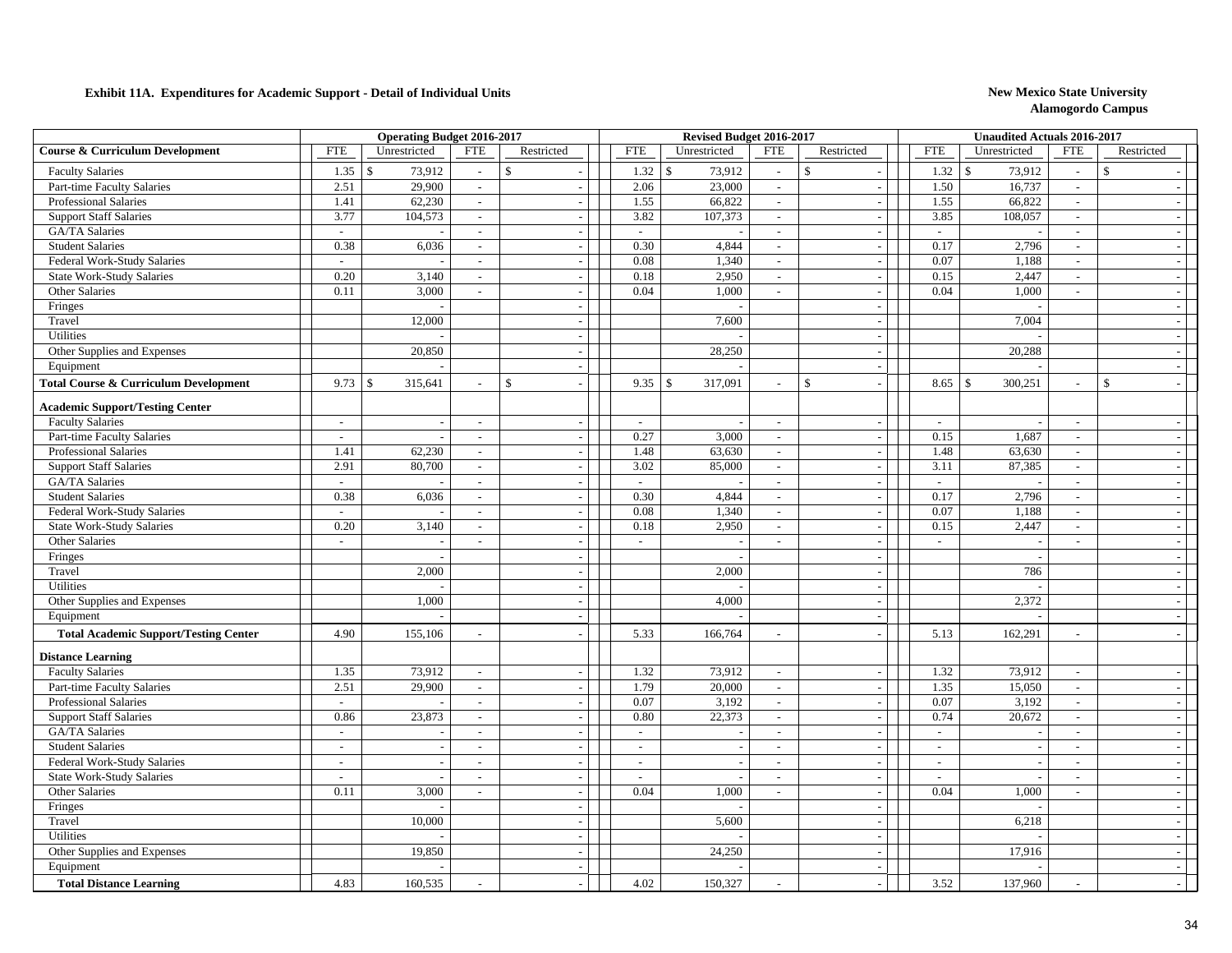### **Exhibit 12. Summary of Expenditures for Student Services New Mexico State University New Mexico State University**

|                                                        |                          | <b>Operating Budget 2016-2017</b> |                          |                    |            |            |                    | Revised Budget 2016-2017 |                          |               |            |                          | <b>Unaudited Actuals 2016-2017</b> |                          |                    |            |
|--------------------------------------------------------|--------------------------|-----------------------------------|--------------------------|--------------------|------------|------------|--------------------|--------------------------|--------------------------|---------------|------------|--------------------------|------------------------------------|--------------------------|--------------------|------------|
|                                                        | <b>FTE</b>               | Unrestricted                      | <b>FTE</b>               |                    | Restricted | <b>FTE</b> |                    | Unrestricted             | FTE                      |               | Restricted | <b>FTE</b>               | Unrestricted                       | FTE                      |                    | Restricted |
| <b>Student Services Administration</b>                 |                          |                                   |                          |                    |            |            |                    |                          |                          |               |            |                          |                                    |                          |                    |            |
| Veterans Program                                       | $\overline{\phantom{a}}$ | 2,169<br><sup>\$</sup>            | $\overline{\phantom{a}}$ | \$                 |            |            | -\$                | 2,288                    |                          | <sup>\$</sup> |            | $\overline{\phantom{a}}$ | 2,130<br>-\$                       | $\overline{\phantom{a}}$ | \$                 |            |
| <b>Total Student Services Administration</b>           | $\blacksquare$           | \$<br>2,169                       | $\overline{\phantom{a}}$ | \$                 |            |            | \$                 | 2,288                    |                          | \$            |            | $\overline{\phantom{a}}$ | \$<br>2,130                        | $\overline{\phantom{a}}$ | $\mathbf{\hat{s}}$ |            |
| <b>Counseling &amp; Career Guidance</b>                |                          |                                   |                          |                    |            |            |                    |                          |                          |               |            |                          |                                    |                          |                    |            |
| Counseling/Career Guidance                             | 8.71                     | 397,491<br>-\$                    | $\overline{\phantom{a}}$ | <sup>\$</sup>      |            | 7.67       | -\$                | 354,677                  | $\overline{\phantom{a}}$ | <sup>\$</sup> |            | 7.54                     | 325,852<br>-S                      | $\sim$                   | -8                 |            |
| Counseling & Disabled Service                          | 1.52                     | 66,260                            | $\overline{\phantom{a}}$ |                    |            | 1.30       |                    | 53,777                   |                          |               |            | 1.12                     | 48,918                             | $\overline{\phantom{a}}$ |                    |            |
| <b>Total Counseling &amp; Career Guidance</b>          | 10.23                    | - \$<br>463,751                   | $\overline{\phantom{a}}$ | $\mathbf{\hat{S}}$ |            | 8.97       | $\mathbf{\hat{s}}$ | 408,454                  |                          | <sup>\$</sup> |            | 8.66                     | 374,770<br>-\$                     | $\sim$                   | $\mathcal{S}$      |            |
| <b>Financial Aid Administration</b>                    |                          |                                   |                          |                    |            |            |                    |                          |                          |               |            |                          |                                    |                          |                    |            |
| Financial Aid                                          | 2.16                     | 70,285<br>l \$                    | ٠                        | \$                 |            | 2.78       | -\$                | 87,229                   |                          | -S            |            | 2.50                     | 83,329<br>-S                       | $\overline{\phantom{a}}$ | <sup>\$</sup>      |            |
| <b>Total Financial Aid Administration</b>              | 2.16                     | 70,285<br>-\$                     | $\overline{\phantom{a}}$ | \$                 |            | 2.78       | <sup>\$</sup>      | 87,229                   |                          | <sup>\$</sup> |            | 2.50                     | -\$<br>83,329                      | $\sim$                   | $\mathcal{S}$      |            |
| <b>Student Admissions</b>                              |                          |                                   |                          |                    |            |            |                    |                          |                          |               |            |                          |                                    |                          |                    |            |
| Admissions                                             | 4.32                     | 148,117<br>-\$                    | ٠                        | <sup>\$</sup>      |            | 3.48       | l \$               | 118,099                  |                          | <sup>\$</sup> |            | 3.47                     | 117,819<br>S.                      |                          | <sup>\$</sup>      |            |
| <b>Total Student Admissions</b>                        | 4.32                     | 148,117<br>-8                     | $\overline{\phantom{a}}$ | \$                 |            | 3.48       | -\$                | 118,099                  | $\overline{\phantom{a}}$ | <sup>\$</sup> |            | 3.47                     | 117,819<br>-\$                     | $\sim$                   | $\mathbf{\hat{S}}$ |            |
| Other Items Not Included in Exhibit 12A's              |                          |                                   |                          |                    |            |            |                    |                          |                          |               |            |                          |                                    |                          |                    |            |
| Federal Work-Study Salaries                            | $\overline{\phantom{a}}$ | \$                                | 0.04                     | S.                 | 700        |            | -\$                |                          |                          | <sup>\$</sup> |            | $\overline{\phantom{a}}$ | -\$                                | $\overline{\phantom{a}}$ | $\mathbf{\hat{s}}$ |            |
| <b>State Work-Study Salaries</b>                       | $\blacksquare$           |                                   | 1.19                     |                    | 19,100     |            |                    |                          | 0.78                     |               | 12,500     | $\sim$                   |                                    | 0.92                     |                    | 14,715     |
| Fringe Benefits                                        |                          | 220,940                           |                          |                    |            |            |                    | 196,800                  |                          |               |            |                          | 192,606                            |                          |                    |            |
| <b>Total Other Items Not Included in Exhibit 12A's</b> | $\blacksquare$           | <sup>\$</sup><br>220,940          | 1.23                     | \$                 | 19,800     |            | $\mathbf{\hat{s}}$ | 196,800                  | 0.78                     | -S            | 12,500     | $\overline{\phantom{a}}$ | $\mathcal{S}$<br>192,606           | 0.92                     | <sup>\$</sup>      | 14,715     |
| Net Expense for Student Services in I&G (Exh 2)        | $16.71 \;$ \$            | 905,262                           |                          |                    | 19,800     |            |                    | 812,870                  | 0.78                     | - \$          | 12,500     | 14.63                    | 770,654                            | 0.92                     | -9                 | 14,715     |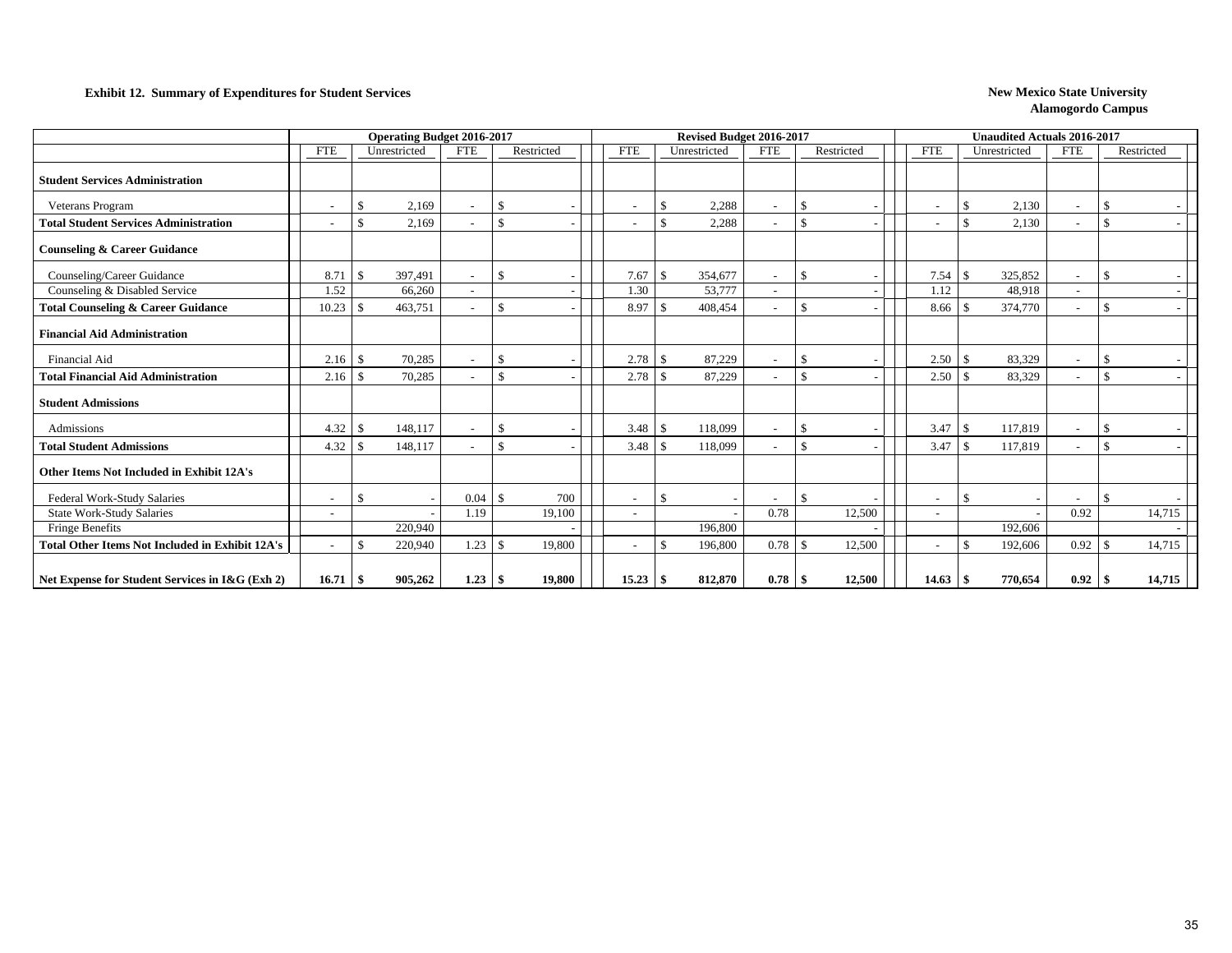### **Exhibit 12. Summary of Student Services Salaries New Mexico State University New Mexico State University**

|                                            |            | <b>Operating Budget 2016-2017</b> |                          |            |            | Revised Budget 2016-2017 |            |            |                          | Unaudited Actuals 2016-2017 |                          |            |
|--------------------------------------------|------------|-----------------------------------|--------------------------|------------|------------|--------------------------|------------|------------|--------------------------|-----------------------------|--------------------------|------------|
| <b>Salaries for Student Services</b>       | <b>FTE</b> | Unrestricted                      | <b>FTE</b>               | Restricted | <b>FTE</b> | Unrestricted             | <b>FTE</b> | Restricted | FTE                      | Unrestricted                | <b>FTE</b>               | Restricted |
| <b>Faculty Salaries</b>                    |            |                                   | $\overline{\phantom{a}}$ |            |            |                          |            |            | $\overline{\phantom{a}}$ |                             |                          |            |
| Part-time Faculty Salaries                 |            |                                   | $\overline{\phantom{a}}$ |            |            |                          |            |            | $\overline{\phantom{0}}$ |                             |                          |            |
| <b>Professional Salaries</b>               | 10.63      | 470.283                           |                          |            | 9.36       | 403.541                  |            |            | 9.49                     | 409.229                     |                          |            |
| <b>Support Staff Salaries</b>              | 4.85       | 134,420                           |                          |            | 4.80       | 135,009                  |            |            | 4.33                     | 121,972                     |                          |            |
| <b>GA/TA Salaries</b>                      |            |                                   | $\overline{\phantom{0}}$ |            |            |                          |            |            | $\overline{\phantom{a}}$ |                             |                          |            |
| <b>Student Salaries</b>                    | 0.50       | 8.000                             | $\overline{\phantom{a}}$ |            | 0.56       | 9,030                    |            |            | 0.46                     | 7,427                       |                          |            |
| Federal Work-Study Salaries                | -          |                                   | 0.04                     | 700        |            |                          |            |            | $\overline{\phantom{a}}$ |                             | $\overline{\phantom{0}}$ |            |
| <b>State Work-Study Salaries</b>           | 0.73       | 11.450                            | 1.19                     | 19.100     | 0.51       | 8,200                    | 0.78       | 12,500     | 0.35                     | 5,637                       | 0.92                     | 14,715     |
| Other Salaries                             |            |                                   | $\overline{\phantom{a}}$ |            |            |                          |            |            | $\overline{\phantom{a}}$ |                             |                          |            |
| <b>Total Salaries for Student Services</b> | 16.71      | 624,153                           | 1.23                     | 19,800     | 15.23      | 555,782                  | 0.78       | 12,500     | 14.63                    | 544,267                     | 0.92                     | 14,715     |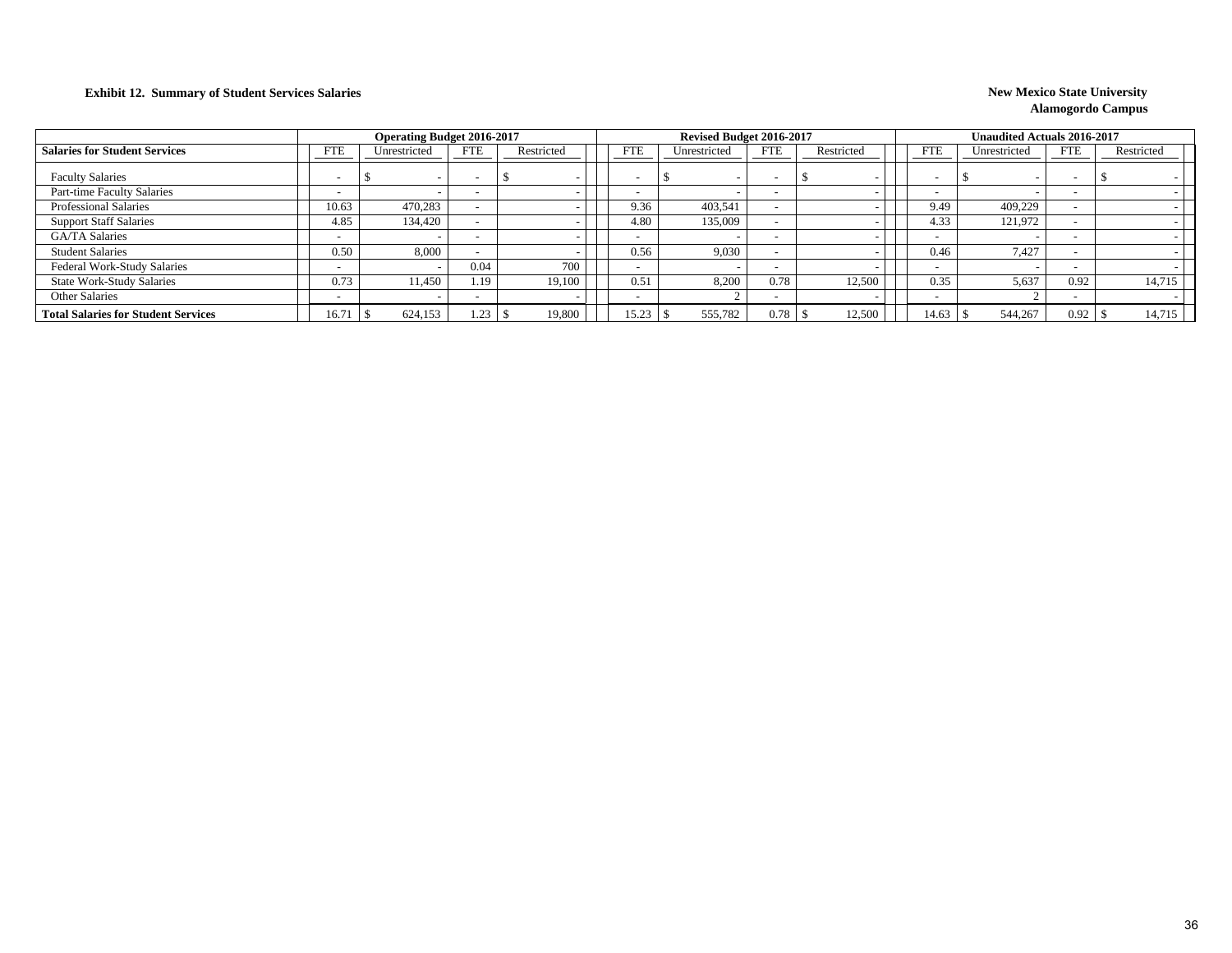### **Exhibit 12. Summary of Student Services by Expenditure Category New Mexico State University**

|                                              |                          | <b>Operating Budget 2016-2017</b> |                          |            |                          | Revised Budget 2016-2017 |                          |                          |                          | <b>Unaudited Actuals 2016-2017</b> |                          |            |
|----------------------------------------------|--------------------------|-----------------------------------|--------------------------|------------|--------------------------|--------------------------|--------------------------|--------------------------|--------------------------|------------------------------------|--------------------------|------------|
| <b>Summary by Expenditure Category</b>       | <b>FTE</b>               | Unrestricted                      | <b>FTE</b>               | Restricted | <b>FTE</b>               | Unrestricted             | FTE                      | Restricted               | <b>FTE</b>               | Unrestricted                       | FTE                      | Restricted |
| <b>Faculty Salaries</b>                      | $\overline{\phantom{a}}$ | $\overline{\phantom{a}}$          | $\overline{\phantom{0}}$ |            | <b>-</b>                 |                          | $\overline{\phantom{0}}$ |                          | $\overline{\phantom{a}}$ |                                    | $\overline{\phantom{0}}$ |            |
| Part-time Faculty Salaries                   | $\sim$                   | $\overline{\phantom{a}}$          |                          |            |                          |                          | $\overline{\phantom{a}}$ |                          | $\overline{\phantom{a}}$ |                                    |                          |            |
| <b>Professional Salaries</b>                 | 10.63                    | 470,283                           |                          |            | 9.36                     | 403,541                  | $\overline{\phantom{a}}$ |                          | 9.49                     | 409,229                            | $\overline{\phantom{0}}$ |            |
| <b>Support Staff Salaries</b>                | 4.85                     | 134,420                           |                          |            | 4.80                     | 135,009                  | $\overline{\phantom{a}}$ |                          | 4.33                     | 121,972                            | $\overline{\phantom{0}}$ |            |
| GA/TA Salaries                               | $\sim$                   |                                   | $\overline{\phantom{0}}$ |            |                          |                          | $\overline{\phantom{a}}$ |                          | $\overline{\phantom{0}}$ |                                    | $\overline{\phantom{0}}$ |            |
| <b>Student Salaries</b>                      | 0.50                     | 8,000                             |                          |            | 0.56                     | 9.030                    | $\overline{\phantom{a}}$ |                          | 0.46                     | 7.427                              |                          |            |
| Federal Work-Study Salaries                  | $\overline{\phantom{0}}$ | $\overline{\phantom{a}}$          | $\overline{\phantom{0}}$ |            |                          |                          | $\overline{\phantom{a}}$ |                          | $\overline{\phantom{a}}$ |                                    | $\sim$                   |            |
| <b>State Work-Study Salaries</b>             | 0.73                     | 11,450                            |                          |            | 0.51                     | 8,200                    | $\overline{\phantom{a}}$ |                          | 0.35                     | 5,637                              |                          |            |
| Other Salaries                               | $\overline{\phantom{0}}$ | $\overline{\phantom{a}}$          | $\overline{\phantom{0}}$ |            | $\overline{\phantom{a}}$ |                          | $\overline{\phantom{a}}$ |                          | $\overline{\phantom{a}}$ |                                    | $\overline{\phantom{0}}$ |            |
| Fringes                                      |                          |                                   |                          |            |                          |                          |                          |                          |                          |                                    |                          |            |
| Travel                                       |                          | 8,600                             |                          |            |                          | 9,100                    |                          | $\overline{\phantom{a}}$ |                          | 7,154                              |                          |            |
| Utilities                                    |                          | $\overline{\phantom{a}}$          |                          |            |                          |                          |                          |                          |                          |                                    |                          |            |
| Other Supplies and Expenses                  |                          | 51,569                            |                          |            |                          | 51,188                   |                          |                          |                          | 26,627                             |                          |            |
| Equipment                                    |                          | $\overline{\phantom{a}}$          |                          |            |                          |                          |                          |                          |                          |                                    |                          |            |
| <b>Total Summary by Expenditure Category</b> | 16.71                    | 684,322                           |                          |            | 15.23                    | 616,070<br><sup>\$</sup> | $\overline{\phantom{0}}$ |                          | 14.63                    | 578,048                            |                          |            |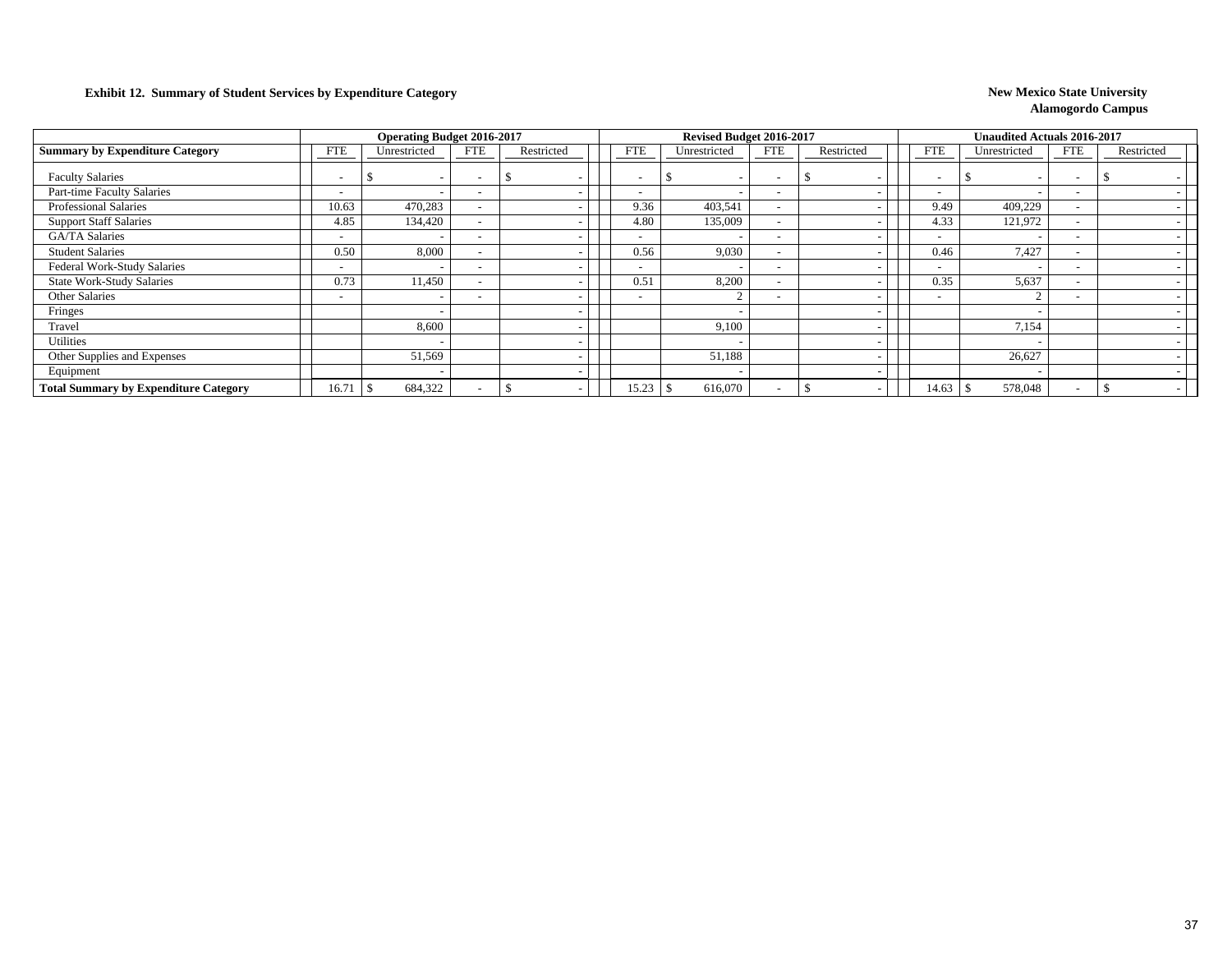|                                              |                          | <b>Operating Budget 2016-2017</b> |                          |               |                          | Revised Budget 2016-2017 |                          |                                          |                          | <b>Unaudited Actuals 2016-2017</b> |                          |               |
|----------------------------------------------|--------------------------|-----------------------------------|--------------------------|---------------|--------------------------|--------------------------|--------------------------|------------------------------------------|--------------------------|------------------------------------|--------------------------|---------------|
| <b>Student Services Administration</b>       | <b>FTE</b>               | Unrestricted                      | <b>FTE</b>               | Restricted    | <b>FTE</b>               | Unrestricted             | <b>FTE</b>               | Restricted                               | <b>FTE</b>               | Unrestricted                       | <b>FTE</b>               | Restricted    |
| <b>Faculty Salaries</b>                      | $\overline{\phantom{a}}$ | £.<br>$\overline{\phantom{a}}$    | $\overline{\phantom{a}}$ | <sup>\$</sup> | $\sim$                   | \$                       | $\overline{\phantom{a}}$ | $\mathbb{S}$                             | $\overline{\phantom{a}}$ | <sup>\$</sup>                      | $\sim$                   | -S            |
| Part-time Faculty Salaries                   | $\overline{\phantom{a}}$ | $\sim$                            | $\sim$                   |               | $\sim$                   |                          |                          |                                          | $\overline{\phantom{a}}$ |                                    | $\overline{\phantom{a}}$ |               |
| Professional Salaries                        | $\overline{\phantom{a}}$ | $\overline{\phantom{a}}$          | $\overline{\phantom{a}}$ |               | $\blacksquare$           |                          | $\overline{\phantom{a}}$ | $\overline{a}$                           | $\overline{\phantom{a}}$ |                                    | $\overline{\phantom{a}}$ |               |
| <b>Support Staff Salaries</b>                | $\overline{\phantom{a}}$ | $\overline{\phantom{a}}$          | $\overline{\phantom{a}}$ |               | $\overline{\phantom{a}}$ | $\overline{\phantom{a}}$ | $\overline{\phantom{0}}$ | $\overline{\phantom{a}}$                 | $\overline{\phantom{a}}$ |                                    | $\overline{\phantom{a}}$ |               |
| <b>GA/TA Salaries</b>                        |                          | $\sim$                            |                          |               | $\sim$                   |                          | $\overline{\phantom{a}}$ |                                          | $\overline{\phantom{a}}$ |                                    | $\overline{\phantom{a}}$ |               |
| <b>Student Salaries</b>                      | $\overline{\phantom{a}}$ | $\overline{\phantom{a}}$          | $\blacksquare$           |               | $\blacksquare$           |                          | $\overline{\phantom{a}}$ | $\overline{\phantom{a}}$                 | $\overline{\phantom{a}}$ |                                    | $\overline{\phantom{a}}$ |               |
| Federal Work-Study Salaries                  | $\overline{\phantom{a}}$ | $\overline{\phantom{a}}$          | $\overline{\phantom{a}}$ |               | $\overline{\phantom{a}}$ |                          | $\overline{\phantom{0}}$ | $\overline{\phantom{a}}$                 | $\overline{\phantom{a}}$ |                                    | $\overline{\phantom{a}}$ |               |
| State Work-Study Salaries                    | $\overline{\phantom{a}}$ | $\overline{\phantom{a}}$          | ۰                        |               | $\tilde{\phantom{a}}$    |                          | $\overline{\phantom{a}}$ | $\overline{\phantom{a}}$                 | $\overline{\phantom{a}}$ |                                    | $\overline{\phantom{a}}$ |               |
| Other Salaries                               | $\overline{\phantom{a}}$ | $\overline{\phantom{a}}$          | $\blacksquare$           |               |                          |                          | $\overline{\phantom{a}}$ | $\overline{\phantom{a}}$                 | $\overline{\phantom{a}}$ |                                    | $\overline{\phantom{a}}$ |               |
| Fringes                                      |                          | $\overline{\phantom{a}}$          |                          |               |                          |                          |                          | $\overline{\phantom{a}}$                 |                          |                                    |                          |               |
| Travel                                       |                          | 1.000                             |                          |               |                          | 1,000                    |                          | $\overline{\phantom{a}}$                 |                          | 1,884                              |                          |               |
| Utilities                                    |                          |                                   |                          |               |                          |                          |                          | $\overline{\phantom{a}}$                 |                          |                                    |                          |               |
| Other Supplies and Expenses                  |                          | 1,169                             |                          |               |                          | 1,288                    |                          | $\overline{\phantom{a}}$                 |                          | 246                                |                          |               |
| Equipment                                    |                          |                                   |                          |               |                          |                          |                          | $\overline{\phantom{a}}$                 |                          |                                    |                          |               |
| <b>Total Student Services Administration</b> | $\overline{\phantom{a}}$ | <sup>\$</sup><br>2,169            | $\overline{\phantom{a}}$ | \$            | $\overline{\phantom{a}}$ | 2,288<br>$\mathbb{S}$    | $\sim$                   | $\mathbb{S}$<br>$\overline{\phantom{a}}$ | $\overline{\phantom{a}}$ | $\mathcal{S}$<br>2,130             | $\sim$                   | $\mathcal{S}$ |
| <b>Veterans Program</b>                      |                          |                                   |                          |               |                          |                          |                          |                                          |                          |                                    |                          |               |
| <b>Faculty Salaries</b>                      | $\overline{\phantom{a}}$ | $\overline{\phantom{a}}$          | $\sim$                   |               | $\sim$                   |                          |                          | ÷.                                       | $\sim$                   |                                    |                          |               |
| Part-time Faculty Salaries                   | $\overline{\phantom{a}}$ | $\overline{\phantom{a}}$          | $\overline{\phantom{a}}$ |               | $\overline{\phantom{a}}$ |                          | $\overline{\phantom{a}}$ | $\overline{a}$                           | $\overline{\phantom{a}}$ |                                    | $\overline{\phantom{a}}$ |               |
| <b>Professional Salaries</b>                 | $\overline{\phantom{a}}$ | $\overline{\phantom{a}}$          | $\overline{\phantom{a}}$ |               | $\tilde{\phantom{a}}$    | $\overline{\phantom{a}}$ | $\overline{\phantom{0}}$ | $\overline{\phantom{a}}$                 | $\overline{\phantom{a}}$ |                                    | $\overline{\phantom{a}}$ |               |
| <b>Support Staff Salaries</b>                |                          | $\overline{\phantom{a}}$          | $\blacksquare$           |               | $\sim$                   |                          | $\overline{\phantom{a}}$ | $\overline{\phantom{a}}$                 | $\overline{\phantom{a}}$ |                                    | $\overline{\phantom{a}}$ |               |
| <b>GA/TA Salaries</b>                        | $\overline{\phantom{a}}$ | $\overline{\phantom{a}}$          | $\overline{\phantom{a}}$ |               | $\blacksquare$           |                          | $\sim$                   | $\overline{a}$                           | $\overline{\phantom{a}}$ |                                    | $\overline{\phantom{a}}$ |               |
| <b>Student Salaries</b>                      | $\overline{\phantom{a}}$ | $\overline{\phantom{a}}$          | $\overline{\phantom{a}}$ |               | $\blacksquare$           |                          | $\overline{\phantom{a}}$ | $\overline{\phantom{a}}$                 | $\overline{\phantom{a}}$ |                                    | $\overline{\phantom{a}}$ |               |
| Federal Work-Study Salaries                  | $\overline{\phantom{a}}$ | $\overline{\phantom{a}}$          | $\blacksquare$           |               | $\blacksquare$           |                          | $\overline{\phantom{a}}$ | ÷.                                       | $\overline{\phantom{a}}$ |                                    | $\overline{\phantom{a}}$ |               |
| <b>State Work-Study Salaries</b>             | $\overline{\phantom{a}}$ | $\overline{\phantom{a}}$          | $\overline{\phantom{a}}$ |               | $\blacksquare$           |                          | $\overline{\phantom{0}}$ | $\overline{\phantom{a}}$                 | $\overline{\phantom{a}}$ |                                    | $\overline{\phantom{a}}$ |               |
| Other Salaries                               | $\overline{\phantom{a}}$ | $\overline{\phantom{a}}$          | $\overline{\phantom{a}}$ |               | $\overline{\phantom{a}}$ | $\overline{\phantom{a}}$ | $\overline{\phantom{0}}$ | $\overline{\phantom{a}}$                 | $\overline{\phantom{a}}$ | . .                                | $\overline{\phantom{a}}$ |               |
| Fringes                                      |                          |                                   |                          |               |                          |                          |                          | $\overline{a}$                           |                          |                                    |                          |               |
| Travel                                       |                          | 1.000                             |                          |               |                          | 1,000                    |                          | $\overline{a}$                           |                          | 1,884                              |                          |               |
| Utilities                                    |                          |                                   |                          |               |                          |                          |                          | $\overline{\phantom{a}}$                 |                          |                                    |                          |               |
| Other Supplies and Expenses                  |                          | 1,169                             |                          |               |                          | 1,288                    |                          | $\overline{\phantom{a}}$                 |                          | 246                                |                          |               |
| Equipment                                    |                          |                                   |                          |               |                          |                          |                          |                                          |                          |                                    |                          |               |
| <b>Total Veterans Program</b>                |                          | 2,169                             |                          |               | $\overline{\phantom{a}}$ | 2,288                    |                          |                                          |                          | 2,130                              | $\overline{\phantom{a}}$ |               |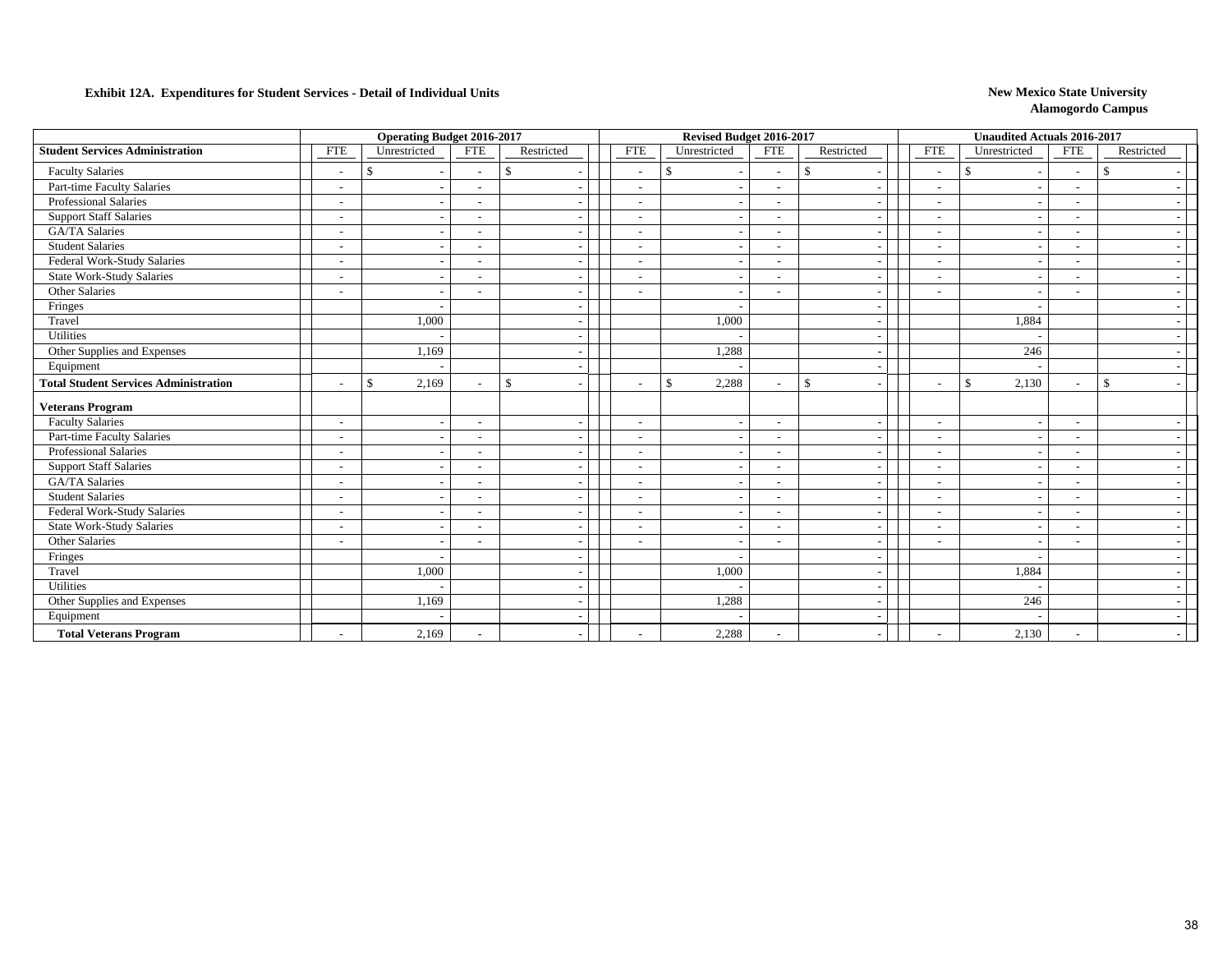|                                                |                          | <b>Operating Budget 2016-2017</b> |                             |                          |                             | Revised Budget 2016-2017 |                             |                                           |                          | <b>Unaudited Actuals 2016-2017</b> |                          |                          |
|------------------------------------------------|--------------------------|-----------------------------------|-----------------------------|--------------------------|-----------------------------|--------------------------|-----------------------------|-------------------------------------------|--------------------------|------------------------------------|--------------------------|--------------------------|
| <b>Counseling &amp; Career Guidance</b>        | <b>FTE</b>               | Unrestricted                      | <b>FTE</b>                  | Restricted               | <b>FTE</b>                  | Unrestricted             | <b>FTE</b>                  | Restricted                                | <b>FTE</b>               | Unrestricted                       | <b>FTE</b>               | Restricted               |
| <b>Faculty Salaries</b>                        | $\sim$                   | <sup>\$</sup>                     | $\mathcal{L}$               | $\mathbf{\hat{S}}$       | $\overline{\phantom{a}}$    | $\mathcal{S}$            | $\sim$                      | $\mathbf{\hat{s}}$                        | $\sim$                   | $\mathbb{S}$                       | $\overline{\phantom{a}}$ | \$                       |
| Part-time Faculty Salaries                     | $\overline{a}$           |                                   | $\sim$                      |                          | $\sim$                      |                          | $\overline{\phantom{a}}$    | $\overline{\phantom{a}}$                  | $\sim$                   |                                    | $\sim$                   |                          |
| Professional Salaries                          | 7.94                     | 351,302                           | $\sim$                      |                          | 6.96                        | 300,025                  | $\mathbb{Z}^2$              | $\sim$                                    | 6.94                     | 299,116                            | $\sim$                   |                          |
| <b>Support Staff Salaries</b>                  | 1.52                     | 42,199                            | $\mathcal{L}_{\mathcal{A}}$ |                          | 1.50                        | 42,199                   | $\sim$                      | $\overline{\phantom{a}}$                  | 1.35                     | 38,043                             | $\sim$                   |                          |
| GA/TA Salaries                                 | $\sim$                   |                                   | $\sim$                      | $\overline{\phantom{a}}$ | $\overline{\phantom{a}}$    |                          | $\sim$                      | $\overline{\phantom{a}}$                  | $\overline{a}$           |                                    | $\sim$                   |                          |
| <b>Student Salaries</b>                        | 0.50                     | 8,000                             | $\sim$                      | $\sim$                   | $\mathcal{L}$               | 30                       | $\sim$                      | $\overline{\phantom{a}}$                  | 0.02                     | 323                                | $\sim$                   | $\sim$                   |
| Federal Work-Study Salaries                    | $\sim$                   |                                   | $\mathcal{L}$               | $\sim$                   | $\sim$                      |                          | $\sim$                      | $\overline{\phantom{a}}$                  | $\sim$                   |                                    | $\overline{\phantom{a}}$ | $\sim$                   |
| <b>State Work-Study Salaries</b>               | 0.27                     | 4,250                             | $\sim$                      | $\overline{\phantom{a}}$ | 0.51                        | 8,200                    | $\sim$                      | $\overline{\phantom{a}}$                  | 0.35                     | 5,637                              | $\sim$                   | $\sim$                   |
| Other Salaries                                 | $\overline{\phantom{a}}$ | $\overline{\phantom{a}}$          | $\overline{\phantom{a}}$    | $\overline{\phantom{a}}$ | $\sim$                      | $\overline{\phantom{a}}$ | $\sim$                      | $\overline{\phantom{a}}$                  | $\sim$                   |                                    | $\overline{\phantom{a}}$ | $\overline{a}$           |
| Fringes                                        |                          |                                   |                             | $\overline{\phantom{a}}$ |                             | $\overline{\phantom{a}}$ |                             | $\overline{\phantom{a}}$                  |                          |                                    |                          | $\overline{a}$           |
| Travel                                         |                          | 7,600                             |                             | $\overline{\phantom{a}}$ |                             | 8,100                    |                             | $\overline{\phantom{a}}$                  |                          | 5,270                              |                          | $\overline{\phantom{a}}$ |
| <b>Utilities</b>                               |                          |                                   |                             | $\overline{\phantom{a}}$ |                             |                          |                             | $\overline{\phantom{a}}$                  |                          |                                    |                          |                          |
| Other Supplies and Expenses                    |                          | 50,400                            |                             | $\sim$                   |                             | 49,900                   |                             | $\overline{\phantom{a}}$                  |                          | 26,381                             |                          | $\sim$                   |
| Equipment                                      |                          |                                   |                             | $\overline{\phantom{a}}$ |                             |                          |                             | $\overline{\phantom{a}}$                  |                          |                                    |                          | $\sim$                   |
| <b>Total Counseling &amp; Career Guidance</b>  | 10.23                    | 463,751<br>\$                     | $\sim$                      | $\mathcal{S}$            | 8.97                        | 408,454<br>-S            | $\sim$                      | $\mathcal{S}$<br>$\overline{\phantom{a}}$ | 8.66                     | 374,770<br>- \$                    |                          | $\mathsf{\$}$            |
| <b>Counseling/Career Guidance</b>              |                          |                                   |                             |                          |                             |                          |                             |                                           |                          |                                    |                          |                          |
| <b>Faculty Salaries</b>                        | $\sim$                   |                                   | $\sim$                      |                          | $\sim$                      |                          | $\mathcal{L}_{\mathcal{A}}$ | $\overline{\phantom{a}}$                  | $\overline{\phantom{a}}$ |                                    | $\overline{\phantom{a}}$ | $\overline{a}$           |
| Part-time Faculty Salaries                     | $\sim$                   |                                   | $\sim$                      |                          | $\sim$                      |                          | $\sim$                      | $\overline{a}$                            | $\sim$                   |                                    | $\sim$                   |                          |
| <b>Professional Salaries</b>                   | 6.70                     | 296,492                           | $\sim$                      | $\overline{a}$           | 6.00                        | 258,648                  | $\sim$                      | $\overline{\phantom{a}}$                  | 5.98                     | 257,740                            | $\sim$                   | ÷.                       |
| <b>Support Staff Salaries</b>                  | 1.38                     | 38,199                            | $\sim$                      | $\overline{\phantom{a}}$ | 1.36                        | 38,199                   | $\sim$                      | $\overline{\phantom{a}}$                  | 1.35                     | 38,043                             | $\overline{\phantom{a}}$ | $\overline{\phantom{a}}$ |
| GA/TA Salaries                                 | $\mathbb{Z}^2$           |                                   | $\overline{\phantom{a}}$    | $\sim$                   | $\mathcal{L}_{\mathcal{A}}$ |                          | $\sim$                      | $\overline{\phantom{a}}$                  | $\equiv$                 |                                    | $\sim$                   | $\overline{\phantom{a}}$ |
| <b>Student Salaries</b>                        | 0.50                     | 8,000                             | $\sim$                      | $\sim$                   | $\overline{\phantom{a}}$    | 30                       | $\sim$                      | $\overline{\phantom{a}}$                  | 0.02                     | 323                                | $\overline{\phantom{a}}$ | $\overline{\phantom{a}}$ |
| Federal Work-Study Salaries                    | $\sim$                   |                                   | $\sim$                      | $\sim$                   | $\sim$                      |                          | $\overline{\phantom{a}}$    | $\overline{\phantom{a}}$                  | $\sim$                   |                                    | $\overline{\phantom{a}}$ | $\sim$                   |
| <b>State Work-Study Salaries</b>               | 0.13                     | 2,000                             | $\sim$                      | $\overline{\phantom{a}}$ | 0.31                        | 5,000                    | $\sim$                      | $\overline{a}$                            | 0.19                     | 3,044                              | $\overline{\phantom{a}}$ | $\overline{\phantom{a}}$ |
| Other Salaries                                 | $\blacksquare$           |                                   | $\sim$                      | $\sim$                   | $\sim$                      |                          | $\sim$                      | $\overline{\phantom{a}}$                  | $\sim$                   |                                    | $\sim$                   | $\sim$                   |
| Fringes                                        |                          |                                   |                             |                          |                             |                          |                             | $\overline{\phantom{a}}$                  |                          |                                    |                          |                          |
| Travel                                         |                          | 6,400                             |                             | $\sim$                   |                             | 6,400                    |                             | $\overline{\phantom{a}}$                  |                          | 3,034                              |                          |                          |
| <b>Utilities</b>                               |                          |                                   |                             | $\overline{\phantom{a}}$ |                             |                          |                             | $\overline{\phantom{a}}$                  |                          |                                    |                          |                          |
| Other Supplies and Expenses                    |                          | 46,400                            |                             | $\overline{\phantom{a}}$ |                             | 46,400                   |                             | $\overline{\phantom{a}}$                  |                          | 23,668                             |                          | $\sim$                   |
| Equipment                                      |                          |                                   |                             | $\overline{\phantom{a}}$ |                             |                          |                             | $\sim$                                    |                          |                                    |                          | $\sim$                   |
| <b>Total Counseling/Career Guidance</b>        | 8.71                     | 397,491                           | $\sim$                      |                          | 7.67                        | 354,677                  | $\sim$                      | $\overline{\phantom{a}}$                  | 7.54                     | 325,852                            | $\sim$                   |                          |
| <b>Counseling &amp; Disabled Service</b>       |                          |                                   |                             |                          |                             |                          |                             |                                           |                          |                                    |                          |                          |
| <b>Faculty Salaries</b>                        | $\overline{a}$           | $\overline{a}$                    | $\sim$                      | $\overline{\phantom{a}}$ | $\sim$                      |                          | $\sim$                      | $\overline{a}$                            | $\sim$                   |                                    | $\sim$                   |                          |
| Part-time Faculty Salaries                     | $\sim$                   |                                   | $\overline{\phantom{a}}$    | $\sim$                   | $\sim$                      |                          | $\overline{\phantom{a}}$    | $\overline{\phantom{a}}$                  | $\sim$                   |                                    | $\overline{\phantom{a}}$ | $\sim$                   |
| <b>Professional Salaries</b>                   | 1.24                     | 54,810                            | $\sim$                      |                          | 0.96                        | 41,377                   | $\overline{\phantom{a}}$    | $\overline{\phantom{a}}$                  | 0.96                     | 41,376                             | $\overline{\phantom{a}}$ |                          |
| <b>Support Staff Salaries</b>                  | 0.14                     | 4,000                             | $\mathcal{L}_{\mathcal{A}}$ | $\overline{a}$           | 0.14                        | 4,000                    | $\sim$                      | $\overline{\phantom{a}}$                  | $\sim$                   |                                    | $\sim$                   | $\sim$                   |
| GA/TA Salaries                                 | $\overline{\phantom{a}}$ | $\overline{\phantom{a}}$          | $\sim$                      | $\sim$                   | $\sim$                      |                          | $\sim$                      | $\overline{a}$                            | $\sim$                   |                                    | $\overline{\phantom{a}}$ | $\overline{\phantom{a}}$ |
| <b>Student Salaries</b>                        | $\overline{\phantom{a}}$ | $\overline{\phantom{a}}$          | $\sim$                      | $\sim$                   | $\sim$                      | $\overline{\phantom{a}}$ | $\sim$                      | $\sim$                                    | $\sim$                   | $\overline{\phantom{a}}$           | $\overline{\phantom{a}}$ | $\sim$                   |
| Federal Work-Study Salaries                    | $\overline{\phantom{a}}$ |                                   | $\sim$                      | $\overline{\phantom{a}}$ | $\overline{\phantom{a}}$    |                          | $\sim$                      | $\overline{\phantom{a}}$                  | $\overline{\phantom{a}}$ |                                    | $\overline{\phantom{a}}$ | $\overline{\phantom{a}}$ |
| State Work-Study Salaries                      | 0.14                     | 2,250                             | $\mathcal{L}_{\mathcal{A}}$ | $\sim$                   | 0.20                        | 3,200                    | $\sim$                      | $\overline{\phantom{a}}$                  | 0.16                     | 2,593                              | $\sim$                   | $\overline{\phantom{a}}$ |
| Other Salaries                                 | $\overline{a}$           |                                   | $\sim$                      |                          | $\sim$                      |                          | $\sim$                      | $\overline{\phantom{a}}$                  | $\overline{\phantom{a}}$ |                                    |                          | $\sim$                   |
| Fringes                                        |                          |                                   |                             | $\overline{\phantom{a}}$ |                             |                          |                             | $\overline{\phantom{a}}$                  |                          |                                    |                          | $\overline{\phantom{a}}$ |
| Travel                                         |                          | 1,200                             |                             | $\overline{\phantom{a}}$ |                             | 1,700                    |                             | $\sim$                                    |                          | 2,236                              |                          | $\sim$                   |
| <b>Utilities</b>                               |                          |                                   |                             |                          |                             |                          |                             | $\overline{\phantom{a}}$                  |                          |                                    |                          |                          |
| Other Supplies and Expenses                    |                          | 4,000                             |                             | $\overline{\phantom{a}}$ |                             | 3,500                    |                             | $\overline{\phantom{a}}$                  |                          | 2,713                              |                          |                          |
| Equipment                                      |                          |                                   |                             | $\sim$                   |                             |                          |                             | $\overline{\phantom{a}}$                  |                          |                                    |                          | $\overline{\phantom{a}}$ |
| <b>Total Counseling &amp; Disabled Service</b> | 1.52                     | 66,260                            |                             |                          | 1.30                        | 53,777                   |                             |                                           | 1.12                     | 48,918                             |                          |                          |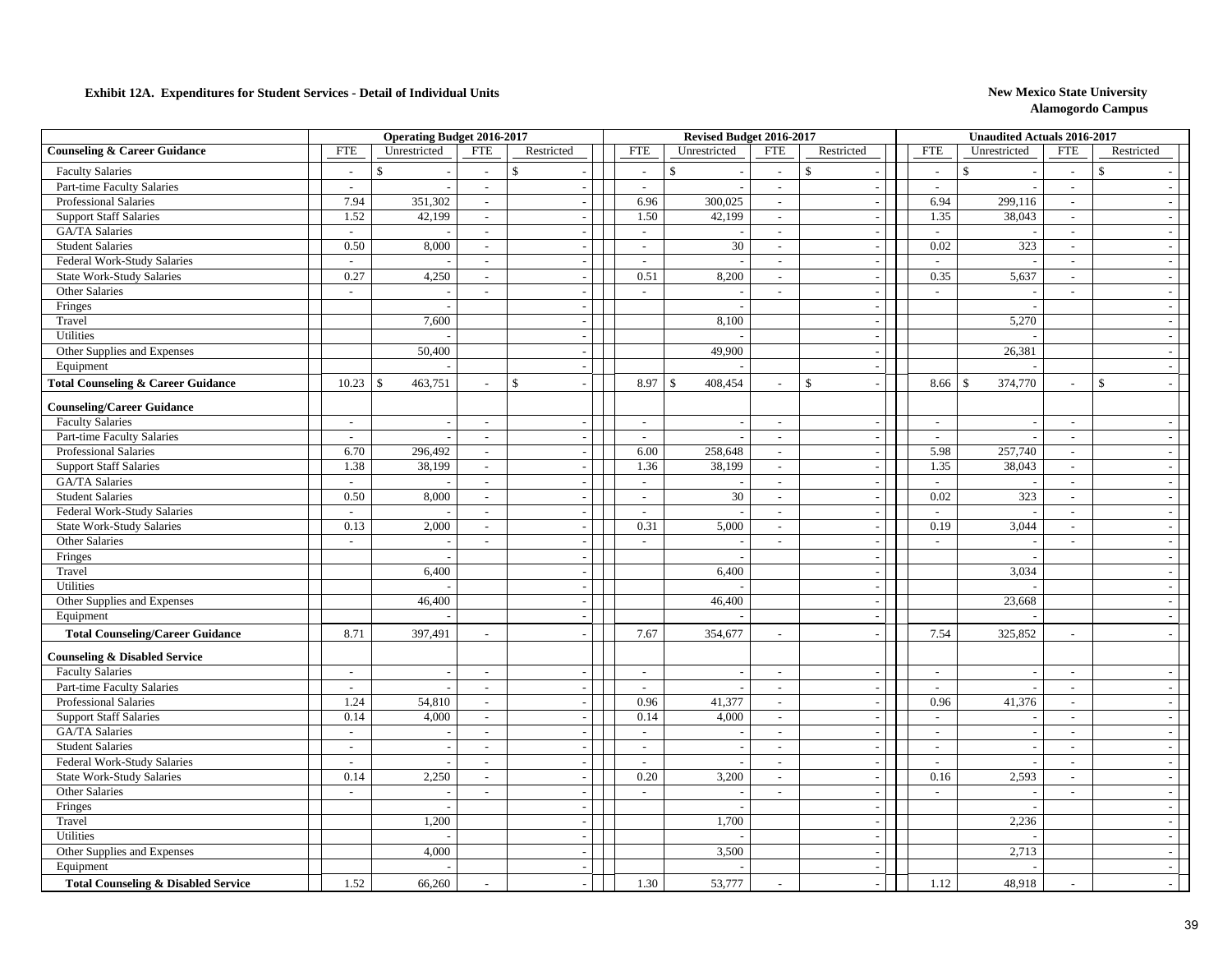|                                           | <b>Operating Budget 2016-2017</b> |                                           |                          |               |                          | Revised Budget 2016-2017 |                          |                                          |                          | <b>Unaudited Actuals 2016-2017</b> |                          |               |
|-------------------------------------------|-----------------------------------|-------------------------------------------|--------------------------|---------------|--------------------------|--------------------------|--------------------------|------------------------------------------|--------------------------|------------------------------------|--------------------------|---------------|
| <b>Financial Aid Administration</b>       | <b>FTE</b>                        | Unrestricted                              | <b>FTE</b>               | Restricted    | <b>FTE</b>               | Unrestricted             | <b>FTE</b>               | Restricted                               | <b>FTE</b>               | Unrestricted                       | <b>FTE</b>               | Restricted    |
| <b>Faculty Salaries</b>                   | $\tilde{\phantom{a}}$             | <sup>\$</sup><br>$\overline{\phantom{a}}$ |                          | $\mathcal{S}$ | $\sim$                   | \$                       | $\overline{\phantom{a}}$ | $\mathbb{S}$<br>$\overline{\phantom{a}}$ |                          | <sup>\$</sup>                      | $\sim$                   | <sup>\$</sup> |
| Part-time Faculty Salaries                | $\overline{\phantom{a}}$          |                                           |                          |               | $\overline{\phantom{a}}$ |                          | $\overline{\phantom{a}}$ | $\overline{\phantom{a}}$                 |                          |                                    | $\overline{\phantom{a}}$ |               |
| Professional Salaries                     | 0.79                              | 35,000                                    |                          |               | 1.07                     | 45,955                   |                          |                                          | 1.22                     | 52,553                             | $\overline{\phantom{a}}$ |               |
| <b>Support Staff Salaries</b>             | 1.14                              | 31,685                                    | $\overline{\phantom{a}}$ |               | 1.15                     | 32,274                   | $\sim$                   | $\overline{\phantom{a}}$                 | 0.84                     | 23,672                             | $\sim$                   |               |
| <b>GA/TA Salaries</b>                     | $\overline{\phantom{a}}$          |                                           |                          |               | $\sim$                   |                          | $\overline{\phantom{a}}$ | $\overline{\phantom{a}}$                 |                          |                                    | $\sim$                   |               |
| <b>Student Salaries</b>                   | $\sim$                            |                                           |                          |               | 0.56                     | 9,000                    | $\overline{\phantom{a}}$ | $\overline{\phantom{a}}$                 | 0.44                     | 7,104                              | $\sim$                   |               |
| Federal Work-Study Salaries               | $\overline{\phantom{a}}$          |                                           | $\overline{\phantom{a}}$ |               | $\sim$                   |                          | $\overline{\phantom{a}}$ | $\overline{\phantom{a}}$                 |                          |                                    | $\overline{\phantom{a}}$ |               |
| <b>State Work-Study Salaries</b>          | 0.23                              | 3,600                                     |                          |               | $\overline{\phantom{a}}$ |                          | $\overline{\phantom{0}}$ | $\overline{\phantom{a}}$                 |                          |                                    | $\overline{\phantom{0}}$ |               |
| Other Salaries                            | $\sim$                            |                                           |                          |               | $\overline{\phantom{a}}$ |                          | $\overline{\phantom{0}}$ | $\overline{\phantom{a}}$                 |                          |                                    | $\overline{\phantom{a}}$ |               |
| Fringes                                   |                                   | $\overline{\phantom{a}}$                  |                          |               |                          |                          |                          | $\overline{\phantom{a}}$                 |                          | -                                  |                          |               |
| Travel                                    |                                   | $\sim$                                    |                          |               |                          |                          |                          | $\overline{\phantom{a}}$                 |                          |                                    |                          |               |
| Utilities                                 |                                   | $\sim$                                    |                          |               |                          |                          |                          | $\overline{\phantom{a}}$                 |                          |                                    |                          |               |
| Other Supplies and Expenses               |                                   | $\overline{\phantom{a}}$                  |                          |               |                          |                          |                          | $\overline{\phantom{a}}$                 |                          |                                    |                          |               |
| Equipment                                 |                                   |                                           |                          |               |                          |                          |                          | $\overline{\phantom{a}}$                 |                          |                                    |                          |               |
| <b>Total Financial Aid Administration</b> |                                   | 70,285                                    |                          | <sup>\$</sup> |                          | 87,229                   | $\sim$                   | $\mathbb{S}$                             | 2.50                     | 83,329<br>-\$                      | $\sim$                   | $\mathbf{s}$  |
| <b>Financial Aid</b>                      |                                   |                                           |                          |               |                          |                          |                          |                                          |                          |                                    |                          |               |
| <b>Faculty Salaries</b>                   | $\sim$                            | $\overline{\phantom{a}}$                  | $\overline{\phantom{a}}$ |               | $\overline{\phantom{a}}$ |                          |                          | $\overline{\phantom{a}}$                 | $\overline{\phantom{a}}$ |                                    | $\overline{\phantom{a}}$ |               |
| Part-time Faculty Salaries                | $\overline{\phantom{a}}$          |                                           | $\overline{\phantom{a}}$ |               | $\sim$                   |                          | $\overline{\phantom{a}}$ | $\overline{\phantom{a}}$                 | $\overline{\phantom{a}}$ |                                    | $\overline{\phantom{a}}$ |               |
| <b>Professional Salaries</b>              | 0.79                              | 35,000                                    | $\overline{\phantom{a}}$ |               | 1.07                     | 45,955                   | $\sim$                   | $\overline{\phantom{a}}$                 | 1.22                     | 52,553                             | $\sim$                   |               |
| <b>Support Staff Salaries</b>             | 1.14                              | 31,685                                    |                          |               | 1.15                     | 32,274                   | $\overline{\phantom{a}}$ | $\overline{\phantom{a}}$                 | 0.84                     | 23,672                             | $\sim$                   |               |
| <b>GA/TA Salaries</b>                     | $\overline{\phantom{a}}$          |                                           |                          |               | $\overline{\phantom{a}}$ |                          | $\overline{\phantom{a}}$ | $\overline{\phantom{a}}$                 | $\overline{\phantom{a}}$ |                                    | $\overline{\phantom{a}}$ |               |
| <b>Student Salaries</b>                   | $\sim$                            | $\overline{\phantom{a}}$                  |                          |               | 0.56                     | 9,000                    | $\sim$                   | $\overline{\phantom{a}}$                 | 0.44                     | 7,104                              | $\overline{\phantom{a}}$ |               |
| Federal Work-Study Salaries               | $\overline{\phantom{a}}$          | $\overline{a}$                            |                          |               | $\overline{\phantom{a}}$ |                          |                          | $\overline{\phantom{a}}$                 | $\overline{\phantom{a}}$ |                                    | $\overline{\phantom{a}}$ |               |
| <b>State Work-Study Salaries</b>          | 0.23                              | 3,600                                     |                          |               | $\overline{\phantom{0}}$ |                          | $\overline{\phantom{a}}$ | $\overline{\phantom{a}}$                 | $\overline{\phantom{a}}$ |                                    | $\overline{\phantom{a}}$ |               |
| Other Salaries                            | $\sim$                            | $\overline{\phantom{a}}$                  |                          |               | ۰                        | $\overline{\phantom{a}}$ | $\overline{\phantom{a}}$ | $\overline{\phantom{a}}$                 | $\overline{\phantom{a}}$ |                                    | $\overline{\phantom{0}}$ |               |
| Fringes                                   |                                   | $\overline{\phantom{a}}$                  |                          |               |                          |                          |                          |                                          |                          |                                    |                          |               |
| Travel                                    |                                   | $\overline{\phantom{a}}$                  |                          |               |                          |                          |                          | $\overline{\phantom{a}}$                 |                          |                                    |                          |               |
| Utilities                                 |                                   | $\sim$                                    |                          |               |                          |                          |                          | $\overline{\phantom{a}}$                 |                          |                                    |                          |               |
| Other Supplies and Expenses               |                                   | $\sim$                                    |                          |               |                          |                          |                          | $\overline{\phantom{a}}$                 |                          |                                    |                          |               |
| Equipment                                 |                                   |                                           |                          |               |                          |                          |                          |                                          |                          |                                    |                          |               |
| <b>Total Financial Aid</b>                | 2.16                              | 70,285                                    |                          |               | 2.78                     | 87,229                   |                          |                                          | 2.50                     | 83,329                             | $\overline{\phantom{a}}$ |               |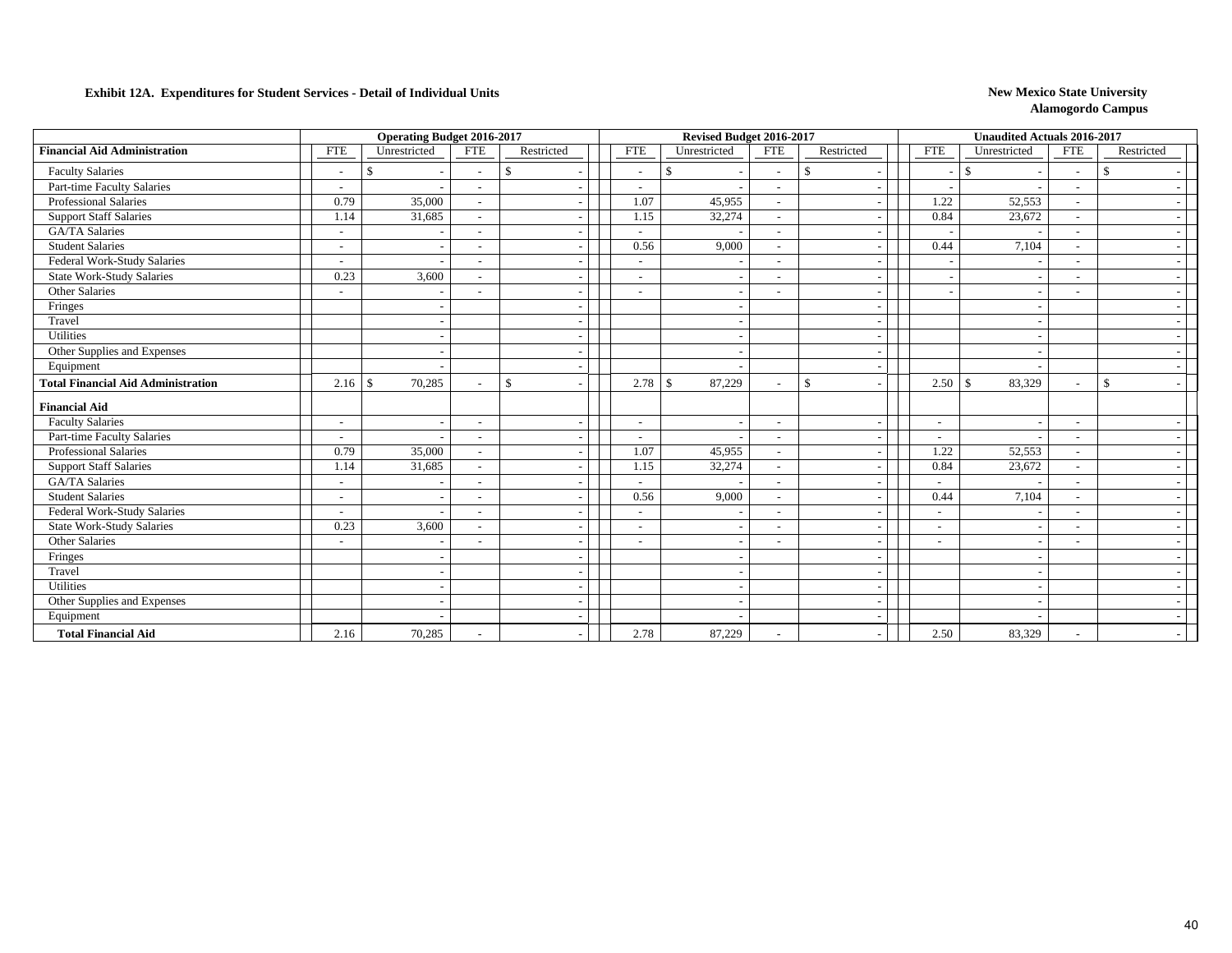|                                 | <b>Operating Budget 2016-2017</b> |                          |                          |              |            |                          | Revised Budget 2016-2017 |                          |              |                          |                          | <b>Unaudited Actuals 2016-2017</b> |                          |              |  |
|---------------------------------|-----------------------------------|--------------------------|--------------------------|--------------|------------|--------------------------|--------------------------|--------------------------|--------------|--------------------------|--------------------------|------------------------------------|--------------------------|--------------|--|
| <b>Student Admissions</b>       | <b>FTE</b>                        | Unrestricted             | <b>FTE</b>               | Restricted   | <b>FTE</b> |                          | Unrestricted             | <b>FTE</b>               | Restricted   |                          | <b>FTE</b>               | Unrestricted                       | <b>FTE</b>               | Restricted   |  |
| <b>Faculty Salaries</b>         | $\overline{\phantom{a}}$          | \$                       |                          | -\$          |            | $\sim$                   | \$                       | $\overline{\phantom{a}}$ | $\mathbb{S}$ |                          | $\sim$                   | -\$                                | $\sim$                   | \$.          |  |
| Part-time Faculty Salaries      |                                   |                          |                          |              |            | $\overline{\phantom{a}}$ |                          | $\sim$                   |              |                          |                          |                                    | $\overline{\phantom{a}}$ |              |  |
| Professional Salaries           | 1.90                              | 83,981                   | $\sim$                   |              |            | 1.33                     | 57,561                   | $\sim$                   |              |                          | 1.33                     | 57,560                             | $\sim$                   |              |  |
| <b>Support Staff Salaries</b>   | 2.19                              | 60,536                   |                          |              |            | 2.15                     | 60,536                   | $\sim$                   |              | $\overline{\phantom{a}}$ | 2.14                     | 60,257                             | $\sim$                   |              |  |
| <b>GA/TA Salaries</b>           | $\blacksquare$                    |                          |                          |              |            | $\overline{\phantom{a}}$ |                          |                          |              |                          | $\sim$                   |                                    | $\overline{\phantom{a}}$ |              |  |
| <b>Student Salaries</b>         | $\overline{\phantom{a}}$          |                          |                          |              |            | $\overline{\phantom{a}}$ |                          | $\overline{\phantom{a}}$ |              | $\overline{\phantom{a}}$ | $\sim$                   |                                    | $\overline{\phantom{a}}$ |              |  |
| Federal Work-Study Salaries     | $\blacksquare$                    | $\overline{\phantom{a}}$ |                          |              |            | $\overline{\phantom{a}}$ |                          | $\sim$                   |              | $\overline{\phantom{a}}$ | $\sim$                   |                                    | $\overline{\phantom{a}}$ |              |  |
| State Work-Study Salaries       | 0.23                              | 3,600                    |                          |              |            | ۰                        |                          |                          |              | $\overline{\phantom{a}}$ | $\overline{\phantom{a}}$ |                                    | $\overline{\phantom{a}}$ |              |  |
| Other Salaries                  | $\overline{\phantom{a}}$          |                          |                          |              |            | $\overline{\phantom{a}}$ | $\sqrt{2}$               | $\overline{\phantom{a}}$ |              | $\overline{\phantom{a}}$ | $\overline{\phantom{a}}$ | $\overline{c}$                     |                          |              |  |
| Fringes                         |                                   | $\overline{\phantom{a}}$ |                          |              |            |                          |                          |                          |              | $\overline{\phantom{a}}$ |                          |                                    |                          |              |  |
| Travel                          |                                   | $\overline{\phantom{a}}$ |                          |              |            |                          |                          |                          |              | $\overline{\phantom{a}}$ |                          |                                    |                          |              |  |
| Utilities                       |                                   |                          |                          |              |            |                          |                          |                          |              |                          |                          |                                    |                          |              |  |
| Other Supplies and Expenses     |                                   | $\overline{\phantom{a}}$ |                          |              |            |                          |                          |                          |              | $\overline{\phantom{a}}$ |                          |                                    |                          |              |  |
| Equipment                       |                                   | $\overline{\phantom{a}}$ |                          |              |            |                          |                          |                          |              | $\overline{\phantom{a}}$ |                          |                                    |                          |              |  |
| <b>Total Student Admissions</b> | $4.32 \, \text{S}$                | 148,117                  |                          | $\mathbb{S}$ |            | 3.48                     | 118,099<br>$\mathcal{S}$ | $\sim$                   | $\mathbb{S}$ |                          | 3.47                     | $\mathbf{s}$<br>117,819            | $\sim$                   | $\mathbb{S}$ |  |
| <b>Admissions</b>               |                                   |                          |                          |              |            |                          |                          |                          |              |                          |                          |                                    |                          |              |  |
| <b>Faculty Salaries</b>         | $\sim$                            |                          | $\overline{\phantom{a}}$ |              |            | $\overline{\phantom{a}}$ |                          | $\overline{\phantom{a}}$ |              |                          | $\overline{\phantom{a}}$ |                                    | $\overline{\phantom{a}}$ |              |  |
| Part-time Faculty Salaries      | $\overline{\phantom{a}}$          |                          | $\overline{\phantom{a}}$ |              |            | $\sim$                   | <b>.</b>                 | $\overline{\phantom{a}}$ |              | $\overline{\phantom{a}}$ | $\overline{\phantom{a}}$ |                                    | $\overline{\phantom{a}}$ |              |  |
| <b>Professional Salaries</b>    | 1.90                              | 83,981                   | $\overline{\phantom{a}}$ |              |            | 1.33                     | 57,561                   | $\sim$                   |              | $\overline{\phantom{a}}$ | 1.33                     | 57,560                             | $\overline{\phantom{a}}$ |              |  |
| <b>Support Staff Salaries</b>   | 2.19                              | 60,536                   |                          |              |            | 2.15                     | 60,536                   | $\sim$                   |              | $\overline{\phantom{a}}$ | 2.14                     | 60,257                             | $\overline{\phantom{a}}$ |              |  |
| <b>GA/TA Salaries</b>           | $\overline{\phantom{a}}$          |                          |                          |              |            | $\overline{\phantom{a}}$ |                          |                          |              | $\overline{\phantom{a}}$ | $\overline{\phantom{a}}$ |                                    |                          |              |  |
| <b>Student Salaries</b>         | $\overline{\phantom{a}}$          | $\overline{\phantom{a}}$ |                          |              |            | $\overline{\phantom{a}}$ |                          | $\overline{\phantom{a}}$ |              | $\overline{\phantom{a}}$ | $\sim$                   |                                    | $\overline{\phantom{a}}$ |              |  |
| Federal Work-Study Salaries     | $\overline{\phantom{a}}$          | $\overline{\phantom{a}}$ | ۰                        |              |            | $\overline{\phantom{a}}$ |                          | $\overline{\phantom{a}}$ |              | $\overline{\phantom{a}}$ | $\overline{\phantom{a}}$ |                                    | $\overline{\phantom{a}}$ |              |  |
| State Work-Study Salaries       | 0.23                              | 3,600                    |                          |              |            | $\overline{\phantom{a}}$ | $\overline{\phantom{a}}$ | $\overline{\phantom{a}}$ |              | $\overline{\phantom{a}}$ | $\overline{\phantom{a}}$ |                                    | $\overline{\phantom{a}}$ |              |  |
| Other Salaries                  | $\overline{\phantom{a}}$          | $\overline{\phantom{a}}$ |                          |              |            | $\overline{\phantom{a}}$ | 2                        | $\overline{\phantom{a}}$ |              | $\overline{\phantom{a}}$ |                          | 2                                  | $\overline{\phantom{a}}$ |              |  |
| Fringes                         |                                   |                          |                          |              |            |                          |                          |                          |              |                          |                          |                                    |                          |              |  |
| Travel                          |                                   | $\overline{\phantom{a}}$ |                          |              |            |                          |                          |                          |              | $\overline{\phantom{a}}$ |                          |                                    |                          |              |  |
| Utilities                       |                                   | $\overline{\phantom{a}}$ |                          |              |            |                          |                          |                          |              | $\overline{\phantom{a}}$ |                          |                                    |                          |              |  |
| Other Supplies and Expenses     |                                   |                          |                          |              |            |                          |                          |                          |              |                          |                          |                                    |                          |              |  |
| Equipment                       |                                   |                          |                          |              |            |                          |                          |                          |              |                          |                          |                                    |                          |              |  |
| <b>Total Admissions</b>         | 4.32                              | 148,117                  |                          |              |            | 3.48                     | 118,099                  |                          |              |                          | 3.47                     | 117,819                            |                          |              |  |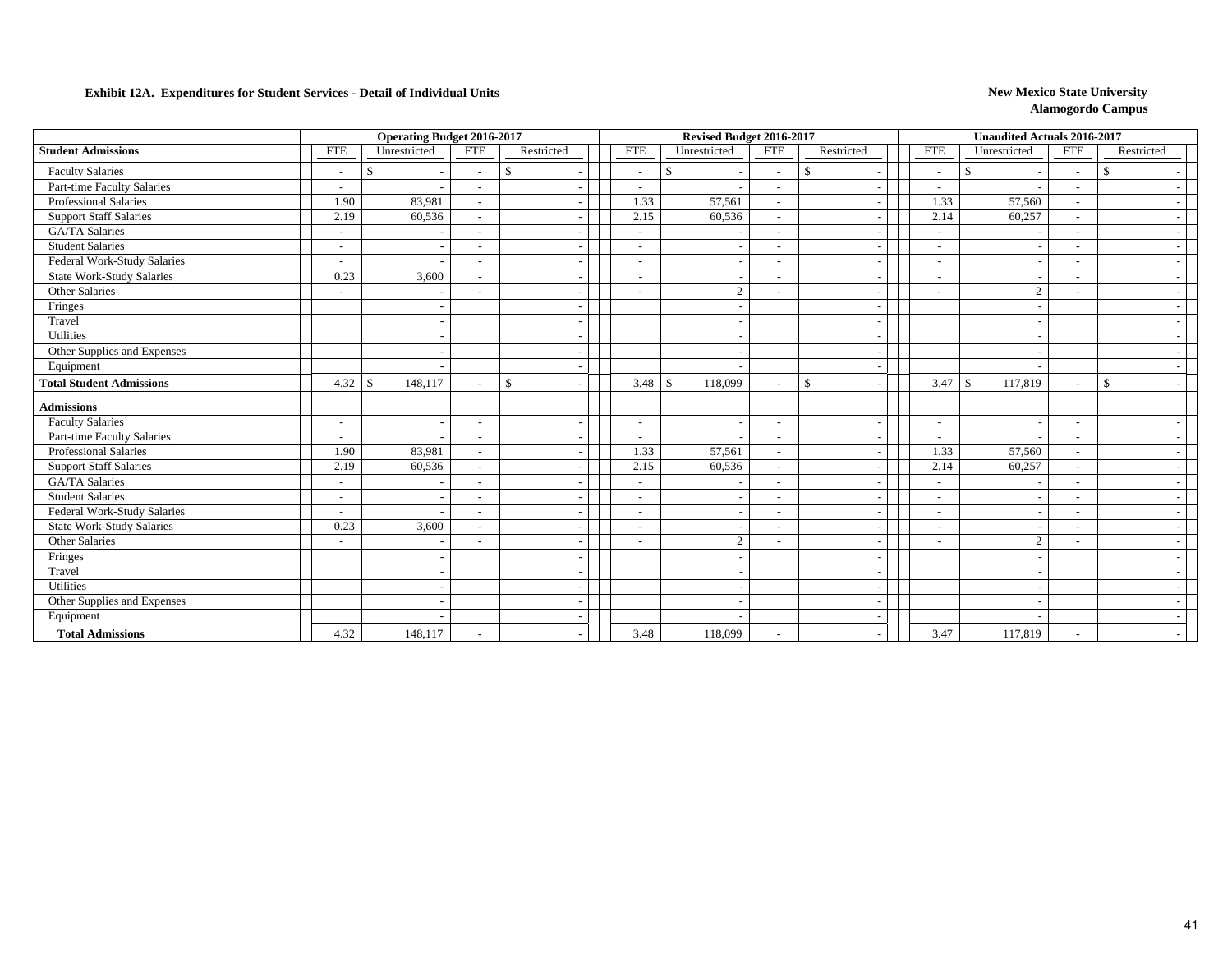#### **Exhibit 13. Summary of Expenditures for Institutional Support** New Mexico State University

|                                                        |            | <b>Operating Budget 2016-2017</b> |                          |                        |                          | Revised Budget 2016-2017 |                          |                                           |                          | <b>Unaudited Actuals 2016-2017</b> |                          |                    |       |
|--------------------------------------------------------|------------|-----------------------------------|--------------------------|------------------------|--------------------------|--------------------------|--------------------------|-------------------------------------------|--------------------------|------------------------------------|--------------------------|--------------------|-------|
|                                                        | <b>FTE</b> | Unrestricted                      | <b>FTE</b>               | Restricted             | <b>FTE</b>               | Unrestricted             | <b>FTE</b>               | Restricted                                | <b>FTE</b>               | Unrestricted                       | <b>FTE</b>               | Restricted         |       |
| <b>Executive Management</b>                            |            |                                   |                          |                        |                          |                          |                          |                                           |                          |                                    |                          |                    |       |
| <b>Assessment Budget</b>                               | 1.41       | $\mathbb{S}$<br>90,484            | $\sim$                   | $\mathbf{s}$           | 1.38                     | 90.484<br>$\mathcal{S}$  |                          | $\mathcal{S}$                             | 1.38                     | $\mathcal{S}$<br>84,307            | $\sim$                   | $\mathcal{S}$      |       |
| <b>Executive Office - CEO</b>                          | 7.98       | 397,931                           | $\overline{\phantom{a}}$ |                        | 7.88                     | 390,881                  |                          |                                           | 7.84                     | 383,460                            | $\overline{\phantom{a}}$ |                    |       |
| <b>Institutional Research</b>                          | 1.37       | 75,038                            | $\sim$                   |                        | 1.48                     | 74,503                   | $\sim$                   |                                           | 1.45                     | 74,026                             | $\sim$                   |                    |       |
| <b>Total Executive Management</b>                      | 10.76      | 563,453<br>-S                     | $\sim$                   | $\mathcal{S}$          | 10.74                    | 555,868<br>-S            |                          | $\mathcal{S}$                             | 10.67                    | $\mathbf{\hat{s}}$<br>541,793      | $\sim$                   | \$                 |       |
| <b>Fiscal Operations</b>                               |            |                                   |                          |                        |                          |                          |                          |                                           |                          |                                    |                          |                    |       |
| <b>Business Office</b>                                 | 8.47       | 320.487<br>$\mathcal{S}$          | $\sim$                   | $\mathcal{S}$          | 8.48                     | 319,109<br>-S            | $\overline{\phantom{a}}$ | $\mathcal{S}$                             | 8.29                     | 304.924<br>-\$                     | $\sim$                   | \$                 |       |
| <b>Uncollectible Accounts</b>                          |            | 173,000                           | $\overline{\phantom{a}}$ |                        |                          | 162,000                  |                          |                                           | $\sim$                   | 143,002                            | $\sim$                   |                    |       |
| <b>Total Fiscal Operations</b>                         | 8.47       | $\mathcal{S}$<br>493,487          | $\sim$                   | $\mathcal{S}$          | 8.48                     | 481,109<br>-S            |                          | <sup>\$</sup>                             | 8.29                     | $\mathcal{S}$<br>447,926           | $\sim$                   | -S                 |       |
| <b>General Admin &amp; Logistical Services</b>         |            |                                   |                          |                        |                          |                          |                          |                                           |                          |                                    |                          |                    |       |
| <b>Administrative Services</b>                         | $\sim$     | \$<br>542,000                     | $\sim$                   | $\mathcal{S}$          | $\overline{\phantom{a}}$ | $\mathcal{S}$<br>542,000 |                          | $\mathcal{S}$                             | $\sim$                   | $\mathbf{\$}$<br>542,000           | $\sim$                   | $\mathcal{S}$      |       |
| <b>Computer Network</b>                                |            | 50,249                            | $\overline{\phantom{a}}$ |                        |                          | 50,249                   |                          |                                           | $\sim$                   | 43,576                             | $\overline{\phantom{a}}$ |                    |       |
| Security and Alarm                                     | 2.63       | 87,673                            | $\sim$                   |                        | 2.73                     | 92,824                   | $\sim$                   |                                           | 2.69                     | 91,561                             | $\sim$                   |                    |       |
| <b>Staff Personnel Development</b>                     | $\sim$     | 8,000                             | $\sim$                   |                        |                          | 8,000                    | $\overline{\phantom{a}}$ |                                           | $\sim$                   | 3,151                              | $\sim$                   |                    |       |
| Telephone/Postage/Mail                                 |            | 50,000                            | $\overline{\phantom{a}}$ |                        |                          | 40,000                   |                          |                                           |                          | 41,390                             | $\sim$                   |                    |       |
| <b>Total General Admin &amp; Logistical Services</b>   | 2.63       | 737,922<br><sup>\$</sup>          | $\sim$                   | $\mathbb{S}$           | 2.73                     | 733,073<br>-S            |                          | $\mathcal{S}$                             | 2.69                     | $\mathcal{S}$<br>721,678           | $\sim$                   | $\mathcal{S}$      |       |
| <b>Public Relations/Development</b>                    |            |                                   |                          |                        |                          |                          |                          |                                           |                          |                                    |                          |                    |       |
| Accreditation                                          | $\sim$     | \$<br>21,090                      | $\sim$                   | $\mathcal{S}$          |                          | $\mathbf{s}$<br>21.090   |                          | $\mathcal{S}$<br>$\overline{\phantom{a}}$ | $\overline{\phantom{a}}$ | $\mathbb{S}$<br>16,097             | $\sim$                   | $\mathbf{\hat{S}}$ |       |
| Commencement                                           | $\sim$     | 1,600                             | $\sim$                   |                        |                          | 1,600                    | $\sim$                   | $\overline{\phantom{a}}$                  | $\sim$                   | 1,361                              | $\overline{\phantom{a}}$ |                    |       |
| Dues and Memberships                                   | $\sim$     | 35,000                            | $\sim$                   |                        | $\overline{\phantom{a}}$ | 35,000                   | $\overline{\phantom{0}}$ | $\overline{\phantom{a}}$                  | $\sim$                   | 26,482                             | $\sim$                   |                    |       |
| Public Information                                     | 1.13       | 112,000                           | $\overline{\phantom{a}}$ |                        | 0.77                     | 95,000                   |                          |                                           | 0.77                     | 85,872                             | $\overline{\phantom{a}}$ |                    |       |
| <b>Total Public Relations/Development</b>              | 1.13       | $\mathcal{S}$<br>169,690          | $\sim$                   | $\mathbf{\hat{S}}$     | 0.77                     | 152,690<br>$\mathcal{S}$ |                          | $\mathbf{\hat{s}}$                        | 0.77                     | $\mathcal{S}$<br>129.812           | $\sim$                   | $\mathbf{\hat{S}}$ |       |
| Other Items Not Included in Exhibit 13A's              |            |                                   |                          |                        |                          |                          |                          |                                           |                          |                                    |                          |                    |       |
| Federal Work-Study Salaries                            | $\sim$     | <sup>\$</sup>                     | 0.26                     | $\mathcal{S}$<br>4,100 | $\overline{\phantom{a}}$ | $\mathcal{S}$            | 0.44                     | $\mathcal{S}$<br>7,000                    | $\sim$                   | $\mathbf{\$}$                      | 0.37                     | $\mathbf{\hat{S}}$ | 5,910 |
| <b>State Work-Study Salaries</b>                       |            |                                   | 0.33                     | 5,300                  |                          |                          | 0.21                     | 3,300                                     | $\overline{\phantom{a}}$ |                                    | 0.23                     |                    | 3,736 |
| Fringe Benefits                                        |            | 339,210                           |                          |                        |                          | 333,000                  |                          |                                           |                          | 331,144                            |                          |                    |       |
| <b>Total Other Items Not Included in Exhibit 13A's</b> |            | <sup>\$</sup><br>339,210          | 0.59                     | 9,400<br>-\$           |                          | 333,000<br><sup>\$</sup> | 0.65                     | 10,300<br><sup>\$</sup>                   | $\overline{\phantom{a}}$ | $\mathcal{S}$<br>331,144           | 0.60                     | $\mathcal{S}$      | 9,646 |
| Net Expense for Institutional Support in I&G (Exh.)    | 22.99      | 2,303,762<br>\$                   | 0.59                     | 9,400<br>-8            | 22.72                    | 2,255,740<br>-\$         | 0.65                     | 10,300<br>-8                              | 22.42                    | 2,172,353<br>-\$                   | 0.60                     | -9                 | 9,646 |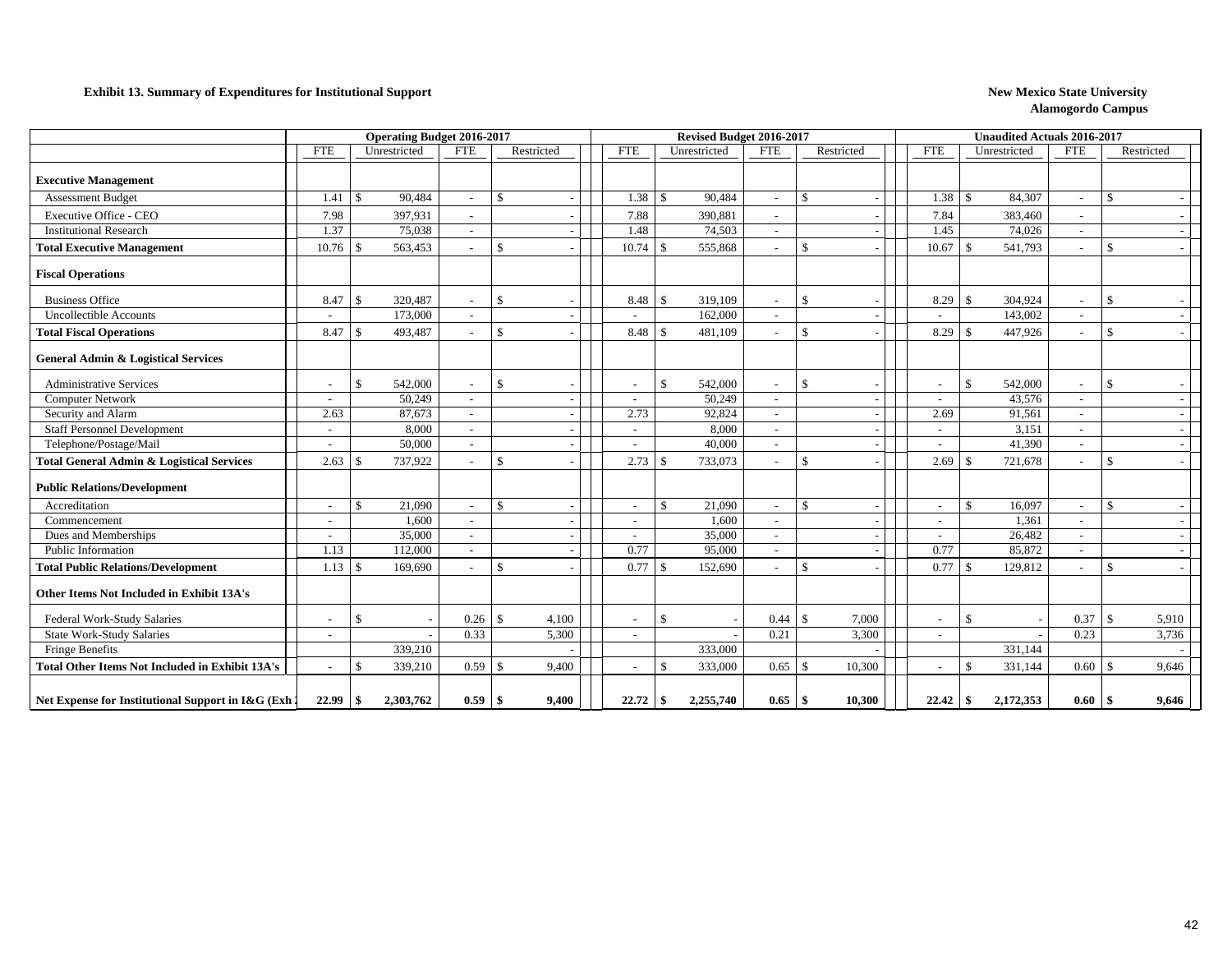### **Exhibit 13. Summary of Institutional Support Salaries New Mexico State University**

|                                                 |            | <b>Operating Budget 2016-2017</b> |                          |            |            | Revised Budget 2016-2017 |            |            |                          | <b>Unaudited Actuals 2016-2017</b> |            |            |       |
|-------------------------------------------------|------------|-----------------------------------|--------------------------|------------|------------|--------------------------|------------|------------|--------------------------|------------------------------------|------------|------------|-------|
| <b>Salaries for Institutional Support</b>       | <b>FTE</b> | Unrestricted                      | <b>FTE</b>               | Restricted | <b>FTE</b> | Unrestricted             | <b>FTE</b> | Restricted | <b>FTE</b>               | Unrestricted                       | <b>FTE</b> | Restricted |       |
| <b>Faculty Salaries</b>                         | 2.75       | 151,198                           | $\overline{\phantom{a}}$ |            | 2.70       | 151,353                  |            |            | 2.70                     | 151,353                            |            |            |       |
| Part-time Faculty Salaries                      |            |                                   | $\overline{\phantom{a}}$ |            |            |                          |            |            | $\overline{\phantom{0}}$ |                                    |            |            |       |
| <b>Professional Salaries</b>                    | 13.83      | 612,222                           |                          |            | 3.82       | 596,132                  |            |            | 13.82                    | 596,132                            |            |            |       |
| <b>Support Staff Salaries</b>                   | 5.94       | 164.286                           |                          |            | 5.81       | 163,413                  |            |            | 5.68                     | 159,882                            |            |            |       |
| <b>GA/TA Salaries</b>                           |            |                                   | $\overline{\phantom{a}}$ |            |            |                          |            |            | $\overline{\phantom{0}}$ |                                    |            |            |       |
| <b>Student Salaries</b>                         |            |                                   | $\overline{\phantom{0}}$ |            |            |                          |            |            | $\overline{\phantom{0}}$ |                                    |            |            |       |
| <b>Federal Work-Study Salaries</b>              |            |                                   | 0.26                     | 4.100      | 0.14       | 2,250                    | 0.44       | 7.000      | 0.10                     | 1.572                              | 0.37       |            | 5,910 |
| <b>State Work-Study Salaries</b>                | 0.42       | 6,750                             | 0.33                     | 5,300      | 0.21       | 3,375                    | 0.21       | 3.300      | 0.09                     | 1,431                              | 0.23       |            | 3,736 |
| Other Salaries                                  | 0.05       | 1,407                             |                          |            | 0.04       | 1,088                    |            |            | 0.03                     | 803                                |            |            |       |
| <b>Total Salaries for Institutional Support</b> | 22.99      | 935,863                           | 0.59                     | 9,400      | 22.72      | 917.611                  | 0.65       | 10,300     | 22.42                    | 911,173                            | 0.60       |            | 9,646 |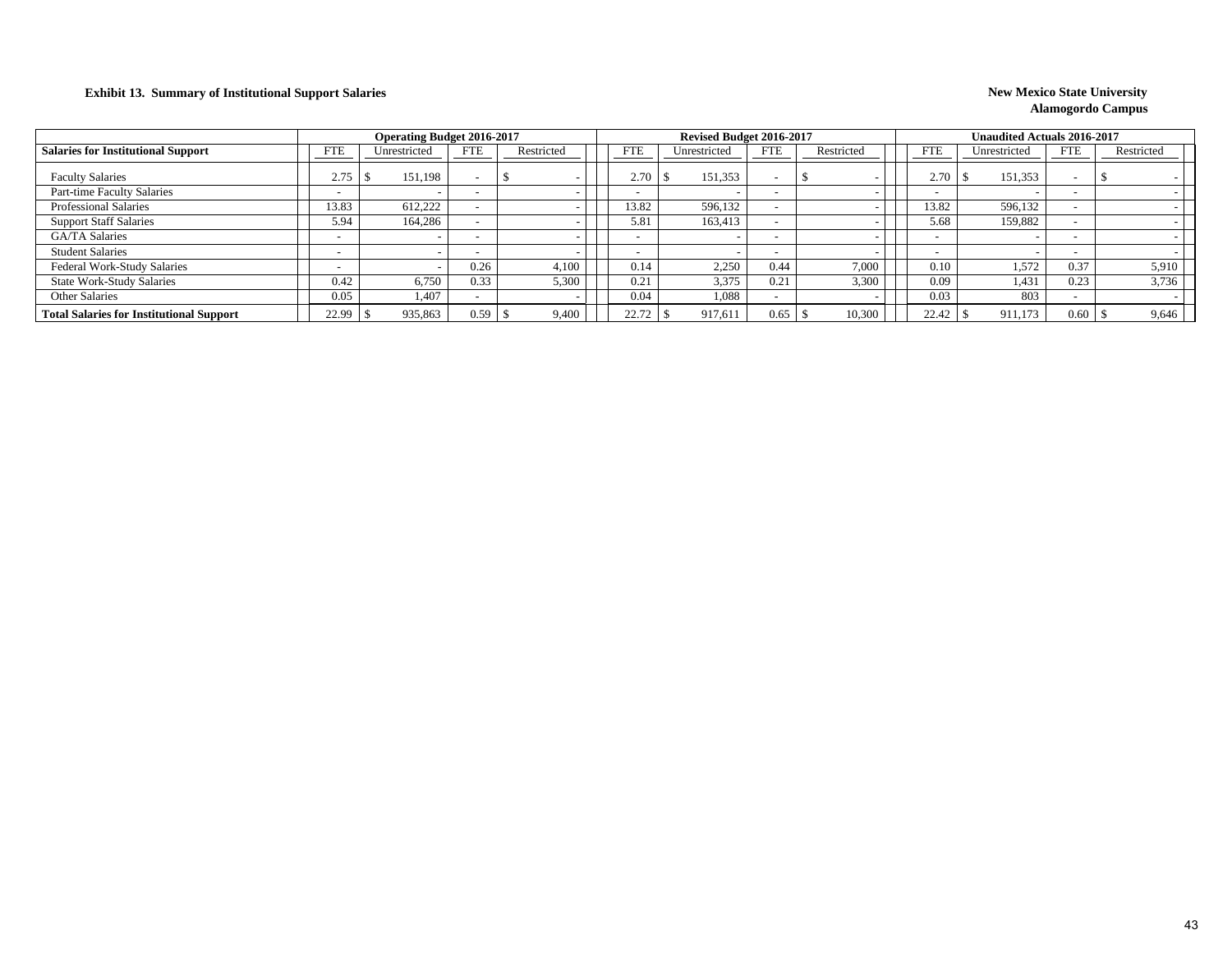### **Exhibit 13. Summary of Institutional Support by Expenditure Category New Mexico State University New Mexico State University**

|                                              |                          | <b>Operating Budget 2016-2017</b> |                          |            |            | Revised Budget 2016-2017 |                          |                          |                          | <b>Unaudited Actuals 2016-2017</b> |                          |            |
|----------------------------------------------|--------------------------|-----------------------------------|--------------------------|------------|------------|--------------------------|--------------------------|--------------------------|--------------------------|------------------------------------|--------------------------|------------|
| <b>Summary by Expenditure Category</b>       | <b>FTE</b>               | Unrestricted                      | <b>FTE</b>               | Restricted | <b>FTE</b> | Unrestricted             | FTE                      | Restricted               | <b>FTE</b>               | Unrestricted                       | <b>FTE</b>               | Restricted |
| <b>Faculty Salaries</b>                      | 2.75                     | 151,198                           |                          |            | 2.70       | 151,353                  |                          |                          | 2.70                     | 151,353                            | $\overline{\phantom{0}}$ |            |
| Part-time Faculty Salaries                   | $\overline{\phantom{a}}$ |                                   | $\overline{\phantom{0}}$ |            |            |                          |                          |                          | $\overline{\phantom{a}}$ |                                    |                          |            |
| <b>Professional Salaries</b>                 | 13.83                    | 612,222                           |                          |            | 13.82      | 596,132                  | $\overline{\phantom{0}}$ |                          | 13.82                    | 596,132                            | $\overline{\phantom{0}}$ |            |
| <b>Support Staff Salaries</b>                | 5.94                     | 164,286                           |                          |            | 5.81       | 163,413                  | $\sim$                   |                          | 5.68                     | 159,882                            | $\overline{\phantom{0}}$ |            |
| GA/TA Salaries                               | $\overline{\phantom{a}}$ |                                   | $\overline{\phantom{0}}$ |            |            |                          | $\overline{\phantom{0}}$ |                          | $\overline{\phantom{a}}$ |                                    | $\sim$                   |            |
| <b>Student Salaries</b>                      | $\overline{\phantom{0}}$ | $\overline{\phantom{a}}$          | $\overline{\phantom{0}}$ |            |            |                          | $\overline{\phantom{0}}$ |                          | $\overline{\phantom{a}}$ |                                    | $\overline{\phantom{0}}$ |            |
| Federal Work-Study Salaries                  | $\overline{\phantom{0}}$ |                                   | $\overline{\phantom{0}}$ |            | 0.14       | 2,250                    | $\overline{\phantom{0}}$ |                          | 0.10                     | 1,572                              |                          |            |
| <b>State Work-Study Salaries</b>             | 0.42                     | 6,750                             |                          |            | 0.21       | 3,375                    | $\overline{\phantom{0}}$ |                          | 0.09                     | 1,431                              | $\overline{\phantom{0}}$ |            |
| Other Salaries                               | 0.05                     | 1,407                             | $\overline{\phantom{0}}$ |            | 0.04       | 1,088                    | $\overline{\phantom{0}}$ |                          | 0.03                     | 803                                | $\overline{\phantom{0}}$ |            |
| Fringes                                      |                          |                                   |                          |            |            |                          |                          |                          |                          |                                    |                          |            |
| Travel                                       |                          | 40,900                            |                          |            |            | 39,600                   |                          | $\overline{\phantom{a}}$ |                          | 28,348                             |                          |            |
| Utilities                                    |                          |                                   |                          |            |            |                          |                          |                          |                          |                                    |                          |            |
| Other Supplies and Expenses                  |                          | 987,789                           |                          |            |            | 965,529                  |                          |                          |                          | 901,688                            |                          |            |
| Equipment                                    |                          |                                   |                          |            |            |                          |                          |                          |                          |                                    |                          |            |
| <b>Total Summary by Expenditure Category</b> | 22.99                    | 1,964,552                         |                          |            | 22.72      | 1,922,740                | $\overline{\phantom{0}}$ |                          | 22.42                    | 1,841,209                          |                          |            |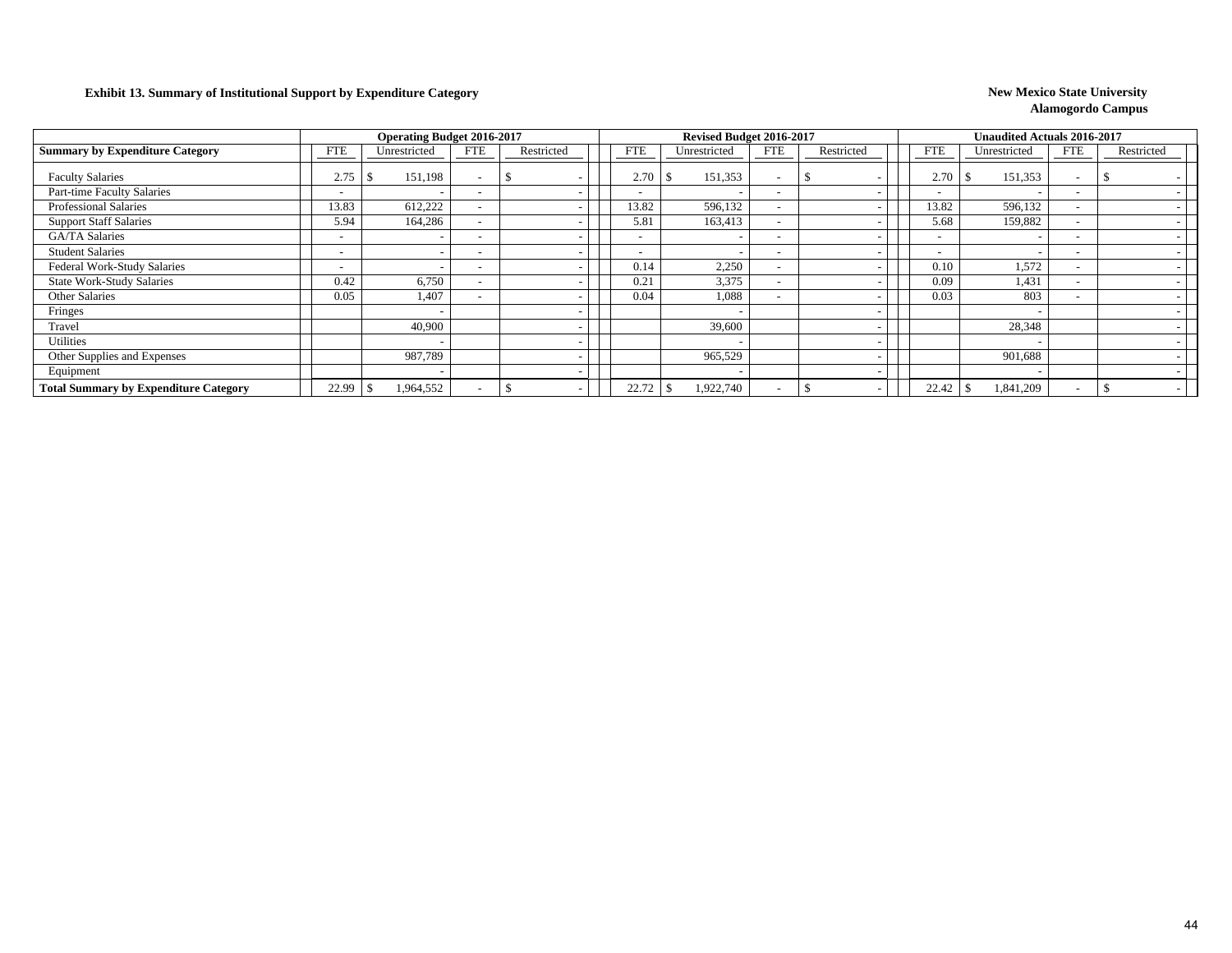|                                     | <b>Operating Budget 2016-2017</b> |                          |                |                          |                | Revised Budget 2016-2017 |                |                          |                      | <b>Unaudited Actuals 2016-2017</b> |                             |                          |  |
|-------------------------------------|-----------------------------------|--------------------------|----------------|--------------------------|----------------|--------------------------|----------------|--------------------------|----------------------|------------------------------------|-----------------------------|--------------------------|--|
| <b>Executive Management</b>         | <b>FTE</b>                        | Unrestricted             | <b>FTE</b>     | Restricted               | <b>FTE</b>     | Unrestricted             | <b>FTE</b>     | Restricted               | <b>FTE</b>           | Unrestricted                       | <b>FTE</b>                  | Restricted               |  |
| <b>Faculty Salaries</b>             | 2.75                              | 151,198<br>$\mathbb{S}$  | $\sim$         | $\mathbf{\hat{S}}$       | 2.70           | 151,353<br>$\mathbb{S}$  | $\mathcal{L}$  | $\mathbf{s}$             | 2.70<br>$\mathbb{S}$ | 151,353                            | $\mathcal{L}_{\mathcal{A}}$ | $\mathbb{S}$             |  |
| Part-time Faculty Salaries          | $\omega$                          |                          | $\sim$         | $\sim$                   | $\omega$       |                          | $\sim$         | $\sim$                   | $\sim$               |                                    | $\sim$                      |                          |  |
| Professional Salaries               | 7.76                              | 343,755                  | $\sim$         | $\sim$                   | 7.90           | 340,675                  | $\sim$         | $\sim$                   | 7.90                 | 340,675                            | $\sim$                      |                          |  |
| <b>Support Staff Salaries</b>       | 0.11                              | 3,000                    | $\sim$         | $\overline{a}$           | 0.07           | 2,025                    | $\sim$         | $\sim$                   | 0.04                 | 1,229                              | $\sim$                      |                          |  |
| GA/TA Salaries                      | $\sim$                            | $\sim$                   | $\sim$         |                          | $\sim$         |                          | $\blacksquare$ | $\sim$                   | $\sim$               |                                    | $\sim$                      |                          |  |
| <b>Student Salaries</b>             | $\sim$                            | $\sim$                   | $\sim$         | $\sim$                   | $\omega$       | $\sim$                   | $\sim$         | $\sim$                   | $\sim$               | $\overline{\phantom{a}}$           | $\omega$                    | $\sim$                   |  |
| Federal Work-Study Salaries         | $\sim$                            | $\sim$                   | $\sim$         | $\overline{a}$           | $\sim$         |                          | $\sim$         | $\sim$                   | $\sim$               |                                    | $\blacksquare$              | $\sim$                   |  |
| <b>State Work-Study Salaries</b>    | 0.14                              | 2,250                    | $\sim$         | $\sim$                   | 0.07           | 1,125                    | $\sim$         | $\sim$                   | 0.03                 | 495                                | $\sim$                      | $\sim$                   |  |
| Other Salaries                      | $\sim$                            | $\sim$                   | $\sim$         | $\sim$                   | $\sim$         |                          | $\overline{a}$ | $\sim$                   | $\sim$               |                                    | $\sim$                      | $\sim$                   |  |
| Fringes                             |                                   | $\sim$                   |                | $\overline{\phantom{a}}$ |                | $\sim$                   |                | $\sim$                   |                      |                                    |                             | $\overline{\phantom{a}}$ |  |
| Travel                              |                                   | 21,600                   |                | $\sim$                   |                | 19,800                   |                | $\sim$                   |                      | 15,371                             |                             | $\sim$                   |  |
| Utilities                           |                                   |                          |                |                          |                |                          |                | $\overline{\phantom{a}}$ |                      |                                    |                             | $\sim$                   |  |
| Other Supplies and Expenses         |                                   | 41,650                   |                | $\overline{a}$           |                | 40,890                   |                | $\sim$                   |                      | 32,670                             |                             | $\sim$                   |  |
| Equipment                           |                                   |                          |                | $\sim$                   |                |                          |                | $\blacksquare$           |                      |                                    |                             | $\overline{\phantom{a}}$ |  |
| <b>Total Executive Management</b>   | 10.76                             | 563,453<br>$\mathbb{S}$  | $\overline{a}$ | $\mathbf{s}$             | 10.74          | \$<br>555,868            | $\overline{a}$ | \$<br>$\bar{a}$          | 10.67<br>\$          | 541,793                            | $\sim$                      | \$                       |  |
| <b>Assessment Budget</b>            |                                   |                          |                |                          |                |                          |                |                          |                      |                                    |                             |                          |  |
| <b>Faculty Salaries</b>             | 1.41                              | 77,484                   | $\sim$         | $\overline{a}$           | 1.38           | 77,484                   | $\omega$       | $\sim$                   | 1.38                 | 77,484                             | $\omega$                    | $\sim$                   |  |
| Part-time Faculty Salaries          | $\omega$                          | $\sim$                   | $\sim$         |                          | $\omega$       |                          | $\overline{a}$ | $\sim$                   | $\sim$               |                                    | $\sim$                      | $\sim$                   |  |
| Professional Salaries               | $\sim$                            | $\sim$                   | $\sim$         | $\overline{a}$           | $\mathcal{L}$  | $\sim$                   | $\mathcal{L}$  | $\sim$                   | $\mathcal{L}$        | $\overline{\phantom{a}}$           | $\sim$                      | $\sim$                   |  |
| <b>Support Staff Salaries</b>       | $\sim$                            | $\sim$                   | $\blacksquare$ | $\sim$                   | $\sim$         |                          | $\blacksquare$ | $\sim$                   | $\sim$               |                                    | $\blacksquare$              |                          |  |
| GA/TA Salaries                      | $\omega$                          | $\sim$                   | $\sim$         | $\sim$                   | $\omega$       | $\sim$                   | $\omega$       | $\sim$                   | $\sim$               | $\overline{\phantom{a}}$           | $\sim$                      | $\sim$                   |  |
| <b>Student Salaries</b>             | $\sim$                            | $\sim$                   | $\blacksquare$ | $\overline{\phantom{a}}$ | $\sim$         | $\sim$                   | $\sim$         | $\sim$                   | $\sim$               | $\overline{a}$                     | $\sim$                      | $\overline{\phantom{a}}$ |  |
| Federal Work-Study Salaries         | $\sim$                            | $\sim$                   | $\sim$         | $\overline{\phantom{a}}$ | $\sim$         | $\sim$                   | $\sim$         | $\sim$                   | $\sim$               | $\overline{\phantom{a}}$           | $\sim$                      | $\sim$                   |  |
| <b>State Work-Study Salaries</b>    | $\sim$                            | $\sim$                   | $\sim$         | $\overline{\phantom{a}}$ | $\sim$         | $\sim$                   | $\omega$       | $\sim$                   | $\sim$               |                                    | $\sim$                      | $\overline{\phantom{a}}$ |  |
| <b>Other Salaries</b>               | $\sim$                            | $\sim$                   | $\sim$         | $\sim$                   | $\sim$         | $\sim$                   | $\sim$         | $\sim$                   | $\sim$               | $\sim$                             | $\sim$                      | $\overline{\phantom{a}}$ |  |
| Fringes                             |                                   | $\sim$                   |                | $\sim$                   |                |                          |                | $\overline{\phantom{a}}$ |                      |                                    |                             | $\overline{\phantom{a}}$ |  |
| Travel                              |                                   | 6,000                    |                | ÷,                       |                | 4,500                    |                | $\overline{\phantom{a}}$ |                      | 2,533                              |                             | $\overline{\phantom{a}}$ |  |
| Utilities                           |                                   |                          |                | $\overline{\phantom{a}}$ |                |                          |                | $\sim$                   |                      |                                    |                             | $\overline{\phantom{a}}$ |  |
| Other Supplies and Expenses         |                                   | 7,000                    |                | $\overline{\phantom{a}}$ |                | 8,500                    |                | $\blacksquare$           |                      | 4,290                              |                             | $\sim$                   |  |
| Equipment                           |                                   |                          |                | $\sim$                   |                |                          |                | $\sim$                   |                      |                                    |                             | $\sim$                   |  |
| <b>Total Assessment Budget</b>      | 1.41                              | 90,484                   | $\sim$         |                          | 1.38           | 90,484                   | $\sim$         | $\bar{a}$                | 1.38                 | 84,307                             | $\sim$                      | $\sim$                   |  |
|                                     |                                   |                          |                |                          |                |                          |                |                          |                      |                                    |                             |                          |  |
| <b>Executive Office - CEO</b>       |                                   |                          |                |                          |                |                          |                |                          |                      |                                    |                             |                          |  |
| <b>Faculty Salaries</b>             | 1.34                              | 73,714                   | $\sim$         |                          | 1.32           | 73,869                   | $\sim$         | $\sim$                   | 1.32                 | 73,869                             | $\sim$                      |                          |  |
| Part-time Faculty Salaries          | $\sim$                            |                          | $\sim$         | $\sim$                   | $\blacksquare$ |                          | $\mathcal{L}$  | $\sim$                   | $\mathbb{Z}^2$       |                                    | $\sim$                      | $\sim$                   |  |
| <b>Professional Salaries</b>        | 6.39                              | 282,967                  | $\sim$         | $\sim$                   | 6.49           | 279,887                  | $\sim$         | $\sim$                   | 6.49                 | 279,887                            | $\sim$                      | $\sim$                   |  |
| <b>Support Staff Salaries</b>       | 0.11                              | 3,000                    | $\mathcal{L}$  | $\sim$                   | $\omega$       |                          | $\omega$       | $\sim$                   | $\sim$               |                                    | $\overline{\phantom{a}}$    | $\sim$                   |  |
| GA/TA Salaries                      | $\sim$                            | $\sim$                   | $\sim$         | $\sim$                   | $\sim$         | $\sim$                   | $\sim$         | $\sim$                   | $\sim$               | ÷.                                 | $\sim$                      | $\overline{\phantom{a}}$ |  |
| <b>Student Salaries</b>             | $\sim$                            | $\sim$                   | $\sim$         | $\overline{\phantom{a}}$ | $\sim$         | $\sim$                   | $\sim$         | $\sim$                   | $\sim$               | $\overline{\phantom{a}}$           | $\sim$                      | $\overline{\phantom{a}}$ |  |
| Federal Work-Study Salaries         | $\sim$                            | $\overline{a}$           | $\sim$         | $\overline{a}$           | $\sim$         |                          | $\sim$         | $\sim$                   | $\sim$               |                                    | $\sim$                      | $\sim$                   |  |
| <b>State Work-Study Salaries</b>    | 0.14                              | 2,250                    | $\sim$         | $\sim$                   | 0.07           | 1,125                    | $\omega$       | $\sim$                   | 0.03                 | 495                                | $\overline{\phantom{a}}$    | $\overline{\phantom{a}}$ |  |
| <b>Other Salaries</b>               | $\sim$                            | $\sim$                   | $\sim$         |                          | $\sim$         |                          | $\mathbf{r}$   | $\sim$                   | $\sim$               |                                    | $\sim$                      | $\overline{\phantom{a}}$ |  |
| Fringes                             |                                   | $\overline{\phantom{a}}$ |                | $\overline{\phantom{a}}$ |                | $\overline{\phantom{a}}$ |                | $\overline{\phantom{a}}$ |                      |                                    |                             | $\overline{\phantom{a}}$ |  |
| Travel                              |                                   | 14,500                   |                | $\overline{\phantom{a}}$ |                | 14,500                   |                | $\sim$                   |                      | 11,979                             |                             | $\sim$                   |  |
| <b>Utilities</b>                    |                                   |                          |                | $\overline{\phantom{a}}$ |                |                          |                | $\overline{\phantom{a}}$ |                      |                                    |                             | $\sim$                   |  |
| Other Supplies and Expenses         |                                   | 21,500                   |                | $\sim$                   |                | 21,500                   |                | $\overline{\phantom{a}}$ |                      | 17,230                             |                             | $\sim$                   |  |
| Equipment                           |                                   |                          |                | $\sim$                   |                |                          |                | $\sim$                   |                      |                                    |                             | $\sim$                   |  |
| <b>Total Executive Office - CEO</b> | 7.98                              | 397,931                  |                |                          | 7.88           | 390,881                  |                |                          | 7.84                 | 383,460                            |                             |                          |  |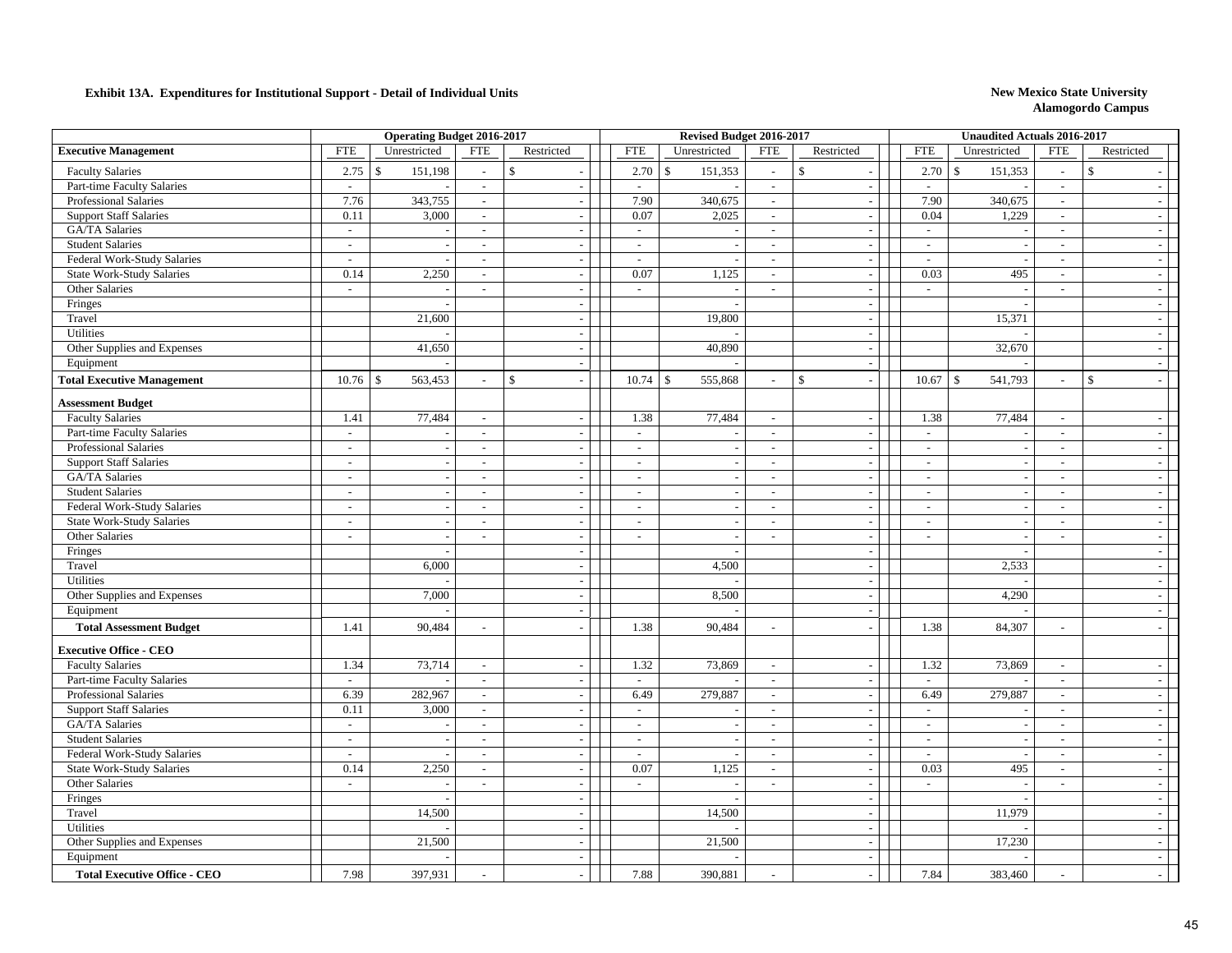|                                     |                          | <b>Operating Budget 2016-2017</b> |                          |            |                          | Revised Budget 2016-2017 |                          |                          |                          | <b>Unaudited Actuals 2016-2017</b> |                          |            |
|-------------------------------------|--------------------------|-----------------------------------|--------------------------|------------|--------------------------|--------------------------|--------------------------|--------------------------|--------------------------|------------------------------------|--------------------------|------------|
| <b>Executive Management</b>         | <b>FTE</b>               | Unrestricted                      | FTE                      | Restricted | <b>FTE</b>               | Unrestricted             | FTE                      | Restricted               | <b>FTE</b>               | Unrestricted                       | <b>FTE</b>               | Restricted |
| <b>Institutional Research</b>       |                          |                                   |                          |            |                          |                          |                          |                          |                          |                                    |                          |            |
| <b>Faculty Salaries</b>             | -                        | $\overline{\phantom{a}}$          |                          |            | $\overline{\phantom{a}}$ |                          | $\overline{\phantom{a}}$ | $\overline{\phantom{a}}$ | $\overline{\phantom{0}}$ |                                    | $\overline{\phantom{a}}$ |            |
| Part-time Faculty Salaries          | -                        | -                                 |                          |            | $\overline{\phantom{0}}$ | $\overline{\phantom{a}}$ | $\overline{\phantom{0}}$ | $\overline{\phantom{a}}$ | $\overline{\phantom{a}}$ |                                    | $\overline{\phantom{a}}$ |            |
| <b>Professional Salaries</b>        | 1.37                     | 60,788                            |                          |            | 1.41                     | 60,788                   | $\sim$                   | $\overline{\phantom{a}}$ | 1.41                     | 60,788                             | $\overline{\phantom{a}}$ |            |
| <b>Support Staff Salaries</b>       | -                        |                                   |                          |            | 0.07                     | 2,025                    | $\overline{\phantom{0}}$ |                          | 0.04                     | 1,229                              | -                        |            |
| <b>GA/TA Salaries</b>               | $\overline{\phantom{0}}$ | $\overline{\phantom{a}}$          |                          |            | $\overline{\phantom{a}}$ | $\overline{\phantom{a}}$ | $\overline{\phantom{0}}$ | $\overline{\phantom{a}}$ | $\overline{\phantom{0}}$ |                                    | $\overline{\phantom{a}}$ |            |
| <b>Student Salaries</b>             | -                        | $\overline{\phantom{a}}$          |                          |            | $\overline{\phantom{a}}$ | $\overline{\phantom{a}}$ | $\overline{\phantom{a}}$ | $\overline{\phantom{a}}$ | $\overline{\phantom{0}}$ |                                    |                          |            |
| Federal Work-Study Salaries         | $\overline{\phantom{a}}$ | $\overline{\phantom{a}}$          | $\overline{\phantom{a}}$ |            | $\overline{\phantom{0}}$ |                          | $\overline{\phantom{0}}$ | $\overline{\phantom{a}}$ | $\overline{\phantom{a}}$ |                                    | $\overline{\phantom{a}}$ |            |
| <b>State Work-Study Salaries</b>    | $\overline{\phantom{0}}$ | $\overline{\phantom{a}}$          |                          |            | $\overline{\phantom{a}}$ |                          | $\overline{\phantom{0}}$ | $\overline{\phantom{a}}$ | $\overline{\phantom{a}}$ |                                    | $\overline{\phantom{a}}$ |            |
| Other Salaries                      | -                        | $\overline{\phantom{a}}$          |                          |            | $\overline{\phantom{a}}$ |                          | $\overline{\phantom{0}}$ | $\overline{\phantom{a}}$ | $\sim$                   |                                    | $\overline{\phantom{a}}$ |            |
| Fringes                             |                          | $\overline{\phantom{a}}$          |                          |            |                          |                          |                          | $\overline{\phantom{a}}$ |                          |                                    |                          |            |
| Travel                              |                          | 1,100                             |                          |            |                          | 800                      |                          | $\overline{\phantom{a}}$ |                          | 859                                |                          |            |
| <b>Utilities</b>                    |                          | $\overline{\phantom{a}}$          |                          |            |                          |                          |                          | $\overline{\phantom{a}}$ |                          |                                    |                          |            |
| Other Supplies and Expenses         |                          | 13,150                            |                          |            |                          | 10,890                   |                          | $\overline{\phantom{a}}$ |                          | 11,150                             |                          |            |
| Equipment                           |                          | $\overline{\phantom{a}}$          |                          |            |                          |                          |                          | $\overline{\phantom{a}}$ |                          |                                    |                          |            |
| <b>Total Institutional Research</b> | 1.37                     | 75,038                            |                          |            | 1.48                     | 74,503                   | $\overline{\phantom{0}}$ | $\overline{\phantom{a}}$ | 1.45                     | 74,026                             | ۰                        |            |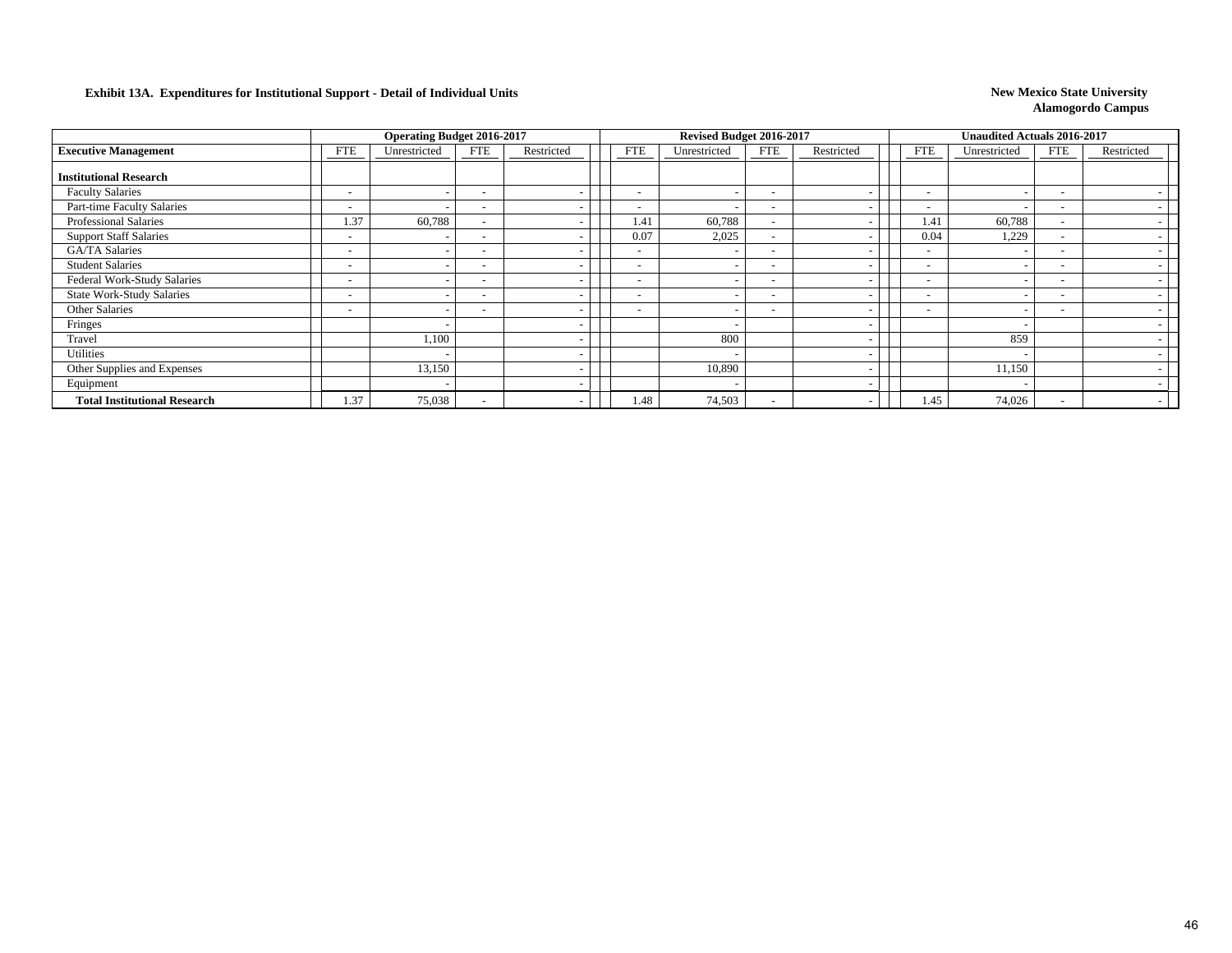|                                     |            | <b>Operating Budget 2016-2017</b> |                          |                          |                          | Revised Budget 2016-2017 |                          |                |                          | <b>Unaudited Actuals 2016-2017</b> |                |                          |  |
|-------------------------------------|------------|-----------------------------------|--------------------------|--------------------------|--------------------------|--------------------------|--------------------------|----------------|--------------------------|------------------------------------|----------------|--------------------------|--|
| <b>Fiscal Operations</b>            | <b>FTE</b> | Unrestricted                      | <b>FTE</b>               | Restricted               | <b>FTE</b>               | Unrestricted             | <b>FTE</b>               | Restricted     | <b>FTE</b>               | Unrestricted                       | <b>FTE</b>     | Restricted               |  |
| <b>Faculty Salaries</b>             | $\sim$     | $\mathbb{S}$                      | $\overline{a}$           | $\mathbf S$              | $\mathbb{S}$<br>$\sim$   |                          | $\sim$                   | \$             | $\blacksquare$           | $\mathbb{S}$                       | $\overline{a}$ | $\mathbb{S}$             |  |
| Part-time Faculty Salaries          | $\sim$     | $\sim$                            | $\sim$                   | $\overline{a}$           | $\sim$                   |                          | $\overline{a}$           | $\sim$         | $\sim$                   |                                    | $\sim$         |                          |  |
| Professional Salaries               | 4.02       | 177,967                           | $\sim$                   | $\overline{a}$           | 4.10                     | 176,957                  | $\sim$                   | $\sim$         | 4.10                     | 176,957                            | $\sim$         |                          |  |
| <b>Support Staff Salaries</b>       | 4.16       | 115,148                           | $\sim$                   |                          | 4.10                     | 115,152                  | $\omega$                 | $\sim$         | 4.03                     | 113,395                            | $\omega$       |                          |  |
| GA/TA Salaries                      | $\sim$     |                                   | $\bar{\phantom{a}}$      |                          | $\sim$                   |                          | $\blacksquare$           | $\sim$         | $\sim$                   |                                    | $\sim$         |                          |  |
| <b>Student Salaries</b>             | $\sim$     | $\omega$                          | $\mathcal{L}$            | $\sim$                   | $\sim$                   | $\sim$                   | $\sim$                   | $\sim$         | $\sim$                   |                                    | $\omega$       | $\sim$                   |  |
| Federal Work-Study Salaries         | $\sim$     | $\sim$                            | $\sim$                   | $\sim$                   | 0.14                     | 2,250                    | $\sim$                   | $\sim$         | 0.10                     | 1,572                              | $\blacksquare$ | $\sim$                   |  |
| <b>State Work-Study Salaries</b>    | 0.28       | 4,500                             | $\sim$                   | $\sim$                   | 0.14                     | 2,250                    | $\sim$                   | $\sim$         | 0.06                     | 936                                | $\blacksquare$ | $\sim$                   |  |
| Other Salaries                      | 0.01       | 372                               | $\sim$                   | $\sim$                   | $\sim$                   | ÷,                       | $\sim$                   | $\sim$         | $\sim$                   |                                    | $\sim$         | $\overline{\phantom{a}}$ |  |
| Fringes                             |            |                                   |                          | $\sim$                   |                          | $\sim$                   |                          | $\sim$         |                          |                                    |                | $\overline{\phantom{a}}$ |  |
| Travel                              |            | 8,500                             |                          | $\sim$                   |                          | 9,000                    |                          | $\sim$         |                          | 7,094                              |                | $\sim$                   |  |
| <b>Utilities</b>                    |            |                                   |                          |                          |                          |                          |                          | $\sim$         |                          |                                    |                | $\sim$                   |  |
| Other Supplies and Expenses         |            | 187,000                           |                          |                          |                          | 175,500                  |                          | $\sim$         |                          | 147,972                            |                |                          |  |
| Equipment                           |            |                                   |                          | $\sim$                   |                          |                          |                          | $\omega$       |                          |                                    |                | $\sim$                   |  |
| <b>Total Fiscal Operations</b>      | 8.47       | 493,487<br>$\mathcal{S}$          |                          | \$                       | 8.48<br>$\mathbb{S}$     | 481,109                  | $\overline{\phantom{a}}$ | \$<br>$\sim$   | 8.29                     | 447,926<br>$\mathbb{S}$            | $\sim$         | $\mathbb{S}$             |  |
| <b>Business Office</b>              |            |                                   |                          |                          |                          |                          |                          |                |                          |                                    |                |                          |  |
| <b>Faculty Salaries</b>             | $\sim$     | $\omega$                          | $\mathcal{L}$            | $\sim$                   | $\sim$                   | $\sim$                   | $\omega$                 | $\mathbb{Z}^2$ | $\mathcal{L}$            |                                    | $\sim$         | $\sim$                   |  |
| Part-time Faculty Salaries          | $\sim$     | $\sim$                            | $\sim$                   | $\sim$                   | $\sim$                   |                          | $\overline{a}$           | $\omega$       | $\sim$                   |                                    | $\sim$         | $\sim$                   |  |
| Professional Salaries               | 4.02       | 177,967                           | $\omega$                 | $\sim$                   | 4.10                     | 176,957                  | $\sim$                   | $\sim$         | 4.10                     | 176,957                            | $\sim$         | $\sim$                   |  |
| <b>Support Staff Salaries</b>       | 4.16       | 115,148                           | $\sim$                   | $\sim$                   | 4.10                     | 115,152                  | $\omega$                 | $\sim$         | 4.03                     | 113,395                            | $\sim$         | $\sim$                   |  |
| GA/TA Salaries                      | $\sim$     | $\sim$                            | $\sim$                   | $\sim$                   | $\sim$                   |                          | $\omega$                 | $\sim$         | $\omega$                 |                                    | $\sim$         | $\sim$                   |  |
| <b>Student Salaries</b>             | $\sim$     | $\sim$                            | ÷,                       | $\sim$                   | $\sim$                   | $\sim$                   | $\blacksquare$           | $\sim$         | $\sim$                   |                                    | $\blacksquare$ | $\sim$                   |  |
| Federal Work-Study Salaries         | $\sim$     | $\sim$                            | $\sim$                   | $\sim$                   | 0.14                     | 2,250                    | $\sim$                   | $\sim$         | 0.10                     | 1,572                              | $\sim$         | $\overline{\phantom{a}}$ |  |
| <b>State Work-Study Salaries</b>    | 0.28       | 4,500                             | $\sim$                   | $\sim$                   | 0.14                     | 2,250                    | $\sim$                   | $\sim$         | 0.06                     | 936                                | $\sim$         | $\sim$                   |  |
| Other Salaries                      | 0.01       | 372                               | $\sim$                   | $\sim$                   | $\sim$                   | $\sim$                   | $\sim$                   | $\sim$         | $\sim$                   |                                    | $\sim$         | $\overline{\phantom{a}}$ |  |
| Fringes                             |            | $\overline{\phantom{a}}$          |                          | $\sim$                   |                          |                          |                          | $\sim$         |                          |                                    |                | $\sim$                   |  |
| Travel                              |            | 8,500                             |                          | $\sim$                   |                          | 9,000                    |                          | $\sim$         |                          | 7,094                              |                | $\sim$                   |  |
| <b>Utilities</b>                    |            |                                   |                          |                          |                          |                          |                          | $\sim$         |                          |                                    |                | $\sim$                   |  |
| Other Supplies and Expenses         |            | 14,000                            |                          | $\sim$                   |                          | 13,500                   |                          | $\omega$       |                          | 4,970                              |                | $\sim$                   |  |
| Equipment                           |            |                                   |                          | $\sim$                   |                          |                          |                          | $\sim$         |                          |                                    |                | $\sim$                   |  |
| <b>Total Business Office</b>        | 8.47       | 320,487                           | $\overline{a}$           |                          | 8.48                     | 319,109                  | $\sim$                   | $\sim$         | 8.29                     | 304,924                            | $\sim$         | $\sim$                   |  |
| <b>Uncollectible Accounts</b>       |            |                                   |                          |                          |                          |                          |                          |                |                          |                                    |                |                          |  |
| <b>Faculty Salaries</b>             | $\sim$     | $\sim$                            | $\sim$                   |                          | $\sim$                   |                          | $\blacksquare$           | $\blacksquare$ | $\sim$                   |                                    | $\sim$         | $\sim$                   |  |
| Part-time Faculty Salaries          | $\sim$     | $\sim$                            | $\sim$                   | $\sim$                   | $\overline{\phantom{a}}$ |                          | $\mathcal{L}$            | $\sim$         | $\sim$                   |                                    | $\sim$         | $\sim$                   |  |
| <b>Professional Salaries</b>        | $\sim$     | $\sim$                            | $\bar{\phantom{a}}$      | $\sim$                   | $\sim$                   | $\sim$                   | $\blacksquare$           | $\sim$         | $\sim$                   | $\overline{\phantom{a}}$           | $\sim$         | $\sim$                   |  |
| <b>Support Staff Salaries</b>       | $\sim$     | $\blacksquare$                    | $\sim$                   | $\sim$                   | $\sim$                   | $\sim$                   | $\blacksquare$           | $\sim$         | $\sim$                   | $\sim$                             | $\sim$         | $\sim$                   |  |
| GA/TA Salaries                      | $\sim$     | $\sim$                            | $\blacksquare$           | $\sim$                   | $\sim$                   | $\sim$                   | $\blacksquare$           | $\sim$         | $\sim$                   | $\overline{a}$                     | $\blacksquare$ | $\sim$                   |  |
| <b>Student Salaries</b>             | $\sim$     | $\mathcal{L}$                     | $\sim$                   | $\sim$                   | $\sim$                   | $\sim$                   | $\mathcal{L}$            | $\sim$         | $\sim$                   | $\sim$                             | $\sim$         | $\overline{\phantom{a}}$ |  |
| Federal Work-Study Salaries         | $\sim$     | $\sim$                            | $\overline{\phantom{a}}$ | $\sim$                   | $\sim$                   | $\sim$                   | $\sim$                   | $\sim$         | $\sim$                   | $\overline{\phantom{a}}$           | $\sim$         | $\overline{\phantom{a}}$ |  |
| <b>State Work-Study Salaries</b>    | $\sim$     | $\sim$                            | $\overline{a}$           | $\sim$                   | $\sim$                   | $\sim$                   | $\omega$                 | $\sim$         | $\sim$                   | $\sim$                             | $\sim$         | $\overline{\phantom{a}}$ |  |
| Other Salaries                      | $\sim$     | $\omega$                          | $\sim$                   | $\overline{\phantom{a}}$ | $\sim$                   | $\sim$                   | $\overline{a}$           | $\sim$         | $\overline{\phantom{a}}$ | ÷,                                 | $\sim$         | $\sim$                   |  |
| Fringes                             |            | $\blacksquare$                    |                          | $\sim$                   |                          | $\overline{\phantom{a}}$ |                          | $\sim$         |                          | $\sim$                             |                | $\sim$                   |  |
| Travel                              |            |                                   |                          |                          |                          |                          |                          | $\sim$         |                          |                                    |                | $\sim$                   |  |
| <b>Utilities</b>                    |            | $\blacksquare$                    |                          | $\overline{\phantom{a}}$ |                          |                          |                          | $\mathbb{Z}^2$ |                          |                                    |                | $\sim$                   |  |
| Other Supplies and Expenses         |            | 173,000                           |                          | $\sim$                   |                          | 162,000                  |                          | $\sim$         |                          | 143,002                            |                | $\sim$                   |  |
| Equipment                           |            |                                   |                          | $\sim$                   |                          |                          |                          | $\sim$         |                          |                                    |                | $\sim$                   |  |
| <b>Total Uncollectible Accounts</b> |            | 173,000                           |                          |                          |                          | 162,000                  |                          | $\sim$         | $\sim$                   | 143,002                            |                | $\sim$                   |  |
|                                     |            |                                   |                          |                          |                          |                          |                          |                |                          |                                    |                |                          |  |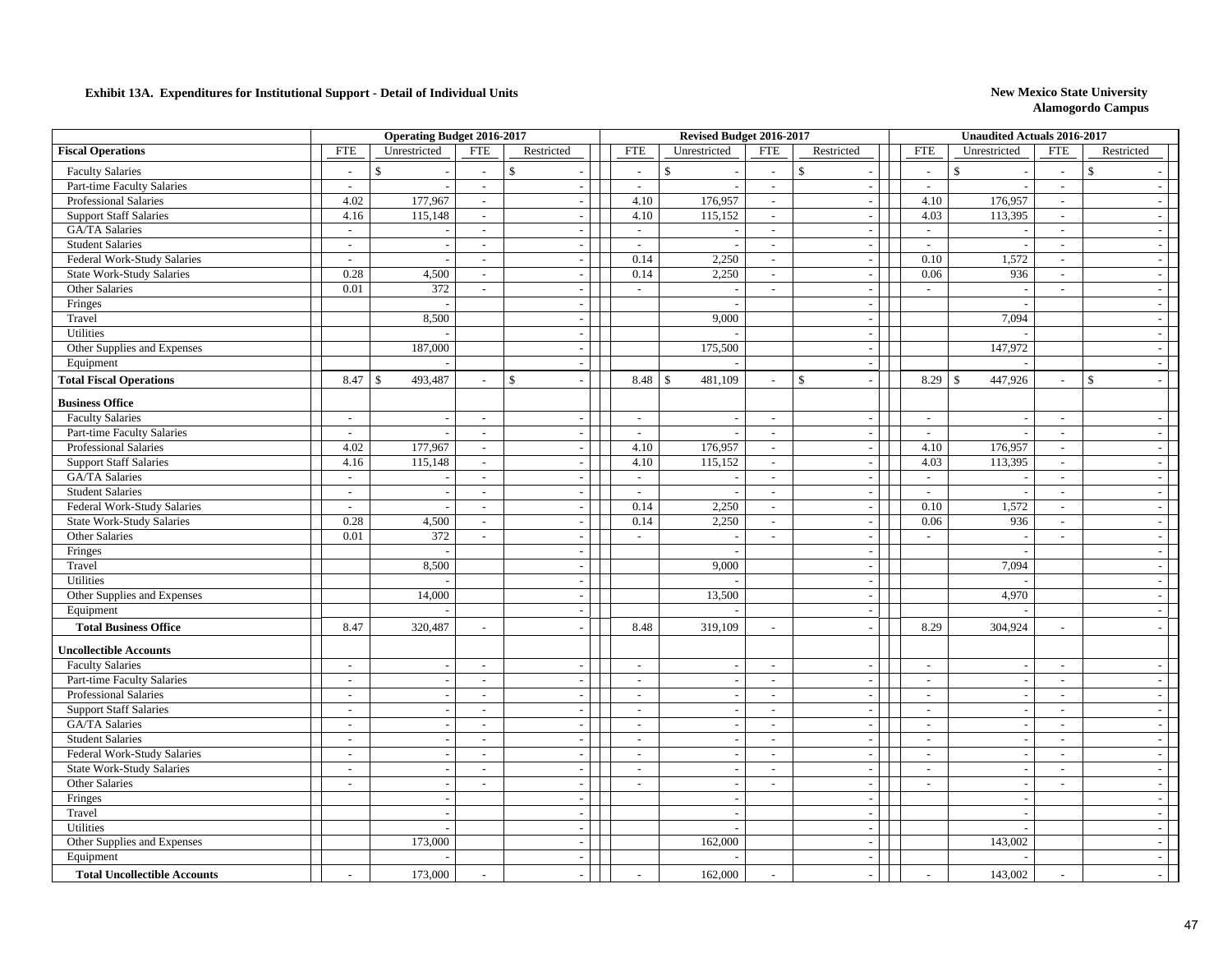| <b>General Admin &amp; Logistical Services</b><br><b>FTE</b><br><b>FTE</b><br><b>FTE</b><br><b>FTE</b><br>Unrestricted<br>Restricted<br><b>FTE</b><br>Unrestricted<br>Restricted<br><b>FTE</b><br>Unrestricted<br>Restricted<br>$\mathbb{S}$<br><b>Faculty Salaries</b><br>$\mathbb{S}$<br>$\mathbb{S}$<br>$\mathbb{S}$<br>$\mathbb{S}$<br>\$<br>$\overline{\phantom{a}}$<br>$\sim$<br>$\sim$<br>$\sim$<br>$\blacksquare$<br>$\overline{a}$<br>$\overline{\phantom{a}}$<br>Part-time Faculty Salaries<br>$\overline{a}$<br>$\sim$<br>$\sim$<br>L,<br>$\sim$<br>$\sim$<br>$\sim$<br>$\sim$<br>$\sim$<br>$\sim$<br><b>Professional Salaries</b><br>0.92<br>40,500<br>45,500<br>1.05<br>1.05<br>45,500<br>$\mathcal{L}$<br>$\sim$<br>$\sim$<br>$\sim$<br>$\overline{a}$<br><b>Support Staff Salaries</b><br>1.67<br>46,138<br>1.64<br>46,236<br>45,258<br>1.61<br>$\omega$<br>$\omega$<br>$\sim$<br>$\omega$<br>GA/TA Salaries<br>$\sim$<br>$\sim$<br>$\sim$<br>$\sim$<br>$\sim$<br>$\bar{\phantom{a}}$<br>Ĭ.<br>$\sim$<br>$\sim$<br>$\sim$<br><b>Student Salaries</b><br>$\sim$<br>$\omega$<br>$\mathcal{L}$<br>$\sim$<br>$\sim$<br>$\omega$<br>$\sim$<br>$\mathcal{L}_{\mathcal{A}}$<br>$\omega$<br>$\sim$<br>$\overline{\phantom{a}}$<br>$\sim$<br>Federal Work-Study Salaries<br>$\sim$<br>$\sim$<br>$\bar{\phantom{a}}$<br>$\sim$<br>$\sim$<br>$\blacksquare$<br>$\sim$<br>$\sim$<br>$\sim$<br>$\sim$<br>÷,<br><b>State Work-Study Salaries</b><br>$\sim$<br>$\blacksquare$<br>$\blacksquare$<br>$\mathcal{L}_{\mathcal{A}}$<br>$\mathcal{L}_{\mathcal{A}}$<br>$\blacksquare$<br>$\sim$<br>$\overline{\phantom{a}}$<br>$\overline{\phantom{a}}$<br>$\blacksquare$<br>$\sim$<br>$\sim$<br>Other Salaries<br>0.04<br>1,035<br>0.04<br>1,088<br>0.03<br>803<br>$\sim$<br>$\sim$<br>$\sim$<br>$\sim$<br>$\overline{\phantom{a}}$<br>$\sim$<br>Fringes<br>$\sim$<br>$\sim$<br>$\overline{a}$<br>$\overline{\phantom{a}}$<br>Travel<br>8,000<br>8,000<br>3,151<br>$\sim$<br>$\overline{\phantom{a}}$<br>$\sim$<br><b>Utilities</b><br>$\sim$<br>$\sim$<br>642,249<br>632,249<br>Other Supplies and Expenses<br>626,966<br>$\sim$<br>$\sim$<br>$\sim$<br>Equipment<br>$\sim$<br>$\sim$<br>$\sim$<br><b>Total General Admin &amp; Logistical Services</b><br>737,922<br>733,073<br>721,678<br>2.63<br>$\mathbf{\hat{S}}$<br>\$<br>2.73<br>$\mathbb{S}$<br>$\mathbf{s}$<br>2.69<br>$\mathbf{\hat{S}}$<br>$\mathbf{s}$<br>$\overline{a}$<br>$\sim$<br>$\sim$<br>$\sim$<br>$\overline{a}$<br>$\bar{a}$<br><b>Administrative Services</b><br><b>Faculty Salaries</b><br>$\sim$<br>$\blacksquare$<br>$\sim$<br>$\sim$<br>$\sim$<br>$\sim$<br>$\sim$<br>$\sim$<br>$\sim$<br>$\sim$<br>$\sim$<br>$\sim$<br>Part-time Faculty Salaries<br>$\sim$<br>$\sim$<br>$\blacksquare$<br>$\sim$<br>$\sim$<br>$\sim$<br>$\overline{a}$<br>$\sim$<br>$\sim$<br>$\sim$<br>$\sim$<br>$\sim$<br>Professional Salaries<br>$\sim$<br>$\mathcal{L}$<br>$\sim$<br>$\sim$<br>$\sim$<br>$\sim$<br>$\omega$<br>$\sim$<br>$\sim$<br>$\sim$<br>$\overline{\phantom{a}}$<br>$\sim$<br><b>Support Staff Salaries</b><br>$\sim$<br>$\sim$<br>$\blacksquare$<br>$\sim$<br>$\sim$<br>$\sim$<br>$\sim$<br>$\sim$<br>$\overline{\phantom{a}}$<br>$\sim$<br>$\sim$<br>$\sim$<br><b>GA/TA</b> Salaries<br>$\sim$<br>$\sim$<br>$\sim$<br>$\sim$<br>$\sim$<br>$\sim$<br>$\sim$<br>$\sim$<br>$\sim$<br>$\overline{a}$<br>$\overline{a}$<br>$\sim$<br><b>Student Salaries</b><br>$\omega$<br>$\sim$<br>$\overline{\phantom{a}}$<br>÷,<br>$\sim$<br>$\sim$<br>$\blacksquare$<br>$\sim$<br>$\blacksquare$<br>$\overline{\phantom{a}}$<br>Federal Work-Study Salaries<br>$\sim$<br>$\mathcal{L}_{\mathcal{A}}$<br>$\mathcal{L}_{\mathcal{A}}$<br>$\sim$<br>$\bar{\phantom{a}}$<br>$\sim$<br>$\sim$<br>$\tilde{\phantom{a}}$<br>$\sim$<br>$\overline{\phantom{a}}$<br>$\blacksquare$<br>$\sim$<br><b>State Work-Study Salaries</b><br>$\sim$<br>$\sim$<br>$\sim$<br>$\overline{\phantom{a}}$<br>$\sim$<br>$\sim$<br>$\sim$<br>$\sim$<br>$\sim$<br>$\sim$<br>$\sim$<br>$\sim$<br>Other Salaries<br>$\mathcal{L}_{\mathcal{A}}$<br>$\sim$<br>$\blacksquare$<br>$\sim$<br>$\sim$<br>$\sim$<br>$\overline{\phantom{a}}$<br>$\sim$<br>$\sim$<br>$\sim$<br>$\sim$<br>$\sim$<br>Fringes<br>$\sim$<br>$\sim$<br>$\sim$<br>$\overline{\phantom{a}}$<br>$\sim$<br>$\overline{\phantom{a}}$<br>Travel<br>$\blacksquare$<br>$\sim$<br>$\overline{\phantom{a}}$<br>$\overline{\phantom{a}}$<br>$\overline{\phantom{a}}$<br>$\overline{\phantom{a}}$<br><b>Utilities</b><br>$\blacksquare$<br>$\overline{a}$<br>$\sim$<br>542,000<br>Other Supplies and Expenses<br>542,000<br>542,000<br>$\blacksquare$<br>$\sim$<br>$\sim$<br>Equipment<br>$\omega$<br>$\sim$<br>$\overline{\phantom{a}}$<br>542,000<br>542,000<br>542,000<br><b>Total Administrative Services</b><br>$\sim$<br>$\sim$<br>$\overline{a}$<br>$\sim$<br>$\sim$<br>$\blacksquare$<br>$\sim$<br>$\overline{a}$<br><b>Computer Network</b><br><b>Faculty Salaries</b><br>$\sim$<br>$\sim$<br>$\sim$<br>÷,<br>$\sim$<br>$\sim$<br>$\blacksquare$<br>$\sim$<br>$\blacksquare$<br>$\sim$<br>$\overline{\phantom{a}}$<br>Part-time Faculty Salaries<br>$\sim$<br>$\sim$<br>$\omega$<br>$\sim$<br>$\sim$<br>$\sim$<br>$\sim$<br>$\sim$<br>$\sim$<br>$\overline{\phantom{a}}$<br>$\overline{\phantom{a}}$<br>$\sim$<br>Professional Salaries<br>$\omega$<br>$\mathcal{L}$<br>$\sim$<br>$\sim$<br>$\overline{a}$<br>$\sim$<br>$\overline{a}$<br>$\overline{\phantom{a}}$<br>$\sim$<br>$\overline{\phantom{a}}$<br>$\sim$<br>÷,<br><b>Support Staff Salaries</b><br>$\sim$<br>$\sim$<br>$\sim$<br>$\sim$<br>$\sim$<br>$\sim$<br>$\sim$<br>$\sim$<br>$\sim$<br>$\overline{\phantom{a}}$<br>$\sim$<br>$\overline{a}$<br>GA/TA Salaries<br>$\sim$<br>$\sim$<br>$\blacksquare$<br>$\sim$<br>$\sim$<br>$\sim$<br>$\blacksquare$<br>$\sim$<br>$\sim$<br>$\sim$<br>$\sim$<br><b>Student Salaries</b><br>$\sim$<br>$\sim$<br>$\blacksquare$<br>$\sim$<br>$\sim$<br>$\blacksquare$<br>$\sim$<br>$\sim$<br>$\overline{\phantom{a}}$<br>$\sim$<br>$\overline{\phantom{a}}$<br>$\overline{\phantom{a}}$<br>Federal Work-Study Salaries<br>$\sim$<br>$\sim$<br>$\sim$<br>$\blacksquare$<br>$\sim$<br>$\sim$<br>$\overline{\phantom{a}}$<br>÷,<br>$\sim$<br>$\overline{\phantom{a}}$<br>$\overline{\phantom{a}}$<br>$\overline{\phantom{a}}$<br>State Work-Study Salaries<br>$\sim$<br>$\sim$<br>$\sim$<br>$\sim$<br>$\sim$<br>$\sim$<br>$\sim$<br>$\sim$<br>$\sim$<br>$\sim$<br>$\sim$<br>$\overline{\phantom{a}}$<br>Other Salaries<br>$\sim$<br>$\sim$<br>$\sim$<br>$\overline{\phantom{a}}$<br>$\sim$<br>$\overline{\phantom{a}}$<br>$\sim$<br>$\sim$<br>$\sim$<br>$\sim$<br>$\sim$<br>$\sim$<br>Fringes<br>$\omega$<br>$\sim$<br>$\sim$<br>$\tilde{\phantom{a}}$<br>$\sim$<br>$\overline{\phantom{a}}$<br>Travel<br>$\omega$<br>$\sim$<br>$\overline{\phantom{a}}$<br>$\sim$<br>$\sim$<br>Utilities<br>$\blacksquare$<br>$\sim$<br>$\overline{\phantom{a}}$<br>$\sim$<br>$\sim$<br>Other Supplies and Expenses<br>50,249<br>50,249<br>43,576<br>$\sim$<br>÷,<br>$\sim$<br>Equipment<br>$\mathcal{L}_{\mathcal{A}}$<br>$\sim$<br>$\sim$<br>50,249<br>50,249<br>43,576<br><b>Total Computer Network</b> |  | <b>Operating Budget 2016-2017</b> |  | Revised Budget 2016-2017 |  | <b>Unaudited Actuals 2016-2017</b> |  |  |
|-------------------------------------------------------------------------------------------------------------------------------------------------------------------------------------------------------------------------------------------------------------------------------------------------------------------------------------------------------------------------------------------------------------------------------------------------------------------------------------------------------------------------------------------------------------------------------------------------------------------------------------------------------------------------------------------------------------------------------------------------------------------------------------------------------------------------------------------------------------------------------------------------------------------------------------------------------------------------------------------------------------------------------------------------------------------------------------------------------------------------------------------------------------------------------------------------------------------------------------------------------------------------------------------------------------------------------------------------------------------------------------------------------------------------------------------------------------------------------------------------------------------------------------------------------------------------------------------------------------------------------------------------------------------------------------------------------------------------------------------------------------------------------------------------------------------------------------------------------------------------------------------------------------------------------------------------------------------------------------------------------------------------------------------------------------------------------------------------------------------------------------------------------------------------------------------------------------------------------------------------------------------------------------------------------------------------------------------------------------------------------------------------------------------------------------------------------------------------------------------------------------------------------------------------------------------------------------------------------------------------------------------------------------------------------------------------------------------------------------------------------------------------------------------------------------------------------------------------------------------------------------------------------------------------------------------------------------------------------------------------------------------------------------------------------------------------------------------------------------------------------------------------------------------------------------------------------------------------------------------------------------------------------------------------------------------------------------------------------------------------------------------------------------------------------------------------------------------------------------------------------------------------------------------------------------------------------------------------------------------------------------------------------------------------------------------------------------------------------------------------------------------------------------------------------------------------------------------------------------------------------------------------------------------------------------------------------------------------------------------------------------------------------------------------------------------------------------------------------------------------------------------------------------------------------------------------------------------------------------------------------------------------------------------------------------------------------------------------------------------------------------------------------------------------------------------------------------------------------------------------------------------------------------------------------------------------------------------------------------------------------------------------------------------------------------------------------------------------------------------------------------------------------------------------------------------------------------------------------------------------------------------------------------------------------------------------------------------------------------------------------------------------------------------------------------------------------------------------------------------------------------------------------------------------------------------------------------------------------------------------------------------------------------------------------------------------------------------------------------------------------------------------------------------------------------------------------------------------------------------------------------------------------------------------------------------------------------------------------------------------------------------------------------------------------------------------------------------------------------------------------------------------------------------------------------------------------------------------------------------------------------------------------------------------------------------------------------------------------------------------------------------------------------------------------------------------------------------------------------------------------------------------------------------------------------------------------------------------------------------------------------------------------------------------------------------------------------------------------------------------------------------------------------------------------------------------------------------------------------------------------------------------------------------------------------------------------------------------------------------------------------------------------------------------------------------------------------------------------------------------------------------------------------------------------------------------------------------------------------------------------------------------------------------------------------------------------------------------------------------------------------------------------------------------------------------------------------------------------------------------------------------------------------------------------|--|-----------------------------------|--|--------------------------|--|------------------------------------|--|--|
|                                                                                                                                                                                                                                                                                                                                                                                                                                                                                                                                                                                                                                                                                                                                                                                                                                                                                                                                                                                                                                                                                                                                                                                                                                                                                                                                                                                                                                                                                                                                                                                                                                                                                                                                                                                                                                                                                                                                                                                                                                                                                                                                                                                                                                                                                                                                                                                                                                                                                                                                                                                                                                                                                                                                                                                                                                                                                                                                                                                                                                                                                                                                                                                                                                                                                                                                                                                                                                                                                                                                                                                                                                                                                                                                                                                                                                                                                                                                                                                                                                                                                                                                                                                                                                                                                                                                                                                                                                                                                                                                                                                                                                                                                                                                                                                                                                                                                                                                                                                                                                                                                                                                                                                                                                                                                                                                                                                                                                                                                                                                                                                                                                                                                                                                                                                                                                                                                                                                                                                                                                                                                                                                                                                                                                                                                                                                                                                                                                                                                                                                                                                                                                                                                                                                                                                                                                                                                                                                                                                                                                                                                                                                                                               |  |                                   |  |                          |  |                                    |  |  |
|                                                                                                                                                                                                                                                                                                                                                                                                                                                                                                                                                                                                                                                                                                                                                                                                                                                                                                                                                                                                                                                                                                                                                                                                                                                                                                                                                                                                                                                                                                                                                                                                                                                                                                                                                                                                                                                                                                                                                                                                                                                                                                                                                                                                                                                                                                                                                                                                                                                                                                                                                                                                                                                                                                                                                                                                                                                                                                                                                                                                                                                                                                                                                                                                                                                                                                                                                                                                                                                                                                                                                                                                                                                                                                                                                                                                                                                                                                                                                                                                                                                                                                                                                                                                                                                                                                                                                                                                                                                                                                                                                                                                                                                                                                                                                                                                                                                                                                                                                                                                                                                                                                                                                                                                                                                                                                                                                                                                                                                                                                                                                                                                                                                                                                                                                                                                                                                                                                                                                                                                                                                                                                                                                                                                                                                                                                                                                                                                                                                                                                                                                                                                                                                                                                                                                                                                                                                                                                                                                                                                                                                                                                                                                                               |  |                                   |  |                          |  |                                    |  |  |
|                                                                                                                                                                                                                                                                                                                                                                                                                                                                                                                                                                                                                                                                                                                                                                                                                                                                                                                                                                                                                                                                                                                                                                                                                                                                                                                                                                                                                                                                                                                                                                                                                                                                                                                                                                                                                                                                                                                                                                                                                                                                                                                                                                                                                                                                                                                                                                                                                                                                                                                                                                                                                                                                                                                                                                                                                                                                                                                                                                                                                                                                                                                                                                                                                                                                                                                                                                                                                                                                                                                                                                                                                                                                                                                                                                                                                                                                                                                                                                                                                                                                                                                                                                                                                                                                                                                                                                                                                                                                                                                                                                                                                                                                                                                                                                                                                                                                                                                                                                                                                                                                                                                                                                                                                                                                                                                                                                                                                                                                                                                                                                                                                                                                                                                                                                                                                                                                                                                                                                                                                                                                                                                                                                                                                                                                                                                                                                                                                                                                                                                                                                                                                                                                                                                                                                                                                                                                                                                                                                                                                                                                                                                                                                               |  |                                   |  |                          |  |                                    |  |  |
|                                                                                                                                                                                                                                                                                                                                                                                                                                                                                                                                                                                                                                                                                                                                                                                                                                                                                                                                                                                                                                                                                                                                                                                                                                                                                                                                                                                                                                                                                                                                                                                                                                                                                                                                                                                                                                                                                                                                                                                                                                                                                                                                                                                                                                                                                                                                                                                                                                                                                                                                                                                                                                                                                                                                                                                                                                                                                                                                                                                                                                                                                                                                                                                                                                                                                                                                                                                                                                                                                                                                                                                                                                                                                                                                                                                                                                                                                                                                                                                                                                                                                                                                                                                                                                                                                                                                                                                                                                                                                                                                                                                                                                                                                                                                                                                                                                                                                                                                                                                                                                                                                                                                                                                                                                                                                                                                                                                                                                                                                                                                                                                                                                                                                                                                                                                                                                                                                                                                                                                                                                                                                                                                                                                                                                                                                                                                                                                                                                                                                                                                                                                                                                                                                                                                                                                                                                                                                                                                                                                                                                                                                                                                                                               |  |                                   |  |                          |  |                                    |  |  |
|                                                                                                                                                                                                                                                                                                                                                                                                                                                                                                                                                                                                                                                                                                                                                                                                                                                                                                                                                                                                                                                                                                                                                                                                                                                                                                                                                                                                                                                                                                                                                                                                                                                                                                                                                                                                                                                                                                                                                                                                                                                                                                                                                                                                                                                                                                                                                                                                                                                                                                                                                                                                                                                                                                                                                                                                                                                                                                                                                                                                                                                                                                                                                                                                                                                                                                                                                                                                                                                                                                                                                                                                                                                                                                                                                                                                                                                                                                                                                                                                                                                                                                                                                                                                                                                                                                                                                                                                                                                                                                                                                                                                                                                                                                                                                                                                                                                                                                                                                                                                                                                                                                                                                                                                                                                                                                                                                                                                                                                                                                                                                                                                                                                                                                                                                                                                                                                                                                                                                                                                                                                                                                                                                                                                                                                                                                                                                                                                                                                                                                                                                                                                                                                                                                                                                                                                                                                                                                                                                                                                                                                                                                                                                                               |  |                                   |  |                          |  |                                    |  |  |
|                                                                                                                                                                                                                                                                                                                                                                                                                                                                                                                                                                                                                                                                                                                                                                                                                                                                                                                                                                                                                                                                                                                                                                                                                                                                                                                                                                                                                                                                                                                                                                                                                                                                                                                                                                                                                                                                                                                                                                                                                                                                                                                                                                                                                                                                                                                                                                                                                                                                                                                                                                                                                                                                                                                                                                                                                                                                                                                                                                                                                                                                                                                                                                                                                                                                                                                                                                                                                                                                                                                                                                                                                                                                                                                                                                                                                                                                                                                                                                                                                                                                                                                                                                                                                                                                                                                                                                                                                                                                                                                                                                                                                                                                                                                                                                                                                                                                                                                                                                                                                                                                                                                                                                                                                                                                                                                                                                                                                                                                                                                                                                                                                                                                                                                                                                                                                                                                                                                                                                                                                                                                                                                                                                                                                                                                                                                                                                                                                                                                                                                                                                                                                                                                                                                                                                                                                                                                                                                                                                                                                                                                                                                                                                               |  |                                   |  |                          |  |                                    |  |  |
|                                                                                                                                                                                                                                                                                                                                                                                                                                                                                                                                                                                                                                                                                                                                                                                                                                                                                                                                                                                                                                                                                                                                                                                                                                                                                                                                                                                                                                                                                                                                                                                                                                                                                                                                                                                                                                                                                                                                                                                                                                                                                                                                                                                                                                                                                                                                                                                                                                                                                                                                                                                                                                                                                                                                                                                                                                                                                                                                                                                                                                                                                                                                                                                                                                                                                                                                                                                                                                                                                                                                                                                                                                                                                                                                                                                                                                                                                                                                                                                                                                                                                                                                                                                                                                                                                                                                                                                                                                                                                                                                                                                                                                                                                                                                                                                                                                                                                                                                                                                                                                                                                                                                                                                                                                                                                                                                                                                                                                                                                                                                                                                                                                                                                                                                                                                                                                                                                                                                                                                                                                                                                                                                                                                                                                                                                                                                                                                                                                                                                                                                                                                                                                                                                                                                                                                                                                                                                                                                                                                                                                                                                                                                                                               |  |                                   |  |                          |  |                                    |  |  |
|                                                                                                                                                                                                                                                                                                                                                                                                                                                                                                                                                                                                                                                                                                                                                                                                                                                                                                                                                                                                                                                                                                                                                                                                                                                                                                                                                                                                                                                                                                                                                                                                                                                                                                                                                                                                                                                                                                                                                                                                                                                                                                                                                                                                                                                                                                                                                                                                                                                                                                                                                                                                                                                                                                                                                                                                                                                                                                                                                                                                                                                                                                                                                                                                                                                                                                                                                                                                                                                                                                                                                                                                                                                                                                                                                                                                                                                                                                                                                                                                                                                                                                                                                                                                                                                                                                                                                                                                                                                                                                                                                                                                                                                                                                                                                                                                                                                                                                                                                                                                                                                                                                                                                                                                                                                                                                                                                                                                                                                                                                                                                                                                                                                                                                                                                                                                                                                                                                                                                                                                                                                                                                                                                                                                                                                                                                                                                                                                                                                                                                                                                                                                                                                                                                                                                                                                                                                                                                                                                                                                                                                                                                                                                                               |  |                                   |  |                          |  |                                    |  |  |
|                                                                                                                                                                                                                                                                                                                                                                                                                                                                                                                                                                                                                                                                                                                                                                                                                                                                                                                                                                                                                                                                                                                                                                                                                                                                                                                                                                                                                                                                                                                                                                                                                                                                                                                                                                                                                                                                                                                                                                                                                                                                                                                                                                                                                                                                                                                                                                                                                                                                                                                                                                                                                                                                                                                                                                                                                                                                                                                                                                                                                                                                                                                                                                                                                                                                                                                                                                                                                                                                                                                                                                                                                                                                                                                                                                                                                                                                                                                                                                                                                                                                                                                                                                                                                                                                                                                                                                                                                                                                                                                                                                                                                                                                                                                                                                                                                                                                                                                                                                                                                                                                                                                                                                                                                                                                                                                                                                                                                                                                                                                                                                                                                                                                                                                                                                                                                                                                                                                                                                                                                                                                                                                                                                                                                                                                                                                                                                                                                                                                                                                                                                                                                                                                                                                                                                                                                                                                                                                                                                                                                                                                                                                                                                               |  |                                   |  |                          |  |                                    |  |  |
|                                                                                                                                                                                                                                                                                                                                                                                                                                                                                                                                                                                                                                                                                                                                                                                                                                                                                                                                                                                                                                                                                                                                                                                                                                                                                                                                                                                                                                                                                                                                                                                                                                                                                                                                                                                                                                                                                                                                                                                                                                                                                                                                                                                                                                                                                                                                                                                                                                                                                                                                                                                                                                                                                                                                                                                                                                                                                                                                                                                                                                                                                                                                                                                                                                                                                                                                                                                                                                                                                                                                                                                                                                                                                                                                                                                                                                                                                                                                                                                                                                                                                                                                                                                                                                                                                                                                                                                                                                                                                                                                                                                                                                                                                                                                                                                                                                                                                                                                                                                                                                                                                                                                                                                                                                                                                                                                                                                                                                                                                                                                                                                                                                                                                                                                                                                                                                                                                                                                                                                                                                                                                                                                                                                                                                                                                                                                                                                                                                                                                                                                                                                                                                                                                                                                                                                                                                                                                                                                                                                                                                                                                                                                                                               |  |                                   |  |                          |  |                                    |  |  |
|                                                                                                                                                                                                                                                                                                                                                                                                                                                                                                                                                                                                                                                                                                                                                                                                                                                                                                                                                                                                                                                                                                                                                                                                                                                                                                                                                                                                                                                                                                                                                                                                                                                                                                                                                                                                                                                                                                                                                                                                                                                                                                                                                                                                                                                                                                                                                                                                                                                                                                                                                                                                                                                                                                                                                                                                                                                                                                                                                                                                                                                                                                                                                                                                                                                                                                                                                                                                                                                                                                                                                                                                                                                                                                                                                                                                                                                                                                                                                                                                                                                                                                                                                                                                                                                                                                                                                                                                                                                                                                                                                                                                                                                                                                                                                                                                                                                                                                                                                                                                                                                                                                                                                                                                                                                                                                                                                                                                                                                                                                                                                                                                                                                                                                                                                                                                                                                                                                                                                                                                                                                                                                                                                                                                                                                                                                                                                                                                                                                                                                                                                                                                                                                                                                                                                                                                                                                                                                                                                                                                                                                                                                                                                                               |  |                                   |  |                          |  |                                    |  |  |
|                                                                                                                                                                                                                                                                                                                                                                                                                                                                                                                                                                                                                                                                                                                                                                                                                                                                                                                                                                                                                                                                                                                                                                                                                                                                                                                                                                                                                                                                                                                                                                                                                                                                                                                                                                                                                                                                                                                                                                                                                                                                                                                                                                                                                                                                                                                                                                                                                                                                                                                                                                                                                                                                                                                                                                                                                                                                                                                                                                                                                                                                                                                                                                                                                                                                                                                                                                                                                                                                                                                                                                                                                                                                                                                                                                                                                                                                                                                                                                                                                                                                                                                                                                                                                                                                                                                                                                                                                                                                                                                                                                                                                                                                                                                                                                                                                                                                                                                                                                                                                                                                                                                                                                                                                                                                                                                                                                                                                                                                                                                                                                                                                                                                                                                                                                                                                                                                                                                                                                                                                                                                                                                                                                                                                                                                                                                                                                                                                                                                                                                                                                                                                                                                                                                                                                                                                                                                                                                                                                                                                                                                                                                                                                               |  |                                   |  |                          |  |                                    |  |  |
|                                                                                                                                                                                                                                                                                                                                                                                                                                                                                                                                                                                                                                                                                                                                                                                                                                                                                                                                                                                                                                                                                                                                                                                                                                                                                                                                                                                                                                                                                                                                                                                                                                                                                                                                                                                                                                                                                                                                                                                                                                                                                                                                                                                                                                                                                                                                                                                                                                                                                                                                                                                                                                                                                                                                                                                                                                                                                                                                                                                                                                                                                                                                                                                                                                                                                                                                                                                                                                                                                                                                                                                                                                                                                                                                                                                                                                                                                                                                                                                                                                                                                                                                                                                                                                                                                                                                                                                                                                                                                                                                                                                                                                                                                                                                                                                                                                                                                                                                                                                                                                                                                                                                                                                                                                                                                                                                                                                                                                                                                                                                                                                                                                                                                                                                                                                                                                                                                                                                                                                                                                                                                                                                                                                                                                                                                                                                                                                                                                                                                                                                                                                                                                                                                                                                                                                                                                                                                                                                                                                                                                                                                                                                                                               |  |                                   |  |                          |  |                                    |  |  |
|                                                                                                                                                                                                                                                                                                                                                                                                                                                                                                                                                                                                                                                                                                                                                                                                                                                                                                                                                                                                                                                                                                                                                                                                                                                                                                                                                                                                                                                                                                                                                                                                                                                                                                                                                                                                                                                                                                                                                                                                                                                                                                                                                                                                                                                                                                                                                                                                                                                                                                                                                                                                                                                                                                                                                                                                                                                                                                                                                                                                                                                                                                                                                                                                                                                                                                                                                                                                                                                                                                                                                                                                                                                                                                                                                                                                                                                                                                                                                                                                                                                                                                                                                                                                                                                                                                                                                                                                                                                                                                                                                                                                                                                                                                                                                                                                                                                                                                                                                                                                                                                                                                                                                                                                                                                                                                                                                                                                                                                                                                                                                                                                                                                                                                                                                                                                                                                                                                                                                                                                                                                                                                                                                                                                                                                                                                                                                                                                                                                                                                                                                                                                                                                                                                                                                                                                                                                                                                                                                                                                                                                                                                                                                                               |  |                                   |  |                          |  |                                    |  |  |
|                                                                                                                                                                                                                                                                                                                                                                                                                                                                                                                                                                                                                                                                                                                                                                                                                                                                                                                                                                                                                                                                                                                                                                                                                                                                                                                                                                                                                                                                                                                                                                                                                                                                                                                                                                                                                                                                                                                                                                                                                                                                                                                                                                                                                                                                                                                                                                                                                                                                                                                                                                                                                                                                                                                                                                                                                                                                                                                                                                                                                                                                                                                                                                                                                                                                                                                                                                                                                                                                                                                                                                                                                                                                                                                                                                                                                                                                                                                                                                                                                                                                                                                                                                                                                                                                                                                                                                                                                                                                                                                                                                                                                                                                                                                                                                                                                                                                                                                                                                                                                                                                                                                                                                                                                                                                                                                                                                                                                                                                                                                                                                                                                                                                                                                                                                                                                                                                                                                                                                                                                                                                                                                                                                                                                                                                                                                                                                                                                                                                                                                                                                                                                                                                                                                                                                                                                                                                                                                                                                                                                                                                                                                                                                               |  |                                   |  |                          |  |                                    |  |  |
|                                                                                                                                                                                                                                                                                                                                                                                                                                                                                                                                                                                                                                                                                                                                                                                                                                                                                                                                                                                                                                                                                                                                                                                                                                                                                                                                                                                                                                                                                                                                                                                                                                                                                                                                                                                                                                                                                                                                                                                                                                                                                                                                                                                                                                                                                                                                                                                                                                                                                                                                                                                                                                                                                                                                                                                                                                                                                                                                                                                                                                                                                                                                                                                                                                                                                                                                                                                                                                                                                                                                                                                                                                                                                                                                                                                                                                                                                                                                                                                                                                                                                                                                                                                                                                                                                                                                                                                                                                                                                                                                                                                                                                                                                                                                                                                                                                                                                                                                                                                                                                                                                                                                                                                                                                                                                                                                                                                                                                                                                                                                                                                                                                                                                                                                                                                                                                                                                                                                                                                                                                                                                                                                                                                                                                                                                                                                                                                                                                                                                                                                                                                                                                                                                                                                                                                                                                                                                                                                                                                                                                                                                                                                                                               |  |                                   |  |                          |  |                                    |  |  |
|                                                                                                                                                                                                                                                                                                                                                                                                                                                                                                                                                                                                                                                                                                                                                                                                                                                                                                                                                                                                                                                                                                                                                                                                                                                                                                                                                                                                                                                                                                                                                                                                                                                                                                                                                                                                                                                                                                                                                                                                                                                                                                                                                                                                                                                                                                                                                                                                                                                                                                                                                                                                                                                                                                                                                                                                                                                                                                                                                                                                                                                                                                                                                                                                                                                                                                                                                                                                                                                                                                                                                                                                                                                                                                                                                                                                                                                                                                                                                                                                                                                                                                                                                                                                                                                                                                                                                                                                                                                                                                                                                                                                                                                                                                                                                                                                                                                                                                                                                                                                                                                                                                                                                                                                                                                                                                                                                                                                                                                                                                                                                                                                                                                                                                                                                                                                                                                                                                                                                                                                                                                                                                                                                                                                                                                                                                                                                                                                                                                                                                                                                                                                                                                                                                                                                                                                                                                                                                                                                                                                                                                                                                                                                                               |  |                                   |  |                          |  |                                    |  |  |
|                                                                                                                                                                                                                                                                                                                                                                                                                                                                                                                                                                                                                                                                                                                                                                                                                                                                                                                                                                                                                                                                                                                                                                                                                                                                                                                                                                                                                                                                                                                                                                                                                                                                                                                                                                                                                                                                                                                                                                                                                                                                                                                                                                                                                                                                                                                                                                                                                                                                                                                                                                                                                                                                                                                                                                                                                                                                                                                                                                                                                                                                                                                                                                                                                                                                                                                                                                                                                                                                                                                                                                                                                                                                                                                                                                                                                                                                                                                                                                                                                                                                                                                                                                                                                                                                                                                                                                                                                                                                                                                                                                                                                                                                                                                                                                                                                                                                                                                                                                                                                                                                                                                                                                                                                                                                                                                                                                                                                                                                                                                                                                                                                                                                                                                                                                                                                                                                                                                                                                                                                                                                                                                                                                                                                                                                                                                                                                                                                                                                                                                                                                                                                                                                                                                                                                                                                                                                                                                                                                                                                                                                                                                                                                               |  |                                   |  |                          |  |                                    |  |  |
|                                                                                                                                                                                                                                                                                                                                                                                                                                                                                                                                                                                                                                                                                                                                                                                                                                                                                                                                                                                                                                                                                                                                                                                                                                                                                                                                                                                                                                                                                                                                                                                                                                                                                                                                                                                                                                                                                                                                                                                                                                                                                                                                                                                                                                                                                                                                                                                                                                                                                                                                                                                                                                                                                                                                                                                                                                                                                                                                                                                                                                                                                                                                                                                                                                                                                                                                                                                                                                                                                                                                                                                                                                                                                                                                                                                                                                                                                                                                                                                                                                                                                                                                                                                                                                                                                                                                                                                                                                                                                                                                                                                                                                                                                                                                                                                                                                                                                                                                                                                                                                                                                                                                                                                                                                                                                                                                                                                                                                                                                                                                                                                                                                                                                                                                                                                                                                                                                                                                                                                                                                                                                                                                                                                                                                                                                                                                                                                                                                                                                                                                                                                                                                                                                                                                                                                                                                                                                                                                                                                                                                                                                                                                                                               |  |                                   |  |                          |  |                                    |  |  |
|                                                                                                                                                                                                                                                                                                                                                                                                                                                                                                                                                                                                                                                                                                                                                                                                                                                                                                                                                                                                                                                                                                                                                                                                                                                                                                                                                                                                                                                                                                                                                                                                                                                                                                                                                                                                                                                                                                                                                                                                                                                                                                                                                                                                                                                                                                                                                                                                                                                                                                                                                                                                                                                                                                                                                                                                                                                                                                                                                                                                                                                                                                                                                                                                                                                                                                                                                                                                                                                                                                                                                                                                                                                                                                                                                                                                                                                                                                                                                                                                                                                                                                                                                                                                                                                                                                                                                                                                                                                                                                                                                                                                                                                                                                                                                                                                                                                                                                                                                                                                                                                                                                                                                                                                                                                                                                                                                                                                                                                                                                                                                                                                                                                                                                                                                                                                                                                                                                                                                                                                                                                                                                                                                                                                                                                                                                                                                                                                                                                                                                                                                                                                                                                                                                                                                                                                                                                                                                                                                                                                                                                                                                                                                                               |  |                                   |  |                          |  |                                    |  |  |
|                                                                                                                                                                                                                                                                                                                                                                                                                                                                                                                                                                                                                                                                                                                                                                                                                                                                                                                                                                                                                                                                                                                                                                                                                                                                                                                                                                                                                                                                                                                                                                                                                                                                                                                                                                                                                                                                                                                                                                                                                                                                                                                                                                                                                                                                                                                                                                                                                                                                                                                                                                                                                                                                                                                                                                                                                                                                                                                                                                                                                                                                                                                                                                                                                                                                                                                                                                                                                                                                                                                                                                                                                                                                                                                                                                                                                                                                                                                                                                                                                                                                                                                                                                                                                                                                                                                                                                                                                                                                                                                                                                                                                                                                                                                                                                                                                                                                                                                                                                                                                                                                                                                                                                                                                                                                                                                                                                                                                                                                                                                                                                                                                                                                                                                                                                                                                                                                                                                                                                                                                                                                                                                                                                                                                                                                                                                                                                                                                                                                                                                                                                                                                                                                                                                                                                                                                                                                                                                                                                                                                                                                                                                                                                               |  |                                   |  |                          |  |                                    |  |  |
|                                                                                                                                                                                                                                                                                                                                                                                                                                                                                                                                                                                                                                                                                                                                                                                                                                                                                                                                                                                                                                                                                                                                                                                                                                                                                                                                                                                                                                                                                                                                                                                                                                                                                                                                                                                                                                                                                                                                                                                                                                                                                                                                                                                                                                                                                                                                                                                                                                                                                                                                                                                                                                                                                                                                                                                                                                                                                                                                                                                                                                                                                                                                                                                                                                                                                                                                                                                                                                                                                                                                                                                                                                                                                                                                                                                                                                                                                                                                                                                                                                                                                                                                                                                                                                                                                                                                                                                                                                                                                                                                                                                                                                                                                                                                                                                                                                                                                                                                                                                                                                                                                                                                                                                                                                                                                                                                                                                                                                                                                                                                                                                                                                                                                                                                                                                                                                                                                                                                                                                                                                                                                                                                                                                                                                                                                                                                                                                                                                                                                                                                                                                                                                                                                                                                                                                                                                                                                                                                                                                                                                                                                                                                                                               |  |                                   |  |                          |  |                                    |  |  |
|                                                                                                                                                                                                                                                                                                                                                                                                                                                                                                                                                                                                                                                                                                                                                                                                                                                                                                                                                                                                                                                                                                                                                                                                                                                                                                                                                                                                                                                                                                                                                                                                                                                                                                                                                                                                                                                                                                                                                                                                                                                                                                                                                                                                                                                                                                                                                                                                                                                                                                                                                                                                                                                                                                                                                                                                                                                                                                                                                                                                                                                                                                                                                                                                                                                                                                                                                                                                                                                                                                                                                                                                                                                                                                                                                                                                                                                                                                                                                                                                                                                                                                                                                                                                                                                                                                                                                                                                                                                                                                                                                                                                                                                                                                                                                                                                                                                                                                                                                                                                                                                                                                                                                                                                                                                                                                                                                                                                                                                                                                                                                                                                                                                                                                                                                                                                                                                                                                                                                                                                                                                                                                                                                                                                                                                                                                                                                                                                                                                                                                                                                                                                                                                                                                                                                                                                                                                                                                                                                                                                                                                                                                                                                                               |  |                                   |  |                          |  |                                    |  |  |
|                                                                                                                                                                                                                                                                                                                                                                                                                                                                                                                                                                                                                                                                                                                                                                                                                                                                                                                                                                                                                                                                                                                                                                                                                                                                                                                                                                                                                                                                                                                                                                                                                                                                                                                                                                                                                                                                                                                                                                                                                                                                                                                                                                                                                                                                                                                                                                                                                                                                                                                                                                                                                                                                                                                                                                                                                                                                                                                                                                                                                                                                                                                                                                                                                                                                                                                                                                                                                                                                                                                                                                                                                                                                                                                                                                                                                                                                                                                                                                                                                                                                                                                                                                                                                                                                                                                                                                                                                                                                                                                                                                                                                                                                                                                                                                                                                                                                                                                                                                                                                                                                                                                                                                                                                                                                                                                                                                                                                                                                                                                                                                                                                                                                                                                                                                                                                                                                                                                                                                                                                                                                                                                                                                                                                                                                                                                                                                                                                                                                                                                                                                                                                                                                                                                                                                                                                                                                                                                                                                                                                                                                                                                                                                               |  |                                   |  |                          |  |                                    |  |  |
|                                                                                                                                                                                                                                                                                                                                                                                                                                                                                                                                                                                                                                                                                                                                                                                                                                                                                                                                                                                                                                                                                                                                                                                                                                                                                                                                                                                                                                                                                                                                                                                                                                                                                                                                                                                                                                                                                                                                                                                                                                                                                                                                                                                                                                                                                                                                                                                                                                                                                                                                                                                                                                                                                                                                                                                                                                                                                                                                                                                                                                                                                                                                                                                                                                                                                                                                                                                                                                                                                                                                                                                                                                                                                                                                                                                                                                                                                                                                                                                                                                                                                                                                                                                                                                                                                                                                                                                                                                                                                                                                                                                                                                                                                                                                                                                                                                                                                                                                                                                                                                                                                                                                                                                                                                                                                                                                                                                                                                                                                                                                                                                                                                                                                                                                                                                                                                                                                                                                                                                                                                                                                                                                                                                                                                                                                                                                                                                                                                                                                                                                                                                                                                                                                                                                                                                                                                                                                                                                                                                                                                                                                                                                                                               |  |                                   |  |                          |  |                                    |  |  |
|                                                                                                                                                                                                                                                                                                                                                                                                                                                                                                                                                                                                                                                                                                                                                                                                                                                                                                                                                                                                                                                                                                                                                                                                                                                                                                                                                                                                                                                                                                                                                                                                                                                                                                                                                                                                                                                                                                                                                                                                                                                                                                                                                                                                                                                                                                                                                                                                                                                                                                                                                                                                                                                                                                                                                                                                                                                                                                                                                                                                                                                                                                                                                                                                                                                                                                                                                                                                                                                                                                                                                                                                                                                                                                                                                                                                                                                                                                                                                                                                                                                                                                                                                                                                                                                                                                                                                                                                                                                                                                                                                                                                                                                                                                                                                                                                                                                                                                                                                                                                                                                                                                                                                                                                                                                                                                                                                                                                                                                                                                                                                                                                                                                                                                                                                                                                                                                                                                                                                                                                                                                                                                                                                                                                                                                                                                                                                                                                                                                                                                                                                                                                                                                                                                                                                                                                                                                                                                                                                                                                                                                                                                                                                                               |  |                                   |  |                          |  |                                    |  |  |
|                                                                                                                                                                                                                                                                                                                                                                                                                                                                                                                                                                                                                                                                                                                                                                                                                                                                                                                                                                                                                                                                                                                                                                                                                                                                                                                                                                                                                                                                                                                                                                                                                                                                                                                                                                                                                                                                                                                                                                                                                                                                                                                                                                                                                                                                                                                                                                                                                                                                                                                                                                                                                                                                                                                                                                                                                                                                                                                                                                                                                                                                                                                                                                                                                                                                                                                                                                                                                                                                                                                                                                                                                                                                                                                                                                                                                                                                                                                                                                                                                                                                                                                                                                                                                                                                                                                                                                                                                                                                                                                                                                                                                                                                                                                                                                                                                                                                                                                                                                                                                                                                                                                                                                                                                                                                                                                                                                                                                                                                                                                                                                                                                                                                                                                                                                                                                                                                                                                                                                                                                                                                                                                                                                                                                                                                                                                                                                                                                                                                                                                                                                                                                                                                                                                                                                                                                                                                                                                                                                                                                                                                                                                                                                               |  |                                   |  |                          |  |                                    |  |  |
|                                                                                                                                                                                                                                                                                                                                                                                                                                                                                                                                                                                                                                                                                                                                                                                                                                                                                                                                                                                                                                                                                                                                                                                                                                                                                                                                                                                                                                                                                                                                                                                                                                                                                                                                                                                                                                                                                                                                                                                                                                                                                                                                                                                                                                                                                                                                                                                                                                                                                                                                                                                                                                                                                                                                                                                                                                                                                                                                                                                                                                                                                                                                                                                                                                                                                                                                                                                                                                                                                                                                                                                                                                                                                                                                                                                                                                                                                                                                                                                                                                                                                                                                                                                                                                                                                                                                                                                                                                                                                                                                                                                                                                                                                                                                                                                                                                                                                                                                                                                                                                                                                                                                                                                                                                                                                                                                                                                                                                                                                                                                                                                                                                                                                                                                                                                                                                                                                                                                                                                                                                                                                                                                                                                                                                                                                                                                                                                                                                                                                                                                                                                                                                                                                                                                                                                                                                                                                                                                                                                                                                                                                                                                                                               |  |                                   |  |                          |  |                                    |  |  |
|                                                                                                                                                                                                                                                                                                                                                                                                                                                                                                                                                                                                                                                                                                                                                                                                                                                                                                                                                                                                                                                                                                                                                                                                                                                                                                                                                                                                                                                                                                                                                                                                                                                                                                                                                                                                                                                                                                                                                                                                                                                                                                                                                                                                                                                                                                                                                                                                                                                                                                                                                                                                                                                                                                                                                                                                                                                                                                                                                                                                                                                                                                                                                                                                                                                                                                                                                                                                                                                                                                                                                                                                                                                                                                                                                                                                                                                                                                                                                                                                                                                                                                                                                                                                                                                                                                                                                                                                                                                                                                                                                                                                                                                                                                                                                                                                                                                                                                                                                                                                                                                                                                                                                                                                                                                                                                                                                                                                                                                                                                                                                                                                                                                                                                                                                                                                                                                                                                                                                                                                                                                                                                                                                                                                                                                                                                                                                                                                                                                                                                                                                                                                                                                                                                                                                                                                                                                                                                                                                                                                                                                                                                                                                                               |  |                                   |  |                          |  |                                    |  |  |
|                                                                                                                                                                                                                                                                                                                                                                                                                                                                                                                                                                                                                                                                                                                                                                                                                                                                                                                                                                                                                                                                                                                                                                                                                                                                                                                                                                                                                                                                                                                                                                                                                                                                                                                                                                                                                                                                                                                                                                                                                                                                                                                                                                                                                                                                                                                                                                                                                                                                                                                                                                                                                                                                                                                                                                                                                                                                                                                                                                                                                                                                                                                                                                                                                                                                                                                                                                                                                                                                                                                                                                                                                                                                                                                                                                                                                                                                                                                                                                                                                                                                                                                                                                                                                                                                                                                                                                                                                                                                                                                                                                                                                                                                                                                                                                                                                                                                                                                                                                                                                                                                                                                                                                                                                                                                                                                                                                                                                                                                                                                                                                                                                                                                                                                                                                                                                                                                                                                                                                                                                                                                                                                                                                                                                                                                                                                                                                                                                                                                                                                                                                                                                                                                                                                                                                                                                                                                                                                                                                                                                                                                                                                                                                               |  |                                   |  |                          |  |                                    |  |  |
|                                                                                                                                                                                                                                                                                                                                                                                                                                                                                                                                                                                                                                                                                                                                                                                                                                                                                                                                                                                                                                                                                                                                                                                                                                                                                                                                                                                                                                                                                                                                                                                                                                                                                                                                                                                                                                                                                                                                                                                                                                                                                                                                                                                                                                                                                                                                                                                                                                                                                                                                                                                                                                                                                                                                                                                                                                                                                                                                                                                                                                                                                                                                                                                                                                                                                                                                                                                                                                                                                                                                                                                                                                                                                                                                                                                                                                                                                                                                                                                                                                                                                                                                                                                                                                                                                                                                                                                                                                                                                                                                                                                                                                                                                                                                                                                                                                                                                                                                                                                                                                                                                                                                                                                                                                                                                                                                                                                                                                                                                                                                                                                                                                                                                                                                                                                                                                                                                                                                                                                                                                                                                                                                                                                                                                                                                                                                                                                                                                                                                                                                                                                                                                                                                                                                                                                                                                                                                                                                                                                                                                                                                                                                                                               |  |                                   |  |                          |  |                                    |  |  |
|                                                                                                                                                                                                                                                                                                                                                                                                                                                                                                                                                                                                                                                                                                                                                                                                                                                                                                                                                                                                                                                                                                                                                                                                                                                                                                                                                                                                                                                                                                                                                                                                                                                                                                                                                                                                                                                                                                                                                                                                                                                                                                                                                                                                                                                                                                                                                                                                                                                                                                                                                                                                                                                                                                                                                                                                                                                                                                                                                                                                                                                                                                                                                                                                                                                                                                                                                                                                                                                                                                                                                                                                                                                                                                                                                                                                                                                                                                                                                                                                                                                                                                                                                                                                                                                                                                                                                                                                                                                                                                                                                                                                                                                                                                                                                                                                                                                                                                                                                                                                                                                                                                                                                                                                                                                                                                                                                                                                                                                                                                                                                                                                                                                                                                                                                                                                                                                                                                                                                                                                                                                                                                                                                                                                                                                                                                                                                                                                                                                                                                                                                                                                                                                                                                                                                                                                                                                                                                                                                                                                                                                                                                                                                                               |  |                                   |  |                          |  |                                    |  |  |
|                                                                                                                                                                                                                                                                                                                                                                                                                                                                                                                                                                                                                                                                                                                                                                                                                                                                                                                                                                                                                                                                                                                                                                                                                                                                                                                                                                                                                                                                                                                                                                                                                                                                                                                                                                                                                                                                                                                                                                                                                                                                                                                                                                                                                                                                                                                                                                                                                                                                                                                                                                                                                                                                                                                                                                                                                                                                                                                                                                                                                                                                                                                                                                                                                                                                                                                                                                                                                                                                                                                                                                                                                                                                                                                                                                                                                                                                                                                                                                                                                                                                                                                                                                                                                                                                                                                                                                                                                                                                                                                                                                                                                                                                                                                                                                                                                                                                                                                                                                                                                                                                                                                                                                                                                                                                                                                                                                                                                                                                                                                                                                                                                                                                                                                                                                                                                                                                                                                                                                                                                                                                                                                                                                                                                                                                                                                                                                                                                                                                                                                                                                                                                                                                                                                                                                                                                                                                                                                                                                                                                                                                                                                                                                               |  |                                   |  |                          |  |                                    |  |  |
|                                                                                                                                                                                                                                                                                                                                                                                                                                                                                                                                                                                                                                                                                                                                                                                                                                                                                                                                                                                                                                                                                                                                                                                                                                                                                                                                                                                                                                                                                                                                                                                                                                                                                                                                                                                                                                                                                                                                                                                                                                                                                                                                                                                                                                                                                                                                                                                                                                                                                                                                                                                                                                                                                                                                                                                                                                                                                                                                                                                                                                                                                                                                                                                                                                                                                                                                                                                                                                                                                                                                                                                                                                                                                                                                                                                                                                                                                                                                                                                                                                                                                                                                                                                                                                                                                                                                                                                                                                                                                                                                                                                                                                                                                                                                                                                                                                                                                                                                                                                                                                                                                                                                                                                                                                                                                                                                                                                                                                                                                                                                                                                                                                                                                                                                                                                                                                                                                                                                                                                                                                                                                                                                                                                                                                                                                                                                                                                                                                                                                                                                                                                                                                                                                                                                                                                                                                                                                                                                                                                                                                                                                                                                                                               |  |                                   |  |                          |  |                                    |  |  |
|                                                                                                                                                                                                                                                                                                                                                                                                                                                                                                                                                                                                                                                                                                                                                                                                                                                                                                                                                                                                                                                                                                                                                                                                                                                                                                                                                                                                                                                                                                                                                                                                                                                                                                                                                                                                                                                                                                                                                                                                                                                                                                                                                                                                                                                                                                                                                                                                                                                                                                                                                                                                                                                                                                                                                                                                                                                                                                                                                                                                                                                                                                                                                                                                                                                                                                                                                                                                                                                                                                                                                                                                                                                                                                                                                                                                                                                                                                                                                                                                                                                                                                                                                                                                                                                                                                                                                                                                                                                                                                                                                                                                                                                                                                                                                                                                                                                                                                                                                                                                                                                                                                                                                                                                                                                                                                                                                                                                                                                                                                                                                                                                                                                                                                                                                                                                                                                                                                                                                                                                                                                                                                                                                                                                                                                                                                                                                                                                                                                                                                                                                                                                                                                                                                                                                                                                                                                                                                                                                                                                                                                                                                                                                                               |  |                                   |  |                          |  |                                    |  |  |
|                                                                                                                                                                                                                                                                                                                                                                                                                                                                                                                                                                                                                                                                                                                                                                                                                                                                                                                                                                                                                                                                                                                                                                                                                                                                                                                                                                                                                                                                                                                                                                                                                                                                                                                                                                                                                                                                                                                                                                                                                                                                                                                                                                                                                                                                                                                                                                                                                                                                                                                                                                                                                                                                                                                                                                                                                                                                                                                                                                                                                                                                                                                                                                                                                                                                                                                                                                                                                                                                                                                                                                                                                                                                                                                                                                                                                                                                                                                                                                                                                                                                                                                                                                                                                                                                                                                                                                                                                                                                                                                                                                                                                                                                                                                                                                                                                                                                                                                                                                                                                                                                                                                                                                                                                                                                                                                                                                                                                                                                                                                                                                                                                                                                                                                                                                                                                                                                                                                                                                                                                                                                                                                                                                                                                                                                                                                                                                                                                                                                                                                                                                                                                                                                                                                                                                                                                                                                                                                                                                                                                                                                                                                                                                               |  |                                   |  |                          |  |                                    |  |  |
|                                                                                                                                                                                                                                                                                                                                                                                                                                                                                                                                                                                                                                                                                                                                                                                                                                                                                                                                                                                                                                                                                                                                                                                                                                                                                                                                                                                                                                                                                                                                                                                                                                                                                                                                                                                                                                                                                                                                                                                                                                                                                                                                                                                                                                                                                                                                                                                                                                                                                                                                                                                                                                                                                                                                                                                                                                                                                                                                                                                                                                                                                                                                                                                                                                                                                                                                                                                                                                                                                                                                                                                                                                                                                                                                                                                                                                                                                                                                                                                                                                                                                                                                                                                                                                                                                                                                                                                                                                                                                                                                                                                                                                                                                                                                                                                                                                                                                                                                                                                                                                                                                                                                                                                                                                                                                                                                                                                                                                                                                                                                                                                                                                                                                                                                                                                                                                                                                                                                                                                                                                                                                                                                                                                                                                                                                                                                                                                                                                                                                                                                                                                                                                                                                                                                                                                                                                                                                                                                                                                                                                                                                                                                                                               |  |                                   |  |                          |  |                                    |  |  |
|                                                                                                                                                                                                                                                                                                                                                                                                                                                                                                                                                                                                                                                                                                                                                                                                                                                                                                                                                                                                                                                                                                                                                                                                                                                                                                                                                                                                                                                                                                                                                                                                                                                                                                                                                                                                                                                                                                                                                                                                                                                                                                                                                                                                                                                                                                                                                                                                                                                                                                                                                                                                                                                                                                                                                                                                                                                                                                                                                                                                                                                                                                                                                                                                                                                                                                                                                                                                                                                                                                                                                                                                                                                                                                                                                                                                                                                                                                                                                                                                                                                                                                                                                                                                                                                                                                                                                                                                                                                                                                                                                                                                                                                                                                                                                                                                                                                                                                                                                                                                                                                                                                                                                                                                                                                                                                                                                                                                                                                                                                                                                                                                                                                                                                                                                                                                                                                                                                                                                                                                                                                                                                                                                                                                                                                                                                                                                                                                                                                                                                                                                                                                                                                                                                                                                                                                                                                                                                                                                                                                                                                                                                                                                                               |  |                                   |  |                          |  |                                    |  |  |
|                                                                                                                                                                                                                                                                                                                                                                                                                                                                                                                                                                                                                                                                                                                                                                                                                                                                                                                                                                                                                                                                                                                                                                                                                                                                                                                                                                                                                                                                                                                                                                                                                                                                                                                                                                                                                                                                                                                                                                                                                                                                                                                                                                                                                                                                                                                                                                                                                                                                                                                                                                                                                                                                                                                                                                                                                                                                                                                                                                                                                                                                                                                                                                                                                                                                                                                                                                                                                                                                                                                                                                                                                                                                                                                                                                                                                                                                                                                                                                                                                                                                                                                                                                                                                                                                                                                                                                                                                                                                                                                                                                                                                                                                                                                                                                                                                                                                                                                                                                                                                                                                                                                                                                                                                                                                                                                                                                                                                                                                                                                                                                                                                                                                                                                                                                                                                                                                                                                                                                                                                                                                                                                                                                                                                                                                                                                                                                                                                                                                                                                                                                                                                                                                                                                                                                                                                                                                                                                                                                                                                                                                                                                                                                               |  |                                   |  |                          |  |                                    |  |  |
|                                                                                                                                                                                                                                                                                                                                                                                                                                                                                                                                                                                                                                                                                                                                                                                                                                                                                                                                                                                                                                                                                                                                                                                                                                                                                                                                                                                                                                                                                                                                                                                                                                                                                                                                                                                                                                                                                                                                                                                                                                                                                                                                                                                                                                                                                                                                                                                                                                                                                                                                                                                                                                                                                                                                                                                                                                                                                                                                                                                                                                                                                                                                                                                                                                                                                                                                                                                                                                                                                                                                                                                                                                                                                                                                                                                                                                                                                                                                                                                                                                                                                                                                                                                                                                                                                                                                                                                                                                                                                                                                                                                                                                                                                                                                                                                                                                                                                                                                                                                                                                                                                                                                                                                                                                                                                                                                                                                                                                                                                                                                                                                                                                                                                                                                                                                                                                                                                                                                                                                                                                                                                                                                                                                                                                                                                                                                                                                                                                                                                                                                                                                                                                                                                                                                                                                                                                                                                                                                                                                                                                                                                                                                                                               |  |                                   |  |                          |  |                                    |  |  |
|                                                                                                                                                                                                                                                                                                                                                                                                                                                                                                                                                                                                                                                                                                                                                                                                                                                                                                                                                                                                                                                                                                                                                                                                                                                                                                                                                                                                                                                                                                                                                                                                                                                                                                                                                                                                                                                                                                                                                                                                                                                                                                                                                                                                                                                                                                                                                                                                                                                                                                                                                                                                                                                                                                                                                                                                                                                                                                                                                                                                                                                                                                                                                                                                                                                                                                                                                                                                                                                                                                                                                                                                                                                                                                                                                                                                                                                                                                                                                                                                                                                                                                                                                                                                                                                                                                                                                                                                                                                                                                                                                                                                                                                                                                                                                                                                                                                                                                                                                                                                                                                                                                                                                                                                                                                                                                                                                                                                                                                                                                                                                                                                                                                                                                                                                                                                                                                                                                                                                                                                                                                                                                                                                                                                                                                                                                                                                                                                                                                                                                                                                                                                                                                                                                                                                                                                                                                                                                                                                                                                                                                                                                                                                                               |  |                                   |  |                          |  |                                    |  |  |
|                                                                                                                                                                                                                                                                                                                                                                                                                                                                                                                                                                                                                                                                                                                                                                                                                                                                                                                                                                                                                                                                                                                                                                                                                                                                                                                                                                                                                                                                                                                                                                                                                                                                                                                                                                                                                                                                                                                                                                                                                                                                                                                                                                                                                                                                                                                                                                                                                                                                                                                                                                                                                                                                                                                                                                                                                                                                                                                                                                                                                                                                                                                                                                                                                                                                                                                                                                                                                                                                                                                                                                                                                                                                                                                                                                                                                                                                                                                                                                                                                                                                                                                                                                                                                                                                                                                                                                                                                                                                                                                                                                                                                                                                                                                                                                                                                                                                                                                                                                                                                                                                                                                                                                                                                                                                                                                                                                                                                                                                                                                                                                                                                                                                                                                                                                                                                                                                                                                                                                                                                                                                                                                                                                                                                                                                                                                                                                                                                                                                                                                                                                                                                                                                                                                                                                                                                                                                                                                                                                                                                                                                                                                                                                               |  |                                   |  |                          |  |                                    |  |  |
|                                                                                                                                                                                                                                                                                                                                                                                                                                                                                                                                                                                                                                                                                                                                                                                                                                                                                                                                                                                                                                                                                                                                                                                                                                                                                                                                                                                                                                                                                                                                                                                                                                                                                                                                                                                                                                                                                                                                                                                                                                                                                                                                                                                                                                                                                                                                                                                                                                                                                                                                                                                                                                                                                                                                                                                                                                                                                                                                                                                                                                                                                                                                                                                                                                                                                                                                                                                                                                                                                                                                                                                                                                                                                                                                                                                                                                                                                                                                                                                                                                                                                                                                                                                                                                                                                                                                                                                                                                                                                                                                                                                                                                                                                                                                                                                                                                                                                                                                                                                                                                                                                                                                                                                                                                                                                                                                                                                                                                                                                                                                                                                                                                                                                                                                                                                                                                                                                                                                                                                                                                                                                                                                                                                                                                                                                                                                                                                                                                                                                                                                                                                                                                                                                                                                                                                                                                                                                                                                                                                                                                                                                                                                                                               |  |                                   |  |                          |  |                                    |  |  |
|                                                                                                                                                                                                                                                                                                                                                                                                                                                                                                                                                                                                                                                                                                                                                                                                                                                                                                                                                                                                                                                                                                                                                                                                                                                                                                                                                                                                                                                                                                                                                                                                                                                                                                                                                                                                                                                                                                                                                                                                                                                                                                                                                                                                                                                                                                                                                                                                                                                                                                                                                                                                                                                                                                                                                                                                                                                                                                                                                                                                                                                                                                                                                                                                                                                                                                                                                                                                                                                                                                                                                                                                                                                                                                                                                                                                                                                                                                                                                                                                                                                                                                                                                                                                                                                                                                                                                                                                                                                                                                                                                                                                                                                                                                                                                                                                                                                                                                                                                                                                                                                                                                                                                                                                                                                                                                                                                                                                                                                                                                                                                                                                                                                                                                                                                                                                                                                                                                                                                                                                                                                                                                                                                                                                                                                                                                                                                                                                                                                                                                                                                                                                                                                                                                                                                                                                                                                                                                                                                                                                                                                                                                                                                                               |  |                                   |  |                          |  |                                    |  |  |
|                                                                                                                                                                                                                                                                                                                                                                                                                                                                                                                                                                                                                                                                                                                                                                                                                                                                                                                                                                                                                                                                                                                                                                                                                                                                                                                                                                                                                                                                                                                                                                                                                                                                                                                                                                                                                                                                                                                                                                                                                                                                                                                                                                                                                                                                                                                                                                                                                                                                                                                                                                                                                                                                                                                                                                                                                                                                                                                                                                                                                                                                                                                                                                                                                                                                                                                                                                                                                                                                                                                                                                                                                                                                                                                                                                                                                                                                                                                                                                                                                                                                                                                                                                                                                                                                                                                                                                                                                                                                                                                                                                                                                                                                                                                                                                                                                                                                                                                                                                                                                                                                                                                                                                                                                                                                                                                                                                                                                                                                                                                                                                                                                                                                                                                                                                                                                                                                                                                                                                                                                                                                                                                                                                                                                                                                                                                                                                                                                                                                                                                                                                                                                                                                                                                                                                                                                                                                                                                                                                                                                                                                                                                                                                               |  |                                   |  |                          |  |                                    |  |  |
|                                                                                                                                                                                                                                                                                                                                                                                                                                                                                                                                                                                                                                                                                                                                                                                                                                                                                                                                                                                                                                                                                                                                                                                                                                                                                                                                                                                                                                                                                                                                                                                                                                                                                                                                                                                                                                                                                                                                                                                                                                                                                                                                                                                                                                                                                                                                                                                                                                                                                                                                                                                                                                                                                                                                                                                                                                                                                                                                                                                                                                                                                                                                                                                                                                                                                                                                                                                                                                                                                                                                                                                                                                                                                                                                                                                                                                                                                                                                                                                                                                                                                                                                                                                                                                                                                                                                                                                                                                                                                                                                                                                                                                                                                                                                                                                                                                                                                                                                                                                                                                                                                                                                                                                                                                                                                                                                                                                                                                                                                                                                                                                                                                                                                                                                                                                                                                                                                                                                                                                                                                                                                                                                                                                                                                                                                                                                                                                                                                                                                                                                                                                                                                                                                                                                                                                                                                                                                                                                                                                                                                                                                                                                                                               |  |                                   |  |                          |  |                                    |  |  |
|                                                                                                                                                                                                                                                                                                                                                                                                                                                                                                                                                                                                                                                                                                                                                                                                                                                                                                                                                                                                                                                                                                                                                                                                                                                                                                                                                                                                                                                                                                                                                                                                                                                                                                                                                                                                                                                                                                                                                                                                                                                                                                                                                                                                                                                                                                                                                                                                                                                                                                                                                                                                                                                                                                                                                                                                                                                                                                                                                                                                                                                                                                                                                                                                                                                                                                                                                                                                                                                                                                                                                                                                                                                                                                                                                                                                                                                                                                                                                                                                                                                                                                                                                                                                                                                                                                                                                                                                                                                                                                                                                                                                                                                                                                                                                                                                                                                                                                                                                                                                                                                                                                                                                                                                                                                                                                                                                                                                                                                                                                                                                                                                                                                                                                                                                                                                                                                                                                                                                                                                                                                                                                                                                                                                                                                                                                                                                                                                                                                                                                                                                                                                                                                                                                                                                                                                                                                                                                                                                                                                                                                                                                                                                                               |  |                                   |  |                          |  |                                    |  |  |
|                                                                                                                                                                                                                                                                                                                                                                                                                                                                                                                                                                                                                                                                                                                                                                                                                                                                                                                                                                                                                                                                                                                                                                                                                                                                                                                                                                                                                                                                                                                                                                                                                                                                                                                                                                                                                                                                                                                                                                                                                                                                                                                                                                                                                                                                                                                                                                                                                                                                                                                                                                                                                                                                                                                                                                                                                                                                                                                                                                                                                                                                                                                                                                                                                                                                                                                                                                                                                                                                                                                                                                                                                                                                                                                                                                                                                                                                                                                                                                                                                                                                                                                                                                                                                                                                                                                                                                                                                                                                                                                                                                                                                                                                                                                                                                                                                                                                                                                                                                                                                                                                                                                                                                                                                                                                                                                                                                                                                                                                                                                                                                                                                                                                                                                                                                                                                                                                                                                                                                                                                                                                                                                                                                                                                                                                                                                                                                                                                                                                                                                                                                                                                                                                                                                                                                                                                                                                                                                                                                                                                                                                                                                                                                               |  |                                   |  |                          |  |                                    |  |  |
|                                                                                                                                                                                                                                                                                                                                                                                                                                                                                                                                                                                                                                                                                                                                                                                                                                                                                                                                                                                                                                                                                                                                                                                                                                                                                                                                                                                                                                                                                                                                                                                                                                                                                                                                                                                                                                                                                                                                                                                                                                                                                                                                                                                                                                                                                                                                                                                                                                                                                                                                                                                                                                                                                                                                                                                                                                                                                                                                                                                                                                                                                                                                                                                                                                                                                                                                                                                                                                                                                                                                                                                                                                                                                                                                                                                                                                                                                                                                                                                                                                                                                                                                                                                                                                                                                                                                                                                                                                                                                                                                                                                                                                                                                                                                                                                                                                                                                                                                                                                                                                                                                                                                                                                                                                                                                                                                                                                                                                                                                                                                                                                                                                                                                                                                                                                                                                                                                                                                                                                                                                                                                                                                                                                                                                                                                                                                                                                                                                                                                                                                                                                                                                                                                                                                                                                                                                                                                                                                                                                                                                                                                                                                                                               |  |                                   |  |                          |  |                                    |  |  |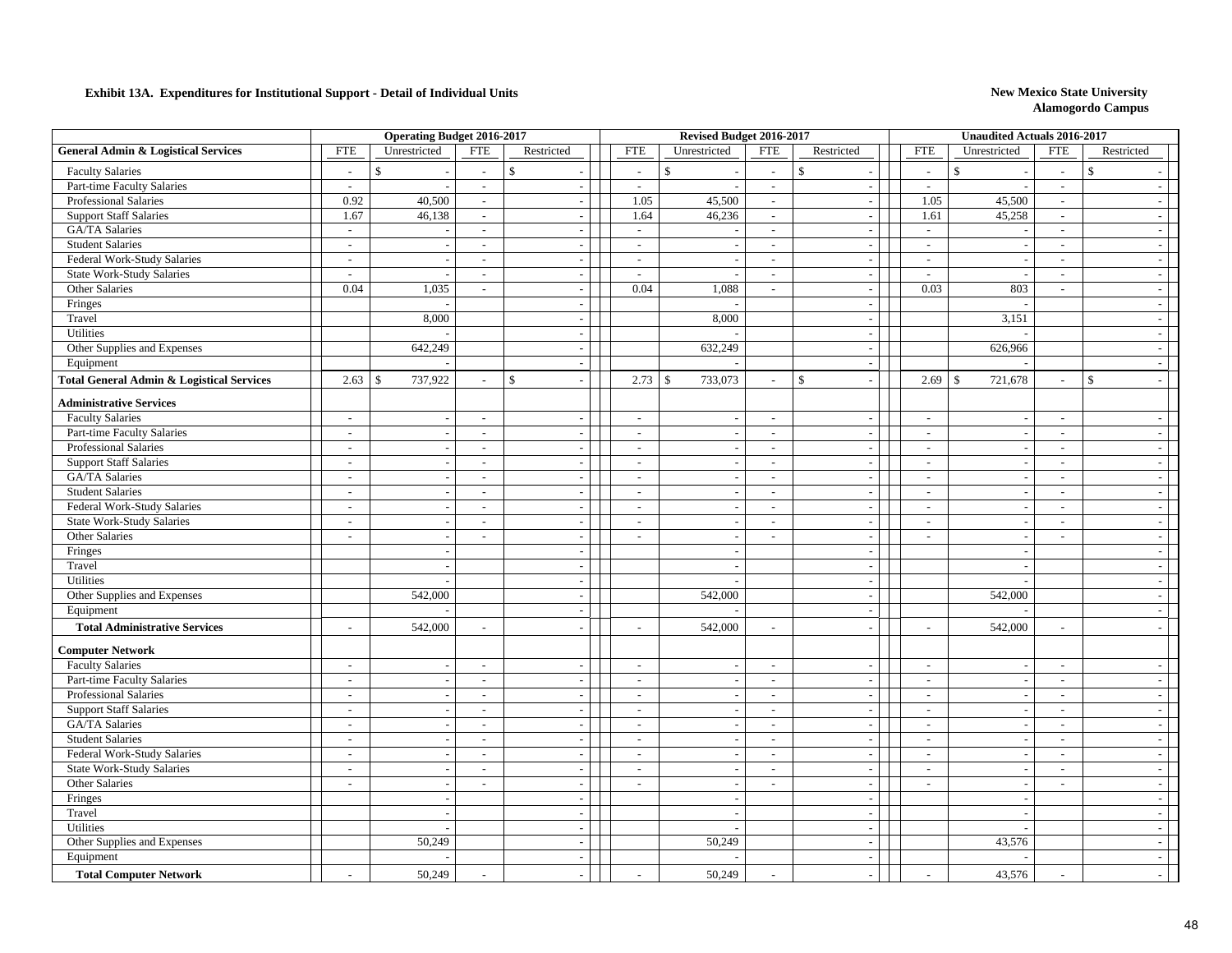|                                                |                          | <b>Operating Budget 2016-2017</b> |                          |                          |                          | Revised Budget 2016-2017 |                             |                             |                          | Unaudited Actuals 2016-2017 |                          |                          |  |
|------------------------------------------------|--------------------------|-----------------------------------|--------------------------|--------------------------|--------------------------|--------------------------|-----------------------------|-----------------------------|--------------------------|-----------------------------|--------------------------|--------------------------|--|
| <b>General Admin &amp; Logistical Services</b> | <b>FTE</b>               | Unrestricted                      | <b>FTE</b>               | Restricted               | <b>FTE</b>               | Unrestricted             | <b>FTE</b>                  | Restricted                  | <b>FTE</b>               | Unrestricted                | <b>FTE</b>               | Restricted               |  |
| <b>Security and Alarm</b>                      |                          |                                   |                          |                          |                          |                          |                             |                             |                          |                             |                          |                          |  |
| <b>Faculty Salaries</b>                        | $\sim$                   | $\sim$                            | $\sim$                   | $\sim$                   | $\sim$                   | $\blacksquare$           | $\sim$                      | $\sim$                      | $\sim$                   | ÷.                          | $\sim$                   |                          |  |
| Part-time Faculty Salaries                     | $\sim$                   | $\overline{\phantom{a}}$          | $\sim$                   | $\sim$                   | $\sim$                   | $\blacksquare$           | $\sim$                      | $\blacksquare$              | $\sim$                   |                             | $\blacksquare$           | $\overline{\phantom{a}}$ |  |
| <b>Professional Salaries</b>                   | 0.92                     | 40,500                            | $\blacksquare$           |                          | 1.05                     | 45,500                   | $\bar{a}$                   | $\sim$                      | 1.05                     | 45,500                      | $\sim$                   |                          |  |
| <b>Support Staff Salaries</b>                  | 1.67                     | 46,138                            | $\sim$                   | ÷,                       | 1.64                     | 46,236                   | $\overline{\phantom{a}}$    | $\blacksquare$              | 1.61                     | 45,258                      | $\blacksquare$           | $\overline{\phantom{a}}$ |  |
| GA/TA Salaries                                 | $\sim$                   | $\sim$                            | $\sim$                   | $\sim$                   | $\mathcal{L}$            | $\sim$                   | $\omega$                    | $\sim$                      | $\sim$                   |                             | $\sim$                   | $\sim$                   |  |
| <b>Student Salaries</b>                        | $\sim$                   | $\sim$                            | $\sim$                   | $\sim$                   | $\sim$                   | $\sim$                   | $\sim$                      | $\sim$                      | $\sim$                   |                             | $\sim$                   | $\overline{\phantom{a}}$ |  |
| Federal Work-Study Salaries                    | $\sim$                   | $\sim$                            | $\sim$                   | $\overline{\phantom{a}}$ | $\sim$                   | $\blacksquare$           | $\sim$                      | $\sim$                      | $\sim$                   | $\overline{\phantom{a}}$    | $\blacksquare$           | $\sim$                   |  |
| State Work-Study Salaries                      | $\sim$                   | $\sim$                            | $\sim$                   | $\sim$                   | $\sim$                   | $\sim$                   | $\sim$                      | $\sim$                      | $\sim$                   | ÷.                          | $\sim$                   | $\overline{\phantom{a}}$ |  |
| Other Salaries                                 | 0.04                     | 1,035                             | $\sim$                   | $\sim$                   | 0.04                     | 1,088                    | $\omega$                    | $\sim$                      | 0.03                     | 803                         | $\sim$                   | $\overline{\phantom{a}}$ |  |
| Fringes                                        |                          | $\sim$                            |                          |                          |                          | $\overline{\phantom{a}}$ |                             | $\overline{\phantom{a}}$    |                          |                             |                          | $\sim$                   |  |
| Travel                                         |                          | $\sim$                            |                          | $\overline{a}$           |                          | $\overline{a}$           |                             | $\overline{\phantom{a}}$    |                          | $\overline{a}$              |                          | $\sim$                   |  |
| <b>Utilities</b>                               |                          | $\sim$                            |                          | $\omega$                 |                          | $\sim$                   |                             | $\sim$                      |                          | $\overline{\phantom{a}}$    |                          | $\sim$                   |  |
| Other Supplies and Expenses                    |                          | $\overline{\phantom{a}}$          |                          | $\sim$                   |                          | $\sim$                   |                             | $\sim$                      |                          |                             |                          | $\sim$                   |  |
| Equipment                                      |                          | $\overline{\phantom{a}}$          |                          | $\sim$                   |                          | $\sim$                   |                             | $\sim$                      |                          | ÷.                          |                          | $\sim$                   |  |
| <b>Total Security and Alarm</b>                | 2.63                     | 87,673                            | $\sim$                   |                          | 2.73                     | 92,824                   | $\sim$                      | $\blacksquare$              | 2.69                     | 91,561                      | $\sim$                   | $\sim$                   |  |
| <b>Staff Personnel Development</b>             |                          |                                   |                          |                          |                          |                          |                             |                             |                          |                             |                          |                          |  |
| <b>Faculty Salaries</b>                        | $\sim$                   | $\sim$                            | $\overline{\phantom{a}}$ |                          | $\sim$                   | $\sim$                   | $\sim$                      | $\blacksquare$              | $\sim$                   |                             | $\sim$                   | $\sim$                   |  |
| Part-time Faculty Salaries                     | $\overline{\phantom{a}}$ | $\sim$                            | $\sim$                   | ÷,                       | $\tilde{\phantom{a}}$    | $\sim$                   | $\overline{\phantom{a}}$    | $\blacksquare$              | $\sim$                   | $\overline{\phantom{a}}$    | $\bar{a}$                | $\sim$                   |  |
| Professional Salaries                          | $\sim$                   | $\sim$                            | $\sim$                   | $\sim$                   | $\sim$                   | $\sim$                   | $\sim$                      | $\blacksquare$              | $\sim$                   | $\sim$                      | $\sim$                   | $\overline{\phantom{a}}$ |  |
| <b>Support Staff Salaries</b>                  | $\sim$                   | $\sim$                            | $\sim$                   | $\sim$                   | $\sim$                   | $\sim$                   | $\sim$                      | $\mathcal{L}_{\mathcal{A}}$ | $\sim$                   | $\overline{\phantom{a}}$    | $\sim$                   | $\sim$                   |  |
| GA/TA Salaries                                 | $\sim$                   | $\sim$                            | $\sim$                   | $\sim$                   | $\sim$                   | $\blacksquare$           | $\sim$                      | $\blacksquare$              | $\sim$                   | $\overline{a}$              | $\blacksquare$           | $\sim$                   |  |
| <b>Student Salaries</b>                        | $\sim$                   | $\sim$                            | $\sim$                   | $\sim$                   | $\sim$                   | $\sim$                   | $\sim$                      | $\blacksquare$              | $\blacksquare$           | $\sim$                      | $\blacksquare$           | $\overline{\phantom{a}}$ |  |
| Federal Work-Study Salaries                    | $\sim$                   | $\sim$                            | $\sim$                   | $\sim$                   | $\sim$                   | $\sim$                   | $\sim$                      | $\omega$                    | $\sim$                   | $\sim$                      | $\sim$                   | $\overline{\phantom{a}}$ |  |
| <b>State Work-Study Salaries</b>               | $\sim$                   | $\sim$                            | $\sim$                   | $\sim$                   | $\sim$                   | $\sim$                   | $\sim$                      | $\sim$                      | $\sim$                   | ÷.                          | $\blacksquare$           | $\sim$                   |  |
| Other Salaries                                 | $\sim$                   | $\sim$                            | $\sim$                   | ÷,                       | $\sim$                   | $\overline{\phantom{a}}$ | $\bar{a}$                   | $\overline{\phantom{a}}$    | $\sim$                   | $\sim$                      | $\bar{a}$                | $\overline{\phantom{a}}$ |  |
| Fringes                                        |                          | $\sim$                            |                          | $\sim$                   |                          | $\sim$                   |                             | $\overline{\phantom{a}}$    |                          |                             |                          | $\sim$                   |  |
| Travel                                         |                          | 8,000                             |                          | $\sim$                   |                          | 8,000                    |                             | $\blacksquare$              |                          | 3,151                       |                          | $\overline{\phantom{a}}$ |  |
| Utilities                                      |                          | $\sim$                            |                          | $\blacksquare$           |                          | $\sim$                   |                             | $\sim$                      |                          |                             |                          | $\sim$                   |  |
| Other Supplies and Expenses                    |                          | $\overline{\phantom{a}}$          |                          | $\sim$                   |                          | $\sim$                   |                             | $\sim$                      |                          | J.                          |                          | $\sim$                   |  |
| Equipment                                      |                          | $\sim$                            |                          | $\sim$                   |                          | $\sim$                   |                             | $\sim$                      |                          |                             |                          | $\overline{a}$           |  |
| <b>Total Staff Personnel Development</b>       | $\overline{\phantom{a}}$ | 8,000                             | $\sim$                   |                          | $\sim$                   | 8,000                    | ÷.                          |                             | $\sim$                   | 3,151                       | $\overline{a}$           | $\overline{a}$           |  |
| Telephone/Postage/Mail                         |                          |                                   |                          |                          |                          |                          |                             |                             |                          |                             |                          |                          |  |
| <b>Faculty Salaries</b>                        | $\overline{\phantom{a}}$ | $\overline{\phantom{a}}$          | $\overline{\phantom{a}}$ |                          |                          |                          | $\bar{\phantom{a}}$         |                             | $\sim$                   |                             | $\overline{\phantom{a}}$ |                          |  |
| Part-time Faculty Salaries                     | $\sim$                   | $\sim$                            | $\sim$                   | $\overline{\phantom{a}}$ | $\sim$                   | $\blacksquare$           | $\mathcal{L}_{\mathcal{A}}$ | $\overline{\phantom{a}}$    | $\sim$                   | $\overline{\phantom{a}}$    | $\blacksquare$           | $\sim$                   |  |
| Professional Salaries                          | $\sim$                   | $\sim$                            | $\sim$                   | $\sim$                   | $\sim$                   | $\sim$                   | $\mathcal{L}^{\mathcal{A}}$ | $\sim$                      | $\sim$                   | $\overline{a}$              | $\sim$                   | $\sim$                   |  |
| <b>Support Staff Salaries</b>                  | $\sim$                   | $\sim$                            | $\sim$                   | $\sim$                   | $\overline{\phantom{a}}$ | $\sim$                   | $\sim$                      | $\sim$                      | $\overline{\phantom{a}}$ | $\overline{\phantom{a}}$    | $\bar{a}$                | $\sim$                   |  |
| GA/TA Salaries                                 | $\sim$                   | $\sim$                            | $\blacksquare$           | $\overline{\phantom{a}}$ | $\sim$                   | $\blacksquare$           | $\sim$                      | $\sim$                      | $\sim$                   | $\overline{\phantom{a}}$    | $\blacksquare$           | $\overline{\phantom{a}}$ |  |
| <b>Student Salaries</b>                        | $\sim$                   | $\sim$                            | $\sim$                   | $\overline{\phantom{a}}$ | $\sim$                   | $\sim$                   | $\sim$                      | $\sim$                      | $\sim$                   | $\overline{\phantom{a}}$    | $\sim$                   | $\sim$                   |  |
| Federal Work-Study Salaries                    | $\sim$                   | $\sim$                            | $\sim$                   | $\sim$                   | $\sim$                   | $\sim$                   | $\sim$                      | $\sim$                      | $\sim$                   | $\sim$                      | $\sim$                   | $\overline{\phantom{a}}$ |  |
| <b>State Work-Study Salaries</b>               | $\sim$                   | $\sim$                            | $\sim$                   | $\sim$                   |                          | $\sim$                   | $\overline{\phantom{a}}$    | $\overline{\phantom{a}}$    | $\sim$                   |                             | $\overline{\phantom{a}}$ | $\sim$                   |  |
| Other Salaries                                 | $\sim$                   | $\sim$                            | $\sim$                   | $\sim$                   | $\sim$                   | $\blacksquare$           | $\sim$                      | $\overline{\phantom{a}}$    | $\sim$                   | $\overline{\phantom{a}}$    | $\sim$                   | $\sim$                   |  |
| Fringes                                        |                          | $\sim$                            |                          | $\sim$                   |                          | $\overline{a}$           |                             | $\sim$                      |                          | $\overline{\phantom{a}}$    |                          | $\sim$                   |  |
| Travel                                         |                          | $\sim$                            |                          | $\sim$                   |                          | $\sim$                   |                             | $\sim$                      |                          |                             |                          | $\sim$                   |  |
| Utilities                                      |                          | $\sim$                            |                          | $\blacksquare$           |                          | $\blacksquare$           |                             | $\sim$                      |                          |                             |                          | $\sim$                   |  |
| Other Supplies and Expenses                    |                          | 50,000                            |                          | $\sim$                   |                          | 40,000                   |                             | $\sim$                      |                          | 41,390                      |                          | $\sim$                   |  |
| Equipment                                      |                          |                                   |                          | $\sim$                   |                          |                          |                             | $\sim$                      |                          |                             |                          | $\overline{\phantom{a}}$ |  |
| <b>Total Telephone/Postage/Mail</b>            | $\overline{a}$           | 50,000                            | $\sim$                   | $\sim$                   |                          | 40,000                   | ÷,                          | $\sim$                      | $\sim$                   | 41,390                      | $\sim$                   | $\overline{\phantom{a}}$ |  |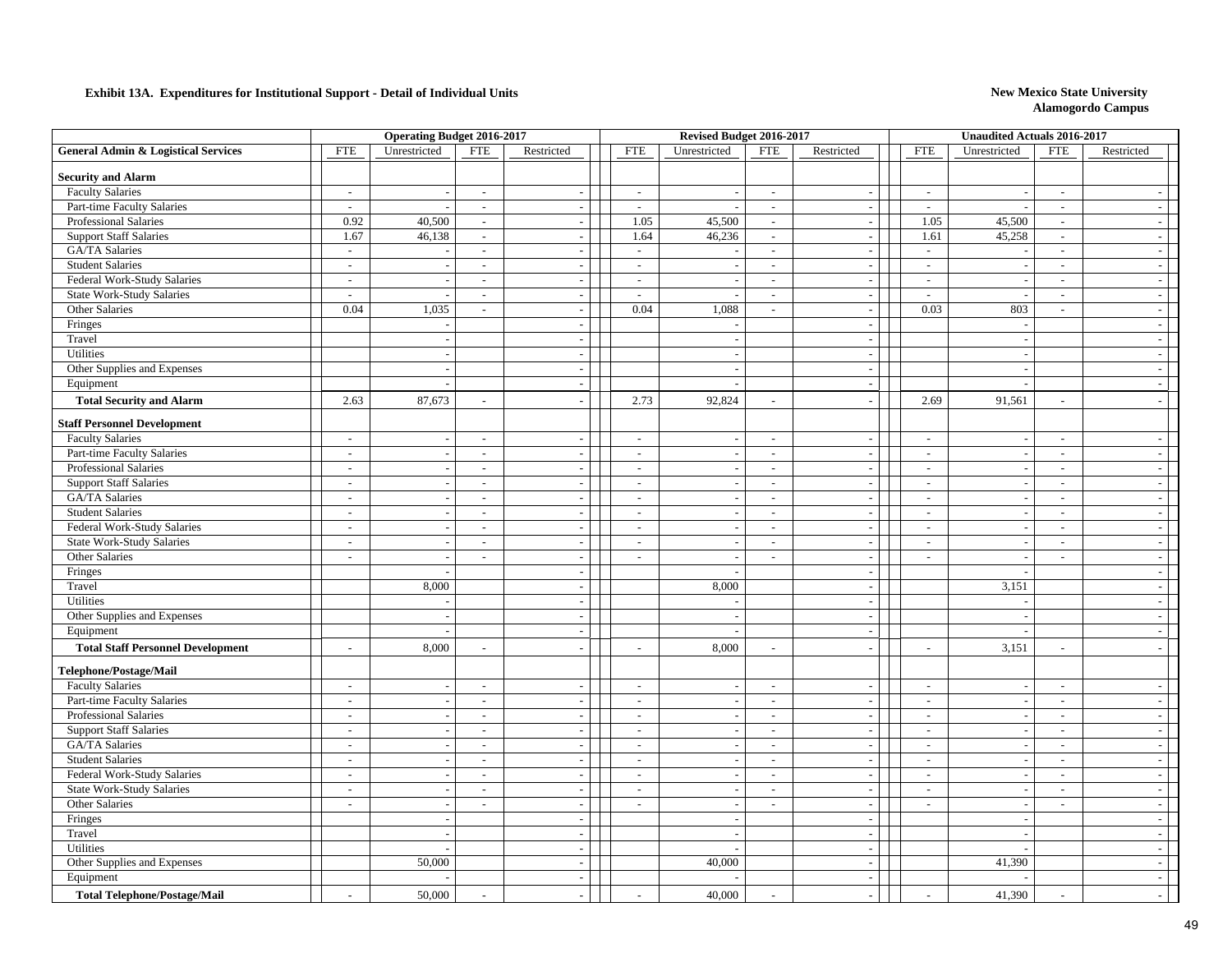|                                           |                | <b>Operating Budget 2016-2017</b> |                |                                      |                             | Revised Budget 2016-2017      |                             |                                          |                            | <b>Unaudited Actuals 2016-2017</b> |                          |                          |  |
|-------------------------------------------|----------------|-----------------------------------|----------------|--------------------------------------|-----------------------------|-------------------------------|-----------------------------|------------------------------------------|----------------------------|------------------------------------|--------------------------|--------------------------|--|
| <b>Public Relations/Development</b>       | <b>FTE</b>     | Unrestricted                      | <b>FTE</b>     | Restricted                           | <b>FTE</b>                  | Unrestricted                  | <b>FTE</b>                  | Restricted                               | <b>FTE</b>                 | Unrestricted                       | <b>FTE</b>               | Restricted               |  |
| <b>Faculty Salaries</b>                   | $\sim$         | \$                                | $\sim$         | $\mathbb{S}$                         | $\sim$                      | $\mathbb{S}$                  | $\overline{a}$              | \$                                       | $\mathbb{S}$<br>$\sim$     |                                    | $\overline{\phantom{a}}$ | $\mathbb{S}$             |  |
| Part-time Faculty Salaries                | $\sim$         | $\sim$                            | $\sim$         | $\sim$                               | $\sim$                      | $\sim$                        | $\overline{a}$              | $\overline{\phantom{a}}$                 | $\sim$                     |                                    | $\sim$                   |                          |  |
| Professional Salaries                     | 1.13           | 50,000                            | $\sim$         | $\sim$                               | 0.77                        | 33,000                        | $\mathcal{L}^{\mathcal{A}}$ | $\sim$                                   | 0.77                       | 33,000                             | $\sim$                   | $\sim$                   |  |
| <b>Support Staff Salaries</b>             | $\sim$         |                                   | $\sim$         |                                      | $\sim$                      | $\overline{\phantom{a}}$      | $\omega$                    | $\sim$                                   | $\sim$                     |                                    | $\overline{\phantom{a}}$ |                          |  |
| GA/TA Salaries                            | $\sim$         | $\overline{\phantom{a}}$          | $\sim$         |                                      | $\sim$                      | $\sim$                        | $\bar{\phantom{a}}$         | $\sim$                                   | $\sim$                     |                                    | $\overline{\phantom{a}}$ |                          |  |
| <b>Student Salaries</b>                   | $\sim$         | $\sim$                            | $\sim$         | $\sim$                               | $\sim$                      | $\sim$                        | $\omega$                    | $\blacksquare$                           | $\blacksquare$             | $\overline{\phantom{a}}$           | $\sim$                   | $\overline{\phantom{a}}$ |  |
| Federal Work-Study Salaries               | $\sim$         | $\overline{\phantom{a}}$          | $\blacksquare$ | $\sim$                               | $\sim$                      | $\sim$                        | $\sim$                      | $\sim$                                   | $\blacksquare$             | $\sim$                             | $\sim$                   | $\overline{\phantom{a}}$ |  |
| <b>State Work-Study Salaries</b>          | $\sim$         | $\sim$                            | $\sim$         | $\sim$                               | $\sim$                      | $\sim$                        | $\sim$                      | $\blacksquare$                           | $\sim$                     | $\sim$                             | $\sim$                   | $\overline{\phantom{a}}$ |  |
| Other Salaries                            | $\sim$         | $\sim$                            | $\sim$         | $\sim$                               | $\sim$                      | $\sim$                        | $\sim$                      | $\blacksquare$                           | $\sim$                     | $\overline{a}$                     | $\sim$                   | $\sim$                   |  |
| Fringes                                   |                | $\sim$                            |                | $\sim$                               |                             | $\sim$                        |                             | $\sim$                                   |                            |                                    |                          | $\overline{\phantom{a}}$ |  |
| Travel                                    |                | 2,800                             |                | $\overline{\phantom{a}}$             |                             | 2,800                         |                             | $\overline{\phantom{a}}$                 |                            | 2,732                              |                          | $\sim$                   |  |
| <b>Utilities</b>                          |                |                                   |                | $\sim$                               |                             |                               |                             | $\sim$                                   |                            |                                    |                          | $\sim$                   |  |
| Other Supplies and Expenses               |                | 116,890                           |                | $\overline{a}$                       |                             | 116,890                       |                             | $\sim$                                   |                            | 94,080                             |                          | $\sim$                   |  |
| Equipment                                 |                |                                   |                | $\overline{\phantom{a}}$             |                             |                               |                             | $\overline{\phantom{a}}$                 |                            |                                    |                          | $\sim$                   |  |
| <b>Total Public Relations/Development</b> | 1.13           | $\mathbb{S}$<br>169,690           | $\sim$         | $\mathbf{\hat{s}}$<br>$\overline{a}$ | 0.77                        | $\mathbf{\hat{S}}$<br>152,690 | $\sim$                      | $\mathbf{s}$<br>$\overline{\phantom{a}}$ | 0.77<br>$\mathbf{\hat{S}}$ | 129,812                            | $\overline{\phantom{a}}$ | $\mathbf{s}$<br>$\sim$   |  |
| <b>Accreditation</b>                      |                |                                   |                |                                      |                             |                               |                             |                                          |                            |                                    |                          |                          |  |
| <b>Faculty Salaries</b>                   | $\sim$         | $\sim$                            | $\sim$         | $\bar{\phantom{a}}$                  | $\sim$                      | $\blacksquare$                | $\mathcal{L}_{\mathcal{A}}$ | $\overline{\phantom{a}}$                 | $\sim$                     | $\overline{\phantom{a}}$           | $\sim$                   | $\overline{\phantom{a}}$ |  |
| Part-time Faculty Salaries                | $\sim$         | $\sim$                            | $\sim$         | $\sim$                               | $\sim$                      | $\sim$                        | $\sim$                      | $\overline{\phantom{a}}$                 | $\sim$                     | $\sim$                             | $\blacksquare$           | $\sim$                   |  |
| Professional Salaries                     | $\sim$         | $\overline{\phantom{a}}$          | $\sim$         | $\sim$                               | $\sim$                      | $\sim$                        | $\omega$                    | $\sim$                                   | $\sim$                     | $\sim$                             | $\sim$                   | $\sim$                   |  |
| <b>Support Staff Salaries</b>             | $\sim$         | $\sim$                            | $\sim$         | $\sim$                               | $\sim$                      | $\sim$                        | $\sim$                      | $\blacksquare$                           | $\sim$                     | $\overline{\phantom{a}}$           | $\sim$                   | $\sim$                   |  |
| GA/TA Salaries                            | $\sim$         | $\sim$                            | $\sim$         | $\sim$                               | $\sim$                      | $\sim$                        | $\sim$                      | $\sim$                                   | $\sim$                     | $\overline{\phantom{a}}$           | $\sim$                   | $\sim$                   |  |
| <b>Student Salaries</b>                   | $\sim$         | $\sim$                            | $\sim$         | $\sim$                               | $\sim$                      | $\overline{\phantom{a}}$      | $\sim$                      | $\sim$                                   | $\omega$                   | $\sim$                             | $\blacksquare$           | $\sim$                   |  |
| Federal Work-Study Salaries               | $\sim$         | $\sim$                            | $\sim$         | $\blacksquare$                       | $\mathcal{L}_{\mathcal{A}}$ | $\sim$                        | $\omega$                    | $\blacksquare$                           | $\sim$                     | $\overline{\phantom{a}}$           | $\sim$                   | $\sim$                   |  |
| <b>State Work-Study Salaries</b>          | $\sim$         | $\sim$                            | $\sim$         | $\sim$                               | $\sim$                      | $\sim$                        | $\sim$                      | $\blacksquare$                           | $\sim$                     | $\sim$                             | $\sim$                   | $\sim$                   |  |
| Other Salaries                            | $\sim$         | $\sim$                            | $\sim$         | $\sim$                               | $\sim$                      | $\sim$                        | $\sim$                      | $\sim$                                   | $\sim$                     | $\sim$                             | $\sim$                   | $\sim$                   |  |
| Fringes                                   |                | $\sim$                            |                | $\sim$                               |                             | $\sim$                        |                             | $\sim$                                   |                            |                                    |                          | $\overline{\phantom{a}}$ |  |
| Travel                                    |                | 2,800                             |                | $\overline{\phantom{a}}$             |                             | 2,800                         |                             | $\sim$                                   |                            | 2,732                              |                          | $\sim$                   |  |
| Utilities                                 |                |                                   |                | ÷.                                   |                             |                               |                             | $\overline{\phantom{a}}$                 |                            |                                    |                          | $\overline{\phantom{a}}$ |  |
| Other Supplies and Expenses               |                | 18,290                            |                |                                      |                             | 18,290                        |                             | $\sim$                                   |                            | 13,365                             |                          | $\sim$                   |  |
| Equipment                                 |                |                                   |                | $\sim$                               |                             | $\overline{\phantom{a}}$      |                             | $\mathcal{L}_{\mathcal{A}}$              |                            |                                    |                          | $\sim$                   |  |
| <b>Total Accreditation</b>                | $\overline{a}$ | 21,090                            | $\sim$         | $\sim$                               | $\sim$                      | 21,090                        | $\sim$                      | $\blacksquare$                           | $\sim$                     | 16,097                             | $\sim$                   | $\overline{a}$           |  |
| Commencement                              |                |                                   |                |                                      |                             |                               |                             |                                          |                            |                                    |                          |                          |  |
| <b>Faculty Salaries</b>                   | $\sim$         | $\sim$                            | $\sim$         | $\overline{a}$                       | $\sim$                      | $\sim$                        | $\sim$                      | $\overline{\phantom{a}}$                 | $\sim$                     |                                    | $\blacksquare$           | $\overline{\phantom{a}}$ |  |
| Part-time Faculty Salaries                | $\sim$         | $\sim$                            | $\sim$         | $\sim$                               | $\sim$                      | $\sim$                        | $\sim$                      | $\sim$                                   | $\sim$                     | $\overline{a}$                     | $\sim$                   | $\overline{\phantom{a}}$ |  |
| Professional Salaries                     | $\sim$         | $\sim$                            | $\mathcal{L}$  | $\sim$                               | $\sim$                      | $\overline{\phantom{a}}$      | $\omega$                    | $\mathcal{L}_{\mathcal{A}}$              | $\sim$                     | $\overline{\phantom{a}}$           | $\overline{\phantom{a}}$ | $\sim$                   |  |
| <b>Support Staff Salaries</b>             | $\sim$         | $\sim$                            | $\sim$         | $\sim$                               | $\sim$                      | $\sim$                        | $\omega$                    | $\sim$                                   | $\sim$                     | $\sim$                             | $\omega$                 | $\sim$                   |  |
| GA/TA Salaries                            | $\sim$         | $\sim$                            | $\sim$         | $\sim$                               | $\sim$                      | $\sim$                        | $\sim$                      | $\sim$                                   | $\overline{\phantom{a}}$   |                                    | $\sim$                   | $\sim$                   |  |
| <b>Student Salaries</b>                   | $\blacksquare$ | $\sim$                            | $\blacksquare$ | $\blacksquare$                       | $\sim$                      | $\blacksquare$                | $\sim$                      | $\sim$                                   | $\blacksquare$             | $\overline{\phantom{a}}$           | $\blacksquare$           | $\sim$                   |  |
| Federal Work-Study Salaries               | $\blacksquare$ | $\sim$                            | $\sim$         | $\overline{\phantom{a}}$             | $\sim$                      | $\blacksquare$                | $\blacksquare$              | $\sim$                                   | $\blacksquare$             | $\overline{\phantom{a}}$           | $\blacksquare$           | $\sim$                   |  |
| <b>State Work-Study Salaries</b>          | $\sim$         | $\sim$                            | $\sim$         | $\sim$                               | $\sim$                      | $\sim$                        | $\sim$                      | $\sim$                                   | $\sim$                     | $\overline{\phantom{a}}$           | $\sim$                   | $\sim$                   |  |
| Other Salaries                            | $\sim$         | $\sim$                            | $\sim$         | $\sim$                               | $\sim$                      | $\sim$                        | $\sim$                      | $\sim$                                   | $\sim$                     | $\sim$                             | $\sim$                   | $\overline{\phantom{a}}$ |  |
| Fringes                                   |                | $\sim$                            |                | $\sim$                               |                             | $\sim$                        |                             | $\sim$                                   |                            | $\sim$                             |                          | $\overline{\phantom{a}}$ |  |
| Travel                                    |                | $\overline{\phantom{a}}$          |                | $\sim$                               |                             | $\sim$                        |                             | $\sim$                                   |                            | ÷.                                 |                          | $\sim$                   |  |
| <b>Utilities</b>                          |                | $\sim$                            |                | $\sim$                               |                             | $\overline{\phantom{a}}$      |                             | $\blacksquare$                           |                            |                                    |                          | $\sim$                   |  |
| Other Supplies and Expenses               |                | 1,600                             |                | $\sim$                               |                             | 1,600                         |                             | $\overline{\phantom{a}}$                 |                            | 1,361                              |                          | $\sim$                   |  |
| Equipment                                 |                |                                   |                | $\blacksquare$                       |                             | $\overline{a}$                |                             | $\overline{\phantom{a}}$                 |                            |                                    |                          | $\sim$                   |  |
|                                           |                | 1,600                             |                |                                      |                             | 1,600                         |                             |                                          |                            | 1,361                              |                          | $\overline{a}$           |  |
| <b>Total Commencement</b>                 |                |                                   |                |                                      |                             |                               |                             | $\overline{\phantom{a}}$                 |                            |                                    | ÷,                       |                          |  |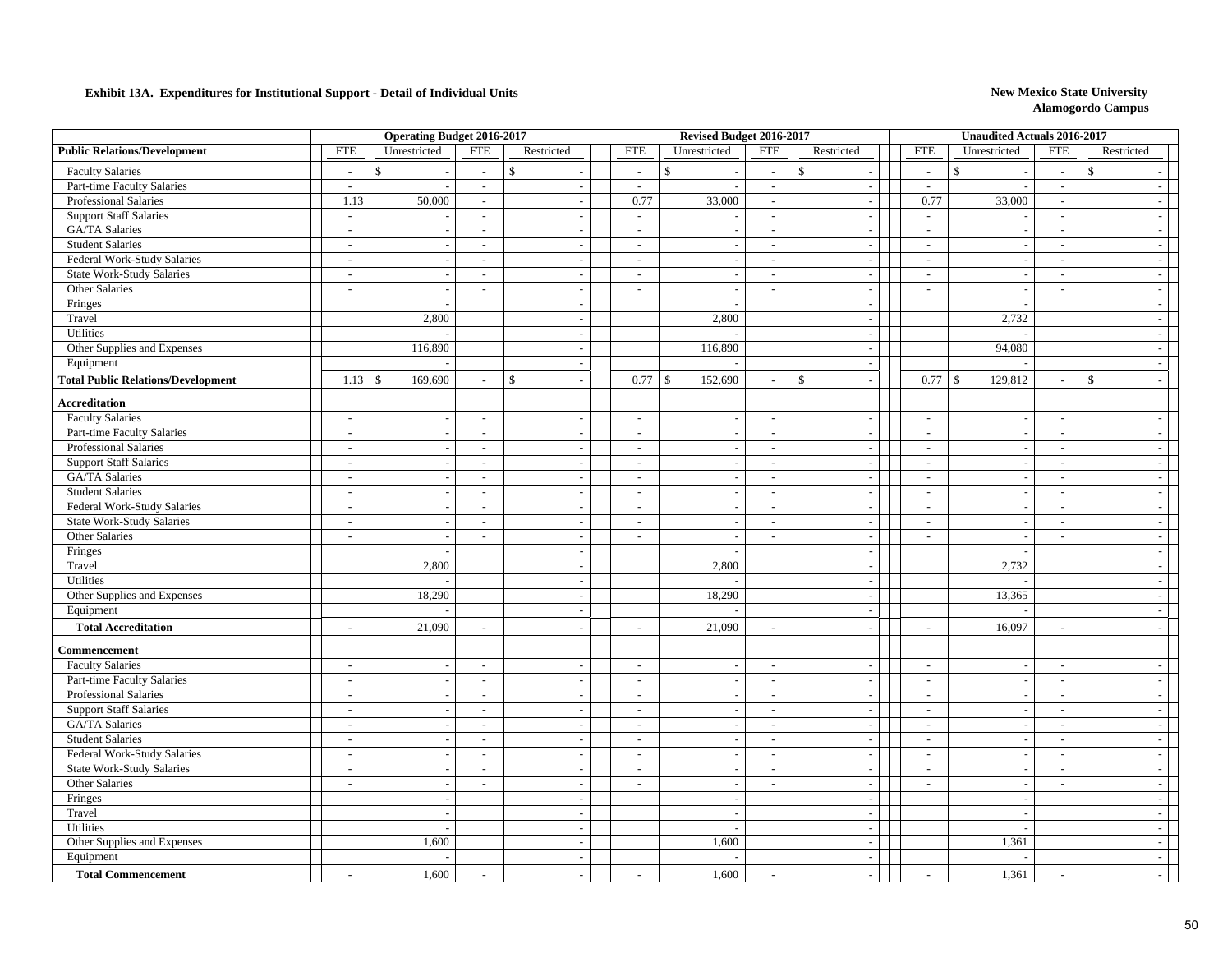|                                     |                          | <b>Operating Budget 2016-2017</b> |                          |                          | Revised Budget 2016-2017 |                          |                          |                          |                          |                          | <b>Unaudited Actuals 2016-2017</b> |                          |                          |  |
|-------------------------------------|--------------------------|-----------------------------------|--------------------------|--------------------------|--------------------------|--------------------------|--------------------------|--------------------------|--------------------------|--------------------------|------------------------------------|--------------------------|--------------------------|--|
| <b>Public Relations/Development</b> | <b>FTE</b>               | Unrestricted                      | <b>FTE</b>               | Restricted               |                          | <b>FTE</b>               | Unrestricted             | <b>FTE</b>               | Restricted               | <b>FTE</b>               | Unrestricted                       | <b>FTE</b>               | Restricted               |  |
| <b>Dues and Memberships</b>         |                          |                                   |                          |                          |                          |                          |                          |                          |                          |                          |                                    |                          |                          |  |
| <b>Faculty Salaries</b>             | $\overline{\phantom{a}}$ | $\sim$                            | $\sim$                   |                          |                          | $\overline{\phantom{a}}$ | $\overline{\phantom{a}}$ | $\sim$                   |                          | $\sim$                   |                                    | $\overline{\phantom{a}}$ |                          |  |
| Part-time Faculty Salaries          | $\overline{\phantom{a}}$ | $\sim$                            | $\overline{\phantom{a}}$ | $\overline{\phantom{a}}$ |                          | $\overline{\phantom{a}}$ | $\overline{\phantom{a}}$ | $\overline{\phantom{a}}$ | $\overline{\phantom{a}}$ | $\overline{\phantom{a}}$ | ۰.                                 | $\overline{\phantom{a}}$ | $\overline{\phantom{a}}$ |  |
| <b>Professional Salaries</b>        | ۰                        | $\overline{\phantom{a}}$          | $\overline{\phantom{a}}$ |                          |                          | $\overline{\phantom{a}}$ | $\overline{\phantom{a}}$ | $\overline{\phantom{a}}$ | $\overline{\phantom{a}}$ | $\overline{\phantom{a}}$ | ٠                                  | $\overline{\phantom{a}}$ | $\overline{\phantom{a}}$ |  |
| <b>Support Staff Salaries</b>       | ۰                        | $\overline{\phantom{a}}$          |                          |                          |                          | $\overline{\phantom{a}}$ | $\overline{\phantom{a}}$ | $\overline{\phantom{a}}$ | $\overline{\phantom{a}}$ | $\overline{\phantom{a}}$ |                                    | $\overline{\phantom{a}}$ | $\overline{\phantom{a}}$ |  |
| GA/TA Salaries                      | ۰                        | $\sim$                            |                          |                          |                          | $\sim$                   | $\overline{\phantom{a}}$ | $\sim$                   | $\overline{\phantom{a}}$ | $\overline{\phantom{a}}$ |                                    | $\overline{\phantom{a}}$ |                          |  |
| <b>Student Salaries</b>             | $\sim$                   |                                   |                          |                          |                          |                          | $\overline{\phantom{a}}$ | $\sim$                   | $\overline{\phantom{a}}$ | $\overline{\phantom{a}}$ |                                    | ٠                        |                          |  |
| Federal Work-Study Salaries         | -                        |                                   |                          |                          |                          |                          | $\overline{\phantom{a}}$ | $\overline{\phantom{a}}$ | $\overline{\phantom{a}}$ | $\overline{\phantom{a}}$ |                                    | ٠                        |                          |  |
| <b>State Work-Study Salaries</b>    | $\overline{\phantom{a}}$ |                                   | $\overline{\phantom{a}}$ |                          |                          | $\overline{\phantom{a}}$ | $\overline{\phantom{a}}$ | $\overline{\phantom{a}}$ | $\overline{\phantom{a}}$ | $\sim$                   |                                    | $\overline{\phantom{a}}$ |                          |  |
| Other Salaries                      | $\overline{\phantom{a}}$ |                                   | $\overline{\phantom{a}}$ |                          |                          |                          | $\overline{\phantom{a}}$ | $\overline{\phantom{a}}$ | $\overline{\phantom{a}}$ | $\overline{\phantom{a}}$ |                                    | ٠                        |                          |  |
| Fringes                             |                          | $\overline{\phantom{a}}$          |                          |                          |                          |                          | $\overline{\phantom{a}}$ |                          | $\overline{\phantom{a}}$ |                          |                                    |                          |                          |  |
| Travel                              |                          |                                   |                          |                          |                          |                          | $\overline{\phantom{a}}$ |                          | $\blacksquare$           |                          |                                    |                          |                          |  |
| Utilities                           |                          |                                   |                          |                          |                          |                          | $\overline{\phantom{a}}$ |                          | $\overline{\phantom{a}}$ |                          |                                    |                          |                          |  |
| Other Supplies and Expenses         |                          | 35,000                            |                          |                          |                          |                          | 35,000                   |                          | $\overline{\phantom{a}}$ |                          | 26,482                             |                          |                          |  |
| Equipment                           |                          |                                   |                          |                          |                          |                          |                          |                          |                          |                          |                                    |                          |                          |  |
| <b>Total Dues and Memberships</b>   | ٠                        | 35,000                            |                          |                          |                          |                          | 35,000                   | $\overline{\phantom{a}}$ |                          | $\overline{\phantom{a}}$ | 26,482                             | $\overline{\phantom{a}}$ |                          |  |
| <b>Public Information</b>           |                          |                                   |                          |                          |                          |                          |                          |                          |                          |                          |                                    |                          |                          |  |
| <b>Faculty Salaries</b>             | -                        | $\overline{\phantom{a}}$          |                          |                          |                          | $\overline{\phantom{a}}$ | $\sim$                   | $\overline{\phantom{a}}$ | $\overline{\phantom{a}}$ | $\overline{\phantom{a}}$ |                                    | $\blacksquare$           |                          |  |
| Part-time Faculty Salaries          | ÷,                       |                                   |                          |                          |                          |                          | $\sim$                   | $\sim$                   |                          | $\overline{\phantom{a}}$ |                                    |                          |                          |  |
| <b>Professional Salaries</b>        | 1.13                     | 50,000                            | $\overline{\phantom{a}}$ |                          |                          | 0.77                     | 33,000                   | $\sim$                   | $\overline{\phantom{a}}$ | 0.77                     | 33,000                             | $\sim$                   |                          |  |
| <b>Support Staff Salaries</b>       | $\overline{\phantom{a}}$ | $\overline{\phantom{a}}$          | $\overline{\phantom{a}}$ |                          |                          | $\overline{\phantom{a}}$ | $\overline{\phantom{a}}$ | $\overline{\phantom{a}}$ | $\overline{\phantom{a}}$ | $\overline{\phantom{a}}$ |                                    | $\overline{\phantom{a}}$ | $\overline{\phantom{a}}$ |  |
| GA/TA Salaries                      | $\overline{\phantom{a}}$ | $\overline{\phantom{a}}$          | $\overline{\phantom{0}}$ | $\overline{\phantom{a}}$ |                          | $\overline{\phantom{a}}$ | $\overline{\phantom{a}}$ | $\overline{\phantom{a}}$ | $\overline{\phantom{a}}$ | $\sim$                   | $\overline{\phantom{a}}$           | $\overline{\phantom{a}}$ | $\sim$                   |  |
| <b>Student Salaries</b>             | $\overline{\phantom{a}}$ | $\overline{\phantom{a}}$          |                          | $\overline{\phantom{a}}$ |                          | $\sim$                   | $\overline{\phantom{a}}$ | $\sim$                   | $\overline{\phantom{a}}$ | $\sim$                   | ٠                                  | $\overline{\phantom{a}}$ | $\sim$                   |  |
| Federal Work-Study Salaries         | $\sim$                   | $\sim$                            |                          |                          |                          |                          | $\overline{\phantom{a}}$ | $\sim$                   | $\overline{\phantom{a}}$ | $\overline{\phantom{a}}$ |                                    | $\sim$                   | $\overline{\phantom{a}}$ |  |
| <b>State Work-Study Salaries</b>    | $\overline{a}$           |                                   |                          |                          |                          |                          | $\sim$                   | $\sim$                   | $\sim$                   | $\overline{\phantom{a}}$ |                                    | $\overline{\phantom{a}}$ |                          |  |
| Other Salaries                      | $\overline{a}$           | $\sim$                            |                          |                          |                          |                          | $\overline{\phantom{a}}$ | $\sim$                   | $\overline{\phantom{a}}$ | $\sim$                   |                                    | $\overline{\phantom{a}}$ |                          |  |
| Fringes                             |                          |                                   |                          |                          |                          |                          | $\overline{\phantom{a}}$ |                          | $\overline{\phantom{a}}$ |                          |                                    |                          |                          |  |
| Travel                              |                          |                                   |                          |                          |                          |                          | $\overline{\phantom{a}}$ |                          | $\overline{\phantom{a}}$ |                          |                                    |                          |                          |  |
| Utilities                           |                          |                                   |                          |                          |                          |                          | $\overline{a}$           |                          | $\overline{\phantom{a}}$ |                          |                                    |                          |                          |  |
| Other Supplies and Expenses         |                          | 62,000                            |                          |                          |                          |                          | 62,000                   |                          | $\sim$                   |                          | 52,872                             |                          |                          |  |
| Equipment                           |                          |                                   |                          |                          |                          |                          |                          |                          | $\sim$                   |                          |                                    |                          |                          |  |
| <b>Total Public Information</b>     | 1.13                     | 112,000                           |                          |                          |                          | 0.77                     | 95,000                   |                          | $\sim$                   | 0.77                     | 85,872                             | $\overline{\phantom{a}}$ |                          |  |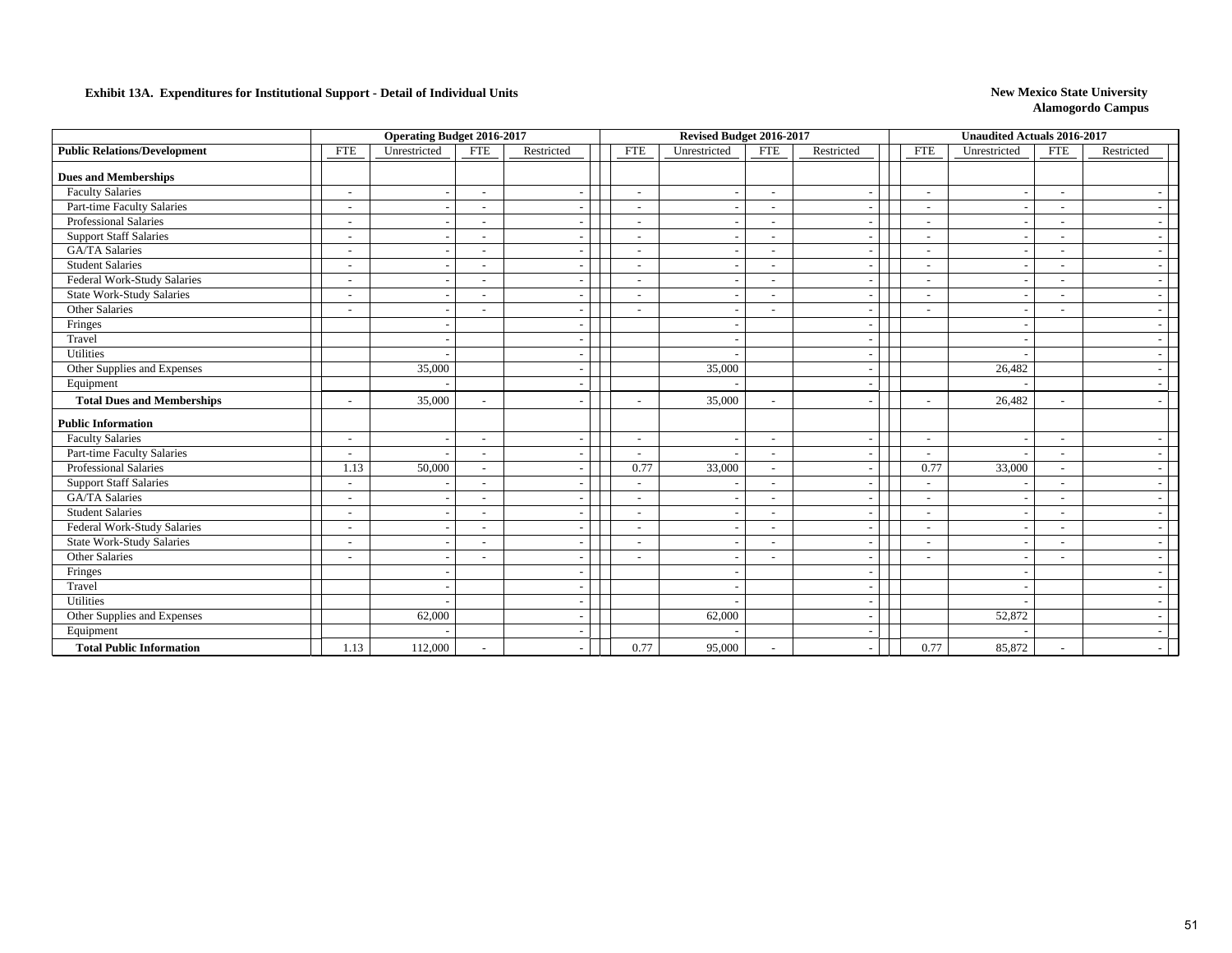#### **Exhibit 14. Summary of Expenditures for Operation and Maintenance of Plant New Mexico State University New Mexico State University**

|                                                        |                          | <b>Operating Budget 2016-2017</b> |                          |                    |                          |                    | Revised Budget 2016-2017 |                          |               |  |                          |               | <b>Unaudited Actuals 2016-2017</b> |                          |                    |  |
|--------------------------------------------------------|--------------------------|-----------------------------------|--------------------------|--------------------|--------------------------|--------------------|--------------------------|--------------------------|---------------|--|--------------------------|---------------|------------------------------------|--------------------------|--------------------|--|
|                                                        | FTE                      | Unrestricted                      | <b>FTE</b>               | Restricted         | <b>FTE</b>               |                    | Unrestricted             | <b>FTE</b>               | Restricted    |  | <b>FTE</b>               |               | Unrestricted                       | <b>FTE</b>               | Restricted         |  |
| <b>Physical Plant Administration</b>                   |                          |                                   |                          |                    |                          |                    |                          |                          |               |  |                          |               |                                    |                          |                    |  |
| Operation/Maintenance                                  | 11.69                    | 390,818<br>-S                     | $\sim$                   | $\mathcal{S}$      | 11.60                    | -\$                | 390,718                  |                          | $\mathcal{S}$ |  | 10.63                    | -\$           | 360,984                            | $\overline{\phantom{a}}$ | -S                 |  |
| <b>Total Physical Plant Administration</b>             | 11.69                    | 390,818                           | $\overline{\phantom{a}}$ | $\mathbf{\hat{S}}$ | 11.60                    | -8                 | 390,718                  |                          | $\mathcal{S}$ |  | 10.63                    | -\$           | 360,984                            | $\overline{\phantom{a}}$ | $\mathcal{S}$      |  |
| <b>Utilities</b>                                       |                          |                                   |                          |                    |                          |                    |                          |                          |               |  |                          |               |                                    |                          |                    |  |
| Electricity                                            |                          | 395,000<br>$\mathcal{L}$          |                          | $\mathcal{S}$      |                          | $\mathcal{S}$      | 338,400                  |                          | $\mathcal{S}$ |  | $\overline{\phantom{a}}$ | $\mathbf{\$}$ | 289,098                            | $\overline{\phantom{a}}$ | $\mathcal{L}$      |  |
| Fuel                                                   | $\overline{\phantom{a}}$ | 34,000                            | $\sim$                   |                    |                          |                    | 38,000                   | $\overline{\phantom{a}}$ |               |  | $\sim$                   |               | 38,207                             | $\overline{\phantom{a}}$ |                    |  |
| Garbage Disposal                                       | $\overline{\phantom{a}}$ | 14,100                            | $\overline{\phantom{a}}$ |                    |                          |                    | 14,500                   | $\sim$                   |               |  | $\overline{\phantom{a}}$ |               | 14,490                             | $\overline{\phantom{a}}$ |                    |  |
| Sewer                                                  | $\overline{\phantom{a}}$ | 11.000                            | $\sim$                   |                    |                          |                    | 11,000                   | $\overline{\phantom{a}}$ |               |  | $\overline{\phantom{a}}$ |               | 8,333                              | $\sim$                   |                    |  |
| Water                                                  |                          | 21,000                            |                          |                    |                          |                    | 22,100                   |                          |               |  |                          |               | 15,051                             |                          |                    |  |
| <b>Total Utilities</b>                                 | $\overline{\phantom{a}}$ | 475,100<br>$\mathcal{S}$          | $\overline{\phantom{a}}$ | <sup>\$</sup>      |                          | -\$                | 424,000                  |                          | \$            |  | $\overline{\phantom{a}}$ | S.            | 365,179                            | $\sim$                   | <sup>\$</sup>      |  |
| Other Items Not Included in Exhibit 14A's              |                          |                                   |                          |                    |                          |                    |                          |                          |               |  |                          |               |                                    |                          |                    |  |
| Federal Work-Study Salaries                            | $\sim$                   |                                   | $\overline{\phantom{a}}$ | $\mathbf{\hat{s}}$ | $\overline{\phantom{a}}$ | -\$                |                          | $\overline{\phantom{0}}$ | <sup>\$</sup> |  | $\overline{\phantom{a}}$ | -\$           |                                    | $\overline{\phantom{a}}$ | $\mathcal{S}$      |  |
| <b>State Work-Study Salaries</b>                       | $\overline{\phantom{a}}$ |                                   | 0.09                     | 1,400              |                          |                    |                          |                          |               |  | $\overline{\phantom{a}}$ |               |                                    |                          |                    |  |
| Fringe Benefits                                        |                          | 127,600                           |                          |                    |                          |                    | 127,800                  |                          |               |  | $\overline{\phantom{a}}$ |               | 114,969                            | $\overline{\phantom{a}}$ |                    |  |
| <b>Property Insurance</b>                              |                          | 44,800                            |                          |                    |                          |                    | 44,800                   |                          |               |  | $\overline{\phantom{0}}$ |               | 53,875                             | $\overline{\phantom{a}}$ |                    |  |
| <b>Total Other Items Not Included in Exhibit 14A's</b> |                          | 172,400<br>-\$                    | 0.09                     | 1,400<br>-8        |                          | -\$                | 172,600                  |                          | \$            |  | $\overline{\phantom{a}}$ | £.            | 168,844                            | $\overline{\phantom{a}}$ | <sup>\$</sup>      |  |
| Less O&M Plant Charged to:                             |                          |                                   |                          |                    |                          |                    |                          |                          |               |  |                          |               |                                    |                          |                    |  |
| <b>Auxiliary Enterprises</b>                           |                          | 40,000                            |                          | $\mathcal{S}$      |                          | $\mathbf{\hat{S}}$ | 40,000                   |                          | \$            |  |                          | $\mathcal{S}$ | 6,000                              |                          | \$                 |  |
| Total Less O&M Plant Charged to:                       |                          | 40,000<br>£.                      |                          | $\mathbf{\hat{S}}$ |                          | $\mathcal{S}$      | 40,000                   |                          | $\mathcal{S}$ |  | $\sim$                   | $\mathcal{S}$ | 6,000                              | $\overline{\phantom{a}}$ | $\mathbf{\hat{S}}$ |  |
|                                                        |                          |                                   |                          |                    |                          |                    |                          |                          |               |  |                          |               |                                    |                          |                    |  |
| Net Expense for O&M of Plant in I&G (Exh 2)            | 11.69                    | 998,318<br>÷.                     | 0.09                     | 1,400<br>-9        | 11.60                    | -\$                | 947,318                  |                          |               |  | 10.63                    |               | 889,007                            | $\sim$                   |                    |  |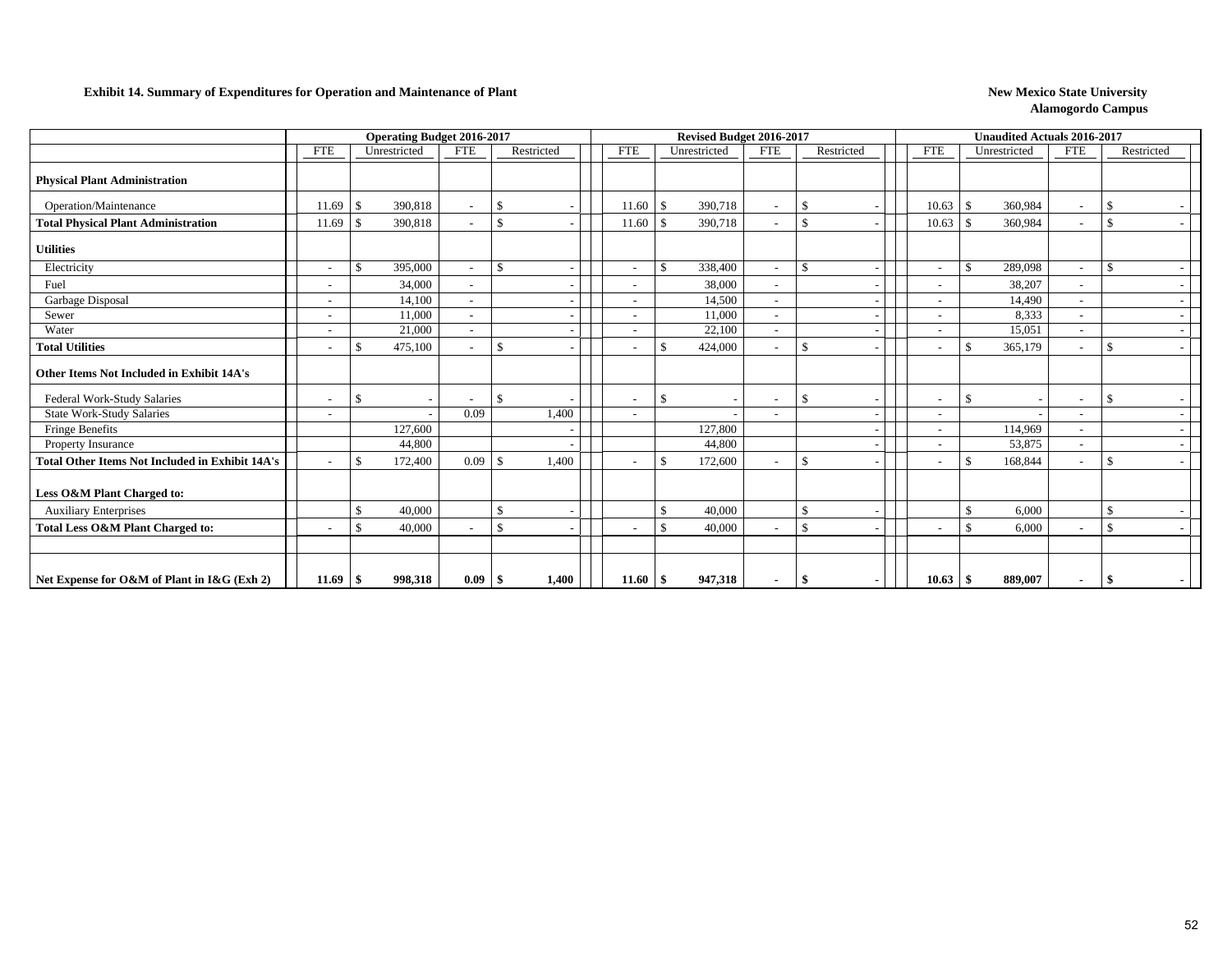### **Exhibit 14. Summary of Operation and Maintenance of Plant Salaries New Mexico State University New Mexico State University**

|                                                             |            | <b>Operating Budget 2016-2017</b> |                          |            |            | Revised Budget 2016-2017 |            |            |                          | Unaudited Actuals 2016-2017 |            |            |  |
|-------------------------------------------------------------|------------|-----------------------------------|--------------------------|------------|------------|--------------------------|------------|------------|--------------------------|-----------------------------|------------|------------|--|
| <b>Salaries for Operation and Maintenance of Plant</b>      | <b>FTE</b> | Unrestricted                      | <b>FTE</b>               | Restricted | <b>FTE</b> | Unrestricted             | <b>FTE</b> | Restricted | <b>FTE</b>               | Unrestricted                | <b>FTE</b> | Restricted |  |
| <b>Faculty Salaries</b>                                     |            |                                   | $\overline{\phantom{a}}$ |            |            |                          |            |            |                          |                             |            |            |  |
| Part-time Faculty Salaries                                  |            |                                   | $\overline{\phantom{a}}$ |            |            |                          |            |            | $\overline{\phantom{0}}$ |                             |            |            |  |
| <b>Professional Salaries</b>                                | 1.56       | 68.980                            | $\overline{\phantom{0}}$ |            | 1.60       | 68,980                   |            |            | 1.60                     | 68,980                      |            |            |  |
| <b>Support Staff Salaries</b>                               | 10.11      | 279.913                           |                          |            | 9.98       | 280,451                  |            |            | 9.01                     | 253,351                     |            |            |  |
| <b>GA/TA Salaries</b>                                       |            |                                   | $\overline{\phantom{a}}$ |            |            |                          |            |            | $\sim$                   |                             |            |            |  |
| <b>Student Salaries</b>                                     |            |                                   | $\overline{\phantom{0}}$ |            |            |                          |            |            | $\overline{\phantom{0}}$ |                             |            |            |  |
| <b>Federal Work-Study Salaries</b>                          |            |                                   |                          |            |            |                          |            |            | $\overline{\phantom{0}}$ |                             |            |            |  |
| <b>State Work-Study Salaries</b>                            |            |                                   | 0.09                     | 1,400      |            |                          |            |            | $-$                      |                             |            |            |  |
| <b>Other Salaries</b>                                       | 0.02       | 600                               |                          |            | 0.02       | 700                      |            |            | 0.02                     | 668                         |            |            |  |
| <b>Total Salaries for Operation and Maintenance of Plan</b> |            | 349,493                           | 0.09                     | 1,400      | 1.60       | 350,131                  |            |            | 10.63                    | 322.999                     |            |            |  |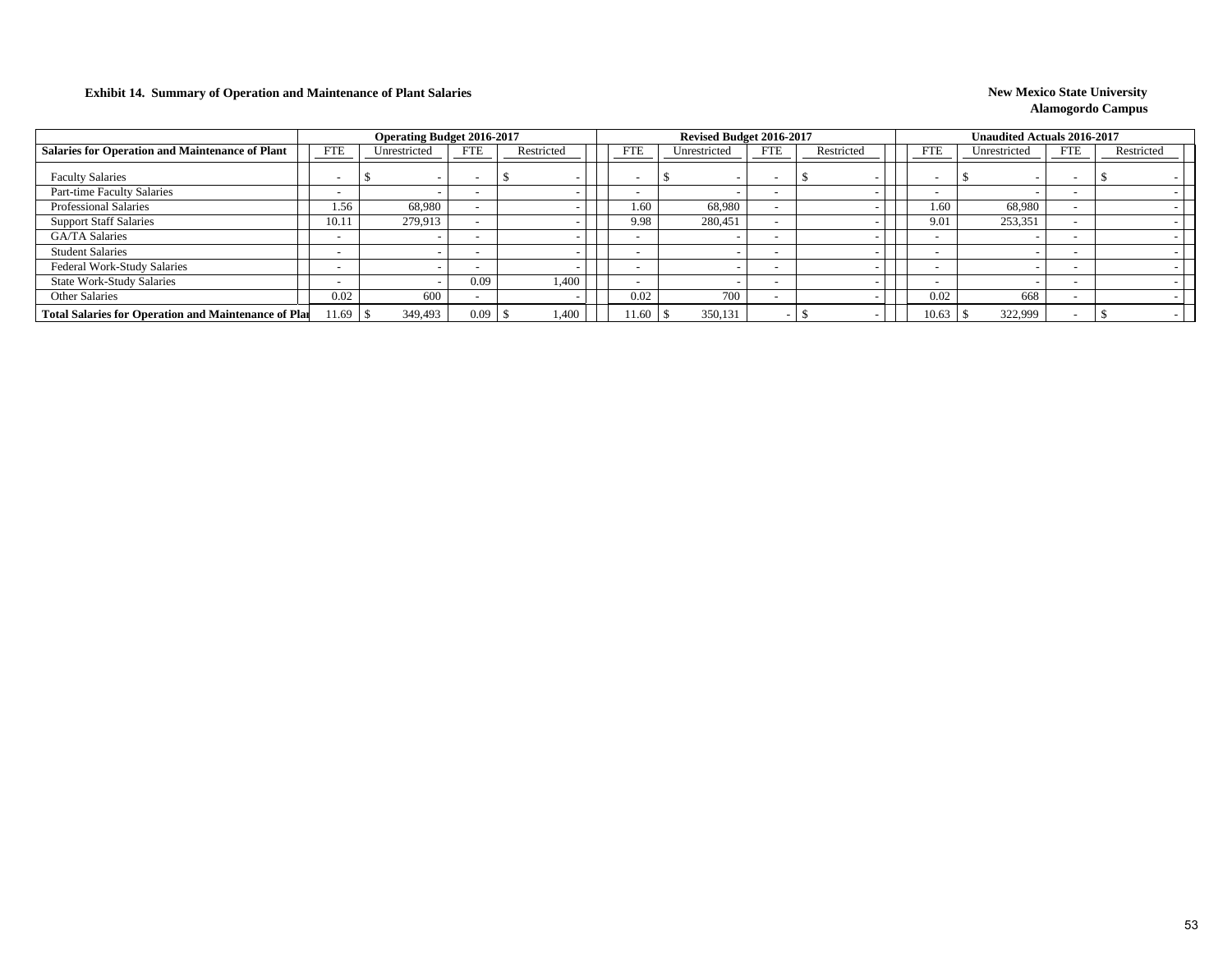### **Exhibit 14. Summary of Operation and Maintenance of Plant by Expenditure Category New Mexico State University**

|                                              |                          | <b>Operating Budget 2016-2017</b> |                          |            |                          | Revised Budget 2016-2017 |                          |            |                          | <b>Unaudited Actuals 2016-2017</b> |                          |            |
|----------------------------------------------|--------------------------|-----------------------------------|--------------------------|------------|--------------------------|--------------------------|--------------------------|------------|--------------------------|------------------------------------|--------------------------|------------|
| <b>Summary by Expenditure Category</b>       | <b>FTE</b>               | Unrestricted                      | <b>FTE</b>               | Restricted | <b>FTE</b>               | Unrestricted             | <b>FTE</b>               | Restricted | <b>FTE</b>               | Unrestricted                       | <b>FTE</b>               | Restricted |
| <b>Faculty Salaries</b>                      |                          | $\overline{\phantom{a}}$          |                          |            |                          |                          |                          |            | $\overline{\phantom{0}}$ |                                    | $\overline{\phantom{a}}$ |            |
| Part-time Faculty Salaries                   | $\overline{\phantom{a}}$ |                                   |                          |            | $\overline{\phantom{a}}$ |                          | ٠                        |            | $\overline{\phantom{0}}$ |                                    | $\overline{\phantom{a}}$ |            |
| Professional Salaries                        | 1.56                     | 68,980                            | $\overline{\phantom{0}}$ |            | 1.60                     | 68,980                   | $\overline{\phantom{a}}$ |            | 1.60                     | 68,980                             | $\overline{\phantom{a}}$ |            |
| <b>Support Staff Salaries</b>                | 10.11                    | 279,913                           |                          |            | 9.98                     | 280,451                  | $\overline{\phantom{a}}$ |            | 9.01                     | 253,351                            | $\overline{\phantom{0}}$ |            |
| <b>GA/TA Salaries</b>                        | $\overline{\phantom{a}}$ |                                   |                          |            | $\overline{\phantom{a}}$ |                          | $\overline{\phantom{a}}$ |            | $\overline{\phantom{a}}$ |                                    | $\overline{\phantom{a}}$ |            |
| <b>Student Salaries</b>                      | $\overline{\phantom{0}}$ | $\overline{\phantom{a}}$          | $\overline{\phantom{0}}$ |            | $\overline{\phantom{0}}$ |                          | $\overline{\phantom{0}}$ |            | $\overline{\phantom{a}}$ |                                    | $\overline{\phantom{0}}$ |            |
| Federal Work-Study Salaries                  | $\overline{\phantom{a}}$ | $\overline{\phantom{0}}$          |                          |            | $\overline{\phantom{0}}$ |                          | $\overline{\phantom{0}}$ |            | $\overline{\phantom{a}}$ |                                    | $\overline{\phantom{0}}$ |            |
| <b>State Work-Study Salaries</b>             | $\overline{\phantom{0}}$ | $\overline{\phantom{0}}$          |                          |            | $\overline{\phantom{0}}$ |                          | $\overline{\phantom{a}}$ |            | $\overline{\phantom{0}}$ |                                    | $\overline{\phantom{a}}$ |            |
| Other Salaries                               | 0.02                     | 600                               |                          |            | 0.02                     | 700                      | $\overline{\phantom{a}}$ |            | 0.02                     | 668                                | $\overline{\phantom{0}}$ |            |
| Fringes                                      |                          | $\overline{\phantom{a}}$          |                          |            |                          |                          |                          |            |                          |                                    |                          |            |
| Travel                                       |                          | 2,125                             |                          |            |                          | 2,125                    |                          |            |                          | 270                                |                          |            |
| Utilities                                    |                          | 475,100                           |                          |            |                          | 424,000                  |                          |            |                          | 365,179                            |                          |            |
| Other Supplies and Expenses                  |                          | 39,200                            |                          |            |                          | 38,462                   |                          |            |                          | 37,715                             |                          |            |
| Equipment                                    |                          | $\overline{\phantom{a}}$          |                          |            |                          |                          |                          |            |                          |                                    |                          |            |
| <b>Total Summary by Expenditure Category</b> | 1.69                     | 865,918                           |                          |            | 11.60                    | 814,718                  | $\overline{\phantom{a}}$ |            | 10.63                    | 726,163<br>- 25                    | $\overline{\phantom{a}}$ |            |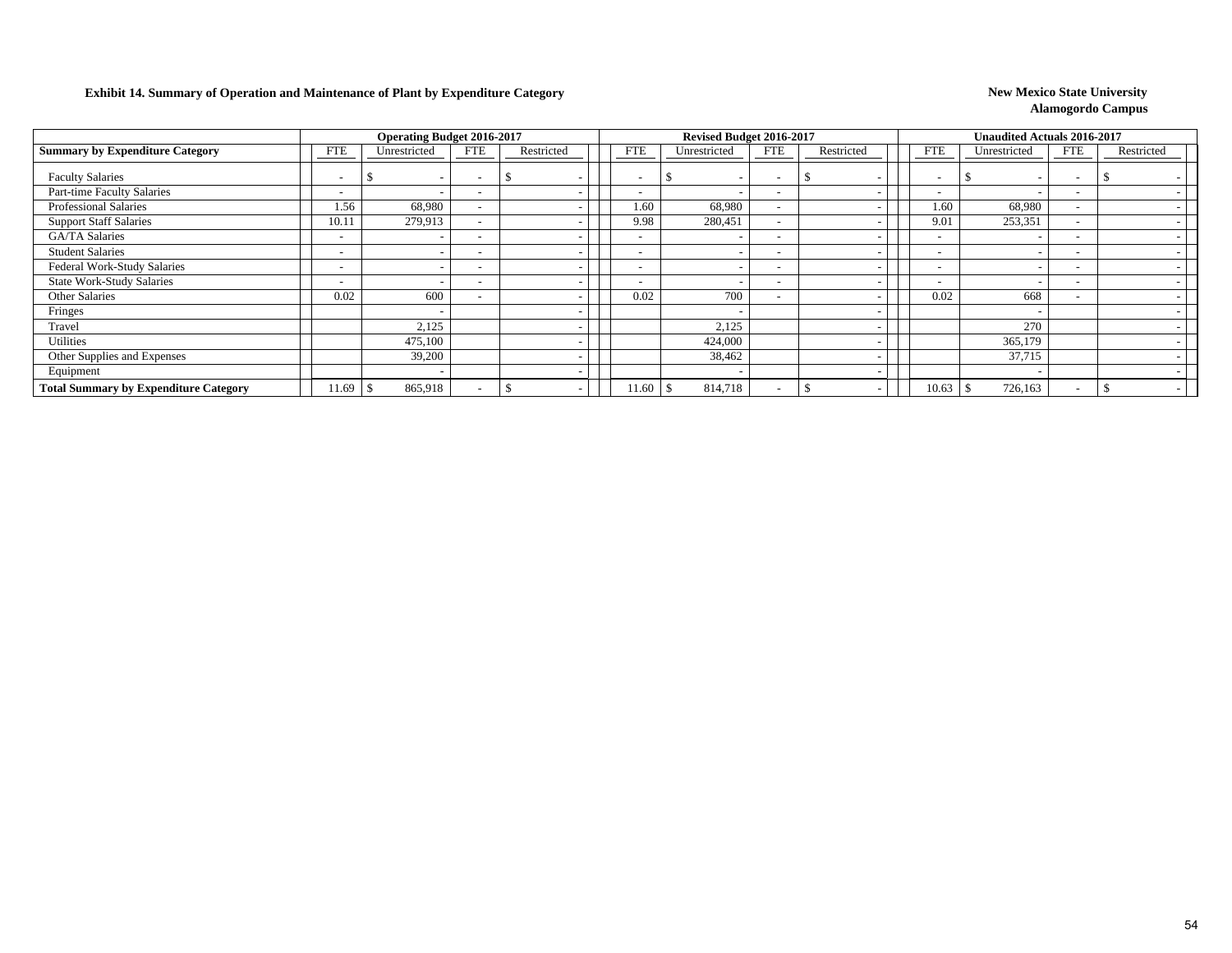### **Exhibit 14A. Expenditures for Operation and Maintenance - Detail of Individual Units** New Mexico State University

|                                            |                          | <b>Operating Budget 2016-2017</b> |                          |               |                          | Revised Budget 2016-2017 |                          |                                          |                          | <b>Unaudited Actuals 2016-2017</b> |                          |                    |  |
|--------------------------------------------|--------------------------|-----------------------------------|--------------------------|---------------|--------------------------|--------------------------|--------------------------|------------------------------------------|--------------------------|------------------------------------|--------------------------|--------------------|--|
| <b>Physical Plant Administration</b>       | <b>FTE</b>               | Unrestricted                      | <b>FTE</b>               | Restricted    | <b>FTE</b>               | Unrestricted             | <b>FTE</b>               | Restricted                               | <b>FTE</b>               | Unrestricted                       | <b>FTE</b>               | Restricted         |  |
| <b>Faculty Salaries</b>                    |                          |                                   | $\blacksquare$           | <sup>\$</sup> | $\overline{\phantom{a}}$ | \$.                      | $\overline{\phantom{a}}$ | \$                                       | $\overline{\phantom{a}}$ | <sup>\$</sup>                      | $\overline{\phantom{a}}$ | -\$                |  |
| Part-time Faculty Salaries                 | $\overline{\phantom{a}}$ |                                   | $\blacksquare$           |               | $\blacksquare$           |                          | $\overline{\phantom{a}}$ | $\overline{\phantom{a}}$                 | $\blacksquare$           |                                    | $\overline{\phantom{0}}$ |                    |  |
| <b>Professional Salaries</b>               | 1.56                     | 68,980                            |                          |               | 1.60                     | 68,980                   | $\overline{\phantom{a}}$ | $\overline{\phantom{a}}$                 | 1.60                     | 68,980                             |                          |                    |  |
| <b>Support Staff Salaries</b>              | 10.11                    | 279,913                           | $\overline{\phantom{a}}$ |               | 9.98                     | 280,451                  | $\sim$                   | $\overline{\phantom{a}}$                 | 9.01                     | 253,351                            | $\overline{\phantom{a}}$ |                    |  |
| <b>GA/TA Salaries</b>                      | $\sim$                   |                                   | $\overline{\phantom{0}}$ |               | $\sim$                   |                          | $\overline{\phantom{a}}$ | $\overline{\phantom{a}}$                 | $\overline{\phantom{a}}$ |                                    | $\overline{\phantom{0}}$ |                    |  |
| <b>Student Salaries</b>                    |                          |                                   |                          |               |                          |                          | $\blacksquare$           |                                          | $\sim$                   |                                    |                          |                    |  |
| Federal Work-Study Salaries                |                          |                                   |                          |               |                          |                          | $\overline{\phantom{a}}$ | $\overline{\phantom{a}}$                 | $\overline{a}$           |                                    |                          |                    |  |
| <b>State Work-Study Salaries</b>           | $\overline{\phantom{a}}$ |                                   | $\overline{a}$           |               | $\overline{\phantom{a}}$ |                          | $\sim$                   | $\overline{\phantom{a}}$                 | $\sim$                   |                                    | $\overline{\phantom{0}}$ |                    |  |
| Other Salaries                             | 0.02                     | 600                               |                          |               | 0.02                     | 700                      |                          | $\overline{\phantom{a}}$                 | 0.02                     | 668                                |                          |                    |  |
| Fringes                                    |                          |                                   |                          |               |                          |                          |                          | $\overline{\phantom{a}}$                 |                          |                                    |                          |                    |  |
| Travel                                     |                          | 2,125                             |                          |               |                          | 2,125                    |                          | $\overline{\phantom{a}}$                 |                          | 270                                |                          |                    |  |
| Utilities                                  |                          |                                   |                          |               |                          |                          |                          |                                          |                          |                                    |                          |                    |  |
| Other Supplies and Expenses                |                          | 39,200                            |                          |               |                          | 38,462                   |                          | $\overline{\phantom{a}}$                 |                          | 37,715                             |                          |                    |  |
| Equipment                                  |                          |                                   |                          |               |                          |                          |                          | $\overline{\phantom{a}}$                 |                          |                                    |                          |                    |  |
| <b>Total Physical Plant Administration</b> | 11.69                    | 390,818<br>-S                     | ۰                        | <sup>\$</sup> | 11.60                    | 390,718<br>$\mathbb{S}$  | $\sim$                   | $\mathbb{S}$<br>$\overline{\phantom{a}}$ | $10.63$ \$               | 360,984                            | $\overline{\phantom{a}}$ | $\mathbf{\hat{s}}$ |  |
| <b>Operation/Maintenance</b>               |                          |                                   |                          |               |                          |                          |                          |                                          |                          |                                    |                          |                    |  |
| <b>Faculty Salaries</b>                    |                          |                                   | $\overline{a}$           |               | $\blacksquare$           |                          | $\sim$                   |                                          | $\overline{\phantom{a}}$ |                                    |                          |                    |  |
| Part-time Faculty Salaries                 | $\sim$                   |                                   | $\overline{\phantom{a}}$ |               | $\overline{\phantom{a}}$ |                          | $\overline{\phantom{a}}$ | $\overline{\phantom{a}}$                 | $\overline{\phantom{a}}$ |                                    | $\overline{\phantom{a}}$ |                    |  |
| <b>Professional Salaries</b>               | 1.56                     | 68,980                            | $\overline{\phantom{a}}$ |               | 1.60                     | 68,980                   | $\overline{\phantom{a}}$ | $\overline{\phantom{a}}$                 | 1.60                     | 68,980                             | $\overline{\phantom{a}}$ |                    |  |
| <b>Support Staff Salaries</b>              | 10.11                    | 279,913                           |                          |               | 9.98                     | 280,451                  | $\sim$                   |                                          | 9.01                     | 253,351                            |                          |                    |  |
| GA/TA Salaries                             | $\overline{\phantom{a}}$ |                                   |                          |               |                          |                          | $\overline{\phantom{a}}$ | $\overline{\phantom{a}}$                 |                          |                                    |                          |                    |  |
| <b>Student Salaries</b>                    | $\overline{\phantom{a}}$ | $\overline{a}$                    | $\overline{\phantom{a}}$ |               | $\overline{\phantom{a}}$ |                          | $\sim$                   | $\overline{\phantom{a}}$                 | $\sim$                   |                                    | $\overline{\phantom{a}}$ |                    |  |
| Federal Work-Study Salaries                | $\overline{\phantom{a}}$ | $\overline{a}$                    | $\overline{\phantom{a}}$ |               |                          |                          | $\overline{\phantom{a}}$ | $\overline{\phantom{a}}$                 | $\overline{\phantom{a}}$ |                                    |                          |                    |  |
| <b>State Work-Study Salaries</b>           | $\overline{\phantom{a}}$ |                                   | $\overline{\phantom{a}}$ |               |                          |                          | $\overline{\phantom{a}}$ | $\overline{\phantom{a}}$                 |                          |                                    |                          |                    |  |
| Other Salaries                             | 0.02                     | 600                               | $\overline{\phantom{0}}$ |               | 0.02                     | 700                      | $\overline{\phantom{a}}$ | $\overline{\phantom{a}}$                 | 0.02                     | 668                                | $\overline{\phantom{0}}$ |                    |  |
| Fringes                                    |                          |                                   |                          |               |                          |                          |                          |                                          |                          |                                    |                          |                    |  |
| Travel                                     |                          | 2,125                             |                          |               |                          | 2,125                    |                          | $\overline{\phantom{a}}$                 |                          | 270                                |                          |                    |  |
| Utilities                                  |                          |                                   |                          |               |                          |                          |                          | $\overline{\phantom{a}}$                 |                          |                                    |                          |                    |  |
| Other Supplies and Expenses                |                          | 39,200                            |                          |               |                          | 38,462                   |                          |                                          |                          | 37,715                             |                          |                    |  |
| Equipment                                  |                          |                                   |                          |               |                          |                          |                          |                                          |                          |                                    |                          |                    |  |
| <b>Total Operation/Maintenance</b>         | 11.69                    | 390,818                           |                          |               | 11.60                    | 390,718                  |                          | $\overline{\phantom{a}}$                 | 10.63                    | 360,984                            |                          |                    |  |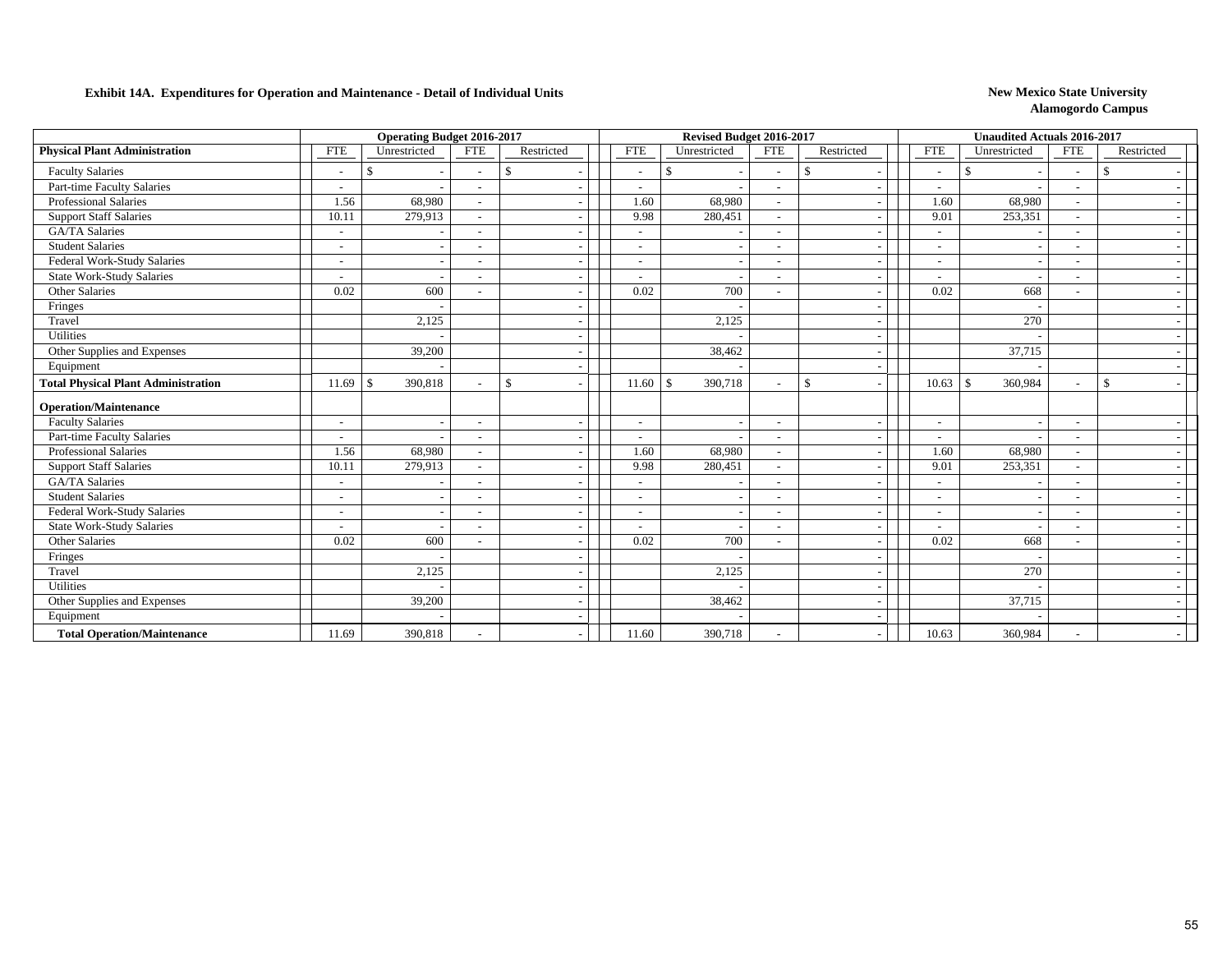### **Exhibit 14A. Expenditures for Operation and Maintenance - Detail of Individual Units** New Mexico State University

|                                  |                             | <b>Operating Budget 2016-2017</b> |                          |                          |                             | Revised Budget 2016-2017 |                                |                             |                          | <b>Unaudited Actuals 2016-2017</b> |                          |                          |
|----------------------------------|-----------------------------|-----------------------------------|--------------------------|--------------------------|-----------------------------|--------------------------|--------------------------------|-----------------------------|--------------------------|------------------------------------|--------------------------|--------------------------|
| <b>Utilities</b>                 | ${\rm FTE}$                 | Unrestricted                      | <b>FTE</b>               | Restricted               | <b>FTE</b>                  | Unrestricted             | <b>FTE</b>                     | Restricted                  | <b>FTE</b>               | Unrestricted                       | <b>FTE</b>               | Restricted               |
| <b>Faculty Salaries</b>          | $\sim$                      | $\mathbf{s}$                      | $\overline{a}$           | $\mathsf{\$}$            | $\mathcal{L}_{\mathcal{A}}$ | $\mathbb{S}$             | \$<br>$\overline{\phantom{a}}$ |                             | $\overline{a}$           | $\mathbb{S}$                       | $\sim$                   | $\mathbb{S}$             |
| Part-time Faculty Salaries       | $\sim$                      | $\sim$                            | $\sim$                   | $\sim$                   | $\sim$                      | $\overline{\phantom{a}}$ | $\sim$                         | $\sim$                      | $\mathbf{r}$             | $\overline{a}$                     | $\sim$                   | $\sim$                   |
| Professional Salaries            | $\sim$                      | $\overline{\phantom{a}}$          | $\sim$                   | $\sim$                   | $\mathcal{L}_{\mathcal{A}}$ | $\overline{\phantom{a}}$ | $\sim$                         | $\sim$                      | $\overline{\phantom{a}}$ | $\sim$                             | $\sim$                   | $\sim$                   |
| <b>Support Staff Salaries</b>    | $\overline{\phantom{a}}$    | $\overline{\phantom{a}}$          | $\sim$                   | $\sim$                   | $\overline{\phantom{a}}$    |                          | $\sim$                         | $\sim$                      | $\overline{\phantom{a}}$ | $\sim$                             | $\sim$                   | $\sim$                   |
| GA/TA Salaries                   | $\sim$                      | $\sim$                            | $\sim$                   | $\sim$                   | $\sim$                      |                          | $\sim$                         | $\sim$                      | $\sim$                   | $\overline{\phantom{a}}$           | $\overline{\phantom{a}}$ | $\sim$                   |
| <b>Student Salaries</b>          | $\sim$                      | $\sim$                            | $\sim$                   | $\sim$                   | $\sim$                      | $\overline{\phantom{a}}$ | $\sim$                         | $\sim$                      | $\overline{\phantom{a}}$ | $\sim$                             | $\sim$                   | $\sim$                   |
| Federal Work-Study Salaries      | $\sim$                      | $\overline{\phantom{a}}$          | $\sim$                   | $\sim$                   | $\overline{\phantom{a}}$    | $\overline{\phantom{a}}$ | $\sim$                         | $\sim$                      | $\sim$                   | $\sim$                             | $\overline{a}$           | $\sim$                   |
| <b>State Work-Study Salaries</b> | $\mathcal{L}^{\pm}$         | $\overline{\phantom{a}}$          | $\overline{a}$           | $\sim$                   | $\sim$                      | $\sim$                   | $\sim$                         | $\sim$                      | $\sim$                   | $\sim$                             | $\overline{a}$           | $\sim$                   |
| Other Salaries                   | $\overline{\phantom{a}}$    | $\sim$                            | $\sim$                   | $\sim$                   | $\mathcal{L}$               | $\overline{\phantom{a}}$ | $\sim$                         | $\sim$                      | $\overline{\phantom{a}}$ | $\overline{\phantom{a}}$           | $\sim$                   | $\overline{a}$           |
| Fringes                          |                             | $\overline{\phantom{a}}$          |                          | $\sim$                   |                             | $\overline{\phantom{a}}$ |                                | $\sim$                      |                          | $\overline{\phantom{a}}$           |                          | $\sim$                   |
| Travel                           |                             |                                   |                          |                          |                             |                          |                                | $\sim$                      |                          |                                    |                          | $\sim$                   |
| Utilities                        |                             | 475,100                           |                          | $\overline{\phantom{a}}$ |                             | 424,000                  |                                | $\sim$                      |                          | 365,179                            |                          | $\sim$                   |
| Other Supplies and Expenses      |                             | $\sim$                            |                          | $\sim$                   |                             |                          |                                | $\sim$                      |                          |                                    |                          | $\sim$                   |
| Equipment                        |                             | $\sim$                            |                          | $\sim$                   |                             |                          |                                | $\sim$                      |                          | $\overline{a}$                     |                          | $\sim$                   |
| <b>Total Utilities</b>           | $\overline{a}$              | 475,100<br>$\mathbb{S}$           | $\sim$                   | \$                       | $\mathcal{L}$               | $\mathsf{\$}$<br>424,000 | \$<br>$\sim$                   | $\sim$                      | $\overline{\phantom{a}}$ | $\mathsf{\$}$<br>365,179           | $\overline{\phantom{a}}$ | $\mathbb S$<br>$\sim$    |
| Electricity                      |                             |                                   |                          |                          |                             |                          |                                |                             |                          |                                    |                          |                          |
| <b>Faculty Salaries</b>          | $\mathbb{Z}^2$              | $\sim$                            | $\sim$                   | $\mathcal{L}$            | $\overline{a}$              | $\overline{\phantom{a}}$ | $\sim$                         | $\overline{\phantom{a}}$    | $\overline{a}$           | $\sim$                             | $\sim$                   | $\sim$                   |
| Part-time Faculty Salaries       | $\mathcal{L}_{\mathcal{A}}$ | $\sim$                            | $\sim$                   | $\sim$                   | $\overline{\phantom{a}}$    | $\overline{a}$           | $\sim$                         | $\sim$                      | $\sim$                   | $\sim$                             | $\sim$                   | $\sim$                   |
| <b>Professional Salaries</b>     | $\mathcal{L}_{\mathcal{A}}$ | $\sim$                            | $\sim$                   | $\sim$                   | $\sim$                      |                          | $\sim$                         | $\sim$                      | $\sim$                   | $\sim$                             | $\sim$                   | $\overline{a}$           |
| <b>Support Staff Salaries</b>    | $\overline{\phantom{a}}$    | $\sim$                            | $\sim$                   | $\sim$                   | $\sim$                      |                          | $\sim$                         | $\sim$                      | $\overline{\phantom{a}}$ | $\overline{\phantom{a}}$           | $\sim$                   | $\sim$                   |
| <b>GA/TA Salaries</b>            | $\sim$                      | $\sim$                            | $\sim$                   | $\sim$                   | $\overline{\phantom{a}}$    | $\sim$                   | $\sim$                         | $\sim$                      | $\sim$                   | $\sim$                             | $\sim$                   | $\sim$                   |
| <b>Student Salaries</b>          | $\sim$                      | $\overline{\phantom{a}}$          | $\sim$                   | $\sim$                   | $\sim$                      | $\overline{\phantom{a}}$ | $\sim$                         | $\overline{\phantom{a}}$    | $\blacksquare$           | $\overline{\phantom{a}}$           | $\overline{a}$           | $\overline{a}$           |
| Federal Work-Study Salaries      | $\sim$                      | $\sim$                            | $\sim$                   | $\sim$                   | $\sim$                      | $\overline{\phantom{a}}$ | $\sim$                         | $\mathcal{L}$               | $\sim$                   | $\sim$                             | $\sim$                   | $\sim$                   |
| <b>State Work-Study Salaries</b> | $\overline{\phantom{a}}$    | $\sim$                            | $\sim$                   | $\overline{\phantom{a}}$ | $\mathcal{L}$               |                          | $\sim$                         | $\sim$                      | $\mathcal{L}$            | $\overline{\phantom{a}}$           | $\overline{\phantom{a}}$ | $\sim$                   |
| Other Salaries                   | $\overline{\phantom{a}}$    | $\sim$                            | $\overline{\phantom{a}}$ | $\sim$                   | $\sim$                      | $\overline{\phantom{a}}$ | $\overline{\phantom{a}}$       | $\sim$                      | $\overline{\phantom{a}}$ | $\overline{\phantom{a}}$           | $\overline{\phantom{a}}$ | $\sim$                   |
| Fringes                          |                             | $\overline{\phantom{a}}$          |                          | $\overline{\phantom{a}}$ |                             | ÷.                       |                                | $\sim$                      |                          | ÷,                                 |                          | $\sim$                   |
| Travel                           |                             | $\sim$                            |                          | $\sim$                   |                             | ÷.                       |                                | $\sim$                      |                          | $\overline{a}$                     |                          | $\sim$                   |
| Utilities                        |                             | 395,000                           |                          | $\sim$                   |                             | 338,400                  |                                | $\overline{\phantom{a}}$    |                          | 289,098                            |                          | $\sim$                   |
| Other Supplies and Expenses      |                             |                                   |                          | $\overline{\phantom{a}}$ |                             |                          |                                | $\sim$                      |                          |                                    |                          | $\overline{\phantom{a}}$ |
| Equipment                        |                             |                                   |                          | $\sim$                   |                             | $\overline{\phantom{a}}$ |                                | $\sim$                      |                          | $\overline{a}$                     |                          | $\sim$                   |
| <b>Total Electricity</b>         | $\overline{a}$              | 395,000                           | $\sim$                   |                          | $\sim$                      | 338,400                  | $\sim$                         | $\sim$                      | $\overline{a}$           | 289,098                            | $\sim$                   | $\sim$                   |
| Fuel                             |                             |                                   |                          |                          |                             |                          |                                |                             |                          |                                    |                          |                          |
| <b>Faculty Salaries</b>          | $\overline{\phantom{a}}$    | $\overline{\phantom{a}}$          | $\sim$                   | $\sim$                   | $\sim$                      |                          | $\sim$                         | $\sim$                      | $\overline{\phantom{a}}$ | $\overline{\phantom{a}}$           | $\sim$                   | $\sim$                   |
| Part-time Faculty Salaries       | $\overline{\phantom{a}}$    | $\sim$                            | $\overline{\phantom{a}}$ | $\sim$                   | $\overline{\phantom{a}}$    |                          | $\sim$                         | $\sim$                      | $\overline{\phantom{a}}$ | $\overline{\phantom{a}}$           | $\sim$                   | $\sim$                   |
| Professional Salaries            | $\sim$                      | $\sim$                            | $\sim$                   | $\sim$                   | $\overline{\phantom{a}}$    |                          | $\sim$                         | $\sim$                      | $\overline{\phantom{a}}$ | $\overline{\phantom{a}}$           | $\sim$                   | $\overline{a}$           |
| <b>Support Staff Salaries</b>    | $\sim$                      | $\sim$                            | $\sim$                   | $\sim$                   | $\overline{\phantom{a}}$    | $\sim$                   | $\sim$                         | $\mathcal{L}_{\mathcal{A}}$ | $\blacksquare$           | $\sim$                             | $\sim$                   | $\sim$                   |
| <b>GA/TA Salaries</b>            | $\sim$                      | $\overline{\phantom{a}}$          | $\sim$                   | $\sim$                   | $\sim$                      |                          | $\sim$                         | $\sim$                      | $\sim$                   | $\sim$                             | $\overline{a}$           | $\sim$                   |
| <b>Student Salaries</b>          | $\mathcal{L}_{\mathcal{A}}$ | $\sim$                            | $\overline{\phantom{a}}$ | $\sim$                   | $\sim$                      | $\overline{\phantom{a}}$ | $\sim$                         | $\sim$                      | $\sim$                   | $\mathcal{L}_{\mathcal{A}}$        | $\sim$                   | $\overline{a}$           |
| Federal Work-Study Salaries      | $\overline{\phantom{a}}$    | $\overline{\phantom{a}}$          | $\blacksquare$           |                          | $\sim$                      |                          | $\sim$                         | $\sim$                      | $\overline{\phantom{a}}$ |                                    | $\overline{\phantom{a}}$ | $\sim$                   |
| <b>State Work-Study Salaries</b> | $\overline{\phantom{a}}$    | $\overline{\phantom{a}}$          | $\overline{a}$           |                          | $\overline{\phantom{a}}$    |                          | $\overline{\phantom{a}}$       | $\sim$                      | $\overline{\phantom{a}}$ |                                    | $\overline{\phantom{a}}$ | $\sim$                   |
| Other Salaries                   | $\bar{\phantom{a}}$         | $\sim$                            | $\mathbf{r}$             | $\overline{\phantom{a}}$ | $\mathbf{r}$                | $\overline{\phantom{a}}$ | $\mathbb{L}$                   | $\sim$                      | $\mathbf{r}$             | $\overline{\phantom{a}}$           | $\mathcal{L}$            | $\sim$                   |
| Fringes                          |                             | $\overline{\phantom{a}}$          |                          | $\sim$                   |                             | $\overline{\phantom{a}}$ |                                | $\sim$                      |                          | $\overline{\phantom{a}}$           |                          | $\sim$                   |
| Travel                           |                             | $\overline{\phantom{a}}$          |                          | $\sim$                   |                             |                          |                                | $\sim$                      |                          |                                    |                          | $\sim$                   |
| Utilities                        |                             | 34,000                            |                          | $\sim$                   |                             | 38,000                   |                                | $\sim$                      |                          | 38,207                             |                          | $\overline{a}$           |
| Other Supplies and Expenses      |                             |                                   |                          | $\sim$                   |                             |                          |                                | $\sim$                      |                          |                                    |                          | $\sim$                   |
| Equipment                        |                             |                                   |                          | $\sim$                   |                             |                          |                                | $\sim$                      |                          |                                    |                          | $\sim$                   |
| <b>Total Fuel</b>                | $\overline{a}$              | 34,000                            |                          |                          |                             | 38,000                   | $\overline{a}$                 |                             | $\overline{a}$           | 38,207                             | $\overline{a}$           |                          |
|                                  |                             |                                   |                          |                          |                             |                          |                                |                             |                          |                                    |                          |                          |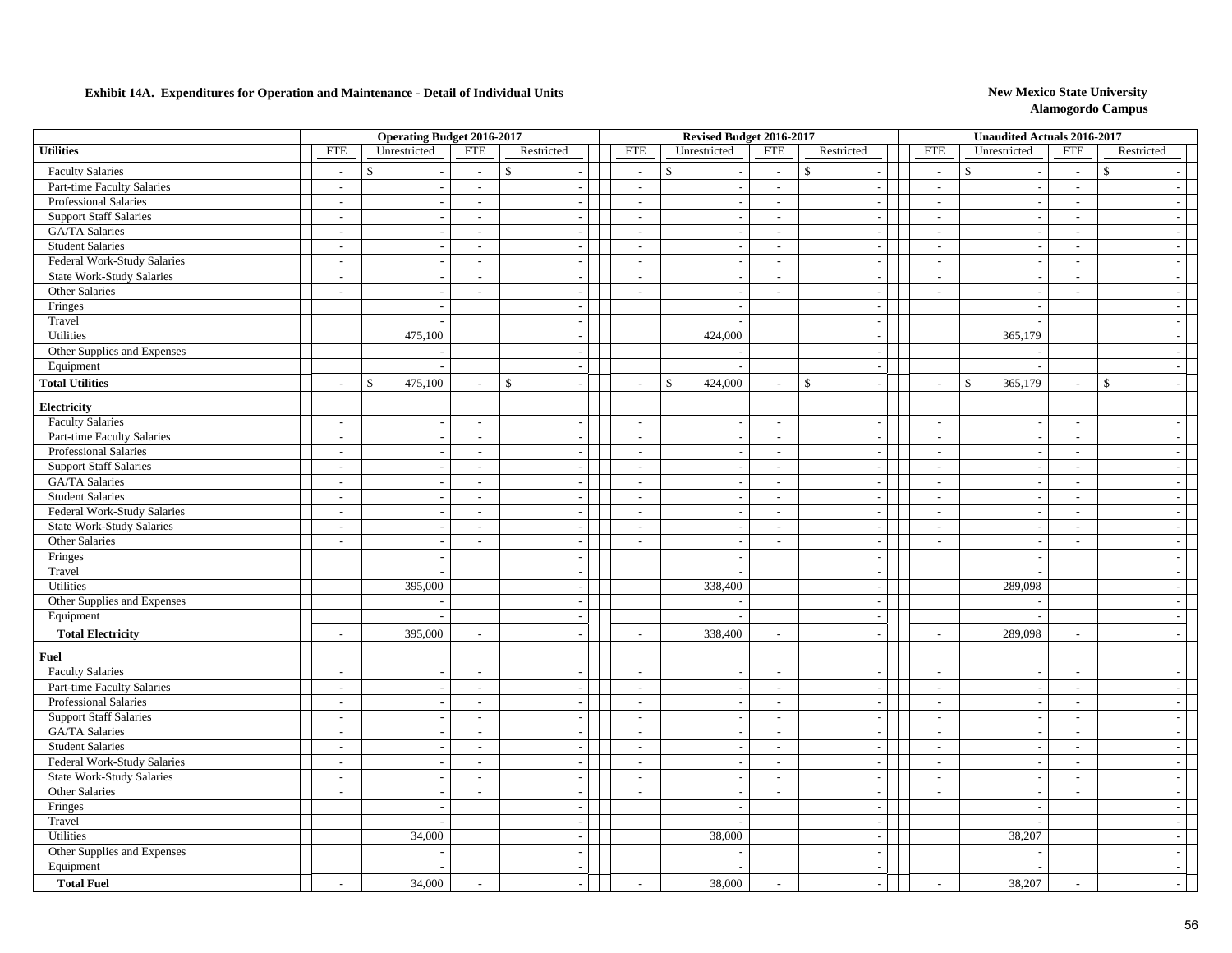### **Exhibit 14A. Expenditures for Operation and Maintenance - Detail of Individual Units** New Mexico State University

|                                  |                          | <b>Operating Budget 2016-2017</b> |                          |                          |                          | Revised Budget 2016-2017 |                          |                             |                          | <b>Unaudited Actuals 2016-2017</b> |                          |                          |
|----------------------------------|--------------------------|-----------------------------------|--------------------------|--------------------------|--------------------------|--------------------------|--------------------------|-----------------------------|--------------------------|------------------------------------|--------------------------|--------------------------|
| <b>Utilities</b>                 | <b>FTE</b>               | Unrestricted                      | <b>FTE</b>               | Restricted               | <b>FTE</b>               | Unrestricted             | <b>FTE</b>               | Restricted                  | <b>FTE</b>               | Unrestricted                       | <b>FTE</b>               | Restricted               |
| <b>Garbage Disposal</b>          |                          |                                   |                          |                          |                          |                          |                          |                             |                          |                                    |                          |                          |
| <b>Faculty Salaries</b>          | $\overline{\phantom{a}}$ | $\sim$                            | $\overline{\phantom{a}}$ | $\overline{\phantom{a}}$ | $\sim$                   | $\overline{\phantom{a}}$ | $\sim$                   | $\sim$                      | $\sim$                   | $\sim$                             | $\overline{\phantom{a}}$ | $\sim$                   |
| Part-time Faculty Salaries       | $\sim$                   | $\sim$                            | $\sim$                   | $\overline{a}$           | $\sim$                   | $\overline{\phantom{a}}$ | $\sim$                   | $\sim$                      | $\sim$                   | $\sim$                             | $\sim$                   | $\sim$                   |
| Professional Salaries            | $\overline{\phantom{a}}$ | $\overline{\phantom{a}}$          | $\sim$                   | $\overline{\phantom{a}}$ | $\overline{\phantom{a}}$ |                          | $\overline{\phantom{a}}$ | $\sim$                      | $\overline{\phantom{a}}$ | $\blacksquare$                     | $\sim$                   | $\sim$                   |
| <b>Support Staff Salaries</b>    | $\blacksquare$           | $\overline{\phantom{a}}$          | $\overline{a}$           | $\overline{\phantom{a}}$ | $\frac{1}{2}$            |                          | $\blacksquare$           | $\overline{\phantom{a}}$    | $\overline{a}$           | $\overline{a}$                     | $\blacksquare$           | $\sim$                   |
| <b>GA/TA</b> Salaries            | $\sim$                   | $\sim$                            | $\sim$                   | $\sim$                   | $\sim$                   |                          | $\sim$                   | $\sim$                      | $\overline{\phantom{a}}$ | $\overline{\phantom{a}}$           | $\sim$                   | $\sim$                   |
| <b>Student Salaries</b>          | $\sim$                   | $\overline{a}$                    | $\sim$                   | $\sim$                   | $\sim$                   | ÷.                       | $\sim$                   | $\sim$                      | $\overline{\phantom{a}}$ | $\sim$                             | $\sim$                   | $\sim$                   |
| Federal Work-Study Salaries      | $\sim$                   | $\overline{\phantom{a}}$          | $\sim$                   | $\overline{\phantom{a}}$ | $\overline{\phantom{a}}$ |                          | $\sim$                   | $\sim$                      | $\sim$                   | $\sim$                             | $\overline{\phantom{a}}$ | $\overline{a}$           |
| <b>State Work-Study Salaries</b> | $\overline{\phantom{a}}$ | $\mathcal{L}_{\mathcal{A}}$       | $\overline{\phantom{a}}$ | $\sim$                   | $\overline{\phantom{a}}$ | $\overline{\phantom{a}}$ | $\sim$                   | $\sim$                      | $\overline{\phantom{a}}$ | $\overline{\phantom{a}}$           | $\overline{\phantom{a}}$ | $\sim$                   |
| Other Salaries                   | $\omega$                 | $\mathcal{L}_{\mathcal{A}}$       | $\sim$                   | $\sim$                   | $\sim$                   | $\sim$                   | $\sim$                   | $\sim$                      | $\overline{\phantom{a}}$ | $\sim$                             | $\sim$                   | $\sim$                   |
| Fringes                          |                          |                                   |                          |                          |                          |                          |                          | $\sim$                      |                          |                                    |                          | $\sim$                   |
| Travel                           |                          | $\overline{a}$                    |                          | $\overline{\phantom{a}}$ |                          | $\sim$                   |                          | $\sim$                      |                          | $\sim$                             |                          | $\sim$                   |
| Utilities                        |                          | 14,100                            |                          | $\sim$                   |                          | 14,500                   |                          | $\overline{a}$              |                          | 14,490                             |                          | $\overline{a}$           |
| Other Supplies and Expenses      |                          | $\sim$                            |                          | $\sim$                   |                          |                          |                          | $\sim$                      |                          | $\overline{\phantom{a}}$           |                          | $\sim$                   |
| Equipment                        |                          | $\overline{a}$                    |                          | $\sim$                   |                          | $\overline{\phantom{a}}$ |                          | $\mathcal{L}_{\mathcal{A}}$ |                          | $\overline{a}$                     |                          | $\sim$                   |
| <b>Total Garbage Disposal</b>    | $\overline{\phantom{a}}$ | 14,100                            | $\sim$                   | $\overline{\phantom{a}}$ | $\sim$                   | 14,500                   | $\sim$                   | $\overline{\phantom{a}}$    | $\sim$                   | 14,490                             | $\sim$                   | $\sim$                   |
| <b>Sewer</b>                     |                          |                                   |                          |                          |                          |                          |                          |                             |                          |                                    |                          |                          |
| <b>Faculty Salaries</b>          | $\overline{\phantom{a}}$ | $\sim$                            | $\overline{\phantom{a}}$ | $\overline{\phantom{a}}$ | $\sim$                   |                          | $\sim$                   | $\sim$                      | $\sim$                   | $\blacksquare$                     | $\overline{\phantom{a}}$ | $\sim$                   |
| Part-time Faculty Salaries       | $\overline{\phantom{a}}$ | $\overline{\phantom{a}}$          | $\overline{\phantom{a}}$ | $\overline{\phantom{a}}$ | $\overline{\phantom{a}}$ | $\overline{\phantom{a}}$ | $\sim$                   | $\overline{\phantom{a}}$    | $\overline{\phantom{a}}$ | $\overline{\phantom{a}}$           | $\overline{\phantom{a}}$ | $\sim$                   |
| Professional Salaries            | $\overline{\phantom{a}}$ | $\overline{\phantom{a}}$          | $\sim$                   | $\sim$                   | $\sim$                   |                          | $\sim$                   | $\overline{\phantom{a}}$    | $\overline{\phantom{a}}$ | $\overline{\phantom{a}}$           | $\sim$                   | $\sim$                   |
| <b>Support Staff Salaries</b>    | $\sim$                   | $\sim$                            | $\sim$                   | $\sim$                   | $\sim$                   | $\sim$                   | $\sim$                   | $\overline{a}$              | $\overline{\phantom{a}}$ | $\sim$                             | $\sim$                   | $\sim$                   |
| GA/TA Salaries                   | $\sim$                   | $\overline{\phantom{a}}$          | $\overline{\phantom{a}}$ | $\overline{\phantom{a}}$ | $\sim$                   |                          | $\sim$                   | $\sim$                      | $\sim$                   | $\sim$                             | $\sim$                   | $\overline{a}$           |
| <b>Student Salaries</b>          | $\sim$                   | $\sim$                            | $\sim$                   | $\overline{\phantom{a}}$ | $\overline{\phantom{a}}$ | $\overline{\phantom{a}}$ | $\sim$                   | $\sim$                      | $\overline{\phantom{a}}$ | $\overline{\phantom{a}}$           | $\overline{\phantom{a}}$ | $\sim$                   |
| Federal Work-Study Salaries      | $\sim$                   | $\mathbb{L}$                      | $\sim$                   | $\sim$                   | $\sim$                   | $\overline{\phantom{a}}$ | $\sim$                   | $\mathcal{L}$               | $\overline{\phantom{a}}$ | $\mathcal{L}_{\mathcal{A}}$        | $\sim$                   | $\sim$                   |
| <b>State Work-Study Salaries</b> | $\blacksquare$           | $\overline{\phantom{a}}$          | $\overline{\phantom{a}}$ | $\overline{\phantom{a}}$ | $\overline{\phantom{a}}$ |                          | $\sim$                   | $\sim$                      | $\overline{\phantom{a}}$ |                                    | $\sim$                   | $\sim$                   |
| Other Salaries                   | $\overline{\phantom{a}}$ | $\sim$                            | $\overline{\phantom{a}}$ | $\sim$                   | $\sim$                   |                          | $\sim$                   | $\sim$                      | $\overline{\phantom{a}}$ | $\overline{\phantom{a}}$           | $\overline{\phantom{a}}$ | $\sim$                   |
| Fringes                          |                          | $\overline{a}$                    |                          | $\sim$                   |                          | $\overline{\phantom{a}}$ |                          | $\sim$                      |                          | $\overline{\phantom{a}}$           |                          | $\sim$                   |
| Travel                           |                          | $\overline{a}$                    |                          | $\sim$                   |                          |                          |                          | $\sim$                      |                          | $\sim$                             |                          | $\sim$                   |
| Utilities                        |                          | 11,000                            |                          | $\sim$                   |                          | 11,000                   |                          | $\mathcal{L}_{\mathcal{A}}$ |                          | 8,333                              |                          | $\sim$                   |
| Other Supplies and Expenses      |                          | $\sim$                            |                          | $\sim$                   |                          |                          |                          | $\mathcal{L}$               |                          | $\sim$                             |                          | $\sim$                   |
| Equipment                        |                          | $\sim$                            |                          | $\sim$                   |                          | $\overline{\phantom{a}}$ |                          | $\sim$                      |                          | $\sim$                             |                          | $\sim$                   |
| <b>Total Sewer</b>               | $\overline{a}$           | 11,000                            |                          |                          | $\overline{a}$           | 11,000                   | $\sim$                   | $\overline{a}$              | $\overline{a}$           | 8,333                              |                          | $\overline{a}$           |
| Water                            |                          |                                   |                          |                          |                          |                          |                          |                             |                          |                                    |                          |                          |
| <b>Faculty Salaries</b>          | $\overline{\phantom{a}}$ | $\overline{\phantom{a}}$          | $\overline{\phantom{a}}$ | $\overline{\phantom{a}}$ | $\overline{\phantom{a}}$ |                          | $\overline{\phantom{a}}$ | $\sim$                      | $\overline{a}$           |                                    | $\overline{\phantom{a}}$ | $\overline{\phantom{a}}$ |
| Part-time Faculty Salaries       | $\overline{a}$           | $\mathbb{Z}$                      | $\sim$                   | $\overline{\phantom{a}}$ | $\sim$                   |                          | $\sim$                   | $\sim$                      | $\overline{\phantom{a}}$ | $\overline{a}$                     | $\overline{a}$           | $\sim$                   |
| Professional Salaries            | $\sim$                   | $\sim$                            | $\sim$                   | $\sim$                   | $\sim$                   |                          | $\sim$                   | $\sim$                      | $\sim$                   | $\sim$                             | $\sim$                   | $\sim$                   |
| <b>Support Staff Salaries</b>    | $\sim$                   | $\sim$                            | $\sim$                   | $\sim$                   | $\overline{\phantom{a}}$ |                          | $\sim$                   | $\sim$                      | $\overline{a}$           | $\sim$                             | $\overline{\phantom{a}}$ | $\sim$                   |
| GA/TA Salaries                   | $\sim$                   | $\sim$                            | $\overline{a}$           | $\sim$                   | $\sim$                   | $\overline{a}$           | $\sim$                   | $\sim$                      | $\overline{\phantom{a}}$ | $\sim$                             | $\overline{\phantom{a}}$ | $\sim$                   |
| <b>Student Salaries</b>          | $\sim$                   | $\overline{\phantom{a}}$          | $\sim$                   | $\overline{\phantom{a}}$ | $\overline{\phantom{a}}$ |                          | $\sim$                   | $\sim$                      | $\overline{\phantom{a}}$ | $\blacksquare$                     | $\overline{\phantom{a}}$ | $\sim$                   |
| Federal Work-Study Salaries      | $\overline{\phantom{a}}$ | $\sim$                            | $\overline{\phantom{a}}$ | $\sim$                   | $\sim$                   |                          | $\overline{\phantom{a}}$ | $\overline{\phantom{a}}$    | $\overline{a}$           | $\overline{a}$                     | $\overline{\phantom{a}}$ | $\sim$                   |
| State Work-Study Salaries        | $\overline{\phantom{a}}$ | $\sim$                            | $\sim$                   | $\mathcal{L}$            | $\mathbf{r}$             | $\sim$                   | $\sim$                   | $\sim$                      | $\overline{\phantom{a}}$ | $\sim$                             | $\sim$                   | $\sim$                   |
| Other Salaries                   | $\overline{\phantom{a}}$ | $\sim$                            | $\sim$                   | $\overline{\phantom{a}}$ | $\sim$                   | $\sim$                   | $\sim$                   | $\sim$                      | $\overline{\phantom{a}}$ | $\sim$                             | $\sim$                   | $\sim$                   |
| Fringes                          |                          | $\sim$                            |                          | $\overline{\phantom{a}}$ |                          |                          |                          | $\sim$                      |                          | $\sim$                             |                          | $\overline{a}$           |
| Travel                           |                          | $\sim$                            |                          | $\overline{\phantom{a}}$ |                          |                          |                          | $\sim$                      |                          | $\overline{a}$                     |                          | $\sim$                   |
| Utilities                        |                          | 21,000                            |                          | $\overline{a}$           |                          | 22,100                   |                          | $\sim$                      |                          | 15,051                             |                          | $\sim$                   |
| Other Supplies and Expenses      |                          |                                   |                          | $\sim$                   |                          |                          |                          | $\sim$                      |                          |                                    |                          | $\sim$                   |
| Equipment                        |                          | $\overline{\phantom{a}}$          |                          | $\overline{\phantom{a}}$ |                          |                          |                          | $\sim$                      |                          | $\overline{a}$                     |                          | $\sim$                   |
| <b>Total Water</b>               |                          | 21,000                            |                          |                          |                          | 22,100                   | $\overline{a}$           |                             |                          | 15,051                             |                          | $\sim$                   |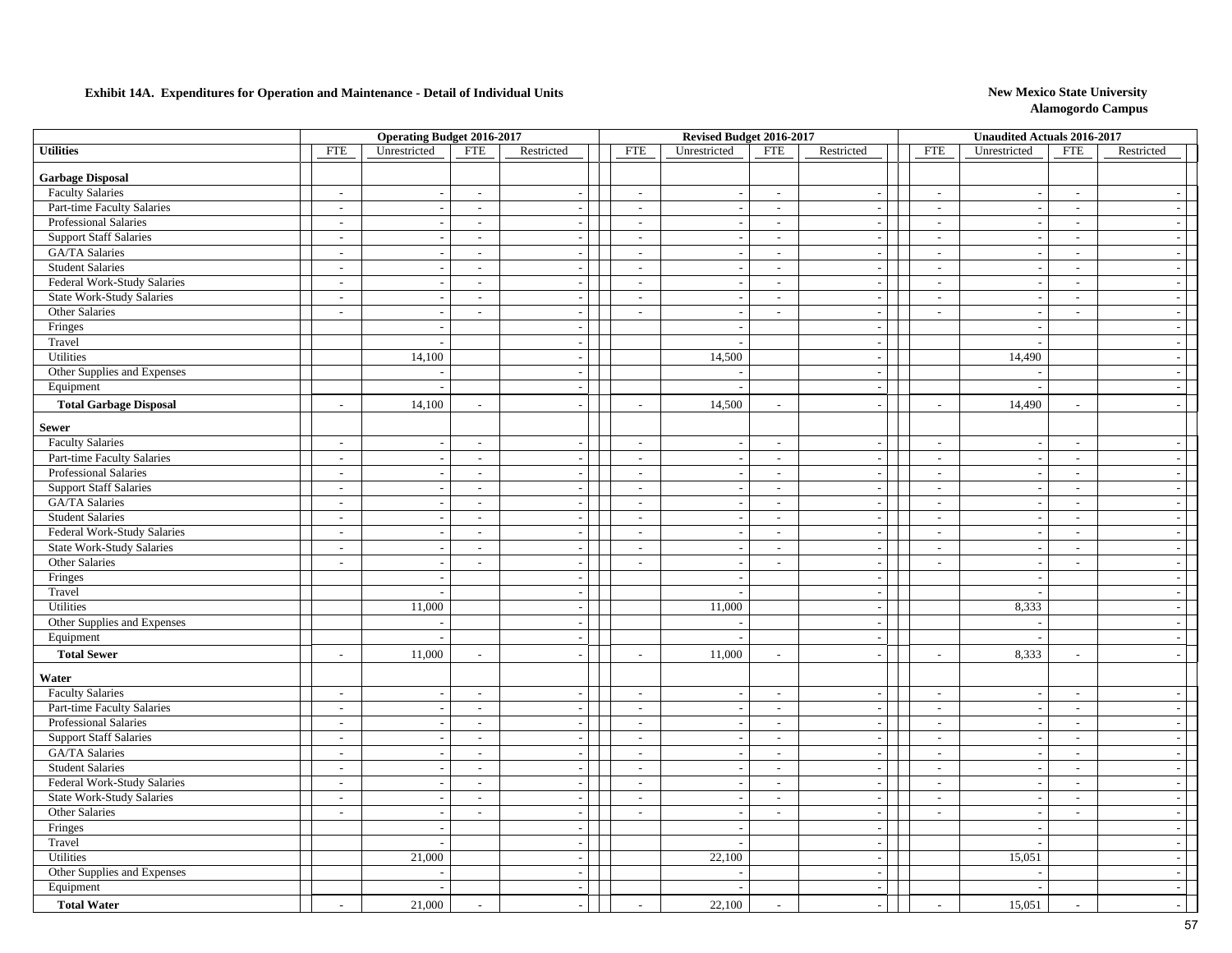#### **Exhibit 15. Summary of Student Social and Cultural Development Activities <b>New Mexico State University** New Mexico State University

|                                         | Operating Budget 2016-2017 |                          |                          |                          | Revised Budget 2016-2017 |                        |                |                          | Unaudited Actuals 2016-2017 |                          |                        |                |              |
|-----------------------------------------|----------------------------|--------------------------|--------------------------|--------------------------|--------------------------|------------------------|----------------|--------------------------|-----------------------------|--------------------------|------------------------|----------------|--------------|
|                                         | <b>FTE</b>                 | Unrestricted             | <b>FTE</b>               | Restricted               | <b>FTE</b>               | Unrestricted           | <b>FTE</b>     | Restricted               |                             | <b>FTE</b>               | Unrestricted           | <b>FTE</b>     | Restricted   |
| <b>Revenues:</b>                        |                            |                          |                          |                          |                          |                        |                |                          |                             |                          |                        |                |              |
| Tuition and Fees                        |                            | $\mathbb{S}$<br>27,150   |                          | $\mathbb{S}$             |                          | $\mathbb{S}$<br>24,714 |                | $\mathbb S$              |                             |                          | $\mathbb{S}$<br>26,634 |                | $\mathbb{S}$ |
| Govt Appropriations - Federal           |                            |                          |                          |                          |                          |                        |                |                          |                             |                          |                        |                |              |
| Govt Appropriations - State             |                            | $\overline{\phantom{a}}$ |                          |                          |                          |                        |                | $\overline{a}$           |                             |                          |                        |                |              |
| Govt Appropriations - Local             |                            | $\sim$                   |                          |                          |                          |                        |                |                          |                             |                          |                        |                |              |
| Govt Grants and Contracts - Federal     |                            | $\sim$                   |                          |                          |                          |                        |                | $\overline{\phantom{a}}$ |                             |                          |                        |                |              |
| Govt Grants and Contracts - State       |                            | $\sim$                   |                          | $\tilde{\phantom{a}}$    |                          |                        |                | $\overline{\phantom{a}}$ |                             |                          |                        |                |              |
| Govt Grants and Contracts - Local       |                            | $\sim$                   |                          |                          |                          |                        |                |                          |                             |                          |                        |                |              |
| Private Gifts, Grants and Contracts     |                            | $\overline{\phantom{a}}$ |                          | $\overline{\phantom{a}}$ |                          |                        |                | $\overline{\phantom{a}}$ |                             |                          |                        |                |              |
| Endowment, Land, Permanent Fund Income  |                            | $\overline{a}$           |                          |                          |                          |                        |                |                          |                             |                          |                        |                |              |
| Sales and Services                      |                            | 2,610                    |                          |                          |                          | 2,538                  |                |                          |                             |                          | 6,275                  |                |              |
| Other Sources                           |                            | 1,692                    |                          | $\overline{\phantom{a}}$ |                          | 5,499                  |                | $\overline{\phantom{a}}$ |                             |                          | 6,421                  |                |              |
| <b>Total Revenue</b>                    |                            | 31,452                   |                          |                          |                          | 32,751                 |                |                          |                             |                          | 39,330                 |                |              |
| <b>Beginning Balance</b>                |                            | 9,243                    |                          |                          |                          | 27,529                 |                |                          |                             |                          | 27,529                 |                |              |
| <b>Total Available</b>                  |                            | 40,695                   |                          |                          |                          | 60,280                 |                |                          |                             |                          | 66,859                 |                |              |
| <b>Expenditures:</b>                    |                            |                          |                          |                          |                          |                        |                |                          |                             |                          |                        |                |              |
| <b>Faculty Salaries</b>                 | $\sim$                     | $\sim$                   | $\sim$                   |                          | $\sim$                   |                        | $\sim$         |                          |                             | $\sim$                   |                        | $\sim$         |              |
| Part-Time Instructor Salaries           | 0.38                       | 4,500                    | $\sim$                   |                          | 0.40                     | 4,500                  | $\sim$         |                          |                             | 0.40                     | 4,500                  | $\sim$         |              |
| <b>Professional Salaries</b>            | $\sim$                     | $\sim$                   |                          | $\overline{a}$           | $\sim$                   |                        | $\sim$         | $\overline{\phantom{a}}$ |                             |                          |                        | $\overline{a}$ |              |
| <b>Support Staff Salaries</b>           | $\sim$                     | $\overline{\phantom{a}}$ | $\sim$                   |                          | $\overline{\phantom{a}}$ |                        | $\sim$         | $\overline{\phantom{a}}$ |                             | $\overline{\phantom{a}}$ |                        | ٠              |              |
| GA/TA Salaries                          | $\sim$                     | $\sim$                   | $\sim$                   |                          | $\sim$                   |                        | $\sim$         |                          |                             | $\overline{\phantom{a}}$ |                        | $\overline{a}$ |              |
| <b>Student Salaries</b>                 | $\sim$                     | $\sim$                   | $\sim$                   | $\overline{\phantom{a}}$ | $\sim$                   |                        | $\sim$         |                          |                             | $\overline{\phantom{a}}$ |                        | $\overline{a}$ |              |
| Federal Work-Study Salaries             | $\sim$                     | $\sim$                   | $\overline{\phantom{a}}$ |                          | $\sim$                   |                        | $\sim$         |                          |                             | $\overline{\phantom{a}}$ |                        |                |              |
| <b>State Work-Study Salaries</b>        | $\sim$                     | $\sim$                   | $\sim$                   | $\sim$                   | $\sim$                   |                        | $\sim$         | $\sim$                   |                             | $\overline{\phantom{a}}$ | $\overline{a}$         | $\sim$         |              |
| Other Salaries                          | $\overline{\phantom{a}}$   | $\sim$                   | $\sim$                   |                          | $\overline{\phantom{a}}$ |                        | $\sim$         |                          |                             |                          |                        | $\sim$         |              |
| <b>Total Salaries</b>                   | 0.38                       | 4,500                    |                          |                          | 0.40                     | 4,500                  | $\overline{a}$ |                          |                             | 0.40                     | 4,500                  |                |              |
| Fringes                                 |                            | 950                      |                          |                          |                          | 950                    |                |                          |                             |                          | 950                    |                |              |
| Travel                                  |                            | 3,000                    |                          | $\sim$                   |                          | 1,000                  |                | $\sim$                   |                             |                          | 236                    |                |              |
| Utilites                                |                            |                          |                          |                          |                          |                        |                |                          |                             |                          |                        |                |              |
| Plant Operation and Maintenance Charges |                            |                          |                          |                          |                          |                        |                |                          |                             |                          |                        |                |              |
| Other Supplies and Expenses             |                            | 25,000                   |                          | $\overline{\phantom{a}}$ |                          | 32,977                 |                | $\overline{\phantom{a}}$ |                             |                          | 10,649                 |                |              |
| Equipment                               |                            |                          |                          | $\sim$                   |                          |                        |                | $\overline{\phantom{a}}$ |                             |                          |                        |                |              |
| <b>Total Expenditures</b>               |                            | 33,450                   |                          |                          |                          | 39,427                 |                |                          |                             |                          | 16,335                 |                |              |
| <b>Transfer To or (From):</b>           |                            |                          |                          |                          |                          |                        |                |                          |                             |                          |                        |                |              |
| Non-Mandatory                           |                            |                          |                          |                          |                          |                        |                |                          |                             |                          |                        |                |              |
| Student Social and Cultural             |                            | $\sim$                   |                          |                          |                          |                        |                |                          |                             |                          |                        |                |              |
| Capital Outlay                          |                            | $\sim$                   |                          | $\sim$                   |                          | 13,500                 |                | $\overline{\phantom{a}}$ |                             |                          | 13,500                 |                |              |
| <b>Total Non-Mandatory</b>              |                            | $\overline{\phantom{a}}$ |                          |                          |                          | 13,500                 |                |                          |                             |                          | 13,500                 |                |              |
| <b>Total Transfers</b>                  |                            |                          |                          |                          |                          | 13,500                 |                |                          |                             |                          | 13,500                 |                |              |
| <b>Ending Balance</b>                   |                            | 7,245                    |                          |                          |                          | 7,353                  |                |                          |                             |                          | 37,024                 |                |              |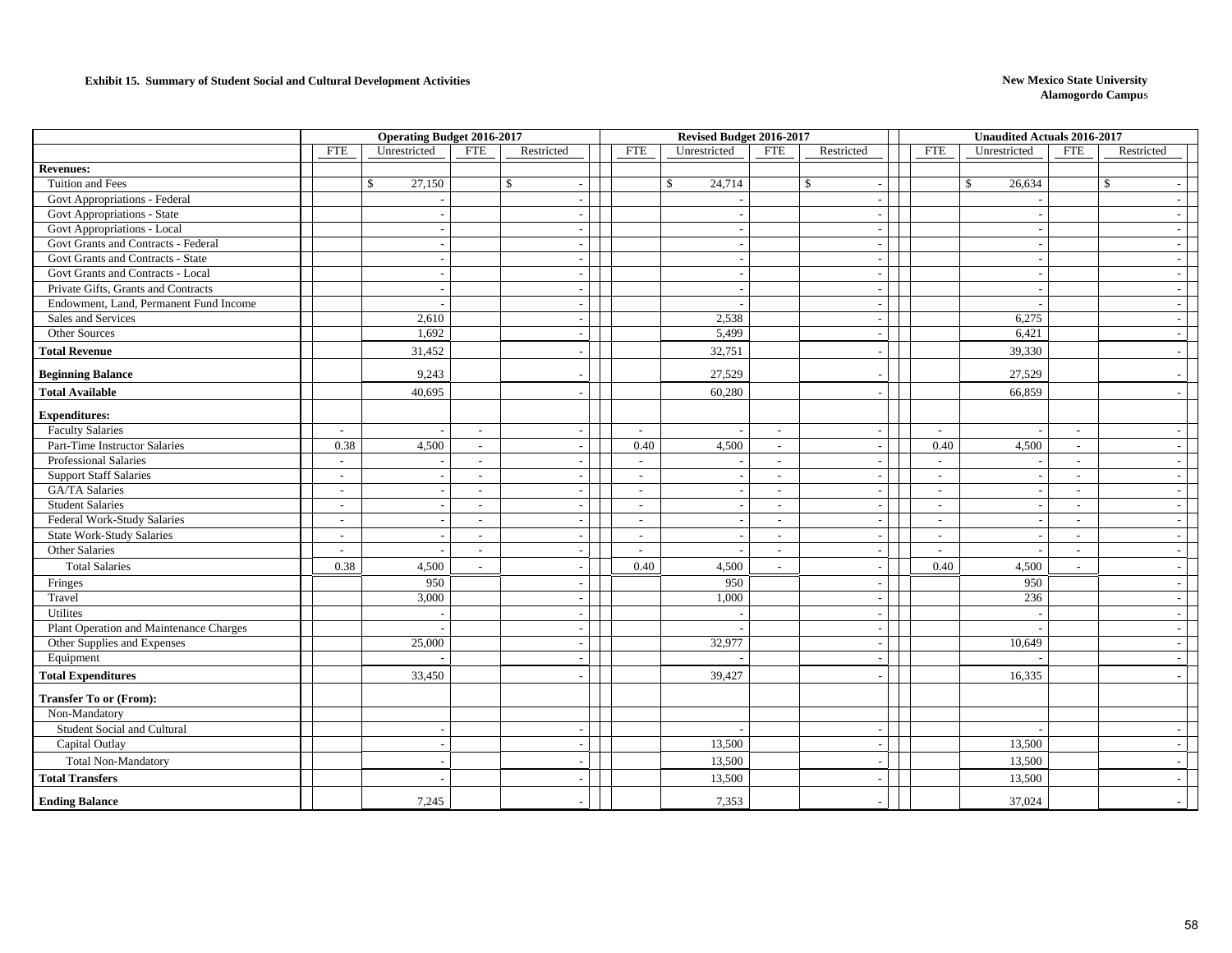#### **Exhibit 15A. Student Social and Cultural Development - Detail of Individual Units New Mexico State University**

|                                         |                          | <b>Operating Budget 2016-2017</b> |                          |                          |                          | Revised Budget 2016-2017 |                          |                                          |                          | <b>Unaudited Actuals 2016-2017</b> |                          |                          |
|-----------------------------------------|--------------------------|-----------------------------------|--------------------------|--------------------------|--------------------------|--------------------------|--------------------------|------------------------------------------|--------------------------|------------------------------------|--------------------------|--------------------------|
| <b>Student Activities</b>               | <b>FTE</b>               | Unrestricted                      | <b>FTE</b>               | Restricted               | <b>FTE</b>               | Unrestricted             | <b>FTE</b>               | Restricted                               | <b>FTE</b>               | Unrestricted                       | <b>FTE</b>               | Restricted               |
| <b>Revenues:</b>                        |                          |                                   |                          |                          |                          |                          |                          |                                          |                          |                                    |                          |                          |
| Tuition and Fees                        |                          | 27,150<br>$\mathbb{S}$            |                          | $\mathbb{S}$             |                          | $\mathbb{S}$<br>24,714   |                          | $\mathbb{S}$<br>$\overline{\phantom{a}}$ |                          | 26,634<br>$\mathbb{S}$             |                          | $\mathbb{S}$             |
| Govt Appropriations - Federal           |                          |                                   |                          | $\overline{\phantom{a}}$ |                          |                          |                          | $\overline{\phantom{a}}$                 |                          | $\overline{a}$                     |                          |                          |
| Govt Appropriations - State             |                          | $\overline{\phantom{a}}$          |                          |                          |                          |                          |                          | $\overline{\phantom{a}}$                 |                          |                                    |                          |                          |
| Govt Appropriations - Local             |                          |                                   |                          |                          |                          |                          |                          | $\sim$                                   |                          |                                    |                          |                          |
| Govt Grants and Contracts - Federal     |                          | $\overline{\phantom{a}}$          |                          | $\overline{\phantom{a}}$ |                          |                          |                          | $\overline{a}$                           |                          | $\sim$                             |                          |                          |
| Govt Grants and Contracts - State       |                          | $\sim$                            |                          |                          |                          |                          |                          |                                          |                          |                                    |                          |                          |
| Govt Grants and Contracts - Local       |                          | $\sim$                            |                          |                          |                          |                          |                          | $\sim$                                   |                          |                                    |                          |                          |
| Private Gifts, Grants and Contracts     |                          | $\sim$                            |                          |                          |                          |                          |                          | $\overline{a}$                           |                          |                                    |                          | $\overline{\phantom{a}}$ |
| Endowment, Land, Permanent Fund Income  |                          | $\overline{\phantom{a}}$          |                          | $\sim$                   |                          |                          |                          | $\overline{a}$                           |                          |                                    |                          | $\sim$                   |
| Sales and Services                      |                          | 2,610                             |                          |                          |                          | 2,538                    |                          | $\sim$                                   |                          | 6,275                              |                          |                          |
| Other Sources                           |                          | 1,692                             |                          |                          |                          | 5,499                    |                          | $\overline{a}$                           |                          | 6,421                              |                          |                          |
| <b>Total Revenue</b>                    |                          | 31,452                            |                          |                          |                          | 32,751                   |                          |                                          |                          | 39,330                             |                          |                          |
| <b>Beginning Balance</b>                |                          | 9,243                             |                          |                          |                          | 27,529                   |                          |                                          |                          | 27,529                             |                          |                          |
| <b>Total Available</b>                  |                          | 40.695                            |                          |                          |                          | 60,280                   |                          |                                          |                          | 66,859                             |                          |                          |
| <b>Expenditures:</b>                    |                          |                                   |                          |                          |                          |                          |                          |                                          |                          |                                    |                          |                          |
| <b>Faculty Salaries</b>                 | $\sim$                   |                                   | $\overline{\phantom{a}}$ | $\sim$                   | $\sim$                   |                          | $\overline{\phantom{a}}$ | $\overline{\phantom{a}}$                 | $\overline{\phantom{a}}$ |                                    | $\overline{\phantom{a}}$ |                          |
| Part-Time Instructor Salaries           | 0.38                     | 4,500                             | $\overline{\phantom{a}}$ |                          | 0.40                     | 4,500                    | $\sim$                   | $\overline{a}$                           | 0.40                     | 4,500                              | $\sim$                   |                          |
| <b>Professional Salaries</b>            | $\sim$                   |                                   | $\sim$                   |                          | $\sim$                   |                          | $\sim$                   | $\sim$                                   | $\sim$                   |                                    | $\sim$                   | $\overline{\phantom{a}}$ |
| <b>Support Staff Salaries</b>           | $\sim$                   |                                   | $\blacksquare$           |                          | $\sim$                   |                          | $\overline{\phantom{a}}$ | $\overline{\phantom{a}}$                 | $\blacksquare$           |                                    |                          | $\overline{\phantom{a}}$ |
| <b>GA/TA Salaries</b>                   | $\sim$                   | $\sim$                            | $\overline{\phantom{a}}$ | $\overline{\phantom{a}}$ | $\sim$                   |                          | $\sim$                   | $\sim$                                   | $\overline{\phantom{a}}$ | $\sim$                             | $\sim$                   | $\sim$                   |
| <b>Student Salaries</b>                 | $\overline{\phantom{a}}$ | $\overline{\phantom{a}}$          | $\sim$                   | $\overline{\phantom{a}}$ | $\overline{\phantom{a}}$ |                          | $\sim$                   | $\sim$                                   | $\sim$                   | $\overline{\phantom{a}}$           | $\overline{\phantom{a}}$ | $\sim$                   |
| Federal Work-Study Salaries             | $\sim$                   | $\overline{\phantom{a}}$          |                          |                          | $\sim$                   |                          | $\sim$                   | $\overline{a}$                           | $\overline{a}$           |                                    | $\overline{a}$           |                          |
| <b>State Work-Study Salaries</b>        | $\sim$                   | $\sim$                            | $\blacksquare$           | $\sim$                   | $\overline{\phantom{a}}$ |                          | $\sim$                   | $\overline{a}$                           | $\overline{\phantom{a}}$ | $\sim$                             | $\overline{\phantom{a}}$ | $\overline{\phantom{a}}$ |
| Other Salaries                          |                          |                                   | $\overline{a}$           |                          | $\sim$                   |                          | $\overline{a}$           | $\overline{\phantom{a}}$                 |                          |                                    | $\overline{a}$           |                          |
| <b>Total Salaries</b>                   | 0.38                     | 4,500                             |                          |                          | 0.40                     | 4,500                    | $\sim$                   | $\sim$                                   | 0.40                     | 4,500                              |                          | $\overline{\phantom{a}}$ |
| Fringes                                 |                          | 950                               |                          |                          |                          | 950                      |                          |                                          |                          | 950                                |                          |                          |
| Travel                                  |                          | 3,000                             |                          | $\sim$                   |                          | 1,000                    |                          | $\sim$                                   |                          | 236                                |                          | $\overline{a}$           |
| Utilites                                |                          |                                   |                          |                          |                          |                          |                          | $\sim$                                   |                          |                                    |                          | $\sim$                   |
| Plant Operation and Maintenance Charges |                          |                                   |                          |                          |                          |                          |                          | $\overline{\phantom{a}}$                 |                          |                                    |                          |                          |
| Other Supplies and Expenses             |                          | 25,000                            |                          | $\blacksquare$           |                          | 32,977                   |                          | $\overline{a}$                           |                          | 10,649                             |                          |                          |
| Equipment                               |                          |                                   |                          | $\sim$                   |                          |                          |                          | $\sim$                                   |                          |                                    |                          |                          |
| <b>Total Expenditures</b>               |                          | 33,450                            |                          |                          |                          | 39,427                   |                          |                                          |                          | 16,335                             |                          |                          |
| <b>Transfer To or (From):</b>           |                          |                                   |                          |                          |                          |                          |                          |                                          |                          |                                    |                          |                          |
| Non-Mandatory                           |                          |                                   |                          |                          |                          |                          |                          |                                          |                          |                                    |                          |                          |
| Student Social and Cultural             |                          |                                   |                          |                          |                          |                          |                          |                                          |                          |                                    |                          |                          |
| Capital Outlay                          |                          | $\overline{\phantom{a}}$          |                          | $\sim$                   |                          | 13,500                   |                          | $\overline{\phantom{a}}$                 |                          | 13,500                             |                          |                          |
| <b>Total Non-Mandatory</b>              |                          | $\overline{\phantom{a}}$          |                          |                          |                          | 13,500                   |                          |                                          |                          | 13,500                             |                          |                          |
| <b>Total Transfers</b>                  |                          |                                   |                          |                          |                          | 13,500                   |                          |                                          |                          | 13,500                             |                          |                          |
| <b>Ending Balance</b>                   |                          | 7,245                             |                          |                          |                          | 7,353                    |                          |                                          |                          | 37,024                             |                          |                          |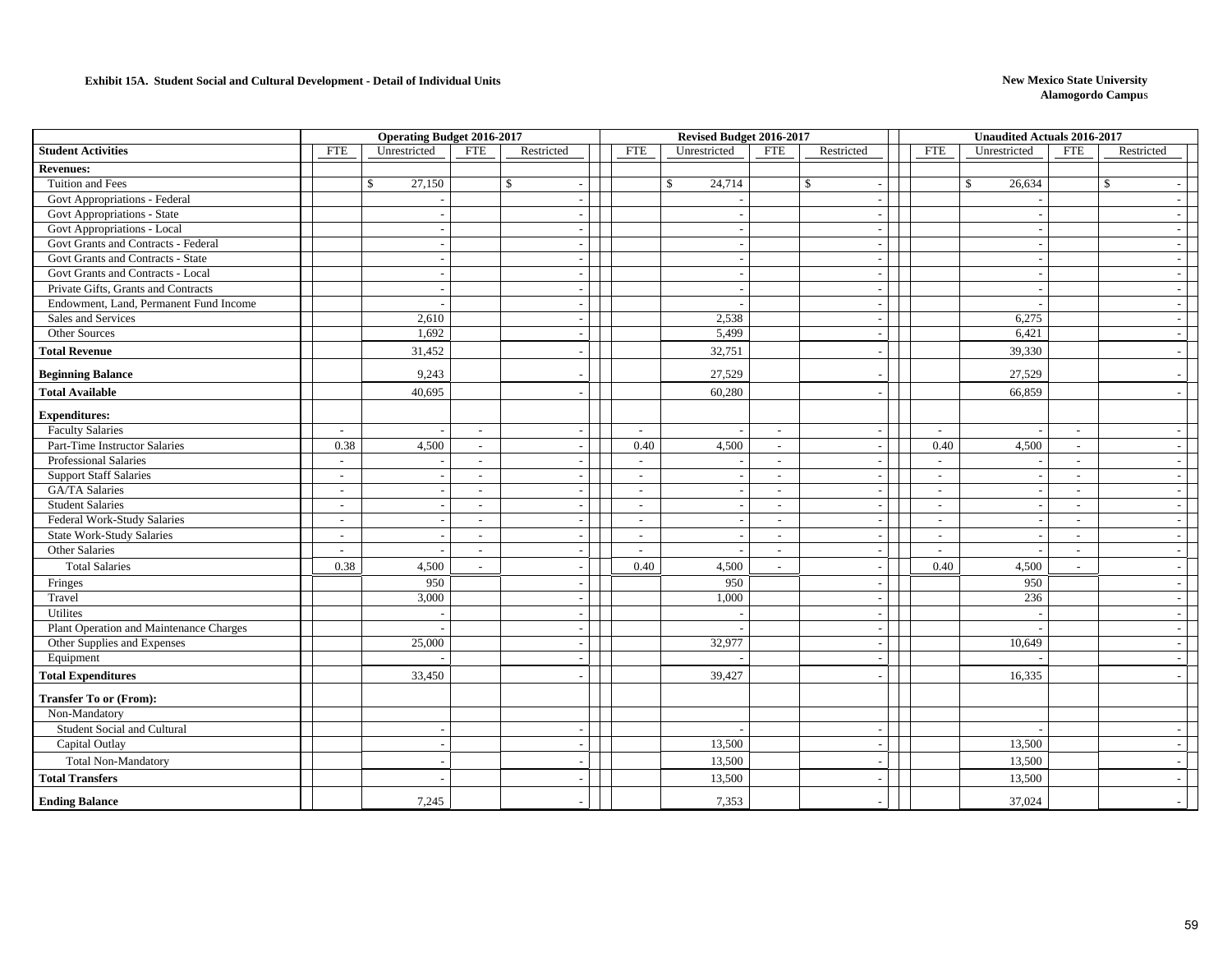#### **Exhibit 17 - Summary of Public Service New Mexico State University**

|                                         |            | <b>Operating Budget 2016-2017</b> |                          |            |                          | Revised Budget 2016-2017 |            |                          |                          | <b>Unaudited Actuals 2016-2017</b> |                          |            |  |
|-----------------------------------------|------------|-----------------------------------|--------------------------|------------|--------------------------|--------------------------|------------|--------------------------|--------------------------|------------------------------------|--------------------------|------------|--|
|                                         | <b>FTE</b> | Unrestricted                      | <b>FTE</b>               | Restricted | <b>FTE</b>               | Unrestricted             | <b>FTE</b> | Restricted               | <b>FTE</b>               | Unrestricted                       | <b>FTE</b>               | Restricted |  |
| <b>Revenues:</b>                        |            |                                   |                          |            |                          |                          |            |                          |                          |                                    |                          |            |  |
| Tuition and Fees                        |            | $\mathbb{S}$                      |                          | \$         |                          | \$                       |            | $\mathbb{S}$             |                          | \$                                 |                          | \$         |  |
| Govt Appropriations - Federal           |            |                                   |                          |            |                          |                          |            |                          |                          |                                    |                          |            |  |
| Govt Appropriations - State             |            | $\overline{\phantom{a}}$          |                          |            |                          |                          |            | $\overline{\phantom{a}}$ |                          | $\overline{\phantom{a}}$           |                          |            |  |
| Govt Appropriations - Local             |            | $\overline{\phantom{a}}$          |                          |            |                          |                          |            |                          |                          |                                    |                          |            |  |
| Govt Grants and Contracts - Federal     |            |                                   |                          | 44,959     |                          |                          |            | 24,159                   |                          | ٠.                                 |                          | 23,913     |  |
| Govt Grants and Contracts - State       |            |                                   |                          | 185,311    |                          |                          |            | 191,789                  |                          |                                    |                          | 133,730    |  |
| Govt Grants and Contracts - Local       |            |                                   |                          |            |                          |                          |            |                          |                          |                                    |                          |            |  |
| Private Gifts, Grants and Contracts     |            |                                   |                          |            |                          |                          |            | 4,680                    |                          | . —                                |                          | 4,541      |  |
| Endowment, Land, Permanent Fund Income  |            |                                   |                          |            |                          |                          |            |                          |                          |                                    |                          |            |  |
| Sales and Services                      |            |                                   |                          |            |                          |                          |            |                          |                          |                                    |                          |            |  |
| Other Sources                           |            | 1,000                             |                          |            |                          | 4,920                    |            |                          |                          | 6,195                              |                          |            |  |
| <b>Total Revenue</b>                    |            | 1,000                             |                          | 230,270    |                          | 4,920                    |            | 220,628                  |                          | 6,195                              |                          | 162,184    |  |
| <b>Beginning Balance</b>                |            | 29,929                            |                          |            |                          | 39,704                   |            |                          |                          | 39,704                             |                          |            |  |
| <b>Total Available</b>                  |            | 30,929                            |                          | 230,270    |                          | 44,624                   |            | 220,628                  |                          | 45,899                             |                          | 162,184    |  |
| <b>Expenditures:</b>                    |            |                                   |                          |            |                          |                          |            |                          |                          |                                    |                          |            |  |
| <b>Faculty Salaries</b>                 |            |                                   | $\overline{\phantom{a}}$ |            | ÷                        |                          | $\sim$     |                          |                          | ٠.                                 |                          |            |  |
| Part-Time Instructor Salaries           | $\sim$     |                                   | $\sim$                   |            | $\sim$                   |                          | $\sim$     |                          | $\sim$                   | $\sim$                             | $\sim$                   |            |  |
| Professional Salaries                   | $\sim$     |                                   | 2.26                     | 100,000    | $\overline{\phantom{a}}$ |                          | 2.37       | 102,000                  | $\overline{\phantom{a}}$ | $\overline{\phantom{a}}$           | 1.46                     | 62,985     |  |
| <b>Support Staff Salaries</b>           | $\sim$     |                                   | 1.11                     | 30,632     | $\sim$                   |                          | 1.09       | 30,632                   | $\sim$                   | $\sim$                             | 1.09                     | 30,513     |  |
| GA/TA Salaries                          | $\sim$     |                                   | $\sim$                   |            | $\sim$                   |                          | $\sim$     |                          | $\sim$                   | $\sim$                             | $\sim$                   |            |  |
| <b>Student Salaries</b>                 | $\sim$     |                                   | $\sim$                   |            | $\blacksquare$           |                          | $\sim$     |                          | $\overline{\phantom{a}}$ | $\sim$                             | $\sim$                   |            |  |
| Federal Work-Study Salaries             | $\sim$     |                                   | $\overline{\phantom{a}}$ |            | $\sim$                   |                          | $\sim$     | $\overline{\phantom{a}}$ | $\sim$                   | $\sim$                             | $\overline{\phantom{a}}$ |            |  |
| State Work-Study Salaries               | $\sim$     |                                   | $\sim$                   |            | $\sim$                   |                          | $\sim$     |                          | ÷.                       | $\sim$                             | $\overline{\phantom{a}}$ |            |  |
| Other Salaries                          | $\sim$     |                                   | $\sim$                   |            | $\blacksquare$           |                          | $\sim$     |                          | $\sim$                   | $\sim$                             | $\overline{\phantom{a}}$ |            |  |
| <b>Total Salaries</b>                   | $\sim$     |                                   | 3.37                     | 130,632    | $\sim$                   |                          | 3.46       | 132,632                  | $\sim$                   |                                    | 2.55                     | 93,498     |  |
| Fringes                                 |            |                                   |                          | 47,680     |                          |                          |            | 48,074                   |                          |                                    |                          | 33,790     |  |
| Travel                                  |            |                                   |                          | 7,913      |                          |                          |            | 10,291                   |                          | 197                                |                          | 8,431      |  |
| Utilites                                |            |                                   |                          |            |                          |                          |            |                          |                          | $\sim$                             |                          |            |  |
| Plant Operation and Maintenance Charges |            |                                   |                          |            |                          |                          |            |                          |                          |                                    |                          |            |  |
| Other Supplies and Expenses             |            | 10,000                            |                          | 44,045     |                          | 15,000                   |            | 29,631                   |                          | 3,674                              |                          | 26,465     |  |
| Equipment                               |            |                                   |                          |            |                          |                          |            |                          |                          |                                    |                          |            |  |
| <b>Total Expenditures</b>               |            | 10,000                            |                          | 230,270    |                          | 15,000                   |            | 220,628                  |                          | 3,871                              |                          | 162,184    |  |
| <b>Transfer To or (From):</b>           |            |                                   |                          |            |                          |                          |            |                          |                          |                                    |                          |            |  |
| Non-Mandatory                           |            |                                   |                          |            |                          |                          |            |                          |                          |                                    |                          |            |  |
| Public Service                          |            | $\sim$                            |                          |            |                          |                          |            | $\overline{\phantom{a}}$ |                          | $\overline{\phantom{a}}$           |                          |            |  |
| Total Non-Mandatory                     |            |                                   |                          |            |                          |                          |            |                          |                          |                                    |                          |            |  |
| <b>Total Transfers</b>                  |            |                                   |                          |            |                          |                          |            |                          |                          |                                    |                          |            |  |
| <b>Ending Balance</b>                   |            | 20,929                            |                          |            |                          | 29,624                   |            |                          |                          | 42,028                             |                          |            |  |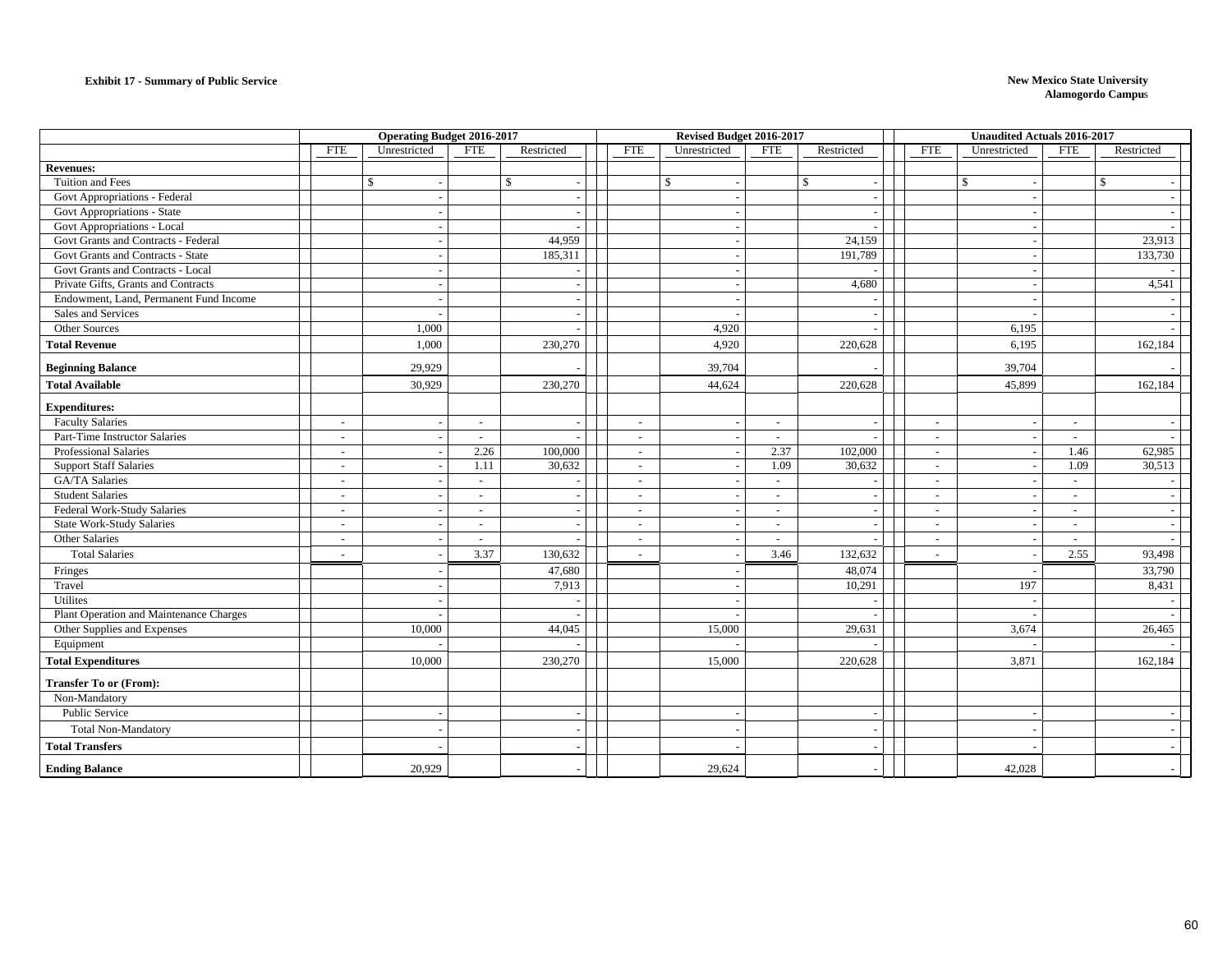#### **Exhibit 17A. - Public Service - Detail of Individual Units**

|                                         |                                    | <b>Operating Budget 2016-2017</b> | Revised Budget 2016-2017   |              |                                |                          | <b>Unaudited Actuals 2016-2017</b> |                          |            |  |
|-----------------------------------------|------------------------------------|-----------------------------------|----------------------------|--------------|--------------------------------|--------------------------|------------------------------------|--------------------------|------------|--|
| <b>Other Public Service</b>             | <b>FTE</b><br>Unrestricted         | <b>FTE</b><br>Restricted          | <b>FTE</b><br>Unrestricted | <b>FTE</b>   | Restricted                     | <b>FTE</b>               | Unrestricted                       | <b>FTE</b>               | Restricted |  |
| <b>Revenues:</b>                        |                                    |                                   |                            |              |                                |                          |                                    |                          |            |  |
| Tuition and Fees                        | $\mathbb{S}$                       | \$                                | \$                         |              | \$<br>$\overline{\phantom{a}}$ |                          | \$                                 |                          | \$         |  |
| Govt Appropriations - Federal           |                                    |                                   |                            |              |                                |                          |                                    |                          |            |  |
| Govt Appropriations - State             | $\overline{a}$                     |                                   |                            |              | $\overline{\phantom{a}}$       |                          | $\overline{\phantom{a}}$           |                          |            |  |
| Govt Appropriations - Local             |                                    |                                   |                            |              |                                |                          |                                    |                          |            |  |
| Govt Grants and Contracts - Federal     |                                    | 24,270                            |                            |              | 3,470                          |                          | $\sim$                             |                          | 3,225      |  |
| Govt Grants and Contracts - State       |                                    |                                   |                            |              |                                |                          |                                    |                          |            |  |
| Govt Grants and Contracts - Local       |                                    |                                   |                            |              |                                |                          | $\overline{\phantom{a}}$           |                          |            |  |
| Private Gifts, Grants and Contracts     |                                    |                                   |                            |              | 4,680                          |                          | . —                                |                          | 4,541      |  |
| Endowment, Land, Permanent Fund Income  |                                    |                                   |                            |              |                                |                          |                                    |                          |            |  |
| Sales and Services                      |                                    |                                   |                            |              | $\sim$                         |                          |                                    |                          |            |  |
| Other Sources                           | $\sim$                             |                                   |                            |              | $\overline{\phantom{a}}$       |                          | - 4                                |                          |            |  |
| <b>Total Revenue</b>                    |                                    | 24,270                            |                            |              | 8,150                          |                          |                                    |                          | 7,766      |  |
| <b>Beginning Balance</b>                | 25,259                             |                                   | 32,259                     |              |                                |                          | 32,259                             |                          |            |  |
| <b>Total Available</b>                  | 25,259                             | 24,270                            | 32,259                     |              | 8,150                          |                          | 32,259                             |                          | 7,766      |  |
| <b>Expenditures:</b>                    |                                    |                                   |                            |              |                                |                          |                                    |                          |            |  |
| <b>Faculty Salaries</b>                 | $\sim$                             | $\overline{\phantom{a}}$          | $\sim$                     | $\sim$       | $\sim$                         | $\overline{\phantom{a}}$ | $\sim$                             |                          |            |  |
| Part-Time Instructor Salaries           | $\sim$<br>$\sim$                   | $\sim$<br>$\overline{a}$          | $\sim$<br>$\sim$           | $\sim$       | $\sim$                         | $\sim$                   | $\sim$                             | $\sim$                   |            |  |
| Professional Salaries                   | $\sim$                             | $\sim$                            | $\sim$                     | $\sim$       | $\overline{\phantom{a}}$       | $\sim$                   | $\overline{\phantom{a}}$           | $\sim$                   |            |  |
| <b>Support Staff Salaries</b>           | $\sim$                             | $\sim$                            | $\sim$                     | $\sim$       | $\sim$                         | $\sim$                   | $\overline{\phantom{a}}$           | $\overline{\phantom{a}}$ |            |  |
| GA/TA Salaries                          | $\sim$                             |                                   | $\sim$                     | $\sim$       | ÷,                             | $\overline{\phantom{a}}$ |                                    | $\overline{\phantom{a}}$ |            |  |
| <b>Student Salaries</b>                 | $\sim$<br>$\sim$                   | $\sim$                            | $\sim$                     | $\sim$       | $\overline{\phantom{a}}$       | $\sim$                   | $\overline{\phantom{a}}$           | $\overline{\phantom{a}}$ |            |  |
| Federal Work-Study Salaries             | $\sim$<br>$\overline{\phantom{a}}$ | $\sim$                            | $\sim$                     | $\sim$       | $\overline{\phantom{a}}$       | $\sim$                   | $\overline{\phantom{a}}$           | $\overline{a}$           |            |  |
| <b>State Work-Study Salaries</b>        | $\sim$                             | $\sim$                            | $\sim$                     | $\sim$       | $\sim$                         | $\sim$                   | $\overline{\phantom{a}}$           | $\sim$                   |            |  |
| Other Salaries                          | $\sim$                             | $\sim$                            | $\sim$<br>$\overline{a}$   | $\sim$       | $\sim$                         | $\sim$                   | $\sim$                             | $\overline{\phantom{a}}$ |            |  |
| <b>Total Salaries</b>                   | $\sim$                             | $\sim$                            |                            | $\mathbf{r}$ |                                | $\sim$                   |                                    | $\overline{\phantom{a}}$ |            |  |
| Fringes                                 | $\overline{a}$                     |                                   |                            |              |                                |                          | $\sim$                             |                          |            |  |
| Travel                                  |                                    | 2,300                             |                            |              | 500                            |                          | 197                                |                          | 325        |  |
| Utilites                                |                                    |                                   | $\overline{\phantom{a}}$   |              | $\overline{\phantom{a}}$       |                          | $\overline{\phantom{a}}$           |                          |            |  |
| Plant Operation and Maintenance Charges |                                    |                                   |                            |              |                                |                          | $\sim$                             |                          |            |  |
| Other Supplies and Expenses             | 7,000                              | 21,970                            | 7,000                      |              | 7,650                          |                          | 172                                |                          | 7,441      |  |
| Equipment                               |                                    |                                   |                            |              |                                |                          | - 11                               |                          |            |  |
| <b>Total Expenditures</b>               | 7,000                              | 24,270                            | 7,000                      |              | 8,150                          |                          | 369                                |                          | 7,766      |  |
| <b>Transfer To or (From):</b>           |                                    |                                   |                            |              |                                |                          |                                    |                          |            |  |
| Non-Mandatory                           |                                    |                                   |                            |              |                                |                          |                                    |                          |            |  |
| Public Service                          | $\overline{\phantom{a}}$           | $\overline{\phantom{a}}$          | $\overline{\phantom{a}}$   |              | $\overline{\phantom{a}}$       |                          | $\overline{\phantom{a}}$           |                          |            |  |
| <b>Total Non-Mandatory</b>              |                                    |                                   |                            |              |                                |                          |                                    |                          |            |  |
| <b>Total Transfers</b>                  |                                    |                                   |                            |              |                                |                          |                                    |                          |            |  |
| <b>Ending Balance</b>                   | 18,259                             |                                   | 25,259                     |              |                                |                          | 31,890                             |                          |            |  |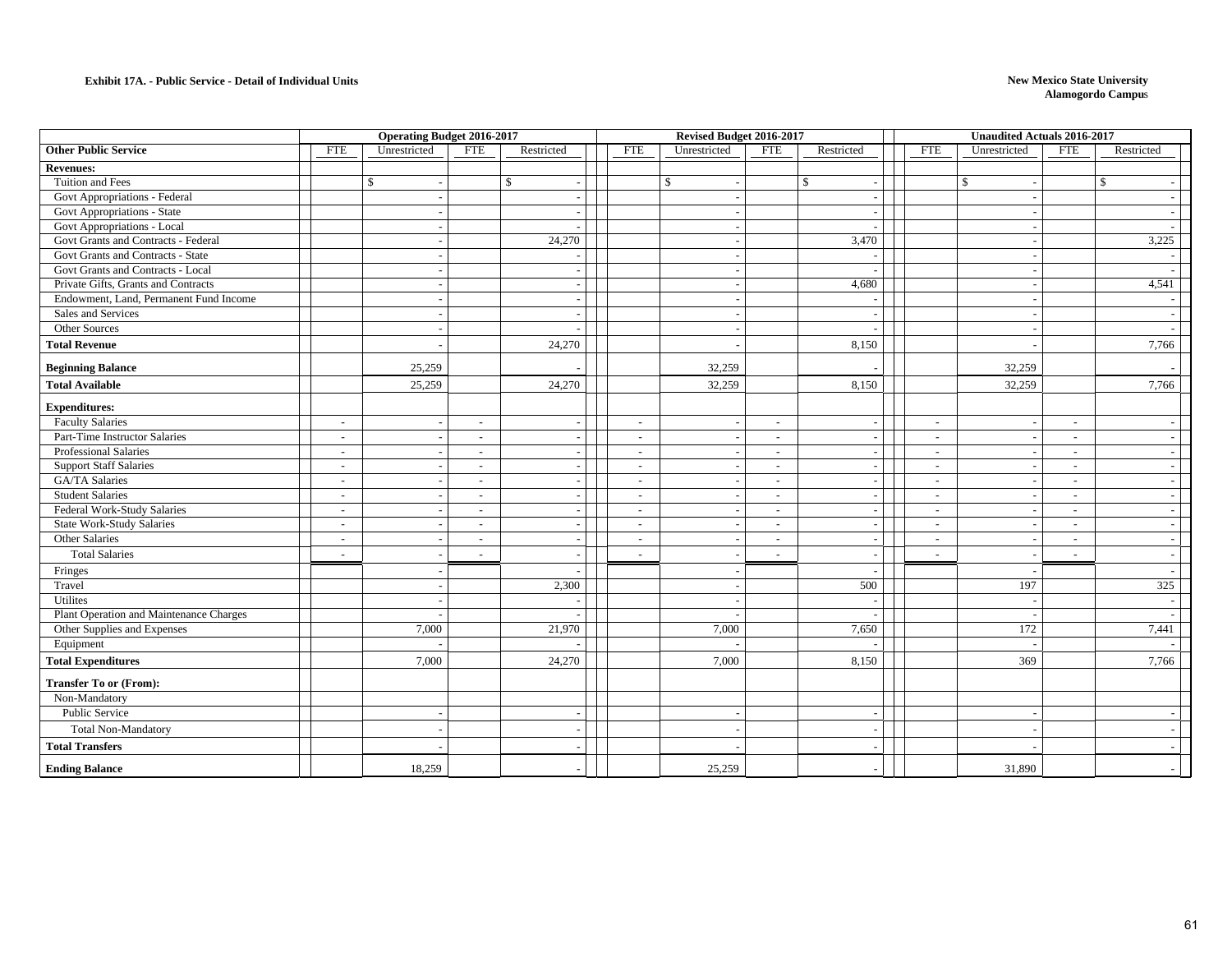#### **Exhibit 17A. - Public Service - Detail of Individual Units**

|                                          |                          | <b>Operating Budget 2016-2017</b> |                          |              |                          | Revised Budget 2016-2017 |                          |                          |                          | <b>Unaudited Actuals 2016-2017</b> |                          |              |  |
|------------------------------------------|--------------------------|-----------------------------------|--------------------------|--------------|--------------------------|--------------------------|--------------------------|--------------------------|--------------------------|------------------------------------|--------------------------|--------------|--|
| <b>Small Business Development Center</b> | <b>FTE</b>               | Unrestricted                      | <b>FTE</b>               | Restricted   | <b>FTE</b>               | Unrestricted             | <b>FTE</b>               | Restricted               | <b>FTE</b>               | Unrestricted                       | <b>FTE</b>               | Restricted   |  |
| <b>Revenues:</b>                         |                          |                                   |                          |              |                          |                          |                          |                          |                          |                                    |                          |              |  |
| Tuition and Fees                         |                          | $\mathcal{S}$                     |                          | $\mathbb{S}$ |                          | \$                       |                          | $\mathbb{S}$             |                          | $\mathbb{S}$                       |                          | $\mathbb{S}$ |  |
| Govt Appropriations - Federal            |                          |                                   |                          |              |                          |                          |                          |                          |                          |                                    |                          |              |  |
| Govt Appropriations - State              |                          | $\overline{\phantom{a}}$          |                          |              |                          |                          |                          | $\sim$                   |                          | $\overline{\phantom{a}}$           |                          |              |  |
| Govt Appropriations - Local              |                          |                                   |                          |              |                          |                          |                          |                          |                          |                                    |                          |              |  |
| Govt Grants and Contracts - Federal      |                          |                                   |                          | 20,689       |                          |                          |                          | 20,689                   |                          |                                    |                          | 20,688       |  |
| Govt Grants and Contracts - State        |                          | $\sim$                            |                          | 185,311      |                          | $\sim$                   |                          | 191,789                  |                          | $\sim$                             |                          | 133,730      |  |
| Govt Grants and Contracts - Local        |                          |                                   |                          |              |                          |                          |                          |                          |                          |                                    |                          |              |  |
| Private Gifts, Grants and Contracts      |                          |                                   |                          |              |                          |                          |                          |                          |                          |                                    |                          |              |  |
| Endowment, Land, Permanent Fund Income   |                          | $\sim$                            |                          |              |                          | $\overline{a}$           |                          | $\sim$                   |                          | in 1919.                           |                          |              |  |
| Sales and Services                       |                          |                                   |                          |              |                          |                          |                          | $\overline{\phantom{a}}$ |                          |                                    |                          |              |  |
| Other Sources                            |                          | 1,000                             |                          |              |                          | 4,920                    |                          |                          |                          | 6,195                              |                          |              |  |
| <b>Total Revenue</b>                     |                          | 1,000                             |                          | 206,000      |                          | 4,920                    |                          | 212,478                  |                          | 6,195                              |                          | 154,418      |  |
| <b>Beginning Balance</b>                 |                          | 4,670                             |                          |              |                          | 7,445                    |                          |                          |                          | 7,445                              |                          |              |  |
| <b>Total Available</b>                   |                          | 5,670                             |                          | 206,000      |                          | 12,365                   |                          | 212,478                  |                          | 13,640                             |                          | 154,418      |  |
| <b>Expenditures:</b>                     |                          |                                   |                          |              |                          |                          |                          |                          |                          |                                    |                          |              |  |
| <b>Faculty Salaries</b>                  | $\sim$                   |                                   | $\sim$                   |              | $\blacksquare$           |                          | $\sim$                   |                          | $\overline{\phantom{a}}$ |                                    | $\sim$                   |              |  |
| Part-Time Instructor Salaries            | $\sim$                   | $\sim$                            | $\sim$                   |              | $\sim$                   | $\overline{\phantom{a}}$ | $\sim$                   |                          | $\overline{\phantom{a}}$ | $\sim$                             | $\overline{\phantom{a}}$ |              |  |
| <b>Professional Salaries</b>             | $\sim$                   |                                   | 2.26                     | 100,000      | $\omega$                 |                          | 2.37                     | 102,000                  | $\overline{\phantom{a}}$ |                                    | 1.46                     | 62,985       |  |
| <b>Support Staff Salaries</b>            | $\sim$                   |                                   | 1.11                     | 30,632       | $\omega$                 |                          | 1.09                     | 30,632                   | ÷,                       |                                    | 1.09                     | 30,513       |  |
| GA/TA Salaries                           | $\sim$                   | $\sim$                            | $\sim$                   |              | $\sim$                   | $\overline{\phantom{a}}$ | $\sim$                   | $\overline{\phantom{a}}$ | $\sim$                   | $\sim$                             | $\sim$                   |              |  |
| <b>Student Salaries</b>                  | $\overline{\phantom{a}}$ |                                   | $\sim$                   |              | $\overline{\phantom{a}}$ |                          | $\sim$                   |                          | $\overline{\phantom{a}}$ |                                    | $\sim$                   |              |  |
| Federal Work-Study Salaries              | $\sim$                   |                                   | $\overline{\phantom{a}}$ |              | $\omega$                 |                          | $\sim$                   | $\overline{\phantom{a}}$ | ÷.                       | $\overline{\phantom{a}}$           | $\blacksquare$           |              |  |
| <b>State Work-Study Salaries</b>         | $\sim$                   | $\sim$                            | $\sim$                   |              | $\omega$                 |                          | $\sim$                   | $\sim$                   | $\sim$                   | $\sim$                             | $\sim$                   |              |  |
| Other Salaries                           | $\overline{\phantom{a}}$ |                                   |                          |              | $\sim$                   |                          | $\overline{\phantom{a}}$ |                          | $\sim$                   |                                    | $\overline{\phantom{a}}$ |              |  |
| <b>Total Salaries</b>                    | $\sim$                   |                                   | 3.37                     | 130,632      | $\sim$                   |                          | 3.46                     | 132,632                  | ÷.                       |                                    | 2.55                     | 93,498       |  |
| Fringes                                  |                          |                                   |                          | 47,680       |                          |                          |                          | 48,074                   |                          |                                    |                          | 33,790       |  |
| Travel                                   |                          |                                   |                          | 5,613        |                          |                          |                          | 9,791                    |                          |                                    |                          | 8,106        |  |
| Utilites                                 |                          | $\sim$                            |                          |              |                          |                          |                          |                          |                          |                                    |                          |              |  |
| Plant Operation and Maintenance Charges  |                          |                                   |                          |              |                          |                          |                          |                          |                          |                                    |                          |              |  |
| Other Supplies and Expenses              |                          | 3,000                             |                          | 22,075       |                          | 8,000                    |                          | 21,981                   |                          | 3,502                              |                          | 19,024       |  |
| Equipment                                |                          |                                   |                          |              |                          |                          |                          |                          |                          |                                    |                          |              |  |
| <b>Total Expenditures</b>                |                          | 3,000                             |                          | 206,000      |                          | 8,000                    |                          | 212,478                  |                          | 3,502                              |                          | 154,418      |  |
| <b>Transfer To or (From):</b>            |                          |                                   |                          |              |                          |                          |                          |                          |                          |                                    |                          |              |  |
| Non-Mandatory                            |                          |                                   |                          |              |                          |                          |                          |                          |                          |                                    |                          |              |  |
| Public Service                           |                          |                                   |                          |              |                          |                          |                          |                          |                          |                                    |                          |              |  |
| <b>Total Non-Mandatory</b>               |                          |                                   |                          |              |                          |                          |                          |                          |                          |                                    |                          |              |  |
| <b>Total Transfers</b>                   |                          |                                   |                          |              |                          |                          |                          |                          |                          |                                    |                          |              |  |
| <b>Ending Balance</b>                    |                          | 2.670                             |                          |              |                          | 4,365                    |                          |                          |                          | 10,138                             |                          |              |  |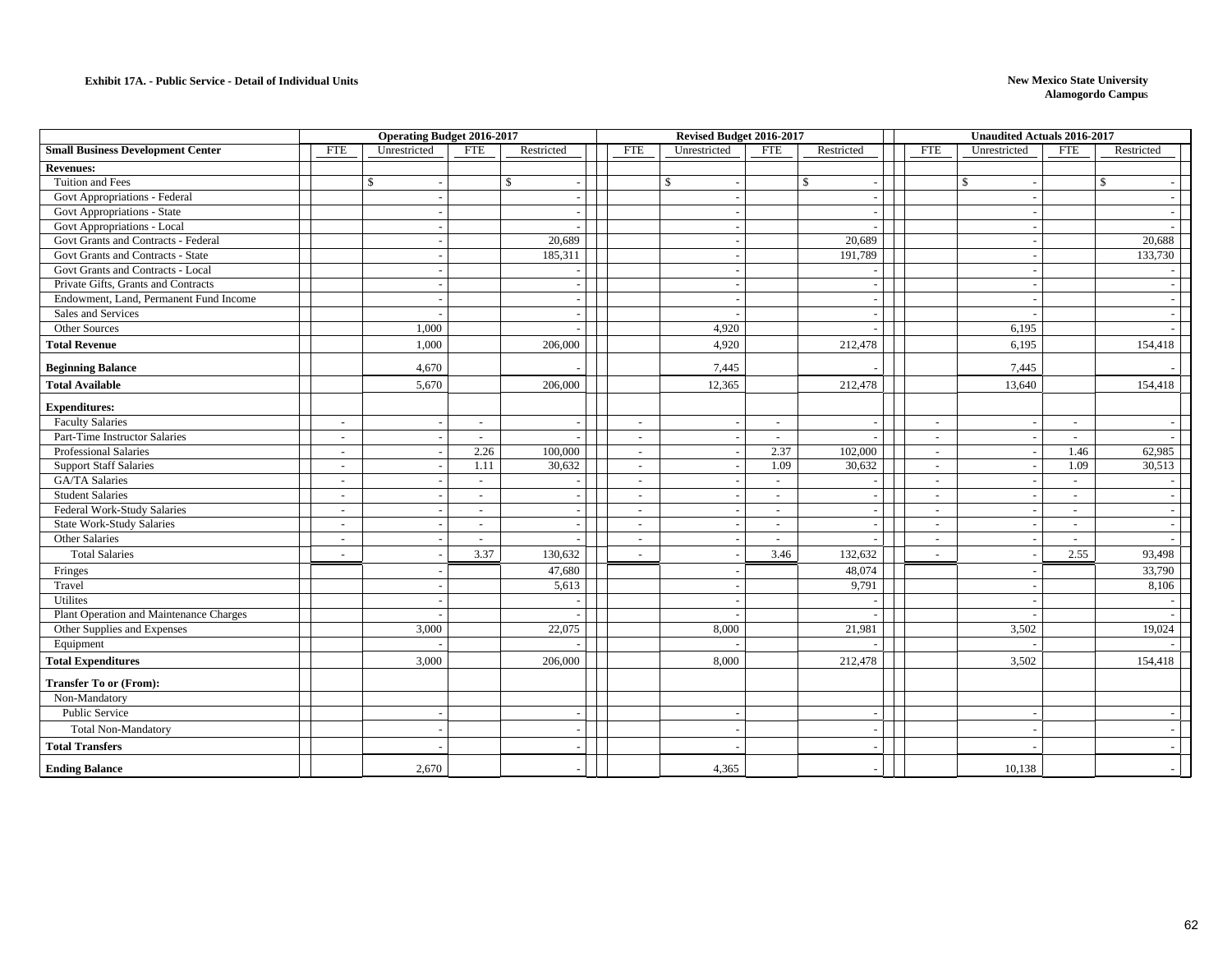#### **Exhibit 19. Summary of Student Aid Grants And Stipends New Mexico State University**

| Unrestricted<br>Unrestricted<br>Restricted<br>Restricted<br>Unrestricted<br>Restricted<br><b>Revenues</b><br>Govt Grants & Contracts - Federal:<br>${\mathbb S}$<br><b>Instruction and General Program Stipends</b><br>$\mathcal{S}$<br>$\mathcal{S}$<br>$\mathcal{S}$<br>$\mathbb{S}$<br>$\mathcal{S}$<br>$\sim$<br>Work Study - External<br>$\omega$ .<br>$\sim$<br>$\sim$<br>$\sim$<br>$\sim$<br>$\sim$<br>Supplemental Educational Opportunity Grants<br>45,800<br>37,500<br>16,312<br>$\sim$<br>$\sim$<br>$\sim$<br>Pell Grants<br>2,000,000<br>2,415,000<br>1,581,587<br>$\sim$<br>$\sim$<br>$\sim$<br>Other Federal Programs<br>$\sim$<br>$\sim$<br>$\sim$<br>Govt Grants & Contracts - State:<br>Work Study - External<br>$\sim$<br>$\sim$<br>$\sim$<br>$\sim$<br>NM Leveraging Ed Assist Prgm (LEAP)<br>203,300<br>143,000<br>107,215<br>$\sim$<br>$\equiv$<br>$\overline{\phantom{a}}$<br>Other State Programs<br>186,800<br>144,200<br>109.643<br>$\sim$<br>$\sim$<br>$\sim$<br>Private Gifts, Grants & Contracts:<br><b>Instruction and General Program Stipends</b><br>$\sim$<br>$\sim$<br>$\sim$<br>$\sim$<br>$\overline{\phantom{a}}$<br>Work Study - External<br>$\sim$<br>$\blacksquare$<br>$\sim$<br>$\equiv$<br>$\overline{\phantom{a}}$<br>Gifts for Scholarships and Fellowships<br>400<br>396<br>$\sim$<br>$\sim$<br>$\sim$<br>$\sim$<br>Endowment, Land, & Perm Income<br>Instruction and General Program Stipends<br>$\sim$<br>$\sim$<br>$\sim$<br>Other Endowment Funded Aid<br>11,600<br>18,800<br>13,082<br>$\sim$<br>$\blacksquare$<br>$\overline{\phantom{a}}$<br>Other Sources - Pan Am Center Rental<br>$\sim$<br>$\sim$<br>$\overline{\phantom{a}}$<br><b>Total Revenue</b><br>2,862,500<br>2,343,900<br>1,828,235<br>$\sim$<br>$\sim$<br><b>Beginning Balance</b><br>11,465<br>11,465<br>$\sim$<br><b>Total Available</b><br>2,862,500<br>1,828,235<br>11,465<br>2,343,900<br>11,465<br>$\sim$<br><b>Expenditures</b><br>Instruction and General Program Stipends - Federal<br>$\sim$<br>$\blacksquare$<br>$\sim$<br>$\sim$<br>$\sim$<br>$\sim$<br>Federal Work Study - External<br>$\sim$<br>$\sim$<br>$\sim$<br>$\sim$<br>$\sim$<br>$\sim$<br>Supplemental Educational Opportunity Grants<br>45,800<br>37,500<br>16,312<br>$\sim$<br>$\blacksquare$<br>$\sim$<br>Pell Grants<br>2,415,000<br>2,000,000<br>1,581,587<br>$\sim$<br>$\sim$<br>$\sim$<br>Other Federal Programs (NSF, ONR)<br>$\sim$<br>$\sim$<br>$\sim$<br>$\sim$<br>$\sim$<br>$\sim$<br>State Work Study - External<br>$\sim$<br>$\sim$<br>$\sim$<br>$\sim$<br>$\sim$<br>$\omega$<br>NM Leveraging Ed Assist Prgm (LEAP)<br>203,300<br>143,000<br>107,215<br>$\sim$<br>$\overline{\phantom{a}}$<br>$\sim$<br><b>NMSU</b> Scholarships<br>$\omega$<br>$\sim$<br>$\overline{\phantom{a}}$<br>$\sim$<br>$\sim$<br>$\sim$<br>NM Lottery (Success) Scholarships<br>76,500<br>71,577<br>154,200<br>$\sim$<br>$\sim$<br>$\omega$<br>State 3% Scholarships<br>146,830<br>158,295<br>123,957<br>$\sim$<br>$\overline{\phantom{a}}$<br>Other State Programs (College Afforability/Day Care/Grad)<br>32,600<br>67,700<br>38,066<br>$\sim$<br>$\overline{\phantom{a}}$<br>$\sim$<br>Private Instruction and General Program Stipends<br>$\sim$<br>$\sim$<br>$\blacksquare$<br>$\sim$<br>$\sim$<br>$\sim$<br>Private Work Study - External<br>$\sim$<br>$\sim$<br>$\sim$<br>$\sim$<br>$\sim$<br>$\sim$<br>Scholarships from Private Gifts<br>396<br>400<br>$\sim$<br>$\sim$<br>$\sim$<br>$\sim$<br>Endowment Instruction and General Program Stipends<br>$\sim$<br>$\sim$<br>$\overline{\phantom{a}}$<br>$\sim$<br>$\sim$<br>$\sim$<br>11,600<br>18,800<br>13,082<br>Scholarships from Endowments<br>$\sim$<br>$\equiv$<br>$\sim$<br><b>Total Expenditures</b><br>146,830<br>2,862,500<br>158,295<br>2,343,900<br>123,957<br>1,828,235<br><b>Transfer To or (From)</b><br>Non-Mandatory<br>Required<br>I & G<br>(146, 830)<br>(146, 830)<br>(146, 830)<br>$\sim$<br>$\sim$<br>$\sim$<br>(146, 830)<br>(146, 830)<br>(146, 830)<br><b>Subtotal Required</b><br>$\sim$<br>$\sim$<br>$\sim$<br>(146, 830)<br><b>Total Transfers</b><br>(146, 830)<br>(146, 830)<br>$\sim$<br>$\sim$<br>$\sim$<br><b>Ending Balance</b><br>34,338 |  | <b>Operating Budget 2016-2017</b> | Revised Budget 2016-2017 |  | <b>Unaudited Actuals 2016-2017</b> |
|-------------------------------------------------------------------------------------------------------------------------------------------------------------------------------------------------------------------------------------------------------------------------------------------------------------------------------------------------------------------------------------------------------------------------------------------------------------------------------------------------------------------------------------------------------------------------------------------------------------------------------------------------------------------------------------------------------------------------------------------------------------------------------------------------------------------------------------------------------------------------------------------------------------------------------------------------------------------------------------------------------------------------------------------------------------------------------------------------------------------------------------------------------------------------------------------------------------------------------------------------------------------------------------------------------------------------------------------------------------------------------------------------------------------------------------------------------------------------------------------------------------------------------------------------------------------------------------------------------------------------------------------------------------------------------------------------------------------------------------------------------------------------------------------------------------------------------------------------------------------------------------------------------------------------------------------------------------------------------------------------------------------------------------------------------------------------------------------------------------------------------------------------------------------------------------------------------------------------------------------------------------------------------------------------------------------------------------------------------------------------------------------------------------------------------------------------------------------------------------------------------------------------------------------------------------------------------------------------------------------------------------------------------------------------------------------------------------------------------------------------------------------------------------------------------------------------------------------------------------------------------------------------------------------------------------------------------------------------------------------------------------------------------------------------------------------------------------------------------------------------------------------------------------------------------------------------------------------------------------------------------------------------------------------------------------------------------------------------------------------------------------------------------------------------------------------------------------------------------------------------------------------------------------------------------------------------------------------------------------------------------------------------------------------------------------------------------------------------------------------------------------------------------------------------------------------------------------------------------------------------------------------------------------------------------------------------------------------------------------------------------------------------------------------------------------------------------------------------------------------------------------------------------------------------------------------------------------------|--|-----------------------------------|--------------------------|--|------------------------------------|
|                                                                                                                                                                                                                                                                                                                                                                                                                                                                                                                                                                                                                                                                                                                                                                                                                                                                                                                                                                                                                                                                                                                                                                                                                                                                                                                                                                                                                                                                                                                                                                                                                                                                                                                                                                                                                                                                                                                                                                                                                                                                                                                                                                                                                                                                                                                                                                                                                                                                                                                                                                                                                                                                                                                                                                                                                                                                                                                                                                                                                                                                                                                                                                                                                                                                                                                                                                                                                                                                                                                                                                                                                                                                                                                                                                                                                                                                                                                                                                                                                                                                                                                                                                                                                   |  |                                   |                          |  |                                    |
|                                                                                                                                                                                                                                                                                                                                                                                                                                                                                                                                                                                                                                                                                                                                                                                                                                                                                                                                                                                                                                                                                                                                                                                                                                                                                                                                                                                                                                                                                                                                                                                                                                                                                                                                                                                                                                                                                                                                                                                                                                                                                                                                                                                                                                                                                                                                                                                                                                                                                                                                                                                                                                                                                                                                                                                                                                                                                                                                                                                                                                                                                                                                                                                                                                                                                                                                                                                                                                                                                                                                                                                                                                                                                                                                                                                                                                                                                                                                                                                                                                                                                                                                                                                                                   |  |                                   |                          |  |                                    |
|                                                                                                                                                                                                                                                                                                                                                                                                                                                                                                                                                                                                                                                                                                                                                                                                                                                                                                                                                                                                                                                                                                                                                                                                                                                                                                                                                                                                                                                                                                                                                                                                                                                                                                                                                                                                                                                                                                                                                                                                                                                                                                                                                                                                                                                                                                                                                                                                                                                                                                                                                                                                                                                                                                                                                                                                                                                                                                                                                                                                                                                                                                                                                                                                                                                                                                                                                                                                                                                                                                                                                                                                                                                                                                                                                                                                                                                                                                                                                                                                                                                                                                                                                                                                                   |  |                                   |                          |  |                                    |
|                                                                                                                                                                                                                                                                                                                                                                                                                                                                                                                                                                                                                                                                                                                                                                                                                                                                                                                                                                                                                                                                                                                                                                                                                                                                                                                                                                                                                                                                                                                                                                                                                                                                                                                                                                                                                                                                                                                                                                                                                                                                                                                                                                                                                                                                                                                                                                                                                                                                                                                                                                                                                                                                                                                                                                                                                                                                                                                                                                                                                                                                                                                                                                                                                                                                                                                                                                                                                                                                                                                                                                                                                                                                                                                                                                                                                                                                                                                                                                                                                                                                                                                                                                                                                   |  |                                   |                          |  |                                    |
|                                                                                                                                                                                                                                                                                                                                                                                                                                                                                                                                                                                                                                                                                                                                                                                                                                                                                                                                                                                                                                                                                                                                                                                                                                                                                                                                                                                                                                                                                                                                                                                                                                                                                                                                                                                                                                                                                                                                                                                                                                                                                                                                                                                                                                                                                                                                                                                                                                                                                                                                                                                                                                                                                                                                                                                                                                                                                                                                                                                                                                                                                                                                                                                                                                                                                                                                                                                                                                                                                                                                                                                                                                                                                                                                                                                                                                                                                                                                                                                                                                                                                                                                                                                                                   |  |                                   |                          |  |                                    |
|                                                                                                                                                                                                                                                                                                                                                                                                                                                                                                                                                                                                                                                                                                                                                                                                                                                                                                                                                                                                                                                                                                                                                                                                                                                                                                                                                                                                                                                                                                                                                                                                                                                                                                                                                                                                                                                                                                                                                                                                                                                                                                                                                                                                                                                                                                                                                                                                                                                                                                                                                                                                                                                                                                                                                                                                                                                                                                                                                                                                                                                                                                                                                                                                                                                                                                                                                                                                                                                                                                                                                                                                                                                                                                                                                                                                                                                                                                                                                                                                                                                                                                                                                                                                                   |  |                                   |                          |  |                                    |
|                                                                                                                                                                                                                                                                                                                                                                                                                                                                                                                                                                                                                                                                                                                                                                                                                                                                                                                                                                                                                                                                                                                                                                                                                                                                                                                                                                                                                                                                                                                                                                                                                                                                                                                                                                                                                                                                                                                                                                                                                                                                                                                                                                                                                                                                                                                                                                                                                                                                                                                                                                                                                                                                                                                                                                                                                                                                                                                                                                                                                                                                                                                                                                                                                                                                                                                                                                                                                                                                                                                                                                                                                                                                                                                                                                                                                                                                                                                                                                                                                                                                                                                                                                                                                   |  |                                   |                          |  |                                    |
|                                                                                                                                                                                                                                                                                                                                                                                                                                                                                                                                                                                                                                                                                                                                                                                                                                                                                                                                                                                                                                                                                                                                                                                                                                                                                                                                                                                                                                                                                                                                                                                                                                                                                                                                                                                                                                                                                                                                                                                                                                                                                                                                                                                                                                                                                                                                                                                                                                                                                                                                                                                                                                                                                                                                                                                                                                                                                                                                                                                                                                                                                                                                                                                                                                                                                                                                                                                                                                                                                                                                                                                                                                                                                                                                                                                                                                                                                                                                                                                                                                                                                                                                                                                                                   |  |                                   |                          |  |                                    |
|                                                                                                                                                                                                                                                                                                                                                                                                                                                                                                                                                                                                                                                                                                                                                                                                                                                                                                                                                                                                                                                                                                                                                                                                                                                                                                                                                                                                                                                                                                                                                                                                                                                                                                                                                                                                                                                                                                                                                                                                                                                                                                                                                                                                                                                                                                                                                                                                                                                                                                                                                                                                                                                                                                                                                                                                                                                                                                                                                                                                                                                                                                                                                                                                                                                                                                                                                                                                                                                                                                                                                                                                                                                                                                                                                                                                                                                                                                                                                                                                                                                                                                                                                                                                                   |  |                                   |                          |  |                                    |
|                                                                                                                                                                                                                                                                                                                                                                                                                                                                                                                                                                                                                                                                                                                                                                                                                                                                                                                                                                                                                                                                                                                                                                                                                                                                                                                                                                                                                                                                                                                                                                                                                                                                                                                                                                                                                                                                                                                                                                                                                                                                                                                                                                                                                                                                                                                                                                                                                                                                                                                                                                                                                                                                                                                                                                                                                                                                                                                                                                                                                                                                                                                                                                                                                                                                                                                                                                                                                                                                                                                                                                                                                                                                                                                                                                                                                                                                                                                                                                                                                                                                                                                                                                                                                   |  |                                   |                          |  |                                    |
|                                                                                                                                                                                                                                                                                                                                                                                                                                                                                                                                                                                                                                                                                                                                                                                                                                                                                                                                                                                                                                                                                                                                                                                                                                                                                                                                                                                                                                                                                                                                                                                                                                                                                                                                                                                                                                                                                                                                                                                                                                                                                                                                                                                                                                                                                                                                                                                                                                                                                                                                                                                                                                                                                                                                                                                                                                                                                                                                                                                                                                                                                                                                                                                                                                                                                                                                                                                                                                                                                                                                                                                                                                                                                                                                                                                                                                                                                                                                                                                                                                                                                                                                                                                                                   |  |                                   |                          |  |                                    |
|                                                                                                                                                                                                                                                                                                                                                                                                                                                                                                                                                                                                                                                                                                                                                                                                                                                                                                                                                                                                                                                                                                                                                                                                                                                                                                                                                                                                                                                                                                                                                                                                                                                                                                                                                                                                                                                                                                                                                                                                                                                                                                                                                                                                                                                                                                                                                                                                                                                                                                                                                                                                                                                                                                                                                                                                                                                                                                                                                                                                                                                                                                                                                                                                                                                                                                                                                                                                                                                                                                                                                                                                                                                                                                                                                                                                                                                                                                                                                                                                                                                                                                                                                                                                                   |  |                                   |                          |  |                                    |
|                                                                                                                                                                                                                                                                                                                                                                                                                                                                                                                                                                                                                                                                                                                                                                                                                                                                                                                                                                                                                                                                                                                                                                                                                                                                                                                                                                                                                                                                                                                                                                                                                                                                                                                                                                                                                                                                                                                                                                                                                                                                                                                                                                                                                                                                                                                                                                                                                                                                                                                                                                                                                                                                                                                                                                                                                                                                                                                                                                                                                                                                                                                                                                                                                                                                                                                                                                                                                                                                                                                                                                                                                                                                                                                                                                                                                                                                                                                                                                                                                                                                                                                                                                                                                   |  |                                   |                          |  |                                    |
|                                                                                                                                                                                                                                                                                                                                                                                                                                                                                                                                                                                                                                                                                                                                                                                                                                                                                                                                                                                                                                                                                                                                                                                                                                                                                                                                                                                                                                                                                                                                                                                                                                                                                                                                                                                                                                                                                                                                                                                                                                                                                                                                                                                                                                                                                                                                                                                                                                                                                                                                                                                                                                                                                                                                                                                                                                                                                                                                                                                                                                                                                                                                                                                                                                                                                                                                                                                                                                                                                                                                                                                                                                                                                                                                                                                                                                                                                                                                                                                                                                                                                                                                                                                                                   |  |                                   |                          |  |                                    |
|                                                                                                                                                                                                                                                                                                                                                                                                                                                                                                                                                                                                                                                                                                                                                                                                                                                                                                                                                                                                                                                                                                                                                                                                                                                                                                                                                                                                                                                                                                                                                                                                                                                                                                                                                                                                                                                                                                                                                                                                                                                                                                                                                                                                                                                                                                                                                                                                                                                                                                                                                                                                                                                                                                                                                                                                                                                                                                                                                                                                                                                                                                                                                                                                                                                                                                                                                                                                                                                                                                                                                                                                                                                                                                                                                                                                                                                                                                                                                                                                                                                                                                                                                                                                                   |  |                                   |                          |  |                                    |
|                                                                                                                                                                                                                                                                                                                                                                                                                                                                                                                                                                                                                                                                                                                                                                                                                                                                                                                                                                                                                                                                                                                                                                                                                                                                                                                                                                                                                                                                                                                                                                                                                                                                                                                                                                                                                                                                                                                                                                                                                                                                                                                                                                                                                                                                                                                                                                                                                                                                                                                                                                                                                                                                                                                                                                                                                                                                                                                                                                                                                                                                                                                                                                                                                                                                                                                                                                                                                                                                                                                                                                                                                                                                                                                                                                                                                                                                                                                                                                                                                                                                                                                                                                                                                   |  |                                   |                          |  |                                    |
|                                                                                                                                                                                                                                                                                                                                                                                                                                                                                                                                                                                                                                                                                                                                                                                                                                                                                                                                                                                                                                                                                                                                                                                                                                                                                                                                                                                                                                                                                                                                                                                                                                                                                                                                                                                                                                                                                                                                                                                                                                                                                                                                                                                                                                                                                                                                                                                                                                                                                                                                                                                                                                                                                                                                                                                                                                                                                                                                                                                                                                                                                                                                                                                                                                                                                                                                                                                                                                                                                                                                                                                                                                                                                                                                                                                                                                                                                                                                                                                                                                                                                                                                                                                                                   |  |                                   |                          |  |                                    |
|                                                                                                                                                                                                                                                                                                                                                                                                                                                                                                                                                                                                                                                                                                                                                                                                                                                                                                                                                                                                                                                                                                                                                                                                                                                                                                                                                                                                                                                                                                                                                                                                                                                                                                                                                                                                                                                                                                                                                                                                                                                                                                                                                                                                                                                                                                                                                                                                                                                                                                                                                                                                                                                                                                                                                                                                                                                                                                                                                                                                                                                                                                                                                                                                                                                                                                                                                                                                                                                                                                                                                                                                                                                                                                                                                                                                                                                                                                                                                                                                                                                                                                                                                                                                                   |  |                                   |                          |  |                                    |
|                                                                                                                                                                                                                                                                                                                                                                                                                                                                                                                                                                                                                                                                                                                                                                                                                                                                                                                                                                                                                                                                                                                                                                                                                                                                                                                                                                                                                                                                                                                                                                                                                                                                                                                                                                                                                                                                                                                                                                                                                                                                                                                                                                                                                                                                                                                                                                                                                                                                                                                                                                                                                                                                                                                                                                                                                                                                                                                                                                                                                                                                                                                                                                                                                                                                                                                                                                                                                                                                                                                                                                                                                                                                                                                                                                                                                                                                                                                                                                                                                                                                                                                                                                                                                   |  |                                   |                          |  |                                    |
|                                                                                                                                                                                                                                                                                                                                                                                                                                                                                                                                                                                                                                                                                                                                                                                                                                                                                                                                                                                                                                                                                                                                                                                                                                                                                                                                                                                                                                                                                                                                                                                                                                                                                                                                                                                                                                                                                                                                                                                                                                                                                                                                                                                                                                                                                                                                                                                                                                                                                                                                                                                                                                                                                                                                                                                                                                                                                                                                                                                                                                                                                                                                                                                                                                                                                                                                                                                                                                                                                                                                                                                                                                                                                                                                                                                                                                                                                                                                                                                                                                                                                                                                                                                                                   |  |                                   |                          |  |                                    |
|                                                                                                                                                                                                                                                                                                                                                                                                                                                                                                                                                                                                                                                                                                                                                                                                                                                                                                                                                                                                                                                                                                                                                                                                                                                                                                                                                                                                                                                                                                                                                                                                                                                                                                                                                                                                                                                                                                                                                                                                                                                                                                                                                                                                                                                                                                                                                                                                                                                                                                                                                                                                                                                                                                                                                                                                                                                                                                                                                                                                                                                                                                                                                                                                                                                                                                                                                                                                                                                                                                                                                                                                                                                                                                                                                                                                                                                                                                                                                                                                                                                                                                                                                                                                                   |  |                                   |                          |  |                                    |
|                                                                                                                                                                                                                                                                                                                                                                                                                                                                                                                                                                                                                                                                                                                                                                                                                                                                                                                                                                                                                                                                                                                                                                                                                                                                                                                                                                                                                                                                                                                                                                                                                                                                                                                                                                                                                                                                                                                                                                                                                                                                                                                                                                                                                                                                                                                                                                                                                                                                                                                                                                                                                                                                                                                                                                                                                                                                                                                                                                                                                                                                                                                                                                                                                                                                                                                                                                                                                                                                                                                                                                                                                                                                                                                                                                                                                                                                                                                                                                                                                                                                                                                                                                                                                   |  |                                   |                          |  |                                    |
|                                                                                                                                                                                                                                                                                                                                                                                                                                                                                                                                                                                                                                                                                                                                                                                                                                                                                                                                                                                                                                                                                                                                                                                                                                                                                                                                                                                                                                                                                                                                                                                                                                                                                                                                                                                                                                                                                                                                                                                                                                                                                                                                                                                                                                                                                                                                                                                                                                                                                                                                                                                                                                                                                                                                                                                                                                                                                                                                                                                                                                                                                                                                                                                                                                                                                                                                                                                                                                                                                                                                                                                                                                                                                                                                                                                                                                                                                                                                                                                                                                                                                                                                                                                                                   |  |                                   |                          |  |                                    |
|                                                                                                                                                                                                                                                                                                                                                                                                                                                                                                                                                                                                                                                                                                                                                                                                                                                                                                                                                                                                                                                                                                                                                                                                                                                                                                                                                                                                                                                                                                                                                                                                                                                                                                                                                                                                                                                                                                                                                                                                                                                                                                                                                                                                                                                                                                                                                                                                                                                                                                                                                                                                                                                                                                                                                                                                                                                                                                                                                                                                                                                                                                                                                                                                                                                                                                                                                                                                                                                                                                                                                                                                                                                                                                                                                                                                                                                                                                                                                                                                                                                                                                                                                                                                                   |  |                                   |                          |  |                                    |
|                                                                                                                                                                                                                                                                                                                                                                                                                                                                                                                                                                                                                                                                                                                                                                                                                                                                                                                                                                                                                                                                                                                                                                                                                                                                                                                                                                                                                                                                                                                                                                                                                                                                                                                                                                                                                                                                                                                                                                                                                                                                                                                                                                                                                                                                                                                                                                                                                                                                                                                                                                                                                                                                                                                                                                                                                                                                                                                                                                                                                                                                                                                                                                                                                                                                                                                                                                                                                                                                                                                                                                                                                                                                                                                                                                                                                                                                                                                                                                                                                                                                                                                                                                                                                   |  |                                   |                          |  |                                    |
|                                                                                                                                                                                                                                                                                                                                                                                                                                                                                                                                                                                                                                                                                                                                                                                                                                                                                                                                                                                                                                                                                                                                                                                                                                                                                                                                                                                                                                                                                                                                                                                                                                                                                                                                                                                                                                                                                                                                                                                                                                                                                                                                                                                                                                                                                                                                                                                                                                                                                                                                                                                                                                                                                                                                                                                                                                                                                                                                                                                                                                                                                                                                                                                                                                                                                                                                                                                                                                                                                                                                                                                                                                                                                                                                                                                                                                                                                                                                                                                                                                                                                                                                                                                                                   |  |                                   |                          |  |                                    |
|                                                                                                                                                                                                                                                                                                                                                                                                                                                                                                                                                                                                                                                                                                                                                                                                                                                                                                                                                                                                                                                                                                                                                                                                                                                                                                                                                                                                                                                                                                                                                                                                                                                                                                                                                                                                                                                                                                                                                                                                                                                                                                                                                                                                                                                                                                                                                                                                                                                                                                                                                                                                                                                                                                                                                                                                                                                                                                                                                                                                                                                                                                                                                                                                                                                                                                                                                                                                                                                                                                                                                                                                                                                                                                                                                                                                                                                                                                                                                                                                                                                                                                                                                                                                                   |  |                                   |                          |  |                                    |
|                                                                                                                                                                                                                                                                                                                                                                                                                                                                                                                                                                                                                                                                                                                                                                                                                                                                                                                                                                                                                                                                                                                                                                                                                                                                                                                                                                                                                                                                                                                                                                                                                                                                                                                                                                                                                                                                                                                                                                                                                                                                                                                                                                                                                                                                                                                                                                                                                                                                                                                                                                                                                                                                                                                                                                                                                                                                                                                                                                                                                                                                                                                                                                                                                                                                                                                                                                                                                                                                                                                                                                                                                                                                                                                                                                                                                                                                                                                                                                                                                                                                                                                                                                                                                   |  |                                   |                          |  |                                    |
|                                                                                                                                                                                                                                                                                                                                                                                                                                                                                                                                                                                                                                                                                                                                                                                                                                                                                                                                                                                                                                                                                                                                                                                                                                                                                                                                                                                                                                                                                                                                                                                                                                                                                                                                                                                                                                                                                                                                                                                                                                                                                                                                                                                                                                                                                                                                                                                                                                                                                                                                                                                                                                                                                                                                                                                                                                                                                                                                                                                                                                                                                                                                                                                                                                                                                                                                                                                                                                                                                                                                                                                                                                                                                                                                                                                                                                                                                                                                                                                                                                                                                                                                                                                                                   |  |                                   |                          |  |                                    |
|                                                                                                                                                                                                                                                                                                                                                                                                                                                                                                                                                                                                                                                                                                                                                                                                                                                                                                                                                                                                                                                                                                                                                                                                                                                                                                                                                                                                                                                                                                                                                                                                                                                                                                                                                                                                                                                                                                                                                                                                                                                                                                                                                                                                                                                                                                                                                                                                                                                                                                                                                                                                                                                                                                                                                                                                                                                                                                                                                                                                                                                                                                                                                                                                                                                                                                                                                                                                                                                                                                                                                                                                                                                                                                                                                                                                                                                                                                                                                                                                                                                                                                                                                                                                                   |  |                                   |                          |  |                                    |
|                                                                                                                                                                                                                                                                                                                                                                                                                                                                                                                                                                                                                                                                                                                                                                                                                                                                                                                                                                                                                                                                                                                                                                                                                                                                                                                                                                                                                                                                                                                                                                                                                                                                                                                                                                                                                                                                                                                                                                                                                                                                                                                                                                                                                                                                                                                                                                                                                                                                                                                                                                                                                                                                                                                                                                                                                                                                                                                                                                                                                                                                                                                                                                                                                                                                                                                                                                                                                                                                                                                                                                                                                                                                                                                                                                                                                                                                                                                                                                                                                                                                                                                                                                                                                   |  |                                   |                          |  |                                    |
|                                                                                                                                                                                                                                                                                                                                                                                                                                                                                                                                                                                                                                                                                                                                                                                                                                                                                                                                                                                                                                                                                                                                                                                                                                                                                                                                                                                                                                                                                                                                                                                                                                                                                                                                                                                                                                                                                                                                                                                                                                                                                                                                                                                                                                                                                                                                                                                                                                                                                                                                                                                                                                                                                                                                                                                                                                                                                                                                                                                                                                                                                                                                                                                                                                                                                                                                                                                                                                                                                                                                                                                                                                                                                                                                                                                                                                                                                                                                                                                                                                                                                                                                                                                                                   |  |                                   |                          |  |                                    |
|                                                                                                                                                                                                                                                                                                                                                                                                                                                                                                                                                                                                                                                                                                                                                                                                                                                                                                                                                                                                                                                                                                                                                                                                                                                                                                                                                                                                                                                                                                                                                                                                                                                                                                                                                                                                                                                                                                                                                                                                                                                                                                                                                                                                                                                                                                                                                                                                                                                                                                                                                                                                                                                                                                                                                                                                                                                                                                                                                                                                                                                                                                                                                                                                                                                                                                                                                                                                                                                                                                                                                                                                                                                                                                                                                                                                                                                                                                                                                                                                                                                                                                                                                                                                                   |  |                                   |                          |  |                                    |
|                                                                                                                                                                                                                                                                                                                                                                                                                                                                                                                                                                                                                                                                                                                                                                                                                                                                                                                                                                                                                                                                                                                                                                                                                                                                                                                                                                                                                                                                                                                                                                                                                                                                                                                                                                                                                                                                                                                                                                                                                                                                                                                                                                                                                                                                                                                                                                                                                                                                                                                                                                                                                                                                                                                                                                                                                                                                                                                                                                                                                                                                                                                                                                                                                                                                                                                                                                                                                                                                                                                                                                                                                                                                                                                                                                                                                                                                                                                                                                                                                                                                                                                                                                                                                   |  |                                   |                          |  |                                    |
|                                                                                                                                                                                                                                                                                                                                                                                                                                                                                                                                                                                                                                                                                                                                                                                                                                                                                                                                                                                                                                                                                                                                                                                                                                                                                                                                                                                                                                                                                                                                                                                                                                                                                                                                                                                                                                                                                                                                                                                                                                                                                                                                                                                                                                                                                                                                                                                                                                                                                                                                                                                                                                                                                                                                                                                                                                                                                                                                                                                                                                                                                                                                                                                                                                                                                                                                                                                                                                                                                                                                                                                                                                                                                                                                                                                                                                                                                                                                                                                                                                                                                                                                                                                                                   |  |                                   |                          |  |                                    |
|                                                                                                                                                                                                                                                                                                                                                                                                                                                                                                                                                                                                                                                                                                                                                                                                                                                                                                                                                                                                                                                                                                                                                                                                                                                                                                                                                                                                                                                                                                                                                                                                                                                                                                                                                                                                                                                                                                                                                                                                                                                                                                                                                                                                                                                                                                                                                                                                                                                                                                                                                                                                                                                                                                                                                                                                                                                                                                                                                                                                                                                                                                                                                                                                                                                                                                                                                                                                                                                                                                                                                                                                                                                                                                                                                                                                                                                                                                                                                                                                                                                                                                                                                                                                                   |  |                                   |                          |  |                                    |
|                                                                                                                                                                                                                                                                                                                                                                                                                                                                                                                                                                                                                                                                                                                                                                                                                                                                                                                                                                                                                                                                                                                                                                                                                                                                                                                                                                                                                                                                                                                                                                                                                                                                                                                                                                                                                                                                                                                                                                                                                                                                                                                                                                                                                                                                                                                                                                                                                                                                                                                                                                                                                                                                                                                                                                                                                                                                                                                                                                                                                                                                                                                                                                                                                                                                                                                                                                                                                                                                                                                                                                                                                                                                                                                                                                                                                                                                                                                                                                                                                                                                                                                                                                                                                   |  |                                   |                          |  |                                    |
|                                                                                                                                                                                                                                                                                                                                                                                                                                                                                                                                                                                                                                                                                                                                                                                                                                                                                                                                                                                                                                                                                                                                                                                                                                                                                                                                                                                                                                                                                                                                                                                                                                                                                                                                                                                                                                                                                                                                                                                                                                                                                                                                                                                                                                                                                                                                                                                                                                                                                                                                                                                                                                                                                                                                                                                                                                                                                                                                                                                                                                                                                                                                                                                                                                                                                                                                                                                                                                                                                                                                                                                                                                                                                                                                                                                                                                                                                                                                                                                                                                                                                                                                                                                                                   |  |                                   |                          |  |                                    |
|                                                                                                                                                                                                                                                                                                                                                                                                                                                                                                                                                                                                                                                                                                                                                                                                                                                                                                                                                                                                                                                                                                                                                                                                                                                                                                                                                                                                                                                                                                                                                                                                                                                                                                                                                                                                                                                                                                                                                                                                                                                                                                                                                                                                                                                                                                                                                                                                                                                                                                                                                                                                                                                                                                                                                                                                                                                                                                                                                                                                                                                                                                                                                                                                                                                                                                                                                                                                                                                                                                                                                                                                                                                                                                                                                                                                                                                                                                                                                                                                                                                                                                                                                                                                                   |  |                                   |                          |  |                                    |
|                                                                                                                                                                                                                                                                                                                                                                                                                                                                                                                                                                                                                                                                                                                                                                                                                                                                                                                                                                                                                                                                                                                                                                                                                                                                                                                                                                                                                                                                                                                                                                                                                                                                                                                                                                                                                                                                                                                                                                                                                                                                                                                                                                                                                                                                                                                                                                                                                                                                                                                                                                                                                                                                                                                                                                                                                                                                                                                                                                                                                                                                                                                                                                                                                                                                                                                                                                                                                                                                                                                                                                                                                                                                                                                                                                                                                                                                                                                                                                                                                                                                                                                                                                                                                   |  |                                   |                          |  |                                    |
|                                                                                                                                                                                                                                                                                                                                                                                                                                                                                                                                                                                                                                                                                                                                                                                                                                                                                                                                                                                                                                                                                                                                                                                                                                                                                                                                                                                                                                                                                                                                                                                                                                                                                                                                                                                                                                                                                                                                                                                                                                                                                                                                                                                                                                                                                                                                                                                                                                                                                                                                                                                                                                                                                                                                                                                                                                                                                                                                                                                                                                                                                                                                                                                                                                                                                                                                                                                                                                                                                                                                                                                                                                                                                                                                                                                                                                                                                                                                                                                                                                                                                                                                                                                                                   |  |                                   |                          |  |                                    |
|                                                                                                                                                                                                                                                                                                                                                                                                                                                                                                                                                                                                                                                                                                                                                                                                                                                                                                                                                                                                                                                                                                                                                                                                                                                                                                                                                                                                                                                                                                                                                                                                                                                                                                                                                                                                                                                                                                                                                                                                                                                                                                                                                                                                                                                                                                                                                                                                                                                                                                                                                                                                                                                                                                                                                                                                                                                                                                                                                                                                                                                                                                                                                                                                                                                                                                                                                                                                                                                                                                                                                                                                                                                                                                                                                                                                                                                                                                                                                                                                                                                                                                                                                                                                                   |  |                                   |                          |  |                                    |
|                                                                                                                                                                                                                                                                                                                                                                                                                                                                                                                                                                                                                                                                                                                                                                                                                                                                                                                                                                                                                                                                                                                                                                                                                                                                                                                                                                                                                                                                                                                                                                                                                                                                                                                                                                                                                                                                                                                                                                                                                                                                                                                                                                                                                                                                                                                                                                                                                                                                                                                                                                                                                                                                                                                                                                                                                                                                                                                                                                                                                                                                                                                                                                                                                                                                                                                                                                                                                                                                                                                                                                                                                                                                                                                                                                                                                                                                                                                                                                                                                                                                                                                                                                                                                   |  |                                   |                          |  |                                    |
|                                                                                                                                                                                                                                                                                                                                                                                                                                                                                                                                                                                                                                                                                                                                                                                                                                                                                                                                                                                                                                                                                                                                                                                                                                                                                                                                                                                                                                                                                                                                                                                                                                                                                                                                                                                                                                                                                                                                                                                                                                                                                                                                                                                                                                                                                                                                                                                                                                                                                                                                                                                                                                                                                                                                                                                                                                                                                                                                                                                                                                                                                                                                                                                                                                                                                                                                                                                                                                                                                                                                                                                                                                                                                                                                                                                                                                                                                                                                                                                                                                                                                                                                                                                                                   |  |                                   |                          |  |                                    |
|                                                                                                                                                                                                                                                                                                                                                                                                                                                                                                                                                                                                                                                                                                                                                                                                                                                                                                                                                                                                                                                                                                                                                                                                                                                                                                                                                                                                                                                                                                                                                                                                                                                                                                                                                                                                                                                                                                                                                                                                                                                                                                                                                                                                                                                                                                                                                                                                                                                                                                                                                                                                                                                                                                                                                                                                                                                                                                                                                                                                                                                                                                                                                                                                                                                                                                                                                                                                                                                                                                                                                                                                                                                                                                                                                                                                                                                                                                                                                                                                                                                                                                                                                                                                                   |  |                                   |                          |  |                                    |
|                                                                                                                                                                                                                                                                                                                                                                                                                                                                                                                                                                                                                                                                                                                                                                                                                                                                                                                                                                                                                                                                                                                                                                                                                                                                                                                                                                                                                                                                                                                                                                                                                                                                                                                                                                                                                                                                                                                                                                                                                                                                                                                                                                                                                                                                                                                                                                                                                                                                                                                                                                                                                                                                                                                                                                                                                                                                                                                                                                                                                                                                                                                                                                                                                                                                                                                                                                                                                                                                                                                                                                                                                                                                                                                                                                                                                                                                                                                                                                                                                                                                                                                                                                                                                   |  |                                   |                          |  |                                    |
|                                                                                                                                                                                                                                                                                                                                                                                                                                                                                                                                                                                                                                                                                                                                                                                                                                                                                                                                                                                                                                                                                                                                                                                                                                                                                                                                                                                                                                                                                                                                                                                                                                                                                                                                                                                                                                                                                                                                                                                                                                                                                                                                                                                                                                                                                                                                                                                                                                                                                                                                                                                                                                                                                                                                                                                                                                                                                                                                                                                                                                                                                                                                                                                                                                                                                                                                                                                                                                                                                                                                                                                                                                                                                                                                                                                                                                                                                                                                                                                                                                                                                                                                                                                                                   |  |                                   |                          |  |                                    |
|                                                                                                                                                                                                                                                                                                                                                                                                                                                                                                                                                                                                                                                                                                                                                                                                                                                                                                                                                                                                                                                                                                                                                                                                                                                                                                                                                                                                                                                                                                                                                                                                                                                                                                                                                                                                                                                                                                                                                                                                                                                                                                                                                                                                                                                                                                                                                                                                                                                                                                                                                                                                                                                                                                                                                                                                                                                                                                                                                                                                                                                                                                                                                                                                                                                                                                                                                                                                                                                                                                                                                                                                                                                                                                                                                                                                                                                                                                                                                                                                                                                                                                                                                                                                                   |  |                                   |                          |  |                                    |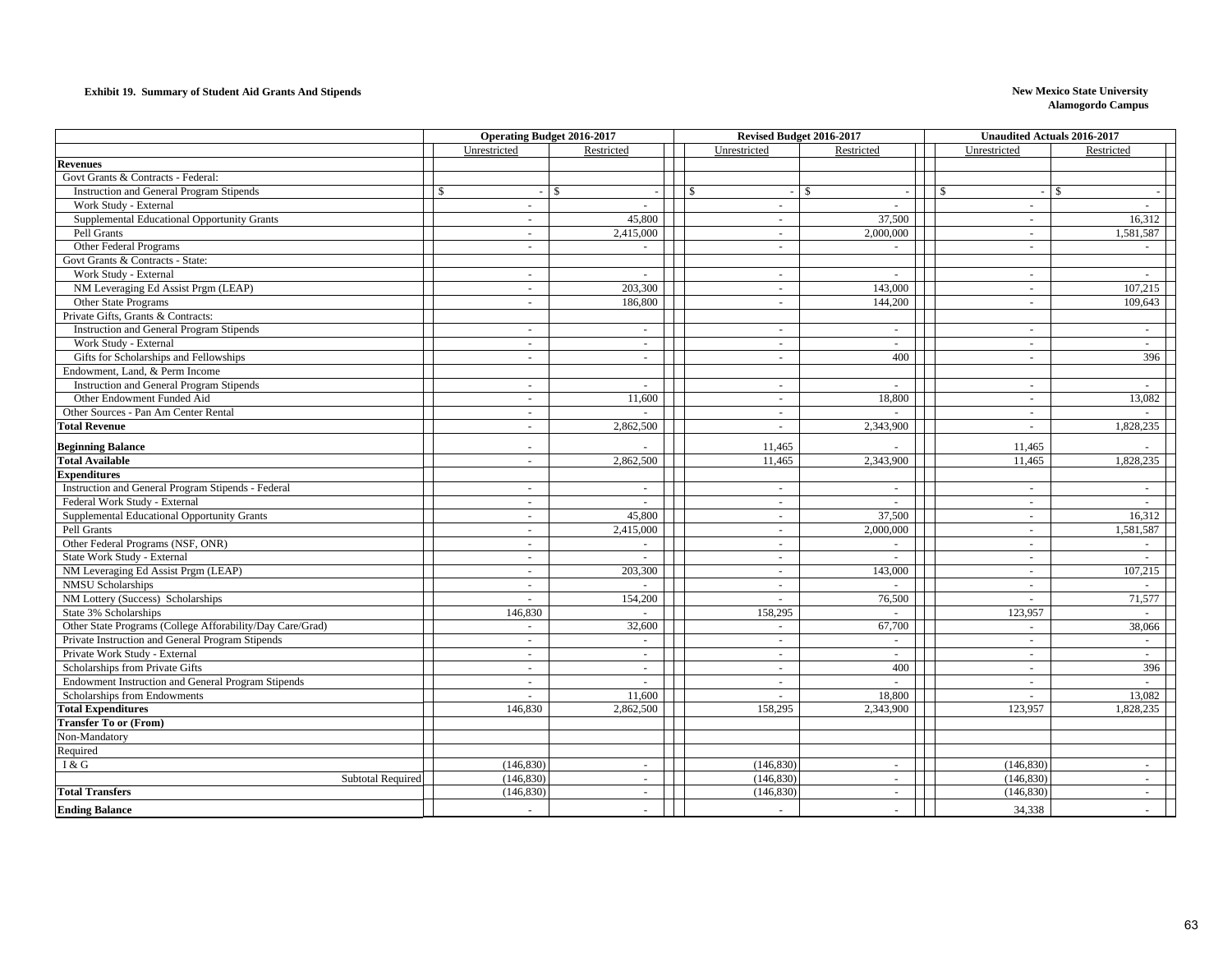### **Exhibit 20. Summary of Auxiliary Enterprises New Mexico State University**

|                                         |                          | <b>Operating Budget 2016-2017</b> |                          |                          |                          | Revised Budget 2016-2017 |                          |                          |                          | <b>Unaudited Actuals 2016-2017</b> |                |              |                          |
|-----------------------------------------|--------------------------|-----------------------------------|--------------------------|--------------------------|--------------------------|--------------------------|--------------------------|--------------------------|--------------------------|------------------------------------|----------------|--------------|--------------------------|
|                                         | <b>FTE</b>               | Unrestricted                      | <b>FTE</b>               | Restricted               | <b>FTE</b>               | Unrestricted             | <b>FTE</b>               | Restricted               | <b>FTE</b>               | Unrestricted                       | <b>FTE</b>     | Restricted   |                          |
| <b>Revenues:</b>                        |                          |                                   |                          |                          |                          |                          |                          |                          |                          |                                    |                |              |                          |
| Tuition and Fees                        |                          | $\mathbb{S}$<br>$\sim$            | $\mathbf S$              |                          |                          | $\mathbb{S}$             |                          | $\mathbb{S}$<br>$\sim$   |                          | $\mathbb{S}$                       |                | $\mathbb{S}$ |                          |
| Govt Appropriations - Federal           |                          | $\overline{\phantom{a}}$          |                          |                          |                          |                          |                          | $\overline{\phantom{a}}$ |                          |                                    |                |              |                          |
| <b>Govt Appropriations - State</b>      |                          | $\sim$                            |                          |                          |                          |                          |                          | $\sim$                   |                          |                                    |                |              |                          |
| Govt Appropriations - Local             |                          | $\sim$                            |                          |                          |                          |                          |                          | $\sim$                   |                          |                                    |                |              |                          |
| Govt Grants and Contracts - Federal     |                          | $\sim$                            |                          |                          |                          |                          |                          | $\overline{\phantom{a}}$ |                          |                                    |                |              |                          |
| Govt Grants and Contracts - State       |                          | $\sim$                            |                          |                          |                          |                          |                          | $\sim$                   |                          |                                    |                |              |                          |
| Govt Grants and Contracts - Local       |                          | $\overline{\phantom{a}}$          |                          |                          |                          |                          |                          | $\overline{\phantom{a}}$ |                          |                                    |                |              |                          |
| Private Gifts, Grants and Contracts     |                          | $\sim$                            |                          |                          |                          |                          |                          | $\sim$                   |                          | $\sim$                             |                |              |                          |
| Endowment, Land, Permanent Fund Income  |                          | $\sim$                            |                          |                          |                          |                          |                          | $\overline{\phantom{a}}$ |                          |                                    |                |              |                          |
| Sales and Services                      |                          | 29,300                            |                          |                          |                          | 22,100                   |                          | $\sim$                   |                          | 22,680                             |                |              |                          |
| Other Sources                           |                          | 6,300                             |                          |                          |                          | 5,400                    |                          | $\overline{\phantom{a}}$ |                          | 5,988                              |                |              | $\overline{a}$           |
| <b>Total Revenue</b>                    |                          | 35,600                            |                          |                          |                          | 27,500                   |                          | $\overline{\phantom{a}}$ |                          | 28,668                             |                |              |                          |
| <b>Beginning Balance</b>                |                          | 9,899                             |                          |                          |                          | 45,171                   |                          |                          |                          | 45,171                             |                |              |                          |
| <b>Total Available</b>                  |                          | 45,499                            |                          |                          |                          | 72,671                   |                          | $\overline{\phantom{a}}$ |                          | 73,839                             |                |              |                          |
| <b>Expenditures:</b>                    |                          |                                   |                          |                          |                          |                          |                          |                          |                          |                                    |                |              |                          |
| <b>Faculty Salaries</b>                 | $\sim$                   | $\sim$                            | $\sim$                   |                          | $\overline{a}$           |                          | $\sim$                   | $\sim$                   | $\sim$                   |                                    | $\sim$         |              |                          |
| Part-Time Instructor Salaries           | $\sim$                   |                                   | $\sim$                   |                          | $\overline{\phantom{a}}$ |                          | $\sim$                   | $\overline{\phantom{a}}$ | $\blacksquare$           |                                    | $\sim$         |              |                          |
| <b>Professional Salaries</b>            | $\overline{\phantom{a}}$ | $\sim$                            | $\sim$                   |                          | $\sim$                   | $\overline{\phantom{a}}$ | $\sim$                   | $\sim$                   | $\sim$                   | $\overline{\phantom{a}}$           | $\sim$         |              | $\overline{a}$           |
| <b>Support Staff Salaries</b>           | $\overline{\phantom{a}}$ | $\sim$                            | $\sim$                   |                          | $\sim$                   |                          | $\sim$                   | $\overline{\phantom{a}}$ | $\overline{\phantom{a}}$ | $\overline{\phantom{a}}$           | $\blacksquare$ |              |                          |
| GA/TA Salaries                          | $\sim$                   |                                   | $\sim$                   |                          | $\overline{\phantom{a}}$ |                          | $\sim$                   | $\sim$                   | $\sim$                   |                                    | $\sim$         |              |                          |
| <b>Student Salaries</b>                 | $\sim$                   | $\sim$                            | $\overline{\phantom{a}}$ |                          | $\overline{a}$           | $\overline{\phantom{a}}$ | $\sim$                   | $\sim$                   | $\overline{a}$           |                                    | $\overline{a}$ |              |                          |
| Federal Work-Study Salaries             | $\overline{\phantom{a}}$ | $\overline{\phantom{a}}$          | $\overline{\phantom{a}}$ |                          | $\overline{\phantom{a}}$ |                          | $\overline{\phantom{a}}$ | $\overline{\phantom{a}}$ | $\overline{\phantom{a}}$ |                                    | $\sim$         |              |                          |
| State Work-Study Salaries               | $\sim$                   |                                   | $\sim$                   |                          | $\overline{a}$           |                          | $\sim$                   | $\sim$                   | $\overline{a}$           |                                    | $\overline{a}$ |              |                          |
| Other Salaries                          | $\overline{\phantom{a}}$ | $\sim$                            | $\sim$                   |                          | $\overline{\phantom{a}}$ |                          | $\sim$                   | $\overline{\phantom{a}}$ | $\sim$                   | $\blacksquare$                     | $\blacksquare$ |              |                          |
| <b>Total Salaries</b>                   |                          | $\sim$                            |                          |                          | $\overline{a}$           |                          | $\blacksquare$           | $\sim$                   | $\overline{a}$           | $\overline{a}$                     | $\overline{a}$ |              |                          |
| Fringes                                 |                          |                                   |                          |                          |                          |                          |                          | $\overline{\phantom{a}}$ |                          |                                    |                |              |                          |
| Travel                                  |                          | $\sim$                            |                          |                          |                          | $\overline{\phantom{a}}$ |                          | $\sim$                   |                          | $\sim$                             |                |              | $\overline{\phantom{a}}$ |
| Utilities                               |                          | $\sim$                            |                          |                          |                          |                          |                          | $\sim$                   |                          |                                    |                |              |                          |
| Plant Operation and Maintenance Charges |                          | 40,000                            |                          |                          |                          | 40,000                   |                          | $\overline{\phantom{a}}$ |                          | 6,000                              |                |              |                          |
| Purchase for Resale                     |                          |                                   |                          | $\sim$                   |                          |                          |                          | $\overline{\phantom{a}}$ |                          |                                    |                |              | $\overline{a}$           |
| Other Supplies and Expenses             |                          | 2,500                             |                          | $\overline{\phantom{a}}$ |                          | 5,500                    |                          | $\sim$                   |                          | 259                                |                |              |                          |
| Equipment                               |                          |                                   |                          |                          |                          |                          |                          | $\overline{\phantom{a}}$ |                          |                                    |                |              |                          |
| <b>Total Expenditures</b>               |                          | 42,500                            |                          |                          |                          | 45,500                   |                          |                          |                          | 6,259                              |                |              |                          |
| <b>Transfer To or (From):</b>           |                          |                                   |                          |                          |                          |                          |                          |                          |                          |                                    |                |              |                          |
| Non-Mandatory                           |                          |                                   |                          |                          |                          |                          |                          |                          |                          |                                    |                |              |                          |
| <b>Auxiliary Enterprises</b>            |                          | $\sim$                            |                          |                          |                          |                          |                          | $\overline{\phantom{a}}$ |                          |                                    |                |              |                          |
| <b>Total Non-Mandatory</b>              |                          |                                   |                          |                          |                          |                          |                          |                          |                          |                                    |                |              |                          |
| <b>Total Transfers</b>                  |                          |                                   |                          |                          |                          |                          |                          |                          |                          |                                    |                |              |                          |
| <b>Ending Balance</b>                   |                          | 2,999                             |                          |                          |                          | 27,171                   |                          |                          |                          | 67,580                             |                |              |                          |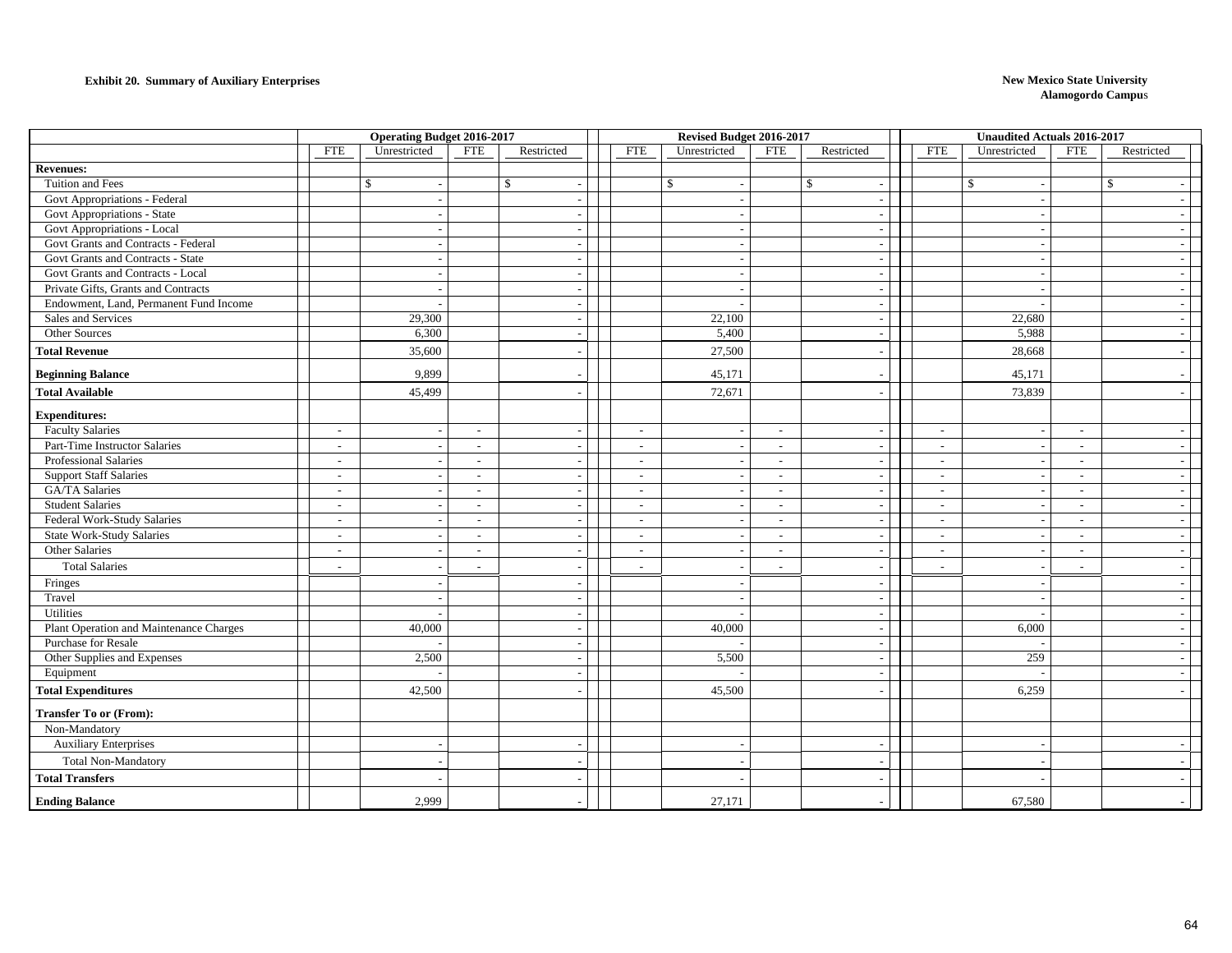### **Exhibit 20A. Auxiliary Enterprises - Detail of Individual Units New Mexico State University**

|                                         |                          | <b>Operating Budget 2016-2017</b> |                          |                          |                          | Revised Budget 2016-2017 |                          |                                          |                          | <b>Unaudited Actuals 2016-2017</b> |                          |                    |
|-----------------------------------------|--------------------------|-----------------------------------|--------------------------|--------------------------|--------------------------|--------------------------|--------------------------|------------------------------------------|--------------------------|------------------------------------|--------------------------|--------------------|
| <b>Bookstore</b>                        | <b>FTE</b>               | Unrestricted                      | <b>FTE</b>               | Restricted               | <b>FTE</b>               | Unrestricted             | <b>FTE</b>               | Restricted                               | <b>FTE</b>               | Unrestricted                       | <b>FTE</b>               | Restricted         |
| <b>Revenues:</b>                        |                          |                                   |                          |                          |                          |                          |                          |                                          |                          |                                    |                          |                    |
| Tuition and Fees                        |                          | $\mathbb{S}$<br>$\sim$            | $\mathbf{s}$             | $\sim$                   |                          | $\mathbf{\hat{S}}$       |                          | $\mathbb{S}$<br>$\overline{\phantom{a}}$ |                          | $\mathbb{S}$                       |                          | $\mathbf{\hat{S}}$ |
| Govt Appropriations - Federal           |                          | $\sim$                            |                          | $\overline{\phantom{a}}$ |                          |                          |                          |                                          |                          |                                    |                          |                    |
| Govt Appropriations - State             |                          | $\sim$                            |                          | $\overline{\phantom{a}}$ |                          |                          |                          | $\overline{\phantom{a}}$                 |                          |                                    |                          |                    |
| Govt Appropriations - Local             |                          | $\overline{\phantom{a}}$          |                          | $\overline{\phantom{a}}$ |                          |                          |                          | $\overline{\phantom{a}}$                 |                          |                                    |                          |                    |
| Govt Grants and Contracts - Federal     |                          | $\overline{a}$                    |                          | $\sim$                   |                          |                          |                          | ÷.                                       |                          |                                    |                          |                    |
| Govt Grants and Contracts - State       |                          | $\overline{\phantom{a}}$          |                          | $\overline{a}$           |                          |                          |                          | $\overline{\phantom{a}}$                 |                          |                                    |                          |                    |
| Govt Grants and Contracts - Local       |                          | $\overline{\phantom{a}}$          |                          | $\overline{\phantom{a}}$ |                          |                          |                          | $\overline{a}$                           |                          |                                    |                          |                    |
| Private Gifts, Grants and Contracts     |                          | $\sim$                            |                          | $\sim$                   |                          |                          |                          | $\overline{\phantom{a}}$                 |                          |                                    |                          | $\sim$             |
| Endowment, Land, Permanent Fund Income  |                          | $\sim$                            |                          | $\overline{\phantom{a}}$ |                          |                          |                          | $\overline{\phantom{a}}$                 |                          |                                    |                          |                    |
| Sales and Services                      |                          | 26,500                            |                          |                          |                          | 22,100                   |                          | $\overline{\phantom{a}}$                 |                          | 22,680                             |                          |                    |
| Other Sources                           |                          |                                   |                          | $\overline{\phantom{a}}$ |                          |                          |                          | $\overline{\phantom{a}}$                 |                          |                                    |                          |                    |
| <b>Total Revenue</b>                    |                          | 26,500                            |                          | $\overline{a}$           |                          | 22,100                   |                          | $\overline{\phantom{a}}$                 |                          | 22,680                             |                          |                    |
| <b>Beginning Balance</b>                |                          | 3,619                             |                          |                          |                          | 28,297                   |                          |                                          |                          | 28,297                             |                          |                    |
| <b>Total Available</b>                  |                          | 30,119                            |                          |                          |                          | 50,397                   |                          |                                          |                          | 50,977                             |                          |                    |
| <b>Expenditures:</b>                    |                          |                                   |                          |                          |                          |                          |                          |                                          |                          |                                    |                          |                    |
| <b>Faculty Salaries</b>                 | $\sim$                   | $\overline{\phantom{a}}$          | $\sim$                   | $\sim$                   | $\sim$                   |                          | $\sim$                   | $\overline{\phantom{a}}$                 | $\sim$                   |                                    | $\sim$                   |                    |
| Part-Time Instructor Salaries           | $\sim$                   | $\sim$                            | $\sim$                   | $\overline{\phantom{a}}$ | $\sim$                   |                          | $\sim$                   |                                          | $\sim$                   |                                    | $\sim$                   |                    |
| <b>Professional Salaries</b>            | $\overline{\phantom{a}}$ | $\sim$                            | $\overline{\phantom{a}}$ | $\sim$                   | $\sim$                   |                          | $\sim$                   | $\sim$                                   | $\sim$                   | $\sim$                             | $\sim$                   |                    |
| <b>Support Staff Salaries</b>           | $\sim$                   | $\sim$                            | $\sim$                   | $\sim$                   | $\overline{\phantom{a}}$ |                          | $\sim$                   | $\overline{\phantom{a}}$                 | $\overline{\phantom{a}}$ |                                    | $\overline{\phantom{a}}$ |                    |
| GA/TA Salaries                          | $\sim$                   |                                   | $\sim$                   | $\sim$                   | $\sim$                   |                          | $\sim$                   | ÷.                                       | $\sim$                   |                                    | $\sim$                   |                    |
| <b>Student Salaries</b>                 | $\sim$                   | $\sim$                            | $\sim$                   | $\overline{a}$           | $\sim$                   |                          | $\sim$                   | $\overline{\phantom{a}}$                 | $\overline{\phantom{a}}$ | $\overline{\phantom{a}}$           | $\sim$                   | $\sim$             |
| Federal Work-Study Salaries             | $\sim$                   | $\overline{\phantom{a}}$          | $\overline{\phantom{a}}$ | $\sim$                   | $\sim$                   |                          | $\sim$                   | $\overline{\phantom{a}}$                 | $\overline{\phantom{a}}$ |                                    | $\sim$                   |                    |
| <b>State Work-Study Salaries</b>        | $\sim$                   | $\sim$                            | $\sim$                   | $\overline{a}$           | $\sim$                   |                          | $\sim$                   | $\overline{\phantom{a}}$                 | $\overline{\phantom{a}}$ | $\overline{\phantom{a}}$           | $\sim$                   | $\sim$             |
| Other Salaries                          | $\sim$                   | $\sim$                            | $\overline{\phantom{a}}$ | $\overline{\phantom{a}}$ | $\sim$                   |                          | $\sim$                   | $\overline{\phantom{a}}$                 | $\overline{\phantom{a}}$ |                                    | $\overline{\phantom{a}}$ |                    |
| <b>Total Salaries</b>                   | $\sim$                   | $\sim$                            | $\overline{a}$           | $\overline{\phantom{a}}$ | $\sim$                   |                          | $\overline{\phantom{a}}$ | $\overline{\phantom{a}}$                 |                          |                                    | $\overline{\phantom{a}}$ |                    |
| Fringes                                 |                          |                                   |                          |                          |                          |                          |                          |                                          |                          |                                    |                          |                    |
| Travel                                  |                          | $\sim$                            |                          | $\sim$                   |                          |                          |                          | $\sim$                                   |                          |                                    |                          | $\sim$             |
| Utilities                               |                          | $\overline{a}$                    |                          | $\sim$                   |                          |                          |                          | $\overline{a}$                           |                          |                                    |                          |                    |
| Plant Operation and Maintenance Charges |                          | 29,000                            |                          | $\overline{\phantom{a}}$ |                          | 30,000                   |                          | $\overline{a}$                           |                          | 4,000                              |                          |                    |
| Purchase for Resale                     |                          |                                   |                          | $\sim$                   |                          |                          |                          | $\sim$                                   |                          |                                    |                          |                    |
| Other Supplies and Expenses             |                          |                                   |                          | $\overline{\phantom{a}}$ |                          | 4,000                    |                          | $\overline{\phantom{a}}$                 |                          |                                    |                          |                    |
| Equipment                               |                          |                                   |                          | $\sim$                   |                          |                          |                          | ÷.                                       |                          |                                    |                          |                    |
| <b>Total Expenditures</b>               |                          | 29,000                            |                          |                          |                          | 34,000                   |                          |                                          |                          | 4.000                              |                          |                    |
| <b>Transfer To or (From):</b>           |                          |                                   |                          |                          |                          |                          |                          |                                          |                          |                                    |                          |                    |
| Non-Mandatory                           |                          |                                   |                          |                          |                          |                          |                          |                                          |                          |                                    |                          |                    |
| <b>Auxiliary Enterprises</b>            |                          | $\overline{\phantom{a}}$          |                          | $\overline{\phantom{a}}$ |                          |                          |                          | $\overline{\phantom{a}}$                 |                          |                                    |                          |                    |
| Total Non-Mandatory                     |                          |                                   |                          |                          |                          |                          |                          |                                          |                          |                                    |                          |                    |
| <b>Total Transfers</b>                  |                          |                                   |                          |                          |                          |                          |                          |                                          |                          |                                    |                          |                    |
| <b>Ending Balance</b>                   |                          | 1,119                             |                          |                          |                          | 16,397                   |                          |                                          |                          | 46,977                             |                          |                    |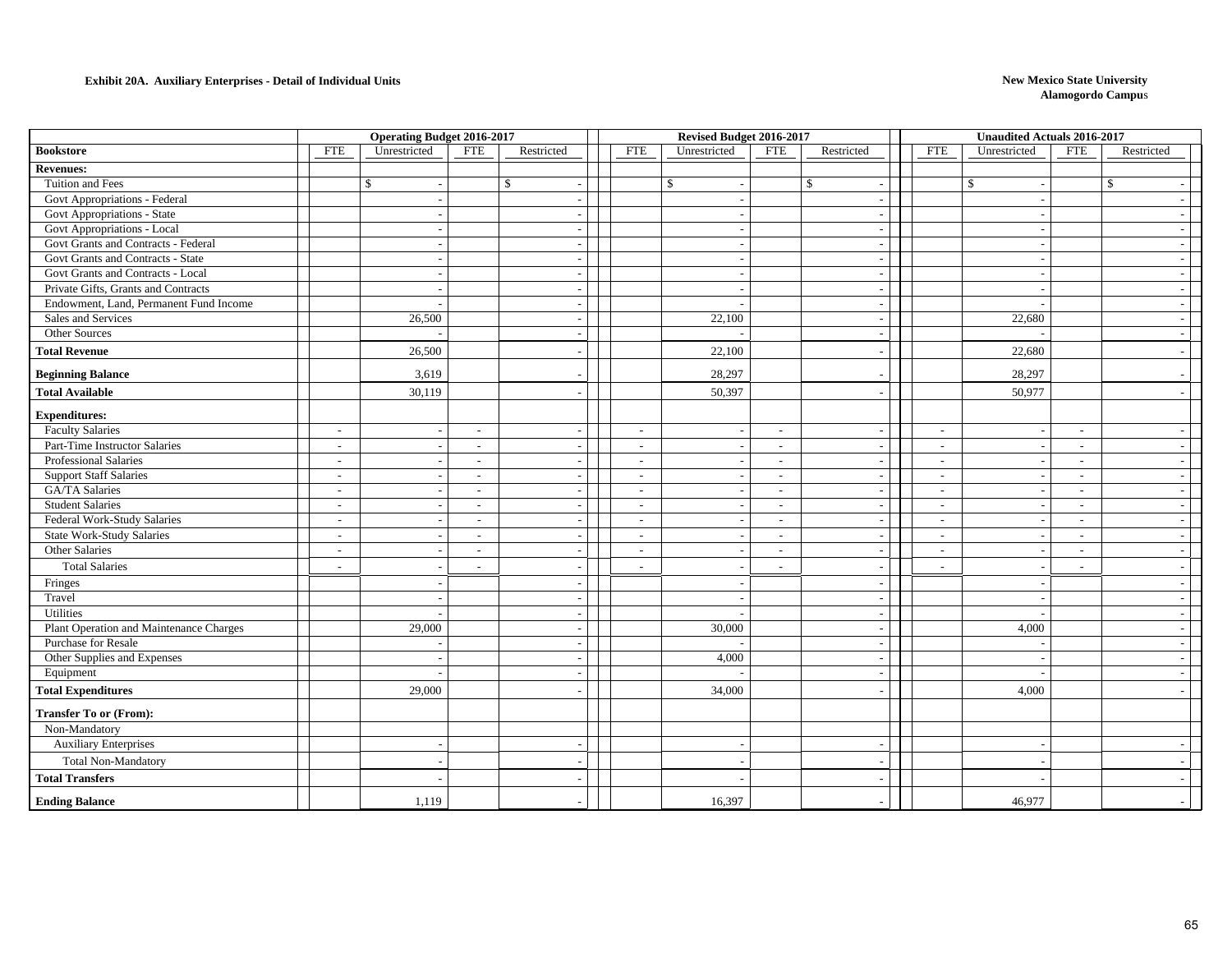### **Exhibit 20A. Auxiliary Enterprises - Detail of Individual Units New Mexico State University**

|                                         |                             | <b>Operating Budget 2016-2017</b> |                          |                          | Revised Budget 2016-2017           |                          |                          |                          | <b>Unaudited Actuals 2016-2017</b> |                          |              |
|-----------------------------------------|-----------------------------|-----------------------------------|--------------------------|--------------------------|------------------------------------|--------------------------|--------------------------|--------------------------|------------------------------------|--------------------------|--------------|
| <b>Food Service</b>                     | <b>FTE</b>                  | Unrestricted                      | <b>FTE</b>               | Restricted               | Unrestricted<br><b>FTE</b>         | <b>FTE</b>               | Restricted               | <b>FTE</b>               | Unrestricted                       | <b>FTE</b>               | Restricted   |
| <b>Revenues:</b>                        |                             |                                   |                          |                          |                                    |                          |                          |                          |                                    |                          |              |
| Tuition and Fees                        |                             | \$.                               |                          | \$                       | $\mathbb{S}$                       |                          | \$                       |                          | $\mathbf{\hat{S}}$                 |                          | $\mathbb{S}$ |
| Govt Appropriations - Federal           |                             | $\overline{\phantom{a}}$          |                          |                          |                                    |                          |                          |                          |                                    |                          |              |
| <b>Govt Appropriations - State</b>      |                             | $\overline{\phantom{a}}$          |                          | $\overline{\phantom{a}}$ |                                    |                          | $\overline{\phantom{a}}$ |                          |                                    |                          |              |
| Govt Appropriations - Local             |                             | $\overline{\phantom{a}}$          |                          | $\sim$                   |                                    |                          | $\overline{\phantom{a}}$ |                          |                                    |                          |              |
| Govt Grants and Contracts - Federal     |                             |                                   |                          |                          |                                    |                          | $\overline{\phantom{a}}$ |                          |                                    |                          |              |
| Govt Grants and Contracts - State       |                             | $\overline{\phantom{a}}$          |                          |                          |                                    |                          | $\overline{\phantom{a}}$ |                          |                                    |                          |              |
| Govt Grants and Contracts - Local       |                             | $\overline{\phantom{a}}$          |                          | $\overline{\phantom{a}}$ |                                    |                          | $\overline{\phantom{a}}$ |                          |                                    |                          |              |
| Private Gifts, Grants and Contracts     |                             | $\sim$                            |                          | $\sim$                   |                                    |                          | $\overline{\phantom{a}}$ |                          |                                    |                          |              |
| Endowment, Land, Permanent Fund Income  |                             |                                   |                          | $\overline{\phantom{a}}$ |                                    |                          | $\overline{\phantom{a}}$ |                          |                                    |                          |              |
| Sales and Services                      |                             | 2,800                             |                          |                          |                                    |                          | $\overline{\phantom{a}}$ |                          |                                    |                          |              |
| Other Sources                           |                             |                                   |                          | $\overline{\phantom{a}}$ |                                    |                          | $\overline{\phantom{a}}$ |                          |                                    |                          |              |
| <b>Total Revenue</b>                    |                             | 2,800                             |                          | $\overline{\phantom{a}}$ |                                    |                          | $\overline{\phantom{a}}$ |                          |                                    |                          |              |
| <b>Beginning Balance</b>                |                             | 4,138                             |                          |                          | 3,804                              |                          |                          |                          | 3,804                              |                          |              |
| <b>Total Available</b>                  |                             | 6,938                             |                          |                          | 3,804                              |                          |                          |                          | 3,804                              |                          |              |
| <b>Expenditures:</b>                    |                             |                                   |                          |                          |                                    |                          |                          |                          |                                    |                          |              |
| <b>Faculty Salaries</b>                 | $\overline{\phantom{a}}$    | $\sim$                            | $\sim$                   | $\sim$                   | $\sim$                             | $\sim$                   | $\overline{\phantom{a}}$ | $\sim$                   |                                    | $\sim$                   |              |
| Part-Time Instructor Salaries           | $\sim$                      | $\overline{\phantom{a}}$          | $\sim$                   | $\sim$                   | $\sim$                             | $\sim$                   | $\overline{\phantom{a}}$ | $\sim$                   |                                    | $\overline{\phantom{a}}$ |              |
| Professional Salaries                   | $\sim$                      | $\sim$                            | $\sim$                   | $\sim$                   | $\sim$<br>$\overline{\phantom{a}}$ | $\sim$                   | $\sim$                   | $\sim$                   | $\sim$                             | $\sim$                   |              |
| <b>Support Staff Salaries</b>           | $\sim$                      | $\overline{\phantom{a}}$          | $\overline{\phantom{a}}$ | $\sim$                   | $\sim$                             | $\sim$                   | $\overline{\phantom{a}}$ | $\overline{\phantom{a}}$ |                                    | $\overline{a}$           |              |
| GA/TA Salaries                          | $\overline{\phantom{a}}$    |                                   | $\sim$                   | $\overline{\phantom{a}}$ | $\sim$                             | $\mathbb{L}^+$           | $\overline{\phantom{a}}$ | $\overline{\phantom{a}}$ |                                    | $\sim$                   |              |
| <b>Student Salaries</b>                 | $\sim$                      | $\overline{\phantom{a}}$          | $\overline{\phantom{a}}$ | $\overline{\phantom{a}}$ | $\sim$                             | $\sim$                   | $\overline{\phantom{a}}$ |                          | $\blacksquare$                     | $\overline{a}$           |              |
| Federal Work-Study Salaries             | $\sim$                      | $\overline{\phantom{a}}$          | $\overline{\phantom{a}}$ | $\overline{\phantom{a}}$ | $\overline{\phantom{a}}$           | $\overline{\phantom{a}}$ | $\overline{\phantom{a}}$ | $\overline{\phantom{a}}$ |                                    | $\overline{\phantom{a}}$ |              |
| <b>State Work-Study Salaries</b>        | $\mathcal{L}_{\mathcal{A}}$ | $\sim$                            | $\sim$                   | $\sim$                   | $\sim$                             | $\sim$                   | $\sim$                   | $\sim$                   | $\overline{a}$                     | $\sim$                   |              |
| Other Salaries                          | $\sim$                      | $\sim$                            | $\sim$                   | $\overline{\phantom{a}}$ | $\sim$                             | $\sim$                   | $\overline{\phantom{a}}$ | $\overline{\phantom{a}}$ | $\sim$                             | $\overline{\phantom{a}}$ |              |
| <b>Total Salaries</b>                   | $\overline{a}$              | $\overline{\phantom{a}}$          | $\overline{\phantom{a}}$ | $\sim$                   | $\sim$                             | $\sim$                   | $\overline{\phantom{a}}$ | $\overline{\phantom{a}}$ | $\overline{a}$                     | $\sim$                   |              |
| Fringes                                 |                             |                                   |                          |                          |                                    |                          |                          |                          |                                    |                          |              |
| Travel                                  |                             | $\overline{\phantom{a}}$          |                          | $\sim$                   | $\overline{\phantom{a}}$           |                          | $\sim$                   |                          | $\overline{\phantom{a}}$           |                          |              |
| Utilities                               |                             |                                   |                          | $\sim$                   |                                    |                          | $\overline{\phantom{a}}$ |                          |                                    |                          |              |
| Plant Operation and Maintenance Charges |                             | 4,500                             |                          | $\overline{a}$           |                                    |                          | $\overline{\phantom{a}}$ |                          |                                    |                          |              |
| Purchase for Resale                     |                             |                                   |                          | $\sim$                   |                                    |                          | $\sim$                   |                          |                                    |                          |              |
| Other Supplies and Expenses             |                             | 1,500                             |                          | $\sim$                   |                                    |                          | $\overline{\phantom{a}}$ |                          |                                    |                          |              |
| Equipment                               |                             |                                   |                          |                          |                                    |                          |                          |                          |                                    |                          |              |
| <b>Total Expenditures</b>               |                             | 6,000                             |                          |                          |                                    |                          |                          |                          |                                    |                          |              |
| <b>Transfer To or (From):</b>           |                             |                                   |                          |                          |                                    |                          |                          |                          |                                    |                          |              |
| Non-Mandatory                           |                             |                                   |                          |                          |                                    |                          |                          |                          |                                    |                          |              |
| <b>Auxiliary Enterprises</b>            |                             | $\overline{\phantom{a}}$          |                          | $\overline{\phantom{a}}$ |                                    |                          | $\overline{\phantom{a}}$ |                          |                                    |                          |              |
| <b>Total Non-Mandatory</b>              |                             |                                   |                          |                          |                                    |                          |                          |                          |                                    |                          |              |
| <b>Total Transfers</b>                  |                             |                                   |                          |                          |                                    |                          |                          |                          |                                    |                          |              |
| <b>Ending Balance</b>                   |                             | 938                               |                          |                          | 3,804                              |                          |                          |                          | 3,804                              |                          |              |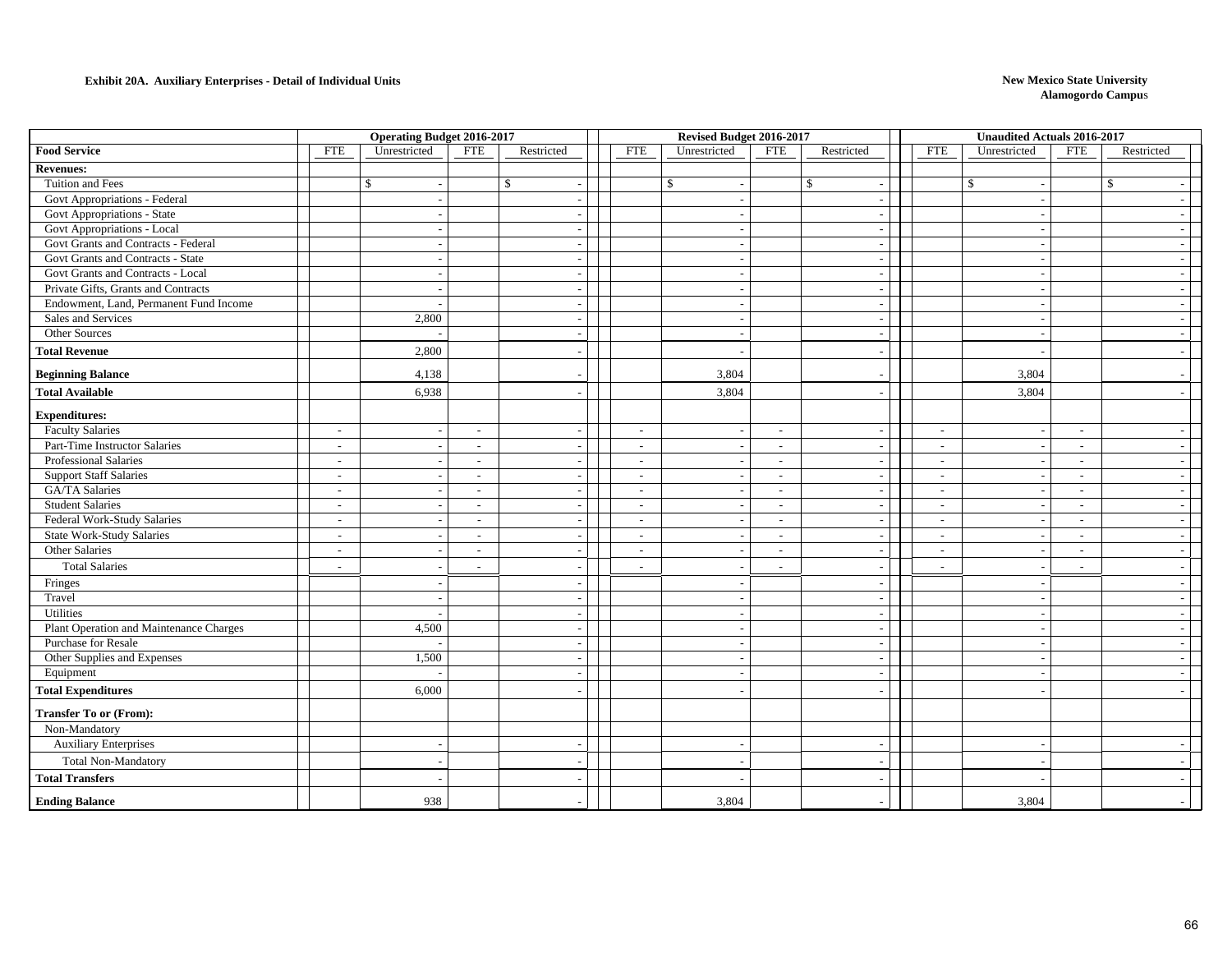### **Exhibit 20A. Auxiliary Enterprises - Detail of Individual Units New Mexico State University**

|                                         |                          | <b>Operating Budget 2016-2017</b> |                          |                          | Revised Budget 2016-2017   |                          |                          |                          | <b>Unaudited Actuals 2016-2017</b> |                          |                    |
|-----------------------------------------|--------------------------|-----------------------------------|--------------------------|--------------------------|----------------------------|--------------------------|--------------------------|--------------------------|------------------------------------|--------------------------|--------------------|
| <b>Tays Event Center</b>                | <b>FTE</b>               | Unrestricted                      | <b>FTE</b>               | Restricted               | <b>FTE</b><br>Unrestricted | <b>FTE</b>               | Restricted               | <b>FTE</b>               | Unrestricted                       | <b>FTE</b>               | Restricted         |
| <b>Revenues:</b>                        |                          |                                   |                          |                          |                            |                          |                          |                          |                                    |                          |                    |
| Tuition and Fees                        |                          | $\mathbb{S}$                      |                          | $\mathbf S$              | $\mathbb{S}$               |                          | $\mathbb{S}$<br>$\sim$   |                          | $\mathbb{S}$                       |                          | $\mathbf{\hat{S}}$ |
| Govt Appropriations - Federal           |                          | $\overline{\phantom{a}}$          |                          | $\overline{a}$           |                            |                          |                          |                          |                                    |                          |                    |
| Govt Appropriations - State             |                          | $\sim$                            |                          | $\overline{\phantom{a}}$ |                            |                          | $\overline{\phantom{a}}$ |                          |                                    |                          |                    |
| Govt Appropriations - Local             |                          | $\sim$                            |                          | $\overline{a}$           |                            |                          | $\overline{\phantom{a}}$ |                          |                                    |                          |                    |
| Govt Grants and Contracts - Federal     |                          |                                   |                          |                          |                            |                          |                          |                          |                                    |                          |                    |
| Govt Grants and Contracts - State       |                          | $\overline{\phantom{a}}$          |                          | $\sim$                   |                            |                          | $\overline{\phantom{a}}$ |                          |                                    |                          |                    |
| Govt Grants and Contracts - Local       |                          | $\overline{\phantom{a}}$          |                          | $\overline{\phantom{a}}$ |                            |                          | $\overline{\phantom{a}}$ |                          |                                    |                          |                    |
| Private Gifts, Grants and Contracts     |                          | $\overline{\phantom{a}}$          |                          | $\sim$                   |                            |                          | $\sim$                   |                          |                                    |                          | $\sim$             |
| Endowment, Land, Permanent Fund Income  |                          | $\sim$                            |                          | $\sim$                   |                            |                          | $\overline{\phantom{a}}$ |                          |                                    |                          |                    |
| Sales and Services                      |                          |                                   |                          |                          |                            |                          | $\overline{\phantom{a}}$ |                          |                                    |                          |                    |
| Other Sources                           |                          | 6,300                             |                          | $\overline{\phantom{a}}$ | 5,400                      |                          | $\overline{\phantom{a}}$ |                          | 5,988                              |                          | $\sim$             |
| <b>Total Revenue</b>                    |                          | 6,300                             |                          | $\overline{\phantom{a}}$ | 5,400                      |                          | $\sim$                   |                          | 5,988                              |                          |                    |
| <b>Beginning Balance</b>                |                          | 2,142                             |                          |                          | 13,070                     |                          |                          |                          | 13,070                             |                          |                    |
| <b>Total Available</b>                  |                          | 8,442                             |                          |                          | 18,470                     |                          |                          |                          | 19,058                             |                          |                    |
| <b>Expenditures:</b>                    |                          |                                   |                          |                          |                            |                          |                          |                          |                                    |                          |                    |
| <b>Faculty Salaries</b>                 | $\overline{\phantom{a}}$ | $\sim$                            | $\sim$                   |                          | $\sim$                     | $\sim$                   | $\sim$                   | $\sim$                   |                                    | $\sim$                   |                    |
| Part-Time Instructor Salaries           | $\overline{\phantom{a}}$ |                                   | $\overline{a}$           |                          | $\overline{\phantom{a}}$   | $\overline{\phantom{a}}$ |                          | $\overline{\phantom{0}}$ |                                    | $\overline{\phantom{a}}$ |                    |
| Professional Salaries                   | $\overline{\phantom{a}}$ | $\sim$                            | $\sim$                   | $\sim$                   | $\sim$                     | $\sim$                   | $\sim$                   | $\overline{\phantom{a}}$ |                                    | $\sim$                   |                    |
| <b>Support Staff Salaries</b>           | $\sim$                   |                                   | $\sim$                   | $\sim$                   | $\sim$                     | $\sim$                   | $\sim$                   | $\overline{\phantom{a}}$ |                                    | $\sim$                   |                    |
| <b>GA/TA Salaries</b>                   | $\blacksquare$           |                                   | $\sim$                   |                          | $\sim$                     | $\sim$                   | $\sim$                   | $\overline{\phantom{a}}$ |                                    | $\overline{\phantom{a}}$ |                    |
| <b>Student Salaries</b>                 | $\sim$                   | $\sim$                            | $\overline{\phantom{a}}$ | $\overline{\phantom{a}}$ | $\sim$                     | $\sim$                   | $\overline{\phantom{a}}$ |                          |                                    | $\sim$                   |                    |
| Federal Work-Study Salaries             | $\sim$                   |                                   | $\overline{\phantom{a}}$ | $\overline{\phantom{a}}$ | $\overline{\phantom{a}}$   | $\overline{\phantom{a}}$ | $\overline{\phantom{a}}$ | $\overline{\phantom{a}}$ |                                    | $\overline{\phantom{a}}$ |                    |
| <b>State Work-Study Salaries</b>        | $\sim$                   | $\overline{\phantom{a}}$          | $\sim$                   | $\sim$                   | $\sim$                     | $\sim$                   | $\overline{\phantom{a}}$ | $\overline{\phantom{a}}$ |                                    | $\sim$                   |                    |
| Other Salaries                          | $\overline{\phantom{a}}$ | $\overline{\phantom{a}}$          | $\sim$                   | $\overline{\phantom{a}}$ | $\sim$                     | $\overline{\phantom{a}}$ | $\overline{\phantom{a}}$ | $\overline{\phantom{a}}$ |                                    | $\overline{\phantom{a}}$ |                    |
| <b>Total Salaries</b>                   | $\overline{\phantom{a}}$ | $\sim$                            |                          | $\sim$                   | $\sim$                     | $\overline{\phantom{a}}$ | $\overline{\phantom{a}}$ |                          |                                    | $\overline{\phantom{a}}$ |                    |
| Fringes                                 |                          |                                   |                          |                          |                            |                          | $\overline{\phantom{a}}$ |                          |                                    |                          |                    |
| Travel                                  |                          | $\overline{a}$                    |                          | $\sim$                   |                            |                          | $\overline{\phantom{a}}$ |                          |                                    |                          | $\sim$             |
| Utilities                               |                          |                                   |                          | $\overline{\phantom{a}}$ |                            |                          | $\overline{\phantom{a}}$ |                          |                                    |                          |                    |
| Plant Operation and Maintenance Charges |                          | 6,500                             |                          |                          | 10,000                     |                          | $\sim$                   |                          | 2,000                              |                          |                    |
| Purchase for Resale                     |                          |                                   |                          | $\sim$                   |                            |                          | $\sim$                   |                          |                                    |                          |                    |
| Other Supplies and Expenses             |                          | 1,000                             |                          | $\sim$                   | 1,500                      |                          | $\overline{\phantom{a}}$ |                          | 259                                |                          |                    |
| Equipment                               |                          |                                   |                          | $\overline{\phantom{a}}$ |                            |                          | $\overline{\phantom{a}}$ |                          |                                    |                          |                    |
| <b>Total Expenditures</b>               |                          | 7,500                             |                          |                          | 11,500                     |                          |                          |                          | 2,259                              |                          |                    |
| <b>Transfer To or (From):</b>           |                          |                                   |                          |                          |                            |                          |                          |                          |                                    |                          |                    |
| Non-Mandatory                           |                          |                                   |                          |                          |                            |                          |                          |                          |                                    |                          |                    |
| <b>Auxiliary Enterprises</b>            |                          | $\overline{\phantom{a}}$          |                          | $\overline{\phantom{a}}$ |                            |                          | $\overline{a}$           |                          |                                    |                          |                    |
| <b>Total Non-Mandatory</b>              |                          | $\overline{\phantom{a}}$          |                          |                          |                            |                          |                          |                          |                                    |                          |                    |
| <b>Total Transfers</b>                  |                          |                                   |                          |                          |                            |                          |                          |                          |                                    |                          |                    |
| <b>Ending Balance</b>                   |                          | 942                               |                          |                          | 6,970                      |                          |                          |                          | 16,799                             |                          |                    |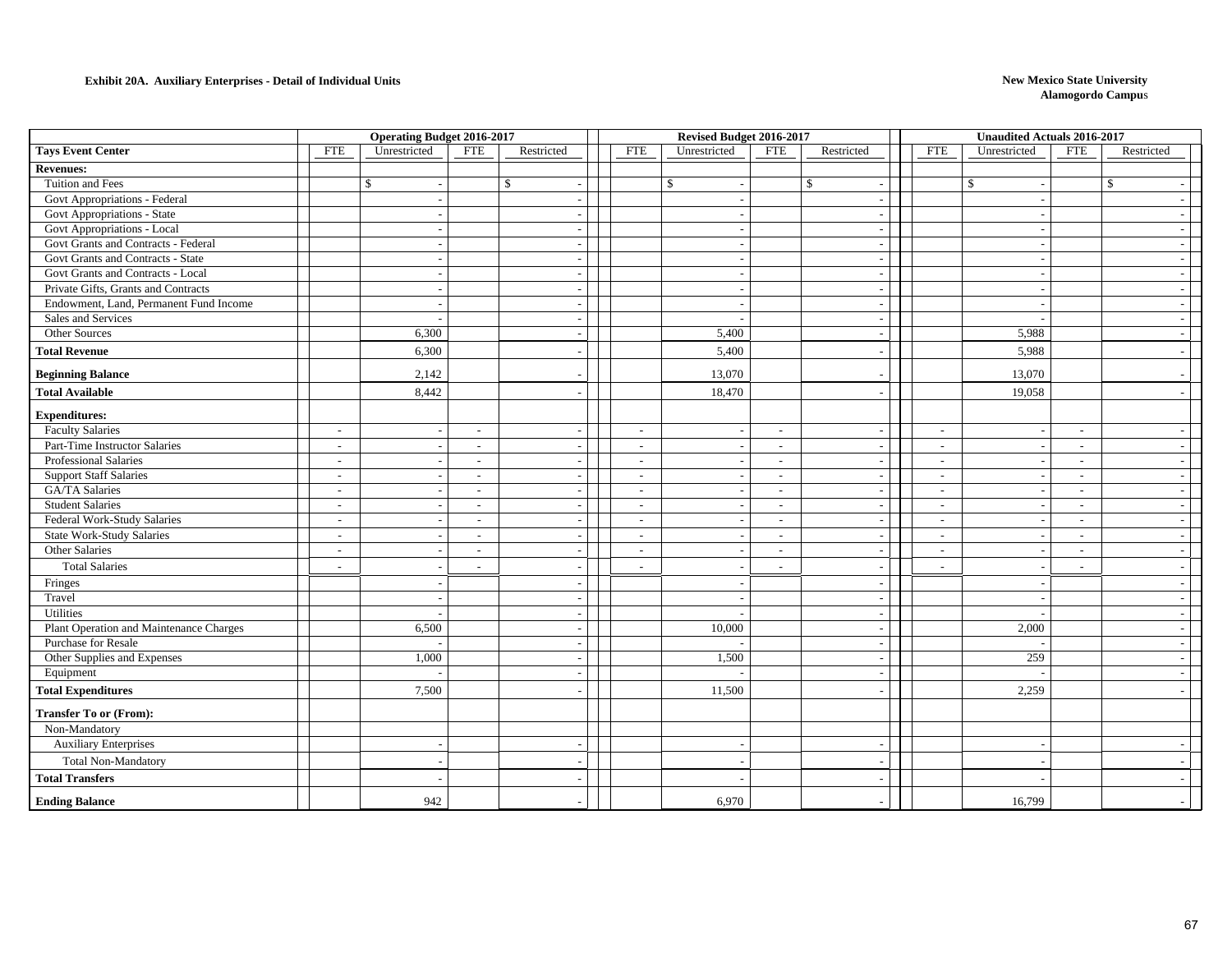### **Exhibit I. Summary of Capital Outlay New Mexico State University**

|                                         |                      | <b>Operating Budget 2016-2017</b> |                              | Revised Budget 2016-2017           | Unaudited Actuals 2016-2017 |                |
|-----------------------------------------|----------------------|-----------------------------------|------------------------------|------------------------------------|-----------------------------|----------------|
|                                         | Unrestricted         | Restricted                        | Unrestricted                 | Restricted                         | Unrestricted                | Restricted     |
|                                         |                      |                                   |                              |                                    |                             |                |
| <b>REVENUES</b>                         |                      |                                   |                              |                                    |                             |                |
| Allocated                               |                      |                                   |                              |                                    |                             |                |
| All Revenue                             | $\mathbb{S}$         |                                   | $980,356$ \$<br>$\mathbb{S}$ |                                    | $454,258$ \$<br>\$          |                |
| Unallocated                             |                      |                                   |                              |                                    |                             |                |
| Other                                   | 27,150               | $\sim$                            | 24,714                       | $\bar{a}$                          | 26,634                      | $\blacksquare$ |
| <b>TOTAL REVENUES (EXH 1)</b>           | 1,101,929            | $\blacksquare$                    | 1,005,070                    | $\blacksquare$                     | 480,892                     | $\blacksquare$ |
|                                         |                      |                                   |                              |                                    |                             |                |
| <b>BEGINNING BALANCES (EXH 1)</b>       | 3,051,673            |                                   | 3,136,942                    | $\blacksquare$                     | 3,136,942                   |                |
| <b>TOTAL AVAILABLE (EXH 1)</b>          | 4,153,602            | $\blacksquare$                    | 4,142,012                    | $\blacksquare$                     | 3,617,834                   | $\blacksquare$ |
|                                         |                      |                                   |                              |                                    |                             |                |
| <b>EXPENDITURES</b><br>Allocated        |                      |                                   |                              |                                    |                             |                |
|                                         |                      |                                   |                              |                                    |                             |                |
| <b>Minor Projects</b><br>Major Projects | 752,644<br>1,000,000 |                                   | 778,675<br>511,387           |                                    | 502,041<br>52,306           |                |
| Unallocated                             |                      | $\omega$                          |                              | $\sim$                             |                             | $\sim$         |
| <b>Minor Projects</b>                   | 55,041               |                                   | 93,541                       |                                    | 6,526                       |                |
| Major Projects                          |                      | $\sim$                            | 445,759                      | $\overline{\phantom{a}}$<br>$\sim$ | 422,755                     | $\sim$         |
| <b>TOTAL EXPENDITURES (EXH 1)</b>       | 1,807,685            | $\blacksquare$                    | 1,829,362                    | $\blacksquare$                     | 983,628                     | $\blacksquare$ |
|                                         |                      |                                   |                              |                                    |                             |                |
| <b>TRANSFERS</b>                        |                      |                                   |                              |                                    |                             |                |
| Non-Mandatory                           |                      |                                   |                              |                                    |                             |                |
| Allocated                               |                      |                                   |                              |                                    |                             |                |
| Capital Outlay                          | (102, 025)           | $\sim$                            | (168, 041)                   | $\blacksquare$                     | $\sim$                      | $\blacksquare$ |
| Unallocated                             |                      |                                   |                              |                                    |                             |                |
| Student Social and Cultural             | $\mathbf{r}$         | $\sim$                            | (13,500)                     | $\sim$                             | (13,500)                    | ÷              |
| Capital Outlay                          | 102,025              | $\sim$                            | 168,041                      | $\mathbf{r}$                       |                             |                |
| Subtotal Non-Mandatory                  | $\sim$               | $\sim$                            | (13,500)                     | $\sim$                             | (13,500)                    | $\sim$         |
| Required                                |                      |                                   |                              |                                    |                             |                |
| Allocated                               |                      |                                   |                              |                                    |                             |                |
| I & G                                   | (29,083)             | $\sim$                            | (29,083)                     | $\mathbf{r}$                       | (29,083)                    |                |
| <b>Subtotal Required</b>                | (29,083)             | $\blacksquare$                    | (29,083)                     | $\overline{\phantom{a}}$           | (29,083)                    | $\sim$         |
|                                         |                      |                                   |                              |                                    |                             |                |
| <b>TOTAL NET TRANSFERS (EXH 1)</b>      | (29,083)             | $\overline{a}$                    | (42, 583)                    | $\blacksquare$                     | (42, 583)                   | $\overline{a}$ |
|                                         |                      |                                   |                              |                                    |                             |                |
| TOTAL EXPENDITURES AND NET TRANSFERS    | 1,778,602            | $\blacksquare$                    | 1,786,779                    | $\blacksquare$                     | 941,045                     | $\blacksquare$ |
|                                         |                      |                                   |                              |                                    |                             |                |
| <b>ENDING BALANCE (EXH 1)</b>           | 2,375,000            | $\blacksquare$                    | 2,355,233                    |                                    | 2,676,789                   |                |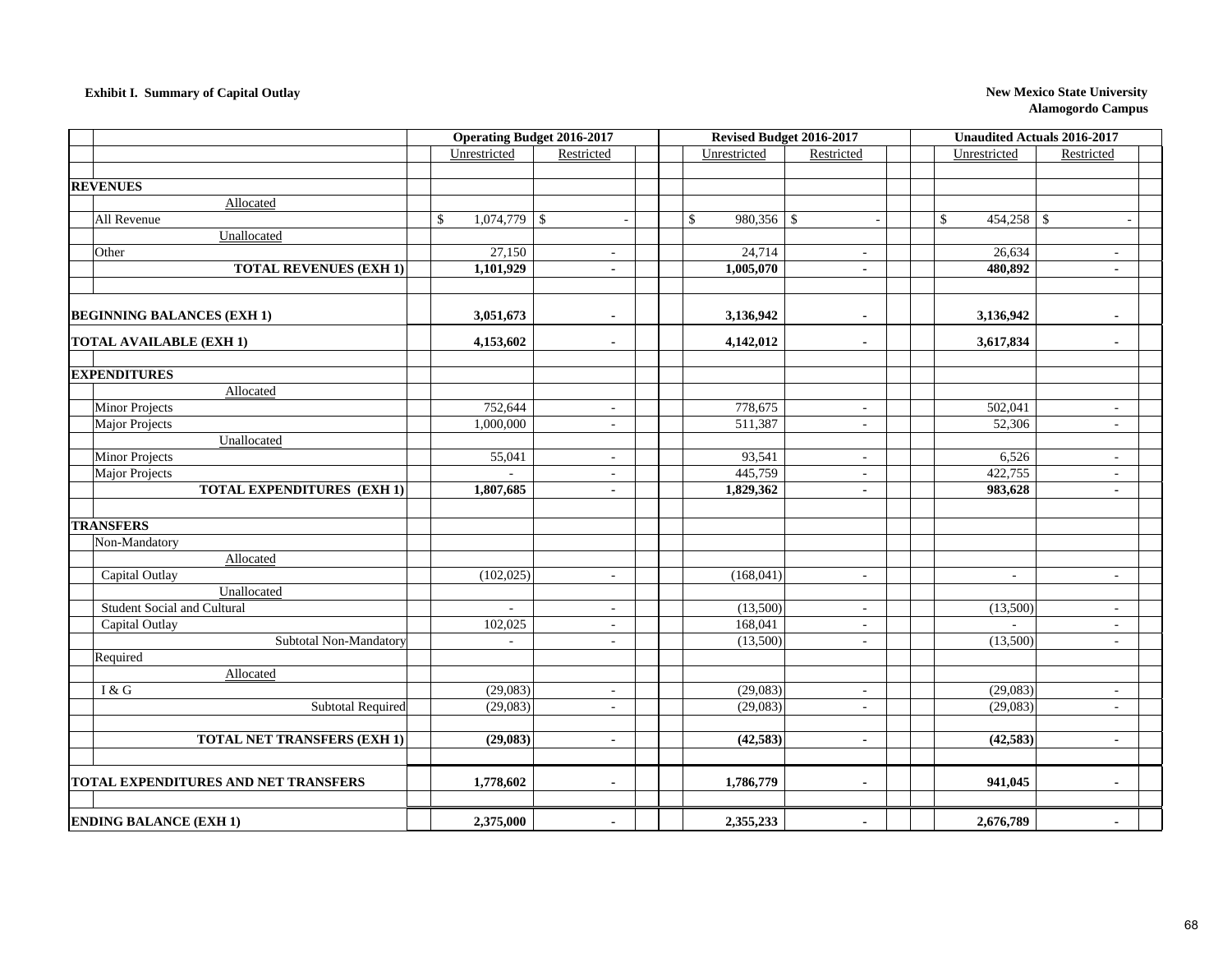### **Exhibit II. Summary of Renewals and Replacements New Mexico State University New Mexico State University**

|                                             |                | <b>Operating Budget 2016-2017</b> |                          | Revised Budget 2016-2017                             | <b>Unaudited Actuals 2016-2017</b>   |                                            |
|---------------------------------------------|----------------|-----------------------------------|--------------------------|------------------------------------------------------|--------------------------------------|--------------------------------------------|
|                                             | Unrestricted   | Restricted                        | Unrestricted             | Restricted                                           | Unrestricted<br>Restricted           |                                            |
|                                             |                |                                   |                          |                                                      |                                      |                                            |
| <b>REVENUES</b>                             |                |                                   |                          |                                                      |                                      |                                            |
| <b>Investment Earnings</b>                  | $\mathbb{S}$   | $\mathbb{S}$                      | $\mathbb{S}$<br>$\sim$   | \$<br>$\sim$                                         | \$<br>\$<br>$\overline{\phantom{a}}$ |                                            |
| <b>TOTAL REVENUES (EXH 1)</b>               | $\blacksquare$ | $\blacksquare$                    | ٠                        | $\blacksquare$                                       | ٠                                    | $\blacksquare$                             |
|                                             |                |                                   |                          |                                                      |                                      |                                            |
| <b>BEGINNING BALANCES (EXH 1)</b>           | 44,578         | $\blacksquare$                    | 399,676                  | $\blacksquare$                                       | 399,676                              |                                            |
| <b>TOTAL AVAILABLE (EXH 1)</b>              | 44,578         | $\blacksquare$                    | 399,676                  | $\blacksquare$                                       | 399,676                              | $\blacksquare$                             |
| <b>EXPENDITURES</b>                         |                |                                   |                          |                                                      |                                      |                                            |
| Funds for Building Renewal                  | 182,234        |                                   | 537,332                  |                                                      | 199,575                              |                                            |
| Funds for Auxiliary Enterprises             |                | $\sim$<br>$\sim$                  | 44,578                   | $\overline{\phantom{a}}$<br>$\overline{\phantom{a}}$ | 13,695                               | $\overline{a}$<br>$\overline{\phantom{a}}$ |
| <b>TOTAL EXPENDITURES (EXH 1)</b>           | 182,234        | $\blacksquare$                    | 581,910                  | $\blacksquare$                                       | 213,270                              | $\blacksquare$                             |
|                                             |                |                                   |                          |                                                      |                                      |                                            |
| <b>TRANSFERS</b>                            |                |                                   |                          |                                                      |                                      |                                            |
| Non-Mandatory                               |                |                                   |                          |                                                      |                                      |                                            |
| I & G                                       | $\sim$         | $\overline{\phantom{a}}$          | $\overline{\phantom{a}}$ | $\sim$                                               | $\sim$                               | $\sim$                                     |
| Subtotal Non-Mandatory                      | $\sim$         | $\sim$                            | ٠                        | $\sim$                                               | ÷,                                   | $\overline{\phantom{a}}$                   |
| Required                                    |                |                                   |                          |                                                      |                                      |                                            |
| I & G                                       | (182, 234)     | $\sim$                            | (182, 234)               | $\overline{\phantom{a}}$                             | (182, 234)                           | $\overline{\phantom{a}}$                   |
| <b>Subtotal Required</b>                    | (182, 234)     | $\sim$                            | (182, 234)               | $\sim$                                               | (182, 234)                           | $\sim$                                     |
|                                             |                |                                   |                          |                                                      |                                      |                                            |
| <b>TOTAL NET TRANSFERS (EXH 1)</b>          | (182, 234)     | $\blacksquare$                    | (182, 234)               | $\blacksquare$                                       | (182, 234)                           | $\blacksquare$                             |
|                                             |                |                                   |                          |                                                      |                                      |                                            |
|                                             |                |                                   |                          |                                                      |                                      |                                            |
| <b>TOTAL EXPENDITURES AND NET TRANSFERS</b> | $\blacksquare$ | $\blacksquare$                    | 399,676                  | $\blacksquare$                                       | 31,036                               | $\blacksquare$                             |
|                                             |                |                                   |                          |                                                      |                                      |                                            |
| <b>ENDING BALANCE (EXH 1)</b>               | 44,578         | $\blacksquare$                    | $\blacksquare$           | $\blacksquare$                                       | 368,640                              | $\blacksquare$                             |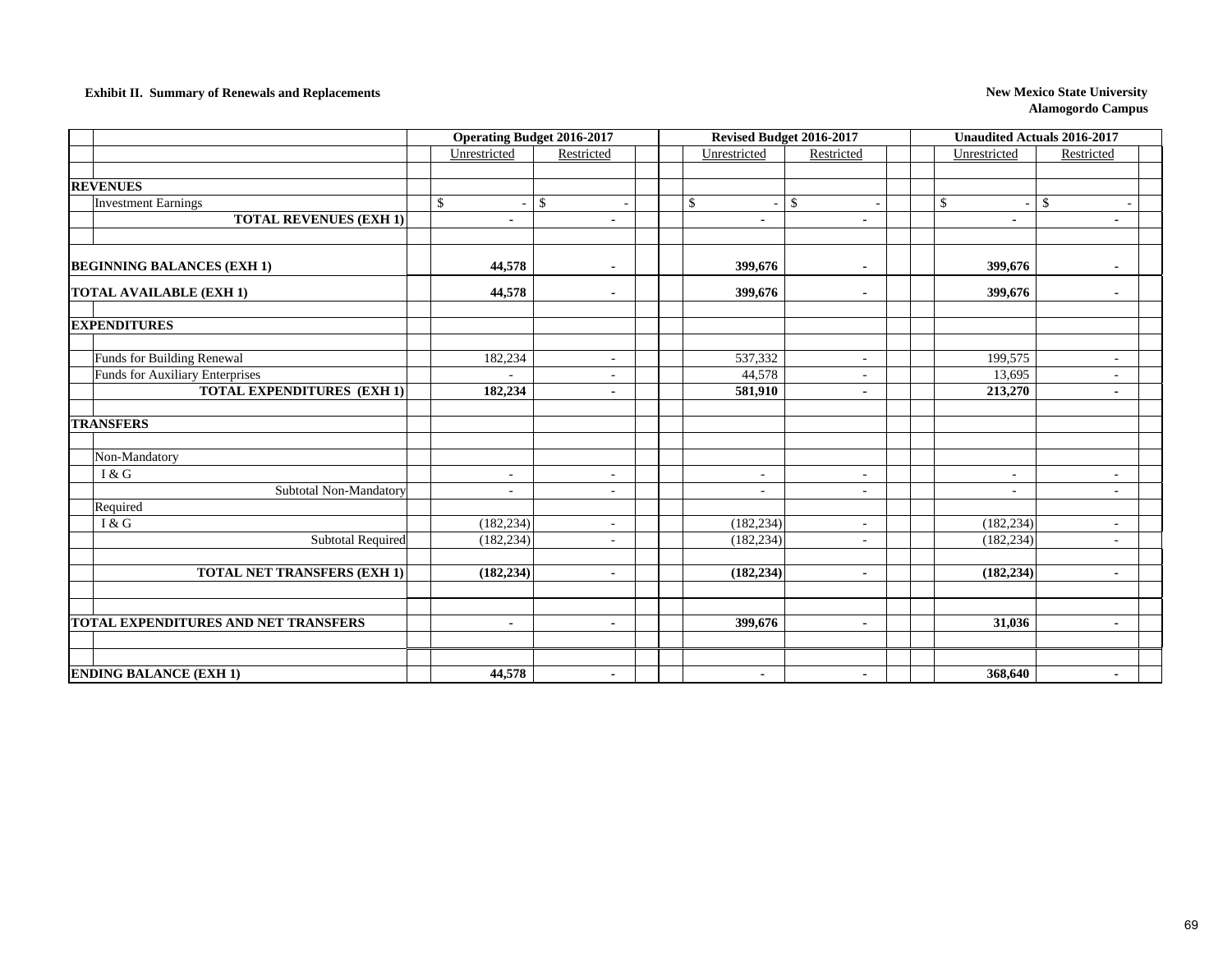### **Exhibit a. Summary of Current Funds Revenue by Source New Mexico State University New Mexico State University**

|                                        | <b>Operating Budget 2016-2017</b> |                             | Revised Budget 2016-2017    |                          |  | <b>Unaudited Actuals 2016-2017</b> |                             |  |
|----------------------------------------|-----------------------------------|-----------------------------|-----------------------------|--------------------------|--|------------------------------------|-----------------------------|--|
|                                        | Unrestricted                      | Restricted                  | Unrestricted                | Restricted               |  | Unrestricted                       | Restricted                  |  |
| <b>Total Current Funds Revenue</b>     |                                   |                             |                             |                          |  |                                    |                             |  |
| Instruction and General (Exh 2)        | 11,000,174                        | 1,016,029                   | 10,323,190                  | 1,112,674                |  | 10,393,153                         | 990,750                     |  |
| Student Social & Cultural (Exh 15)     | 31,452                            | $\sim$                      | 32,751                      | $\overline{a}$           |  | 39,330                             | $\overline{a}$              |  |
| Research (Exh 16)                      | $\sim$                            | $\overline{\phantom{a}}$    | $\sim$                      |                          |  | $\sim$                             |                             |  |
| Public Service (Exh 17)                | 1,000                             | 230,270                     | 4,920                       | 220,628                  |  | 6,195                              | 162,184                     |  |
| Internal Service Departments (Exh 18)  |                                   |                             |                             |                          |  | $\sim$                             |                             |  |
| Student Aid, Grants, Stipends (Exh 19) | $\sim$                            | 2,862,500                   | $\mathcal{L}^{\mathcal{A}}$ | 2,343,900                |  | $\mathcal{L}^{\pm}$                | 1,828,235                   |  |
| Auxiliary Enterprises (Exh 20)         | 35,600                            |                             | 27,500                      |                          |  | 28,668                             |                             |  |
| <b>Total Current Funds Revenue</b>     | 11,068,226                        | 4,108,799                   | 10,388,361                  | 3,677,202                |  | $\overline{10}$ ,467,346           | 2,981,169                   |  |
|                                        |                                   |                             |                             |                          |  |                                    |                             |  |
| <b>Tuition and Fees Income</b>         |                                   |                             |                             |                          |  |                                    |                             |  |
| Instruction and General (Exh 2)        | 2,716,580                         | $\sim$                      | 2,406,625                   | $\sim$                   |  | 2,484,661                          | $\sim$                      |  |
| Student Social & Cultural (Exh 15)     | 27,150                            | $\overline{\phantom{a}}$    | 24,714                      | $\sim$                   |  | 26,634                             | $\sim$                      |  |
| Research (Exh 16)                      | $\sim$                            | $\sim$                      | $\overline{a}$              | $\overline{\phantom{a}}$ |  | $\mathcal{L}^{\mathcal{A}}$        | $\overline{a}$              |  |
| Public Service (Exh 17)                | $\sim$                            | $\mathcal{L}$               | $\overline{\phantom{a}}$    | $\overline{a}$           |  | $\overline{\phantom{a}}$           | $\mathcal{L}^{\mathcal{A}}$ |  |
| Internal Service Departments (Exh 18)  | $\sim$                            | $\mathbb{L}$                | $\mathcal{L}_{\mathcal{A}}$ | $\sim$                   |  | $\mathcal{L}_{\mathcal{A}}$        | $\mathcal{L}^{\mathcal{A}}$ |  |
| Student Aid, Grants, Stipends (Exh 19) | $\overline{a}$                    | $\sim$                      | $\sim$                      | $\sim$                   |  | $\overline{a}$                     | $\overline{a}$              |  |
| <b>Auxiliary Enterprises (Exh 20)</b>  | $\sim$                            | $\sim$                      | $\sim$                      | $\overline{\phantom{a}}$ |  | $\blacksquare$                     | $\sim$                      |  |
| <b>Total Tuition and Fees Income</b>   | 2,743,730                         | $\blacksquare$              | 2,431,339                   | $\mathbf{r}$             |  | 2,511,295                          | $\sim$                      |  |
|                                        |                                   |                             |                             |                          |  |                                    |                             |  |
| <b>Federal Govt Appropriations</b>     |                                   |                             |                             |                          |  |                                    |                             |  |
| Instruction and General (Exh 2)        | $\overline{\phantom{a}}$          | $\blacksquare$              | $\overline{\phantom{a}}$    | $\sim$                   |  | $\overline{\phantom{a}}$           | $\overline{\phantom{a}}$    |  |
| Student Social & Cultural (Exh 15)     | $\overline{a}$                    | $\overline{a}$              | $\mathcal{L}^{\pm}$         | $\sim$                   |  | $\overline{a}$                     | $\mathcal{L}^{\pm}$         |  |
| Research (Exh 16)                      | $\overline{a}$                    | $\sim$                      | $\blacksquare$              | $\sim$                   |  | $\overline{a}$                     | $\blacksquare$              |  |
| Public Service (Exh 17)                | $\sim$                            | $\overline{a}$              | $\overline{a}$              | $\sim$                   |  | $\overline{a}$                     | $\overline{a}$              |  |
| Internal Service Departments (Exh 18)  | $\sim$                            | $\sim$                      | $\sim$                      | $\sim$                   |  | $\sim$                             | $\sim$                      |  |
| Student Aid, Grants, Stipends (Exh 19) | $\sim$                            | $\sim$                      | $\sim$                      | $\sim$                   |  | $\sim$                             | $\sim$                      |  |
| Auxiliary Enterprises (Exh 20)         | $\sim$                            | $\sim$                      | $\sim$                      | $\sim$                   |  | $\sim$                             | $\sim$                      |  |
| <b>Total Fed Govt Appropriations</b>   |                                   | $\blacksquare$              | $\blacksquare$              |                          |  | $\sim$                             | $\sim$                      |  |
|                                        |                                   |                             |                             |                          |  |                                    |                             |  |
| <b>State Govt Appropriations</b>       |                                   |                             |                             |                          |  |                                    |                             |  |
| Instruction and General (Exh 2)        | 7,559,000                         | $\sim$                      | 7,193,315                   | $\sim$                   |  | 7,193,315                          | $\sim$                      |  |
| Student Social & Cultural (Exh 15)     | $\sim$                            | $\sim$                      | $\sim$                      | $\sim$                   |  | $\mathbb{L}$                       | $\sim$                      |  |
| Research (Exh 16)                      | $\sim$                            | $\sim$                      | $\sim$                      | $\sim$                   |  | $\sim$                             | $\sim$                      |  |
| Public Service (Exh 17)                | $\sim$                            | $\sim$                      | $\sim$                      | $\sim$                   |  | $\sim$                             | $\overline{a}$              |  |
| Internal Service Departments (Exh 18)  | $\overline{a}$                    | $\sim$                      | $\overline{a}$              | $\overline{a}$           |  | $\sim$                             | $\overline{a}$              |  |
| Student Aid, Grants, Stipends (Exh 19) | $\sim$                            | $\sim$                      | $\sim$                      | $\sim$                   |  | $\overline{\phantom{a}}$           | $\overline{\phantom{a}}$    |  |
| Auxiliary Enterprises (Exh 20)         |                                   | $\sim$                      | ÷                           | $\sim$                   |  | $\overline{a}$                     | $\overline{\phantom{a}}$    |  |
| <b>Total State Govt Approp</b>         | 7,559,000                         | $\mathbf{r}$                | 7,193,315                   | $\sim$                   |  | 7,193,315                          | $\blacksquare$              |  |
|                                        |                                   |                             |                             |                          |  |                                    |                             |  |
| <b>Local Govt Appropriations</b>       |                                   |                             |                             |                          |  |                                    |                             |  |
| Instruction and General (Exh 2)        | 647,000                           | $\sim$                      | 650,000                     | $\sim$                   |  | 645,274                            | $\sim$                      |  |
| Student Social & Cultural (Exh 15)     | $\overline{\phantom{a}}$          | $\overline{\phantom{a}}$    | $\overline{a}$              | $\overline{\phantom{a}}$ |  | $\blacksquare$                     | $\overline{a}$              |  |
| Research (Exh 16)                      | $\overline{a}$                    | $\overline{\phantom{a}}$    | $\overline{\phantom{a}}$    | $\sim$                   |  | $\overline{\phantom{a}}$           | $\overline{\phantom{a}}$    |  |
| Public Service (Exh 17)                | $\sim$                            | $\sim$                      | $\sim$                      | $\sim$                   |  | $\overline{a}$                     | $\overline{\phantom{a}}$    |  |
| Internal Service Departments (Exh 18)  | $\overline{a}$                    | $\sim$                      | $\sim$                      | $\sim$                   |  | $\blacksquare$                     | $\overline{\phantom{a}}$    |  |
| Student Aid, Grants, Stipends (Exh 19) | $\overline{a}$                    | $\mathcal{L}_{\mathcal{A}}$ | $\mathbb{L}$                | $\sim$                   |  | $\overline{a}$                     | $\mathbb{L}$                |  |
| Auxiliary Enterprises (Exh 20)         | $\overline{a}$                    | $\mathbb{L}$                | $\sim$                      | $\overline{a}$           |  | $\overline{a}$                     | $\blacksquare$              |  |
| <b>Total Local Govt Approp</b>         | 647,000                           | $\blacksquare$              | 650,000                     | $\blacksquare$           |  | 645,274                            | $\blacksquare$              |  |
|                                        |                                   |                             |                             |                          |  |                                    |                             |  |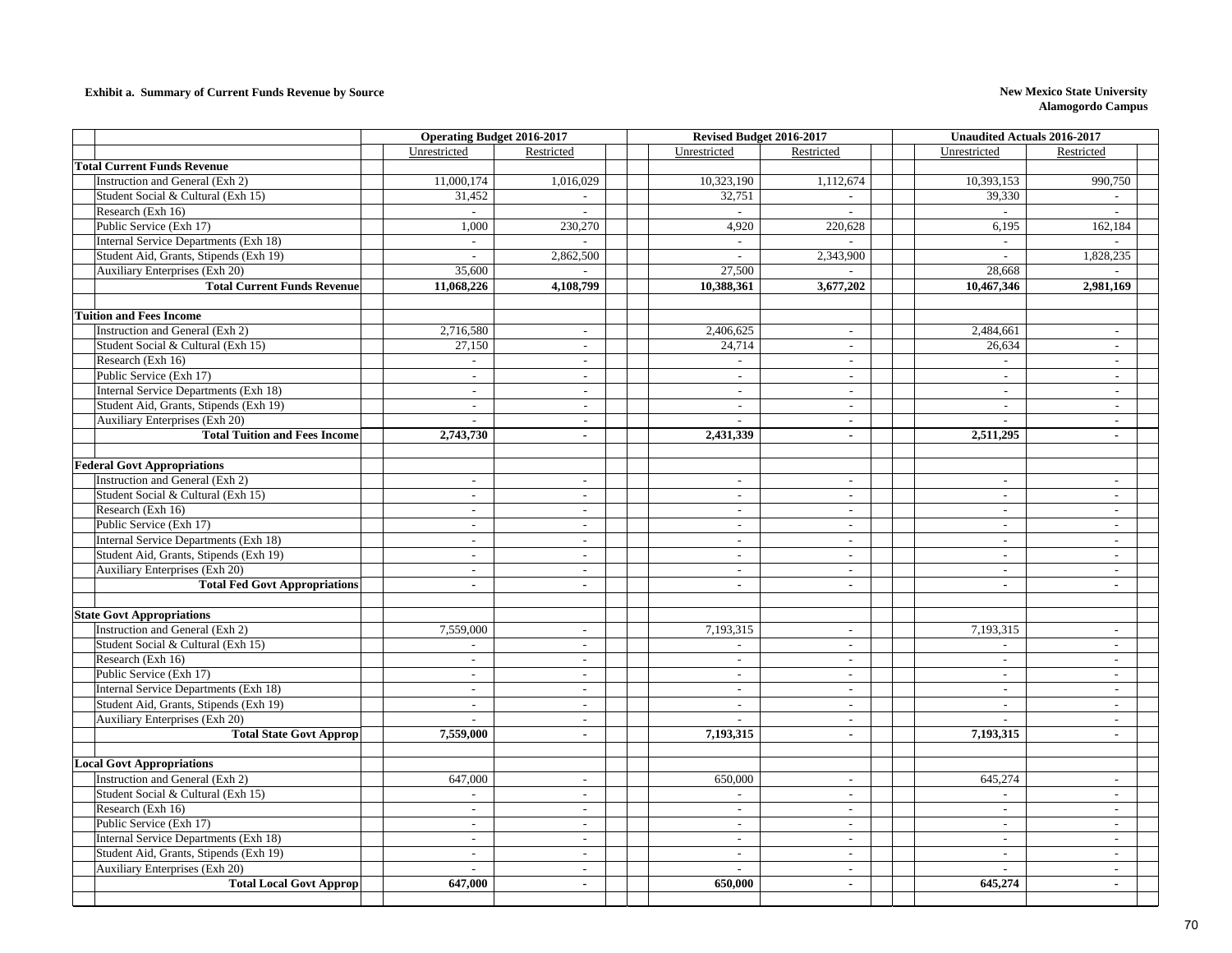### **Exhibit a. Summary of Current Funds Revenue by Source New Mexico State University New Mexico State University**

|                                                                  | <b>Operating Budget 2016-2017</b>        |                                | Revised Budget 2016-2017    |                                            | <b>Unaudited Actuals 2016-2017</b> |                             |  |  |
|------------------------------------------------------------------|------------------------------------------|--------------------------------|-----------------------------|--------------------------------------------|------------------------------------|-----------------------------|--|--|
|                                                                  | Unrestricted                             | Restricted                     | Unrestricted                | Restricted                                 | Unrestricted                       | Restricted                  |  |  |
| <b>Federal Govt Grants &amp; Contracts</b>                       |                                          |                                |                             |                                            |                                    |                             |  |  |
| Instruction and General (Exh 2)                                  | 2,800                                    | 791,487                        | 1,000                       | 887,116                                    | 990                                | 759,694                     |  |  |
| Student Social & Cultural (Exh 15)                               | $\mathbb{L}$                             | $\mathcal{L}$                  | $\sim$                      | $\sim$                                     | $\sim$                             |                             |  |  |
| Research (Exh 16)                                                | $\sim$                                   |                                | $\overline{\phantom{a}}$    |                                            | $\overline{\phantom{a}}$           |                             |  |  |
| Public Service (Exh 17)                                          | $\mathbb{L}$                             | 44,959                         | $\mathcal{L}^{\mathcal{A}}$ | 24,159                                     | $\mathcal{L}^{\pm}$                | 23,913                      |  |  |
| Internal Service Departments (Exh 18)                            | $\sim$                                   | $\mathcal{L}^{\mathcal{A}}$    | $\sim$                      |                                            | $\sim$                             |                             |  |  |
| Student Aid, Grants, Stipends (Exh 19)                           | $\overline{a}$                           | 2,460,800                      | $\sim$                      | 2,037,500                                  | $\mathcal{L}^{\pm}$                | 1,597,899                   |  |  |
| <b>Auxiliary Enterprises (Exh 20)</b>                            | $\sim$                                   |                                | $\sim$                      |                                            | $\sim$                             |                             |  |  |
| Total Federal Govt G & C                                         | 2,800                                    | 3,297,246                      | 1,000                       | 2,948,775                                  | 990                                | 2,381,506                   |  |  |
|                                                                  |                                          |                                |                             |                                            |                                    |                             |  |  |
| <b>State Govt Grants &amp; Contracts</b>                         |                                          |                                |                             |                                            |                                    |                             |  |  |
| Instruction and General (Exh 2)                                  | $\sim$                                   | 224,542                        | $\blacksquare$              | 219,458                                    | $\overline{\phantom{a}}$           | 225,334                     |  |  |
| Student Social & Cultural (Exh 15)                               | $\sim$                                   | $\overline{\phantom{a}}$       | $\sim$                      |                                            | $\blacksquare$                     |                             |  |  |
| Research (Exh 16)                                                | $\overline{a}$                           | $\mathbb{Z}^{\mathbb{Z}}$      | $\sim$                      | $\overline{a}$                             | $\sim$                             | $\mathbf{r}$                |  |  |
| Public Service (Exh 17)                                          | $\mathbb{Z}^2$                           | 185,311                        | $\sim$                      | 191.789                                    | $\sim$                             | 133,730                     |  |  |
| Internal Service Departments (Exh 18)                            | $\blacksquare$                           | $\sim$                         | $\sim$                      | $\sim$                                     | $\sim$                             |                             |  |  |
| Student Aid, Grants, Stipends (Exh 19)                           | $\blacksquare$                           | 390,100                        | $\sim$                      | 287,200                                    | $\overline{\phantom{a}}$           | 216,858                     |  |  |
| Auxiliary Enterprises (Exh 20)                                   | $\sim$                                   | $\sim$                         | $\overline{\phantom{a}}$    | $\sim$                                     | $\blacksquare$                     |                             |  |  |
| Total State Govt G & C                                           | $\omega$                                 | 799,953                        | $\sim$                      | 698,447                                    | $\blacksquare$                     | 575,922                     |  |  |
| <b>Local Govt Grants &amp; Contracts</b>                         |                                          |                                |                             |                                            |                                    |                             |  |  |
| Instruction and General (Exh 2)                                  | $\overline{\phantom{a}}$                 | $\mathcal{L}$                  | $\sim$                      | $\overline{a}$                             | $\overline{\phantom{a}}$           | $\sim$                      |  |  |
| Student Social & Cultural (Exh 15)                               | $\mathcal{L}$                            | $\mathcal{L}$                  | $\sim$                      | $\overline{a}$                             | $\mathcal{L}_{\mathcal{A}}$        | $\sim$                      |  |  |
| Research (Exh 16)                                                | $\mathbb{L}$                             | $\mathcal{L}_{\mathcal{A}}$    | $\mathbb{L}$                | $\overline{\phantom{a}}$                   | $\mathcal{L}_{\mathcal{A}}$        | $\mathbb{L}$                |  |  |
|                                                                  |                                          |                                |                             |                                            |                                    | $\sim$                      |  |  |
| Public Service (Exh 17)<br>Internal Service Departments (Exh 18) | $\sim$                                   | $\blacksquare$                 | $\mathbb{L}$                | $\sim$                                     | $\blacksquare$                     |                             |  |  |
|                                                                  | $\sim$<br>$\overline{\phantom{a}}$       | $\sim$<br>$\sim$               | $\sim$                      | $\overline{\phantom{a}}$<br>$\overline{a}$ | $\sim$                             | $\sim$<br>$\sim$            |  |  |
| Student Aid, Grants, Stipends (Exh 19)                           |                                          |                                | $\sim$                      |                                            | $\sim$                             |                             |  |  |
| Auxiliary Enterprises (Exh 20)<br>Total Local Govt G & C         | $\overline{\phantom{a}}$<br>$\mathbf{r}$ | $\blacksquare$<br>$\mathbf{r}$ | $\mathbb{L}$<br>$\omega$    | $\sim$<br>$\mathbf{r}$                     | $\blacksquare$<br>ä,               | $\sim$<br>$\blacksquare$    |  |  |
|                                                                  |                                          |                                |                             |                                            |                                    |                             |  |  |
| Private Gifts, Grants & Contracts                                |                                          |                                |                             |                                            |                                    |                             |  |  |
| Instruction and General (Exh 2)                                  | $\overline{\phantom{a}}$                 | $\sim$                         | $\overline{a}$              | 6,100                                      | $\sim$                             | 5,722                       |  |  |
| Student Social & Cultural (Exh 15)                               | $\blacksquare$                           | $\blacksquare$                 | $\sim$                      | $\mathbb{L}$                               | $\sim$                             | $\sim$                      |  |  |
| Research (Exh 16)                                                | $\sim$                                   | $\sim$                         | $\sim$                      | $\sim$                                     | $\sim$                             | $\sim$                      |  |  |
| Public Service (Exh 17)                                          | $\sim$                                   | $\sim$                         | $\sim$                      | 4,680                                      | $\sim$                             | 4,541                       |  |  |
| Internal Service Departments (Exh 18)                            | $\overline{\phantom{a}}$                 | $\sim$                         | $\sim$                      |                                            | $\sim$                             |                             |  |  |
| Student Aid, Grants, Stipends (Exh 19)                           | $\sim$                                   | $\overline{\phantom{a}}$       | $\sim$                      | 400                                        | $\blacksquare$                     | 396                         |  |  |
| <b>Auxiliary Enterprises (Exh 20)</b>                            | $\mathcal{L}$                            | $\mathbb{L}$                   | $\sim$                      |                                            | $\mathbb{L}^{\mathbb{N}}$          |                             |  |  |
| Total Private Gifts, G & C                                       | $\blacksquare$                           | $\mathbf{r}$                   | $\mathbf{r}$                | 11,180                                     | $\blacksquare$                     | 10.659                      |  |  |
|                                                                  |                                          |                                |                             |                                            |                                    |                             |  |  |
| Endow, Land & Perm Fund Income                                   |                                          |                                |                             |                                            |                                    |                             |  |  |
| Instruction and General (Exh 2)                                  | $\overline{\phantom{a}}$                 | $\sim$                         | $\sim$                      | $\overline{\phantom{a}}$                   | $\sim$                             | $\sim$                      |  |  |
| Student Social & Cultural (Exh 15)                               | $\sim$                                   | $\sim$                         | $\sim$                      | $\sim$                                     | $\sim$                             | $\sim$                      |  |  |
| Research (Exh 16)                                                | $\sim$                                   | $\overline{\phantom{a}}$       | $\blacksquare$              | $\overline{\phantom{a}}$                   | $\blacksquare$                     | $\sim$                      |  |  |
| Public Service (Exh 17)                                          | $\sim$                                   | $\overline{\phantom{a}}$       | $\mathcal{L}_{\mathcal{A}}$ | $\sim$                                     | $\overline{a}$                     | $\mathcal{L}_{\mathcal{A}}$ |  |  |
| Internal Service Departments (Exh 18)                            | $\sim$                                   | $\mathcal{L}$                  | $\sim$                      | $\overline{a}$                             | $\blacksquare$                     | $\sim$                      |  |  |
| Student Aid, Grants, Stipends (Exh 19)                           | $\mathcal{L}_{\mathcal{A}}$              | 11,600                         | $\mathbb{L}$                | 18,800                                     | $\mathcal{L}_{\mathcal{A}}$        | 13,082                      |  |  |
| <b>Auxiliary Enterprises (Exh 20)</b>                            | $\overline{\phantom{a}}$                 | $\sim$                         | $\overline{a}$              | $\overline{a}$                             | $\sim$                             |                             |  |  |
| <b>Total Endow, Land &amp; Perm Funds</b>                        | $\blacksquare$                           | 11,600                         | $\bullet$                   | 18,800                                     | $\blacksquare$                     | 13,082                      |  |  |
|                                                                  |                                          |                                |                             |                                            |                                    |                             |  |  |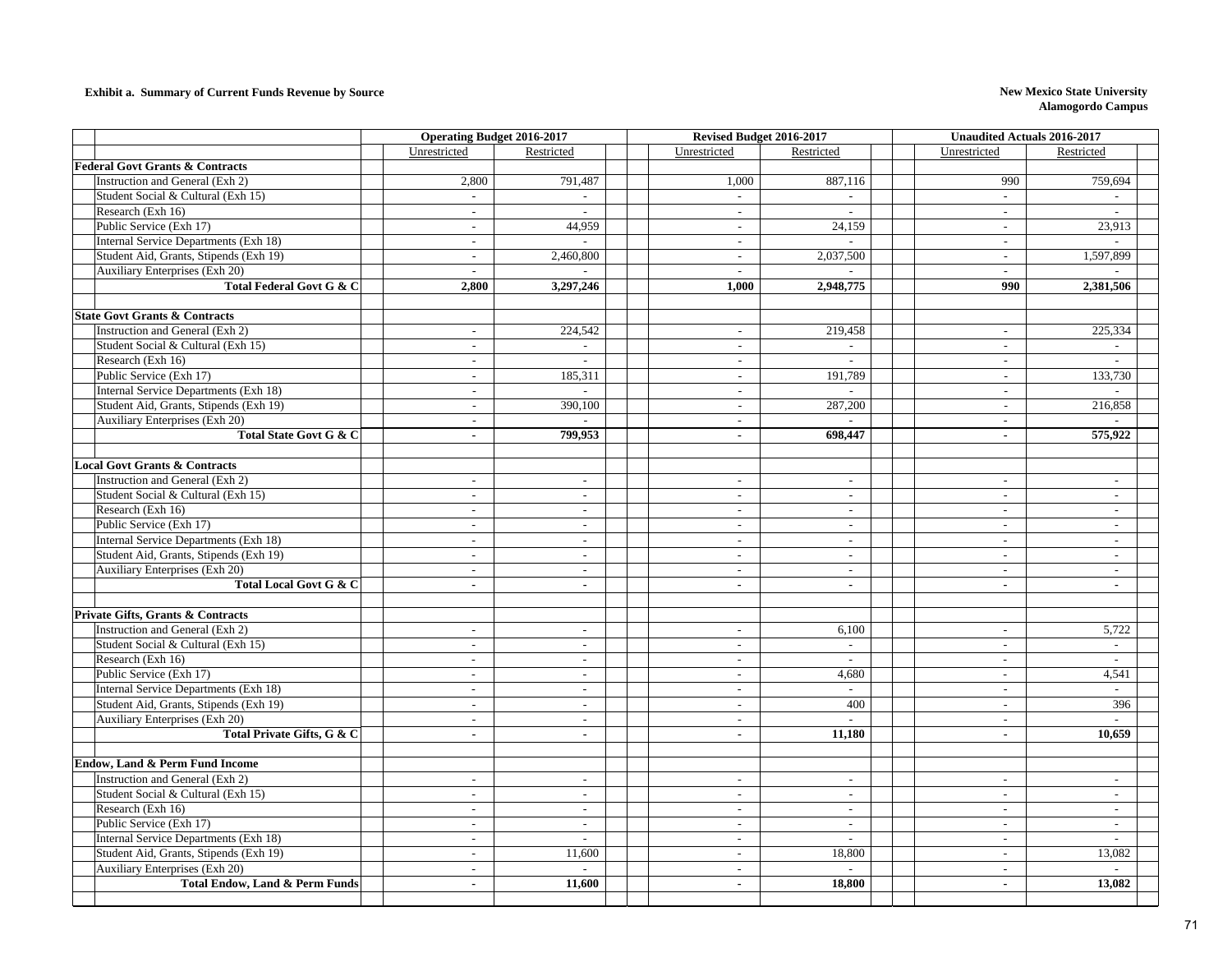### **Exhibit a. Summary of Current Funds Revenue by Source New Mexico State University New Mexico State University**

|                                                  | <b>Operating Budget 2016-2017</b> |                          | Revised Budget 2016-2017 |                          | <b>Unaudited Actuals 2016-2017</b> |                          |  |  |
|--------------------------------------------------|-----------------------------------|--------------------------|--------------------------|--------------------------|------------------------------------|--------------------------|--|--|
|                                                  | Unrestricted                      | Restricted               | Unrestricted             | Restricted               | Unrestricted                       | Restricted               |  |  |
| <b>Sales &amp; Services</b>                      |                                   |                          |                          |                          |                                    |                          |  |  |
| Instruction and General (Exh 2)                  |                                   |                          |                          |                          | $\overline{\phantom{a}}$           | $\overline{\phantom{a}}$ |  |  |
| Student Social & Cultural (Exh 15)               | 2,610                             |                          | 2,538                    |                          | 6,275                              | $\overline{a}$           |  |  |
| Research (Exh 16)                                | $\sim$                            |                          | $\overline{\phantom{a}}$ | $\overline{\phantom{a}}$ | $\overline{\phantom{a}}$           | $\overline{\phantom{a}}$ |  |  |
| Public Service (Exh 17)                          | $\overline{\phantom{a}}$          | $\overline{\phantom{a}}$ | $\sim$                   | $\overline{\phantom{a}}$ | $\overline{\phantom{a}}$           | $\overline{\phantom{a}}$ |  |  |
| Internal Service Departments (Exh 18)            | $\sim$                            | $\overline{\phantom{a}}$ | $\overline{a}$           | $\overline{\phantom{a}}$ | $\overline{\phantom{a}}$           | $\overline{a}$           |  |  |
| Student Aid, Grants, Stipends (Exh 19)           |                                   |                          |                          |                          |                                    | $\overline{\phantom{a}}$ |  |  |
| Auxiliary Enterprises (Exh 20)                   | 29,300                            |                          | 22,100                   | ۰                        | 22,680                             | $\overline{\phantom{a}}$ |  |  |
| <b>Total Sales &amp; Services</b>                | 31.910                            | $\blacksquare$           | 24,638                   | ۰                        | 28.955                             | ٠                        |  |  |
|                                                  |                                   |                          |                          |                          |                                    |                          |  |  |
| <b>Other Sources</b>                             |                                   |                          |                          |                          |                                    |                          |  |  |
| Instruction and General (Exh 2)                  | 74.794                            |                          | 72,250                   | $\overline{a}$           | 68,913                             | $\overline{a}$           |  |  |
| Student Social & Cultural (Exh 15)               | 1.692                             | $\overline{\phantom{a}}$ | 5,499                    | $\overline{\phantom{a}}$ | 6,421                              | $\overline{\phantom{a}}$ |  |  |
| Research (Exh 16)                                |                                   |                          |                          | $\overline{a}$           |                                    | $\overline{\phantom{a}}$ |  |  |
| Public Service (Exh 17)                          | 1.000                             | $\overline{\phantom{a}}$ | 4,920                    | $\overline{\phantom{a}}$ | 6,195                              | $\overline{\phantom{a}}$ |  |  |
| Internal Service Departments (Exh 18)            | $\overline{a}$                    |                          | $\overline{a}$           |                          | $\sim$                             | $\overline{\phantom{a}}$ |  |  |
| Student Aid, Grants, Stipends (Exh 19)           |                                   |                          |                          | $\overline{\phantom{a}}$ |                                    | $\overline{\phantom{a}}$ |  |  |
| Auxiliary Enterprises (Exh 20)                   | 6,300                             |                          | 5,400                    | $\overline{\phantom{a}}$ | 5,988                              | $\overline{\phantom{a}}$ |  |  |
| <b>Total Other Sources</b>                       | 83,786                            | $\blacksquare$           | 88,069                   | $\blacksquare$           | 87,517                             | $\blacksquare$           |  |  |
|                                                  |                                   |                          |                          |                          |                                    |                          |  |  |
| <b>Total Current Funds Revenue (by category)</b> |                                   |                          |                          |                          |                                    |                          |  |  |
| Tuition and Fees Income                          | 2,743,730                         | $\overline{\phantom{a}}$ | 2,431,339                | $\overline{\phantom{a}}$ | 2,511,295                          | $\sim$                   |  |  |
| <b>Federal Govt Appropriations</b>               | $\overline{\phantom{a}}$          | $\overline{\phantom{a}}$ |                          | $\overline{\phantom{a}}$ | $\overline{\phantom{a}}$           | $\sim$                   |  |  |
| <b>State Govt Appropriations</b>                 | 7,559,000                         | $\overline{\phantom{a}}$ | 7,193,315                | $\overline{\phantom{0}}$ | 7,193,315                          | $\overline{\phantom{a}}$ |  |  |
| <b>Local Govt Appropriations</b>                 | 647,000                           |                          | 650,000                  |                          | 645,274                            | $\overline{\phantom{a}}$ |  |  |
| Federal Govt Grant & Contracts                   | 2,800                             | 3,297,246                | 1.000                    | 2,948,775                | 990                                | 2,381,506                |  |  |
| <b>State Govt Grant &amp; Contracts</b>          |                                   | 799,953                  | $\sim$                   | 698,447                  | $\overline{\phantom{a}}$           | 575,922                  |  |  |
| Local Govt Grant & Contracts                     | $\overline{\phantom{a}}$          |                          | $\overline{\phantom{a}}$ |                          | $\overline{\phantom{a}}$           |                          |  |  |
| Private Gifts, Grant & Contracts                 |                                   |                          | $\overline{a}$           | 11,180                   |                                    | 10,659                   |  |  |
| Endow, Land & Perm Fund Income                   | $\overline{\phantom{a}}$          | 11,600                   |                          | 18,800                   | $\overline{\phantom{a}}$           | 13,082                   |  |  |
| Sales & Services                                 | 31,910                            |                          | 24,638                   | $\overline{\phantom{a}}$ | 28,955                             | $\overline{\phantom{a}}$ |  |  |
| Other Sources                                    | 83,786                            |                          | 88,069                   |                          | 87,517                             |                          |  |  |
| <b>Total Current Funds Revenue</b>               | 11,068,226                        | 4,108,799                | 10.388.361               | 3,677,202                | 10,467,346                         | 2,981,169                |  |  |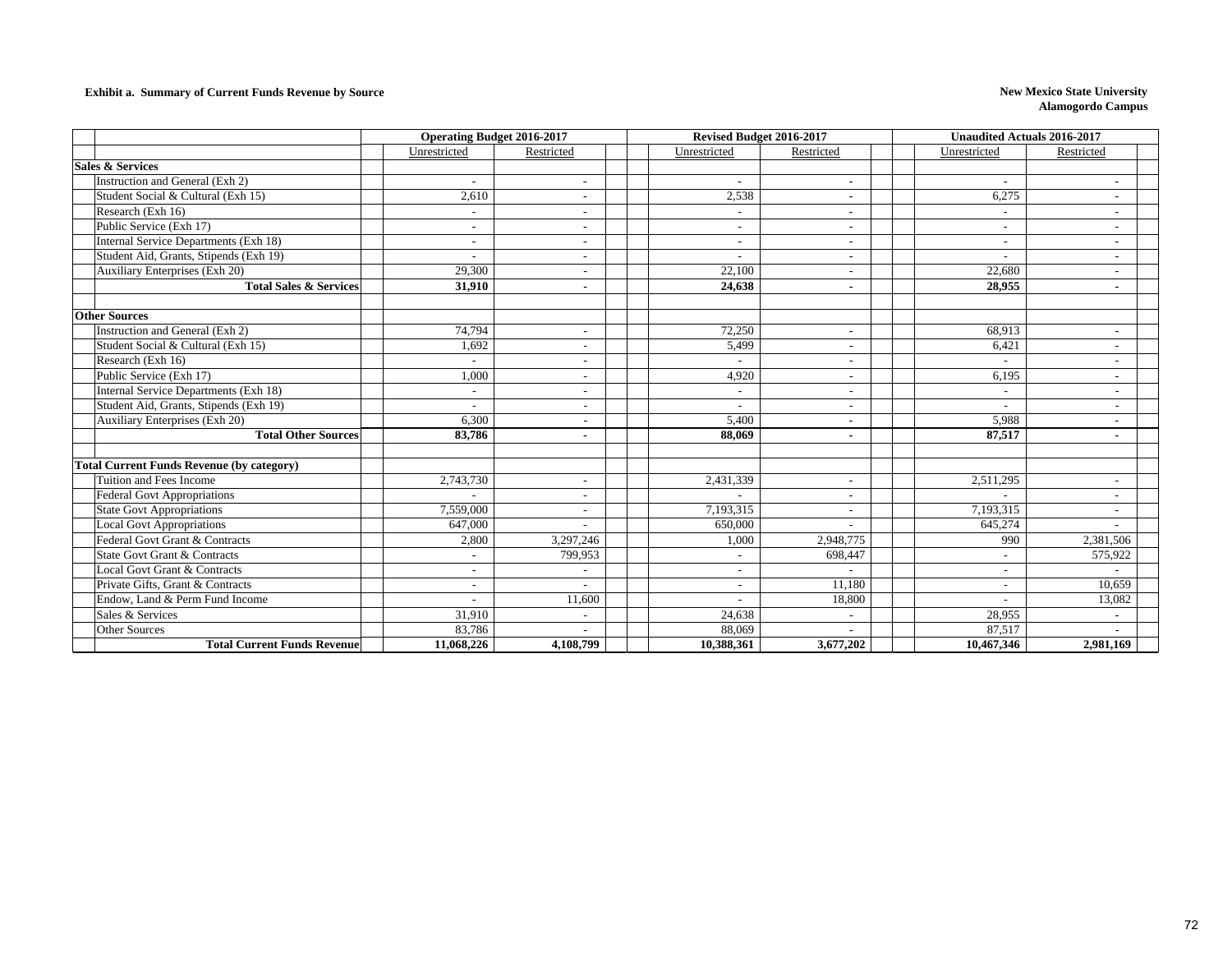### **Exhibit b. Summary of Salaries in All Current Funds New Mexico State University**

|                                                   |                             | <b>Operating Budget 2016-2017</b> |                          |                          | Revised Budget 2016-2017 |                          |                             |                          | <b>Unaudited Actuals 2016-2017</b> |                          |                          |                          |  |  |
|---------------------------------------------------|-----------------------------|-----------------------------------|--------------------------|--------------------------|--------------------------|--------------------------|-----------------------------|--------------------------|------------------------------------|--------------------------|--------------------------|--------------------------|--|--|
|                                                   | <b>FTE</b>                  | Unrestricted                      | <b>FTE</b>               | Restricted               | <b>FTE</b>               | Unrestricted             | <b>FTE</b>                  | Restricted               | <b>FTE</b>                         | Unrestricted             | <b>FTE</b>               | Restricted               |  |  |
| <b>Summary of Total Salaries</b>                  |                             |                                   |                          |                          |                          |                          |                             |                          |                                    |                          |                          |                          |  |  |
| Instruction (Exh 10)                              | 127.93                      | 3,519,178                         | 16.29                    | 621,792                  | 116.34                   | 3,249,753                | 15.65                       | 573,421                  | 114.84                             | 3,211,308                | 16.87                    | 591,845                  |  |  |
| Academic Support (Exh 11)                         | 28.82                       | 1,009,272                         | 1.77                     | 28,300                   | 27.64                    | 967,289                  | 2.53                        | 40,400                   | 26.51                              | 950,759                  | 2.62                     | 41,956                   |  |  |
| Student Services (Exh 12)                         | 16.71                       | 624,153                           | 1.23                     | 19,800                   | 15.23                    | 555,782                  | 0.78                        | 12,500                   | 14.63                              | 544,267                  | 0.92                     | 14,715                   |  |  |
| Institutional Support (Exh 13)                    | 22.99                       | 935,863                           | 0.59                     | 9,400                    | 22.72                    | 917,611                  | 0.65                        | 10,300                   | 22.42                              | 911,173                  | 0.60                     | 9,646                    |  |  |
| Operation & Maintenance of Plant (Exh 14)         | 11.69                       | 349,493                           | 0.09                     | 1,400                    | 11.60                    | 350,131                  | $\sim$                      | $\sim$                   | 10.63                              | 322,999                  | $\sim$                   |                          |  |  |
| Student Social & Cultural (Exh 15)                | 0.38                        | 4,500                             | $\sim$                   |                          | 0.40                     | 4,500                    | $\sim$                      | $\sim$                   | 0.40                               | 4,500                    | $\sim$                   | $\sim$                   |  |  |
| Research (Exh 16)                                 | $\sim$                      |                                   | $\sim$                   |                          | $\sim$                   | $\sim$                   | $\overline{\phantom{a}}$    | $\sim$                   | $\sim$                             |                          | $\sim$                   | $\sim$                   |  |  |
| Public Service (Exh 17)                           | $\mathcal{L}$               | $\sim$                            | 3.37                     | 130,632                  | $\mathbb{Z}^2$           | $\mathcal{L}$            | 3.46                        | 132,632                  | $\mathbf{r}$                       | $\overline{\phantom{a}}$ | 2.55                     | 93,498                   |  |  |
| Internal Service Departments (Exh 18)             | $\sim$                      |                                   | $\mathbf{r}$             |                          | $\sim$                   | $\overline{\phantom{a}}$ |                             |                          | $\sim$                             |                          |                          |                          |  |  |
| Auxiliary Enterprises (Exh 20)                    | $\sim$                      |                                   | $\sim$                   |                          | $\sim$                   | $\sim$                   | $\sim$                      | $\sim$                   | $\sim$                             |                          | $\sim$                   |                          |  |  |
| <b>Total of Salaries</b>                          | 208.52                      | 6,442,459                         | 23.34                    | 811,324                  | 193.93                   | 6,045,066                | 23.07                       | 769,253                  | 189.43                             | 5,945,006                | 23.56                    | 751,660                  |  |  |
|                                                   |                             |                                   |                          |                          |                          |                          |                             |                          |                                    |                          |                          |                          |  |  |
| <b>Faculty Salaries</b>                           |                             |                                   |                          |                          |                          |                          |                             |                          |                                    |                          |                          |                          |  |  |
| Instruction (Exh 10)                              | 40.20                       | 2,206,548                         | 2.39                     | 131,245                  | 38.82                    | 2,173,446                | 3.16                        | 176,799                  | 38.40                              | 2,149,430                | 3.16                     | 176,799                  |  |  |
| Academic Support (Exh 11)                         | 1.35                        | 73.912                            |                          |                          | 1.32                     | 73,912                   | $\sim$                      | $\sim$                   | 1.32                               | 73.912                   | $\sim$                   |                          |  |  |
| Student Services (Exh 12)                         | $\overline{\phantom{a}}$    |                                   | $\overline{\phantom{a}}$ |                          | $\mathbb{Z}^2$           |                          | $\sim$                      |                          | $\overline{\phantom{a}}$           |                          | $\sim$                   | $\sim$                   |  |  |
| Institutional Support (Exh 13)                    | 2.75                        | 151,198                           | $\sim$                   |                          | 2.70                     | 151,353                  | $\overline{\phantom{a}}$    | $\sim$                   | 2.70                               | 151,353                  | $\sim$                   | $\sim$                   |  |  |
| Operation & Maintenance of Plant (Exh 14)         | $\overline{\phantom{a}}$    |                                   | $\overline{\phantom{a}}$ |                          | $\overline{\phantom{a}}$ |                          | $\overline{\phantom{a}}$    | $\overline{a}$           | $\overline{\phantom{a}}$           |                          | $\sim$                   | $\sim$                   |  |  |
| Student Social & Cultural (Exh 15)                | $\mathcal{L}_{\mathcal{A}}$ | $\sim$                            | $\sim$                   |                          | $\overline{\phantom{a}}$ | $\sim$                   | $\sim$                      | $\sim$                   | $\sim$                             |                          | $\sim$                   | $\sim$                   |  |  |
| Research (Exh 16)                                 |                             |                                   |                          |                          | $\sim$                   |                          | $\sim$                      |                          | $\blacksquare$                     |                          |                          |                          |  |  |
| Public Service (Exh 17)                           |                             |                                   |                          |                          | $\sim$                   |                          | $\overline{a}$              |                          |                                    |                          | $\sim$                   |                          |  |  |
| Internal Service Departments (Exh 18)             |                             | $\overline{\phantom{a}}$          | $\sim$                   |                          | $\sim$                   |                          | $\mathcal{L}$               | $\sim$                   | $\sim$                             |                          | $\sim$                   | $\sim$                   |  |  |
| Auxiliary Enterprises (Exh 20)                    |                             |                                   |                          |                          | $\sim$                   |                          | $\sim$                      |                          | $\overline{a}$                     |                          | $\omega$                 |                          |  |  |
| <b>Total of Faculty Salaries</b>                  | 44.30                       | 2,431,658                         | 2.39                     | 131,245                  | 42.84                    | 2,398,711                | 3.16                        | 176,799                  | 42.42                              | 2,374,695                | 3.16                     | 176,799                  |  |  |
|                                                   |                             |                                   |                          |                          |                          |                          |                             |                          |                                    |                          |                          |                          |  |  |
| <b>Part-Time Instructors Salaries</b>             |                             |                                   |                          |                          |                          |                          |                             |                          |                                    |                          |                          |                          |  |  |
| Instruction (Exh 10)                              | 71.23                       | 849,799                           |                          |                          | 64.89                    | 723,725                  | 0.24                        | 2,640                    | 63.98                              | 713,563                  | 0.24                     | 2,640                    |  |  |
| Academic Support (Exh 11)                         | 2.51                        | 29,900                            | $\overline{\phantom{a}}$ |                          | 2.06                     | 23,000                   | $\sim$                      | $\overline{a}$           | 1.50                               | 16,737                   | $\sim$                   | $\overline{\phantom{a}}$ |  |  |
| Student Services (Exh 12)                         | $\bar{a}$                   |                                   | $\sim$                   |                          | $\sim$                   |                          | $\omega$                    | $\sim$                   | $\overline{\phantom{a}}$           |                          | $\sim$                   | $\sim$                   |  |  |
| Institutional Support (Exh 13)                    | $\sim$                      | $\sim$                            | $\overline{\phantom{a}}$ | $\overline{\phantom{a}}$ | $\sim$                   | $\overline{\phantom{a}}$ | $\sim$                      | $\overline{\phantom{a}}$ | $\overline{\phantom{a}}$           | $\sim$                   | $\sim$                   | $\sim$                   |  |  |
| Operation & Maintenance of Plant (Exh 14)         |                             | $\overline{\phantom{a}}$          | $\sim$                   |                          | $\sim$                   |                          | $\sim$                      | $\sim$                   | $\sim$                             |                          | $\sim$                   | $\sim$                   |  |  |
| Student Social & Cultural (Exh 15)                | 0.38                        | 4,500                             | $\overline{\phantom{a}}$ |                          | 0.40                     | 4,500                    | $\overline{\phantom{a}}$    | $\sim$                   | 0.40                               | 4,500                    | $\sim$                   | $\sim$                   |  |  |
| Research (Exh 16)                                 |                             |                                   |                          |                          | $\sim$                   |                          | $\overline{a}$              |                          |                                    |                          | $\overline{\phantom{a}}$ | $\mathbb{L}$             |  |  |
| Public Service (Exh 17)                           |                             |                                   |                          |                          | $\sim$                   |                          | $\sim$                      | $\overline{\phantom{a}}$ | $\sim$                             |                          | $\sim$                   | $\sim$                   |  |  |
| Internal Service Departments (Exh 18)             | $\overline{a}$              | $\overline{a}$                    | $\blacksquare$           |                          | $\sim$                   | $\overline{\phantom{a}}$ | $\sim$                      | $\overline{a}$           | $\overline{\phantom{a}}$           |                          | $\sim$                   | $\sim$                   |  |  |
| Auxiliary Enterprises (Exh 20)                    |                             |                                   | $\sim$                   |                          | $\sim$                   |                          | $\sim$                      |                          | $\sim$                             |                          | $\sim$                   | $\overline{\phantom{a}}$ |  |  |
| <b>Total of Part-Time Instructors Salaries</b>    | 74.12                       | 884,199                           | $\sim$                   | $\blacksquare$           | 67.35                    | 751,225                  | 0.24                        | 2,640                    | 65.88                              | 734,800                  | 0.24                     | 2,640                    |  |  |
|                                                   |                             |                                   |                          |                          |                          |                          |                             |                          |                                    |                          |                          |                          |  |  |
| <b>Professional Salaries</b>                      |                             | 51,552                            |                          |                          |                          | 35,162                   | 6.32                        |                          |                                    | 28,175                   |                          |                          |  |  |
| Instruction (Exh 10)<br>Academic Support (Exh 11) | 1.17<br>14.06               | 621,982                           | 8.35                     | 369,407                  | 0.81<br>13.87            | 598,371                  | $\overline{\phantom{a}}$    | 272,079                  | 0.66<br>13.87                      | 598,371                  | 6.19                     | 266,662                  |  |  |
| Student Services (Exh 12)                         | 10.63                       | 470,283                           | $\sim$                   |                          | 9.36                     | 403,541                  | $\sim$                      | $\sim$                   | 9.49                               | 409,229                  | $\sim$<br>$\sim$         | $\sim$                   |  |  |
| Institutional Support (Exh 13)                    | 13.83                       | 612,222                           | $\blacksquare$           | $\sim$                   | 13.82                    | $\overline{596,}132$     | $\overline{\phantom{a}}$    | $\sim$                   | 13.82                              | 596,132                  | $\sim$                   | $\overline{\phantom{a}}$ |  |  |
| Operation & Maintenance of Plant (Exh 14)         | 1.56                        | 68,980                            |                          |                          | 1.60                     | 68,980                   | $\overline{\phantom{a}}$    |                          | 1.60                               | 68,980                   | $\sim$                   |                          |  |  |
| Student Social & Cultural (Exh 15)                |                             |                                   | $\overline{a}$           |                          | $\mathbb{Z}^2$           |                          | $\mathcal{L}_{\mathcal{A}}$ |                          | $\bar{\phantom{a}}$                |                          | $\mathbb{L}$             | $\mathbb{L}$             |  |  |
| Research (Exh 16)                                 | $\sim$                      | $\sim$                            | $\overline{a}$           |                          | $\sim$                   | $\overline{a}$           | $\sim$                      |                          | $\overline{a}$                     |                          | $\sim$                   |                          |  |  |
| Public Service (Exh 17)                           | $\bar{a}$                   |                                   | 2.26                     | 100,000                  | $\sim$                   |                          | 2.37                        | 102,000                  | $\sim$                             |                          | 1.46                     | 62,985                   |  |  |
| Internal Service Departments (Exh 18)             | $\mathcal{L}$               | $\overline{a}$                    | $\sim$                   |                          | $\sim$                   | $\overline{a}$           | $\sim$                      |                          | $\sim$                             |                          | $\sim$                   |                          |  |  |
| <b>Auxiliary Enterprises (Exh 20)</b>             |                             |                                   |                          |                          | $\sim$                   |                          | $\sim$                      |                          | $\overline{a}$                     |                          | $\sim$                   |                          |  |  |
| <b>Total of Professional Salaries</b>             | 41.25                       | 1,825,019                         | 10.61                    | 469,407                  | 39.46                    | 1,702,186                | 8.69                        | 374,079                  | 39.44                              | 1,700,887                | 7.65                     | 329,647                  |  |  |
|                                                   |                             |                                   |                          |                          |                          |                          |                             |                          |                                    |                          |                          |                          |  |  |
|                                                   |                             |                                   |                          |                          |                          |                          |                             |                          |                                    |                          |                          |                          |  |  |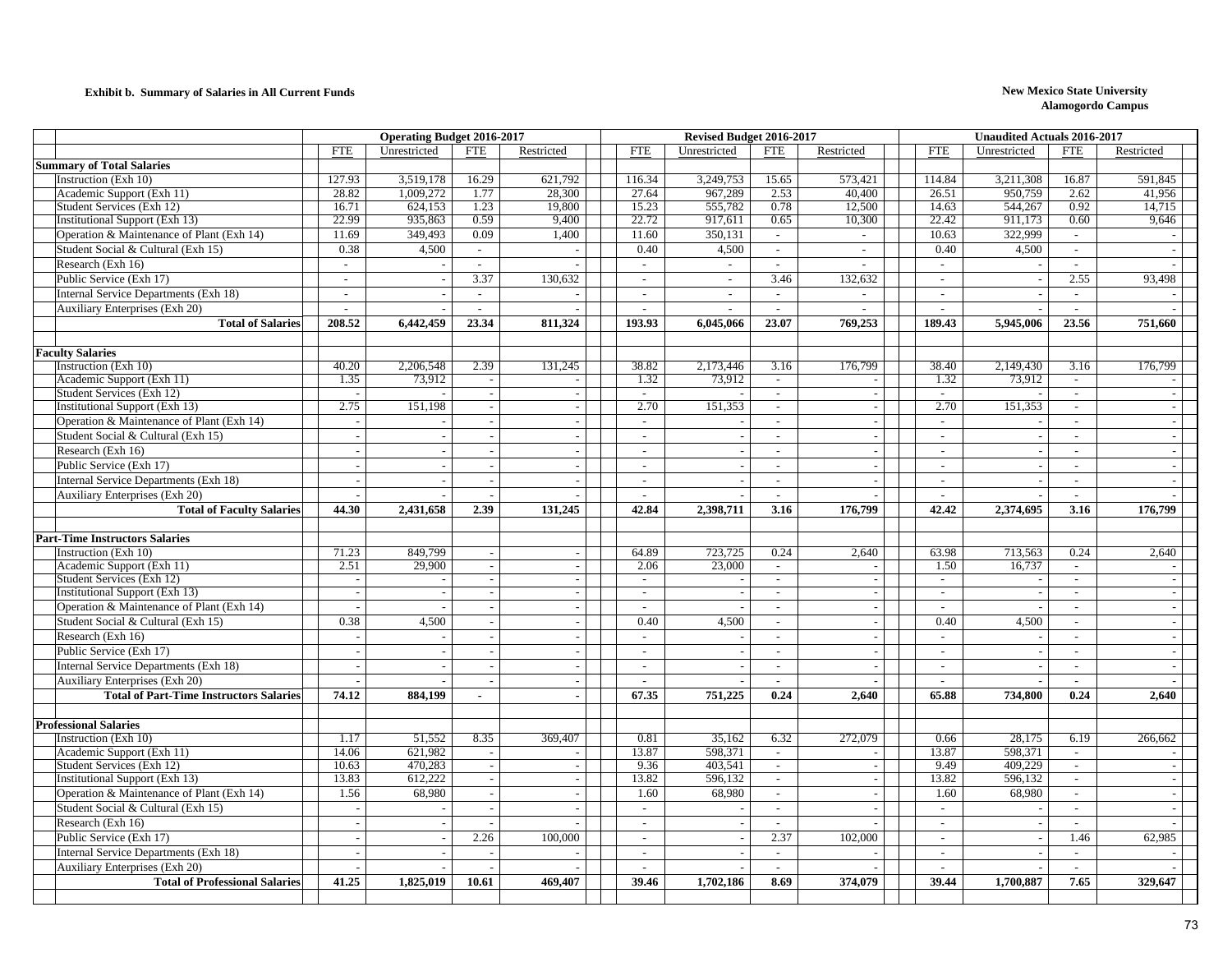### **Exhibit b. Summary of Salaries in All Current Funds New Mexico State University**

|                                                                                    |                          | <b>Operating Budget 2016-2017</b> |                             |                             | Revised Budget 2016-2017 |                          |                          |                          |                          | <b>Unaudited Actuals 2016-2017</b> |                          |                          |  |  |
|------------------------------------------------------------------------------------|--------------------------|-----------------------------------|-----------------------------|-----------------------------|--------------------------|--------------------------|--------------------------|--------------------------|--------------------------|------------------------------------|--------------------------|--------------------------|--|--|
|                                                                                    | <b>FTE</b>               | Unrestricted                      | <b>FTE</b>                  | Restricted                  | <b>FTE</b>               | Unrestricted             | <b>FTE</b>               | Restricted               | <b>FTE</b>               | Unrestricted                       | <b>FTE</b>               | Restricted               |  |  |
| <b>Support Staff Salaries</b>                                                      |                          |                                   |                             |                             |                          |                          |                          |                          |                          |                                    |                          |                          |  |  |
| Instruction (Exh 10)                                                               | 8.17                     | 226,659                           | 2.76                        | 76,537                      | 5.48                     | 153,833                  | 2.20                     | 61,858                   | 5.21                     | 146,325                            | 2.38                     | 66,863                   |  |  |
| Academic Support (Exh 11)                                                          | 9.19                     | 254,952                           | $\overline{\phantom{a}}$    | $\overline{\phantom{a}}$    | 8.70                     | 244,497                  | $\overline{\phantom{a}}$ |                          | 8.59                     | 241,566                            | $\sim$                   |                          |  |  |
| Student Services (Exh 12)                                                          | 4.85                     | 134,420                           | $\mathcal{L}_{\mathcal{A}}$ | $\sim$                      | 4.80                     | 135,009                  | $\sim$                   | $\sim$                   | 4.33                     | 121.972                            | $\sim$                   | $\sim$                   |  |  |
| <b>Institutional Support (Exh 13)</b>                                              | 5.94                     | 164,286                           | $\blacksquare$              | $\overline{\phantom{a}}$    | 5.81                     | 163,413                  | $\mathbb{L}^+$           | $\sim$                   | 5.68                     | 159,882                            | $\sim$                   | $\sim$                   |  |  |
| Operation & Maintenance of Plant (Exh 14)                                          | 10.11                    | 279,913                           | $\sim$                      | $\sim$                      | 9.98                     | 280,451                  | $\overline{\phantom{a}}$ | $\overline{a}$           | 9.01                     | 253,351                            | $\blacksquare$           |                          |  |  |
| Student Social & Cultural (Exh 15)                                                 | $\overline{a}$           |                                   | $\blacksquare$              | $\sim$                      | $\sim$                   |                          | $\overline{\phantom{a}}$ | $\overline{a}$           | $\overline{\phantom{a}}$ |                                    | $\sim$                   | $\sim$                   |  |  |
| Research (Exh 16)                                                                  | $\overline{a}$           | $\overline{\phantom{a}}$          | $\sim$                      | $\overline{a}$              | $\sim$                   |                          | $\sim$                   |                          | $\sim$                   | $\overline{\phantom{a}}$           | $\sim$                   | $\sim$                   |  |  |
| Public Service (Exh 17)                                                            | $\overline{a}$           | $\sim$                            | 1.11                        | 30,632                      | $\sim$                   |                          | 1.09                     | 30,632                   | $\sim$                   | $\sim$                             | 1.09                     | 30,513                   |  |  |
| Internal Service Departments (Exh 18)                                              | $\overline{a}$           | $\sim$                            | $\sim$                      |                             | $\sim$                   |                          | $\overline{\phantom{a}}$ |                          | $\sim$                   | $\sim$                             | $\sim$                   |                          |  |  |
| Auxiliary Enterprises (Exh 20)                                                     |                          | $\overline{a}$                    | $\sim$                      |                             | $\sim$                   |                          | $\overline{\phantom{a}}$ |                          | $\sim$                   |                                    | $\sim$                   |                          |  |  |
| <b>Total of Sppt Staff Salaries</b>                                                | 38.26                    | 1,060,230                         | 3.87                        | 107,169                     | 34.77                    | 977,203                  | 3.29                     | 92,490                   | 32.82                    | 923,096                            | 3.47                     | 97,376                   |  |  |
|                                                                                    |                          |                                   |                             |                             |                          |                          |                          |                          |                          |                                    |                          |                          |  |  |
| <b>GA/TA Salaries</b>                                                              |                          |                                   |                             |                             |                          |                          |                          |                          |                          |                                    |                          |                          |  |  |
| Instruction (Exh 10)                                                               |                          |                                   | $\overline{\phantom{a}}$    |                             | $\sim$                   |                          | $\sim$                   |                          | $\sim$                   |                                    | $\sim$                   |                          |  |  |
| Academic Support (Exh 11)                                                          | $\overline{\phantom{a}}$ | $\sim$                            | $\overline{\phantom{a}}$    | $\blacksquare$              | $\sim$                   | $\overline{a}$           | $\overline{\phantom{a}}$ | $\sim$                   | $\overline{\phantom{a}}$ | $\overline{\phantom{a}}$           | $\sim$                   | $\sim$                   |  |  |
| Student Services (Exh 12)                                                          | $\overline{\phantom{a}}$ | $\sim$                            | $\sim$                      | $\sim$                      | $\sim$                   |                          | $\sim$                   | $\sim$                   | $\overline{\phantom{a}}$ | $\overline{\phantom{a}}$           | $\sim$                   | $\sim$                   |  |  |
| <b>Institutional Support (Exh 13)</b>                                              | $\overline{a}$           | $\overline{\phantom{a}}$          | $\overline{a}$              | $\sim$                      | $\sim$                   | $\overline{\phantom{a}}$ | $\sim$                   | $\sim$                   | $\sim$                   | $\sim$                             | $\sim$                   | $\sim$                   |  |  |
| Operation & Maintenance of Plant (Exh 14)                                          | $\sim$                   | $\blacksquare$                    | $\blacksquare$              | $\sim$                      | $\overline{\phantom{a}}$ | $\overline{\phantom{a}}$ | $\sim$                   | $\sim$                   | $\overline{\phantom{a}}$ | $\overline{a}$                     | $\sim$                   | $\sim$                   |  |  |
| Student Social & Cultural (Exh 15)                                                 | $\overline{\phantom{a}}$ | $\sim$                            | $\sim$                      | $\sim$                      | $\sim$                   |                          | $\sim$                   | $\sim$                   | $\overline{\phantom{a}}$ | $\sim$                             | $\sim$                   | $\sim$                   |  |  |
| Research (Exh 16)                                                                  | $\sim$                   | $\blacksquare$                    | $\mathcal{L}$               | $\sim$                      | $\sim$                   | $\overline{\phantom{a}}$ | $\overline{a}$           | $\sim$                   | $\sim$                   | $\overline{\phantom{a}}$           | $\sim$                   | $\sim$                   |  |  |
| Public Service (Exh 17)                                                            | $\sim$                   | $\overline{\phantom{a}}$          | $\sim$                      | $\sim$                      | $\sim$                   |                          | $\sim$                   | $\sim$                   | $\overline{\phantom{a}}$ | $\overline{\phantom{a}}$           | $\sim$                   | $\sim$                   |  |  |
| Internal Service Departments (Exh 18)                                              | $\sim$                   | $\overline{\phantom{a}}$          | $\sim$                      | $\sim$                      | $\overline{a}$           | $\overline{a}$           | $\sim$                   | $\sim$                   |                          | $\sim$                             | $\mathcal{L}$            | $\sim$                   |  |  |
| <b>Auxiliary Enterprises (Exh 20)</b>                                              |                          | $\overline{\phantom{a}}$          | $\overline{\phantom{a}}$    | $\sim$                      | $\sim$                   |                          | $\sim$                   | $\sim$                   |                          | $\sim$                             | $\sim$                   | $\overline{\phantom{a}}$ |  |  |
| <b>Total of GA/TA Salaries</b>                                                     | $\sim$                   | $\blacksquare$                    | $\blacksquare$              | $\sim$                      | $\overline{\phantom{a}}$ | $\sim$                   | $\mathbf{r}$             | $\blacksquare$           | $\sim$                   | $\sim$                             | $\sim$                   | $\bullet$                |  |  |
|                                                                                    |                          |                                   |                             |                             |                          |                          |                          |                          |                          |                                    |                          |                          |  |  |
| <b>Student Salaries</b>                                                            |                          |                                   |                             |                             |                          |                          |                          |                          |                          |                                    |                          |                          |  |  |
| Instruction (Exh 10)                                                               | 0.40                     | 6,300                             | $\blacksquare$              |                             | 0.27                     | 4,300                    | 0.19                     | 3,061                    | 0.22                     | 3,555                              | 1.26                     | 20,336                   |  |  |
| Academic Support (Exh 11)                                                          | 0.38                     | 6,036                             | $\blacksquare$              | $\overline{\phantom{a}}$    | 0.30                     | 4,844                    | $\mathcal{L}$            |                          | 0.23                     | 3,801                              | $\sim$                   |                          |  |  |
| Student Services (Exh 12)                                                          | 0.50                     | 8,000                             | $\overline{\phantom{a}}$    | $\overline{\phantom{a}}$    | 0.56                     | 9,030                    | $\sim$                   | $\sim$                   | 0.46                     | 7,427                              | $\sim$                   | $\sim$                   |  |  |
| <b>Institutional Support (Exh 13)</b>                                              | $\blacksquare$           | $\sim$                            | $\sim$                      | $\mathbb{L}$                | $\sim$                   | $\sim$                   | $\sim$                   | $\blacksquare$           | $\sim$                   | $\sim$                             | $\sim$                   | $\sim$                   |  |  |
| Operation & Maintenance of Plant (Exh 14)                                          | $\overline{a}$           | $\overline{\phantom{a}}$          | $\sim$                      | $\blacksquare$              | $\sim$                   |                          | $\sim$                   | $\sim$                   |                          | $\sim$                             | $\sim$                   | $\sim$                   |  |  |
| Student Social & Cultural (Exh 15)                                                 | $\overline{a}$           | $\overline{\phantom{a}}$          | $\overline{a}$              | $\overline{a}$              | $\overline{a}$           |                          | $\sim$                   | $\sim$                   | $\sim$                   | $\overline{\phantom{a}}$           | $\mathbb{Z}^2$           | $\sim$                   |  |  |
| Research (Exh 16)                                                                  | $\overline{a}$           | $\sim$                            | $\sim$                      | $\sim$                      | $\sim$                   |                          | $\overline{\phantom{a}}$ | $\sim$                   | $\overline{\phantom{a}}$ | $\overline{\phantom{a}}$           | $\sim$                   | $\sim$                   |  |  |
| Public Service (Exh 17)                                                            | $\overline{a}$           |                                   | $\sim$                      | $\sim$                      | $\sim$                   |                          | $\sim$                   | $\sim$                   | $\overline{\phantom{a}}$ | $\sim$                             | $\sim$                   |                          |  |  |
| Internal Service Departments (Exh 18)                                              | $\sim$                   | $\overline{\phantom{a}}$          | $\overline{\phantom{a}}$    | $\mathcal{L}_{\mathcal{A}}$ | $\overline{\phantom{a}}$ |                          | $\overline{\phantom{a}}$ | $\overline{\phantom{a}}$ | $\sim$                   | $\sim$                             | $\sim$                   |                          |  |  |
| Auxiliary Enterprises (Exh 20)                                                     | $\overline{a}$           | $\overline{\phantom{a}}$          | $\sim$                      | $\mathbb{Z}^2$              | $\sim$                   |                          | $\sim$                   |                          | $\sim$                   |                                    | $\sim$                   |                          |  |  |
| <b>Total of Student Salaries</b>                                                   | 1.28                     | 20,336                            | $\sim$                      | $\blacksquare$              | 1.13                     | 18,174                   | 0.19                     | 3,061                    | 0.91                     | 14,783                             | 1.26                     | 20,336                   |  |  |
|                                                                                    |                          |                                   |                             |                             |                          |                          |                          |                          |                          |                                    |                          |                          |  |  |
| <b>Federal Work Study Salaries</b>                                                 |                          |                                   |                             |                             |                          |                          |                          |                          |                          |                                    |                          |                          |  |  |
| Instruction (Exh 10)                                                               | 0.09                     | 1,500                             | 0.64                        | 10,200                      | 0.29                     | 4,530                    | 1.33                     | 21,367                   | 0.16                     | 2,368                              | 0.95                     | 15,311                   |  |  |
| Academic Support (Exh 11)                                                          | 0.06                     | 1,000                             | 0.14                        | 2,300                       | 0.08                     | 1,340                    | 0.30                     | 4,800                    | 0.10                     | 1,591                              | 0.37                     | 5,980                    |  |  |
| Student Services (Exh 12)                                                          | $\overline{a}$           | $\overline{a}$                    | 0.04                        | 700                         | $\sim$                   |                          | $\overline{a}$           |                          | $\sim$                   |                                    | $\sim$                   |                          |  |  |
| <b>Institutional Support (Exh 13)</b><br>Operation & Maintenance of Plant (Exh 14) | $\sim$                   | $\overline{\phantom{a}}$          | 0.26                        | 4,100                       | 0.14                     | 2,250                    | 0.44                     | 7,000                    | 0.10                     | 1,572                              | 0.37                     | 5,910                    |  |  |
|                                                                                    | $\sim$                   | $\overline{\phantom{a}}$          | $\sim$                      | $\sim$                      | $\overline{\phantom{a}}$ |                          | $\sim$                   | $\sim$                   | $\sim$                   | $\overline{\phantom{a}}$           | $\sim$                   | $\overline{a}$           |  |  |
| Student Social & Cultural (Exh 15)                                                 | $\sim$                   | $\sim$                            | $\mathcal{L}$               | $\sim$                      | $\sim$                   | $\overline{a}$           | $\overline{a}$           | $\sim$                   | $\sim$                   | $\overline{a}$                     | $\sim$                   | $\overline{a}$           |  |  |
| Research (Exh 16)                                                                  |                          | $\sim$                            | $\sim$                      | $\sim$                      | $\sim$                   |                          | $\sim$                   |                          | $\overline{\phantom{a}}$ | $\overline{\phantom{a}}$           | $\sim$                   |                          |  |  |
| Public Service (Exh 17)                                                            | $\overline{a}$           | $\overline{a}$                    | $\overline{\phantom{a}}$    | $\overline{\phantom{a}}$    | $\overline{\phantom{a}}$ |                          | $\overline{\phantom{a}}$ | $\overline{a}$           |                          | $\overline{\phantom{a}}$           | $\overline{\phantom{a}}$ |                          |  |  |
| Internal Service Departments (Exh 18)                                              | $\overline{a}$           | $\overline{a}$                    | $\blacksquare$              | $\sim$                      | $\sim$                   |                          | $\overline{\phantom{a}}$ | $\sim$                   | $\overline{\phantom{a}}$ | $\overline{\phantom{a}}$           | $\sim$                   | $\sim$                   |  |  |
| Auxiliary Enterprises (Exh 20)                                                     |                          |                                   | $\overline{a}$              |                             | $\sim$                   |                          | $\sim$                   |                          | $\sim$                   | $\overline{\phantom{a}}$           | $\sim$                   | $\sim$                   |  |  |
| <b>Total of Fed W/S Salaries</b>                                                   | 0.15                     | 2.500                             | 1.08                        | 17.300                      | 0.51                     | 8.120                    | 2.07                     | 33,167                   | 0.36                     | 5.531                              | 1.69                     | 27,201                   |  |  |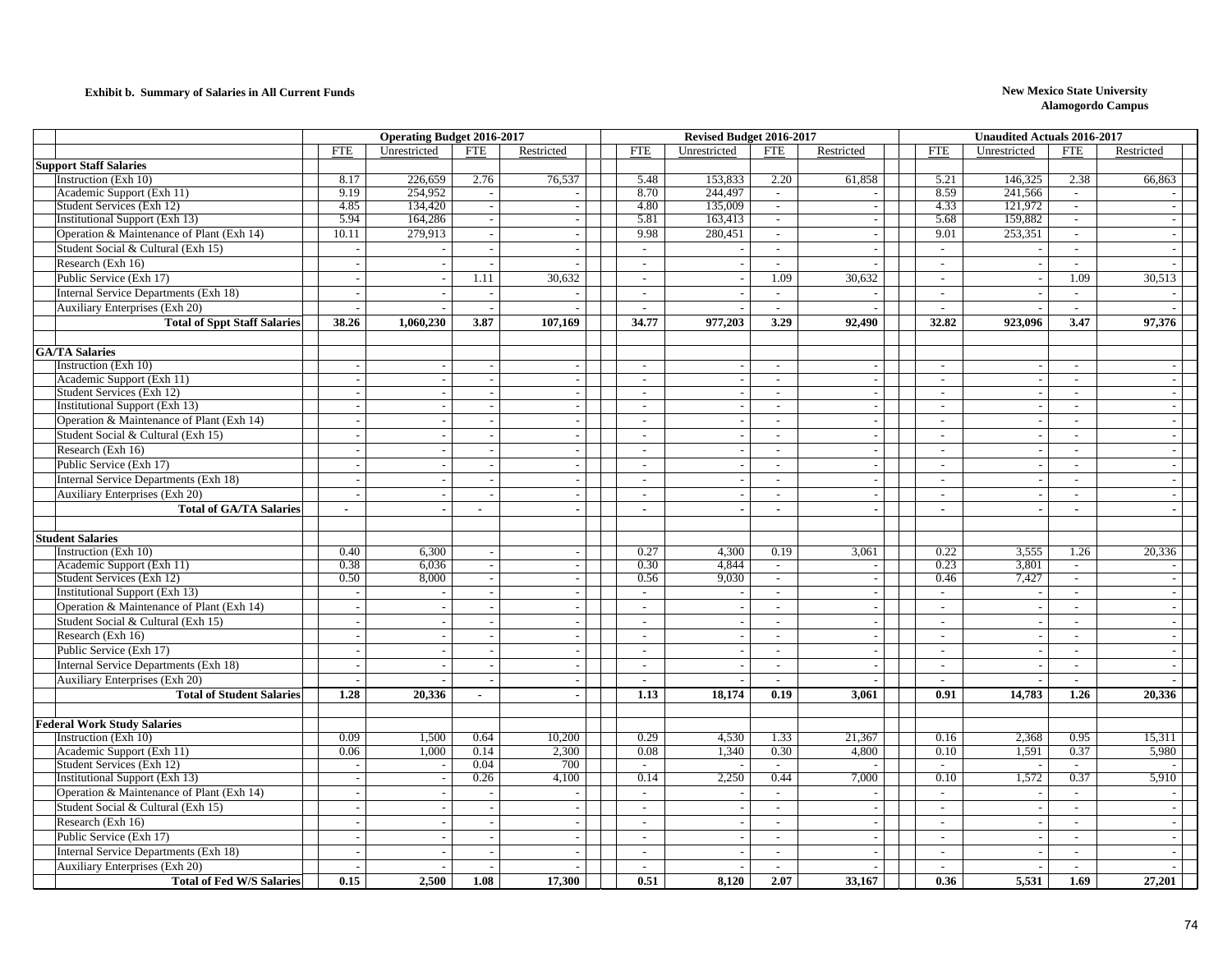### **Exhibit b. Summary of Salaries in All Current Funds New Mexico State University**

|                                                          |                | <b>Operating Budget 2016-2017</b> |                          |            | Revised Budget 2016-2017 |              |                          | <b>Unaudited Actuals 2016-2017</b> |                          |              |                          |            |  |
|----------------------------------------------------------|----------------|-----------------------------------|--------------------------|------------|--------------------------|--------------|--------------------------|------------------------------------|--------------------------|--------------|--------------------------|------------|--|
|                                                          | <b>FTE</b>     | Unrestricted                      | <b>FTE</b>               | Restricted | <b>FTE</b>               | Unrestricted | <b>FTE</b>               | Restricted                         | <b>FTE</b>               | Unrestricted | <b>FTE</b>               | Restricted |  |
|                                                          |                |                                   |                          |            |                          |              |                          |                                    |                          |              |                          |            |  |
| <b>State Work Study Salaries</b>                         |                |                                   |                          |            |                          |              |                          |                                    |                          |              |                          |            |  |
| Instruction (Exh 10)                                     | 0.67           | 10,770                            | 2.15                     | 34,403     | 0.63                     | 10.020       | 2.18                     | 34,867                             | 0.54                     | 8.571        | 2.66                     | 42.484     |  |
| Academic Support (Exh 11)                                | 1.16           | 18,490                            | 1.63                     | 26,000     | 1.27                     | 20,325       | 2.23                     | 35,600                             | 0.86                     | 13,781       | 2.25                     | 35,976     |  |
| Student Services (Exh 12)                                | 0.73           | 11,450                            | 1.19                     | 19,100     | 0.51                     | 8,200        | 0.78                     | 12,500                             | 0.35                     | 5,637        | 0.92                     | 14,715     |  |
| <b>Institutional Support (Exh 13)</b>                    | 0.42           | 6,750                             | 0.33                     | 5,300      | 0.21                     | 3,375        | 0.21                     | 3,300                              | 0.09                     | 1,431        | 0.23                     | 3,736      |  |
| Operation & Maintenance of Plant (Exh 14)                |                |                                   | 0.09                     | 1,400      | $\overline{\phantom{a}}$ |              |                          |                                    | $\overline{\phantom{a}}$ |              |                          |            |  |
| Student Social & Cultural (Exh 15)                       |                |                                   |                          |            | $\overline{\phantom{a}}$ |              |                          |                                    | $\overline{\phantom{a}}$ |              |                          |            |  |
| Research (Exh 16)                                        |                |                                   |                          |            |                          |              |                          |                                    | $\overline{\phantom{a}}$ |              |                          |            |  |
| Public Service (Exh 17)                                  |                |                                   |                          |            |                          |              |                          |                                    |                          |              |                          |            |  |
| Internal Service Departments (Exh 18)                    |                |                                   |                          |            |                          |              |                          |                                    |                          |              |                          |            |  |
| Auxiliary Enterprises (Exh 20)                           |                |                                   |                          |            |                          |              |                          |                                    |                          |              |                          |            |  |
| <b>Total of State W/S Salaries</b>                       | 2.98           | 47.460                            | 5.39                     | 86,203     | 2.62                     | 41,920       | 5.40                     | 86,267                             | 1.84                     | 29,420       | 6.06                     | 96,911     |  |
|                                                          |                |                                   |                          |            |                          |              |                          |                                    |                          |              |                          |            |  |
| <b>Other Salaries</b>                                    |                |                                   |                          |            |                          |              |                          |                                    |                          |              |                          |            |  |
| Instruction (Exh 10)                                     | 6.00           | 166,050                           | $\overline{\phantom{a}}$ |            | 5.15                     | 144,737      | 0.03                     | 750                                | 5.67                     | 159,321      | 0.03                     | 750        |  |
| Academic Support (Exh 11)                                | 0.11           | 3.000                             | $\overline{\phantom{a}}$ |            | 0.04                     | 1.000        |                          |                                    | 0.04                     | 1,000        | $\sim$                   |            |  |
| Student Services (Exh 12)                                |                |                                   | $\overline{\phantom{a}}$ |            | $\sim$                   |              |                          |                                    |                          | 2            | $\sim$                   |            |  |
| <b>Institutional Support (Exh 13)</b>                    | 0.05           | 1,407                             | $\sim$                   | $\sim$     | 0.04                     | 1,088        | $\sim$                   | $\overline{\phantom{a}}$           | 0.03                     | 803          | $\sim$                   |            |  |
| Operation & Maintenance of Plant (Exh 14)                | 0.02           | 600                               | $\overline{\phantom{a}}$ |            | 0.02                     | 700          | $\overline{\phantom{a}}$ |                                    | 0.02                     | 668          | $\overline{\phantom{a}}$ |            |  |
| Student Social & Cultural (Exh 15)                       |                |                                   |                          |            |                          |              |                          |                                    |                          |              |                          |            |  |
| Research (Exh 16)                                        |                |                                   |                          |            |                          |              |                          |                                    |                          |              |                          |            |  |
| Public Service (Exh 17)                                  |                |                                   |                          |            | $\overline{\phantom{a}}$ |              | $\overline{\phantom{a}}$ |                                    | $\overline{\phantom{a}}$ |              | $\sim$                   |            |  |
| Internal Service Departments (Exh 18)                    |                |                                   |                          |            | $\sim$                   |              |                          |                                    | $\overline{\phantom{a}}$ |              | $\sim$                   |            |  |
| Auxiliary Enterprises (Exh 20)                           |                |                                   |                          |            |                          |              |                          |                                    |                          |              |                          |            |  |
| <b>Total of Other Salaries</b>                           | 6.18           | 171.057                           |                          |            | 5.25                     | 147,527      | 0.03                     | 750                                | 5.76                     | 161.794      | 0.03                     | 750        |  |
|                                                          |                |                                   |                          |            |                          |              |                          |                                    |                          |              |                          |            |  |
| Summary of Salaries (by type)<br><b>Faculty Salaries</b> | 44.30          | 2,431,658                         | 2.39                     | 131,245    | 42.84                    | 2,398,711    | 3.16                     | 176,799                            | 42.42                    | 2,374,695    | 3.16                     | 176,799    |  |
| Part-Time Instructors Salaries                           | 74.12          | 884,199                           | $\sim$                   |            | 67.35                    | 751,225      | 0.24                     | 2,640                              | 65.88                    | 734,800      | 0.24                     | 2,640      |  |
| <b>Professional Salaries</b>                             | 41.25          | 1,825,019                         | 10.61                    | 469,407    | 39.46                    | 1,702,186    | 8.69                     | 374,079                            | 39.44                    | 1,700,887    | 7.65                     | 329,647    |  |
| <b>Support Staff Salaries</b>                            | 38.26          | 1.060.230                         | 3.87                     | 107,169    | 34.77                    | 977,203      | 3.29                     | 92.490                             | 32.82                    | 923,096      | 3.47                     | 97,376     |  |
| <b>GA/TA Salaries</b>                                    | $\blacksquare$ |                                   |                          |            | $\overline{\phantom{a}}$ |              | $\overline{\phantom{0}}$ |                                    | $\overline{\phantom{a}}$ |              |                          |            |  |
| <b>Student Salaries</b>                                  | 1.28           | 20,336                            | $\sim$                   |            | 1.13                     | 18,174       | 0.19                     | 3,061                              | 0.91                     | 14,783       | 1.26                     | 20,336     |  |
| <b>Federal Work Study Salaries</b>                       | 0.15           | 2.500                             | 1.08                     | 17,300     | 0.51                     | 8,120        | 2.07                     | 33,167                             | 0.36                     | 5.531        | 1.69                     | 27,201     |  |
| State Work Study Salaries                                | 2.98           | 47,460                            | 5.39                     | 86,203     | 2.62                     | 41,920       | 5.40                     | 86,267                             | 1.84                     | 29,420       | 6.06                     | 96,911     |  |
| Other Salaries                                           | 6.18           | 171,057                           |                          |            | 5.25                     | 147,527      | 0.03                     | 750                                | 5.76                     | 161,794      | 0.03                     | 750        |  |
| <b>Total of Salaries (by type)</b>                       | 208.52         | 6,442,459                         | 23.34                    | 811,324    | 193.93                   | 6,045,066    | 23.07                    | 769,253                            | 189.43                   | 5,945,006    | 23.56                    | 751.660    |  |